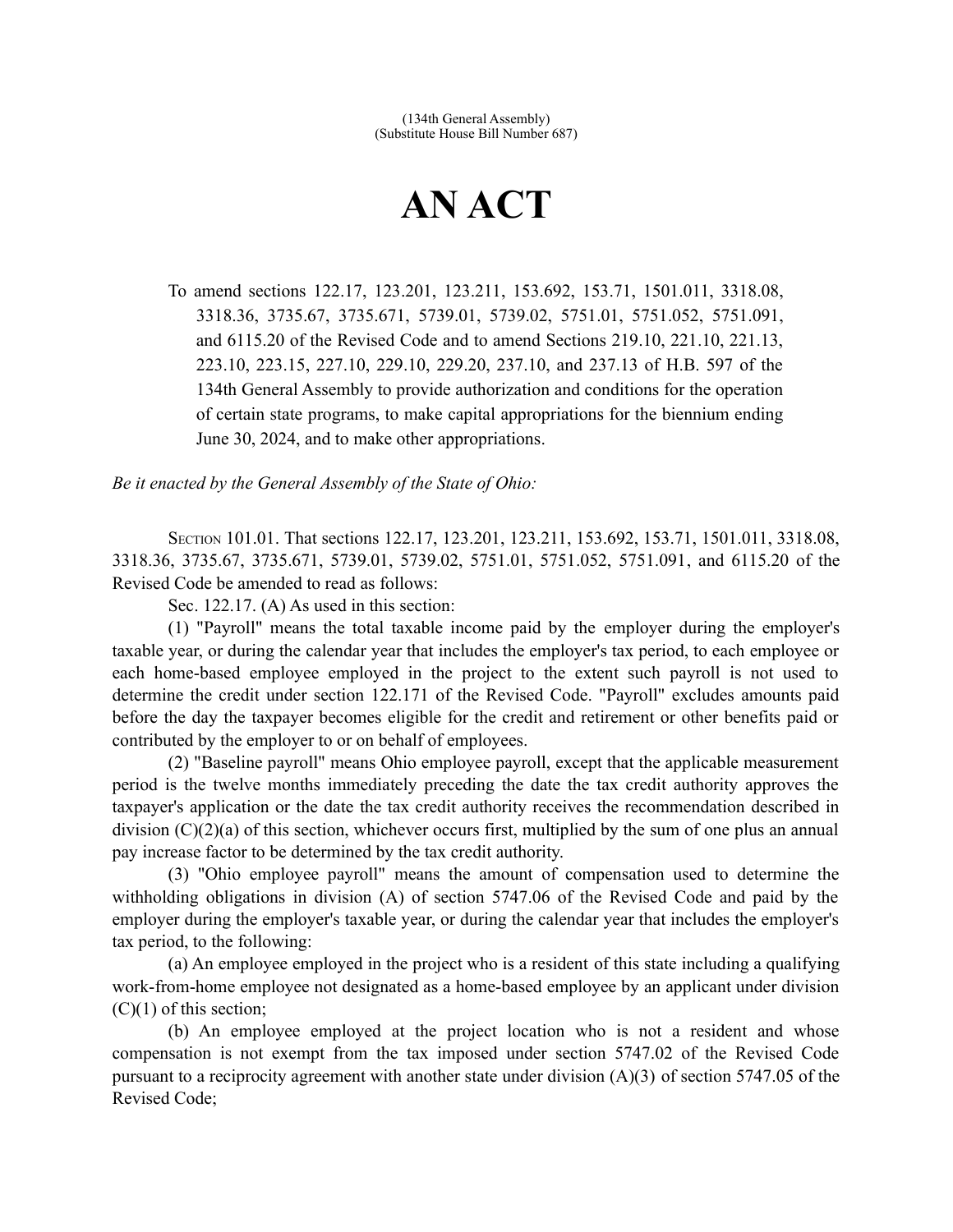(c) A home-based employee employed in the project.

"Ohio employee payroll" excludes any such compensation to the extent it is used to determine the credit under section 122.171 of the Revised Code, and excludes amounts paid before the day the taxpayer becomes eligible for the credit under this section.

(4) "Excess payroll" means Ohio employee payroll minus baseline payroll.

(5) "Home-based employee" means an employee whose services are performed primarily from the employee's residence in this state exclusively for the benefit of the project and whose rate of pay is at least one hundred thirty-one per cent of the federal minimum wage under 29 U.S.C. 206.

(6) "Full-time equivalent employees" means the quotient obtained by dividing the total number of hours for which employees were compensated for employment in the project by two thousand eighty. "Full-time equivalent employees" excludes hours that are counted for a credit under section 122.171 of the Revised Code.

(7) "Metric evaluation date" means the date by which the taxpayer must meet all of the commitments included in the agreement.

(8) "Qualifying work-from-home employee" means an employee who is a resident of this state and whose services are supervised from the employer's project location and performed primarily from a residence of the employee located in this state.

(9) "Resident" or "resident of this state" means an individual who is a resident as defined in section 5747.01 of the Revised Code.

(10) "Reporting period" means a period corresponding to the annual report required under division (D)(6) of this section.

(11) "Megaproject" means a project in this state that meets all of the following requirements:

(a) At least one of the following applies:

(i) The project requires unique sites, extremely robust utility service, and a technically skilled workforce.

(ii) The megaproject operator of the project has its corporate headquarters in the United States, incurs more than fifty per cent of its research and development expenses in the United States in the year preceding the date the tax credit authority approves the project for a credit under this section, and builds and operates semiconductor wafer manufacturing factories in this state or intends to do so by the metric evaluation date applicable to the megaproject operator.

(b) The megaproject operator of the project compensates agrees, in an agreement with the tax credit authority under division (D) of this section, that, on and after the metric evaluation date applicable to the megaproject operator and until the end of the last year for which the megaproject qualifies for the credit authorized under this section, the megaproject operator will compensate the project's employees at an average hourly wage of at least three hundred per cent of the federal minimum wage under 29 U.S.C. 206, exclusive of employee benefits, as determined at the time the tax credit authority approves the project for a credit under this section.

(c) The project satisfies megaproject operator agrees, in an agreement with the tax credit authority under division (D) of this section, to satisfy either of the following by the metric evaluation date applicable to the project:

(i) The megaproject operator makes at least one billion dollars, as adjusted under division (V) (1) of this section, in fixed-asset investments in the project.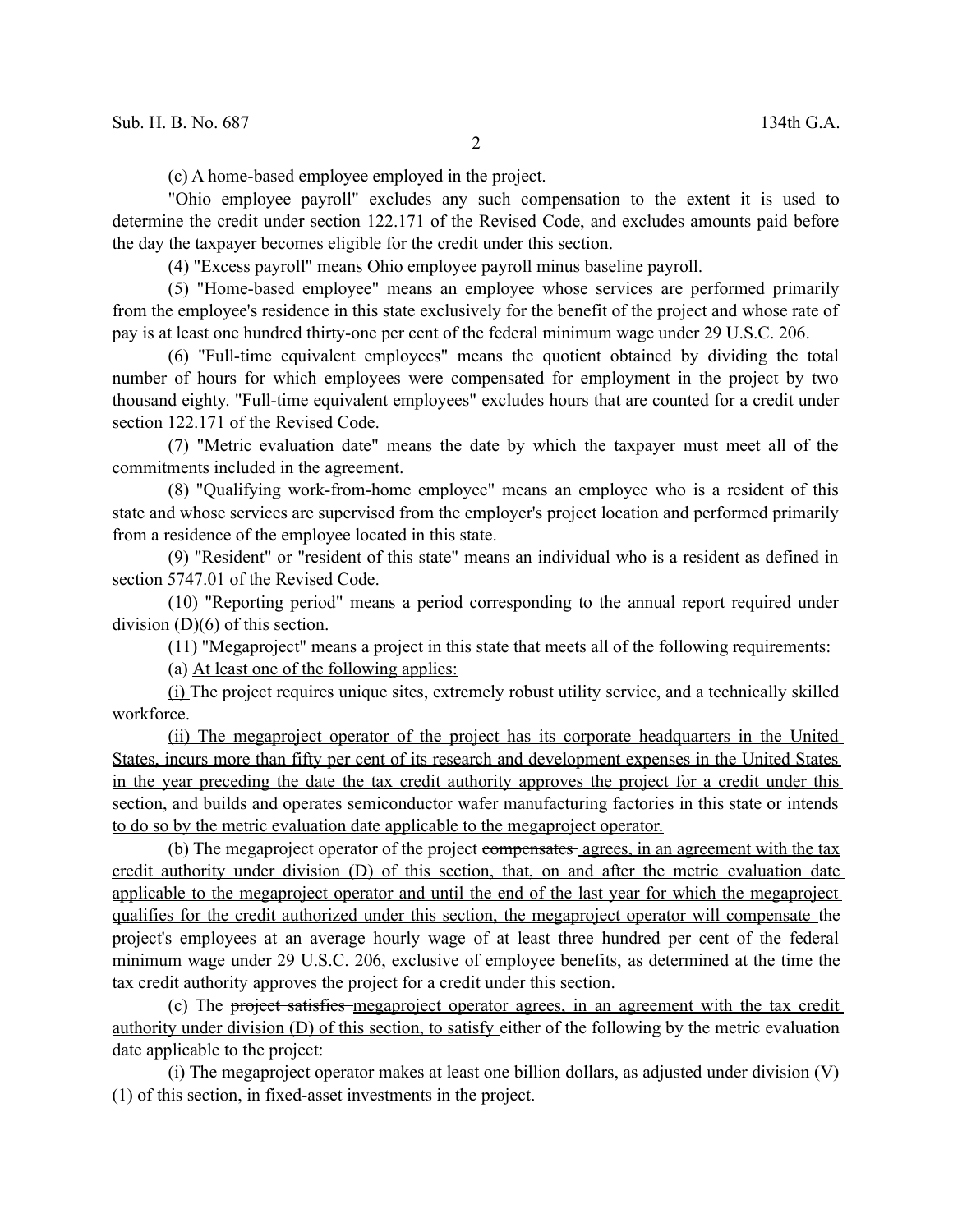(ii) The megaproject operator creates at least seventy-five million dollars, as adjusted under division (V)(1) of this section, in Ohio employee payroll at the project.

(d) If The megaproject operator agrees, in an agreement with the tax credit authority under division (D) of this section, that if the project satisfies division  $(A)(11)(c)(ii)$  of this section, then, on and after the metric evaluation date and until the end of the last year for which the megaproject qualifies for the credit authorized under this section, the megaproject operator maintains will maintain at least the amount in Ohio employee payroll at the project required under that division for each year in that period.

(12) "Megaproject operator" means a taxpayer that, separately or collectively with other taxpayers, undertakes and operates a megaproject. Such a taxpayer becomes a megaproject operator effective the first day of the calendar year in which the taxpayer and the tax credit authority enter into an agreement under division (D) of this section with respect to the megaproject. More than one taxpayer may be designated by the tax credit authority as a megaproject operator for the same megaproject.

(13) "Megaproject supplier" means a supplier in this state that meets either or both of the following requirements:

(a) The supplier sells tangible personal property directly to a megaproject operator of a megaproject that satisfies the criteria described in division  $(A)(11)(a)(ii)$  of this section for use at a megaproject site, provided that such property was subject to substantial manufacturing, assembly, or processing in this state at a facility owned or operated by the supplier;

(b) The supplier in this state that sells tangible personal property directly to a megaproject operator and for use at a megaproject site, provided that the supplier meets agrees, in an agreement with the tax credit authority under division (D) of this section, to meet all of the following requirements:

(a) Satisfies both of the following by the metric evaluation date applicable to the megaproject supplier:

(i) Makes By the metric evaluation date applicable to the supplier, makes at least one hundred million dollars, as adjusted under division  $(V)(2)$  of this section, in fixed-asset investments in this state;

(ii) Creates By the metric evaluation date applicable to the supplier, creates at least ten million dollars, as adjusted under division  $(V)(2)$  of this section, in Ohio employee payroll.

 $(b)$ ;

(iii) On and after the metric evaluation date applicable to the supplier, until the end of the last year for which the megaproject supplier qualifies for the credit authorized under this section, maintains at least the amount in Ohio employee payroll required under division  $(A)(13)(a)(ii)$   $(A)(13)$ (b)(ii) of this section for each year in that period.

(B) The tax credit authority may make grants under this section to foster job creation in this state. Such a grant shall take the form of a refundable credit allowed against the tax imposed by section 5725.18, 5726.02, 5729.03, 5733.06, 5736.02, or 5747.02 or levied under Chapter 5751. of the Revised Code. The credit shall be claimed for the taxable years or tax periods specified in the taxpayer's agreement with the tax credit authority under division (D) of this section. With respect to taxes imposed under section 5726.02, 5733.06, or 5747.02 or Chapter 5751. of the Revised Code, the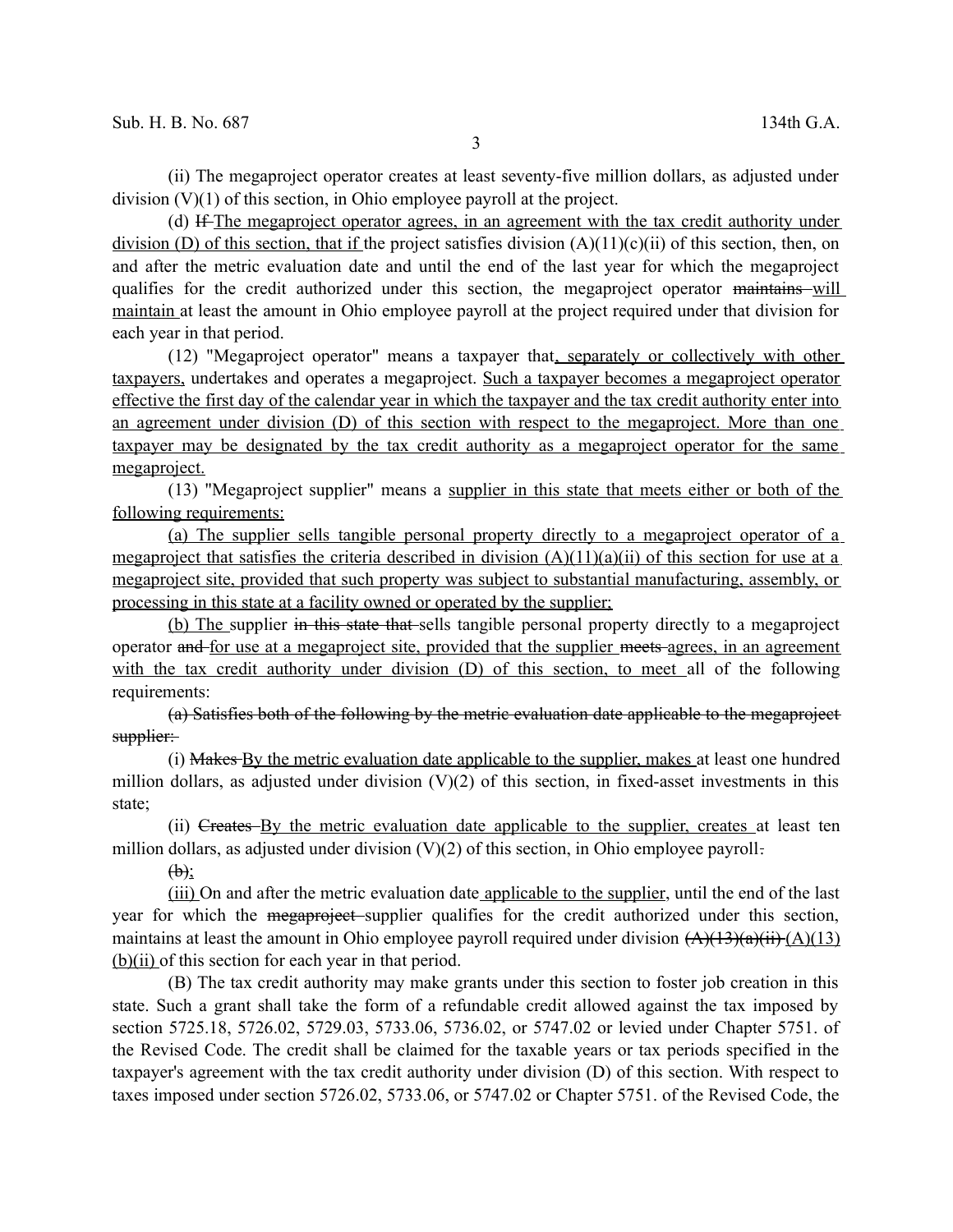credit shall be claimed in the order required under section 5726.98, 5733.98, 5747.98, or 5751.98 of the Revised Code. The amount of the credit available for a taxable year or for a calendar year that includes a tax period equals the excess payroll for that year multiplied by the percentage specified in the agreement with the tax credit authority.

(C)(1) A taxpayer or potential taxpayer who proposes a project to create new jobs in this state may apply to the tax credit authority to enter into an agreement for a tax credit under this section.

An application shall not propose to include both home-based employees and employees who are not home-based employees in the computation of Ohio employee payroll for the purposes of the same tax credit agreement, except that a qualifying work-from-home employee shall not be considered to be a home-based employee unless so designated by the applicant. If a taxpayer or potential taxpayer employs both home-based employees and employees who are not home-based employees in a project, the taxpayer shall submit separate applications for separate tax credit agreements for the project, one of which shall include home-based employees in the computation of Ohio employee payroll and one of which shall include all other employees in the computation of Ohio employee payroll.

The director of development shall prescribe the form of the application. After receipt of an application, the authority may enter into an agreement with the taxpayer for a credit under this section if it determines all of the following:

(a) The taxpayer's project will increase payroll;

(b) The taxpayer's project is economically sound and will benefit the people of this state by increasing opportunities for employment and strengthening the economy of this state;

(c) Receiving the tax credit is a major factor in the taxpayer's decision to go forward with the project.

(2)(a) A taxpayer that chooses to begin the project prior to receiving the determination of the authority may, upon submitting the taxpayer's application to the authority, request that the chief investment officer of the nonprofit corporation formed under section 187.01 of the Revised Code and the director review the taxpayer's application and recommend to the authority that the taxpayer's application be considered. As soon as possible after receiving such a request, the chief investment officer and the director shall review the taxpayer's application and, if they determine that the application warrants consideration by the authority, make that recommendation to the authority not later than six months after the application is received by the authority.

(b) The authority shall consider any taxpayer's application for which it receives a recommendation under division (C)(2)(a) of this section. If the authority determines that the taxpayer does not meet all of the criteria set forth in division  $(C)(1)$  of this section, the authority and the department of development shall proceed in accordance with rules adopted by the director pursuant to division (I) of this section.

(D) An agreement under this section shall include all of the following:

(1) A detailed description of the project that is the subject of the agreement;

 $(2)(a)$  The term of the tax credit, which, except as provided in division  $(D)(2)(b)$  or  $(C)$  of this section, shall not exceed fifteen years, and the first taxable year, or first calendar year that includes a tax period, for which the credit may be claimed;

(b) If the tax credit is computed on the basis of home-based employees, the term of the credit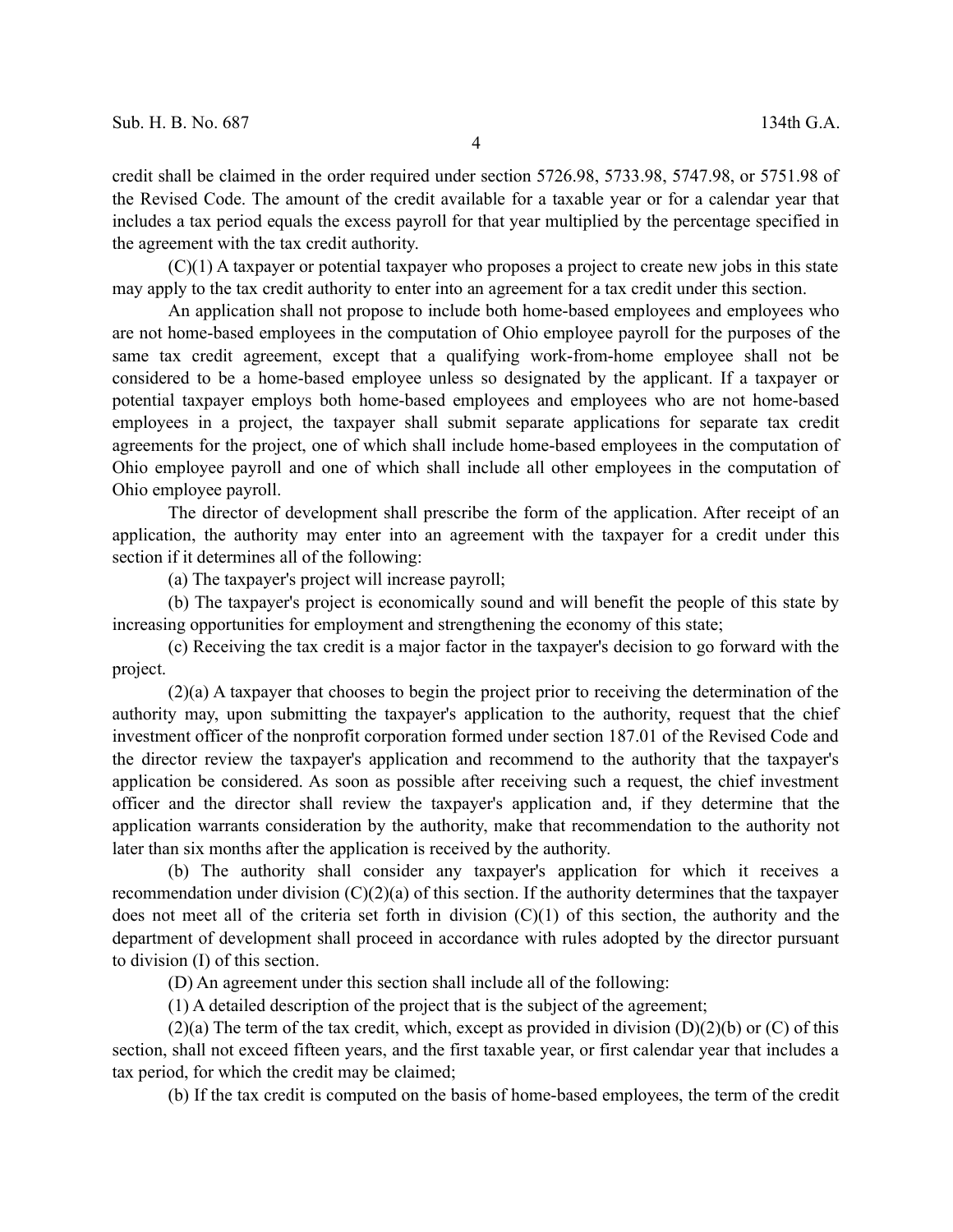shall expire on or before the last day of the taxable or calendar year ending before the beginning of the seventh year after September 6, 2012, the effective date of H.B. 327 of the 129th general assembly.

(c) If the taxpayer is a megaproject operator or a megaproject supplier that meets the requirements described in division (A)(13)(b) of this section, the term of the tax credit shall not exceed thirty years.

(3) A requirement that the taxpayer shall maintain operations at the project location for at least the greater of seven years or the term of the credit plus three years;

(4) The percentage, as determined by the tax credit authority, of excess payroll that will be allowed as the amount of the credit for each taxable year or for each calendar year that includes a tax period;

(5) The pay increase factor to be applied to the taxpayer's baseline payroll;

(6) A requirement that the taxpayer annually shall report to the director of development fulltime equivalent employees, payroll, Ohio employee payroll, investment, the provision of health care benefits and tuition reimbursement if required in the agreement, and other information the director needs to perform the director's duties under this section;

(7) A requirement that the director of development annually review the information reported under division (D)(6) of this section and verify compliance with the agreement; if the taxpayer is in compliance, a requirement that the director issue a certificate to the taxpayer stating that the information has been verified and identifying the amount of the credit that may be claimed for the taxable or calendar year. If the taxpayer is a megaproject supplier, the director shall issue such a certificate to the megaproject supplier and to any megaproject operator (a) to which the megaproject supplier directly sells tangible personal property and (b) that is authorized to claim the credit pursuant to division (D)(10) of this section.

(8) A provision providing that the taxpayer may not relocate a substantial number of employment positions from elsewhere in this state to the project location unless the director of development determines that the legislative authority of the county, township, or municipal corporation from which the employment positions would be relocated has been notified by the taxpayer of the relocation.

For purposes of this section, the movement of an employment position from one political subdivision to another political subdivision shall be considered a relocation of an employment position unless the employment position in the first political subdivision is replaced. The movement of a qualifying work-from-home employee to a different residence located in this state or to the project location shall not be considered a relocation of an employment position.

(9) If the tax credit is computed on the basis of home-based employees, that the tax credit may not be claimed by the taxpayer until the taxable year or tax period in which the taxpayer employs at least two hundred employees more than the number of employees the taxpayer employed on June 30, 2011;

(10) If the taxpayer is a megaproject supplier, the percentage of the annual tax credit certified under division  $(D)(7)$  of this section, up to one hundred per cent, that may be claimed by each megaproject operator to which the megaproject supplier directly sells tangible personal property, rather than by that megaproject supplier, on the condition that the megaproject operator continues to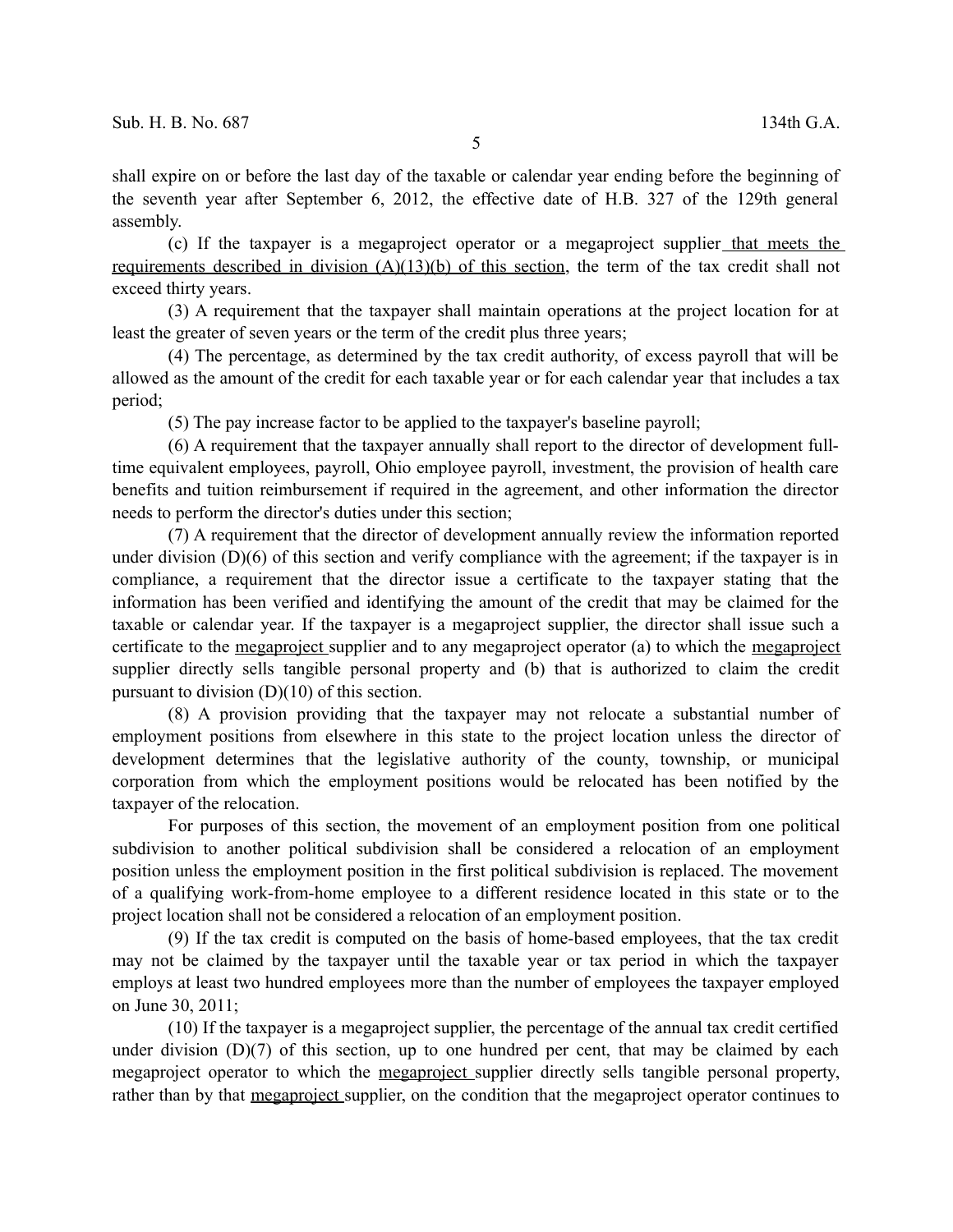qualify as a megaproject operator;

(11) If the taxpayer is a megaproject operator or megaproject supplier, a requirement that the taxpayer continue to qualify meet and maintain compliance with all thresholds and requirements to which the taxpayer agreed, pursuant to division  $(A)(11)$  or  $(13)$  of this section, respectively, as a condition of the operator's project qualifying as a megaproject operator or the supplier qualifying as a megaproject supplier, respectively, until the end of the last year for which the taxpayer qualifies for the credit authorized under this section. In each year that a megaproject operator or megaproject supplier is subject to an agreement with the tax credit authority under this section and meets the requirements of this division, the director of development shall issue a certificate to the megaproject operator or megaproject supplier stating that the megaproject operator or megaproject supplier continues to meet those requirements.

(12) If the taxpayer is a megaproject operator, a requirement that the megaproject operator submit, in a form acceptable to the director of development, an economic impact report with respect to each megaproject for which the megaproject operator is designated, summarizing all of the following for the reporting year:

(a) The aggregate amount of purchases made by the megaproject operator for such megaproject from megaproject suppliers;

(b) The aggregate amount of purchases made by the megaproject operator for such megaproject from suppliers other than megaproject suppliers;

(c) A summary of the construction activity for any facilities at the site of the megaproject in that year;

 (d) The aggregate amount expended by the megaproject operator on research and development at the site of the megaproject in that year;

(e) The number of employees working at the site of the megaproject and the counties in which those employees reside;

(f) A summary of the supply chain activity in support of the megaproject, including a list of the twenty-five suppliers with a physical presence in Ohio from which the megaproject operator made the most purchases in that year.

The economic impact report shall be due on or before the first day of July of each year, beginning in the year specified in the agreement with the tax credit authority. The information required in the report shall be certified as true and correct by an officer of the megaproject operator. If there is more than one megaproject operator designated for a single megaproject, all of the megaproject operators designated for the megaproject may jointly submit a single report. Any information contained in the report is a public record for purposes of section 149.43 of the Revised Code and shall be published on the department of development's web site.

 $(E)(E)(1)$  If a taxpayer fails to meet or comply with any condition or requirement set forth in a tax credit agreement, the tax credit authority may amend the agreement to reduce the percentage or term of the tax credit. The reduction of the percentage or term may take effect in the current taxable or calendar year.

(2) If the tax credit authority determines that a taxpayer that is a megaproject operator of a megaproject described in division  $(A)(11)(a)(ii)$  of this section is not fully compliant with the requirements of the agreement, the authority may impose a recoupment payment on the taxpayer in

6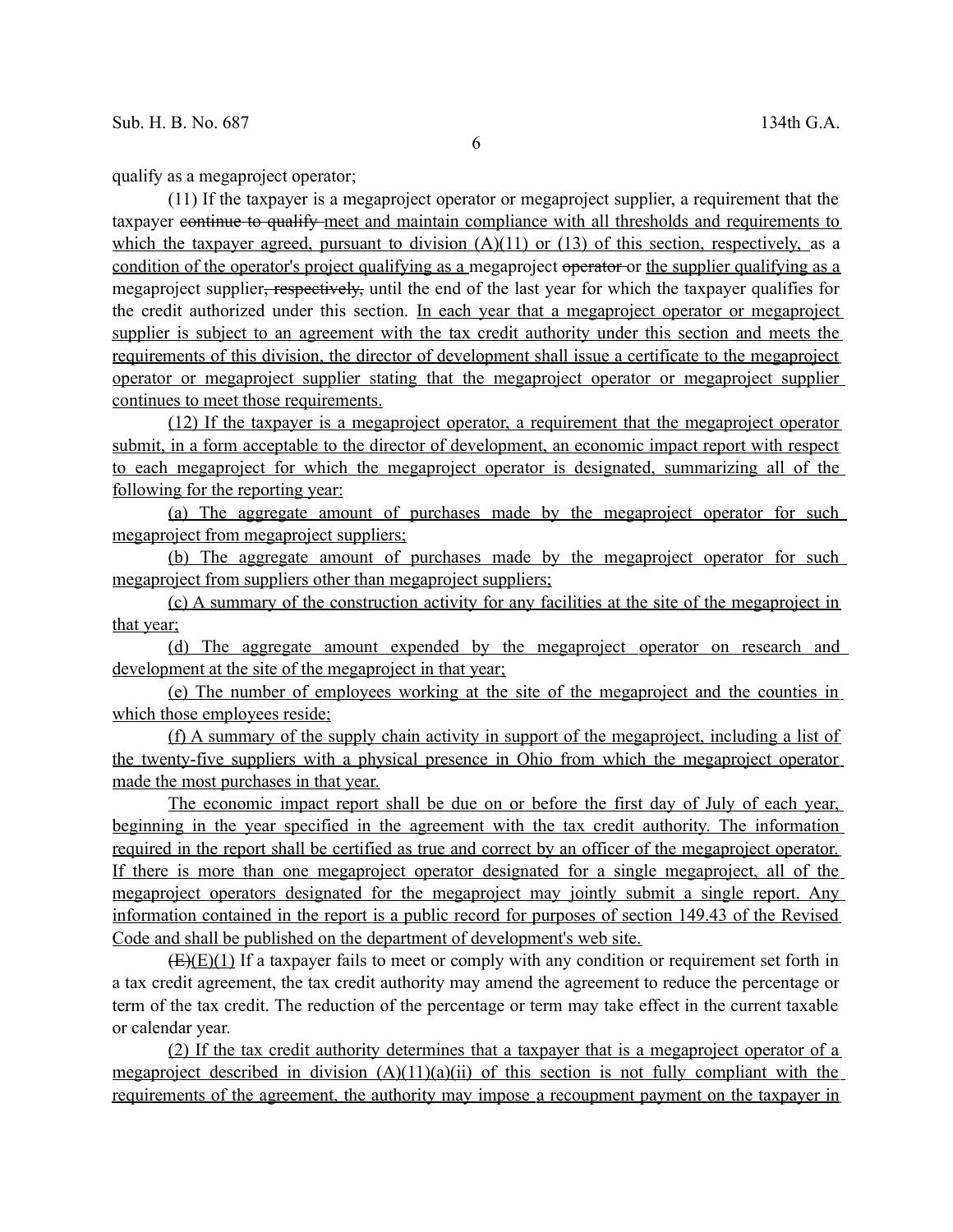accordance with the following:

(a) If, on the metric evaluation date, the taxpayer fails to substantially meet the capital investment, full-time equivalent employee, or payroll requirements included in the agreement, an amount determined at the discretion of the authority, not to exceed the sum of the following for all years prior to the metric evaluation date: (i) the amount of taxes that would have been imposed under Chapters 5739. and 5741. of the Revised Code in the absence of the agreement, and (ii) the amount of taxes that would have been imposed under Chapter 5751. of the Revised Code on receipts realized from sales to the taxpayer in the absence of the agreement;

(b) If the taxpayer fails to substantially maintain the capital investment, full-time equivalent employee, or payroll requirements included in the agreement in any year after the metric evaluation date, an amount determined at the discretion of the authority, not to exceed the sum of the following for the calendar year in which taxpayer failed to meet the requirements: (i) the amount of taxes that would have been imposed under Chapters 5739. and 5741. of the Revised Code in the absence of the agreement, and (ii) the amount of taxes that would have been imposed under Chapter 5751. of the Revised Code on receipts realized from sales to the taxpayer in the absence of the agreement.

(3) The tax credit authority may, subject to any requirements of the tax credit agreement, take into consideration the taxpayer's prior performance and any market conditions impacting the taxpayer when determining the amount of the recoupment payment described in division (E)(2) of this section.

(F) Projects that consist solely of point-of-final-purchase retail facilities are not eligible for a tax credit under this section. If a project consists of both point-of-final-purchase retail facilities and nonretail facilities, only the portion of the project consisting of the nonretail facilities is eligible for a tax credit and only the excess payroll from the nonretail facilities shall be considered when computing the amount of the tax credit. If a warehouse facility is part of a point-of-final-purchase retail facility and supplies only that facility, the warehouse facility is not eligible for a tax credit. Catalog distribution centers are not considered point-of-final-purchase retail facilities for the purposes of this division, and are eligible for tax credits under this section.

(G) Financial statements and other information submitted to the department of development or the tax credit authority by an applicant or recipient of a tax credit under this section, and any information taken for any purpose from such statements or information, are not public records subject to section 149.43 of the Revised Code. However, the chairperson of the authority may make use of the statements and other information for purposes of issuing public reports or in connection with court proceedings concerning tax credit agreements under this section. Upon the request of the tax commissioner or, if the applicant or recipient is an insurance company, upon the request of the superintendent of insurance, the chairperson of the authority shall provide to the commissioner or superintendent any statement or information submitted by an applicant or recipient of a tax credit in connection with the credit. The commissioner or superintendent shall preserve the confidentiality of the statement or information.

(H) A taxpayer claiming a credit under this section shall submit to the tax commissioner or, if the taxpayer is an insurance company, to the superintendent of insurance, a copy of the director of development's certificate of verification under division (D)(7) of this section with the taxpayer's tax report or return for the taxable year or for the calendar year that includes the tax period. Failure to submit a copy of the certificate with the report or return does not invalidate a claim for a credit if the

7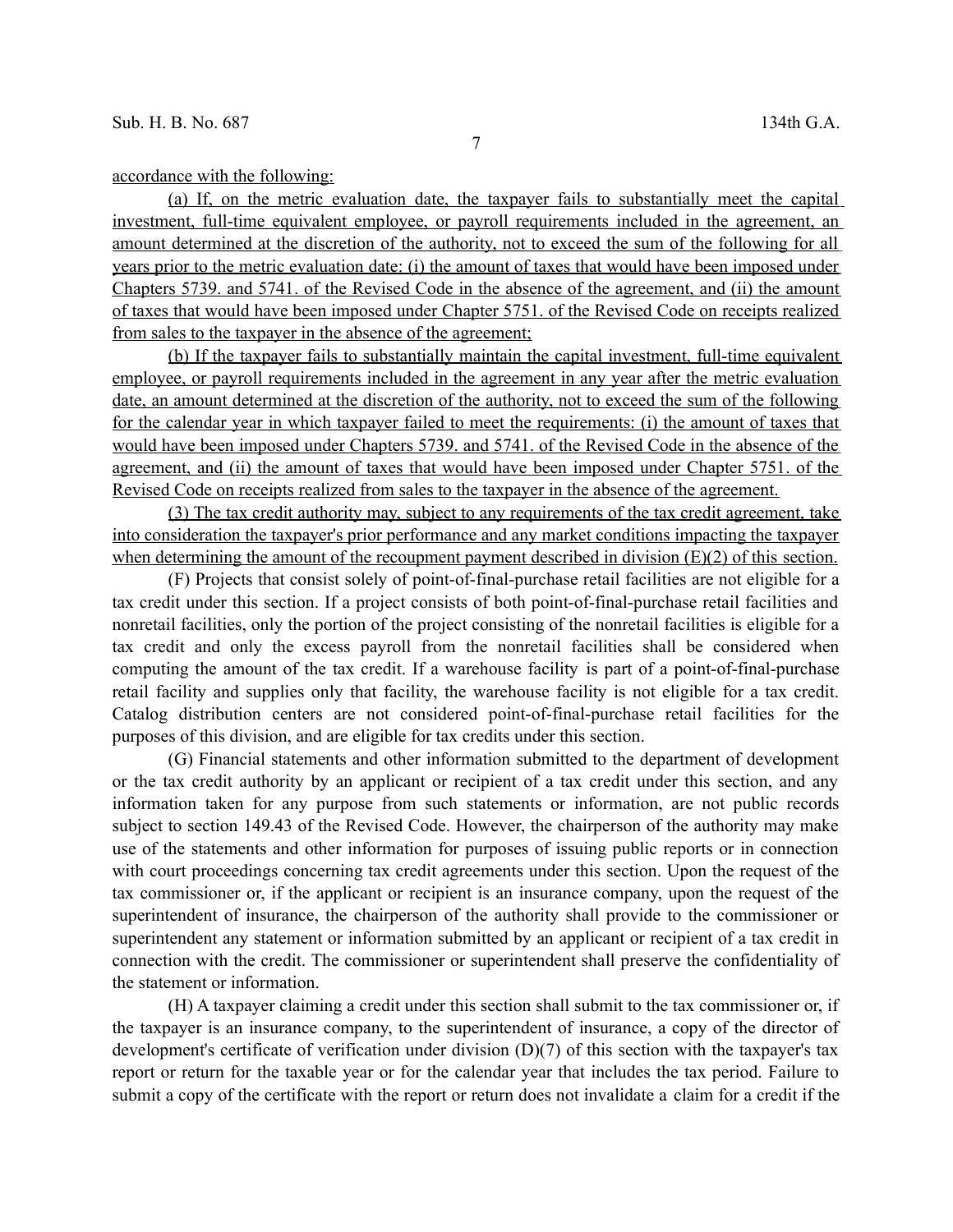taxpayer submits a copy of the certificate to the commissioner or superintendent within the time prescribed by section 5703.0510 of the Revised Code or within thirty days after the commissioner or superintendent requests it.

(I) The director of development, after consultation with the tax commissioner and the superintendent of insurance and in accordance with Chapter 119. of the Revised Code, shall adopt rules necessary to implement this section, including rules that establish a procedure to be followed by the tax credit authority and the department of development in the event the authority considers a taxpayer's application for which it receives a recommendation under division (C)(2)(a) of this section but does not approve it. The rules may provide for recipients of tax credits under this section to be charged fees to cover administrative costs of the tax credit program. For the purposes of these rules, a qualifying work-from-home employee shall be considered to be an employee employed at the applicant's project location. The fees collected shall be credited to the tax incentives operating fund created in section 122.174 of the Revised Code. At the time the director gives public notice under division (A) of section 119.03 of the Revised Code of the adoption of the rules, the director shall submit copies of the proposed rules to the chairpersons of the standing committees on economic development in the senate and the house of representatives.

(J) For the purposes of this section, a taxpayer may include a partnership, a corporation that has made an election under subchapter S of chapter one of subtitle A of the Internal Revenue Code, or any other business entity through which income flows as a distributive share to its owners. A partnership, S-corporation, or other such business entity may elect to pass the credit received under this section through to the persons to whom the income or profit of the partnership, S-corporation, or other entity is distributed. The election shall be made on the annual report required under division (D)(6) of this section. The election applies to and is irrevocable for the credit for which the report is submitted. If the election is made, the credit shall be apportioned among those persons in the same proportions as those in which the income or profit is distributed.

 $(K)(1)$  If the director of development determines that a taxpayer who has received a credit under this section is not complying with the requirements of the agreement, the director shall notify the tax credit authority of the noncompliance. After receiving such a notice, and after giving the taxpayer an opportunity to explain the noncompliance, the tax credit authority may require the taxpayer to refund to this state a portion of the credit in accordance with the following:

(a) If the taxpayer fails to comply with the requirement under division (D)(3) of this section, an amount determined in accordance with the following:

(i) If the taxpayer maintained operations at the project location for a period less than or equal to the term of the credit, an amount not exceeding one hundred per cent of the sum of any credits allowed and received under this section;

(ii) If the taxpayer maintained operations at the project location for a period longer than the term of the credit, but less than the greater of seven years or the term of the credit plus three years, an amount not exceeding seventy-five per cent of the sum of any credits allowed and received under this section.

(b) If, on the metric evaluation date, the taxpayer fails to substantially meet the job creation, payroll, or investment requirements included in the agreement, an amount determined at the discretion of the authority;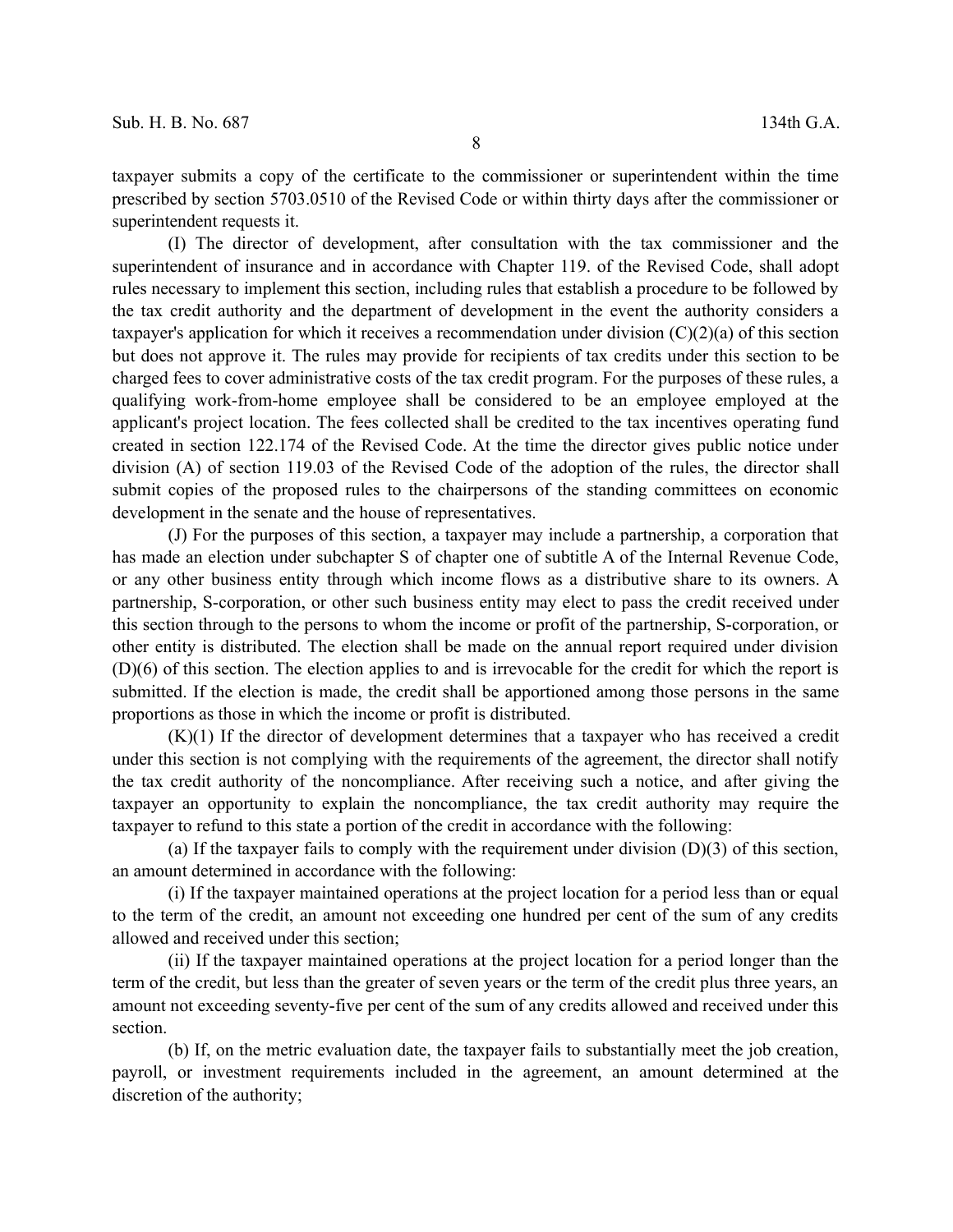(c) If the taxpayer fails to substantially maintain the number of new full-time equivalent employees or amount of payroll required under the agreement at any time during the term of the agreement after the metric evaluation date, an amount determined at the discretion of the authority.

(2) If a taxpayer files for bankruptcy and fails as described in division  $(K)(1)(a)$ , (b), or (c) of this section, the director may immediately commence an action to recoup an amount not exceeding one hundred per cent of the sum of any credits received by the taxpayer under this section.

(3) In determining the portion of the tax credit to be refunded to this state, the tax credit authority shall consider the effect of market conditions on the taxpayer's project and whether the taxpayer continues to maintain other operations in this state. After making the determination, the authority shall certify the amount to be refunded to the tax commissioner or superintendent of insurance, as appropriate. If the amount is certified to the commissioner, the commissioner shall make an assessment for that amount against the taxpayer under Chapter 5726., 5733., 5736., 5747., or 5751. of the Revised Code. If the amount is certified to the superintendent, the superintendent shall make an assessment for that amount against the taxpayer under Chapter 5725. or 5729. of the Revised Code. The time limitations on assessments under those chapters do not apply to an assessment under this division, but the commissioner or superintendent, as appropriate, shall make the assessment within one year after the date the authority certifies to the commissioner or superintendent the amount to be refunded.

(L) On or before the first day of August each year, the director of development shall submit a report to the governor, the president of the senate, and the speaker of the house of representatives on the tax credit program under this section. The report shall include information on the number of agreements that were entered into under this section during the preceding calendar year, a description of the project that is the subject of each such agreement, and an update on the status of projects under agreements entered into before the preceding calendar year.

(M) There is hereby created the tax credit authority, which consists of the director of development and four other members appointed as follows: the governor, the president of the senate, and the speaker of the house of representatives each shall appoint one member who shall be a specialist in economic development; the governor also shall appoint a member who is a specialist in taxation. Terms of office shall be for four years. Each member shall serve on the authority until the end of the term for which the member was appointed. Vacancies shall be filled in the same manner provided for original appointments. Any member appointed to fill a vacancy occurring prior to the expiration of the term for which the member's predecessor was appointed shall hold office for the remainder of that term. Members may be reappointed to the authority. Members of the authority shall receive their necessary and actual expenses while engaged in the business of the authority. The director of development shall serve as chairperson of the authority, and the members annually shall elect a vice-chairperson from among themselves. Three members of the authority constitute a quorum to transact and vote on the business of the authority. The majority vote of the membership of the authority is necessary to approve any such business, including the election of the vice-chairperson.

The director of development may appoint a professional employee of the department of development to serve as the director's substitute at a meeting of the authority. The director shall make the appointment in writing. In the absence of the director from a meeting of the authority, the appointed substitute shall serve as chairperson. In the absence of both the director and the director's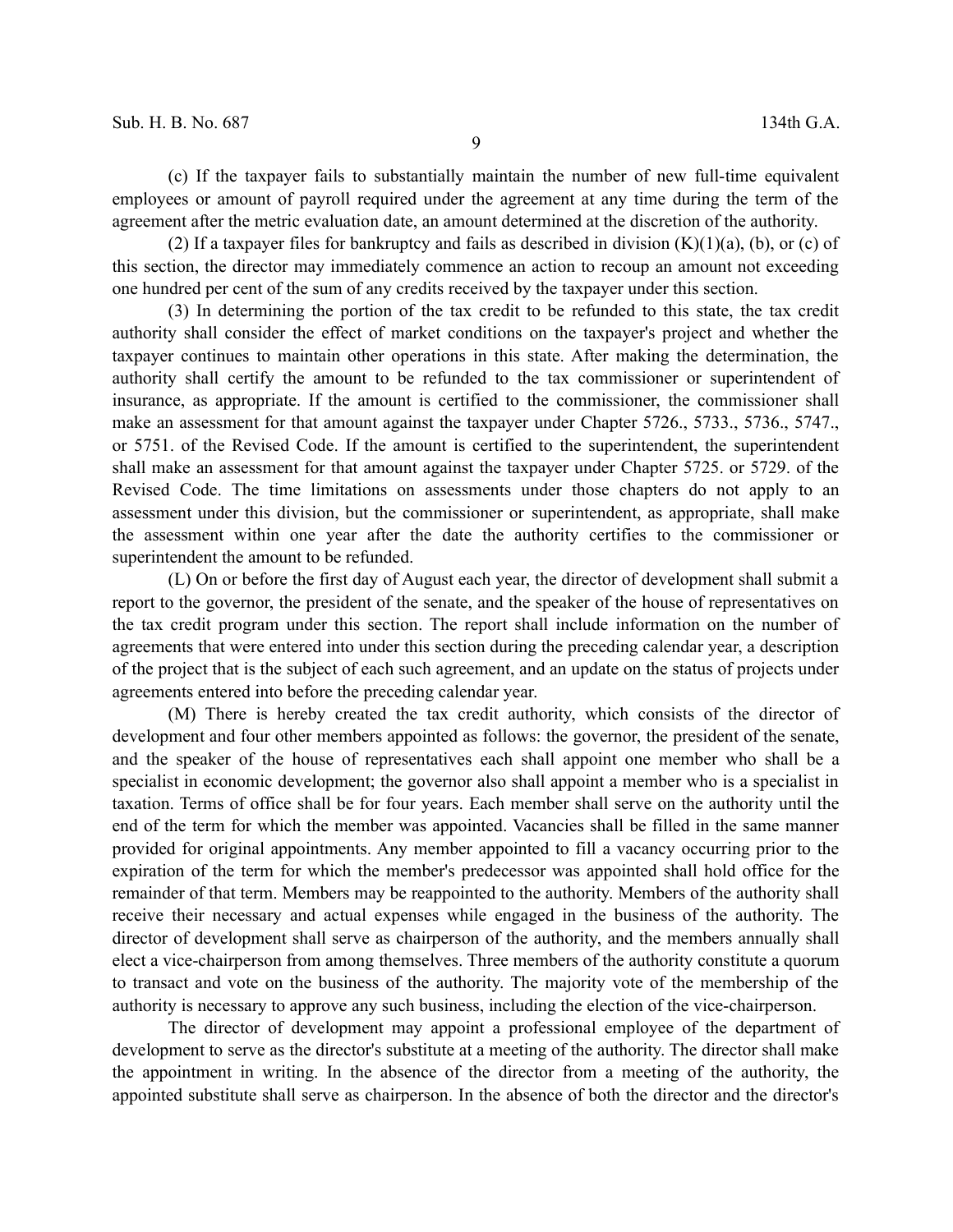substitute from a meeting, the vice-chairperson shall serve as chairperson.

(N) For purposes of the credits granted by this section against the taxes imposed under sections 5725.18 and 5729.03 of the Revised Code, "taxable year" means the period covered by the taxpayer's annual statement to the superintendent of insurance.

(O) On or before the first day of March of each of the five calendar years beginning with 2014, each taxpayer subject to an agreement with the tax credit authority under this section on the basis of home-based employees shall report the number of home-based employees and other employees employed by the taxpayer in this state to the department of development.

(P) On or before the first day of January of 2019, the director of development shall submit a report to the governor, the president of the senate, and the speaker of the house of representatives on the effect of agreements entered into under this section in which the taxpayer included home-based employees in the computation of income tax revenue, as that term was defined in this section prior to the amendment of this section by H.B. 64 of the 131st general assembly. The report shall include information on the number of such agreements that were entered into in the preceding six years, a description of the projects that were the subjects of such agreements, and an analysis of nationwide home-based employment trends, including the number of home-based jobs created from July 1, 2011, through June 30, 2017, and a description of any home-based employment tax incentives provided by other states during that time.

(Q) The director of development may require any agreement entered into under this section for a tax credit computed on the basis of home-based employees to contain a provision that the taxpayer makes available health care benefits and tuition reimbursement to all employees.

(R) Original agreements approved by the tax credit authority under this section in 2014 or 2015 before September 29, 2015, may be revised at the request of the taxpayer to conform with the amendments to this section and sections 5733.0610, 5736.50, 5747.058, and 5751.50 of the Revised Code by H.B. 64 of the 131st general assembly, upon mutual agreement of the taxpayer and the department of development, and approval by the tax credit authority.

 $(S)(1)$  As used in division  $(S)$  of this section:

(a) "Eligible agreement" means an agreement approved by the tax credit authority under this section on or before December 31, 2013.

(b) "Income tax revenue" has the same meaning as under this section as it existed before September 29, 2015, the effective date of the amendment of this section by H.B. 64 of the 131st general assembly.

(2) In calendar year 2016 and thereafter, the tax credit authority shall annually determine a withholding adjustment factor to be used in the computation of income tax revenue for eligible agreements. The withholding adjustment factor shall be a numerical percentage that equals the percentage that employer income tax withholding rates have been increased or decreased as a result of changes in the income tax rates prescribed by section 5747.02 of the Revised Code by amendment of that section taking effect on or after June 29, 2013.

(3) Except as provided in division (S)(4) of this section, for reporting periods ending in 2015 and thereafter for taxpayers subject to eligible agreements, the tax credit authority shall adjust the income tax revenue reported on the taxpayer's annual report by multiplying the withholding adjustment factor by the taxpayer's income tax revenue and doing one of the following: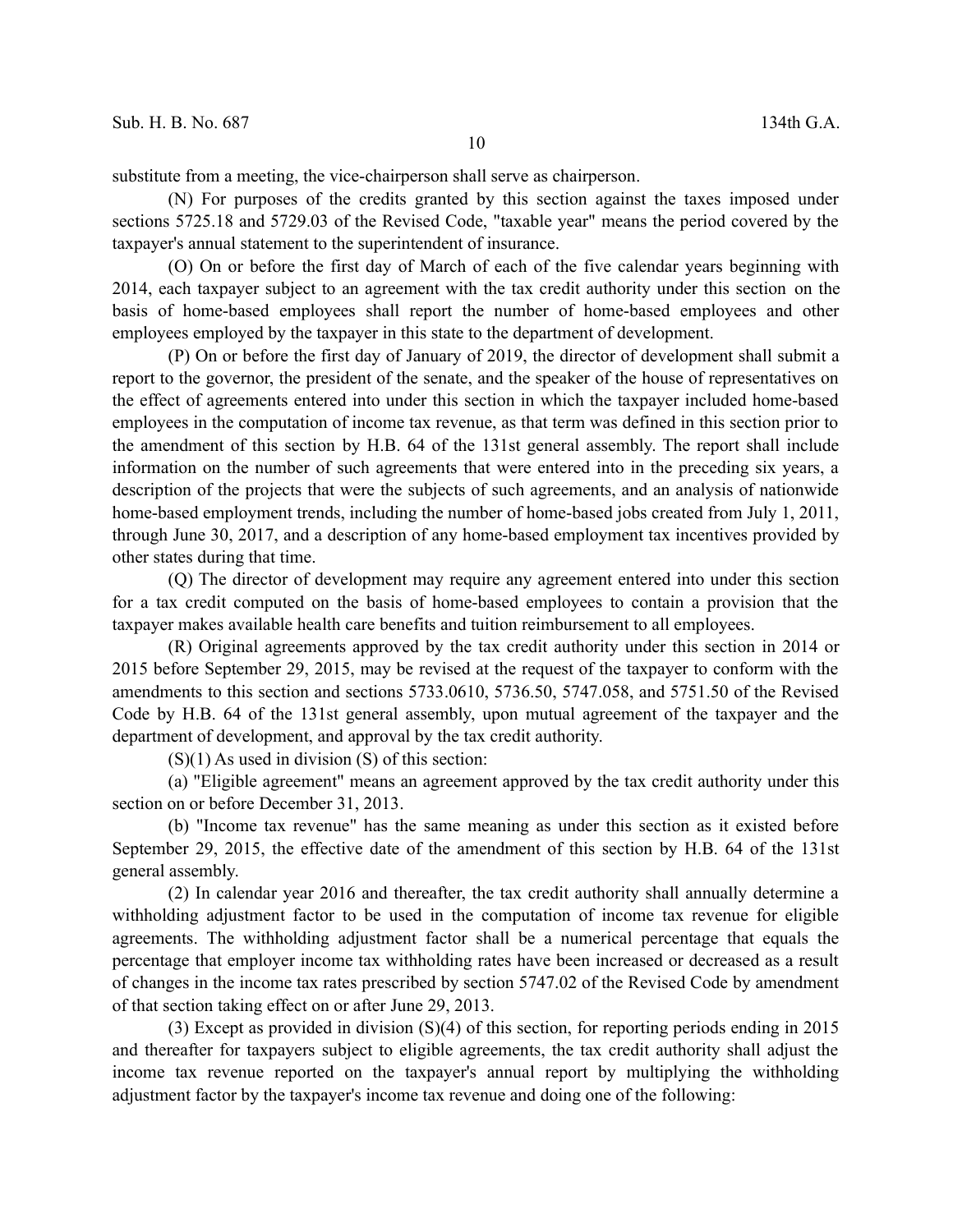(a) If the income tax rates prescribed by section 5747.02 of the Revised Code have decreased by amendment of that section taking effect on or after June 29, 2013, add the product to the taxpayer's income tax revenue.

(b) If the income tax rates prescribed by section 5747.02 of the Revised Code have increased by amendment of that section taking effect on or after June 29, 2013, subtract the product from the taxpayer's income tax revenue.

(4) Division (S)(3) of this section shall not apply unless all of the following apply for the reporting period with respect to the eligible agreement:

(a) The taxpayer has achieved one hundred per cent of the new employment commitment identified in the agreement.

(b) If applicable, the taxpayer has achieved one hundred per cent of the new payroll commitment identified in the agreement.

(c) If applicable, the taxpayer has achieved one hundred per cent of the investment commitment identified in the agreement.

(5) Failure by a taxpayer to have achieved any of the applicable commitments described in divisions (S)(4)(a) to (c) of this section in a reporting period does not disqualify the taxpayer for the adjustment under division (S) of this section for an ensuing reporting period.

(T) For reporting periods ending in calendar year 2020 or thereafter, any taxpayer may include qualifying work-from-home employees in its report required under division (D)(6) of this section, and the compensation of such employees shall qualify as Ohio employee payroll under division (A)(3)(a) of this section, even if the taxpayer's application to the tax credit authority to enter into an agreement for a tax credit under this section was approved before September 29, 2017, the effective date of the amendment of this section by H.B. 49 of the 132nd general assembly.

(U) The director of development services shall notify the tax commissioner if the director determines that a megaproject operator or megaproject supplier is not in compliance with the agreement pursuant to a review conducted under division  $\left(\frac{D}{7}\right)\left(\frac{D}{11}\right)$  of this section.

(V) Beginning in 2025 and in each fifth calendar year thereafter, the tax commissioner shall adjust the following amounts in September of that year:

(1) The fixed-asset investment threshold described in division  $(A)(11)(c)(i)$  of this section and the Ohio employee payroll threshold described in division  $(A)(11)(c)(ii)$  of this section by completing the following calculations:

(a) Determine the percentage increase in the gross domestic product deflator determined by the bureau of economic analysis of the United States department of commerce from the first day of January of the fifth preceding calendar year to the last day of December of the preceding calendar year;

(b) Multiply that percentage increase by the fixed-asset investment threshold and the Ohio employee payroll threshold for the current year;

(c) Add the resulting products to the corresponding fixed-asset investment threshold and Ohio employee payroll threshold for the current year;

(d) Round the resulting fixed-asset investment sum to the nearest multiple of ten million dollars and the Ohio employee payroll sum to the nearest multiple of one million dollars.

(2) The fixed-asset investment threshold described in division  $(A)(13)(a)(i)$   $(A)(13)(b)(i)$  of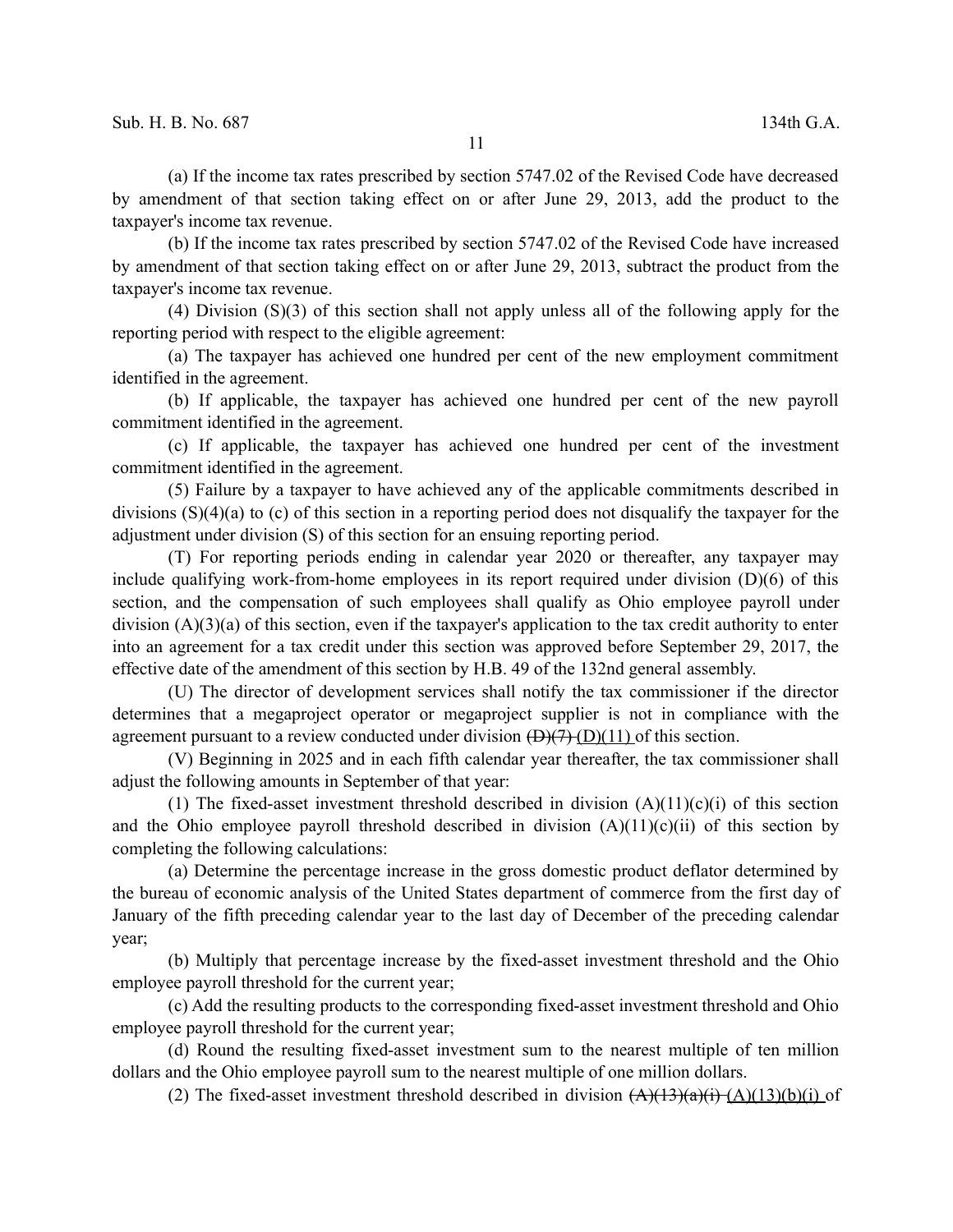this section and the Ohio employee payroll threshold described in division  $(A)(13)(a)(i)$ (ii) of this section by completing the calculations described in divisions  $(V)(1)(a)$  to (c) of this section and rounding the resulting fixed-asset investment sum to the nearest multiple of one million dollars and the Ohio employee payroll sum to the nearest multiple of one hundred thousand dollars.

The commissioner shall certify the amount of the adjustments under divisions  $(V)(1)$  and  $(2)$ of this section to the director of development services and to the tax credit authority not later than the first day of December of the year the commissioner computes the adjustment. Each certified amount applies to the ensuing calendar year and each calendar year thereafter until the tax commissioner makes a new adjustment. The tax commissioner shall not calculate a new adjustment in any year in which the resulting amount from the adjustment would be less than the corresponding amount for the current year.

Sec. 123.201. (A) There is hereby created in the state treasury the Ohio facilities construction commission fund, consisting of transfers of moneys authorized by the general assembly and revenues received by the Ohio facilities construction commission under section 123.21 of the Revised Code. Investment earnings on moneys in the fund shall be credited to the fund. Moneys in the fund may be used by the commission, in performing its duties under this chapter, to pay personnel and other administrative expenses, to pay the cost of preparing building design specifications, to pay the cost of providing project management services, and for other purposes determined by the commission to be necessary to fulfill its duties under this chapter.

(B)(1) There is hereby created in the state treasury the cultural and sports facilities building fund, consisting of proceeds of obligations authorized to pay costs of Ohio cultural facilities and Ohio sports facilities for which appropriations are made by the general assembly. All investment earnings of the fund shall be credited to the fund.

(2) Upon the request of the executive director of the Ohio facilities construction commission and subject to applicable tax law limitations, the director of budget and management may transfer to the Ohio cultural facilities administration fund moneys credited to the cultural and sports facilities building fund to pay the costs of administering projects funded through the cultural and sports facilities building fund.

(C) There is hereby created in the state treasury the Ohio cultural facilities administration fund, consisting of transfers of money authorized by the general assembly and revenues received by the commission under division  $(A)(9)$  of section 123.21 of the Revised Code. Moneys in the fund may be used by the Ohio facilities construction commission in administering projects funded through the cultural and sports facilities building fund pursuant to sections 123.28 and 123.281 of the Revised Code. All investment earnings of that fund shall be credited to it and shall be allocated among any accounts created in the fund in the manner determined by the commission.

(D)(1) There is hereby created in the state treasury the capital donations fund, which shall be administered by the Ohio facilities construction commission. The fund consists of gifts, grants, devises, bequests, and other financial contributions made to the commission for the construction or improvement of cultural and sports facilities and shall be used in accordance with the specific purposes for which the gifts, grants, devises, bequests, or other financial contributions are made. All investment earnings of the fund shall be credited to the fund. Chapters 123., 125., 127., and 153. and section 3517.13 of the Revised Code do not apply to contract obligations paid from the fund,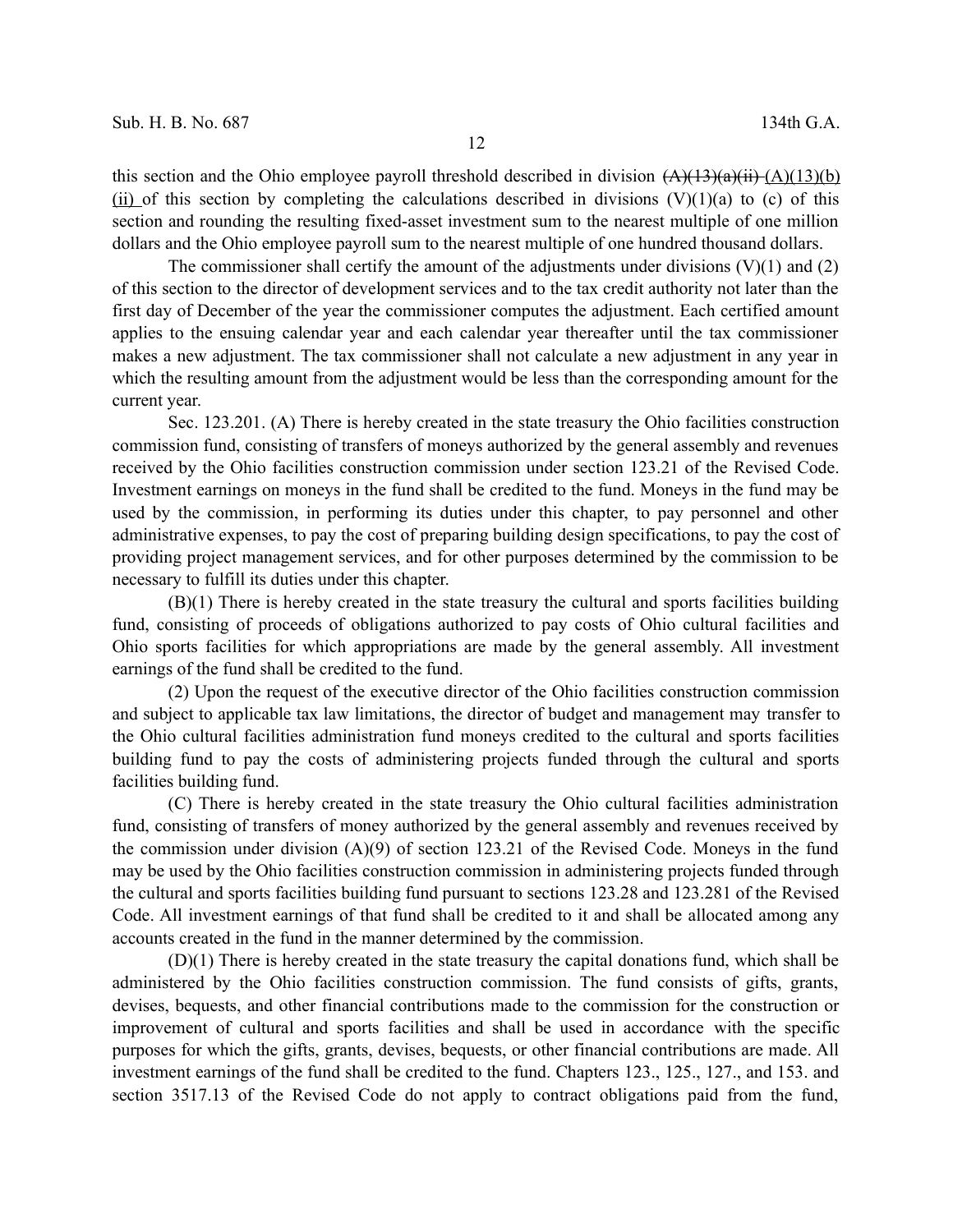notwithstanding anything to the contrary in those chapters or that section.

(2) Not later than one month following the end of each quarter of the fiscal year, the commission shall allocate the amounts credited to the fund from investment earnings during that preceding quarter of the fiscal year among the specific projects for which they are to be used-and shall certify this information to the director of budget and management.

(3) If the amounts credited to the fund for a particular project exceed what is required to complete that project, the commission may refund any of those excess amounts, including unexpended investment earnings attributable to those amounts, to the entity from which they were received.

Sec. 123.211. (A) Notwithstanding any contrary provision of section 123.21 of the Revised Code, the executive director of the Ohio facilities construction commission may authorize any of the following agencies to administer any capital facilities project, the estimated cost of which, including design fees, construction, equipment, and contingency amounts, is less than one-three million five hundred thousand dollars:

(1) The department of mental health and addiction services;

(2) The department of developmental disabilities;

- (3) The department of agriculture;
- (4) The department of job and family services;
- (5) The department of rehabilitation and correction;
- (6) The department of youth services;
- (7) The department of public safety;
- (8) The department of transportation;
- (9) The department of veterans services;
- (10) The bureau of workers' compensation;
- (11) The department of administrative services;
- (12) The state school for the deaf;
- (13) The state school for the blind.

(B) A state agency that wishes to administer a project under division (A) of this section shall submit a request for authorization through the Ohio administrative knowledge system capital improvements application. Upon the release of funds for the projects by the controlling board or the director of budget and management, the agency may administer the capital project or projects for which agency administration has been authorized without the supervision, control, or approval of the executive director of the Ohio facilities construction commission.

(C) A state agency authorized by the executive director of the Ohio facilities construction commission to administer capital facilities projects pursuant to this section shall comply with the applicable procedures and guidelines established in Chapter 153. of the Revised Code and shall track all project information in the Ohio administrative knowledge system capital improvements application pursuant to Ohio facilities construction commission guidelines.

Sec. 153.692. For every design-build contract, the public authority planning to contract for design-build services shall first obtain the services of a criteria architect or engineer by doing either of the following:

(A) Contracting for the services consistent with sections 153.65 to 153.70 of the Revised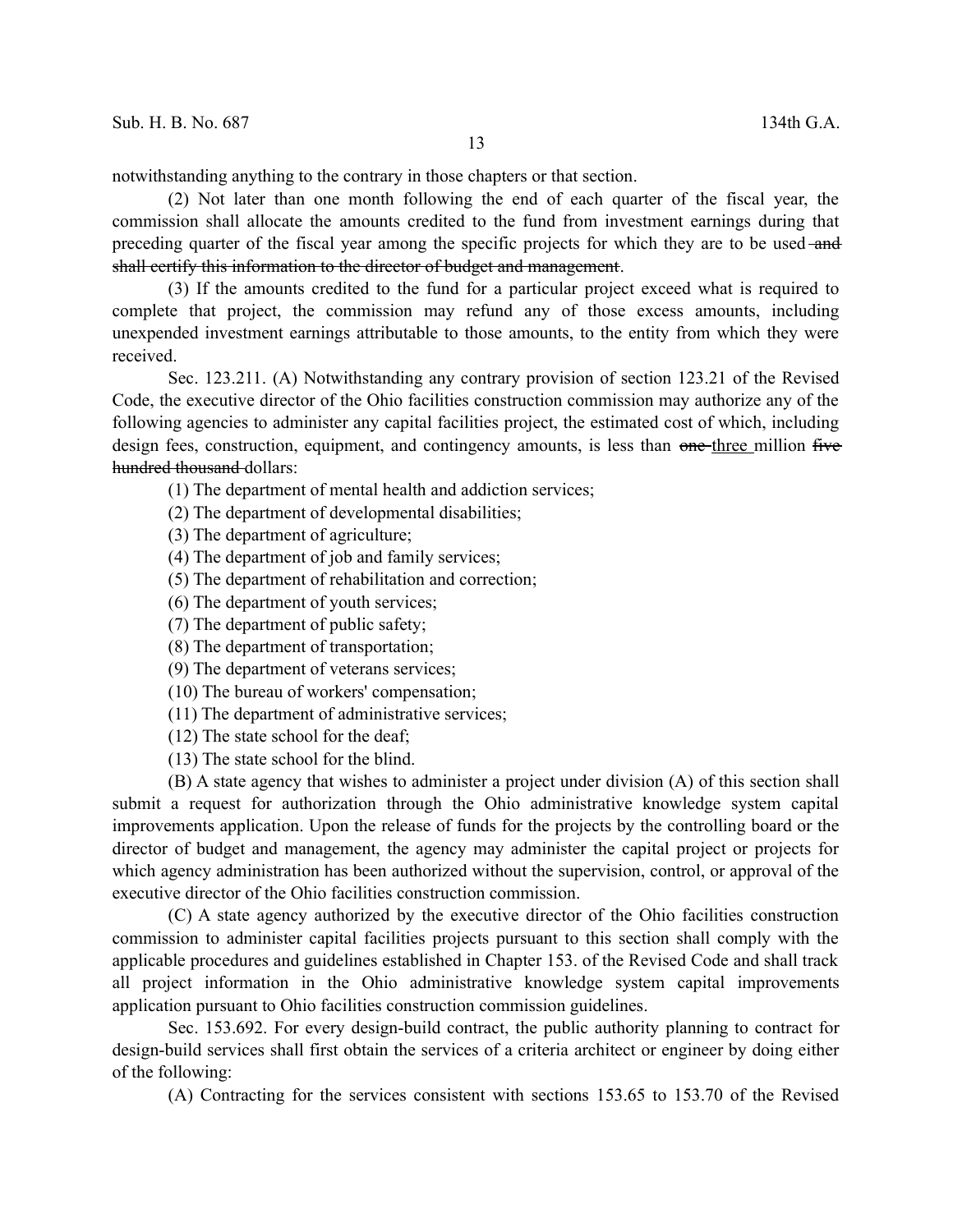## Code;

(B) Obtaining the services through an architect or engineer who is an employee of the public authority and notifying the Ohio facilities construction commission before the services are performed.

Sec. 153.71. (A) Any public authority planning to contract for professional design services or design-build services may adopt, amend, or rescind rules, in accordance with Chapter 119. of the Revised Code, to implement sections 153.66 to 153.70 of the Revised Code. Sections

(B) Sections 153.66 to 153.70 of the Revised Code do not apply to either any of the following:

(A) (1) Any project with an estimated professional design fee of twenty-five thousand dollars or less;

(2) Any project with an estimated professional design fee of more than twenty-five thousand dollars but less than fifty thousand dollars if both of the following requirements are met:

 $(1)$  (a) The public authority selects a single design professional or firm from among those that have submitted a current statement of qualifications within the immediately preceding year, as provided under section 153.68 of the Revised Code, based on the public authority's determination that the selected design professional or firm is the most qualified to provide the required professional design services;

 $(2)$  (b) The public authority and the selected design professional or firm comply with division (B) of section 153.69 of the Revised Code with respect to the negotiation of a contract.

(B) (3) Any project determined in writing by the public authority head to be an emergency requiring immediate action including, but not limited to, any projects requiring multiple contracts let as part of a program requiring a large number of professional design firms of the same type.

Sec. 1501.011. (A) Except as provided in divisions (B), (C), and (D) of this section, the Ohio facilities construction commission shall supervise the design and construction of, and make contracts for the construction, reconstruction, improvement, enlargement, alteration, repair, or decoration of, any projects or improvements for the department of natural resources that may be authorized by legislative appropriations or any other funds available therefor, the estimated cost of which amounts to two hundred thousand dollars or more or the amount determined pursuant to section 153.53 of the Revised Code or more.

(B)(1) The department of natural resources shall supervise the design and construction of, and make contracts for the construction, reconstruction, improvement, enlargement, alteration, repair, or decoration of, any of the following activities, projects, or improvements:

(a) Dam repairs administered by the division of engineering under Chapter 1507. of the Revised Code;

(b) Projects or improvements administered by the division of parks and watercraft and funded through the waterways safety fund established in section 1547.75 of the Revised Code;

(c) Projects or improvements administered by the division of wildlife under Chapter 1531. or 1533. of the Revised Code;

(d) Activities conducted by the department pursuant to section 5511.05 of the Revised Code in order to maintain the department's roadway inventory.

(2) If a contract to be let under division (B)(1) of this section involves an exigency that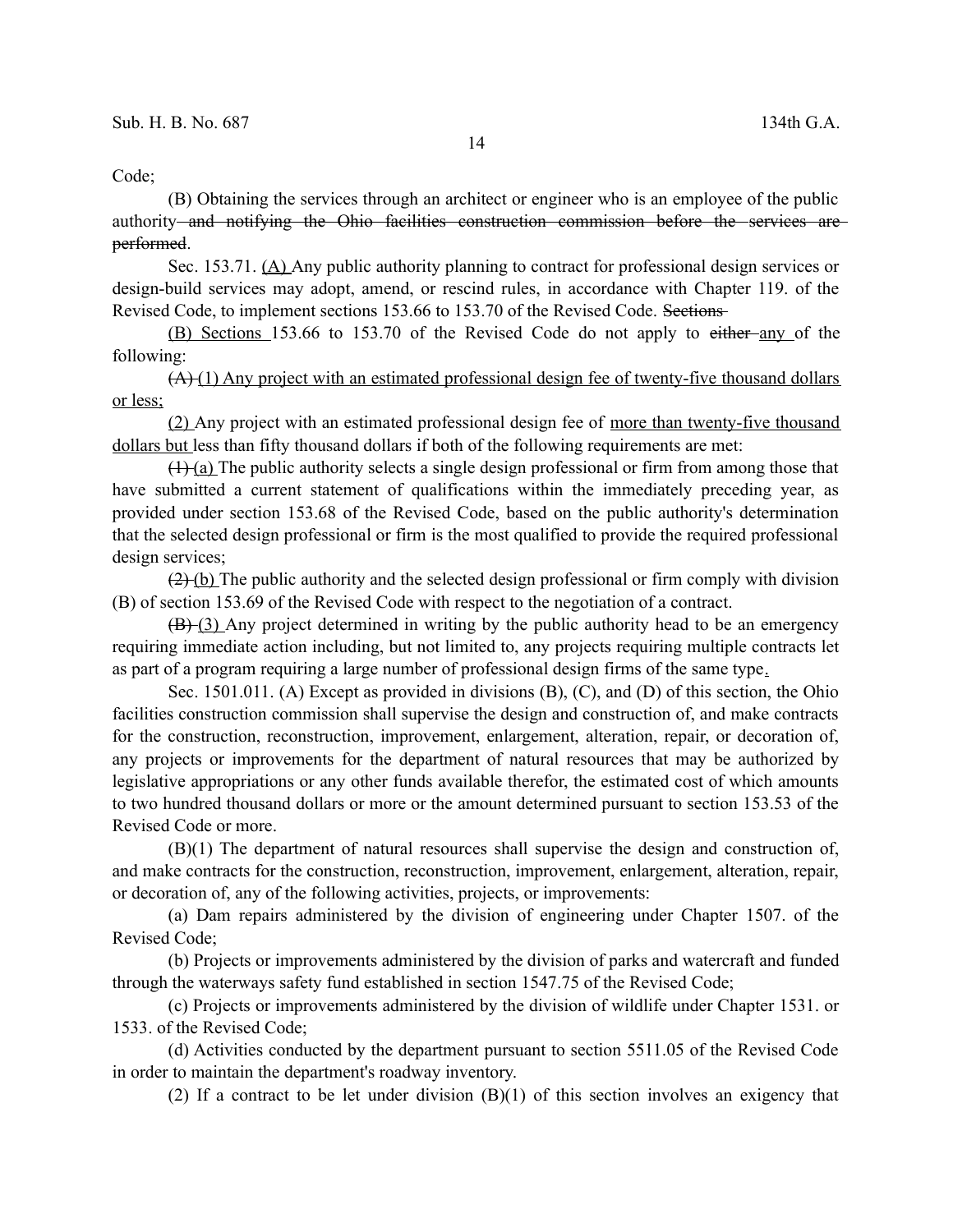concerns the public health, safety, or welfare or addresses an emergency situation in which timeliness is crucial in preventing the cost of the contract from increasing significantly, pursuant to the declaration of a public exigency, the department may award the contract without competitive bidding or selection as otherwise required by Chapter 153. of the Revised Code.

A notice published by the department of natural resources regarding an activity, project, or improvement shall be published as contemplated in section 7.16 of the Revised Code.

(C) The executive director of the Ohio facilities construction commission may authorize the department of natural resources to administer any other project or improvement, the estimated cost of which, including design fees, construction, equipment, and contingency amounts, is not more than one three million five hundred thousand dollars.

Sec. 3318.08. Except in the case of a joint vocational school district that receives assistance under sections 3318.40 to 3318.45 of the Revised Code, if the requisite favorable vote on the election is obtained, or if the school district board has resolved to apply the proceeds of a property tax levy or the proceeds of an income tax, or a combination of proceeds from such taxes, as authorized in section 3318.052 of the Revised Code, the Ohio facilities construction commission, upon certification to it of either the results of the election or the resolution under section 3318.052 of the Revised Code, shall enter into a written agreement with the school district board for the construction and sale of the project. In the case of a joint vocational school district that receives assistance under sections 3318.40 to 3318.45 of the Revised Code, if the school district board of education and the school district electors have satisfied the conditions prescribed in division (D)(1) of section 3318.41 of the Revised Code, the commission shall enter into an agreement with the school district board for the construction and sale of the project. In either case, the agreement shall include, but need not be limited to, the following provisions:

(A) The sale and issuance of bonds or notes in anticipation thereof, as soon as practicable after the execution of the agreement, in an amount equal to the school district's portion of the basic project cost, including any securities authorized under division (J) of section 133.06 of the Revised Code and dedicated by the school district board to payment of the district's portion of the basic project cost of the project; provided, that if at that time the county treasurer of each county in which the school district is located has not commenced the collection of taxes on the general duplicate of real and public utility property for the year in which the controlling board approved the project, the school district board shall authorize the issuance of a first installment of bond anticipation notes in an amount specified by the agreement, which amount shall not exceed an amount necessary to raise the net bonded indebtedness of the school district as of the date of the controlling board's approval to within five thousand dollars of the required level of indebtedness for the preceding year. In the event that a first installment of bond anticipation notes is issued, the school district board shall, as soon as practicable after the county treasurer of each county in which the school district is located has commenced the collection of taxes on the general duplicate of real and public utility property for the year in which the controlling board approved the project, authorize the issuance of a second and final installment of bond anticipation notes or a first and final issue of bonds.

The combined value of the first and second installment of bond anticipation notes or the value of the first and final issue of bonds shall be equal to the school district's portion of the basic project cost. The proceeds of any such bonds shall be used first to retire any bond anticipation notes.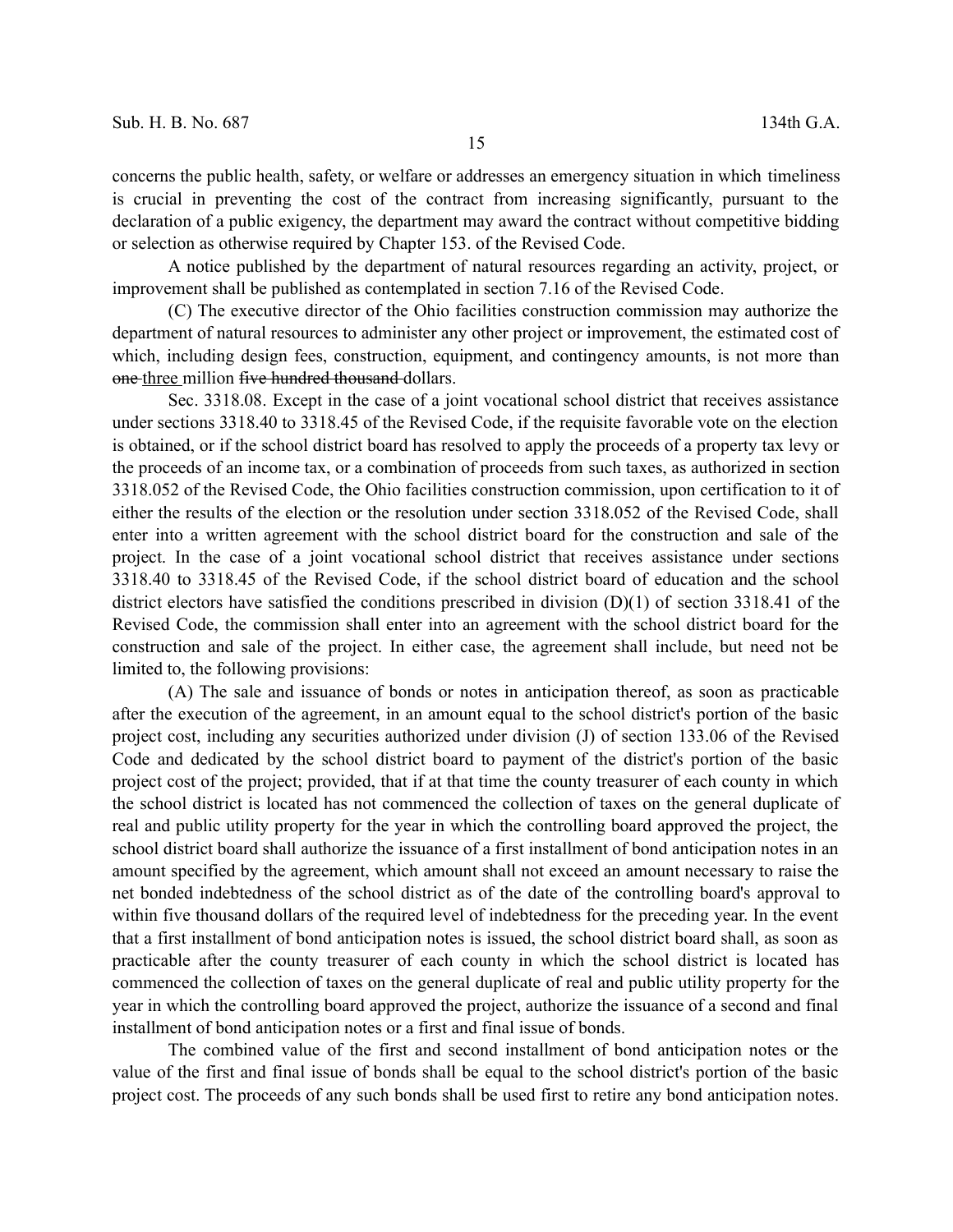Otherwise, the proceeds of such bonds and of any bond anticipation notes, except the premium and accrued interest thereon, shall be deposited in the school district's project construction fund. In determining the amount of net bonded indebtedness for the purpose of fixing the amount of an issue of either bonds or bond anticipation notes, gross indebtedness shall be reduced by moneys in the bond retirement fund only to the extent of the moneys therein on the first day of the year preceding the year in which the controlling board approved the project. Should there be a decrease in the tax valuation of the school district so that the amount of indebtedness that can be incurred on the tax duplicates for the year in which the controlling board approved the project is less than the amount of the first installment of bond anticipation notes, there shall be paid from the school district's project construction fund to the school district's bond retirement fund to be applied against such notes an amount sufficient to cause the net bonded indebtedness of the school district, as of the first day of the year following the year in which the controlling board approved the project, to be within five thousand dollars of the required level of indebtedness for the year in which the controlling board approved the project. The maximum amount of indebtedness to be incurred by any school district board as its share of the cost of the project is either an amount that will cause its net bonded indebtedness, as of the first day of the year following the year in which the controlling board approved the project, to be within five thousand dollars of the required level of indebtedness, or an amount equal to the required percentage of the basic project costs, whichever is greater. All bonds and bond anticipation notes shall be issued in accordance with Chapter 133. of the Revised Code, and notes may be renewed as provided in section 133.22 of the Revised Code.

(B) The transfer of such funds of the school district board available for the project, together with the proceeds of the sale of the bonds or notes, except premium, accrued interest, and interest included in the amount of the issue, to the school district's project construction fund;

(C) For all school districts except joint vocational school districts that receive assistance under sections 3318.40 to 3318.45 of the Revised Code, the following provisions as applicable:

(1) If section 3318.052 of the Revised Code applies, the earmarking of the proceeds of a tax levied under section 5705.21 of the Revised Code for general permanent improvements or under section 5705.218 of the Revised Code for the purpose of permanent improvements, or the proceeds of a school district income tax levied under Chapter 5748. of the Revised Code, or the proceeds from a combination of those two taxes, in an amount to pay all or part of the service charges on bonds issued to pay the school district portion of the project and an amount equivalent to all or part of the tax required under division (B) of section 3318.05 of the Revised Code;

(2) If section 3318.052 of the Revised Code does not apply, one of the following:

(a) The levy of the tax authorized at the election for the payment of maintenance costs, as specified in division (B) of section 3318.05 of the Revised Code;

(b) If the school district electors have approved a continuing tax for general permanent improvements under section 5705.21 of the Revised Code and that tax can be used for maintenance, the earmarking of an amount of the proceeds from such tax for maintenance of classroom facilities as specified in division (B) of section 3318.05 of the Revised Code;

(c) If, in lieu of the tax otherwise required under division (B) of section 3318.05 of the Revised Code, the commission has approved the transfer of money to the maintenance fund in accordance with section 3318.051 of the Revised Code, a requirement that the district board comply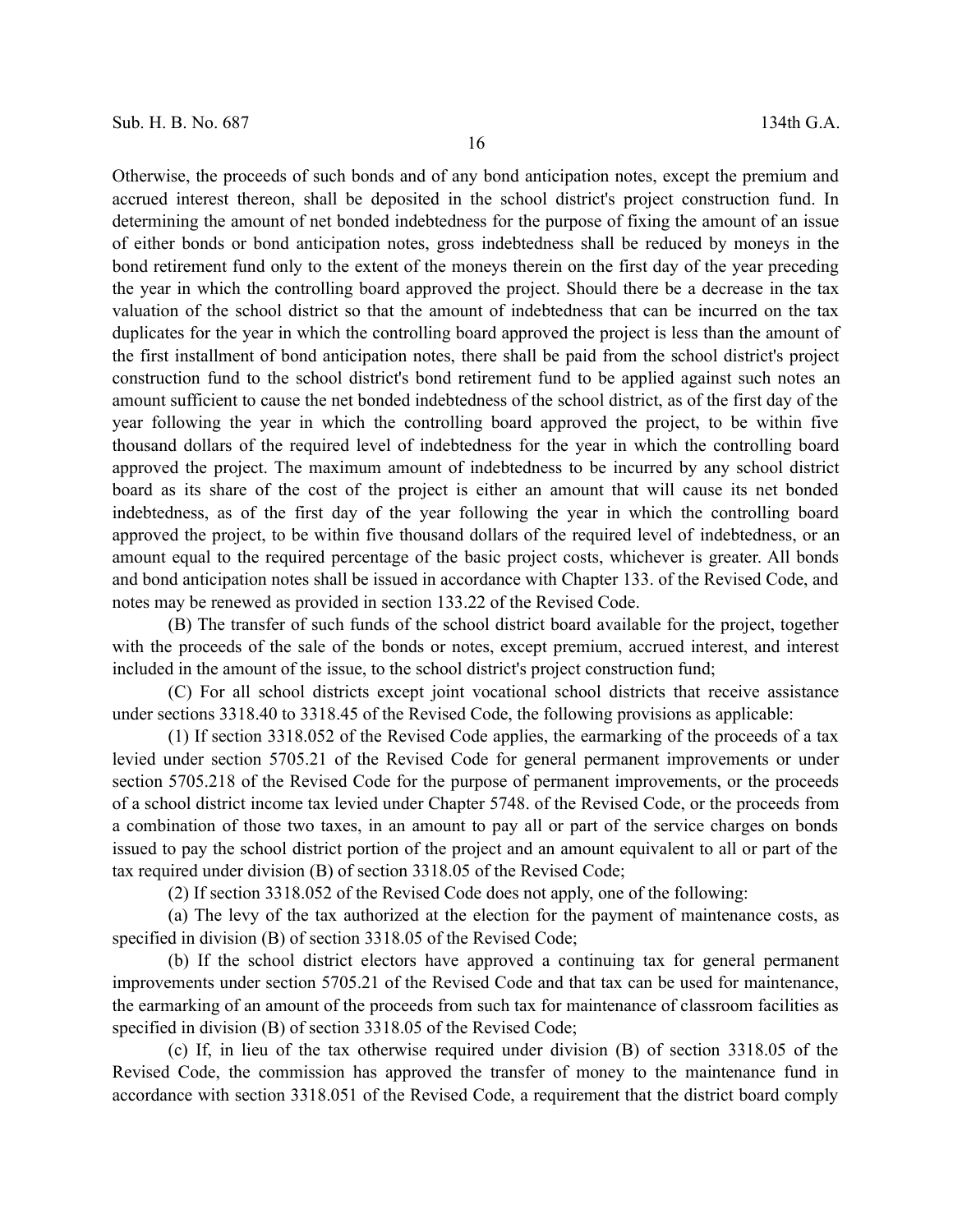with the provisions of that section. The district board may rescind the provision prescribed under division  $(C)(2)(c)$  of this section only so long as the electors of the district have approved, in accordance with section 3318.063 of the Revised Code, the levy of a tax for the maintenance of the classroom facilities acquired under the district's project and that levy continues to be collected as approved by the electors.

(D) For joint vocational school districts that receive assistance under sections 3318.40 to 3318.45 of the Revised Code, provision for deposit of school district moneys dedicated to maintenance of the classroom facilities acquired under those sections as prescribed in section 3318.43 of the Revised Code;

(E) Dedication of any local donated contribution as provided for under section 3318.084 of the Revised Code, including a schedule for depositing such moneys applied as an offset of the district's obligation to levy the tax described in division (B) of section 3318.05 of the Revised Code as required under division (D)(2) of section 3318.084 of the Revised Code;

(F) Ownership of or interest in the project during the period of construction, which shall be divided between the commission and the school district board in proportion to their respective contributions to the school district's project construction fund;

(G) Maintenance of the state's interest in the project until any obligations issued for the project under section 3318.26 of the Revised Code are no longer outstanding;

(H) The insurance of the project by the school district from the time there is an insurable interest therein and so long as the state retains any ownership or interest in the project pursuant to division (F) of this section, in such amounts and against such risks as the commission shall require; provided, that the cost of any required insurance until the project is completed shall be a part of the basic project cost;

(I) The certification by the director of budget and management that funds are available and have been set aside to meet the state's share of the basic project cost as approved by the controlling board pursuant to either section 3318.04 or division (B)(1) of section 3318.41 of the Revised Code;

(J) Authorization of the school district board to advertise for and receive construction bids for the project, for and on behalf of the commission, and to award contracts in the name of the state subject to approval by the commission;

(K) Provisions for the disbursement of moneys from the school district's project account upon issuance by the commission or the commission's designated representative of vouchers for work done to be certified to the commission by the treasurer of the school district board;

(L) Disposal of any balance left in the school district's project construction fund upon completion of the project;

(M) Limitations upon use of the project or any part of it so long as any obligations issued to finance the project under section 3318.26 of the Revised Code are outstanding;

(N) Provision for vesting the state's interest in the project to the school district board when the obligations issued to finance the project under section 3318.26 of the Revised Code are outstanding;

(O) Provision for deposit of an executed copy of the agreement in the office of the commission;

(P) Provision for termination of the contract and release of the funds encumbered at the time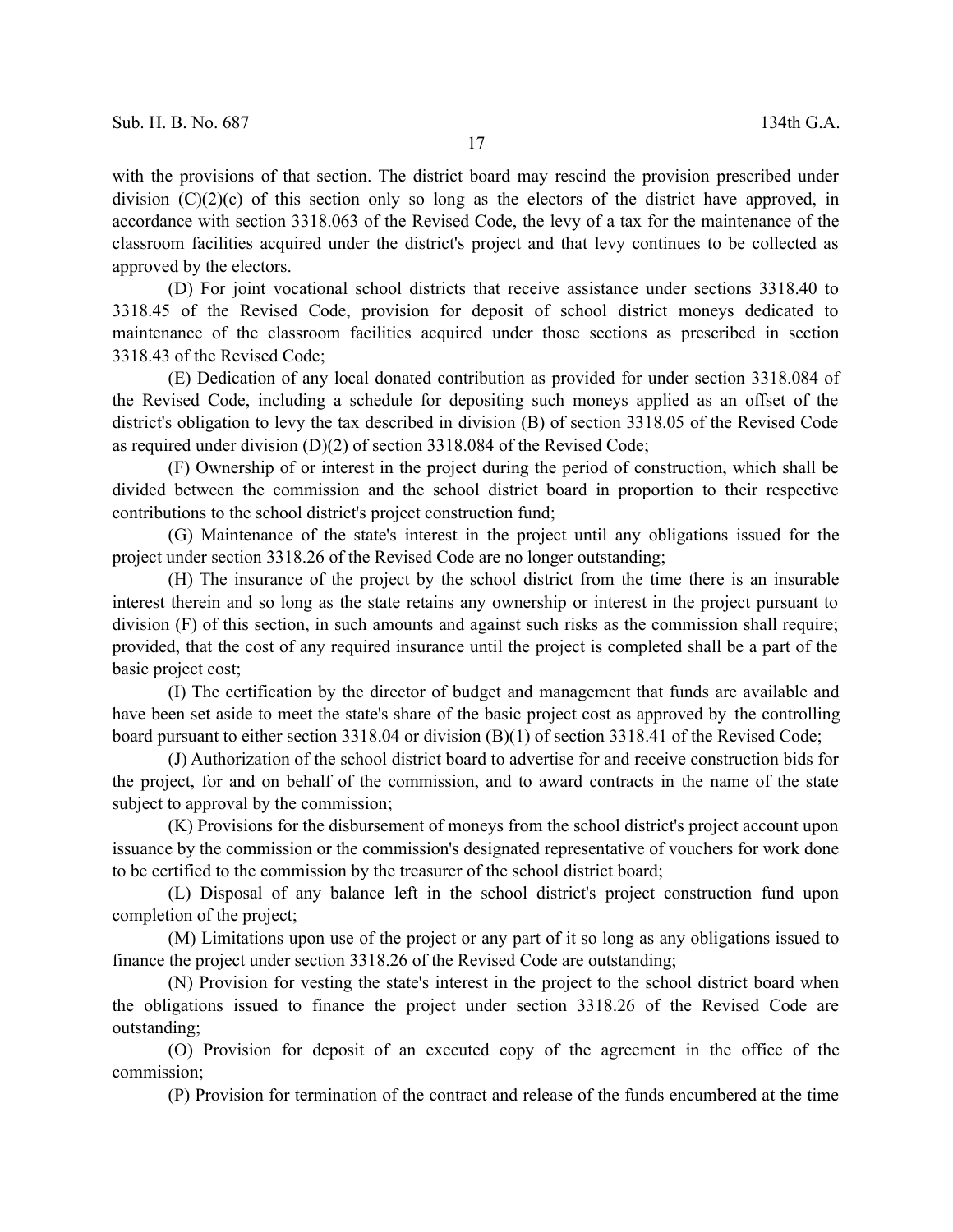of the conditional approval, if the proceeds of the sale of the bonds of the school district board are not paid into the school district's project construction fund and if bids for the construction of the project have not been taken within such period after the execution of the agreement as may be fixed by the commission;

(Q) Provision forA provision that requires the school district to maintain the project in accordance with adhere to a facilities maintenance plan approved by the commission;

(R) Provision that all state funds reserved and encumbered to pay the state share of the cost of the project and the funds provided by the school district to pay for its share of the project cost, including the respective shares of the cost of a segment if the project is divided into segments, be spent on the construction and acquisition of the project or segment simultaneously in proportion to the state's and the school district's respective shares of that basic project cost as determined under section 3318.032 of the Revised Code or, if the district is a joint vocational school district, under section 3318.42 of the Revised Code. However, if the school district certifies to the commission that expenditure by the school district is necessary to maintain the federal tax status or tax-exempt status of notes or bonds issued by the school district to pay for its share of the project cost or to comply with applicable temporary investment periods or spending exceptions to rebate as provided for under federal law in regard to those notes or bonds, the school district may commit to spend, or spend, a greater portion of the funds it provides during any specific period than would otherwise be required under this division.

(S) A provision stipulating that the commission may prohibit the district from proceeding with any project if the commission determines that the site is not suitable for construction purposes. The commission may perform soil tests in its determination of whether a site is appropriate for construction purposes.

(T) A provision stipulating that, unless otherwise authorized by the commission, any contingency reserve portion of the construction budget prescribed by the commission shall be used only to pay costs resulting from unforeseen job conditions, to comply with rulings regarding building and other codes, to pay costs related to design clarifications or corrections to contract documents, and to pay the costs of settlements or judgments related to the project as provided under section 3318.086 of the Revised Code;

(U) A provision stipulating that for continued release of project funds the school district board shall comply with sections 3313.41, 3313.411, and 3313.413 of the Revised Code throughout the project and shall notify the department of education and the Ohio community school association when the board plans to dispose of facilities by sale under that section;

(V) A provision stipulating that the commission shall not approve a contract for demolition of a facility until the school district board has complied with sections 3313.41, 3313.411, and 3313.413 of the Revised Code relative to that facility, unless demolition of that facility is to clear a site for construction of a replacement facility included in the district's project;

(W) A requirement for the school district to adhere to a facilities maintenance plan approved by the commission.

Sec. 3318.36.  $(A)(1)$  As used in this section:

(a) "Ohio facilities construction commission," "classroom facilities," "school district," "school district board," "net bonded indebtedness," "required percentage of the basic project costs,"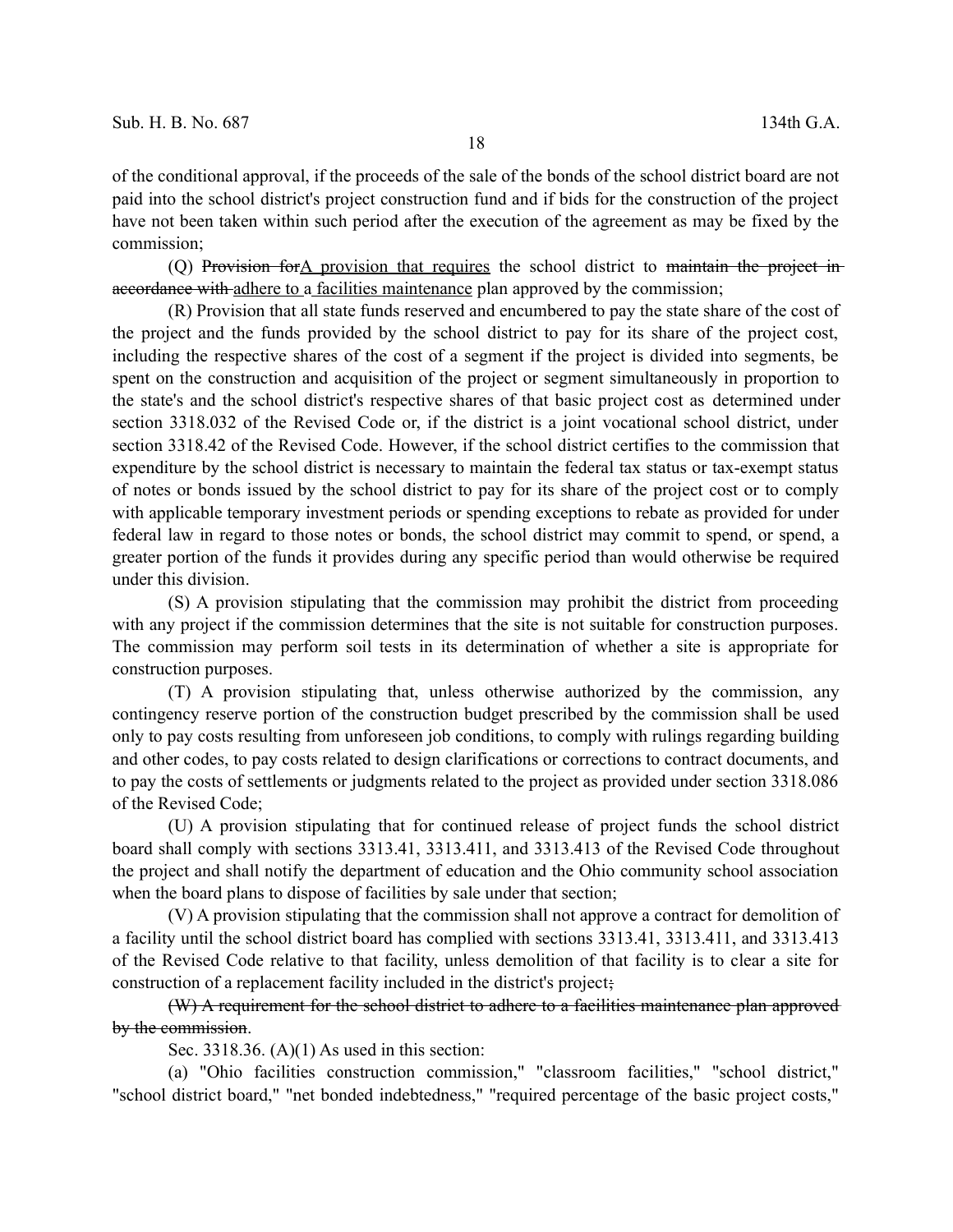"basic project cost," "valuation," and "percentile" have the same meanings as in section 3318.01 of the Revised Code.

(b) "Required level of indebtedness" means five per cent of the school district's valuation for the year preceding the year in which the commission and school district enter into an agreement under division (B) of this section, plus [two one-hundredths of one per cent multiplied by (the percentile in which the district ranks minus one)].

(c) "Local resources" means any moneys generated in any manner permitted for a school district board to raise the school district portion of a project undertaken with assistance under sections 3318.01 to 3318.20 of the Revised Code.

(2) For purposes of determining the required level of indebtedness, the required percentage of the basic project costs under division  $(C)(1)$  of this section, and priority for assistance under sections 3318.01 to 3318.20 of the Revised Code, the percentile ranking of a school district with which the commission has entered into an agreement under this section between the first day of July and the thirty-first day of August in each fiscal year is the percentile ranking calculated for that district for the immediately preceding fiscal year, and the percentile ranking of a school district with which the commission has entered into such agreement between the first day of September and the thirtieth day of June in each fiscal year is the percentile ranking calculated for that district for the current fiscal year.

(B)(1) There is hereby established the school building assistance expedited local partnership program. Under the program, the Ohio facilities construction commission may enter into an agreement with the board of any school district under which the board may proceed with the new construction or major repairs of a part of the district's classroom facilities needs, as determined under sections 3318.01 to 3318.20 of the Revised Code, through the expenditure of local resources prior to the school district's eligibility for state assistance under those sections, and may apply that expenditure toward meeting the school district's portion of the basic project cost of the total of the district's classroom facilities needs, as recalculated under division (E) of this section, when the district becomes eligible for state assistance under sections 3318.01 to 3318.20 or section 3318.364 of the Revised Code.

Any school district that is reasonably expected to receive assistance under sections 3318.01 to 3318.20 of the Revised Code within two fiscal years from the date the school district adopts its resolution under division (B) of this section shall not be eligible to participate in the program established under this section unless that school district divides its project under those sections into segments as authorized by section 3318.034 of the Revised Code. In the case of a school district that has segmented its project as authorized in section 3318.034 of the Revised Code, the district shall select a discrete portion of one or more future segments of its project, to which the district may apply local resources under an agreement under this section prior to further state assistance for those future segments under sections 3318.01 to 3318.20 of the Revised Code.

(2) To participate in the program, a school district board shall first adopt a resolution certifying to the commission the board's intent to participate in the program.

The resolution shall specify the approximate date that the board intends to seek elector approval of any bond or tax measures or to apply other local resources to use to pay the cost of classroom facilities to be constructed under this section. The resolution may specify the application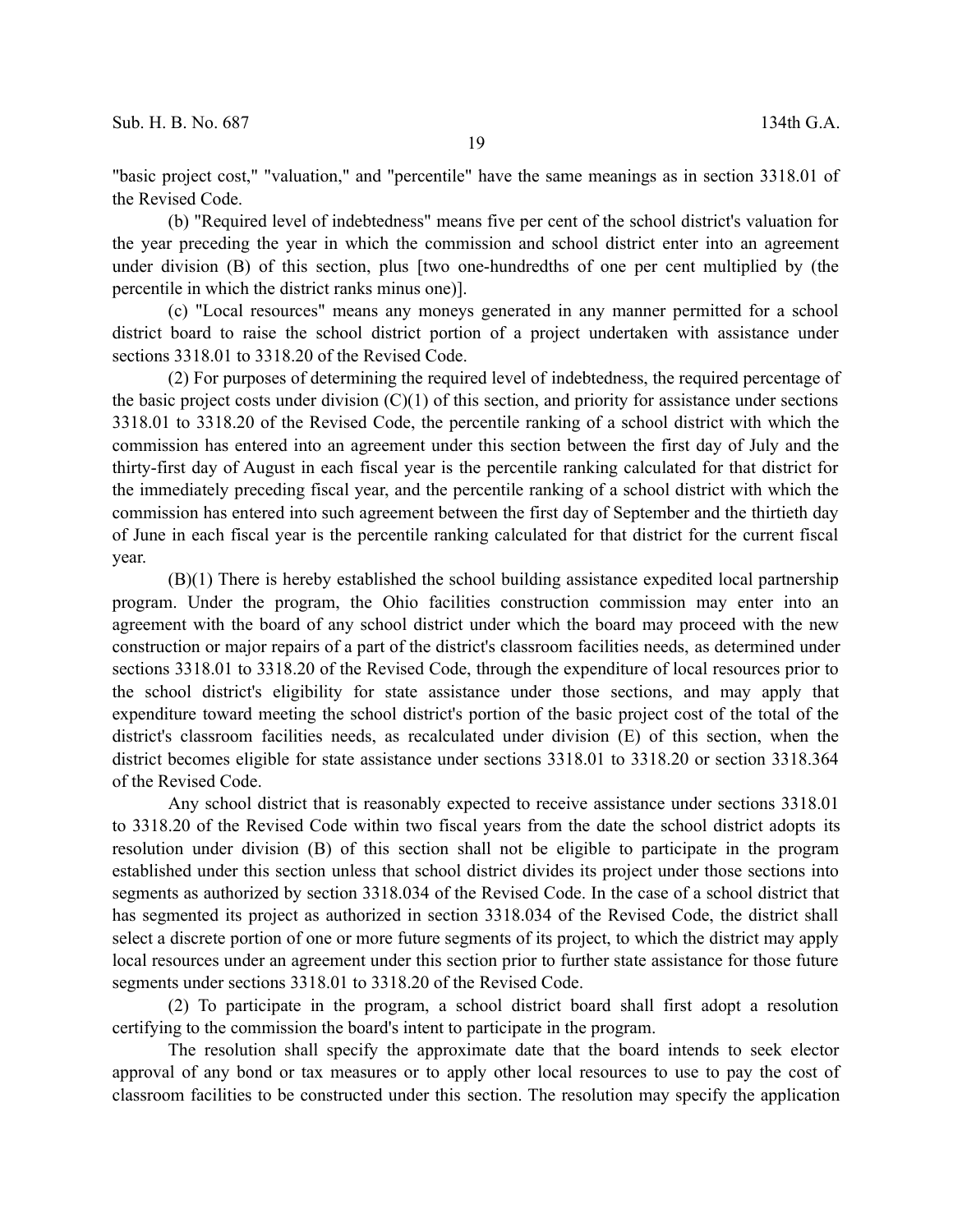of local resources or elector-approved bond or tax measures after the resolution is adopted by the board, and in such case the board may proceed with a discrete portion of its project under this section as soon as the commission and the controlling board have approved the basic project cost of the district's classroom facilities needs as specified in division (D) of this section. The board shall submit its resolution to the commission not later than ten days after the date the resolution is adopted by the board.

The commission shall not consider any resolution that is submitted pursuant to division (B) (2) of this section, as amended by this amendment, sooner than September 14, 2000.

(3) For purposes of determining when a district that enters into an agreement under this section becomes eligible for assistance under sections 3318.01 to 3318.20 of the Revised Code or priority for assistance under section 3318.364 of the Revised Code, the commission shall use the district's percentile ranking determined at the time the district entered into the agreement under this section, as prescribed by division (A)(2) of this section.

(4) Any project under this section shall comply with section 3318.03 of the Revised Code and with any specifications for plans and materials for classroom facilities adopted by the commission under section 3318.04 of the Revised Code.

(5) If a school district that enters into an agreement under this section has not begun a project applying local resources as provided for under that agreement at the time the district is notified by the commission that it is eligible to receive state assistance for its project under sections 3318.01 to 3318.20 of the Revised Code or for a segment of its project, if the district previously segmented its project as authorized in section 3318.034 of the Revised Code, all assessment and agreement documents entered into under this section are void.

(6) Only construction of or repairs to classroom facilities that have been approved by the commission and have been therefore included as part of a district's basic project cost qualify for application of local resources under this section.

(C) Based on the results of on-site visits and assessment, the commission shall determine the basic project cost of the school district's classroom facilities needs. The commission shall determine the school district's portion of such basic project cost, which shall be the greater of:

(1) The required percentage of the basic project costs, determined based on the school district's percentile ranking;

(2) An amount necessary to raise the school district's net bonded indebtedness, as of the fiscal year the commission and the school district enter into the agreement under division (B) of this section, to within five thousand dollars of the required level of indebtedness.

(D)(1) When the commission determines the basic project cost of the classroom facilities needs of a school district and the school district's portion of that basic project cost under division (C) of this section, the project shall be conditionally approved. Such conditional approval shall be submitted to the controlling board for approval thereof. The controlling board shall forthwith approve or reject the commission's determination, conditional approval, and the amount of the state's portion of the basic project cost; however, no state funds shall be encumbered under this section. Upon approval by the controlling board, the school district board may identify a discrete part of its classroom facilities needs, which shall include only new construction of or additions or major repairs to a particular building, to address with local resources. Upon identifying a part of the school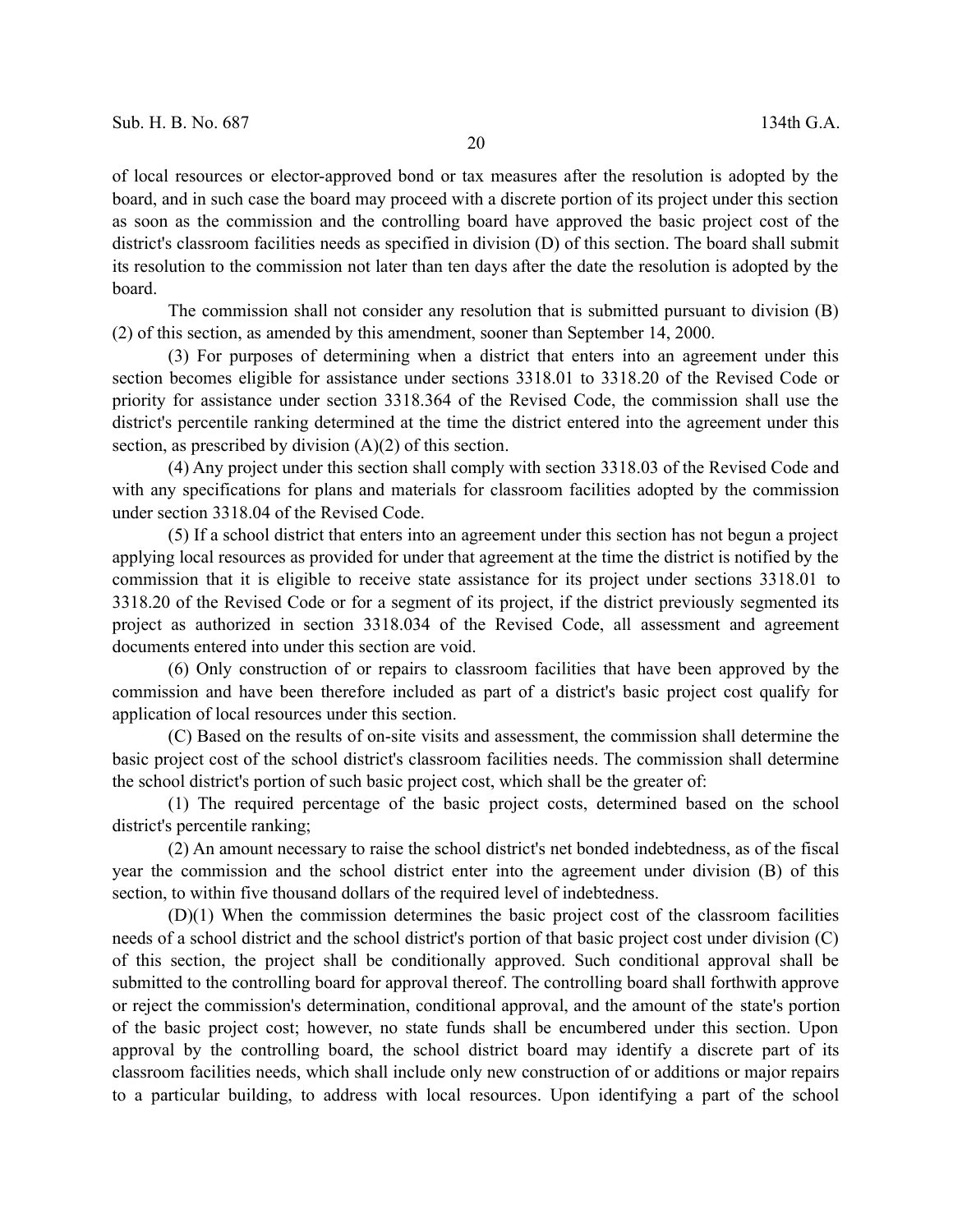All local resources utilized under this division shall first be deposited in the project construction account required under section 3318.08 of the Revised Code.

(2) Unless the school district board exercises its option under division (D)(3) of this section, for a school district to qualify for participation in the program authorized under this section, one of the following conditions shall be satisfied:

(a) The electors of the school district by a majority vote shall approve the levy of taxes outside the ten-mill limitation for a period of twenty-three years at the rate of not less than one-half mill for each dollar of valuation to be used to pay the cost of maintaining or upgrading, if approved by the commission, the classroom facilities included in the basic project cost as determined by the commission. The form of the ballot to be used to submit the question whether to approve the tax required under this division to the electors of the school district shall be the form for an additional levy of taxes prescribed in section 3318.361 of the Revised Code, which may be combined in a single ballot question with the questions prescribed under section 5705.218 of the Revised Code.

(b) As authorized under division (C) of section 3318.05 of the Revised Code, the school district board shall earmark from the proceeds of a permanent improvement tax levied under section 5705.21 of the Revised Code, an amount equivalent to the additional tax otherwise required under division (D)(2)(a) of this section for the maintenance of the classroom facilities included in the basic project cost as determined by the commission.

(c) As authorized under section 3318.051 of the Revised Code, the school district board shall, if approved by the commission, annually transfer into the maintenance fund required under section 3318.05 of the Revised Code the amount prescribed in section 3318.051 of the Revised Code in lieu of the tax otherwise required under division  $(D)(2)(a)$  of this section for the maintenance of the classroom facilities included in the basic project cost as determined by the commission.

(d) If the school district board has rescinded the agreement to make transfers under section 3318.051 of the Revised Code, as provided under division (F) of that section, the electors of the school district, in accordance with section 3318.063 of the Revised Code, first shall approve the levy of taxes outside the ten-mill limitation for the period specified in that section at a rate of not less than one-half mill for each dollar of valuation.

(e) The school district board shall apply the proceeds of a tax to leverage bonds as authorized under section 3318.052 of the Revised Code or dedicate a local donated contribution in the manner described in division (B) of section 3318.084 of the Revised Code in an amount equivalent to the additional tax otherwise required under division (D)(2)(a) of this section for the maintenance of the classroom facilities included in the basic project cost as determined by the commission.

(3) A school district board may opt to delay taking any of the actions described in division (D)(2) of this section until the school district becomes eligible for state assistance under sections 3318.01 to 3318.20 of the Revised Code. In order to exercise this option, the board shall certify to the commission a resolution indicating the board's intent to do so prior to entering into an agreement under division (B) of this section.

(4) If pursuant to division (D)(3) of this section a district board opts to delay levying an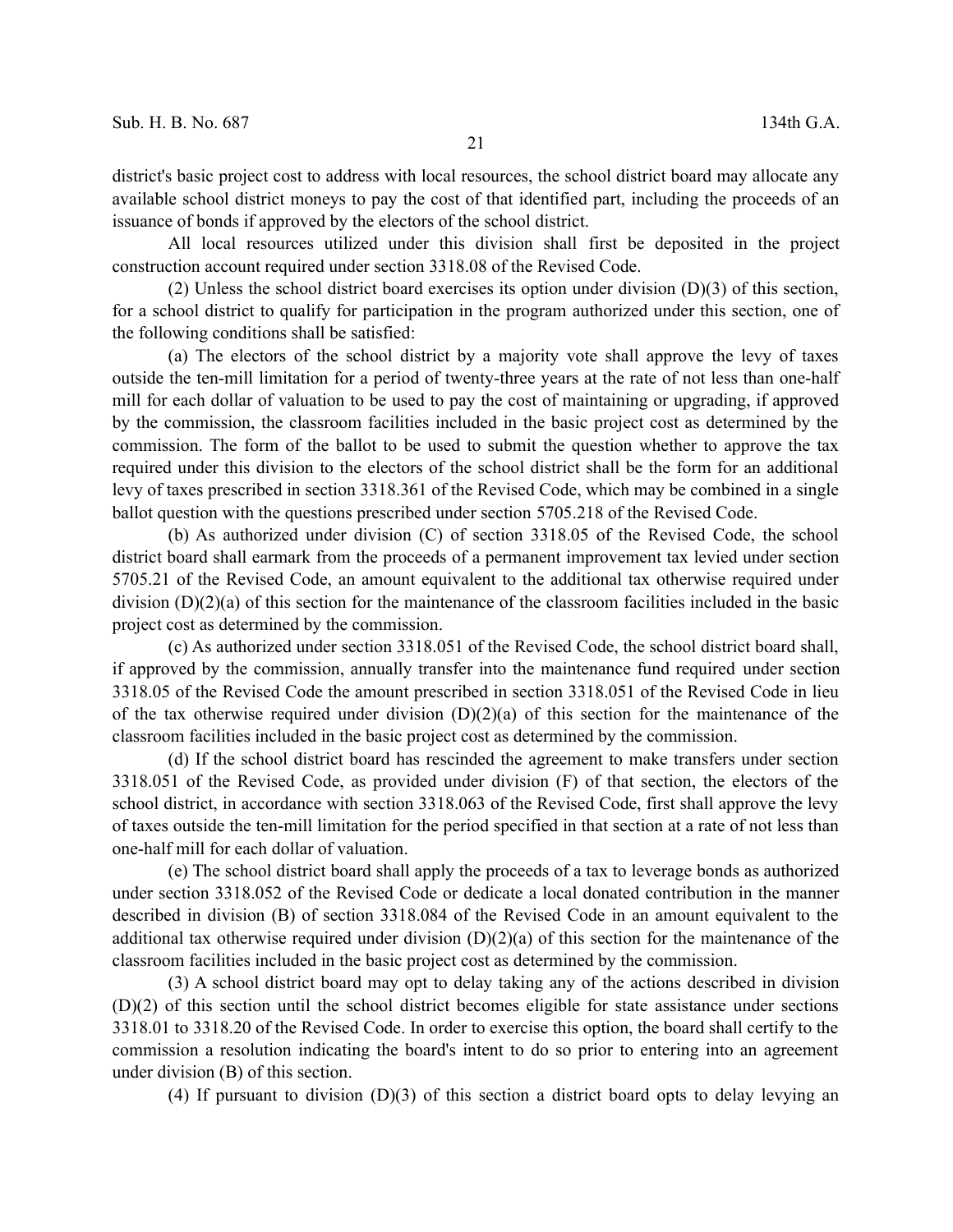additional tax until the district becomes eligible for state assistance, it shall submit the question of levying that tax to the district electors as follows:

(a) In accordance with section 3318.06 of the Revised Code if it will also be necessary pursuant to division (E) of this section to submit a proposal for approval of a bond issue;

(b) In accordance with section 3318.361 of the Revised Code if it is not necessary to also submit a proposal for approval of a bond issue pursuant to division (E) of this section.

(5) No state assistance under sections 3318.01 to 3318.20 of the Revised Code shall be released until a school district board that adopts and certifies a resolution under division (D) of this section also demonstrates to the satisfaction of the commission compliance with the provisions of division (D)(2) of this section.

Any amount required for maintenance under division (D)(2) of this section shall be deposited into a separate fund as specified in division  $(B)(D)$  of section 3318.05 of the Revised Code.

(E)(1) If the school district becomes eligible for state assistance under sections 3318.01 to 3318.20 of the Revised Code for its entire project or for future segments, if the district previously segmented its project as authorized in section 3318.034 of the Revised Code, based on its percentile ranking under division (B)(3) of this section or is offered assistance under section 3318.364 of the Revised Code, the commission shall conduct a new assessment of the school district's classroom facilities needs and shall recalculate the basic project cost based on this new assessment. The basic project cost recalculated under this division shall include the amount of expenditures made by the school district board under division (D)(1) of this section. The commission shall then recalculate the school district's portion of the new basic project cost, which shall be the percentage of the original basic project cost assigned to the school district as its portion under division (C) of this section. The commission shall deduct the expenditure of school district moneys made under division (D)(1) of this section from the school district's portion of the basic project cost as recalculated under this division. If the amount of school district resources applied by the school district board to the school district's portion of the basic project cost under this section is less than the total amount of such portion as recalculated under this division, the school district board by a majority vote of all of its members shall, if it desires to seek state assistance under sections 3318.01 to 3318.20 of the Revised Code, adopt a resolution as specified in section 3318.06 of the Revised Code to submit to the electors of the school district the question of approval of a bond issue in order to pay any additional amount of school district portion required for state assistance. Any tax levy approved under division (D) of this section satisfies the requirements to levy the additional tax under section 3318.06 of the Revised Code.

(2) If the amount of school district resources applied by the school district board to the school district's portion of the basic project cost under this section is more than the total amount of such portion as recalculated under this division, within-one year two years after the school district's portion is recalculated under division  $(E)(1)$  of this section the commission may grant to the school district the difference between the two calculated portions, but at no time shall the commission expend any state funds on a project in an amount greater than the state's portion of the basic project cost as recalculated under this division.

Any reimbursement under this division shall be only for local resources the school district has applied toward construction cost expenditures for the classroom facilities approved by the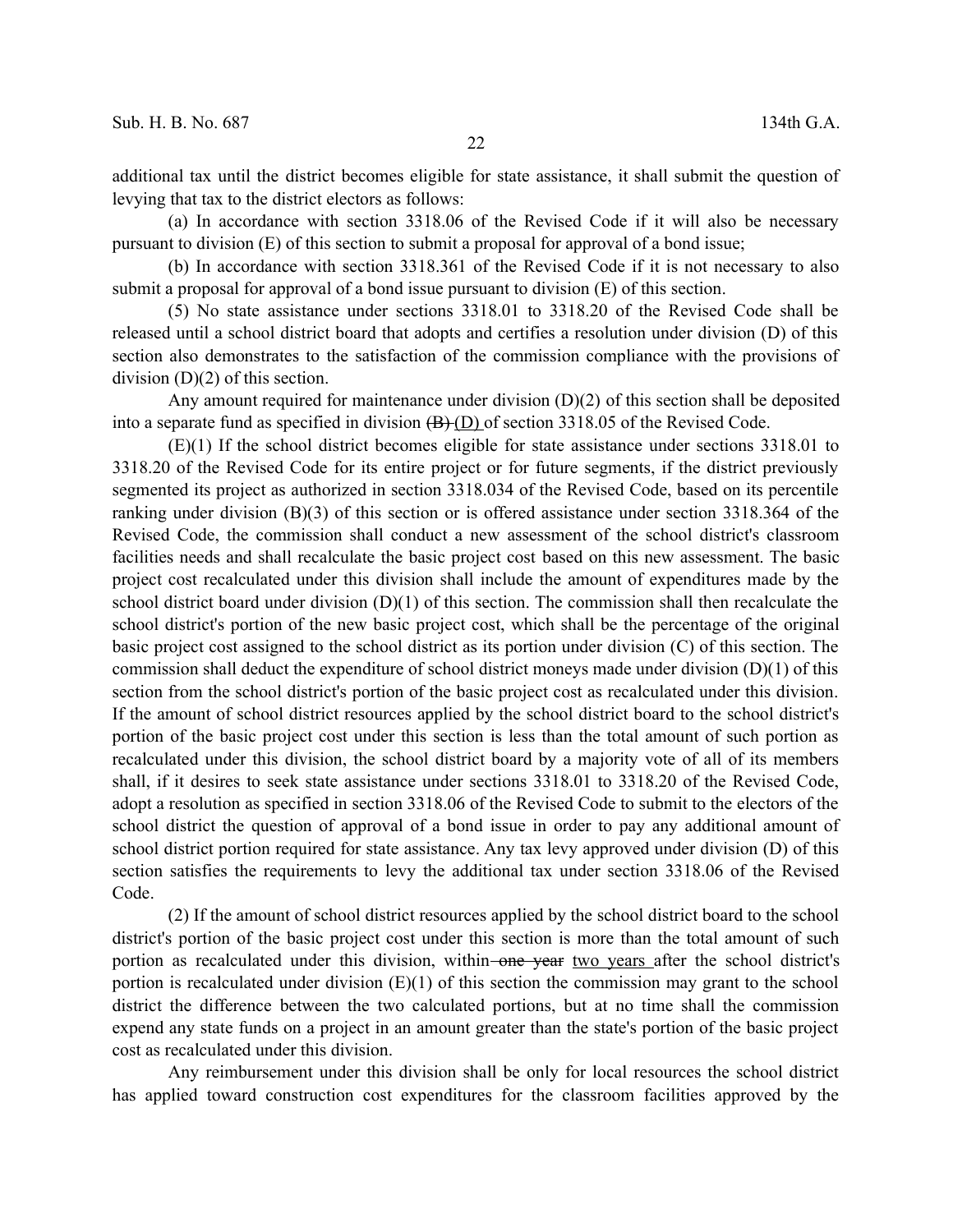commission, which shall not include any financing costs associated with that construction.

The school district board shall use any moneys reimbursed to the district under this division to pay off any debt service the district owes for classroom facilities constructed under its project under this section before such moneys are applied to any other purpose. However, the district board first may deposit moneys reimbursed under this division into the district's general fund or a permanent improvement fund to replace local resources the district withdrew from those funds, as long as, and to the extent that, those local resources were used by the district for constructing classroom facilities included in the district's basic project cost.

Sec. 3735.67. (A) The owner of real property located in a community reinvestment area and eligible for exemption from taxation under a resolution adopted pursuant to section 3735.66 of the Revised Code may file an application for an exemption from real property taxation of a percentage of the assessed valuation of a new structure, or of the increased assessed valuation of an existing structure after remodeling began, if the new structure or remodeling is completed after the effective date of the resolution adopted pursuant to section 3735.66 of the Revised Code. The application shall be filed with the housing officer designated for the community reinvestment area in which the property is located. If any part of the new structure or remodeled structure that would be exempted is of real property to be used for commercial or industrial purposes, the legislative authority and the owner of the property shall enter into a written agreement pursuant to section 3735.671 of the Revised Code prior to commencement of construction or remodeling; if such an agreement is subject to approval by the board of education of the school district within the territory of which the property is or will be located, the agreement shall not be formally approved by the legislative authority until the board of education approves the agreement in the manner prescribed by that section.

(B) The housing officer shall verify the construction of the new structure or the cost of the remodeling of the existing structure and the facts asserted in the application. The housing officer shall determine whether the construction or remodeling meets the requirements for an exemption under this section. In cases involving a structure of historical or architectural significance, the housing officer shall not determine whether the remodeling meets the requirements for a tax exemption unless the appropriateness of the remodeling has been certified, in writing, by the society, association, agency, or legislative authority that has designated the structure or by any organization or person authorized, in writing, by such society, association, agency, or legislative authority to certify the appropriateness of the remodeling.

(C) If the construction or remodeling meets the requirements for exemption, the housing officer shall forward the application to the county auditor with a certification as to the division of this section under which the exemption is granted, and the period and percentage of the exemption as determined by the legislative authority pursuant to that division. If the construction or remodeling is of commercial or industrial property and the legislative authority is not required to certify a copy of a resolution under section 3735.671 of the Revised Code, the housing officer shall comply with the notice requirements prescribed under section 5709.83 of the Revised Code, unless the board has adopted a resolution under that section waiving its right to receive such a notice.

(D) Except as provided in division (F) of this section, the tax exemption shall first apply in the year the construction or remodeling would first be taxable but for this section. In the case of remodeling that qualifies for exemption, a percentage, not to exceed one hundred per cent, of the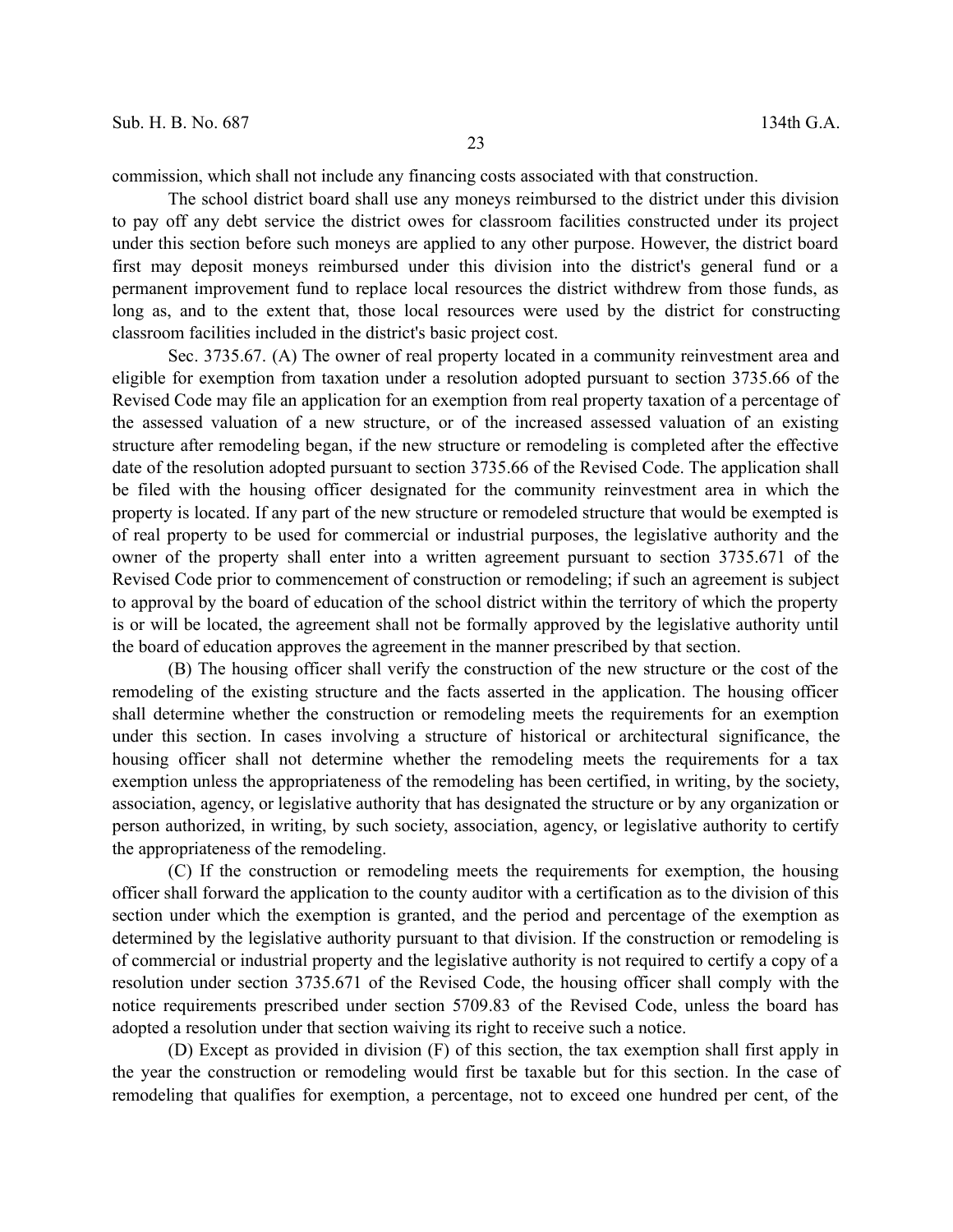increased assessed valuation of an existing structure after remodeling began shall be exempted from real property taxation. In the case of construction of a structure that qualifies for exemption, a percentage, not to exceed one hundred per cent, of the assessed value of the structure shall be exempted from real property taxation. In either case, the percentage shall be the percentage set forth in the agreement if the structure or remodeling is to be used for commercial or industrial purposes, or the percentage set forth in the resolution describing the community reinvestment area if the structure or remodeling is to be used for residential purposes.

The construction of new structures and the remodeling of existing structures are hereby declared to be a public purpose for which exemptions from real property taxation may be granted for the following periods:

(1) For every dwelling and commercial or industrial properties, located within the same community reinvestment area, upon which the cost of remodeling is at least two thousand five hundred dollars in the case of a dwelling containing not more than two family units or at least five thousand dollars in the case of all other property, a period to be determined by the legislative authority adopting the resolution, but not exceeding fifteen years. The period of exemption for a dwelling described in division (D)(1) of this section may be extended by a legislative authority for up to an additional ten years if the dwelling is a structure of historical or architectural significance, is a certified historic structure that has been subject to federal tax treatment under 26 U.S.C. 47 and 170(h), and units within the structure have been leased to individual tenants for five consecutive years;

(2) Except as provided in division (F) of this section, for construction of every dwelling, and commercial or industrial structure located within the same community reinvestment area, a period to be determined by the legislative authority adopting the resolution, but not exceeding fifteen-one of the following:

(a) Thirty years, if the commercial or industrial structure is situated on the site of a megaproject and is owned and occupied by a megaproject operator as defined in division (A)(12) of section 122.17 of the Revised Code, or is not situated on the site of a megaproject but is owned and occupied by a megaproject supplier that meets the requirements described in division  $(A)(13)(b)$  of section 122.17 of the Revised Code;

(b) Fifteen years, for any other dwelling or commercial or industrial structure. The period of exemption for construction of a commercial or industrial structure may be extended by a legislative authority for up to an additional fifteen years if the structure is situated on the site of a megaproject or is owned and occupied by a megaproject supplier.

(E) Any person, board, or officer authorized by section 5715.19 of the Revised Code to file complaints with the county board of revision may file a complaint with the housing officer challenging the continued exemption of any property granted an exemption under this section. A complaint against exemption shall be filed prior to the thirty-first day of December of the tax year for which taxation of the property is requested. The housing officer shall determine whether the property continues to meet the requirements for exemption and shall certify the housing officer's findings to the complainant. If the housing officer determines that the property does not meet the requirements for exemption, the housing officer shall notify the county auditor, who shall correct the tax list and duplicate accordingly.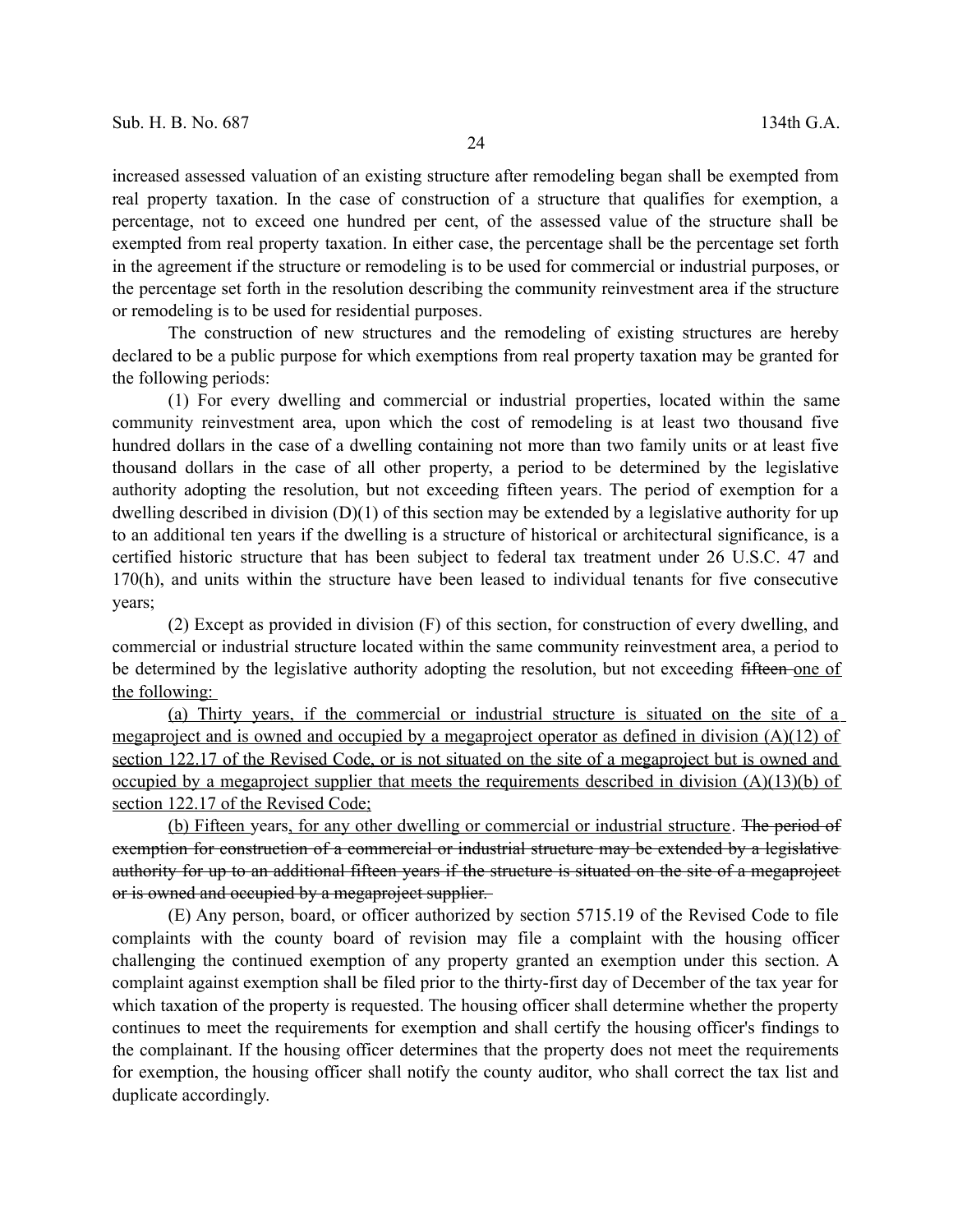(F) The owner of a dwelling constructed in a community reinvestment area may file an application for an exemption after the year the construction first became subject to taxation. The application shall be processed in accordance with the procedures prescribed under this section and shall be granted if the construction that is the subject of the application otherwise meets the requirements for an exemption under this section. If approved, the exemption sought in the application first applies in the year the application is filed. An exemption approved pursuant to this division continues only for those years remaining in the period described in division  $(D)(2)$  of this section. No exemption may be claimed for any year in that period that precedes the year in which the application is filed.

Sec. 3735.671. (A) If construction or remodeling of commercial or industrial property is to be exempted from taxation pursuant to section 3735.67 of the Revised Code, the legislative authority and the owner of the property, prior to the commencement of construction or remodeling, shall enter into a written agreement, binding on both parties for a period of time that does not end prior to the end of the period of the exemption, that includes all of the information and statements prescribed by this section. Agreements may include terms not prescribed by this section, but such terms shall in no way derogate from the information and statements prescribed by this section.

(1) Except as otherwise provided in division  $(A)(2)$  or  $(3)$  of this section, an agreement entered into under this section shall not be approved by the legislative authority unless the board of education of the city, local, or exempted village school district within the territory of which the property is or will be located approves the agreement. For the purpose of obtaining such approval, the legislative authority shall certify a copy of the agreement to the board of education not later than forty-five days prior to approving the agreement, excluding Saturday, Sunday, and a legal holiday as defined in section 1.14 of the Revised Code. The board of education, by resolution adopted by a majority of the board, shall approve or disapprove the agreement and certify a copy of the resolution to the legislative authority not later than fourteen days prior to the date stipulated by the legislative authority as the date upon which approval of the agreement is to be formally considered by the legislative authority. The board of education may include in the resolution conditions under which the board would approve the agreement. The legislative authority may approve an agreement at any time after the board of education certifies its resolution approving the agreement to the legislative authority, or, if the board approves the agreement conditionally, at any time after the conditions are agreed to by the board and the legislative authority.

(2) Approval of an agreement by the board of education is not required under division (A)(1) of this section if, for each tax year the real property is exempted from taxation, the sum of the following quantities, as estimated at or prior to the time the agreement is formally approved by the legislative authority, equals or exceeds fifty per cent of the amount of taxes, as estimated at or prior to that time, that would have been charged and payable that year upon the real property had that property not been exempted from taxation:

(a) The amount of taxes charged and payable on any portion of the assessed valuation of the new structure or of the increased assessed valuation of an existing structure after remodeling began that will not be exempted from taxation under the agreement;

(b) The amount of taxes charged and payable on tangible personal property located on the premises of the new structure or of the structure to be remodeled under the agreement, whether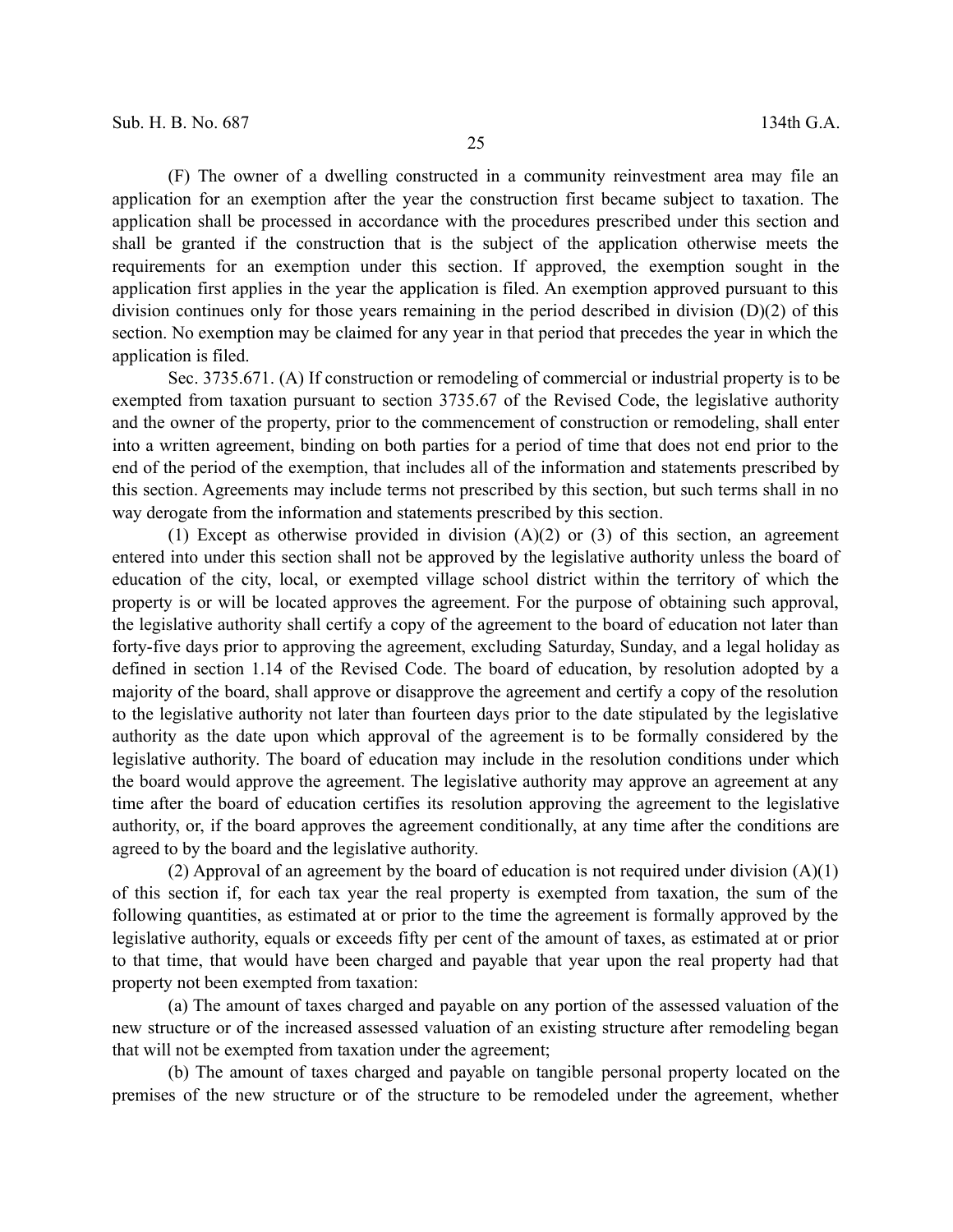payable by the owner of the structure or by a related member, as defined in section 5733.042 of the Revised Code without regard to division (B) of that section.

(c) The amount of any cash payment by the owner of the new structure or structure to be remodeled to the school district, the dollar value, as mutually agreed to by the owner and the board of education, of any property or services provided by the owner of the property to the school district, whether by gift, loan, or otherwise, and any payment by the legislative authority to the school district pursuant to section 5709.82 of the Revised Code.

The estimates of quantities used for purposes of division  $(A)(2)$  of this section shall be estimated by the legislative authority. The legislative authority shall certify to the board of education that the estimates have been made in good faith. Departures of the actual quantities from the estimates subsequent to approval of the agreement by the board of education do not invalidate the agreement.

(3) If a board of education has adopted a resolution waiving its right to approve agreements and the resolution remains in effect, approval of an agreement by the board is not required under this division. If a board of education has adopted a resolution allowing a legislative authority to deliver the notice required under this division fewer than forty-five business days prior to the legislative authority's execution of the agreement, the legislative authority shall deliver the notice to the board not later than the number of days prior to such execution as prescribed by the board in its resolution. If a board of education adopts a resolution waiving its right to approve agreements or shortening the notification period, the board shall certify a copy of the resolution to the legislative authority. If the board of education rescinds such a resolution, it shall certify notice of the rescission to the legislative authority.

(4) If the owner of the property or the legislative authority agree to make any payment to the school district as described in division (A)(2)(c) of this section, the owner or legislative authority shall agree to make payments to the joint vocational school district within which the property is located at the same rate or amount and under the same terms received by the city, local, or exempted village school district.

(B) Each agreement shall include the following information:

(1) The names of all parties to the agreement;

(2) A description of the remodeling or construction, whether or not to be exempted from taxation, including existing or new structure size and cost thereof; the value of machinery, equipment, furniture, and fixtures, including an itemization of the value of machinery, equipment, furniture, and fixtures used at another location in this state prior to the agreement and relocated or to be relocated from that location to the property, and the value of machinery, equipment, furniture, and fixtures at the facility prior to the execution of the agreement; the value of inventory at the property, including an itemization of the value of inventory held at another location in this state prior to the agreement and relocated or to be relocated from that location to the property, and the value of inventory held at the property prior to the execution of the agreement;

(3) The scheduled starting and completion dates of remodeling or construction of real property or of investments made in machinery, equipment, furniture, fixtures, and inventory;

(4) Estimates of the number of employee positions to be created each year of the agreement and of the number of employee positions retained by the owner due to the remodeling or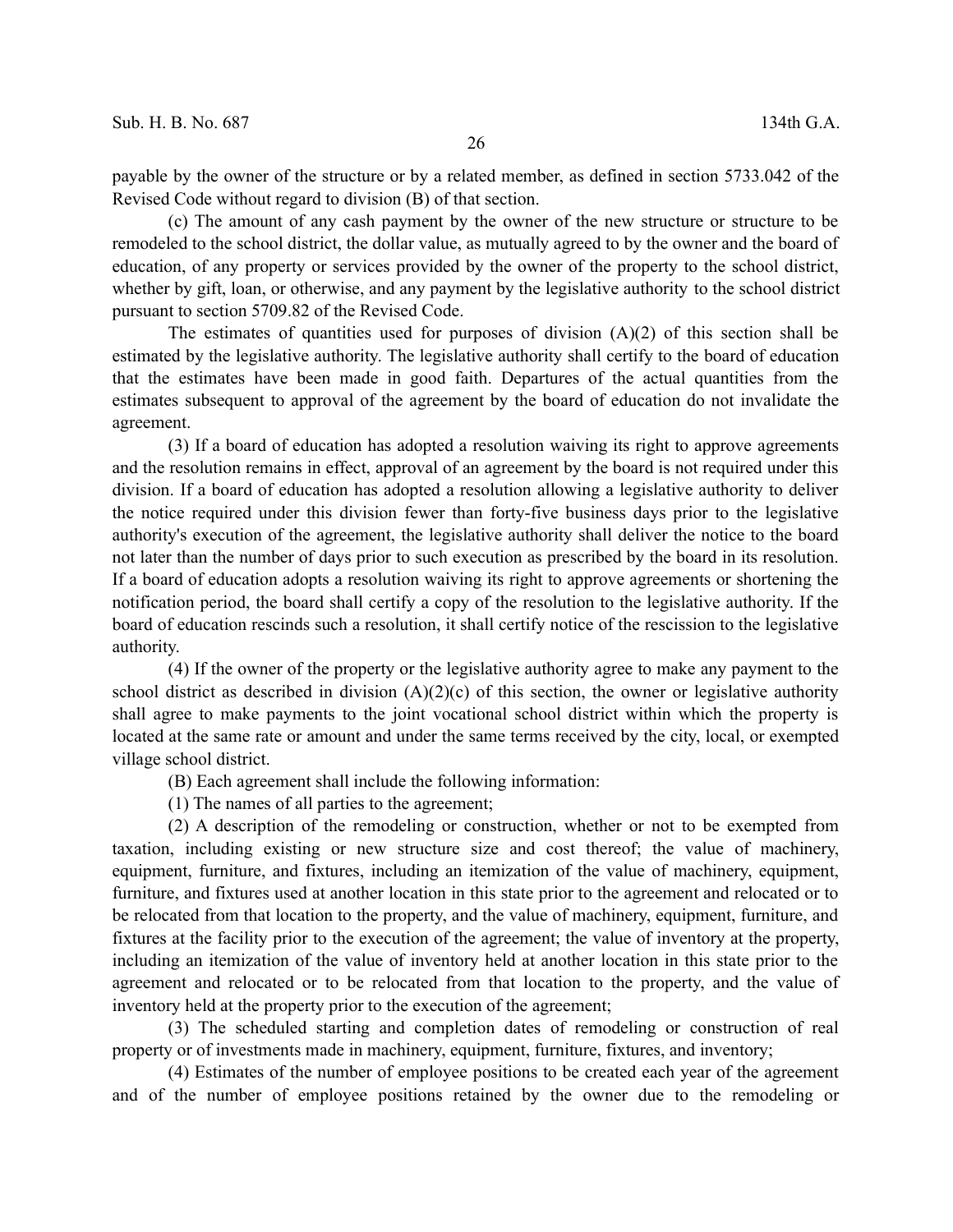construction, itemized as to the number of full-time, part-time, permanent, and temporary positions;

(5) Estimates of the dollar amount of payroll attributable to the positions set forth in division (B)(4) of this section, similarly itemized;

(6) The number of employee positions, if any, at the property and at any other location in this state at the time the agreement is executed, itemized as to the number of full-time, part-time, permanent, and temporary positions.

(C) Each agreement shall set forth the following information and incorporate the following statements:

(1) A description of real property to be exempted from taxation under the agreement, the percentage of the assessed valuation of the real property exempted from taxation, and the period for which the exemption is granted, accompanied by the statement: "The exemption commences the first year for which the real property would first be taxable were that property not exempted from taxation. No exemption shall commence after \_\_\_\_\_\_\_\_\_\_ (insert date) nor extend beyond (insert date)."

(2) " (insert name of owner) shall pay such real property taxes as are not exempted under this agreement and are charged against such property and shall file all tax reports and returns as required by law. If  $(insert name of owner)$  fails to pay such taxes or file such returns and reports, exemptions from taxation granted under this agreement are rescinded beginning with the year for which such taxes are charged or such reports or returns are required to be filed and thereafter."

(3) "\_\_\_\_\_\_\_\_\_\_ (insert name of owner) hereby certifies that at the time this agreement is executed, (insert name of owner) does not owe any delinquent real or tangible personal property taxes to any taxing authority of the State of Ohio, and does not owe delinquent taxes for which (insert name of owner) is liable under Chapter 5733., 5735., 5739., 5741., 5743., 5747., or 5753. of the Ohio Revised Code, or, if such delinquent taxes are owed,  $(insert$ name of owner) currently is paying the delinquent taxes pursuant to an undertaking enforceable by the State of Ohio or an agent or instrumentality thereof, has filed a petition in bankruptcy under 11 U.S.C.A. 101, et seq., or such a petition has been filed against \_\_\_\_\_\_\_\_\_\_ (insert name of owner). For the purposes of this certification, delinquent taxes are taxes that remain unpaid on the latest day prescribed for payment without penalty under the chapter of the Revised Code governing payment of those taxes."

(4) "\_\_\_\_\_\_\_\_\_\_ (insert name of municipal corporation or county) shall perform such acts as are reasonably necessary or appropriate to effect, claim, reserve, and maintain exemptions from taxation granted under this agreement including, without limitation, joining in the execution of all documentation and providing any necessary certificates required in connection with such exemptions."

(5) "If for any reason (insert name of municipal corporation or county) revokes the designation of the area, entitlements granted under this agreement shall continue for the number of years specified under this agreement, unless \_\_\_\_\_\_\_\_\_\_ (insert name of owner) materially fails to fulfill its obligations under this agreement and \_\_\_\_\_\_\_\_\_\_\_ (insert name of municipal corporation or county) terminates or modifies the exemptions from taxation pursuant to this agreement."

(6) "If \_\_\_\_\_\_\_\_\_\_ (insert name of owner) materially fails to fulfill its obligations under this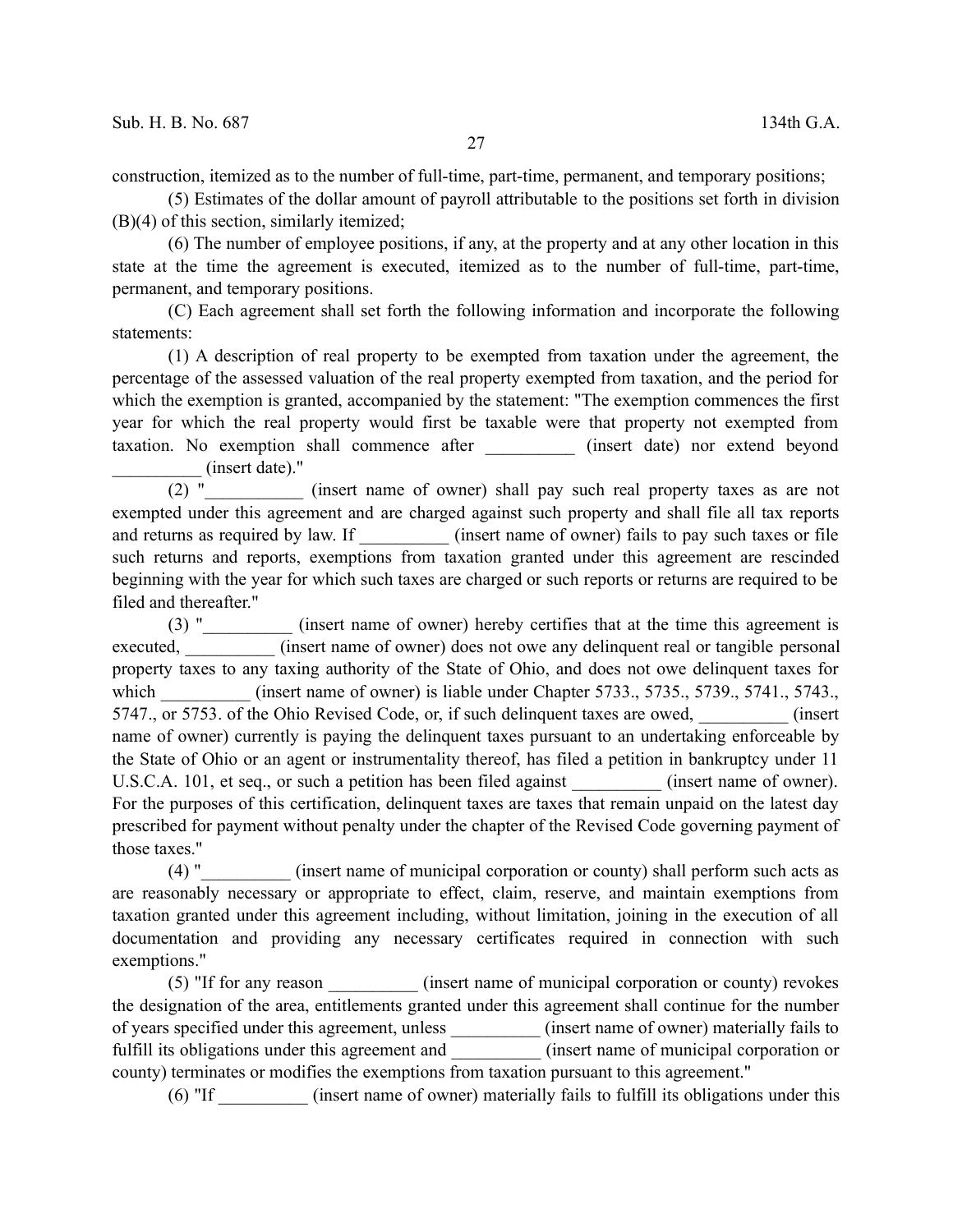agreement, or if (insert name of municipal corporation or county) determines that the certification as to delinquent taxes required by this agreement is fraudulent,  $(insert name)$ of municipal corporation or county) may terminate or modify the exemptions from taxation granted under this agreement."

(7) " (insert name of owner) shall provide to the proper tax incentive review council any information reasonably required by the council to evaluate the applicant's compliance with the agreement, including returns filed pursuant to section 5711.02 of the Ohio Revised Code if requested by the council."

(8) "This agreement is not transferable or assignable without the express, written approval of \_\_\_\_\_\_\_\_\_\_ (insert name of municipal corporation or county)."

(9) "Exemptions from taxation granted under this agreement shall be revoked if it is determined that (insert name of owner), any successor to that person, or any related member (as those terms are defined in division (E) of section 3735.671 of the Ohio Revised Code) has violated the prohibition against entering into this agreement under division (E) of section 3735.671 or section 5709.62 or 5709.63 of the Ohio Revised Code prior to the time prescribed by that division or either of those sections."

(10) "\_\_\_\_\_\_\_\_\_\_ (insert name of owner) and \_\_\_\_\_\_\_\_\_\_ (insert name of municipal corporation or county) acknowledge that this agreement must be approved by formal action of the legislative authority of \_\_\_\_\_\_\_\_\_\_ (insert name of municipal corporation or county) as a condition for the agreement to take effect. This agreement takes effect upon such approval."

(11) If the agreement relates to a commercial or industrial structure subject to the extension for megaprojects or megaproject suppliers described in division  $(D)(2)$  (D)(2)(a) of section 3735.67 of the Revised Code for which the legislative authority has authorized an exemption period of more than fifteen years, both of the following:

(a) A requirement that the owner of the structure annually certify to the legislative authority whether the megaproject operator of the megaproject upon which the structure is situated or the megaproject supplier, as applicable, holds a certificate issued under division  $(D)(7)$  (D)(11) of section 122.17 of the Revised Code-on the first day of the current tax year or whether such certificate has been modified or terminated;

(b) A provision authorizing the legislative authority to terminate the exemption for current and subsequent tax years if the megaproject operator or megaproject supplier does not comply with the terms of the agreement or hold a certificate issued under division  $(\overrightarrow{D})(7)$  (D)(11) of section 122.17 of the Revised Code on the first day of the current tax year.

The statement described in division  $(C)(6)$  of this section may include the following statement, appended at the end of the statement: ", and may require the repayment of the amount of taxes that would have been payable had the property not been exempted from taxation under this agreement." If the agreement includes a statement requiring repayment of exempted taxes, it also may authorize the legislative authority to secure repayment of such taxes by a lien on the exempted property in the amount required to be repaid. Such a lien shall attach, and may be perfected, collected, and enforced, in the same manner as a mortgage lien on real property, and shall otherwise have the same force and effect as a mortgage lien on real property.

(D) Except as otherwise provided in this division, an agreement entered into under this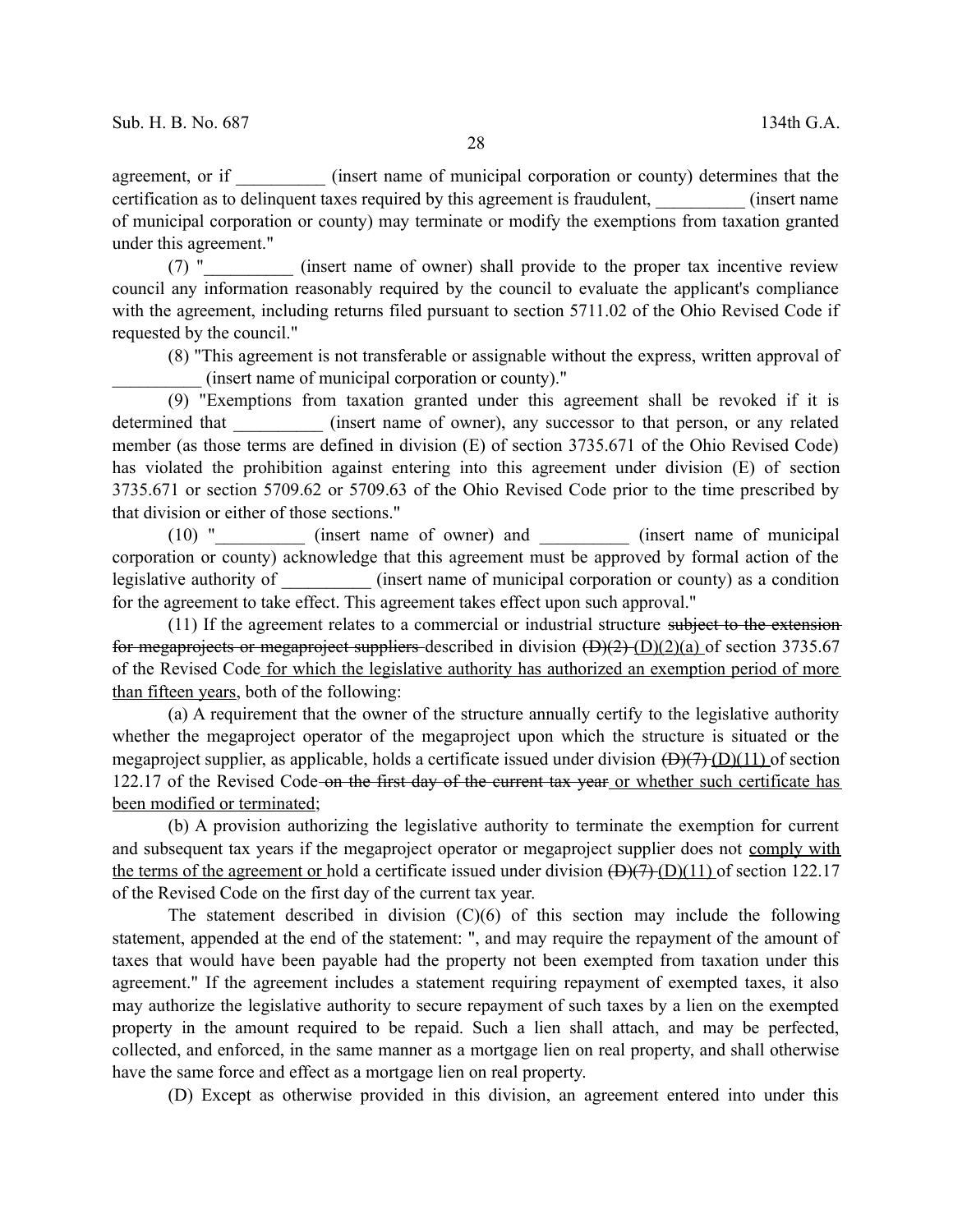section shall require that the owner pay an annual fee equal to the greater of one per cent of the amount of taxes exempted under the agreement or five hundred dollars; provided, however, that if the value of the incentives exceeds two hundred fifty thousand dollars, the fee shall not exceed two thousand five hundred dollars. The fee shall be payable to the legislative authority once per year for each year the agreement is effective on the days and in the form specified in the agreement. Fees paid shall be deposited in a special fund created for such purpose by the legislative authority and shall be used by the legislative authority exclusively for the purpose of complying with section 3735.672 of the Revised Code and by the tax incentive review council created under section 5709.85 of the Revised Code exclusively for the purposes of performing the duties prescribed under that section. The legislative authority may waive or reduce the amount of the fee, but such waiver or reduction does not affect the obligations of the legislative authority or the tax incentive review council to comply with section 3735.672 or 5709.85 of the Revised Code.

(E) If any person that is party to an agreement granting an exemption from taxation discontinues operations at the structure to which that exemption applies prior to the expiration of the term of the agreement, that person, any successor to that person, and any related member shall not enter into an agreement under this section or section 5709.62, 5709.63, or 5709.632 of the Revised Code, and no legislative authority shall enter into such an agreement with such a person, successor, or related member, prior to the expiration of five years after the discontinuation of operations. As used in this division, "successor" means a person to which the assets or equity of another person has been transferred, which transfer resulted in the full or partial nonrecognition of gain or loss, or resulted in a carryover basis, both as determined by rule adopted by the tax commissioner. "Related member" has the same meaning as defined in section 5733.042 of the Revised Code without regard to division (B) of that section.

The director of development services shall review all agreements submitted to the director under division (F) of this section for the purpose of enforcing this division. If the director determines there has been a violation of this division, the director shall notify the legislative authority of such violation, and the legislative authority immediately shall revoke the exemption granted under the agreement.

(F) When an agreement is entered into under this section, the legislative authority authorizing the agreement shall forward a copy of the agreement to the director of development services within fifteen days after the agreement is entered into.

Sec. 5739.01. As used in this chapter:

(A) "Person" includes individuals, receivers, assignees, trustees in bankruptcy, estates, firms, partnerships, associations, joint-stock companies, joint ventures, clubs, societies, corporations, the state and its political subdivisions, and combinations of individuals of any form.

(B) "Sale" and "selling" include all of the following transactions for a consideration in any manner, whether absolutely or conditionally, whether for a price or rental, in money or by exchange, and by any means whatsoever:

(1) All transactions by which title or possession, or both, of tangible personal property, is or is to be transferred, or a license to use or consume tangible personal property is or is to be granted;

(2) All transactions by which lodging by a hotel is or is to be furnished to transient guests;

(3) All transactions by which: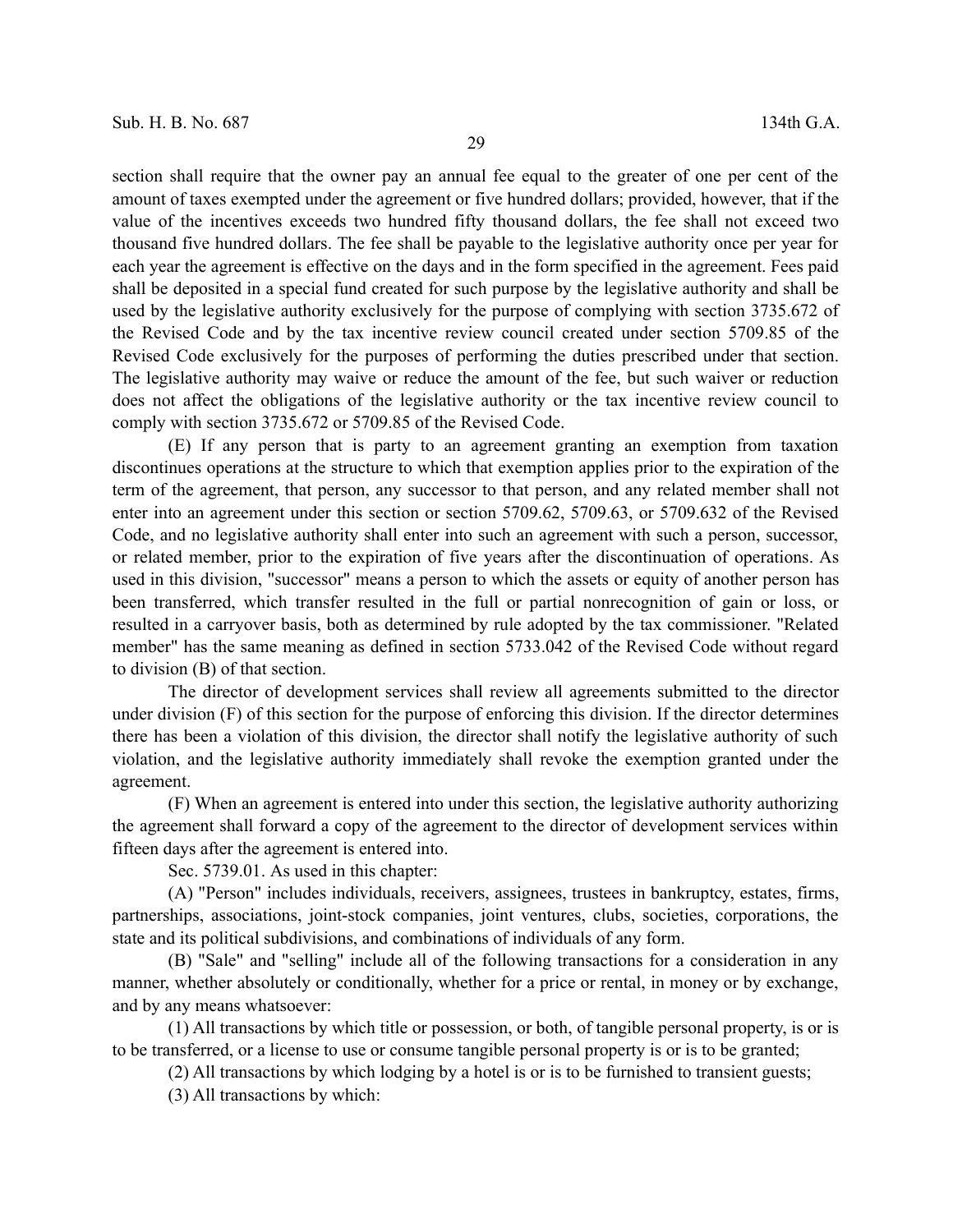(a) An item of tangible personal property is or is to be repaired, except property, the purchase of which would not be subject to the tax imposed by section 5739.02 of the Revised Code;

(b) An item of tangible personal property is or is to be installed, except property, the purchase of which would not be subject to the tax imposed by section 5739.02 of the Revised Code or property that is or is to be incorporated into and will become a part of a production, transmission, transportation, or distribution system for the delivery of a public utility service;

(c) The service of washing, cleaning, waxing, polishing, or painting a motor vehicle is or is to be furnished;

(d) Laundry and dry cleaning services are or are to be provided;

(e) Automatic data processing, computer services, or electronic information services are or are to be provided for use in business when the true object of the transaction is the receipt by the consumer of automatic data processing, computer services, or electronic information services rather than the receipt of personal or professional services to which automatic data processing, computer services, or electronic information services are incidental or supplemental. Notwithstanding any other provision of this chapter, such transactions that occur between members of an affiliated group are not sales. An "affiliated group" means two or more persons related in such a way that one person owns or controls the business operation of another member of the group. In the case of corporations with stock, one corporation owns or controls another if it owns more than fifty per cent of the other corporation's common stock with voting rights.

(f) Telecommunications service, including prepaid calling service, prepaid wireless calling service, or ancillary service, is or is to be provided, but not including coin-operated telephone service;

(g) Landscaping and lawn care service is or is to be provided;

(h) Private investigation and security service is or is to be provided;

(i) Information services or tangible personal property is provided or ordered by means of a nine hundred telephone call;

(j) Building maintenance and janitorial service is or is to be provided;

(k) Exterminating service is or is to be provided;

(l) Physical fitness facility service is or is to be provided;

(m) Recreation and sports club service is or is to be provided;

(n) Satellite broadcasting service is or is to be provided;

(o) Personal care service is or is to be provided to an individual. As used in this division, "personal care service" includes skin care, the application of cosmetics, manicuring, pedicuring, hair removal, tattooing, body piercing, tanning, massage, and other similar services. "Personal care service" does not include a service provided by or on the order of a licensed physician or licensed chiropractor, or the cutting, coloring, or styling of an individual's hair.

(p) The transportation of persons by motor vehicle or aircraft is or is to be provided, when the transportation is entirely within this state, except for transportation provided by an ambulance service, by a transit bus, as defined in section 5735.01 of the Revised Code, and transportation provided by a citizen of the United States holding a certificate of public convenience and necessity issued under 49 U.S.C. 41102;

(q) Motor vehicle towing service is or is to be provided. As used in this division, "motor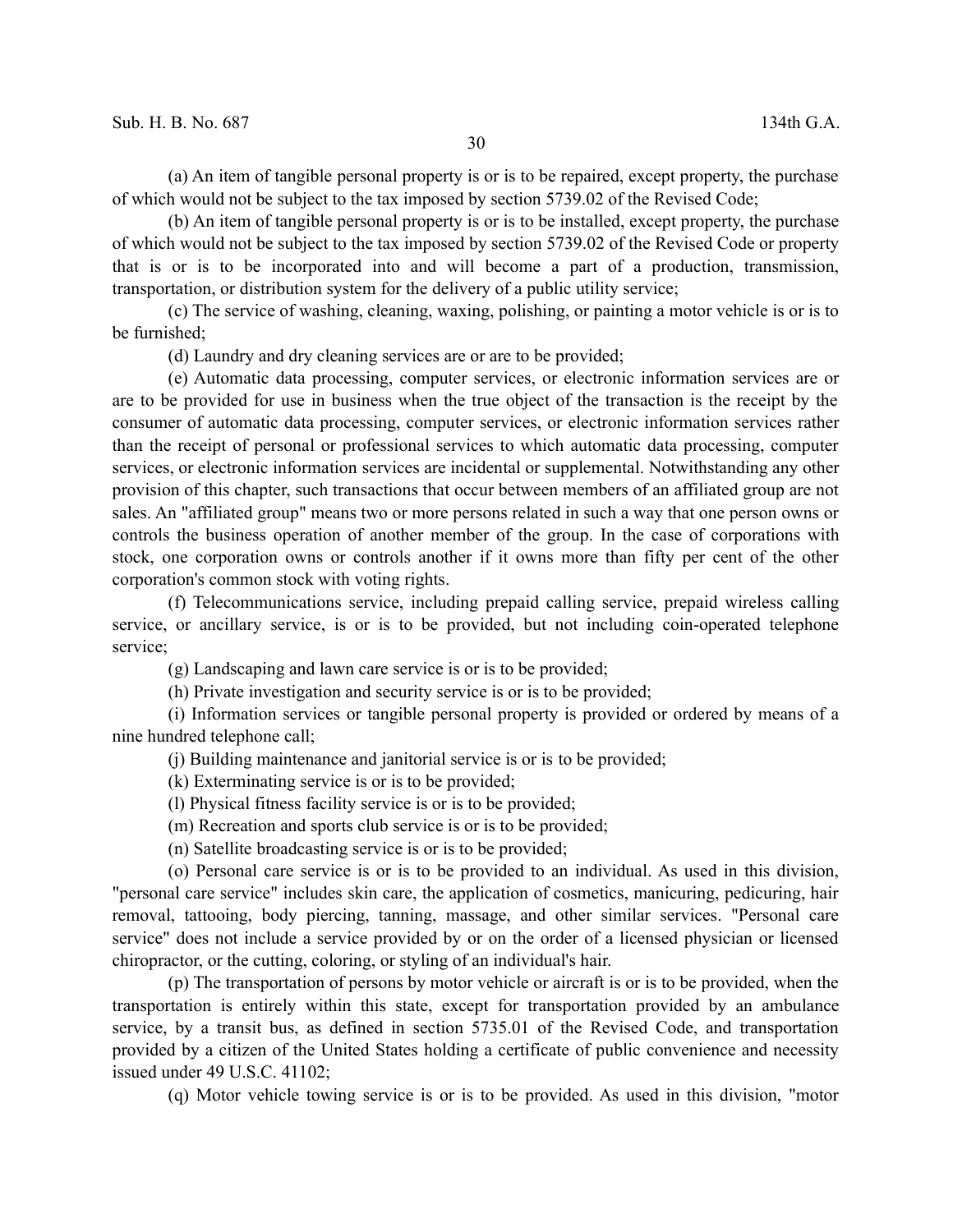vehicle towing service" means the towing or conveyance of a wrecked, disabled, or illegally parked motor vehicle.

(r) Snow removal service is or is to be provided. As used in this division, "snow removal service" means the removal of snow by any mechanized means, but does not include the providing of such service by a person that has less than five thousand dollars in sales of such service during the calendar year.

(s) Electronic publishing service is or is to be provided to a consumer for use in business, except that such transactions occurring between members of an affiliated group, as defined in division  $(B)(3)(e)$  of this section, are not sales.

(4) All transactions by which printed, imprinted, overprinted, lithographic, multilithic, blueprinted, photostatic, or other productions or reproductions of written or graphic matter are or are to be furnished or transferred;

(5) The production or fabrication of tangible personal property for a consideration for consumers who furnish either directly or indirectly the materials used in the production of fabrication work; and include the furnishing, preparing, or serving for a consideration of any tangible personal property consumed on the premises of the person furnishing, preparing, or serving such tangible personal property. Except as provided in section 5739.03 of the Revised Code, a construction contract pursuant to which tangible personal property is or is to be incorporated into a structure or improvement on and becoming a part of real property is not a sale of such tangible personal property. The construction contractor is the consumer of such tangible personal property, provided that the sale and installation of carpeting, the sale and installation of agricultural land tile, the sale and erection or installation of portable grain bins, or the provision of landscaping and lawn care service and the transfer of property as part of such service is never a construction contract.

As used in division (B)(5) of this section:

(a) "Agricultural land tile" means fired clay or concrete tile, or flexible or rigid perforated plastic pipe or tubing, incorporated or to be incorporated into a subsurface drainage system appurtenant to land used or to be used primarily in production by farming, agriculture, horticulture, or floriculture. The term does not include such materials when they are or are to be incorporated into a drainage system appurtenant to a building or structure even if the building or structure is used or to be used in such production.

(b) "Portable grain bin" means a structure that is used or to be used by a person engaged in farming or agriculture to shelter the person's grain and that is designed to be disassembled without significant damage to its component parts.

(6) All transactions in which all of the shares of stock of a closely held corporation are transferred, or an ownership interest in a pass-through entity, as defined in section 5733.04 of the Revised Code, is transferred, if the corporation or pass-through entity is not engaging in business and its entire assets consist of boats, planes, motor vehicles, or other tangible personal property operated primarily for the use and enjoyment of the shareholders or owners;

(7) All transactions in which a warranty, maintenance or service contract, or similar agreement by which the vendor of the warranty, contract, or agreement agrees to repair or maintain the tangible personal property of the consumer is or is to be provided;

(8) The transfer of copyrighted motion picture films used solely for advertising purposes,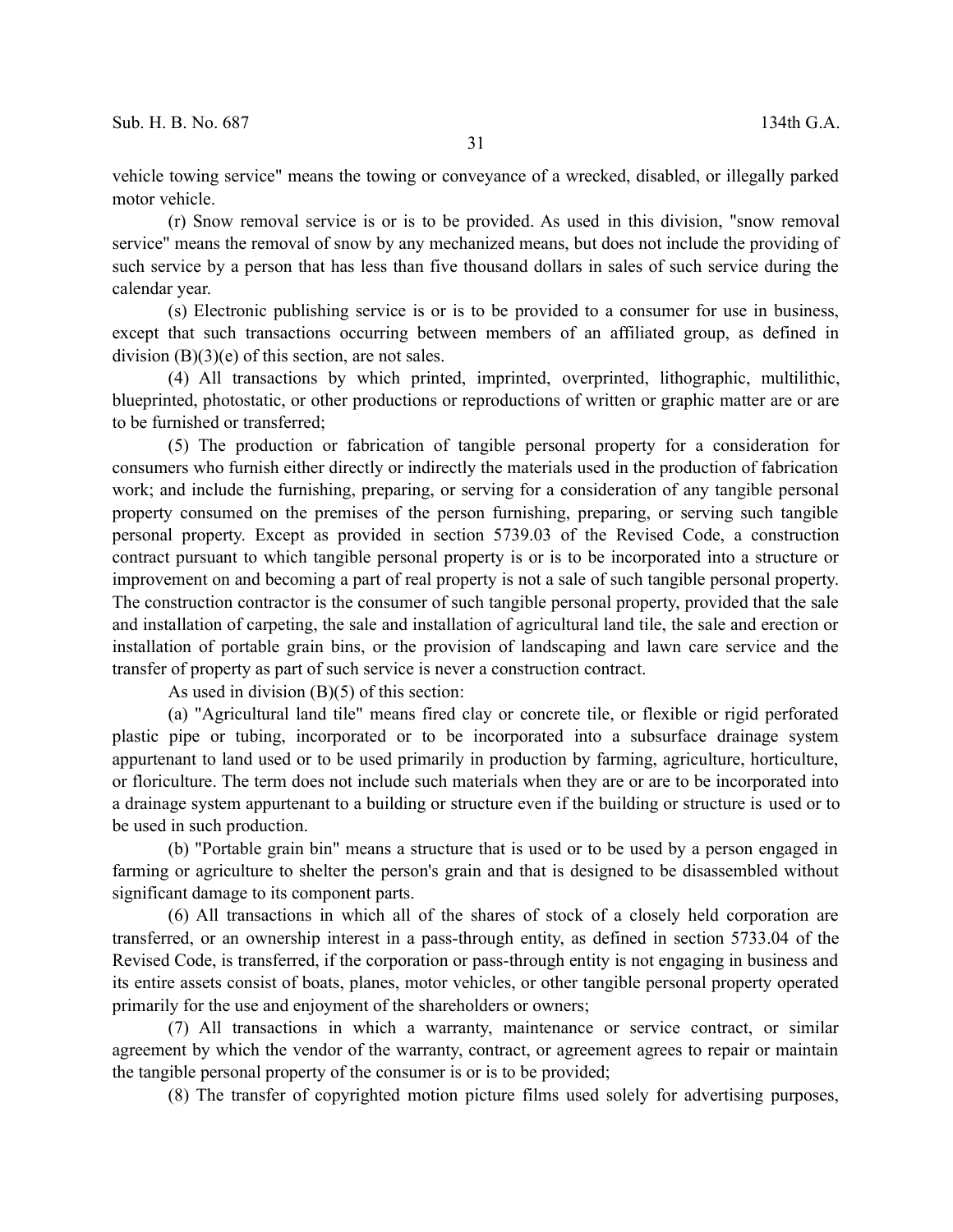except that the transfer of such films for exhibition purposes is not a sale;

(9) All transactions by which tangible personal property is or is to be stored, except such property that the consumer of the storage holds for sale in the regular course of business;

(10) All transactions in which "guaranteed auto protection" is provided whereby a person promises to pay to the consumer the difference between the amount the consumer receives from motor vehicle insurance and the amount the consumer owes to a person holding title to or a lien on the consumer's motor vehicle in the event the consumer's motor vehicle suffers a total loss under the terms of the motor vehicle insurance policy or is stolen and not recovered, if the protection and its price are included in the purchase or lease agreement;

 $(11)(a)$  Except as provided in division  $(B)(11)(b)$  of this section, all transactions by which health care services are paid for, reimbursed, provided, delivered, arranged for, or otherwise made available by a medicaid health insuring corporation pursuant to the corporation's contract with the state.

(b) If the centers for medicare and medicaid services of the United States department of health and human services determines that the taxation of transactions described in division (B)(11) (a) of this section constitutes an impermissible health care-related tax under the "Social Security Act," section 1903(w), 42 U.S.C. 1396b(w), and regulations adopted thereunder, the medicaid director shall notify the tax commissioner of that determination. Beginning with the first day of the month following that notification, the transactions described in division  $(B)(11)(a)$  of this section are not sales for the purposes of this chapter or Chapter 5741. of the Revised Code. The tax commissioner shall order that the collection of taxes under sections 5739.02, 5739.021, 5739.023, 5739.026, 5741.02, 5741.021, 5741.022, and 5741.023 of the Revised Code shall cease for transactions occurring on or after that date.

(12) All transactions by which a specified digital product is provided for permanent use or less than permanent use, regardless of whether continued payment is required.

Except as provided in this section, "sale" and "selling" do not include transfers of interest in leased property where the original lessee and the terms of the original lease agreement remain unchanged, or professional, insurance, or personal service transactions that involve the transfer of tangible personal property as an inconsequential element, for which no separate charges are made.

(C) "Vendor" means the person providing the service or by whom the transfer effected or license given by a sale is or is to be made or given and, for sales described in division (B)(3)(i) of this section, the telecommunications service vendor that provides the nine hundred telephone service; if two or more persons are engaged in business at the same place of business under a single trade name in which all collections on account of sales by each are made, such persons shall constitute a single vendor.

Physicians, dentists, hospitals, and veterinarians who are engaged in selling tangible personal property as received from others, such as eyeglasses, mouthwashes, dentifrices, or similar articles, are vendors. Veterinarians who are engaged in transferring to others for a consideration drugs, the dispensing of which does not require an order of a licensed veterinarian or physician under federal law, are vendors.

The operator of any peer-to-peer car sharing program shall be considered to be the vendor.

(D)(1) "Consumer" means the person for whom the service is provided, to whom the transfer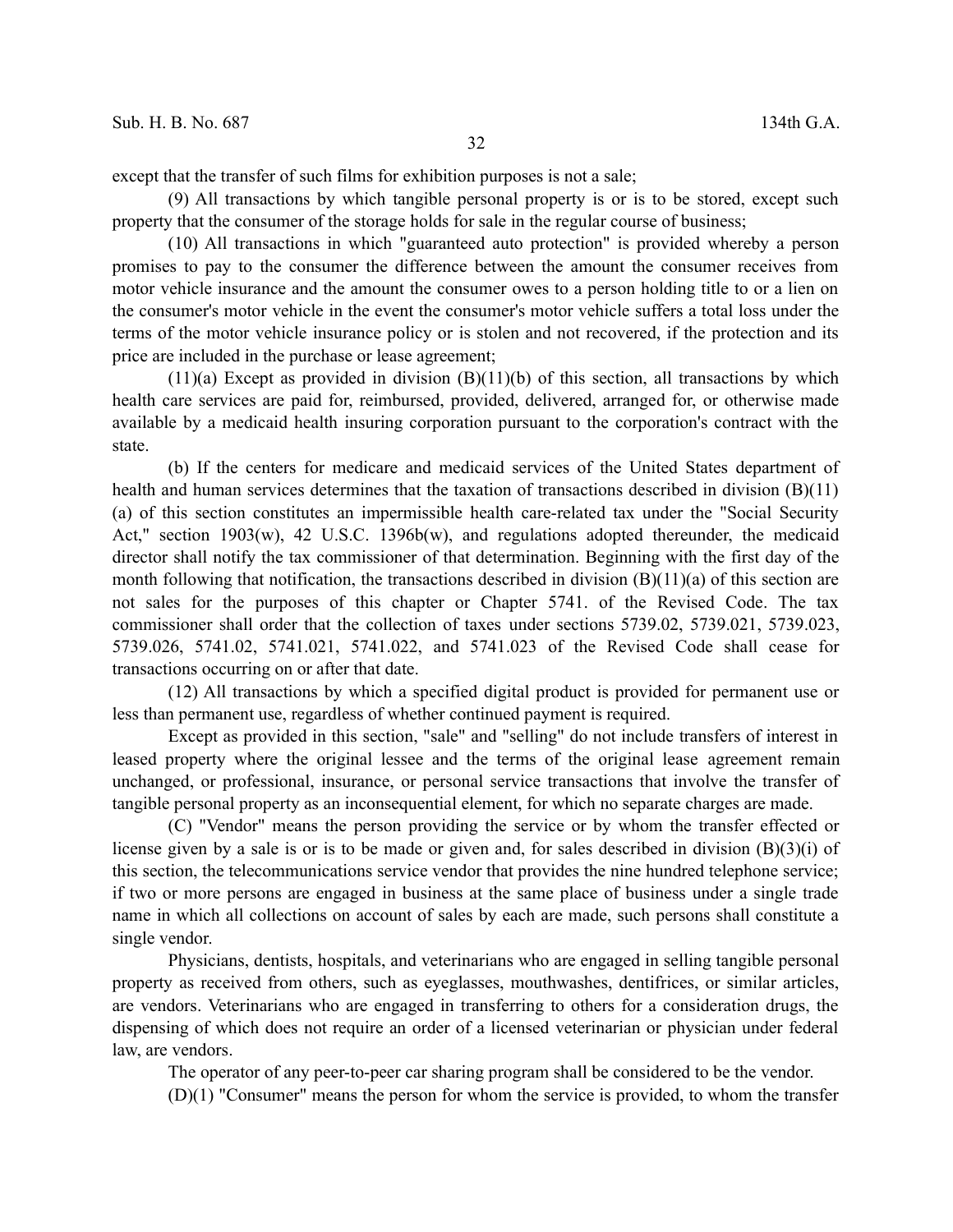effected or license given by a sale is or is to be made or given, to whom the service described in division  $(B)(3)(f)$  or (i) of this section is charged, or to whom the admission is granted.

(2) Physicians, dentists, hospitals, and blood banks operated by nonprofit institutions and persons licensed to practice veterinary medicine, surgery, and dentistry are consumers of all tangible personal property and services purchased by them in connection with the practice of medicine, dentistry, the rendition of hospital or blood bank service, or the practice of veterinary medicine, surgery, and dentistry. In addition to being consumers of drugs administered by them or by their assistants according to their direction, veterinarians also are consumers of drugs that under federal law may be dispensed only by or upon the order of a licensed veterinarian or physician, when transferred by them to others for a consideration to provide treatment to animals as directed by the veterinarian.

(3) A person who performs a facility management, or similar service contract for a contractee is a consumer of all tangible personal property and services purchased for use in connection with the performance of such contract, regardless of whether title to any such property vests in the contractee. The purchase of such property and services is not subject to the exception for resale under division (E) of this section.

(4)(a) In the case of a person who purchases printed matter for the purpose of distributing it or having it distributed to the public or to a designated segment of the public, free of charge, that person is the consumer of that printed matter, and the purchase of that printed matter for that purpose is a sale.

(b) In the case of a person who produces, rather than purchases, printed matter for the purpose of distributing it or having it distributed to the public or to a designated segment of the public, free of charge, that person is the consumer of all tangible personal property and services purchased for use or consumption in the production of that printed matter. That person is not entitled to claim exemption under division (B)(42)(f) of section 5739.02 of the Revised Code for any material incorporated into the printed matter or any equipment, supplies, or services primarily used to produce the printed matter.

(c) The distribution of printed matter to the public or to a designated segment of the public, free of charge, is not a sale to the members of the public to whom the printed matter is distributed or to any persons who purchase space in the printed matter for advertising or other purposes.

(5) A person who makes sales of any of the services listed in division (B)(3) of this section is the consumer of any tangible personal property used in performing the service. The purchase of that property is not subject to the resale exception under division (E) of this section.

(6) A person who engages in highway transportation for hire is the consumer of all packaging materials purchased by that person and used in performing the service, except for packaging materials sold by such person in a transaction separate from the service.

(7) In the case of a transaction for health care services under division (B)(11) of this section, a medicaid health insuring corporation is the consumer of such services. The purchase of such services by a medicaid health insuring corporation is not subject to the exception for resale under division (E) of this section or to the exemptions provided under divisions (B)(12), (18), (19), and (22) of section 5739.02 of the Revised Code.

(E) "Retail sale" and "sales at retail" include all sales, except those in which the purpose of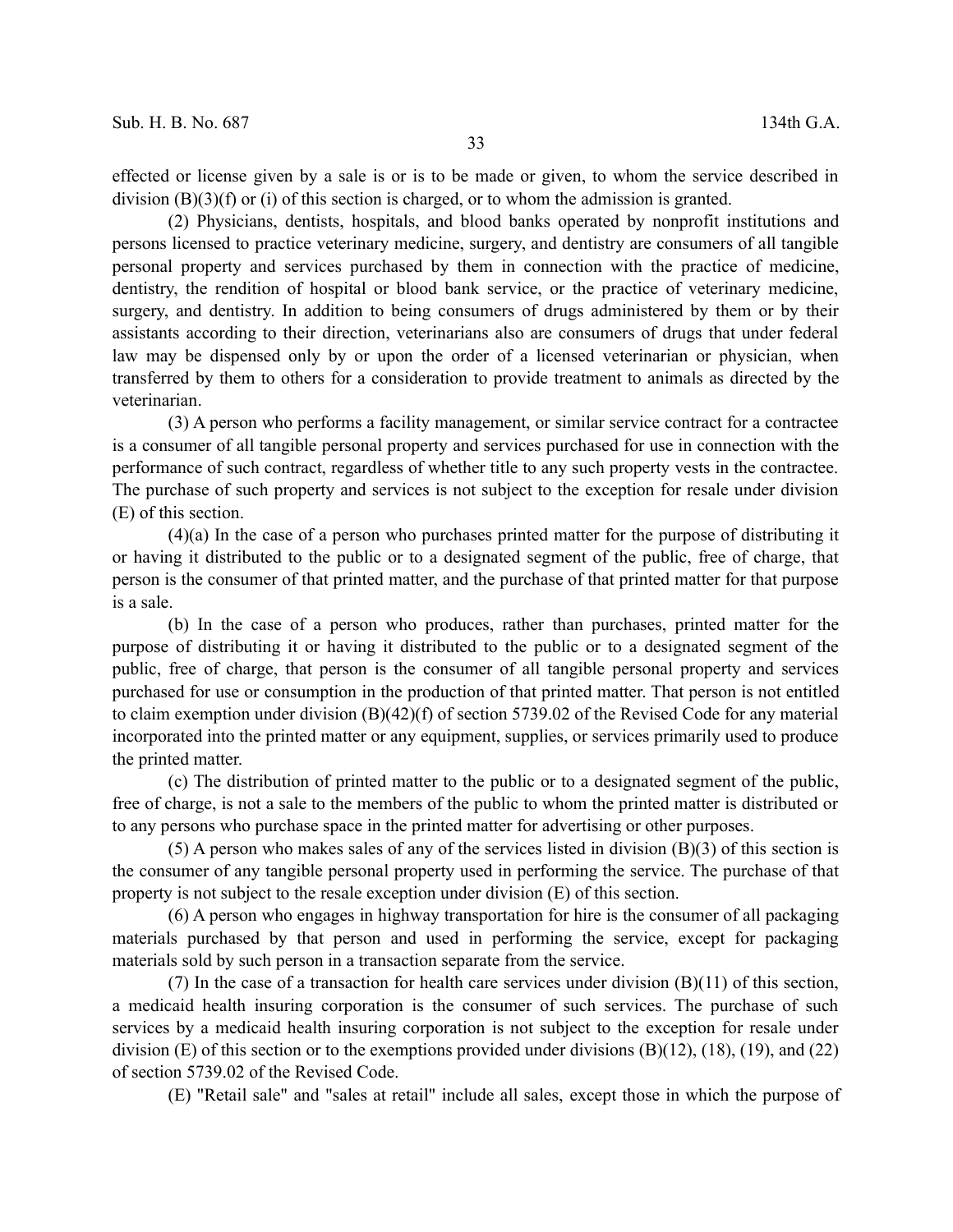the consumer is to resell the thing transferred or benefit of the service provided, by a person engaging in business, in the form in which the same is, or is to be, received by the person.

(F) "Business" includes any activity engaged in by any person with the object of gain, benefit, or advantage, either direct or indirect. "Business" does not include the activity of a person in managing and investing the person's own funds.

(G) "Engaging in business" means commencing, conducting, or continuing in business, and liquidating a business when the liquidator thereof holds itself out to the public as conducting such business. Making a casual sale is not engaging in business.

 $(H)(1)(a)$  "Price," except as provided in divisions  $(H)(2)$ ,  $(3)$ , and  $(4)$  of this section, means the total amount of consideration, including cash, credit, property, and services, for which tangible personal property or services are sold, leased, or rented, valued in money, whether received in money or otherwise, without any deduction for any of the following:

(i) The vendor's cost of the property sold;

(ii) The cost of materials used, labor or service costs, interest, losses, all costs of transportation to the vendor, all taxes imposed on the vendor, including the tax imposed under Chapter 5751. of the Revised Code, and any other expense of the vendor;

(iii) Charges by the vendor for any services necessary to complete the sale;

(iv) Delivery charges. As used in this division, "delivery charges" means charges by the vendor for preparation and delivery to a location designated by the consumer of tangible personal property or a service, including transportation, shipping, postage, handling, crating, and packing.

(v) Installation charges;

(vi) Credit for any trade-in.

(b) "Price" includes consideration received by the vendor from a third party, if the vendor actually receives the consideration from a party other than the consumer, and the consideration is directly related to a price reduction or discount on the sale; the vendor has an obligation to pass the price reduction or discount through to the consumer; the amount of the consideration attributable to the sale is fixed and determinable by the vendor at the time of the sale of the item to the consumer; and one of the following criteria is met:

(i) The consumer presents a coupon, certificate, or other document to the vendor to claim a price reduction or discount where the coupon, certificate, or document is authorized, distributed, or granted by a third party with the understanding that the third party will reimburse any vendor to whom the coupon, certificate, or document is presented;

(ii) The consumer identifies the consumer's self to the seller as a member of a group or organization entitled to a price reduction or discount. A preferred customer card that is available to any patron does not constitute membership in such a group or organization.

(iii) The price reduction or discount is identified as a third party price reduction or discount on the invoice received by the consumer, or on a coupon, certificate, or other document presented by the consumer.

(c) "Price" does not include any of the following:

(i) Discounts, including cash, term, or coupons that are not reimbursed by a third party that are allowed by a vendor and taken by a consumer on a sale;

(ii) Interest, financing, and carrying charges from credit extended on the sale of tangible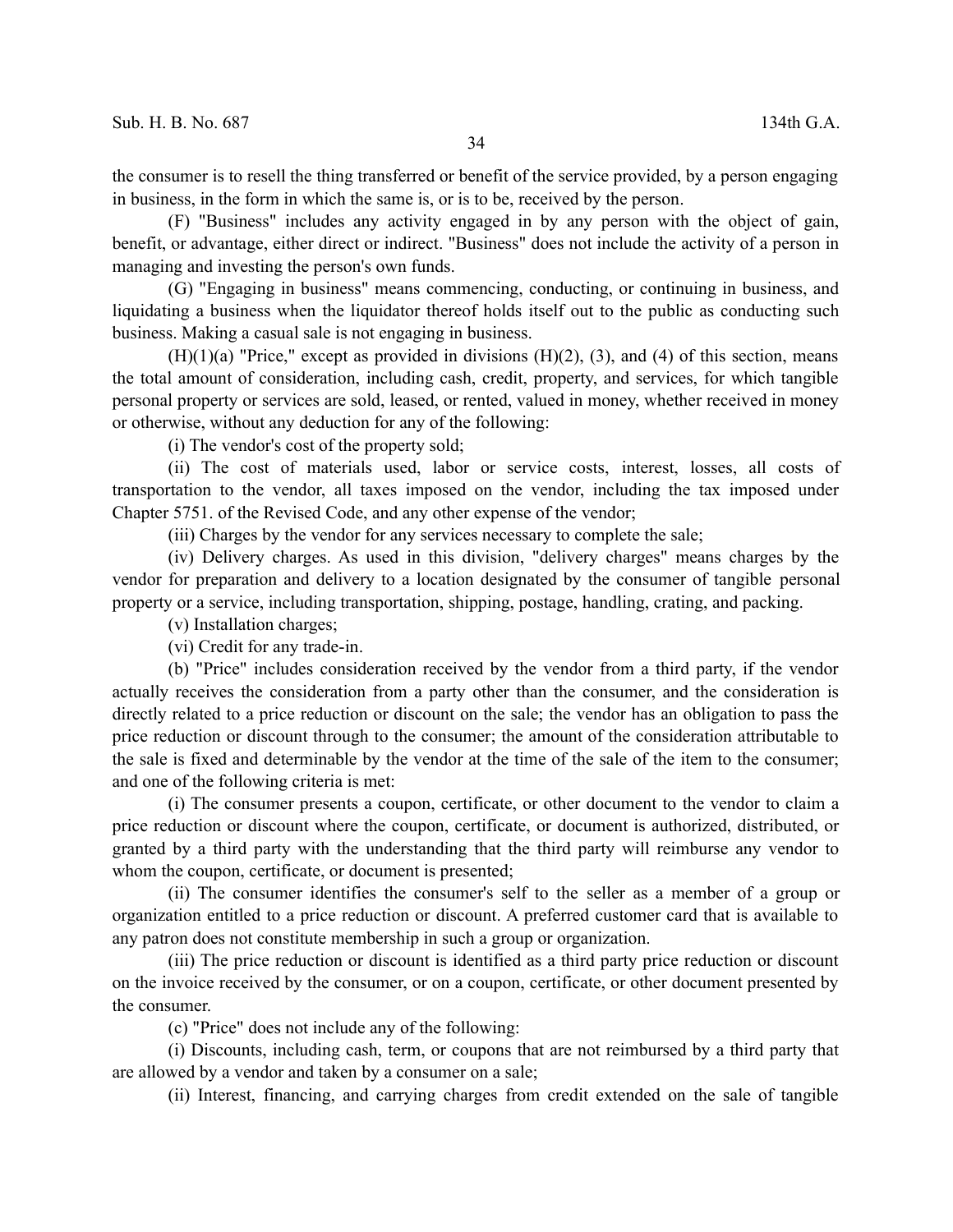personal property or services, if the amount is separately stated on the invoice, bill of sale, or similar document given to the purchaser;

(iii) Any taxes legally imposed directly on the consumer that are separately stated on the invoice, bill of sale, or similar document given to the consumer. For the purpose of this division, the tax imposed under Chapter 5751. of the Revised Code is not a tax directly on the consumer, even if the tax or a portion thereof is separately stated.

(iv) Notwithstanding divisions  $(H)(1)(b)(i)$  to (iii) of this section, any discount allowed by an automobile manufacturer to its employee, or to the employee of a supplier, on the purchase of a new motor vehicle from a new motor vehicle dealer in this state.

(v) The dollar value of a gift card that is not sold by a vendor or purchased by a consumer and that is redeemed by the consumer in purchasing tangible personal property or services if the vendor is not reimbursed and does not receive compensation from a third party to cover all or part of the gift card value. For the purposes of this division, a gift card is not sold by a vendor or purchased by a consumer if it is distributed pursuant to an awards, loyalty, or promotional program. Past and present purchases of tangible personal property or services by the consumer shall not be treated as consideration exchanged for a gift card.

(2) In the case of a sale of any new motor vehicle by a new motor vehicle dealer, as defined in section 4517.01 of the Revised Code, in which another motor vehicle is accepted by the dealer as part of the consideration received, "price" has the same meaning as in division  $(H)(1)$  of this section, reduced by the credit afforded the consumer by the dealer for the motor vehicle received in trade.

(3) In the case of a sale of any watercraft or outboard motor by a watercraft dealer licensed in accordance with section 1547.543 of the Revised Code, in which another watercraft, watercraft and trailer, or outboard motor is accepted by the dealer as part of the consideration received, "price" has the same meaning as in division (H)(1) of this section, reduced by the credit afforded the consumer by the dealer for the watercraft, watercraft and trailer, or outboard motor received in trade. As used in this division, "watercraft" includes an outdrive unit attached to the watercraft.

(4) In the case of transactions for health care services under division (B)(11) of this section, "price" means the amount of managed care premiums received each month by a medicaid health insuring corporation.

(I) "Receipts" means the total amount of the prices of the sales of vendors, provided that the dollar value of gift cards distributed pursuant to an awards, loyalty, or promotional program, and cash discounts allowed and taken on sales at the time they are consummated are not included, minus any amount deducted as a bad debt pursuant to section 5739.121 of the Revised Code. "Receipts" does not include the sale price of property returned or services rejected by consumers when the full sale price and tax are refunded either in cash or by credit.

(J) "Place of business" means any location at which a person engages in business.

(K) "Premises" includes any real property or portion thereof upon which any person engages in selling tangible personal property at retail or making retail sales and also includes any real property or portion thereof designated for, or devoted to, use in conjunction with the business engaged in by such person.

(L) "Casual sale" means a sale of an item of tangible personal property that was obtained by the person making the sale, through purchase or otherwise, for the person's own use and was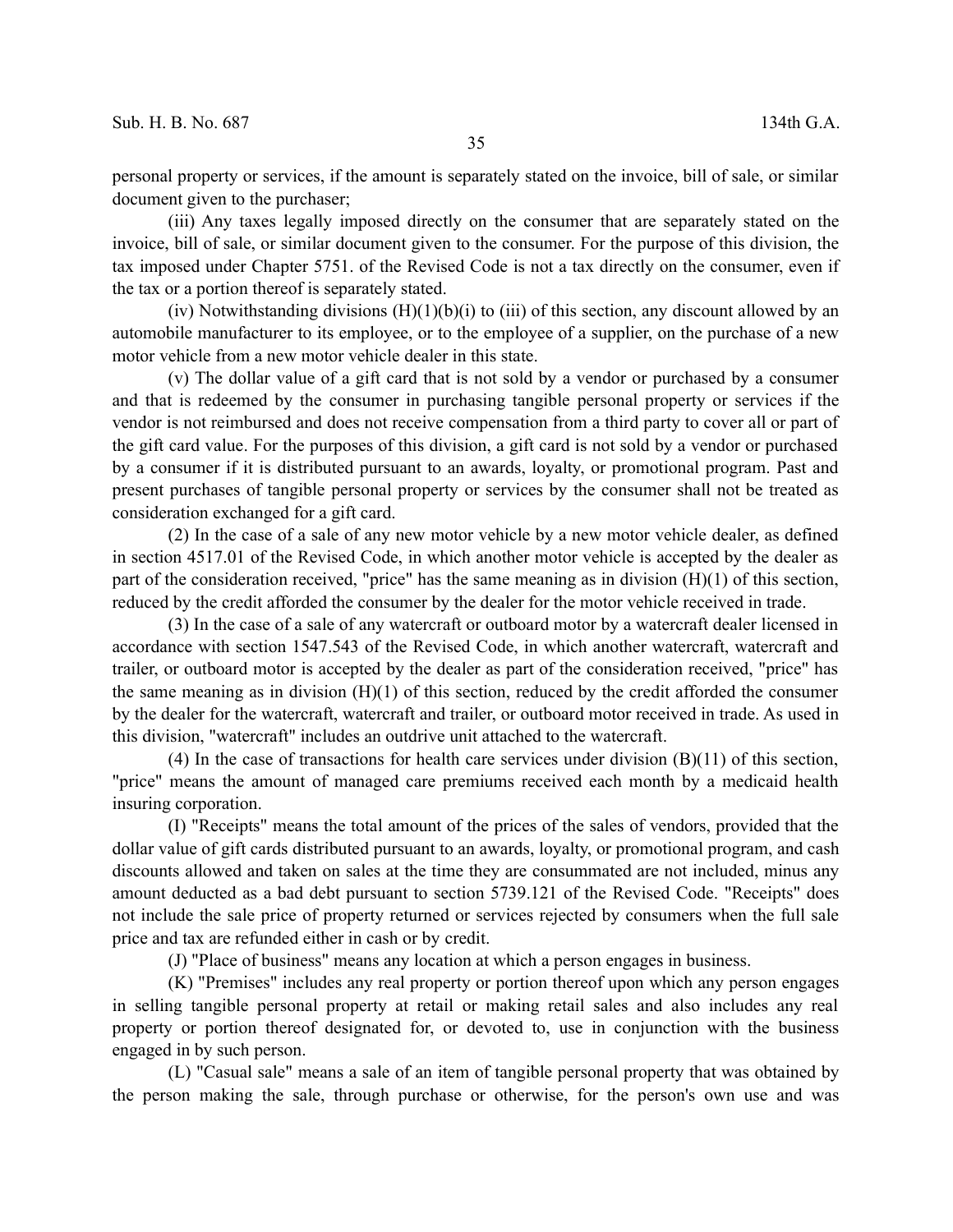previously subject to any state's taxing jurisdiction on its sale or use, and includes such items acquired for the seller's use that are sold by an auctioneer employed directly by the person for such purpose, provided the location of such sales is not the auctioneer's permanent place of business. As used in this division, "permanent place of business" includes any location where such auctioneer has conducted more than two auctions during the year.

(M) "Hotel" means every establishment kept, used, maintained, advertised, or held out to the public to be a place where sleeping accommodations are offered to guests, in which five or more rooms are used for the accommodation of such guests, whether the rooms are in one or several structures, except as otherwise provided in section 5739.091 of the Revised Code.

(N) "Transient guests" means persons occupying a room or rooms for sleeping accommodations for less than thirty consecutive days.

(O) "Making retail sales" means the effecting of transactions wherein one party is obligated to pay the price and the other party is obligated to provide a service or to transfer title to or possession of the item sold. "Making retail sales" does not include the preliminary acts of promoting or soliciting the retail sales, other than the distribution of printed matter which displays or describes and prices the item offered for sale, nor does it include delivery of a predetermined quantity of tangible personal property or transportation of property or personnel to or from a place where a service is performed.

(P) "Used directly in the rendition of a public utility service" means that property that is to be incorporated into and will become a part of the consumer's production, transmission, transportation, or distribution system and that retains its classification as tangible personal property after such incorporation; fuel or power used in the production, transmission, transportation, or distribution system; and tangible personal property used in the repair and maintenance of the production, transmission, transportation, or distribution system, including only such motor vehicles as are specially designed and equipped for such use. Tangible personal property and services used primarily in providing highway transportation for hire are not used directly in the rendition of a public utility service. In this definition, "public utility" includes a citizen of the United States holding, and required to hold, a certificate of public convenience and necessity issued under 49 U.S.C. 41102.

(Q) "Refining" means removing or separating a desirable product from raw or contaminated materials by distillation or physical, mechanical, or chemical processes.

(R) "Assembly" and "assembling" mean attaching or fitting together parts to form a product, but do not include packaging a product.

(S) "Manufacturing operation" means a process in which materials are changed, converted, or transformed into a different state or form from which they previously existed and includes refining materials, assembling parts, and preparing raw materials and parts by mixing, measuring, blending, or otherwise committing such materials or parts to the manufacturing process. "Manufacturing operation" does not include packaging.

(T) "Fiscal officer" means, with respect to a regional transit authority, the secretary-treasurer thereof, and with respect to a county that is a transit authority, the fiscal officer of the county transit board if one is appointed pursuant to section 306.03 of the Revised Code or the county auditor if the board of county commissioners operates the county transit system.

(U) "Transit authority" means a regional transit authority created pursuant to section 306.31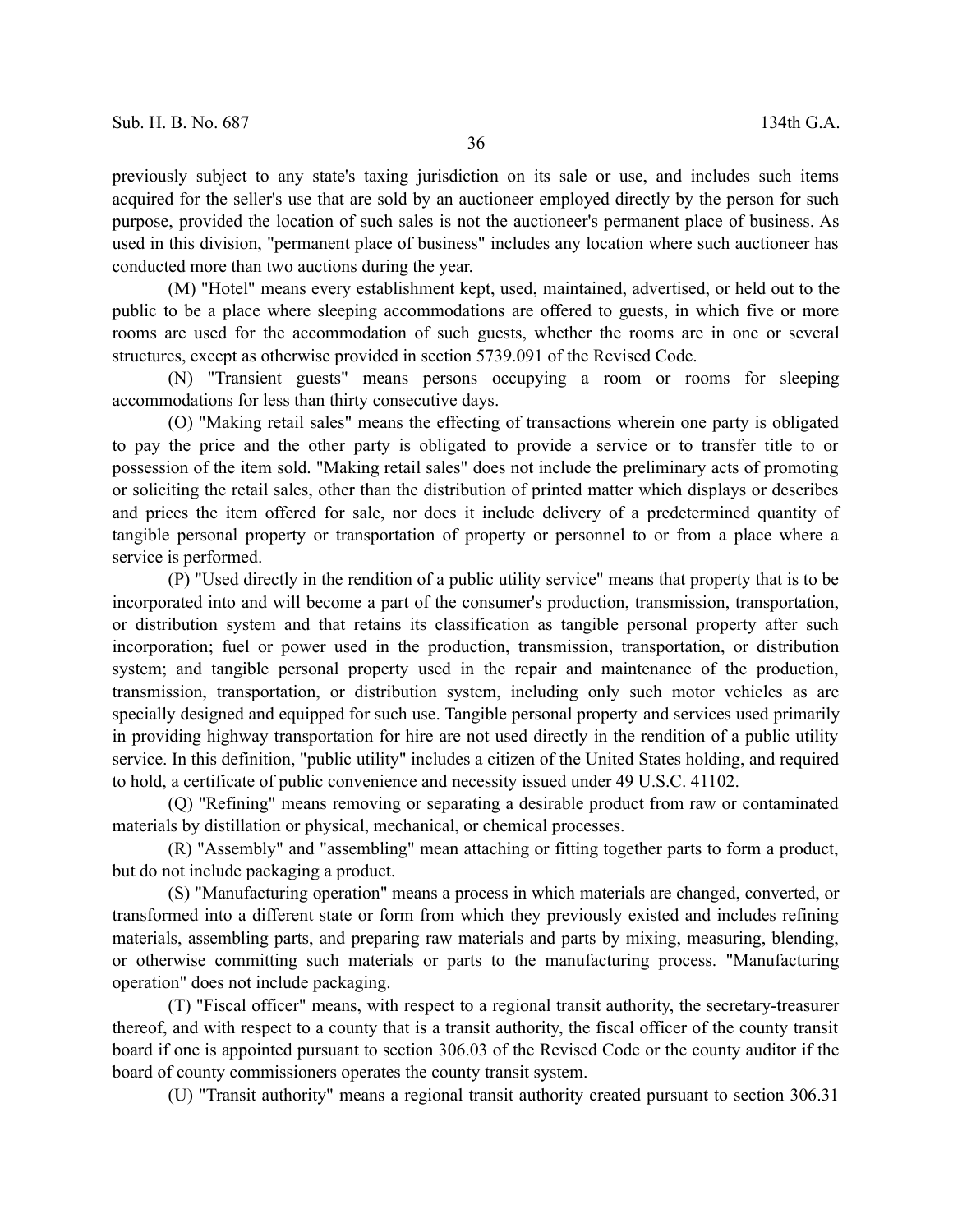of the Revised Code or a county in which a county transit system is created pursuant to section 306.01 of the Revised Code. For the purposes of this chapter, a transit authority must extend to at least the entire area of a single county. A transit authority that includes territory in more than one county must include all the area of the most populous county that is a part of such transit authority. County population shall be measured by the most recent census taken by the United States census bureau.

(V) "Legislative authority" means, with respect to a regional transit authority, the board of trustees thereof, and with respect to a county that is a transit authority, the board of county commissioners.

(W) "Territory of the transit authority" means all of the area included within the territorial boundaries of a transit authority as they from time to time exist. Such territorial boundaries must at all times include all the area of a single county or all the area of the most populous county that is a part of such transit authority. County population shall be measured by the most recent census taken by the United States census bureau.

(X) "Providing a service" means providing or furnishing anything described in division (B) (3) of this section for consideration.

(Y)(1)(a) "Automatic data processing" means processing of others' data, including keypunching or similar data entry services together with verification thereof, or providing access to computer equipment for the purpose of processing data.

(b) "Computer services" means providing services consisting of specifying computer hardware configurations and evaluating technical processing characteristics, computer programming, and training of computer programmers and operators, provided in conjunction with and to support the sale, lease, or operation of taxable computer equipment or systems.

(c) "Electronic information services" means providing access to computer equipment by means of telecommunications equipment for the purpose of either of the following:

(i) Examining or acquiring data stored in or accessible to the computer equipment;

(ii) Placing data into the computer equipment to be retrieved by designated recipients with access to the computer equipment.

"Electronic information services" does not include electronic publishing.

(d) "Automatic data processing, computer services, or electronic information services" shall not include personal or professional services.

(2) As used in divisions  $(B)(3)(e)$  and  $(Y)(1)$  of this section, "personal and professional services" means all services other than automatic data processing, computer services, or electronic information services, including but not limited to:

(a) Accounting and legal services such as advice on tax matters, asset management, budgetary matters, quality control, information security, and auditing and any other situation where the service provider receives data or information and studies, alters, analyzes, interprets, or adjusts such material;

(b) Analyzing business policies and procedures;

(c) Identifying management information needs;

(d) Feasibility studies, including economic and technical analysis of existing or potential computer hardware or software needs and alternatives;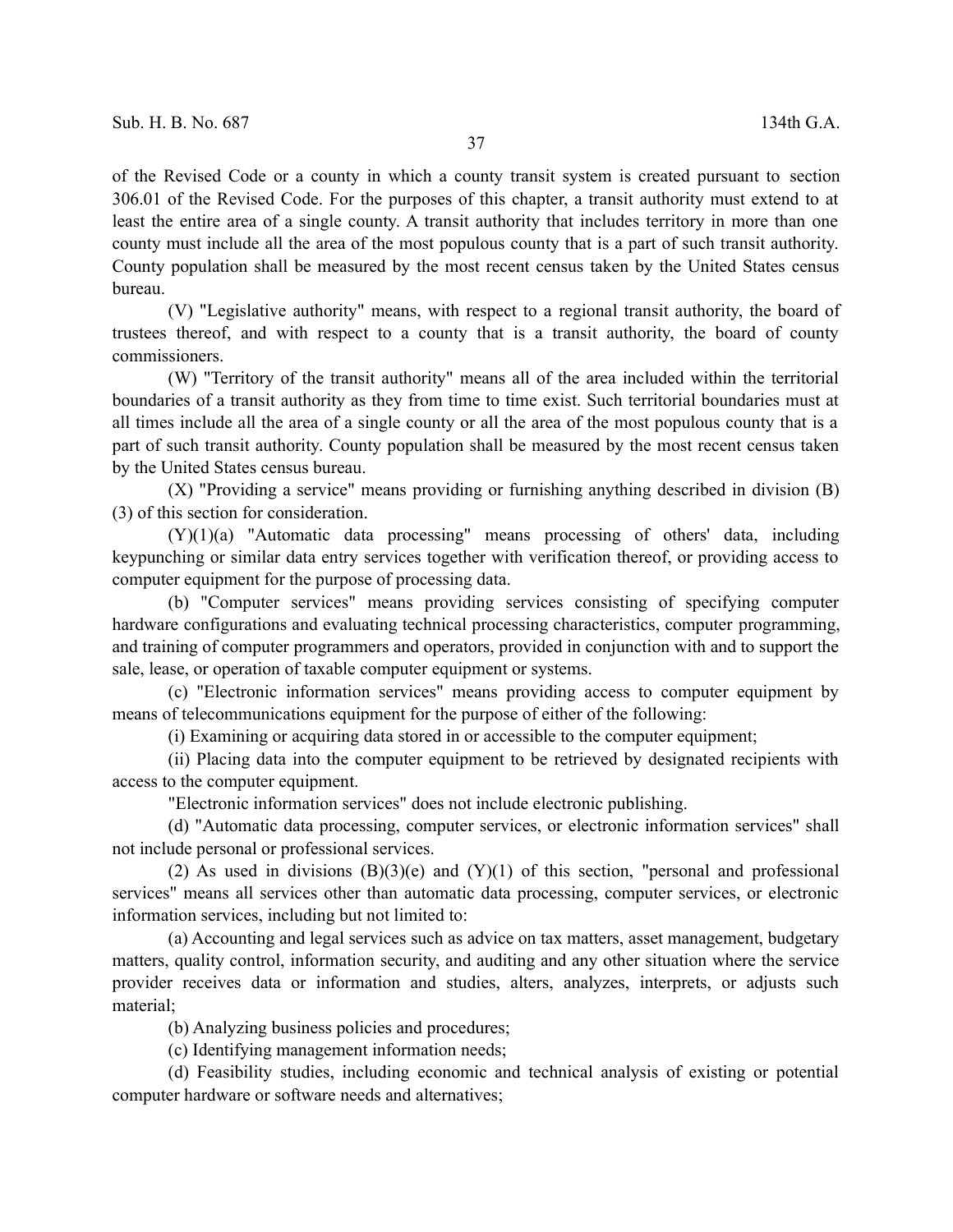(e) Designing policies, procedures, and custom software for collecting business information, and determining how data should be summarized, sequenced, formatted, processed, controlled, and reported so that it will be meaningful to management;

(f) Developing policies and procedures that document how business events and transactions are to be authorized, executed, and controlled;

(g) Testing of business procedures;

(h) Training personnel in business procedure applications;

(i) Providing credit information to users of such information by a consumer reporting agency, as defined in the "Fair Credit Reporting Act," 84 Stat. 1114, 1129 (1970), 15 U.S.C. 1681a(f), or as hereafter amended, including but not limited to gathering, organizing, analyzing, recording, and furnishing such information by any oral, written, graphic, or electronic medium;

(j) Providing debt collection services by any oral, written, graphic, or electronic means;

(k) Providing digital advertising services.

The services listed in divisions  $(Y)(2)(a)$  to  $(k)$  of this section are not automatic data processing or computer services.

(Z) "Highway transportation for hire" means the transportation of personal property belonging to others for consideration by any of the following:

(1) The holder of a permit or certificate issued by this state or the United States authorizing the holder to engage in transportation of personal property belonging to others for consideration over or on highways, roadways, streets, or any similar public thoroughfare;

(2) A person who engages in the transportation of personal property belonging to others for consideration over or on highways, roadways, streets, or any similar public thoroughfare but who could not have engaged in such transportation on December 11, 1985, unless the person was the holder of a permit or certificate of the types described in division  $(Z)(1)$  of this section;

(3) A person who leases a motor vehicle to and operates it for a person described by division  $(Z)(1)$  or  $(2)$  of this section.

(AA)(1) "Telecommunications service" means the electronic transmission, conveyance, or routing of voice, data, audio, video, or any other information or signals to a point, or between or among points. "Telecommunications service" includes such transmission, conveyance, or routing in which computer processing applications are used to act on the form, code, or protocol of the content for purposes of transmission, conveyance, or routing without regard to whether the service is referred to as voice-over internet protocol service or is classified by the federal communications commission as enhanced or value-added. "Telecommunications service" does not include any of the following:

(a) Data processing and information services that allow data to be generated, acquired, stored, processed, or retrieved and delivered by an electronic transmission to a consumer where the consumer's primary purpose for the underlying transaction is the processed data or information;

(b) Installation or maintenance of wiring or equipment on a customer's premises;

(c) Tangible personal property;

- (d) Advertising, including directory advertising;
- (e) Billing and collection services provided to third parties;
- (f) Internet access service;
- (g) Radio and television audio and video programming services, regardless of the medium,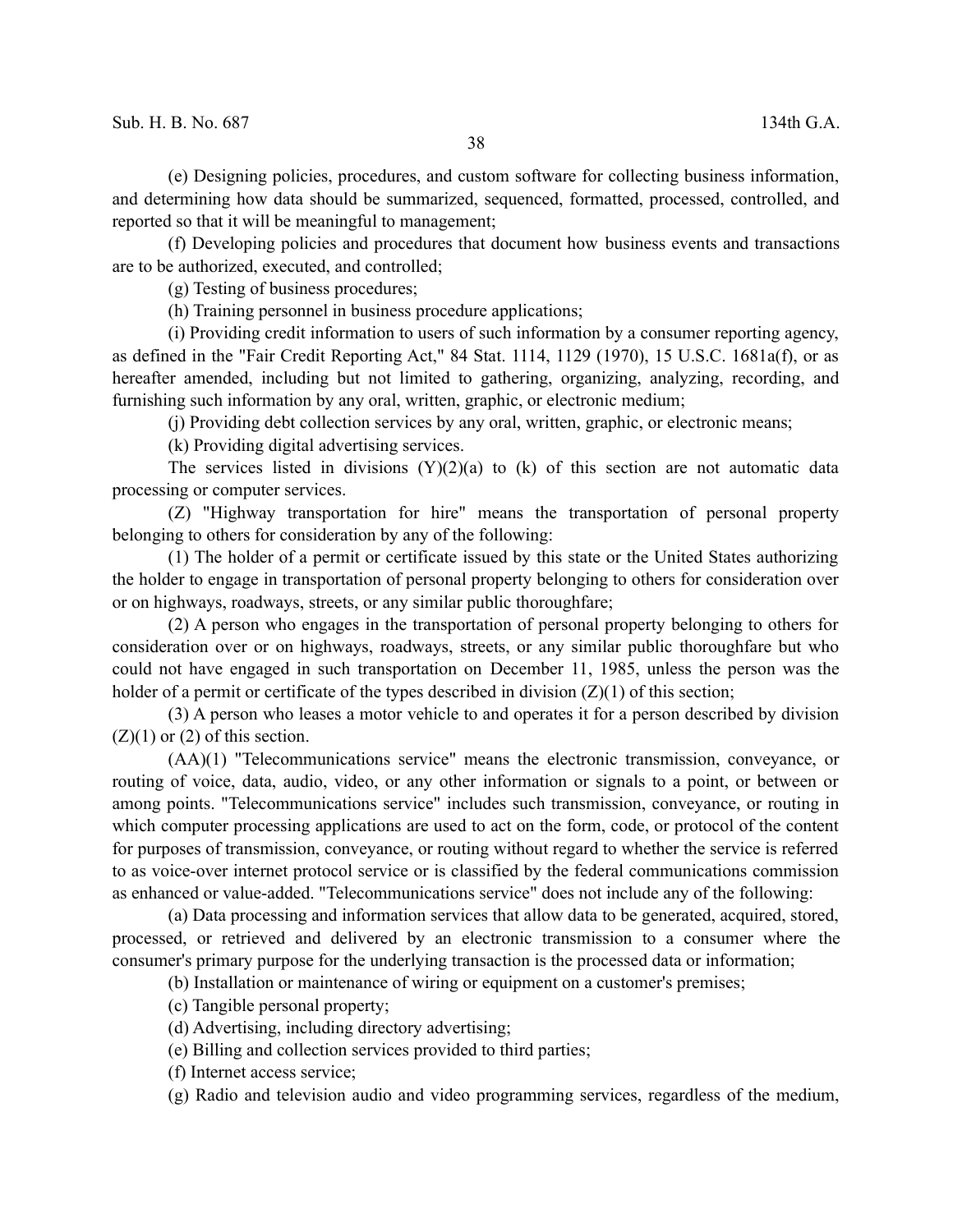including the furnishing of transmission, conveyance, and routing of such services by the programming service provider. Radio and television audio and video programming services include, but are not limited to, cable service, as defined in 47 U.S.C. 522(6), and audio and video programming services delivered by commercial mobile radio service providers, as defined in 47 C.F.R. 20.3;

(h) Ancillary service;

(i) Digital products delivered electronically, including software, music, video, reading materials, or ring tones.

(2) "Ancillary service" means a service that is associated with or incidental to the provision of telecommunications service, including conference bridging service, detailed telecommunications billing service, directory assistance, vertical service, and voice mail service. As used in this division:

(a) "Conference bridging service" means an ancillary service that links two or more participants of an audio or video conference call, including providing a telephone number. "Conference bridging service" does not include telecommunications services used to reach the conference bridge.

(b) "Detailed telecommunications billing service" means an ancillary service of separately stating information pertaining to individual calls on a customer's billing statement.

(c) "Directory assistance" means an ancillary service of providing telephone number or address information.

(d) "Vertical service" means an ancillary service that is offered in connection with one or more telecommunications services, which offers advanced calling features that allow customers to identify callers and manage multiple calls and call connections, including conference bridging service.

(e) "Voice mail service" means an ancillary service that enables the customer to store, send, or receive recorded messages. "Voice mail service" does not include any vertical services that the customer may be required to have in order to utilize the voice mail service.

(3) "900 service" means an inbound toll telecommunications service purchased by a subscriber that allows the subscriber's customers to call in to the subscriber's prerecorded announcement or live service, and which is typically marketed under the name "900 service" and any subsequent numbers designated by the federal communications commission. "900 service" does not include the charge for collection services provided by the seller of the telecommunications service to the subscriber, or services or products sold by the subscriber to the subscriber's customer.

(4) "Prepaid calling service" means the right to access exclusively telecommunications services, which must be paid for in advance and which enables the origination of calls using an access number or authorization code, whether manually or electronically dialed, and that is sold in predetermined units or dollars of which the number declines with use in a known amount.

(5) "Prepaid wireless calling service" means a telecommunications service that provides the right to utilize mobile telecommunications service as well as other non-telecommunications services, including the download of digital products delivered electronically, and content and ancillary services, that must be paid for in advance and that is sold in predetermined units or dollars of which the number declines with use in a known amount.

(6) "Value-added non-voice data service" means a telecommunications service in which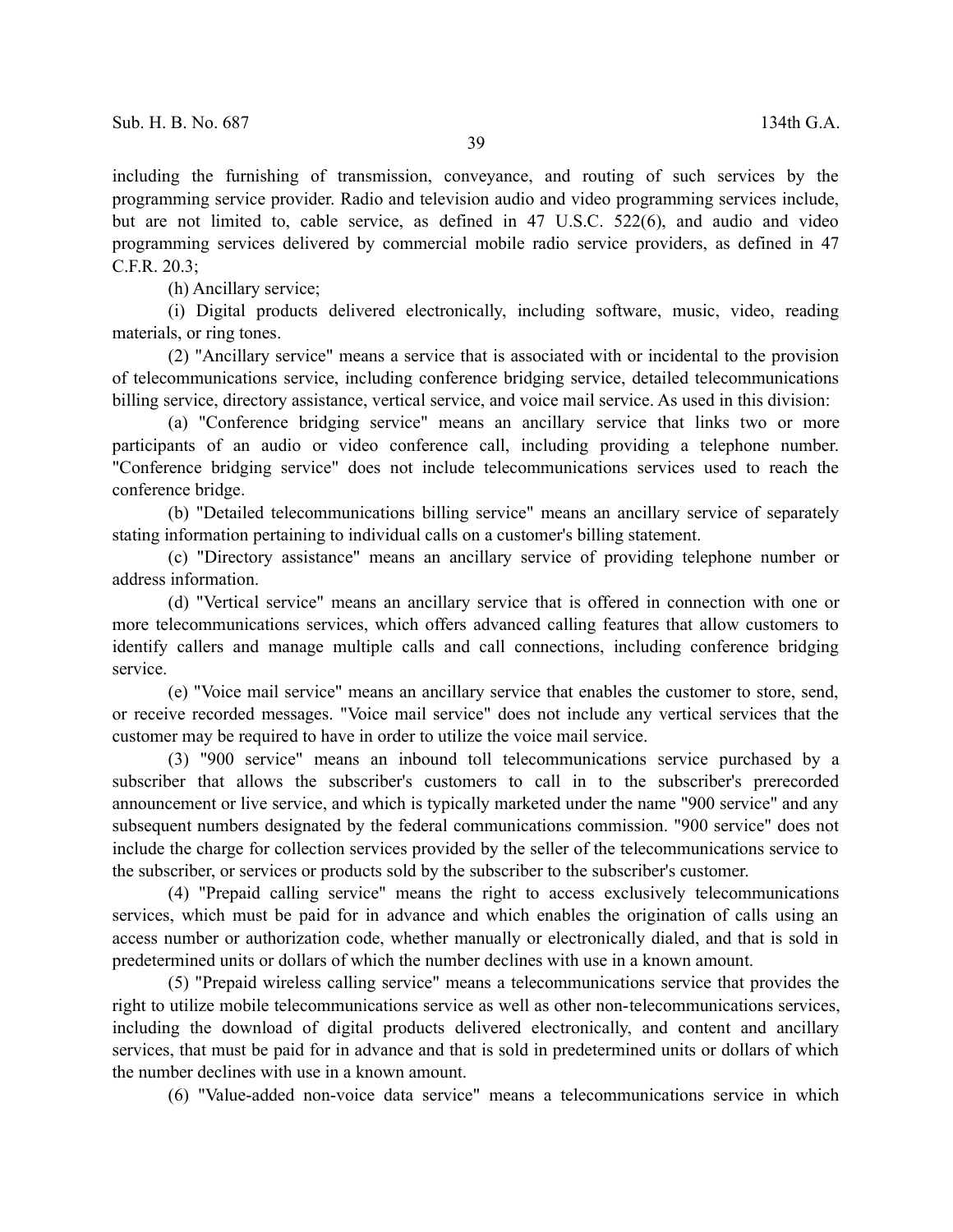computer processing applications are used to act on the form, content, code, or protocol of the information or data primarily for a purpose other than transmission, conveyance, or routing.

(7) "Coin-operated telephone service" means a telecommunications service paid for by inserting money into a telephone accepting direct deposits of money to operate.

(8) "Customer" has the same meaning as in section 5739.034 of the Revised Code.

(BB) "Laundry and dry cleaning services" means removing soil or dirt from towels, linens, articles of clothing, or other fabric items that belong to others and supplying towels, linens, articles of clothing, or other fabric items. "Laundry and dry cleaning services" does not include the provision of self-service facilities for use by consumers to remove soil or dirt from towels, linens, articles of clothing, or other fabric items.

(CC) "Magazines distributed as controlled circulation publications" means magazines containing at least twenty-four pages, at least twenty-five per cent editorial content, issued at regular intervals four or more times a year, and circulated without charge to the recipient, provided that such magazines are not owned or controlled by individuals or business concerns which conduct such publications as an auxiliary to, and essentially for the advancement of the main business or calling of, those who own or control them.

(DD) "Landscaping and lawn care service" means the services of planting, seeding, sodding, removing, cutting, trimming, pruning, mulching, aerating, applying chemicals, watering, fertilizing, and providing similar services to establish, promote, or control the growth of trees, shrubs, flowers, grass, ground cover, and other flora, or otherwise maintaining a lawn or landscape grown or maintained by the owner for ornamentation or other nonagricultural purpose. However, "landscaping and lawn care service" does not include the providing of such services by a person who has less than five thousand dollars in sales of such services during the calendar year.

(EE) "Private investigation and security service" means the performance of any activity for which the provider of such service is required to be licensed pursuant to Chapter 4749. of the Revised Code, or would be required to be so licensed in performing such services in this state, and also includes the services of conducting polygraph examinations and of monitoring or overseeing the activities on or in, or the condition of, the consumer's home, business, or other facility by means of electronic or similar monitoring devices. "Private investigation and security service" does not include special duty services provided by off-duty police officers, deputy sheriffs, and other peace officers regularly employed by the state or a political subdivision.

(FF) "Information services" means providing conversation, giving consultation or advice, playing or making a voice or other recording, making or keeping a record of the number of callers, and any other service provided to a consumer by means of a nine hundred telephone call, except when the nine hundred telephone call is the means by which the consumer makes a contribution to a recognized charity.

(GG) "Research and development" means designing, creating, or formulating new or enhanced products, equipment, or manufacturing processes, and also means conducting scientific or technological inquiry and experimentation in the physical sciences with the goal of increasing scientific knowledge which may reveal the bases for new or enhanced products, equipment, or manufacturing processes.

(HH) "Qualified research and development equipment" means capitalized either of the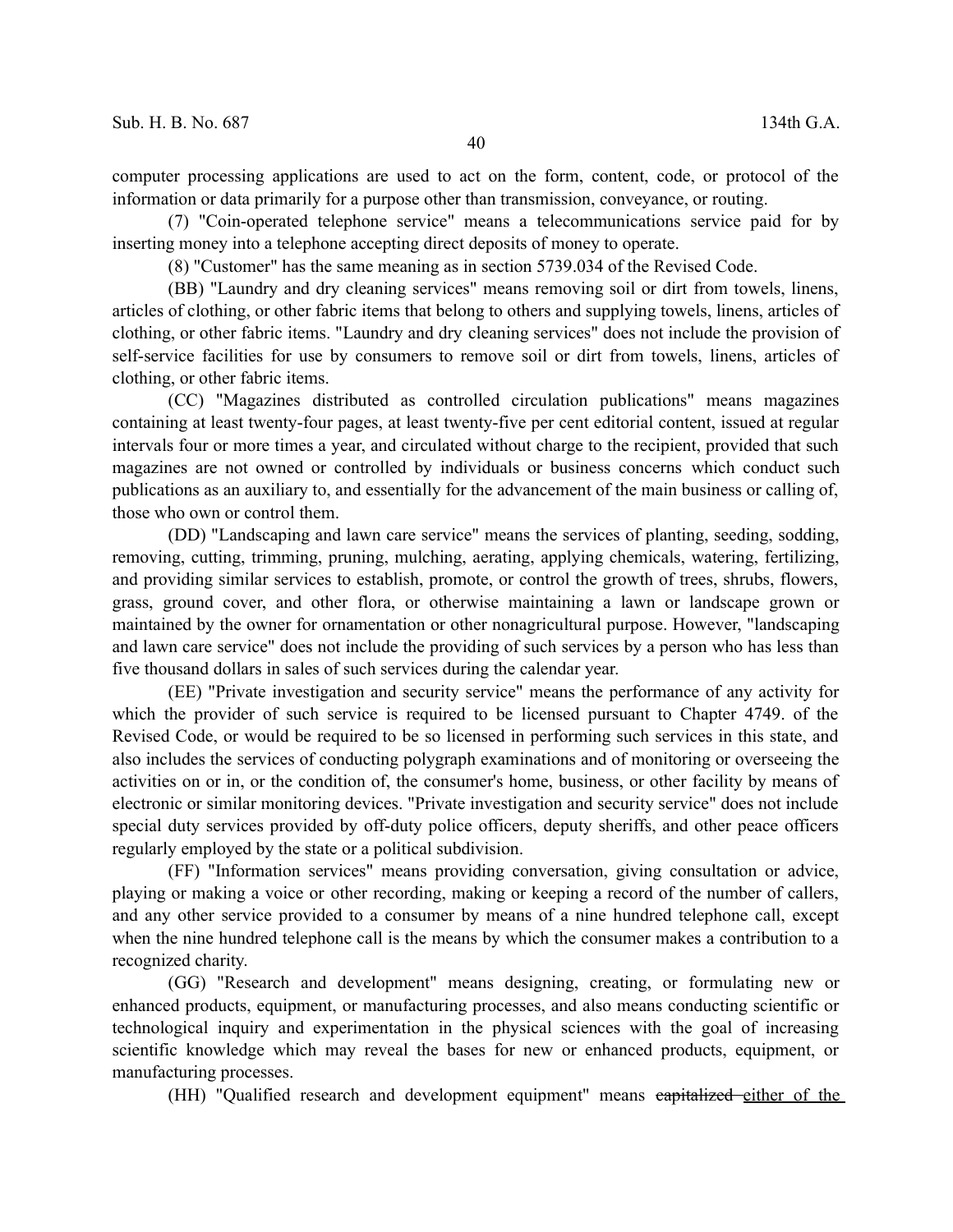## following:

(1) Capitalized tangible personal property, and leased personal property that would be capitalized if purchased, used by a person primarily to perform research and development;

(2) Any tangible personal property used by a megaproject operator primarily to perform research and development at the site of a megaproject that satisfies the criteria described in division (A)(11)(a)(ii) of section 122.17 of the Revised Code during the period that the megaproject operator has an agreement for such megaproject with the tax credit authority under division (D) of that section that remains in effect and has not expired or been terminated. Tangible

"Qualified research and development equipment" does not include tangible personal property primarily used in testing, as defined in division (A)(4) of section 5739.011 of the Revised Code, or used for recording or storing test results, is not qualified research and development equipment unless such property is primarily used by the consumer in testing the product, equipment, or manufacturing process being created, designed, or formulated by the consumer in the research and development activity or in recording or storing such test results.

(II) "Building maintenance and janitorial service" means cleaning the interior or exterior of a building and any tangible personal property located therein or thereon, including any services incidental to such cleaning for which no separate charge is made. However, "building maintenance and janitorial service" does not include the providing of such service by a person who has less than five thousand dollars in sales of such service during the calendar year. As used in this division, "cleaning" does not include sanitation services necessary for an establishment described in 21 U.S.C. 608 to comply with rules and regulations adopted pursuant to that section.

(JJ) "Exterminating service" means eradicating or attempting to eradicate vermin infestations from a building or structure, or the area surrounding a building or structure, and includes activities to inspect, detect, or prevent vermin infestation of a building or structure.

(KK) "Physical fitness facility service" means all transactions by which a membership is granted, maintained, or renewed, including initiation fees, membership dues, renewal fees, monthly minimum fees, and other similar fees and dues, by a physical fitness facility such as an athletic club, health spa, or gymnasium, which entitles the member to use the facility for physical exercise.

(LL) "Recreation and sports club service" means all transactions by which a membership is granted, maintained, or renewed, including initiation fees, membership dues, renewal fees, monthly minimum fees, and other similar fees and dues, by a recreation and sports club, which entitles the member to use the facilities of the organization. "Recreation and sports club" means an organization that has ownership of, or controls or leases on a continuing, long-term basis, the facilities used by its members and includes an aviation club, gun or shooting club, yacht club, card club, swimming club, tennis club, golf club, country club, riding club, amateur sports club, or similar organization.

(MM) "Livestock" means farm animals commonly raised for food, food production, or other agricultural purposes, including, but not limited to, cattle, sheep, goats, swine, poultry, and captive deer. "Livestock" does not include invertebrates, amphibians, reptiles, domestic pets, animals for use in laboratories or for exhibition, or other animals not commonly raised for food or food production.

(NN) "Livestock structure" means a building or structure used exclusively for the housing, raising, feeding, or sheltering of livestock, and includes feed storage or handling structures and structures for livestock waste handling.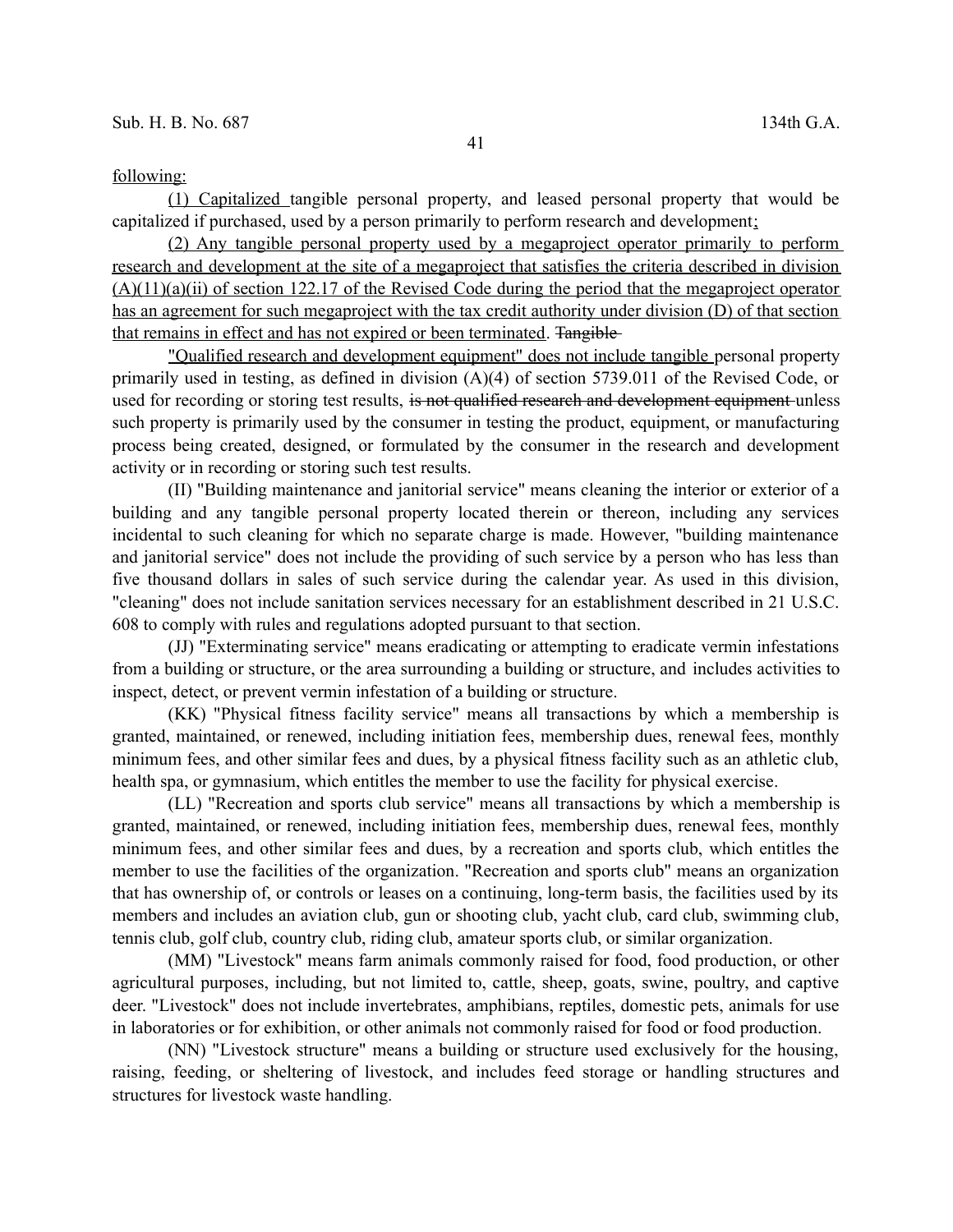(OO) "Horticulture" means the growing, cultivation, and production of flowers, fruits, herbs, vegetables, sod, mushrooms, and nursery stock. As used in this division, "nursery stock" has the same meaning as in section 927.51 of the Revised Code.

(PP) "Horticulture structure" means a building or structure used exclusively for the commercial growing, raising, or overwintering of horticultural products, and includes the area used for stocking, storing, and packing horticultural products when done in conjunction with the production of those products.

(QQ) "Newspaper" means an unbound publication bearing a title or name that is regularly published, at least as frequently as biweekly, and distributed from a fixed place of business to the public in a specific geographic area, and that contains a substantial amount of news matter of international, national, or local events of interest to the general public.

(RR)(1) "Feminine hygiene products" means tampons, panty liners, menstrual cups, sanitary napkins, and other similar tangible personal property designed for feminine hygiene in connection with the human menstrual cycle, but does not include grooming and hygiene products.

(2) "Grooming and hygiene products" means soaps and cleaning solutions, shampoo, toothpaste, mouthwash, antiperspirants, and sun tan lotions and screens, regardless of whether any of these products are over-the-counter drugs.

(3) "Over-the-counter drugs" means a drug that contains a label that identifies the product as a drug as required by 21 C.F.R. 201.66, which label includes a drug facts panel or a statement of the active ingredients with a list of those ingredients contained in the compound, substance, or preparation.

(SS)(1) "Lease" or "rental" means any transfer of the possession or control of tangible personal property for a fixed or indefinite term, for consideration. "Lease" or "rental" includes future options to purchase or extend, and agreements described in 26 U.S.C. 7701(h)(1) covering motor vehicles and trailers where the amount of consideration may be increased or decreased by reference to the amount realized upon the sale or disposition of the property. "Lease" or "rental" does not include:

(a) A transfer of possession or control of tangible personal property under a security agreement or a deferred payment plan that requires the transfer of title upon completion of the required payments;

(b) A transfer of possession or control of tangible personal property under an agreement that requires the transfer of title upon completion of required payments and payment of an option price that does not exceed the greater of one hundred dollars or one per cent of the total required payments;

(c) Providing tangible personal property along with an operator for a fixed or indefinite period of time, if the operator is necessary for the property to perform as designed. For purposes of this division, the operator must do more than maintain, inspect, or set up the tangible personal property.

(2) "Lease" and "rental," as defined in division (SS) of this section, shall not apply to leases or rentals that exist before June 26, 2003.

(3) "Lease" and "rental" have the same meaning as in division (SS)(1) of this section regardless of whether a transaction is characterized as a lease or rental under generally accepted accounting principles, the Internal Revenue Code, Title XIII of the Revised Code, or other federal,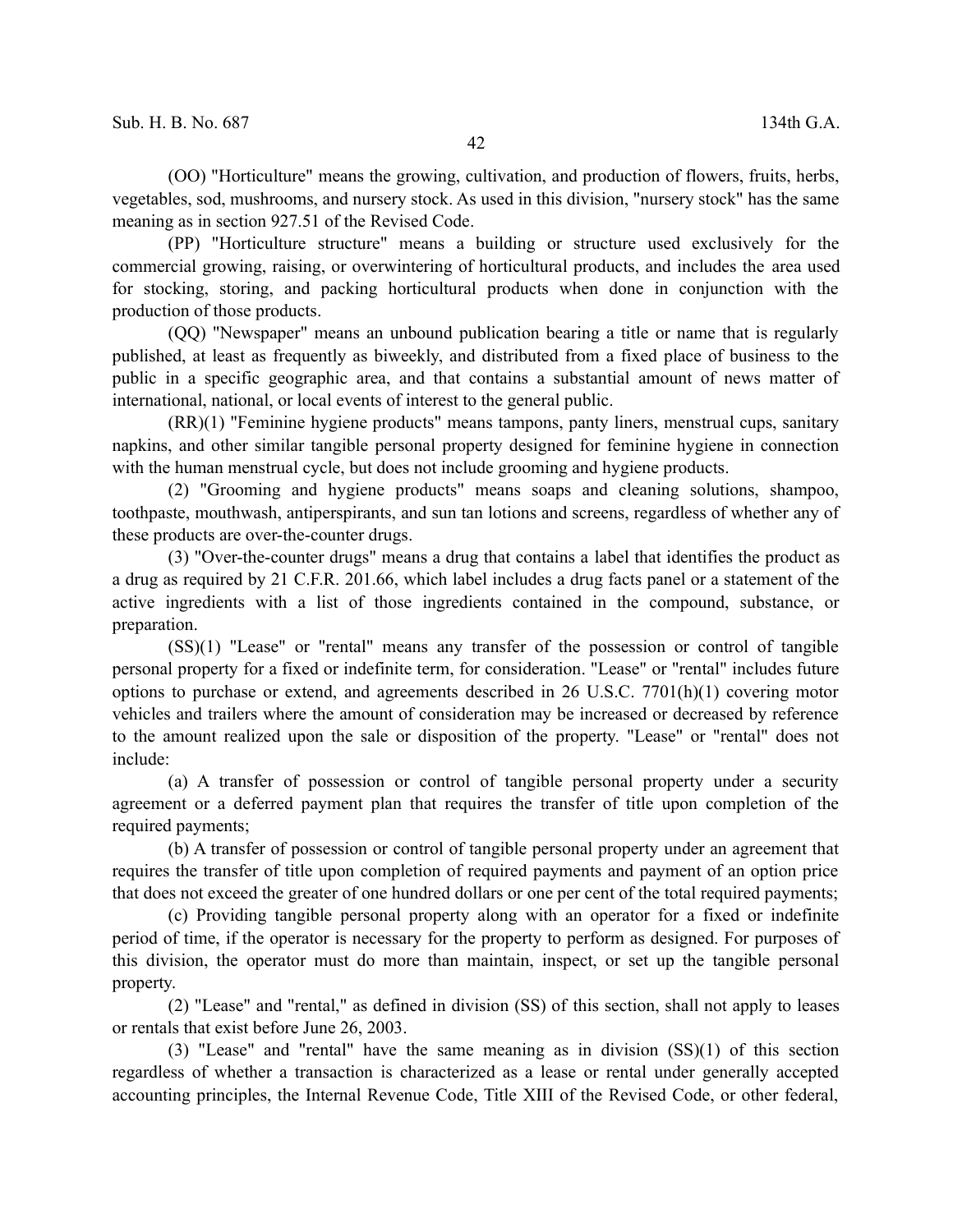state, or local laws.

(TT) "Mobile telecommunications service" has the same meaning as in the "Mobile Telecommunications Sourcing Act," Pub. L. No. 106-252, 114 Stat. 631 (2000), 4 U.S.C.A. 124(7), as amended, and, on and after August 1, 2003, includes related fees and ancillary services, including universal service fees, detailed billing service, directory assistance, service initiation, voice mail service, and vertical services, such as caller ID and three-way calling.

(UU) "Certified service provider" has the same meaning as in section 5740.01 of the Revised Code.

(VV) "Satellite broadcasting service" means the distribution or broadcasting of programming or services by satellite directly to the subscriber's receiving equipment without the use of ground receiving or distribution equipment, except the subscriber's receiving equipment or equipment used in the uplink process to the satellite, and includes all service and rental charges, premium channels or other special services, installation and repair service charges, and any other charges having any connection with the provision of the satellite broadcasting service.

(WW) "Tangible personal property" means personal property that can be seen, weighed, measured, felt, or touched, or that is in any other manner perceptible to the senses. For purposes of this chapter and Chapter 5741. of the Revised Code, "tangible personal property" includes motor vehicles, electricity, water, gas, steam, and prewritten computer software.

(XX) "Municipal gas utility" means a municipal corporation that owns or operates a system for the distribution of natural gas.

(YY) "Computer" means an electronic device that accepts information in digital or similar form and manipulates it for a result based on a sequence of instructions.

(ZZ) "Computer software" means a set of coded instructions designed to cause a computer or automatic data processing equipment to perform a task.

(AAA) "Delivered electronically" means delivery of computer software from the seller to the purchaser by means other than tangible storage media.

(BBB) "Prewritten computer software" means computer software, including prewritten upgrades, that is not designed and developed by the author or other creator to the specifications of a specific purchaser. The combining of two or more prewritten computer software programs or prewritten portions thereof does not cause the combination to be other than prewritten computer software. "Prewritten computer software" includes software designed and developed by the author or other creator to the specifications of a specific purchaser when it is sold to a person other than the purchaser. If a person modifies or enhances computer software of which the person is not the author or creator, the person shall be deemed to be the author or creator only of such person's modifications or enhancements. Prewritten computer software or a prewritten portion thereof that is modified or enhanced to any degree, where such modification or enhancement is designed and developed to the specifications of a specific purchaser, remains prewritten computer software; provided, however, that where there is a reasonable, separately stated charge or an invoice or other statement of the price given to the purchaser for the modification or enhancement, the modification or enhancement shall not constitute prewritten computer software.

(CCC)(1) "Food" means substances, whether in liquid, concentrated, solid, frozen, dried, or dehydrated form, that are sold for ingestion or chewing by humans and are consumed for their taste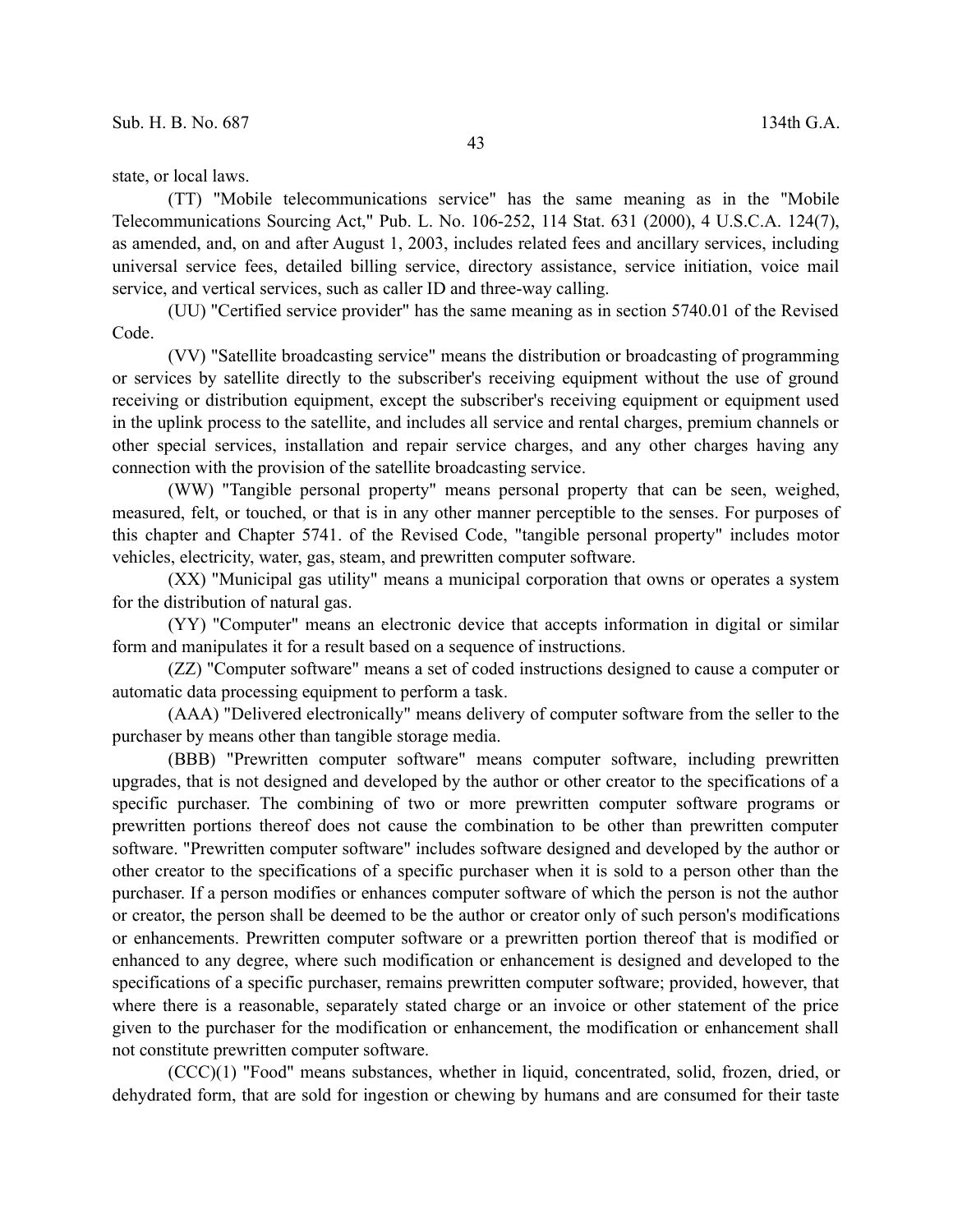$(2)$  As used in division  $(CCC)(1)$  of this section:

(a) "Alcoholic beverages" means beverages that are suitable for human consumption and contain one-half of one per cent or more of alcohol by volume.

(b) "Dietary supplements" means any product, other than tobacco, that is intended to supplement the diet and that is intended for ingestion in tablet, capsule, powder, softgel, gelcap, or liquid form, or, if not intended for ingestion in such a form, is not represented as conventional food for use as a sole item of a meal or of the diet; that is required to be labeled as a dietary supplement, identifiable by the "supplement facts" box found on the label, as required by 21 C.F.R. 101.36; and that contains one or more of the following dietary ingredients:

(i) A vitamin;

(ii) A mineral;

(iii) An herb or other botanical;

(iv) An amino acid;

(v) A dietary substance for use by humans to supplement the diet by increasing the total dietary intake;

(vi) A concentrate, metabolite, constituent, extract, or combination of any ingredient described in divisions  $(CCC)(2)(b)(i)$  to  $(v)$  of this section.

(c) "Soft drinks" means nonalcoholic beverages that contain natural or artificial sweeteners. "Soft drinks" does not include beverages that contain milk or milk products, soy, rice, or similar milk substitutes, or that contains greater than fifty per cent vegetable or fruit juice by volume.

(d) "Tobacco" means cigarettes, cigars, chewing or pipe tobacco, or any other item that contains tobacco.

(DDD) "Drug" means a compound, substance, or preparation, and any component of a compound, substance, or preparation, other than food, dietary supplements, or alcoholic beverages that is recognized in the official United States pharmacopoeia, official homeopathic pharmacopoeia of the United States, or official national formulary, and supplements to them; is intended for use in the diagnosis, cure, mitigation, treatment, or prevention of disease; or is intended to affect the structure or any function of the body.

(EEE) "Prescription" means an order, formula, or recipe issued in any form of oral, written, electronic, or other means of transmission by a duly licensed practitioner authorized by the laws of this state to issue a prescription.

(FFF) "Durable medical equipment" means equipment, including repair and replacement parts for such equipment, that can withstand repeated use, is primarily and customarily used to serve a medical purpose, generally is not useful to a person in the absence of illness or injury, and is not worn in or on the body. "Durable medical equipment" does not include mobility enhancing equipment.

(GGG) "Mobility enhancing equipment" means equipment, including repair and replacement parts for such equipment, that is primarily and customarily used to provide or increase the ability to move from one place to another and is appropriate for use either in a home or a motor vehicle, that is not generally used by persons with normal mobility, and that does not include any motor vehicle or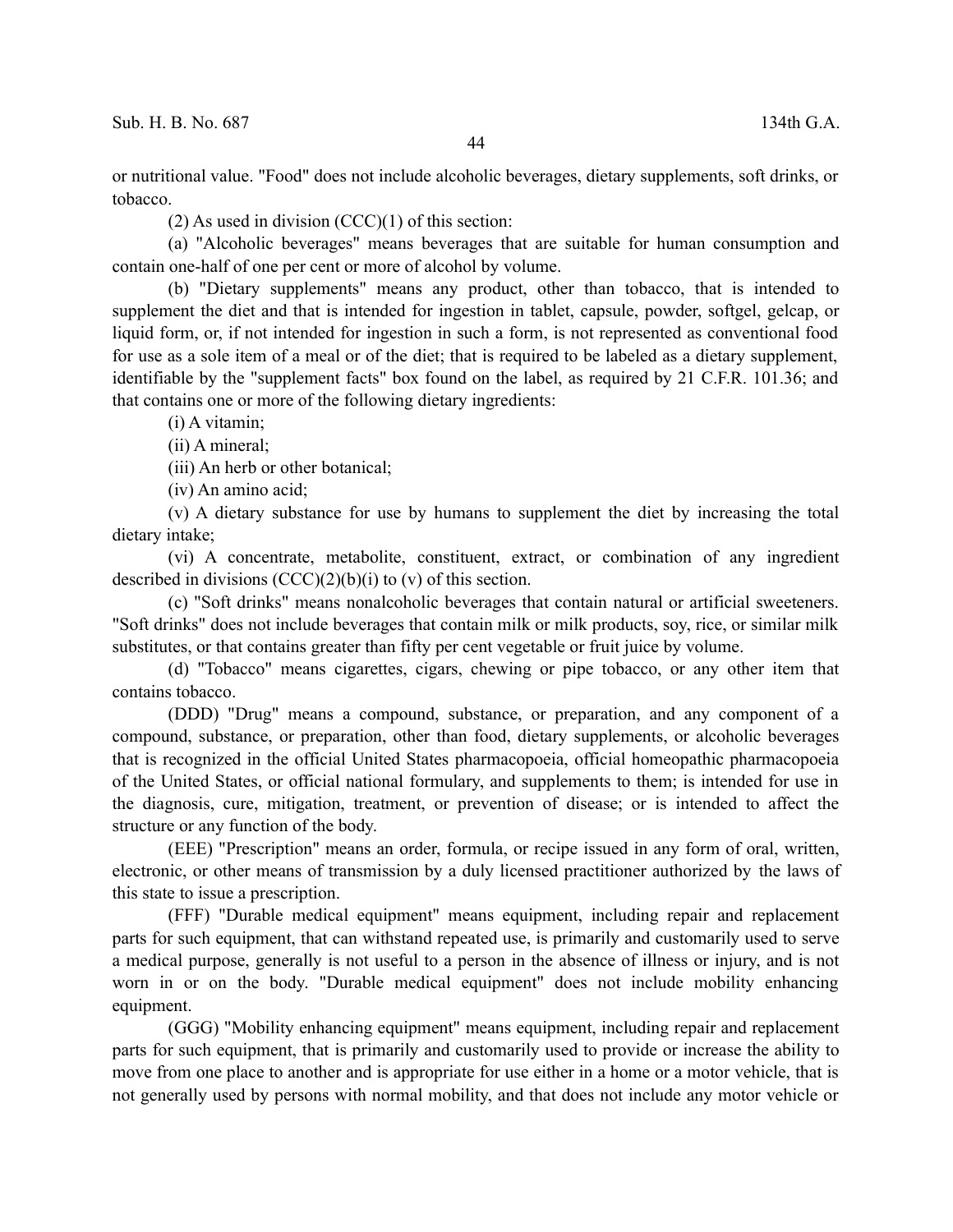equipment on a motor vehicle normally provided by a motor vehicle manufacturer. "Mobility enhancing equipment" does not include durable medical equipment.

(HHH) "Prosthetic device" means a replacement, corrective, or supportive device, including repair and replacement parts for the device, worn on or in the human body to artificially replace a missing portion of the body, prevent or correct physical deformity or malfunction, or support a weak or deformed portion of the body. As used in this division, before July 1, 2019, "prosthetic device" does not include corrective eyeglasses, contact lenses, or dental prosthesis. On or after July 1, 2019, "prosthetic device" does not include dental prosthesis but does include corrective eyeglasses or contact lenses.

(III)(1) "Fractional aircraft ownership program" means a program in which persons within an affiliated group sell and manage fractional ownership program aircraft, provided that at least one hundred airworthy aircraft are operated in the program and the program meets all of the following criteria:

(a) Management services are provided by at least one program manager within an affiliated group on behalf of the fractional owners.

(b) Each program aircraft is owned or possessed by at least one fractional owner.

(c) Each fractional owner owns or possesses at least a one-sixteenth interest in at least one fixed-wing program aircraft.

(d) A dry-lease aircraft interchange arrangement is in effect among all of the fractional owners.

(e) Multi-year program agreements are in effect regarding the fractional ownership, management services, and dry-lease aircraft interchange arrangement aspects of the program.

 $(2)$  As used in division  $(III)(1)$  of this section:

(a) "Affiliated group" has the same meaning as in division  $(B)(3)(e)$  of this section.

(b) "Fractional owner" means a person that owns or possesses at least a one-sixteenth interest in a program aircraft and has entered into the agreements described in division  $(III)(1)(e)$  of this section.

(c) "Fractional ownership program aircraft" or "program aircraft" means a turbojet aircraft that is owned or possessed by a fractional owner and that has been included in a dry-lease aircraft interchange arrangement and agreement under divisions  $(III)(1)(d)$  and (e) of this section, or an aircraft a program manager owns or possesses primarily for use in a fractional aircraft ownership program.

(d) "Management services" means administrative and aviation support services furnished under a fractional aircraft ownership program in accordance with a management services agreement under division  $(III)(1)(e)$  of this section, and offered by the program manager to the fractional owners, including, at a minimum, the establishment and implementation of safety guidelines; the coordination of the scheduling of the program aircraft and crews; program aircraft maintenance; program aircraft insurance; crew training for crews employed, furnished, or contracted by the program manager or the fractional owner; the satisfaction of record-keeping requirements; and the development and use of an operations manual and a maintenance manual for the fractional aircraft ownership program.

(e) "Program manager" means the person that offers management services to fractional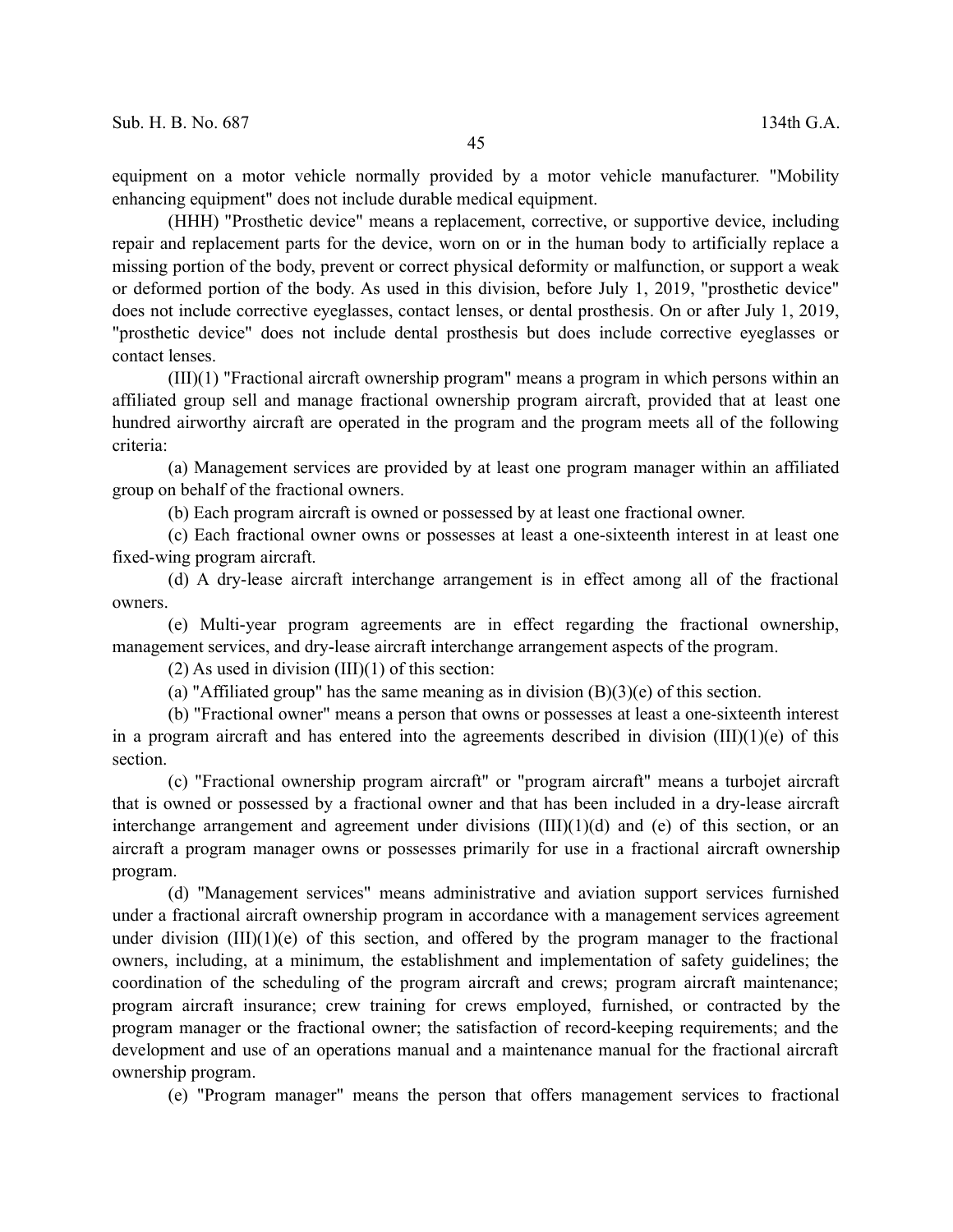owners pursuant to a management services agreement under division  $(III)(1)(e)$  of this section.

(JJJ) "Electronic publishing" means providing access to one or more of the following primarily for business customers, including the federal government or a state government or a political subdivision thereof, to conduct research: news; business, financial, legal, consumer, or credit materials; editorials, columns, reader commentary, or features; photos or images; archival or research material; legal notices, identity verification, or public records; scientific, educational, instructional, technical, professional, trade, or other literary materials; or other similar information which has been gathered and made available by the provider to the consumer in an electronic format. Providing electronic publishing includes the functions necessary for the acquisition, formatting, editing, storage, and dissemination of data or information that is the subject of a sale.

(KKK) "Medicaid health insuring corporation" means a health insuring corporation that holds a certificate of authority under Chapter 1751. of the Revised Code and is under contract with the department of medicaid pursuant to section 5167.10 of the Revised Code.

(LLL) "Managed care premium" means any premium, capitation, or other payment a medicaid health insuring corporation receives for providing or arranging for the provision of health care services to its members or enrollees residing in this state.

(MMM) "Captive deer" means deer and other cervidae that have been legally acquired, or their offspring, that are privately owned for agricultural or farming purposes.

(NNN) "Gift card" means a document, card, certificate, or other record, whether tangible or intangible, that may be redeemed by a consumer for a dollar value when making a purchase of tangible personal property or services.

(OOO) "Specified digital product" means an electronically transferred digital audiovisual work, digital audio work, or digital book.

As used in division (OOO) of this section:

(1) "Digital audiovisual work" means a series of related images that, when shown in succession, impart an impression of motion, together with accompanying sounds, if any.

(2) "Digital audio work" means a work that results from the fixation of a series of musical, spoken, or other sounds, including digitized sound files that are downloaded onto a device and that may be used to alert the customer with respect to a communication.

(3) "Digital book" means a work that is generally recognized in the ordinary and usual sense as a book.

(4) "Electronically transferred" means obtained by the purchaser by means other than tangible storage media.

(PPP) "Digital advertising services" means providing access, by means of telecommunications equipment, to computer equipment that is used to enter, upload, download, review, manipulate, store, add, or delete data for the purpose of electronically displaying, delivering, placing, or transferring promotional advertisements to potential customers about products or services or about industry or business brands.

(QQQ) "Peer-to-peer car sharing program" has the same meaning as in section 4516.01 of the Revised Code.

(RRR) "Megaproject" and "megaproject operator" have the same meanings as in section 122.17 of the Revised Code.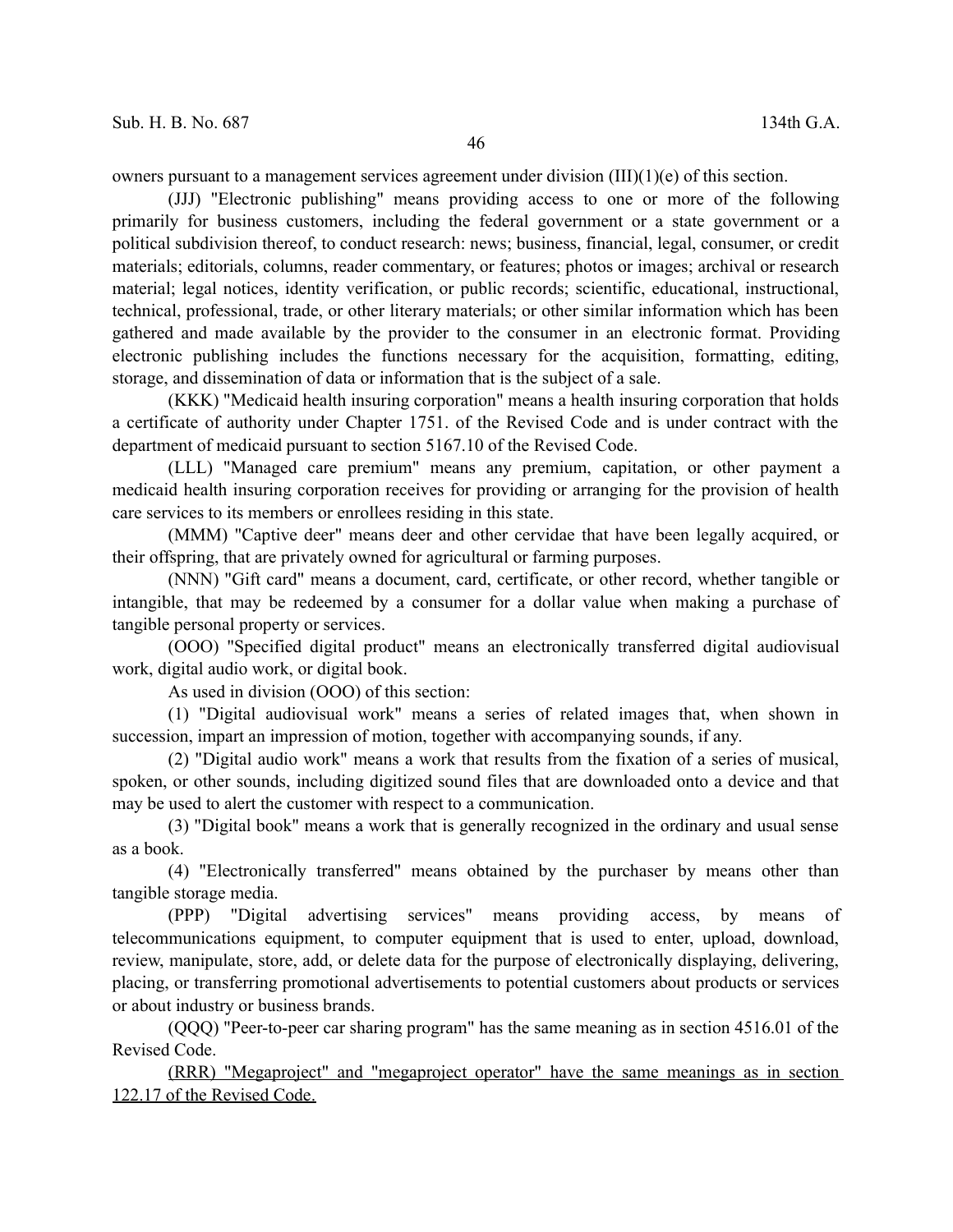Sec. 5739.02. For the purpose of providing revenue with which to meet the needs of the state, for the use of the general revenue fund of the state, for the purpose of securing a thorough and efficient system of common schools throughout the state, for the purpose of affording revenues, in addition to those from general property taxes, permitted under constitutional limitations, and from other sources, for the support of local governmental functions, and for the purpose of reimbursing the state for the expense of administering this chapter, an excise tax is hereby levied on each retail sale made in this state.

(A)(1) The tax shall be collected as provided in section 5739.025 of the Revised Code. The rate of the tax shall be five and three-fourths per cent. The tax applies and is collectible when the sale is made, regardless of the time when the price is paid or delivered.

(2) In the case of the lease or rental, with a fixed term of more than thirty days or an indefinite term with a minimum period of more than thirty days, of any motor vehicles designed by the manufacturer to carry a load of not more than one ton, watercraft, outboard motor, or aircraft, or of any tangible personal property, other than motor vehicles designed by the manufacturer to carry a load of more than one ton, to be used by the lessee or renter primarily for business purposes, the tax shall be collected by the vendor at the time the lease or rental is consummated and shall be calculated by the vendor on the basis of the total amount to be paid by the lessee or renter under the lease agreement. If the total amount of the consideration for the lease or rental includes amounts that are not calculated at the time the lease or rental is executed, the tax shall be calculated and collected by the vendor at the time such amounts are billed to the lessee or renter. In the case of an open-end lease or rental, the tax shall be calculated by the vendor on the basis of the total amount to be paid during the initial fixed term of the lease or rental, and for each subsequent renewal period as it comes due. As used in this division, "motor vehicle" has the same meaning as in section 4501.01 of the Revised Code, and "watercraft" includes an outdrive unit attached to the watercraft.

A lease with a renewal clause and a termination penalty or similar provision that applies if the renewal clause is not exercised is presumed to be a sham transaction. In such a case, the tax shall be calculated and paid on the basis of the entire length of the lease period, including any renewal periods, until the termination penalty or similar provision no longer applies. The taxpayer shall bear the burden, by a preponderance of the evidence, that the transaction or series of transactions is not a sham transaction.

(3) Except as provided in division (A)(2) of this section, in the case of a sale, the price of which consists in whole or in part of the lease or rental of tangible personal property, the tax shall be measured by the installments of that lease or rental.

(4) In the case of a sale of a physical fitness facility service or recreation and sports club service, the price of which consists in whole or in part of a membership for the receipt of the benefit of the service, the tax applicable to the sale shall be measured by the installments thereof.

(B) The tax does not apply to the following:

(1) Sales to the state or any of its political subdivisions, or to any other state or its political subdivisions if the laws of that state exempt from taxation sales made to this state and its political subdivisions;

(2) Sales of food for human consumption off the premises where sold;

(3) Sales of food sold to students only in a cafeteria, dormitory, fraternity, or sorority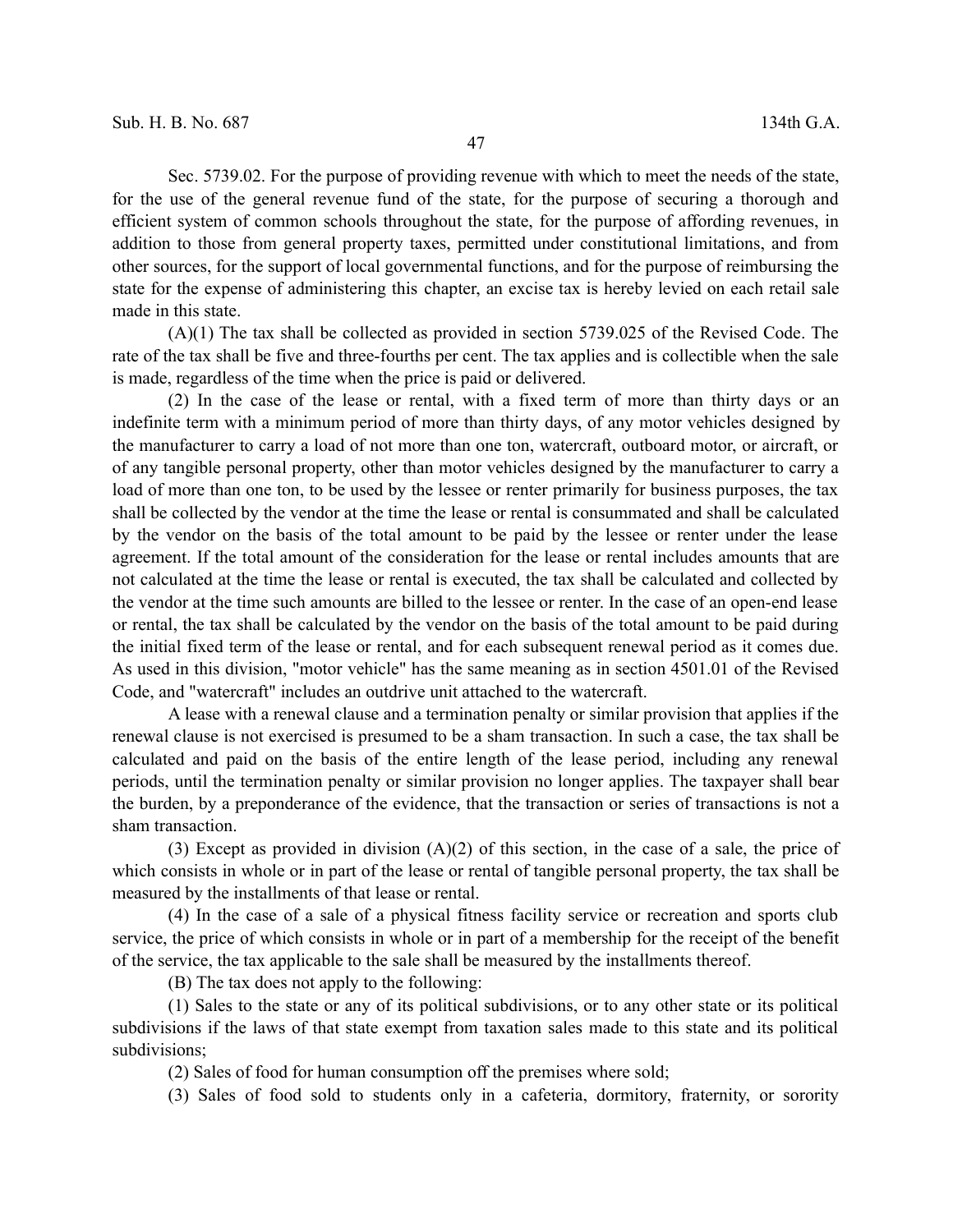maintained in a private, public, or parochial school, college, or university;

(4) Sales of newspapers and sales or transfers of magazines distributed as controlled circulation publications;

(5) The furnishing, preparing, or serving of meals without charge by an employer to an employee provided the employer records the meals as part compensation for services performed or work done;

(6)(a) Sales of motor fuel upon receipt, use, distribution, or sale of which in this state a tax is imposed by the law of this state, but this exemption shall not apply to the sale of motor fuel on which a refund of the tax is allowable under division (A) of section 5735.14 of the Revised Code; and the tax commissioner may deduct the amount of tax levied by this section applicable to the price of motor fuel when granting a refund of motor fuel tax pursuant to division (A) of section 5735.14 of the Revised Code and shall cause the amount deducted to be paid into the general revenue fund of this state;

(b) Sales of motor fuel other than that described in division (B)(6)(a) of this section and used for powering a refrigeration unit on a vehicle other than one used primarily to provide comfort to the operator or occupants of the vehicle.

(7) Sales of natural gas by a natural gas company or municipal gas utility, of water by a water-works company, or of steam by a heating company, if in each case the thing sold is delivered to consumers through pipes or conduits, and all sales of communications services by a telegraph company, all terms as defined in section 5727.01 of the Revised Code, and sales of electricity delivered through wires;

(8) Casual sales by a person, or auctioneer employed directly by the person to conduct such sales, except as to such sales of motor vehicles, watercraft or outboard motors required to be titled under section 1548.06 of the Revised Code, watercraft documented with the United States coast guard, snowmobiles, and all-purpose vehicles as defined in section 4519.01 of the Revised Code;

(9)(a) Sales of services or tangible personal property, other than motor vehicles, mobile homes, and manufactured homes, by churches, organizations exempt from taxation under section 501(c)(3) of the Internal Revenue Code of 1986, or nonprofit organizations operated exclusively for charitable purposes as defined in division  $(B)(12)$  of this section, provided that the number of days on which such tangible personal property or services, other than items never subject to the tax, are sold does not exceed six in any calendar year, except as otherwise provided in division (B)(9)(b) of this section. If the number of days on which such sales are made exceeds six in any calendar year, the church or organization shall be considered to be engaged in business and all subsequent sales by it shall be subject to the tax. In counting the number of days, all sales by groups within a church or within an organization shall be considered to be sales of that church or organization.

(b) The limitation on the number of days on which tax-exempt sales may be made by a church or organization under division  $(B)(9)(a)$  of this section does not apply to sales made by student clubs and other groups of students of a primary or secondary school, or a parent-teacher association, booster group, or similar organization that raises money to support or fund curricular or extracurricular activities of a primary or secondary school.

(c) Divisions  $(B)(9)(a)$  and (b) of this section do not apply to sales by a noncommercial educational radio or television broadcasting station.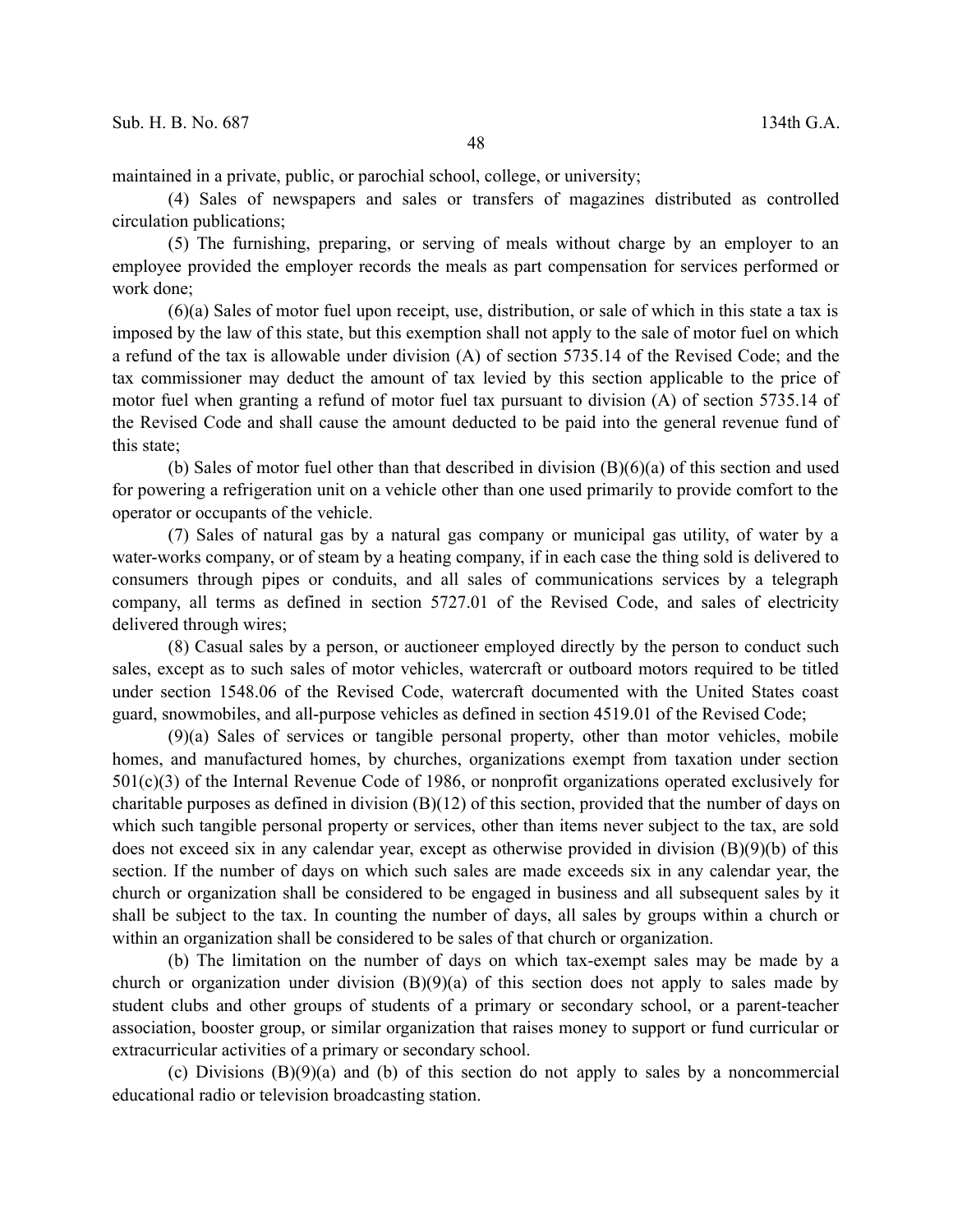(10) Sales not within the taxing power of this state under the Constitution or laws of the United States or the Constitution of this state;

(11) Except for transactions that are sales under division  $(B)(3)(p)$  of section 5739.01 of the Revised Code, the transportation of persons or property, unless the transportation is by a private investigation and security service;

(12) Sales of tangible personal property or services to churches, to organizations exempt from taxation under section  $501(c)(3)$  of the Internal Revenue Code of 1986, and to any other nonprofit organizations operated exclusively for charitable purposes in this state, no part of the net income of which inures to the benefit of any private shareholder or individual, and no substantial part of the activities of which consists of carrying on propaganda or otherwise attempting to influence legislation; sales to offices administering one or more homes for the aged or one or more hospital facilities exempt under section 140.08 of the Revised Code; and sales to organizations described in division (D) of section 5709.12 of the Revised Code.

"Charitable purposes" means the relief of poverty; the improvement of health through the alleviation of illness, disease, or injury; the operation of an organization exclusively for the provision of professional, laundry, printing, and purchasing services to hospitals or charitable institutions; the operation of a home for the aged, as defined in section 5701.13 of the Revised Code; the operation of a radio or television broadcasting station that is licensed by the federal communications commission as a noncommercial educational radio or television station; the operation of a nonprofit animal adoption service or a county humane society; the promotion of education by an institution of learning that maintains a faculty of qualified instructors, teaches regular continuous courses of study, and confers a recognized diploma upon completion of a specific curriculum; the operation of a parentteacher association, booster group, or similar organization primarily engaged in the promotion and support of the curricular or extracurricular activities of a primary or secondary school; the operation of a community or area center in which presentations in music, dramatics, the arts, and related fields are made in order to foster public interest and education therein; the production of performances in music, dramatics, and the arts; or the promotion of education by an organization engaged in carrying on research in, or the dissemination of, scientific and technological knowledge and information primarily for the public.

Nothing in this division shall be deemed to exempt sales to any organization for use in the operation or carrying on of a trade or business, or sales to a home for the aged for use in the operation of independent living facilities as defined in division (A) of section 5709.12 of the Revised Code.

(13) Building and construction materials and services sold to construction contractors for incorporation into a structure or improvement to real property under a construction contract with this state or a political subdivision of this state, or with the United States government or any of its agencies; building and construction materials and services sold to construction contractors for incorporation into a structure or improvement to real property that are accepted for ownership by this state or any of its political subdivisions, or by the United States government or any of its agencies at the time of completion of the structures or improvements; building and construction materials sold to construction contractors for incorporation into a horticulture structure or livestock structure for a person engaged in the business of horticulture or producing livestock; building materials and services sold to a construction contractor for incorporation into a house of public worship or religious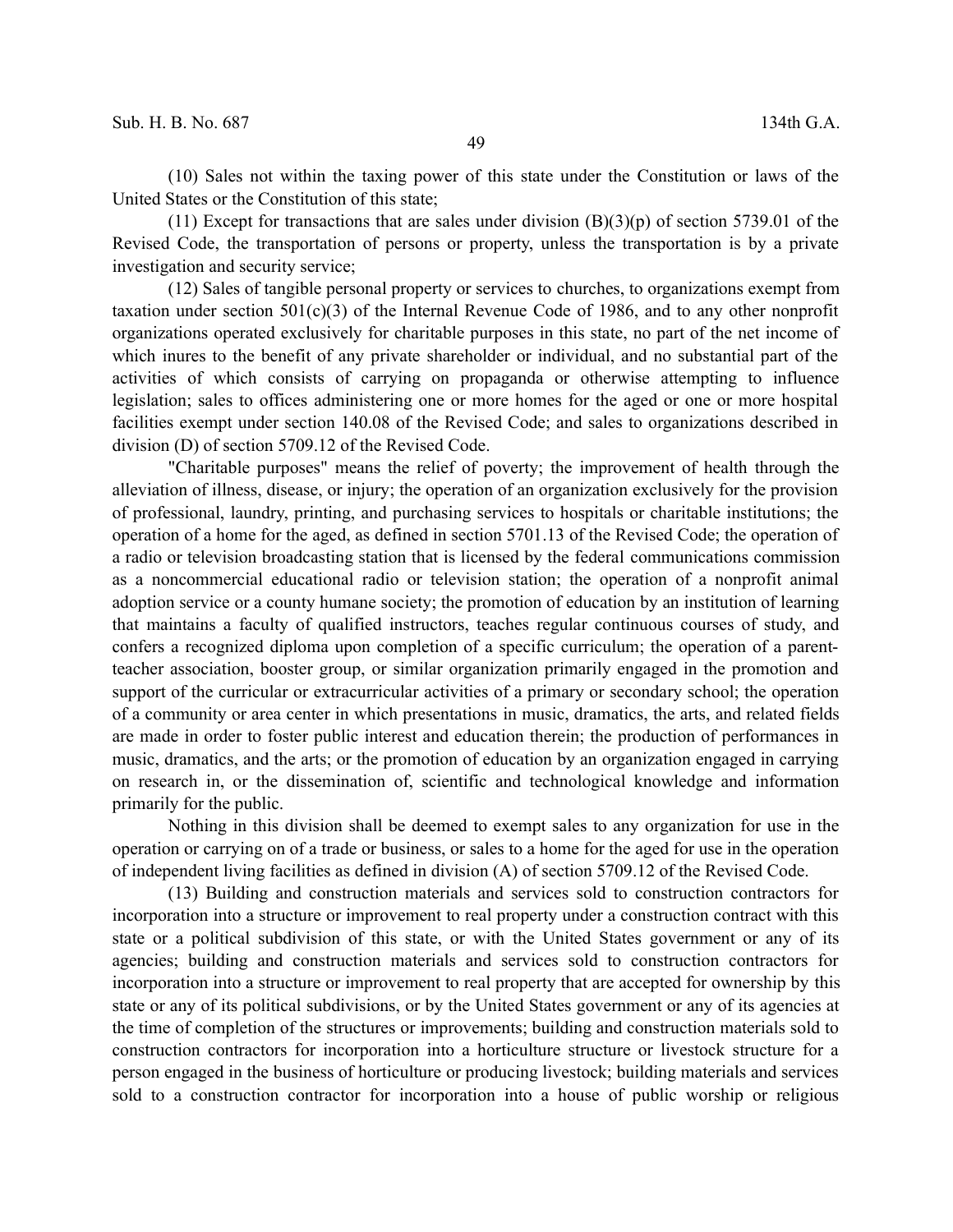education, or a building used exclusively for charitable purposes under a construction contract with an organization whose purpose is as described in division  $(B)(12)$  of this section; building materials and services sold to a construction contractor for incorporation into a building under a construction contract with an organization exempt from taxation under section  $501(c)(3)$  of the Internal Revenue Code of 1986 when the building is to be used exclusively for the organization's exempt purposes; building and construction materials sold for incorporation into the original construction of a sports facility under section 307.696 of the Revised Code; building and construction materials and services sold to a construction contractor for incorporation into real property outside this state if such materials and services, when sold to a construction contractor in the state in which the real property is located for incorporation into real property in that state, would be exempt from a tax on sales levied by that state; building and construction materials for incorporation into a transportation facility pursuant to a public-private agreement entered into under sections 5501.70 to 5501.83 of the Revised Code; and, until one calendar year after the construction of a convention center that qualifies for property tax exemption under section 5709.084 of the Revised Code is completed, building and construction materials and services sold to a construction contractor for incorporation into the real property comprising that convention center; and building and construction materials sold for incorporation into a structure or improvement to real property that is used primarily as, or primarily in support of, a manufacturing facility or research and development facility and that is to be owned by a megaproject operator upon completion and located at the site of a megaproject that satisfies the criteria described in division (A)(11)(a)(ii) of section 122.17 of the Revised Code, provided that the sale occurs during the period that the megaproject operator has an agreement for such megaproject with the tax credit authority under division (D) of section 122.17 of the Revised Code that remains in effect and has not expired or been terminated.

(14) Sales of ships or vessels or rail rolling stock used or to be used principally in interstate or foreign commerce, and repairs, alterations, fuel, and lubricants for such ships or vessels or rail rolling stock;

 $(15)$  Sales to persons primarily engaged in any of the activities mentioned in division  $(B)(42)$ (a), (g), or (h) of this section, to persons engaged in making retail sales, or to persons who purchase for sale from a manufacturer tangible personal property that was produced by the manufacturer in accordance with specific designs provided by the purchaser, of packages, including material, labels, and parts for packages, and of machinery, equipment, and material for use primarily in packaging tangible personal property produced for sale, including any machinery, equipment, and supplies used to make labels or packages, to prepare packages or products for labeling, or to label packages or products, by or on the order of the person doing the packaging, or sold at retail. "Packages" includes bags, baskets, cartons, crates, boxes, cans, bottles, bindings, wrappings, and other similar devices and containers, but does not include motor vehicles or bulk tanks, trailers, or similar devices attached to motor vehicles. "Packaging" means placing in a package. Division (B)(15) of this section does not apply to persons engaged in highway transportation for hire.

(16) Sales of food to persons using supplemental nutrition assistance program benefits to purchase the food. As used in this division, "food" has the same meaning as in 7 U.S.C. 2012 and federal regulations adopted pursuant to the Food and Nutrition Act of 2008.

(17) Sales to persons engaged in farming, agriculture, horticulture, or floriculture, of tangible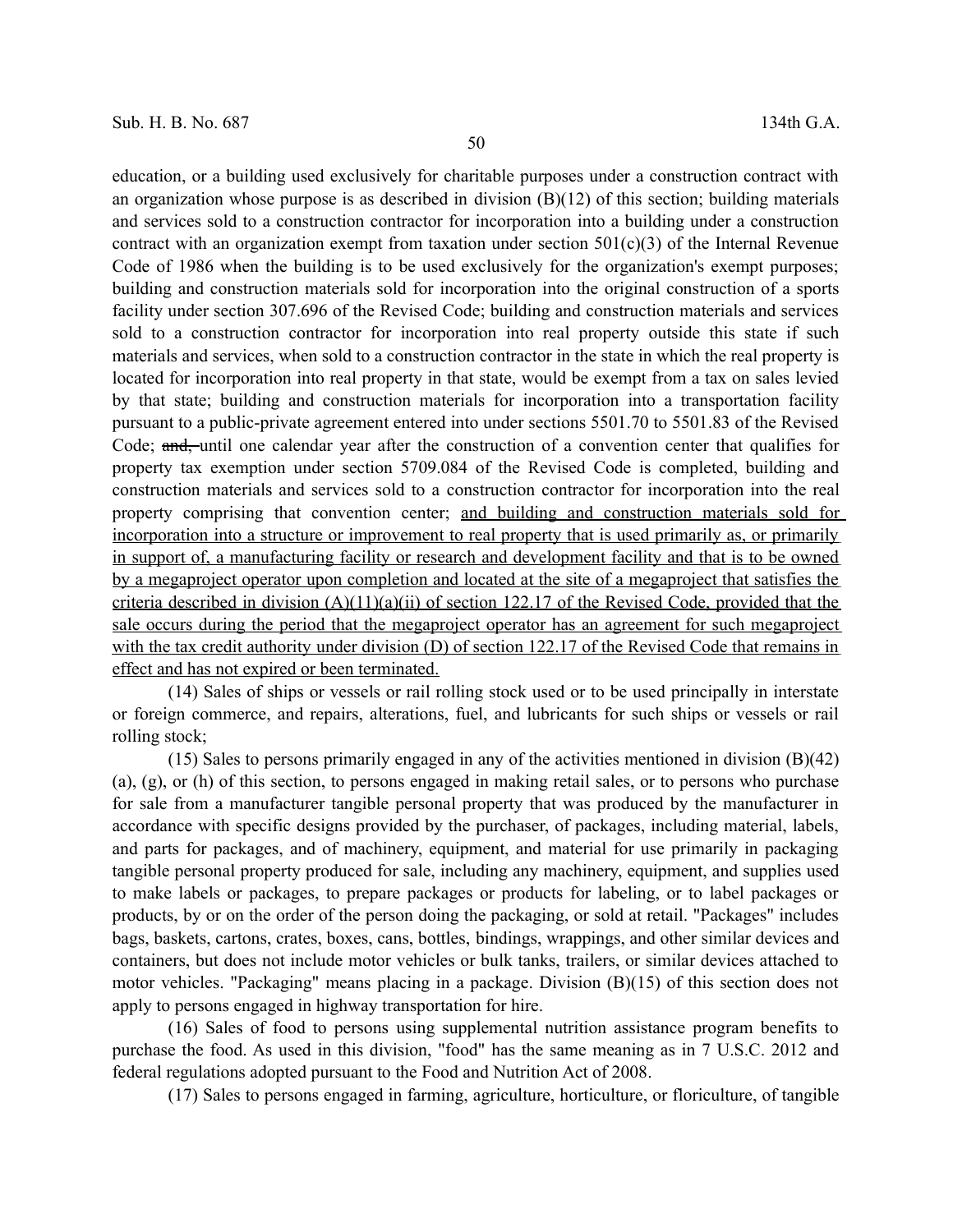personal property for use or consumption primarily in the production by farming, agriculture, horticulture, or floriculture of other tangible personal property for use or consumption primarily in the production of tangible personal property for sale by farming, agriculture, horticulture, or floriculture; or material and parts for incorporation into any such tangible personal property for use or consumption in production; and of tangible personal property for such use or consumption in the conditioning or holding of products produced by and for such use, consumption, or sale by persons engaged in farming, agriculture, horticulture, or floriculture, except where such property is incorporated into real property;

(18) Sales of drugs for a human being that may be dispensed only pursuant to a prescription; insulin as recognized in the official United States pharmacopoeia; urine and blood testing materials when used by diabetics or persons with hypoglycemia to test for glucose or acetone; hypodermic syringes and needles when used by diabetics for insulin injections; epoetin alfa when purchased for use in the treatment of persons with medical disease; hospital beds when purchased by hospitals, nursing homes, or other medical facilities; and medical oxygen and medical oxygen-dispensing equipment when purchased by hospitals, nursing homes, or other medical facilities;

(19) Sales of prosthetic devices, durable medical equipment for home use, or mobility enhancing equipment, when made pursuant to a prescription and when such devices or equipment are for use by a human being.

(20) Sales of emergency and fire protection vehicles and equipment to nonprofit organizations for use solely in providing fire protection and emergency services, including trauma care and emergency medical services, for political subdivisions of the state;

(21) Sales of tangible personal property manufactured in this state, if sold by the manufacturer in this state to a retailer for use in the retail business of the retailer outside of this state and if possession is taken from the manufacturer by the purchaser within this state for the sole purpose of immediately removing the same from this state in a vehicle owned by the purchaser;

(22) Sales of services provided by the state or any of its political subdivisions, agencies, instrumentalities, institutions, or authorities, or by governmental entities of the state or any of its political subdivisions, agencies, instrumentalities, institutions, or authorities;

(23) Sales of motor vehicles to nonresidents of this state under the circumstances described in division (B) of section 5739.029 of the Revised Code;

(24) Sales to persons engaged in the preparation of eggs for sale of tangible personal property used or consumed directly in such preparation, including such tangible personal property used for cleaning, sanitizing, preserving, grading, sorting, and classifying by size; packages, including material and parts for packages, and machinery, equipment, and material for use in packaging eggs for sale; and handling and transportation equipment and parts therefor, except motor vehicles licensed to operate on public highways, used in intraplant or interplant transfers or shipment of eggs in the process of preparation for sale, when the plant or plants within or between which such transfers or shipments occur are operated by the same person. "Packages" includes containers, cases, baskets, flats, fillers, filler flats, cartons, closure materials, labels, and labeling materials, and "packaging" means placing therein.

(25)(a) Sales of water to a consumer for residential use;

(b) Sales of water by a nonprofit corporation engaged exclusively in the treatment,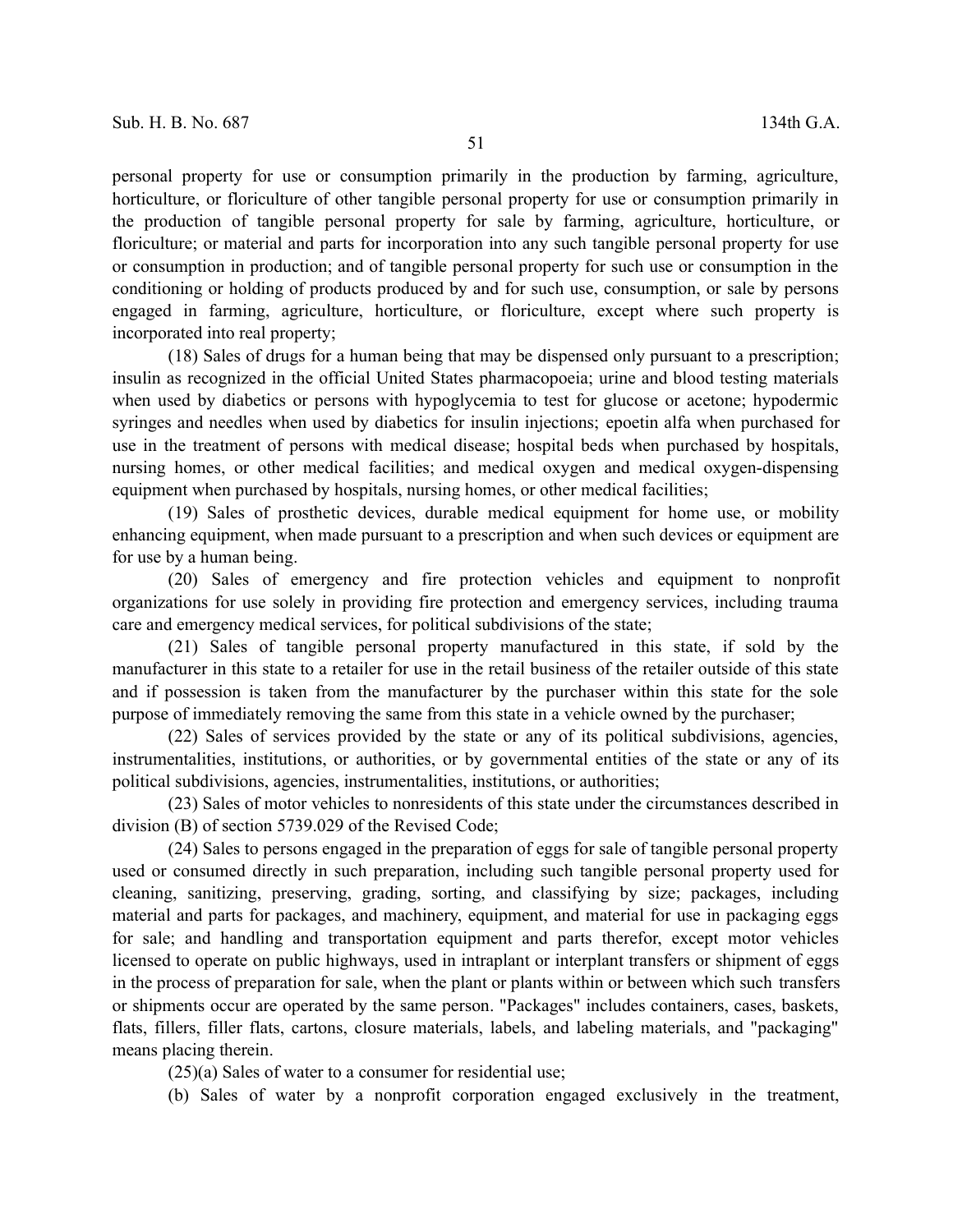distribution, and sale of water to consumers, if such water is delivered to consumers through pipes or tubing.

(26) Fees charged for inspection or reinspection of motor vehicles under section 3704.14 of the Revised Code;

(27) Sales to persons licensed to conduct a food service operation pursuant to section 3717.43 of the Revised Code, of tangible personal property primarily used directly for the following:

(a) To prepare food for human consumption for sale;

(b) To preserve food that has been or will be prepared for human consumption for sale by the food service operator, not including tangible personal property used to display food for selection by the consumer;

(c) To clean tangible personal property used to prepare or serve food for human consumption for sale.

(28) Sales of animals by nonprofit animal adoption services or county humane societies;

(29) Sales of services to a corporation described in division (A) of section 5709.72 of the Revised Code, and sales of tangible personal property that qualifies for exemption from taxation under section 5709.72 of the Revised Code;

(30) Sales and installation of agricultural land tile, as defined in division (B)(5)(a) of section 5739.01 of the Revised Code;

(31) Sales and erection or installation of portable grain bins, as defined in division (B)(5)(b) of section 5739.01 of the Revised Code;

(32) The sale, lease, repair, and maintenance of, parts for, or items attached to or incorporated in, motor vehicles that are primarily used for transporting tangible personal property belonging to others by a person engaged in highway transportation for hire, except for packages and packaging used for the transportation of tangible personal property;

(33) Sales to the state headquarters of any veterans' organization in this state that is either incorporated and issued a charter by the congress of the United States or is recognized by the United States veterans administration, for use by the headquarters;

(34) Sales to a telecommunications service vendor, mobile telecommunications service vendor, or satellite broadcasting service vendor of tangible personal property and services used directly and primarily in transmitting, receiving, switching, or recording any interactive, one- or twoway electromagnetic communications, including voice, image, data, and information, through the use of any medium, including, but not limited to, poles, wires, cables, switching equipment, computers, and record storage devices and media, and component parts for the tangible personal property. The exemption provided in this division shall be in lieu of all other exemptions under division (B)(42)(a) or (n) of this section to which the vendor may otherwise be entitled, based upon the use of the thing purchased in providing the telecommunications, mobile telecommunications, or satellite broadcasting service.

(35)(a) Sales where the purpose of the consumer is to use or consume the things transferred in making retail sales and consisting of newspaper inserts, catalogues, coupons, flyers, gift certificates, or other advertising material that prices and describes tangible personal property offered for retail sale.

(b) Sales to direct marketing vendors of preliminary materials such as photographs, artwork,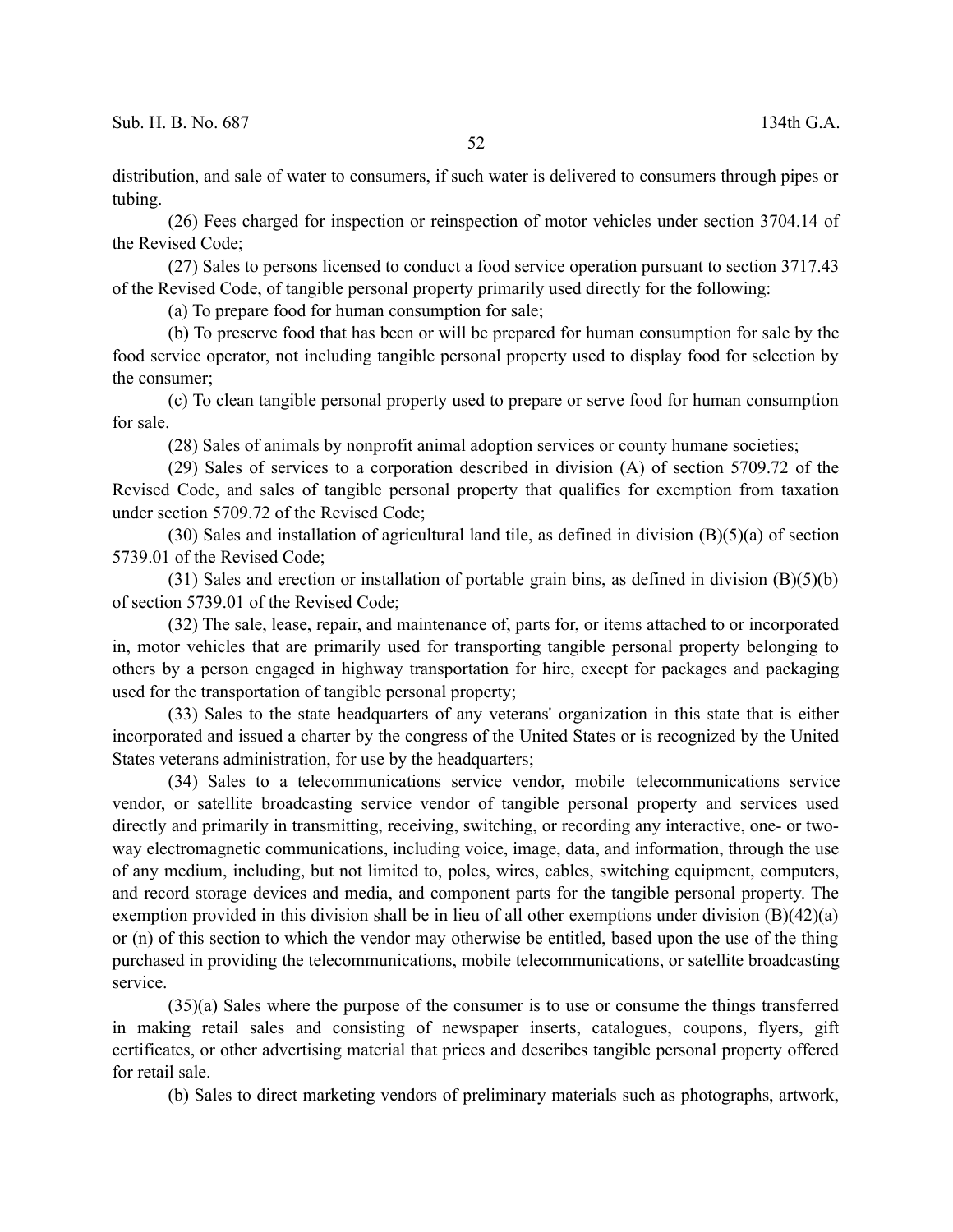and typesetting that will be used in printing advertising material; and of printed matter that offers free merchandise or chances to win sweepstake prizes and that is mailed to potential customers with advertising material described in division (B)(35)(a) of this section;

(c) Sales of equipment such as telephones, computers, facsimile machines, and similar tangible personal property primarily used to accept orders for direct marketing retail sales.

(d) Sales of automatic food vending machines that preserve food with a shelf life of forty-five days or less by refrigeration and dispense it to the consumer.

For purposes of division (B)(35) of this section, "direct marketing" means the method of selling where consumers order tangible personal property by United States mail, delivery service, or telecommunication and the vendor delivers or ships the tangible personal property sold to the consumer from a warehouse, catalogue distribution center, or similar fulfillment facility by means of the United States mail, delivery service, or common carrier.

(36) Sales to a person engaged in the business of horticulture or producing livestock of materials to be incorporated into a horticulture structure or livestock structure;

(37) Sales of personal computers, computer monitors, computer keyboards, modems, and other peripheral computer equipment to an individual who is licensed or certified to teach in an elementary or a secondary school in this state for use by that individual in preparation for teaching elementary or secondary school students;

(38) Sales of tangible personal property that is not required to be registered or licensed under the laws of this state to a citizen of a foreign nation that is not a citizen of the United States, provided the property is delivered to a person in this state that is not a related member of the purchaser, is physically present in this state for the sole purpose of temporary storage and package consolidation, and is subsequently delivered to the purchaser at a delivery address in a foreign nation. As used in division (B)(38) of this section, "related member" has the same meaning as in section 5733.042 of the Revised Code, and "temporary storage" means the storage of tangible personal property for a period of not more than sixty days.

(39) Sales of used manufactured homes and used mobile homes, as defined in section 5739.0210 of the Revised Code, made on or after January 1, 2000;

(40) Sales of tangible personal property and services to a provider of electricity used or consumed directly and primarily in generating, transmitting, or distributing electricity for use by others, including property that is or is to be incorporated into and will become a part of the consumer's production, transmission, or distribution system and that retains its classification as tangible personal property after incorporation; fuel or power used in the production, transmission, or distribution of electricity; energy conversion equipment as defined in section 5727.01 of the Revised Code; and tangible personal property and services used in the repair and maintenance of the production, transmission, or distribution system, including only those motor vehicles as are specially designed and equipped for such use. The exemption provided in this division shall be in lieu of all other exemptions in division (B)(42)(a) or (n) of this section to which a provider of electricity may otherwise be entitled based on the use of the tangible personal property or service purchased in generating, transmitting, or distributing electricity.

(41) Sales to a person providing services under division  $(B)(3)(p)$  of section 5739.01 of the Revised Code of tangible personal property and services used directly and primarily in providing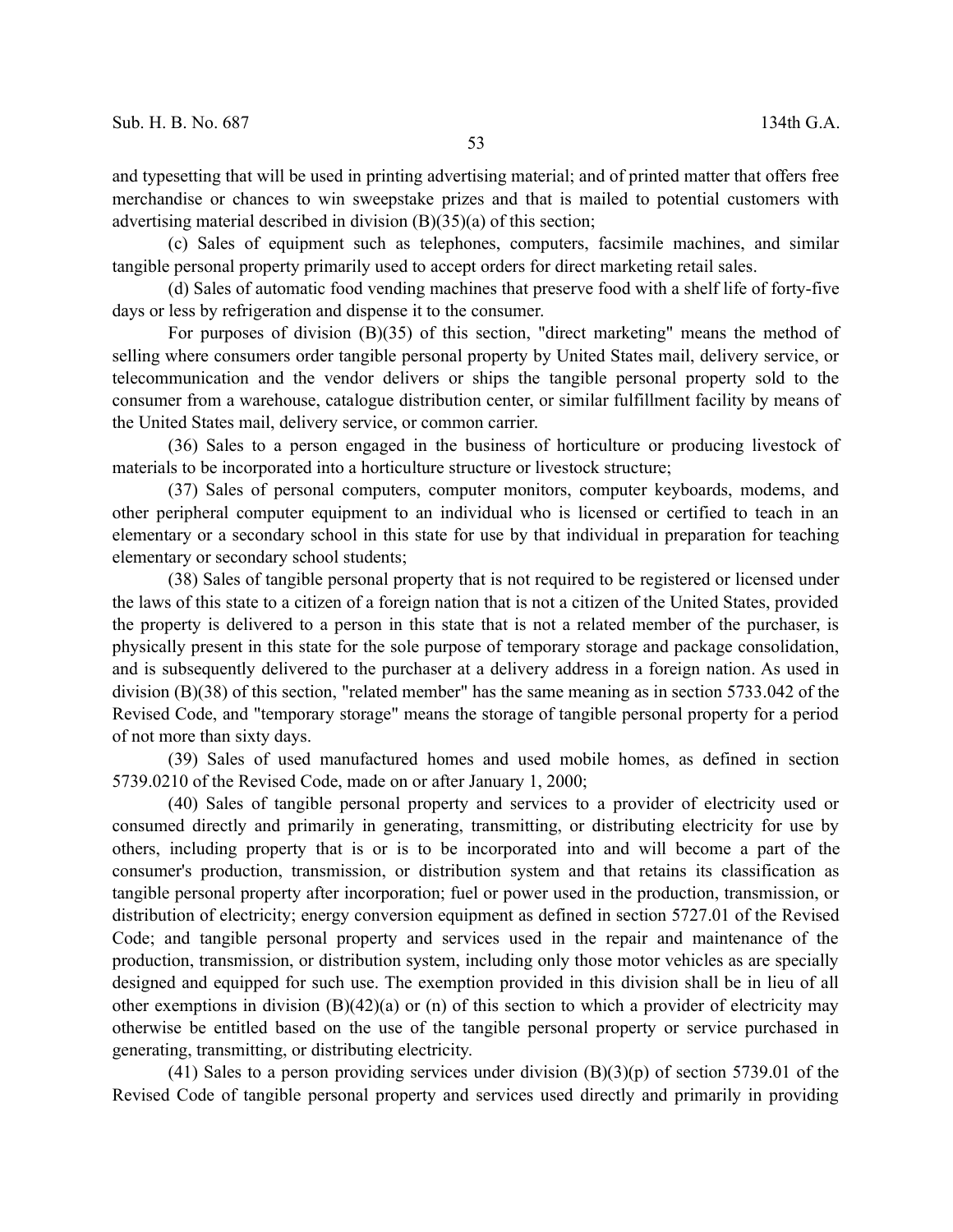taxable services under that section.

(42) Sales where the purpose of the purchaser is to do any of the following:

(a) To incorporate the thing transferred as a material or a part into tangible personal property to be produced for sale by manufacturing, assembling, processing, or refining; or to use or consume the thing transferred directly in producing tangible personal property for sale by mining, including, without limitation, the extraction from the earth of all substances that are classed geologically as minerals, or directly in the rendition of a public utility service, except that the sales tax levied by this section shall be collected upon all meals, drinks, and food for human consumption sold when transporting persons. This paragraph does not exempt from "retail sale" or "sales at retail" the sale of tangible personal property that is to be incorporated into a structure or improvement to real property.

(b) To hold the thing transferred as security for the performance of an obligation of the vendor;

(c) To resell, hold, use, or consume the thing transferred as evidence of a contract of insurance;

(d) To use or consume the thing directly in commercial fishing;

(e) To incorporate the thing transferred as a material or a part into, or to use or consume the thing transferred directly in the production of, magazines distributed as controlled circulation publications;

(f) To use or consume the thing transferred in the production and preparation in suitable condition for market and sale of printed, imprinted, overprinted, lithographic, multilithic, blueprinted, photostatic, or other productions or reproductions of written or graphic matter;

(g) To use the thing transferred, as described in section 5739.011 of the Revised Code, primarily in a manufacturing operation to produce tangible personal property for sale;

(h) To use the benefit of a warranty, maintenance or service contract, or similar agreement, as described in division (B)(7) of section 5739.01 of the Revised Code, to repair or maintain tangible personal property, if all of the property that is the subject of the warranty, contract, or agreement would not be subject to the tax imposed by this section;

(i) To use the thing transferred as qualified research and development equipment;

(j) To use or consume the thing transferred primarily in storing, transporting, mailing, or otherwise handling purchased sales inventory in a warehouse, distribution center, or similar facility when the inventory is primarily distributed outside this state to retail stores of the person who owns or controls the warehouse, distribution center, or similar facility, to retail stores of an affiliated group of which that person is a member, or by means of direct marketing. This division does not apply to motor vehicles registered for operation on the public highways. As used in this division, "affiliated group" has the same meaning as in division  $(B)(3)(e)$  of section 5739.01 of the Revised Code and "direct marketing" has the same meaning as in division (B)(35) of this section.

(k) To use or consume the thing transferred to fulfill a contractual obligation incurred by a warrantor pursuant to a warranty provided as a part of the price of the tangible personal property sold or by a vendor of a warranty, maintenance or service contract, or similar agreement the provision of which is defined as a sale under division (B)(7) of section 5739.01 of the Revised Code;

(l) To use or consume the thing transferred in the production of a newspaper for distribution to the public;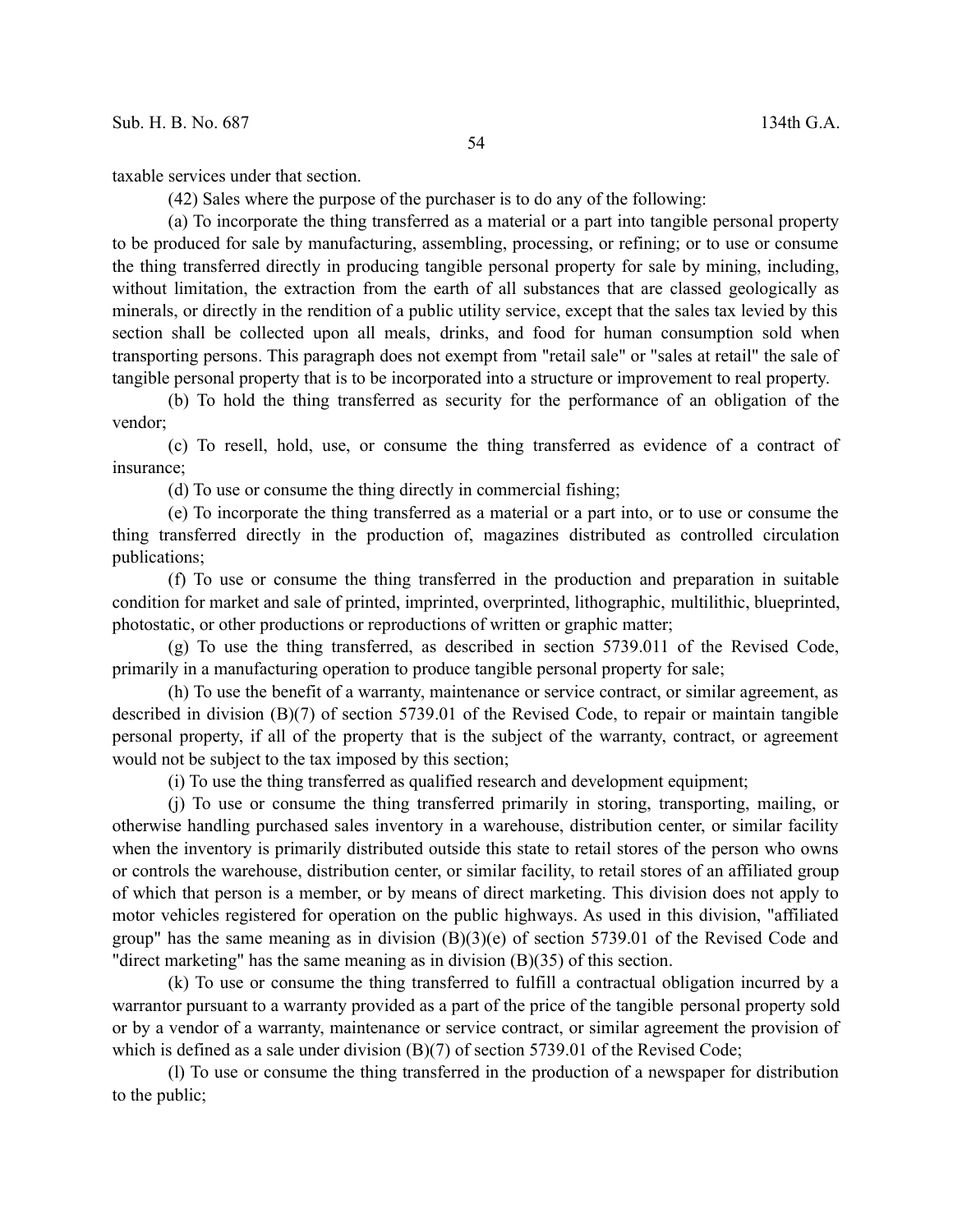(m) To use tangible personal property to perform a service listed in division (B)(3) of section 5739.01 of the Revised Code, if the property is or is to be permanently transferred to the consumer of the service as an integral part of the performance of the service;

(n) To use or consume the thing transferred primarily in producing tangible personal property for sale by farming, agriculture, horticulture, or floriculture. Persons engaged in rendering farming, agriculture, horticulture, or floriculture services for others are deemed engaged primarily in farming, agriculture, horticulture, or floriculture. This paragraph does not exempt from "retail sale" or "sales at retail" the sale of tangible personal property that is to be incorporated into a structure or improvement to real property.

(o) To use or consume the thing transferred in acquiring, formatting, editing, storing, and disseminating data or information by electronic publishing;

(p) To provide the thing transferred to the owner or lessee of a motor vehicle that is being repaired or serviced, if the thing transferred is a rented motor vehicle and the purchaser is reimbursed for the cost of the rented motor vehicle by a manufacturer, warrantor, or provider of a maintenance, service, or other similar contract or agreement, with respect to the motor vehicle that is being repaired or serviced;

(q) To use or consume the thing transferred directly in production of crude oil and natural gas for sale. Persons engaged in rendering production services for others are deemed engaged in production.

As used in division  $(B)(42)(q)$  of this section, "production" means operations and tangible personal property directly used to expose and evaluate an underground reservoir that may contain hydrocarbon resources, prepare the wellbore for production, and lift and control all substances yielded by the reservoir to the surface of the earth.

(i) For the purposes of division  $(B)(42)(q)$  of this section, the "thing transferred" includes, but is not limited to, any of the following:

(I) Services provided in the construction of permanent access roads, services provided in the construction of the well site, and services provided in the construction of temporary impoundments;

(II) Equipment and rigging used for the specific purpose of creating with integrity a wellbore pathway to underground reservoirs;

(III) Drilling and workover services used to work within a subsurface wellbore, and tangible personal property directly used in providing such services;

(IV) Casing, tubulars, and float and centralizing equipment;

(V) Trailers to which production equipment is attached;

(VI) Well completion services, including cementing of casing, and tangible personal property directly used in providing such services;

(VII) Wireline evaluation, mud logging, and perforation services, and tangible personal property directly used in providing such services;

(VIII) Reservoir stimulation, hydraulic fracturing, and acidizing services, and tangible personal property directly used in providing such services, including all material pumped downhole;

(IX) Pressure pumping equipment;

(X) Artificial lift systems equipment;

(XI) Wellhead equipment and well site equipment used to separate, stabilize, and control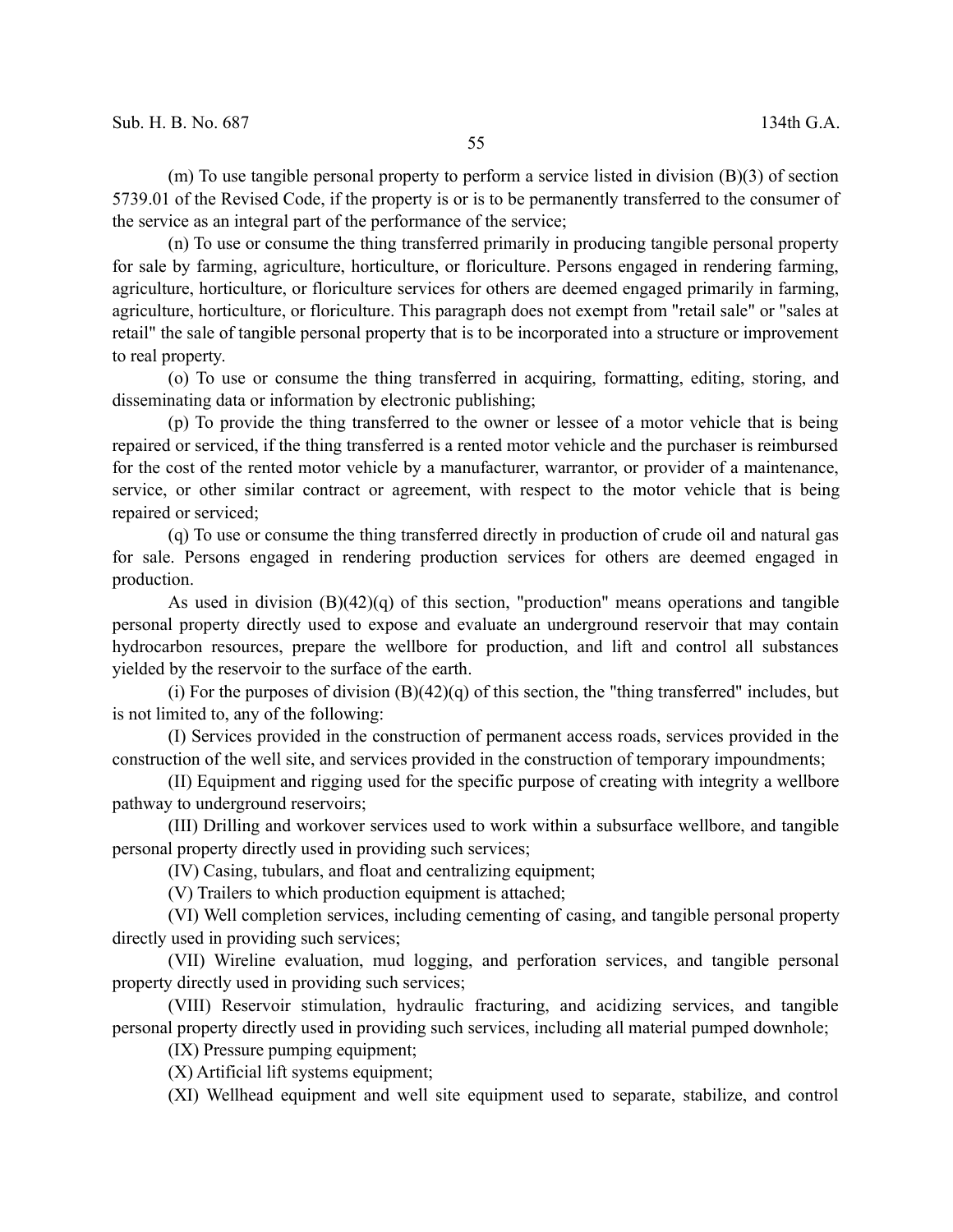hydrocarbon phases and produced water;

(XII) Tangible personal property directly used to control production equipment.

(ii) For the purposes of division  $(B)(42)(q)$  of this section, the "thing transferred" does not include any of the following:

(I) Tangible personal property used primarily in the exploration and production of any mineral resource regulated under Chapter 1509. of the Revised Code other than oil or gas;

(II) Tangible personal property used primarily in storing, holding, or delivering solutions or chemicals used in well stimulation as defined in section 1509.01 of the Revised Code;

(III) Tangible personal property used primarily in preparing, installing, or reclaiming foundations for drilling or pumping equipment or well stimulation material tanks;

(IV) Tangible personal property used primarily in transporting, delivering, or removing equipment to or from the well site or storing such equipment before its use at the well site;

(V) Tangible personal property used primarily in gathering operations occurring off the well site, including gathering pipelines transporting hydrocarbon gas or liquids away from a crude oil or natural gas production facility;

(VI) Tangible personal property that is to be incorporated into a structure or improvement to real property;

(VII) Well site fencing, lighting, or security systems;

(VIII) Communication devices or services;

(IX) Office supplies;

(X) Trailers used as offices or lodging;

(XI) Motor vehicles of any kind;

(XII) Tangible personal property used primarily for the storage of drilling byproducts and fuel not used for production;

(XIII) Tangible personal property used primarily as a safety device;

(XIV) Data collection or monitoring devices;

(XV) Access ladders, stairs, or platforms attached to storage tanks.

The enumeration of tangible personal property in division  $(B)(42)(q)(ii)$  of this section is not intended to be exhaustive, and any tangible personal property not so enumerated shall not necessarily be construed to be a "thing transferred" for the purposes of division  $(B)(42)(q)$  of this section.

The commissioner shall adopt and promulgate rules under sections 119.01 to 119.13 of the Revised Code that the commissioner deems necessary to administer division  $(B)(42)(q)$  of this section.

As used in division (B)(42) of this section, "thing" includes all transactions included in divisions  $(B)(3)(a)$ ,  $(b)$ , and  $(e)$  of section 5739.01 of the Revised Code.

(43) Sales conducted through a coin operated device that activates vacuum equipment or equipment that dispenses water, whether or not in combination with soap or other cleaning agents or wax, to the consumer for the consumer's use on the premises in washing, cleaning, or waxing a motor vehicle, provided no other personal property or personal service is provided as part of the transaction.

(44) Sales of replacement and modification parts for engines, airframes, instruments, and interiors in, and paint for, aircraft used primarily in a fractional aircraft ownership program, and sales of services for the repair, modification, and maintenance of such aircraft, and machinery, equipment,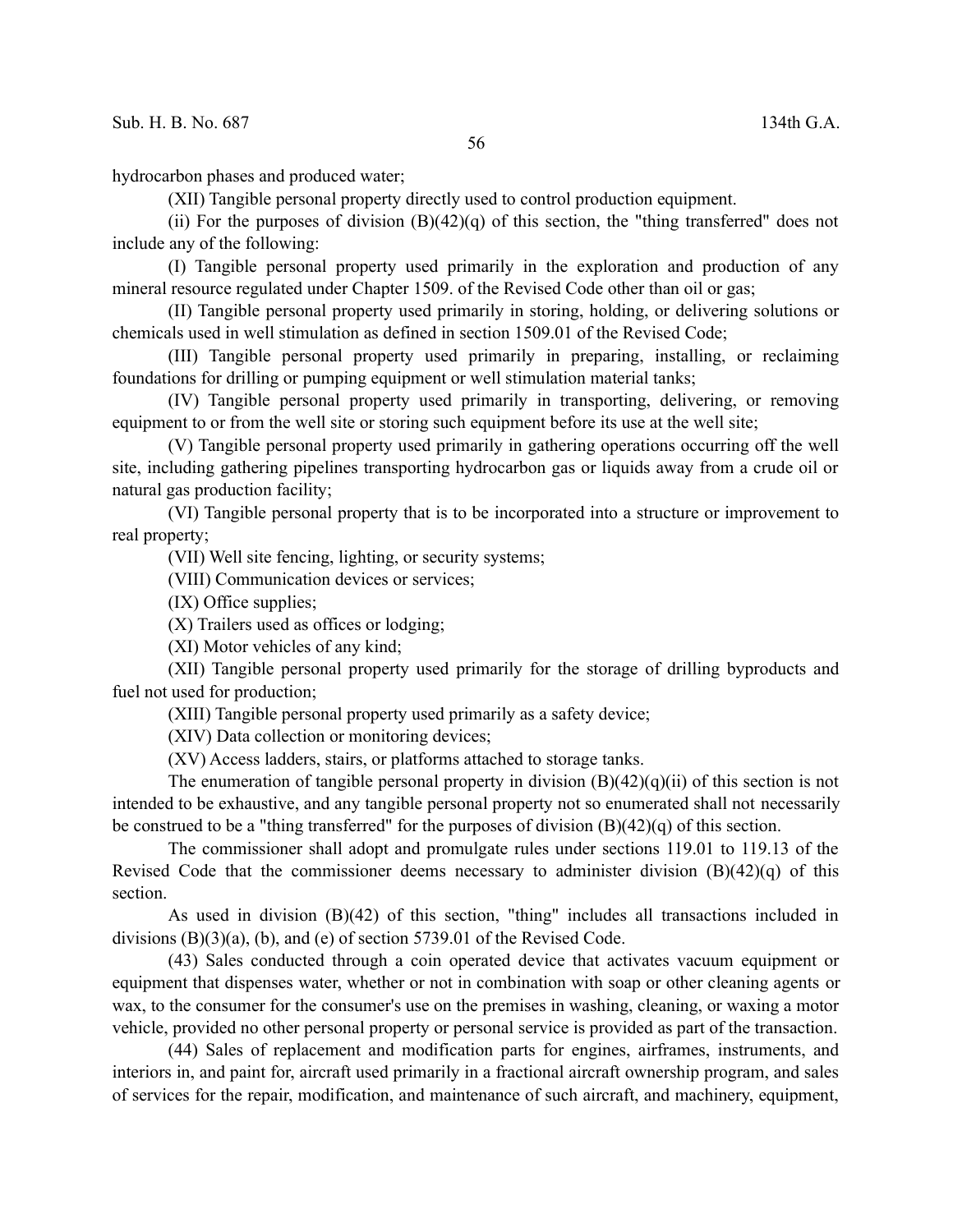and supplies primarily used to provide those services.

(45) Sales of telecommunications service that is used directly and primarily to perform the functions of a call center. As used in this division, "call center" means any physical location where telephone calls are placed or received in high volume for the purpose of making sales, marketing, customer service, technical support, or other specialized business activity, and that employs at least fifty individuals that engage in call center activities on a full-time basis, or sufficient individuals to fill fifty full-time equivalent positions.

(46) Sales by a telecommunications service vendor of 900 service to a subscriber. This division does not apply to information services.

(47) Sales of value-added non-voice data service. This division does not apply to any similar service that is not otherwise a telecommunications service.

(48) Sales of feminine hygiene products.

(49) Sales of materials, parts, equipment, or engines used in the repair or maintenance of aircraft or avionics systems of such aircraft, and sales of repair, remodeling, replacement, or maintenance services in this state performed on aircraft or on an aircraft's avionics, engine, or component materials or parts. As used in division (B)(49) of this section, "aircraft" means aircraft of more than six thousand pounds maximum certified takeoff weight or used exclusively in general aviation.

(50) Sales of full flight simulators that are used for pilot or flight-crew training, sales of repair or replacement parts or components, and sales of repair or maintenance services for such full flight simulators. "Full flight simulator" means a replica of a specific type, or make, model, and series of aircraft cockpit. It includes the assemblage of equipment and computer programs necessary to represent aircraft operations in ground and flight conditions, a visual system providing an out-ofthe-cockpit view, and a system that provides cues at least equivalent to those of a three-degree-offreedom motion system, and has the full range of capabilities of the systems installed in the device as described in appendices A and B of part 60 of chapter 1 of title 14 of the Code of Federal Regulations.

(51) Any transfer or lease of tangible personal property between the state and JobsOhio in accordance with section 4313.02 of the Revised Code.

(52)(a) Sales to a qualifying corporation.

(b) As used in division  $(B)(52)$  of this section:

(i) "Qualifying corporation" means a nonprofit corporation organized in this state that leases from an eligible county land, buildings, structures, fixtures, and improvements to the land that are part of or used in a public recreational facility used by a major league professional athletic team or a class A to class AAA minor league affiliate of a major league professional athletic team for a significant portion of the team's home schedule, provided the following apply:

(I) The facility is leased from the eligible county pursuant to a lease that requires substantially all of the revenue from the operation of the business or activity conducted by the nonprofit corporation at the facility in excess of operating costs, capital expenditures, and reserves to be paid to the eligible county at least once per calendar year.

(II) Upon dissolution and liquidation of the nonprofit corporation, all of its net assets are distributable to the board of commissioners of the eligible county from which the corporation leases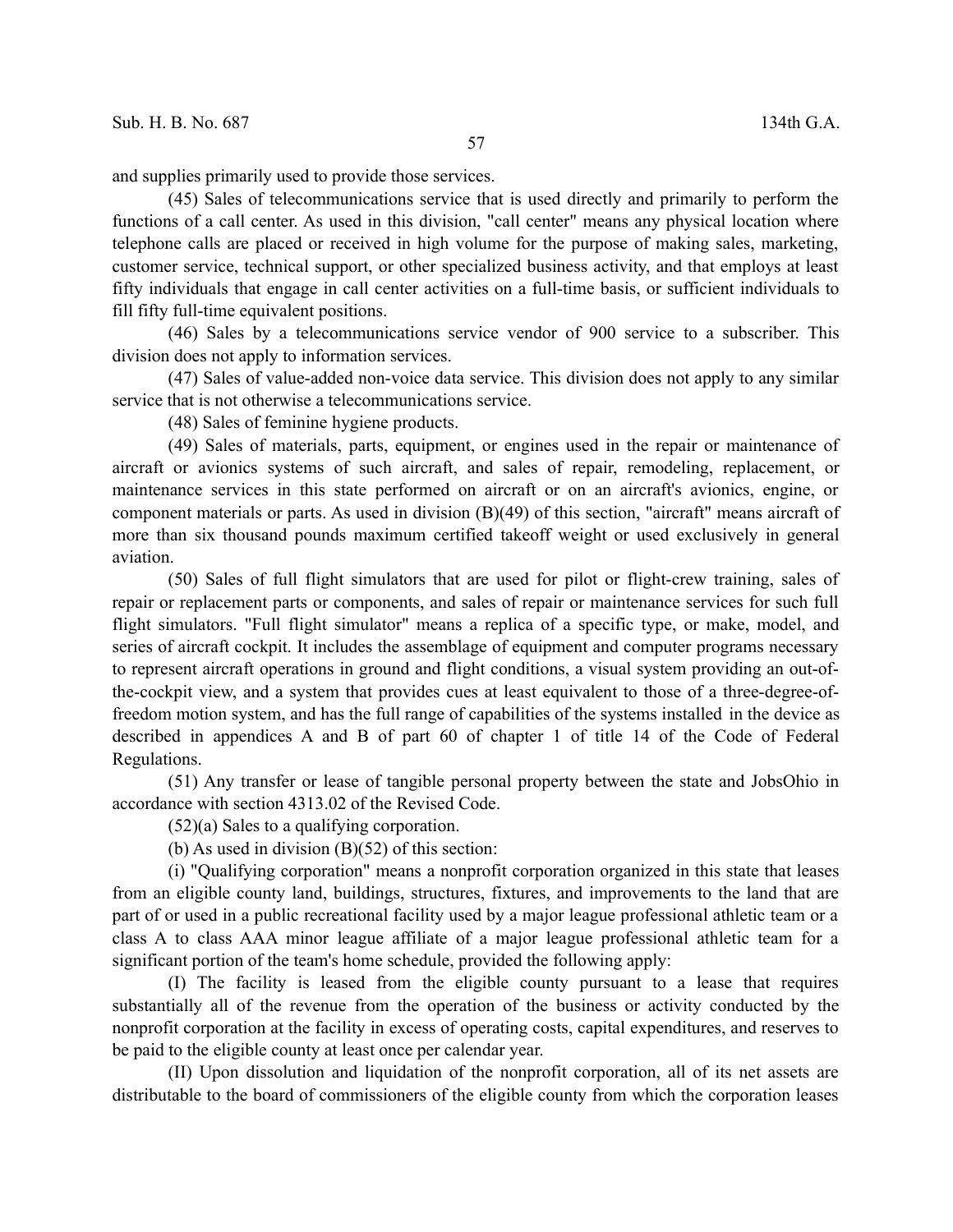the facility.

(ii) "Eligible county" has the same meaning as in section 307.695 of the Revised Code.

(53) Sales to or by a cable service provider, video service provider, or radio or television broadcast station regulated by the federal government of cable service or programming, video service or programming, audio service or programming, or electronically transferred digital audiovisual or audio work. As used in division (B)(53) of this section, "cable service" and "cable service provider" have the same meanings as in section 1332.01 of the Revised Code, and "video service," "video service provider," and "video programming" have the same meanings as in section 1332.21 of the Revised Code.

(54) Sales of a digital audio work electronically transferred for delivery through use of a machine, such as a juke box, that does all of the following:

(a) Accepts direct payments to operate;

(b) Automatically plays a selected digital audio work for a single play upon receipt of a payment described in division (B)(54)(a) of this section;

(c) Operates exclusively for the purpose of playing digital audio works in a commercial establishment.

(55)(a) Sales of the following occurring on the first Friday of August and the following Saturday and Sunday of each year, beginning in 2018:

(i) An item of clothing, the price of which is seventy-five dollars or less;

(ii) An item of school supplies, the price of which is twenty dollars or less;

(iii) An item of school instructional material, the price of which is twenty dollars or less.

(b) As used in division (B)(55) of this section:

(i) "Clothing" means all human wearing apparel suitable for general use. "Clothing" includes, but is not limited to, aprons, household and shop; athletic supporters; baby receiving blankets; bathing suits and caps; beach capes and coats; belts and suspenders; boots; coats and jackets; costumes; diapers, children and adult, including disposable diapers; earmuffs; footlets; formal wear; garters and garter belts; girdles; gloves and mittens for general use; hats and caps; hosiery; insoles for shoes; lab coats; neckties; overshoes; pantyhose; rainwear; rubber pants; sandals; scarves; shoes and shoe laces; slippers; sneakers; socks and stockings; steel-toed shoes; underwear; uniforms, athletic and nonathletic; and wedding apparel. "Clothing" does not include items purchased for use in a trade or business; clothing accessories or equipment; protective equipment; sports or recreational equipment; belt buckles sold separately; costume masks sold separately; patches and emblems sold separately; sewing equipment and supplies including, but not limited to, knitting needles, patterns, pins, scissors, sewing machines, sewing needles, tape measures, and thimbles; and sewing materials that become part of "clothing" including, but not limited to, buttons, fabric, lace, thread, yarn, and zippers.

(ii) "School supplies" means items commonly used by a student in a course of study. "School supplies" includes only the following items: binders; book bags; calculators; cellophane tape; blackboard chalk; compasses; composition books; crayons; erasers; folders, expandable, pocket, plastic, and manila; glue, paste, and paste sticks; highlighters; index cards; index card boxes; legal pads; lunch boxes; markers; notebooks; paper, loose-leaf ruled notebook paper, copy paper, graph paper, tracing paper, manila paper, colored paper, poster board, and construction paper; pencil boxes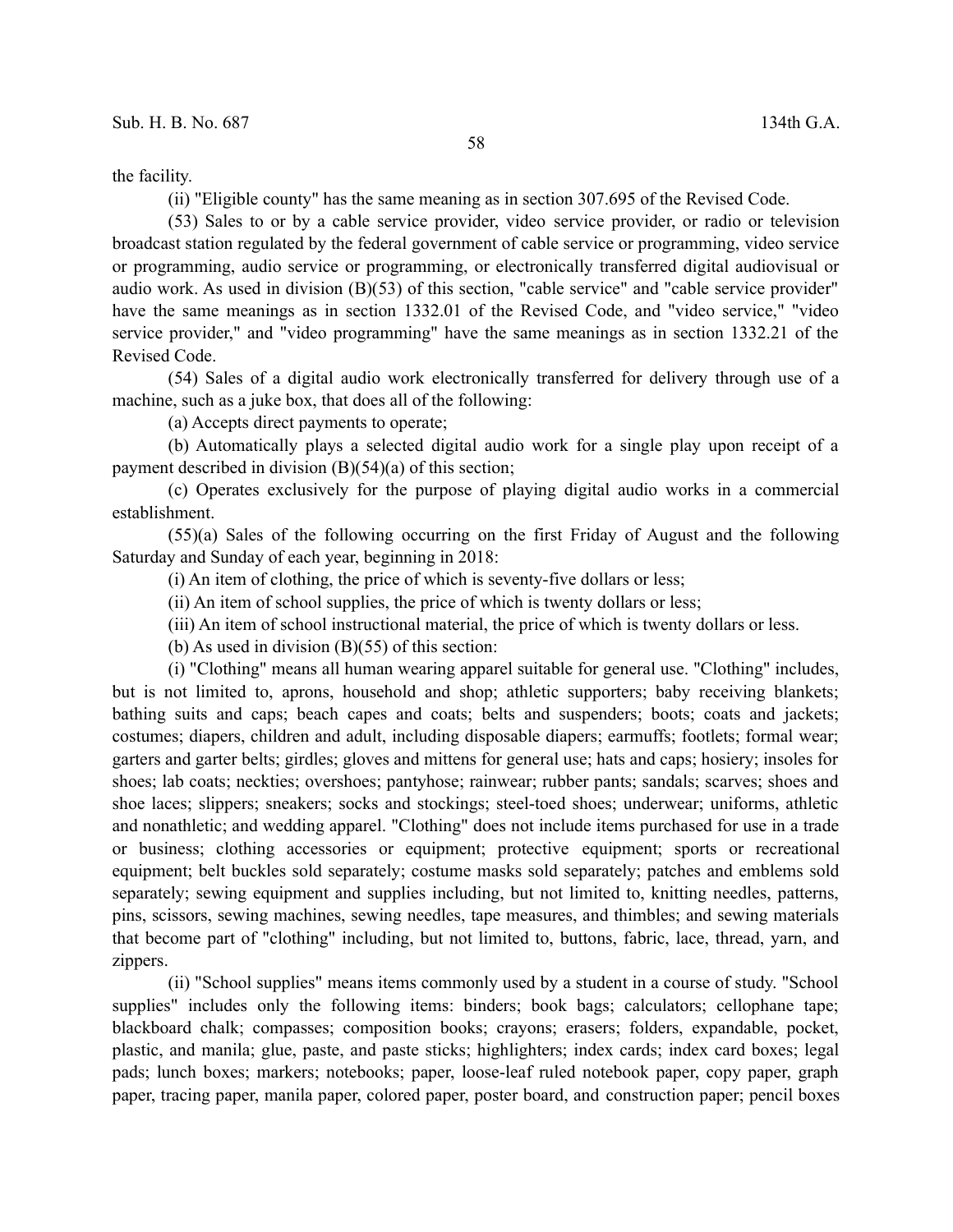and other school supply boxes; pencil sharpeners; pencils; pens; protractors; rulers; scissors; and writing tablets. "School supplies" does not include any item purchased for use in a trade or business.

(iii) "School instructional material" means written material commonly used by a student in a course of study as a reference and to learn the subject being taught. "School instructional material" includes only the following items: reference books, reference maps and globes, textbooks, and workbooks. "School instructional material" does not include any material purchased for use in a trade or business.

(56)(a) Sales of diapers or incontinence underpads sold pursuant to a prescription, for the benefit of a medicaid recipient with a diagnosis of incontinence, and by a medicaid provider that maintains a valid provider agreement under section 5164.30 of the Revised Code with the department of medicaid, provided that the medicaid program covers diapers or incontinence underpads as an incontinence garment.

(b) As used in division  $(B)(56)(a)$  of this section:

(i) "Diaper" means an absorbent garment worn by humans who are incapable of, or have difficulty, controlling their bladder or bowel movements.

(ii) "Incontinence underpad" means an absorbent product, not worn on the body, designed to protect furniture or other tangible personal property from soiling or damage due to human incontinence.

(57) Sales of investment metal bullion and investment coins. "Investment metal bullion" means any bullion described in section 408(m)(3)(B) of the Internal Revenue Code, regardless of whether that bullion is in the physical possession of a trustee. "Investment coin" means any coin composed primarily of gold, silver, platinum, or palladium.

(58) Sales of tangible personal property used primarily for any of the following purposes by a megaproject operator at the site of a megaproject that satisfies the criteria described in division (A) (11)(a)(ii) of section 122.17 of the Revised Code, provided that the sale occurs during the period that the megaproject operator has an agreement for such megaproject with the tax credit authority under division (D) of section 122.17 of the Revised Code that remains in effect and has not expired or been terminated:

 (a) To store, transmit, convey, distribute, recycle, circulate, or clean water, steam, or other gases used in or produced as a result of manufacturing activity, including items that support or aid in the operation of such property;

(b) To clean or prepare inventory, at any stage of storage or production, or equipment used in a manufacturing activity, including chemicals, solvents, catalysts, soaps, and other items that support or aid in the operation of property;

(c) To regulate, treat, filter, condition, improve, clean, maintain, or monitor environmental conditions within areas where manufacturing activities take place;

(d) To handle, transport, or convey inventory during production or manufacturing.

(C) For the purpose of the proper administration of this chapter, and to prevent the evasion of the tax, it is presumed that all sales made in this state are subject to the tax until the contrary is established.

(D) The tax collected by the vendor from the consumer under this chapter is not part of the price, but is a tax collection for the benefit of the state, and of counties levying an additional sales tax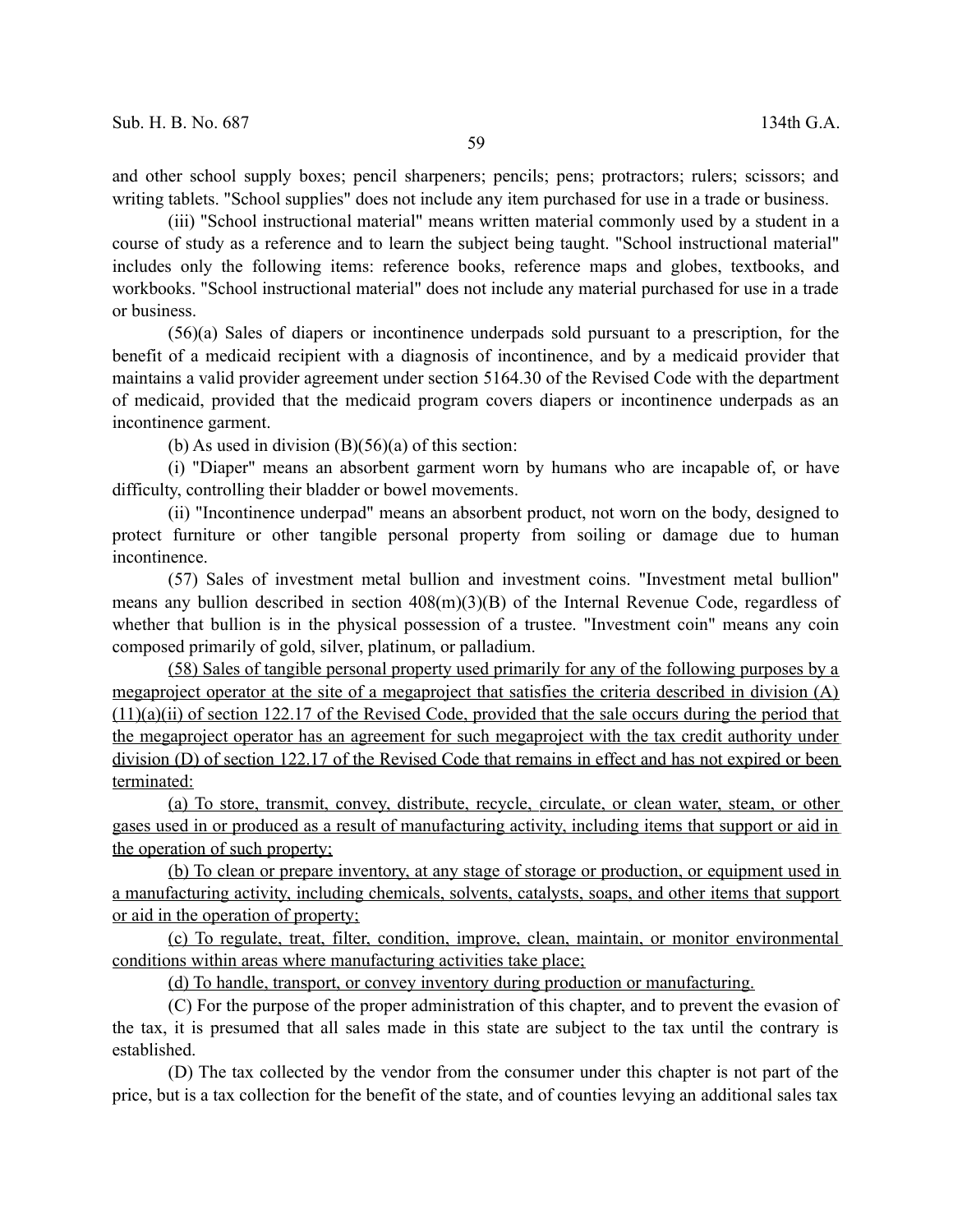pursuant to section 5739.021 or 5739.026 of the Revised Code and of transit authorities levying an additional sales tax pursuant to section 5739.023 of the Revised Code. Except for the discount authorized under section 5739.12 of the Revised Code and the effects of any rounding pursuant to section 5703.055 of the Revised Code, no person other than the state or such a county or transit authority shall derive any benefit from the collection or payment of the tax levied by this section or section 5739.021, 5739.023, or 5739.026 of the Revised Code.

Sec. 5751.01. As used in this chapter:

(A) "Person" means, but is not limited to, individuals, combinations of individuals of any form, receivers, assignees, trustees in bankruptcy, firms, companies, joint-stock companies, business trusts, estates, partnerships, limited liability partnerships, limited liability companies, associations, joint ventures, clubs, societies, for-profit corporations, S corporations, qualified subchapter S subsidiaries, qualified subchapter S trusts, trusts, entities that are disregarded for federal income tax purposes, and any other entities.

(B) "Consolidated elected taxpayer" means a group of two or more persons treated as a single taxpayer for purposes of this chapter as the result of an election made under section 5751.011 of the Revised Code.

(C) "Combined taxpayer" means a group of two or more persons treated as a single taxpayer for purposes of this chapter under section 5751.012 of the Revised Code.

(D) "Taxpayer" means any person, or any group of persons in the case of a consolidated elected taxpayer or combined taxpayer treated as one taxpayer, required to register or pay tax under this chapter. "Taxpayer" does not include excluded persons.

(E) "Excluded person" means any of the following:

(1) Any person with not more than one hundred fifty thousand dollars of taxable gross receipts during the calendar year. Division  $(E)(1)$  of this section does not apply to a person that is a member of a consolidated elected taxpayer;

(2) A public utility that paid the excise tax imposed by section 5727.24 or 5727.30 of the Revised Code based on one or more measurement periods that include the entire tax period under this chapter, except that a public utility that is a combined company is a taxpayer with regard to the following gross receipts:

(a) Taxable gross receipts directly attributed to a public utility activity, but not directly attributed to an activity that is subject to the excise tax imposed by section 5727.24 or 5727.30 of the Revised Code;

(b) Taxable gross receipts that cannot be directly attributed to any activity, multiplied by a fraction whose numerator is the taxable gross receipts described in division (E)(2)(a) of this section and whose denominator is the total taxable gross receipts that can be directly attributed to any activity;

(c) Except for any differences resulting from the use of an accrual basis method of accounting for purposes of determining gross receipts under this chapter and the use of the cash basis method of accounting for purposes of determining gross receipts under section 5727.24 of the Revised Code, the gross receipts directly attributed to the activity of a natural gas company shall be determined in a manner consistent with division (D) of section 5727.03 of the Revised Code.

As used in division (E)(2) of this section, "combined company" and "public utility" have the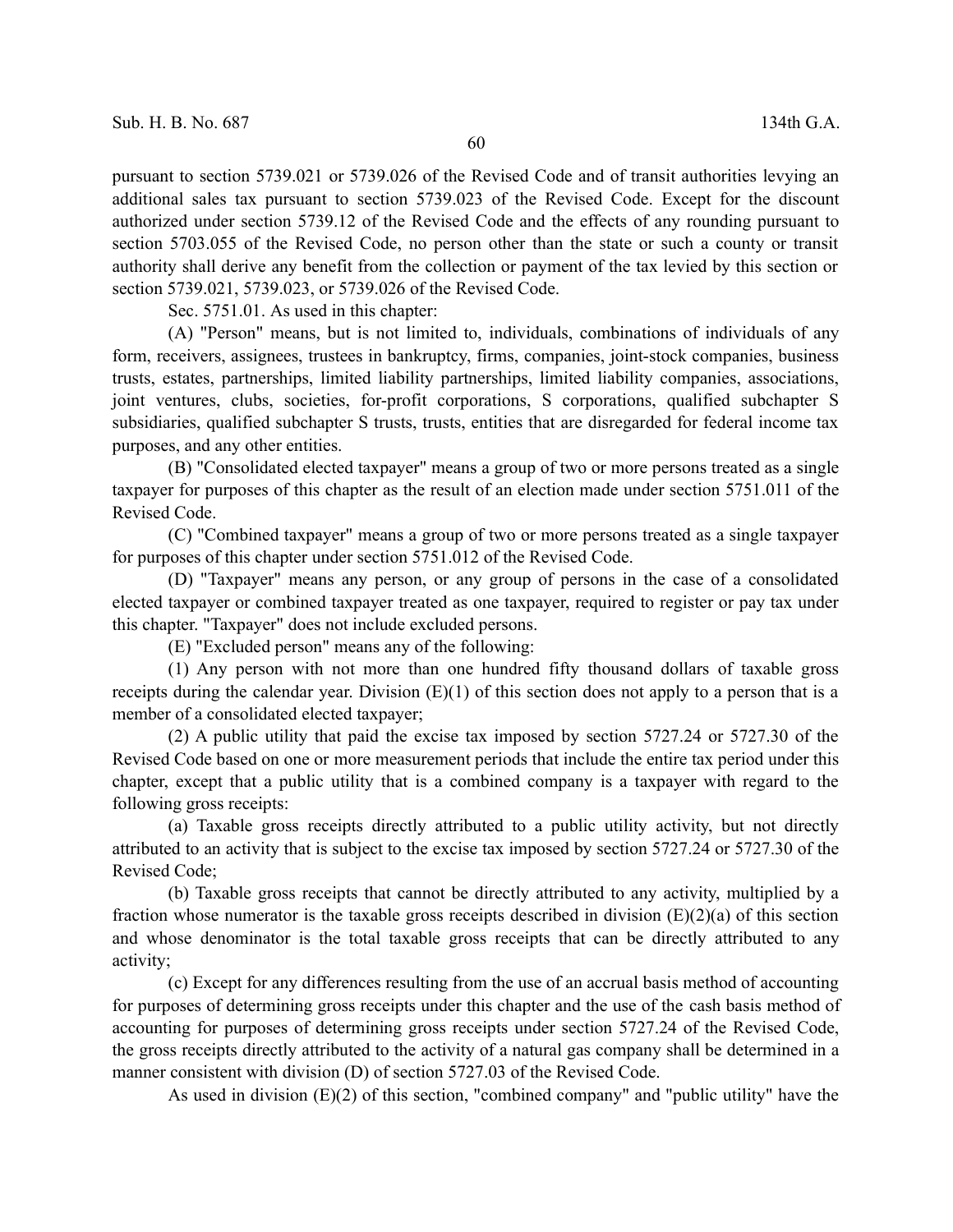same meanings as in section 5727.01 of the Revised Code.

(3) A financial institution, as defined in section 5726.01 of the Revised Code, that paid the tax imposed by section 5726.02 of the Revised Code based on one or more taxable years that include the entire tax period under this chapter;

(4) A person directly or indirectly owned by one or more financial institutions, as defined in section 5726.01 of the Revised Code, that paid the tax imposed by section 5726.02 of the Revised Code based on one or more taxable years that include the entire tax period under this chapter.

For the purposes of division  $(E)(4)$  of this section, a person owns another person under the following circumstances:

(a) In the case of corporations issuing capital stock, one corporation owns another corporation if it owns fifty per cent or more of the other corporation's capital stock with current voting rights;

(b) In the case of a limited liability company, one person owns the company if that person's membership interest, as defined in section  $1705.01$  or 1706.01 of the Revised Code as applicable, is fifty per cent or more of the combined membership interests of all persons owning such interests in the company;

(c) In the case of a partnership, trust, or other unincorporated business organization other than a limited liability company, one person owns the organization if, under the articles of organization or other instrument governing the affairs of the organization, that person has a beneficial interest in the organization's profits, surpluses, losses, or distributions of fifty per cent or more of the combined beneficial interests of all persons having such an interest in the organization.

(5) A domestic insurance company or foreign insurance company, as defined in section 5725.01 of the Revised Code, that paid the insurance company premiums tax imposed by section 5725.18 or Chapter 5729. of the Revised Code, or an unauthorized insurance company whose gross premiums are subject to tax under section 3905.36 of the Revised Code based on one or more measurement periods that include the entire tax period under this chapter;

(6) A person that solely facilitates or services one or more securitizations of phase-inrecovery property pursuant to a final financing order as those terms are defined in section 4928.23 of the Revised Code. For purposes of this division, "securitization" means transferring one or more assets to one or more persons and then issuing securities backed by the right to receive payment from the asset or assets so transferred.

(7) Except as otherwise provided in this division, a pre-income tax trust as defined in section 5747.01 of the Revised Code and any pass-through entity of which such pre-income tax trust owns or controls, directly, indirectly, or constructively through related interests, more than five per cent of the ownership or equity interests. If the pre-income tax trust has made a qualifying pre-income tax trust election under division (EE) of section 5747.01 of the Revised Code, then the trust and the passthrough entities of which it owns or controls, directly, indirectly, or constructively through related interests, more than five per cent of the ownership or equity interests, shall not be excluded persons for purposes of the tax imposed under section 5751.02 of the Revised Code.

(8) Nonprofit organizations or the state and its agencies, instrumentalities, or political subdivisions.

(F) Except as otherwise provided in divisions (F)(2), (3), and (4) of this section, "gross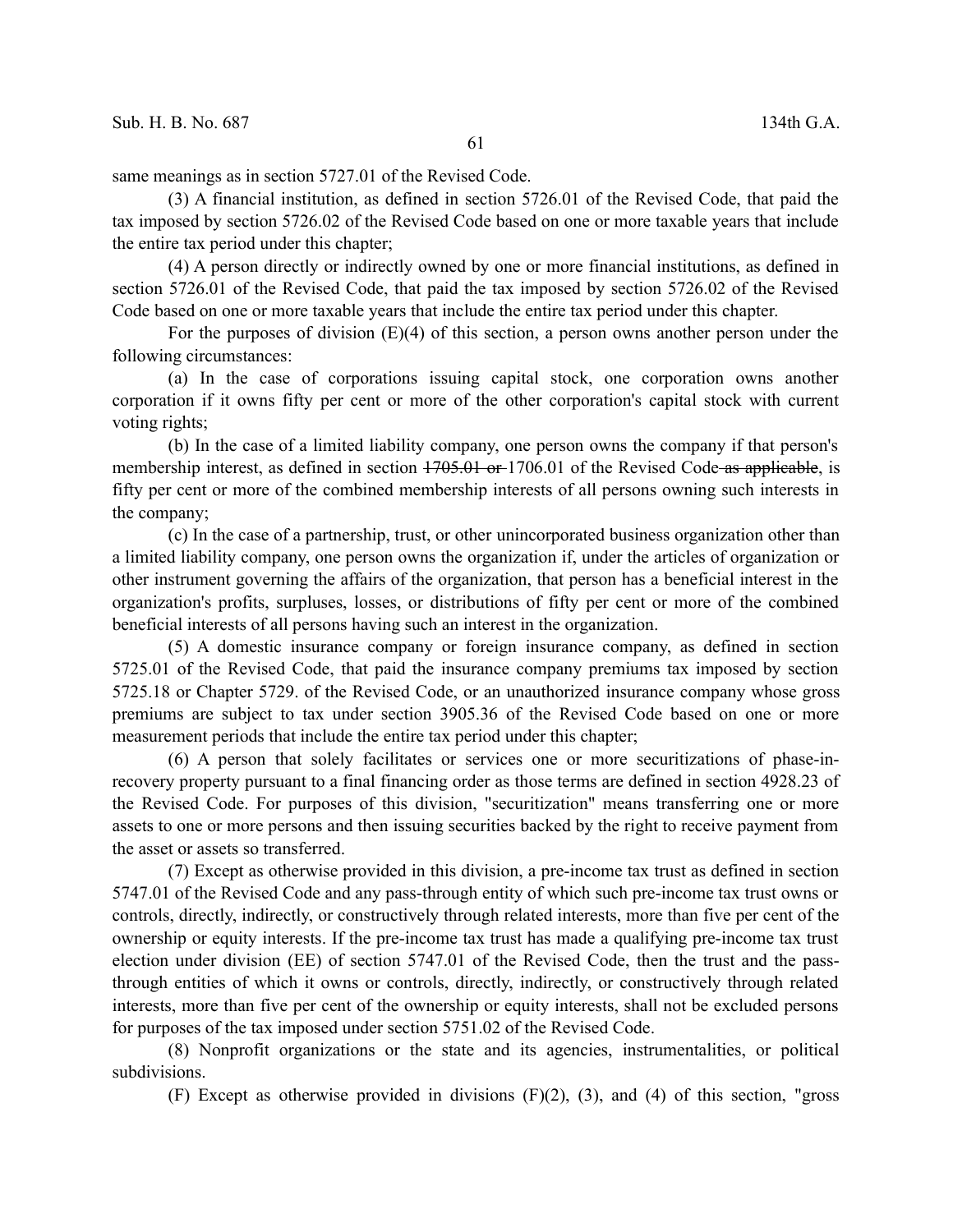receipts" means the total amount realized by a person, without deduction for the cost of goods sold or other expenses incurred, that contributes to the production of gross income of the person, including the fair market value of any property and any services received, and any debt transferred or forgiven as consideration.

(1) The following are examples of gross receipts:

(a) Amounts realized from the sale, exchange, or other disposition of the taxpayer's property to or with another;

(b) Amounts realized from the taxpayer's performance of services for another;

(c) Amounts realized from another's use or possession of the taxpayer's property or capital;

(d) Any combination of the foregoing amounts.

(2) "Gross receipts" excludes the following amounts:

(a) Interest income except interest on credit sales;

(b) Dividends and distributions from corporations, and distributive or proportionate shares of receipts and income from a pass-through entity as defined under section 5733.04 of the Revised Code;

(c) Receipts from the sale, exchange, or other disposition of an asset described in section 1221 or 1231 of the Internal Revenue Code, without regard to the length of time the person held the asset. Notwithstanding section 1221 of the Internal Revenue Code, receipts from hedging transactions also are excluded to the extent the transactions are entered into primarily to protect a financial position, such as managing the risk of exposure to (i) foreign currency fluctuations that affect assets, liabilities, profits, losses, equity, or investments in foreign operations; (ii) interest rate fluctuations; or (iii) commodity price fluctuations. As used in division  $(F)(2)(c)$  of this section, "hedging transaction" has the same meaning as used in section 1221 of the Internal Revenue Code and also includes transactions accorded hedge accounting treatment under statement of financial accounting standards number 133 of the financial accounting standards board. For the purposes of division (F)(2)(c) of this section, the actual transfer of title of real or tangible personal property to another entity is not a hedging transaction.

(d) Proceeds received attributable to the repayment, maturity, or redemption of the principal of a loan, bond, mutual fund, certificate of deposit, or marketable instrument;

(e) The principal amount received under a repurchase agreement or on account of any transaction properly characterized as a loan to the person;

(f) Contributions received by a trust, plan, or other arrangement, any of which is described in section 501(a) of the Internal Revenue Code, or to which Title 26, Subtitle A, Chapter 1, Subchapter (D) of the Internal Revenue Code applies;

(g) Compensation, whether current or deferred, and whether in cash or in kind, received or to be received by an employee, former employee, or the employee's legal successor for services rendered to or for an employer, including reimbursements received by or for an individual for medical or education expenses, health insurance premiums, or employee expenses, or on account of a dependent care spending account, legal services plan, any cafeteria plan described in section 125 of the Internal Revenue Code, or any similar employee reimbursement;

(h) Proceeds received from the issuance of the taxpayer's own stock, options, warrants, puts, or calls, or from the sale of the taxpayer's treasury stock;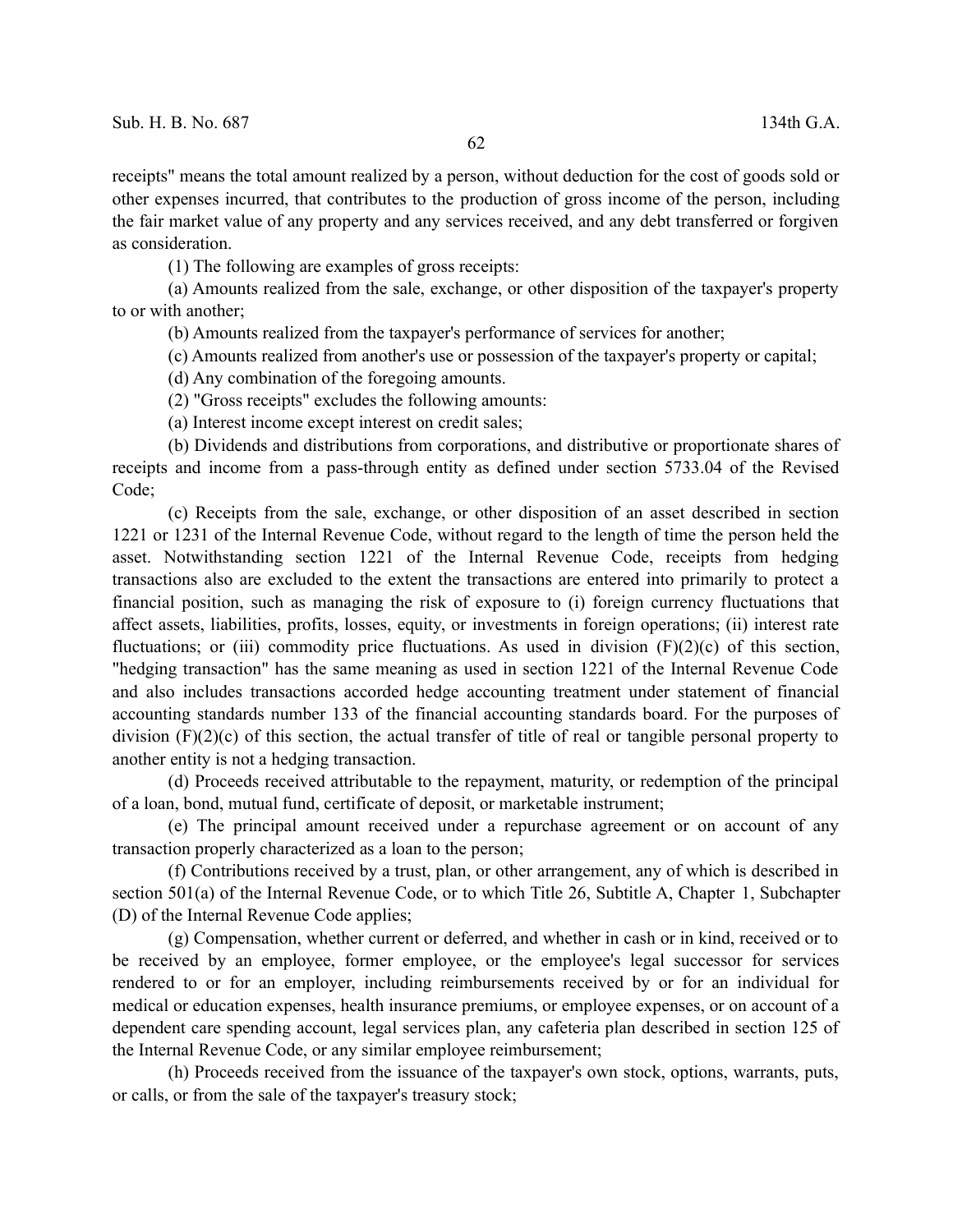(i) Proceeds received on the account of payments from insurance policies, except those proceeds received for the loss of business revenue;

(j) Gifts or charitable contributions received; membership dues received by trade, professional, homeowners', or condominium associations; and payments received for educational courses, meetings, meals, or similar payments to a trade, professional, or other similar association; and fundraising receipts received by any person when any excess receipts are donated or used exclusively for charitable purposes;

(k) Damages received as the result of litigation in excess of amounts that, if received without litigation, would be gross receipts;

(l) Property, money, and other amounts received or acquired by an agent on behalf of another in excess of the agent's commission, fee, or other remuneration;

(m) Tax refunds, other tax benefit recoveries, and reimbursements for the tax imposed under this chapter made by entities that are part of the same combined taxpayer or consolidated elected taxpayer group, and reimbursements made by entities that are not members of a combined taxpayer or consolidated elected taxpayer group that are required to be made for economic parity among multiple owners of an entity whose tax obligation under this chapter is required to be reported and paid entirely by one owner, pursuant to the requirements of sections 5751.011 and 5751.012 of the Revised Code;

(n) Pension reversions;

(o) Contributions to capital;

(p) Sales or use taxes collected as a vendor or an out-of-state seller on behalf of the taxing jurisdiction from a consumer or other taxes the taxpayer is required by law to collect directly from a purchaser and remit to a local, state, or federal tax authority;

(q) In the case of receipts from the sale of cigarettes, tobacco products, or vapor products by a wholesale dealer, retail dealer, distributor, manufacturer, vapor distributor, or seller, all as defined in section 5743.01 of the Revised Code, an amount equal to the federal and state excise taxes paid by any person on or for such cigarettes, tobacco products, or vapor products under subtitle E of the Internal Revenue Code or Chapter 5743. of the Revised Code;

(r) In the case of receipts from the sale, transfer, exchange, or other disposition of motor fuel as "motor fuel" is defined in section 5736.01 of the Revised Code, an amount equal to the value of the motor fuel, including federal and state motor fuel excise taxes and receipts from billing or invoicing the tax imposed under section 5736.02 of the Revised Code to another person;

(s) In the case of receipts from the sale of beer or intoxicating liquor, as defined in section 4301.01 of the Revised Code, by a person holding a permit issued under Chapter 4301. or 4303. of the Revised Code, an amount equal to federal and state excise taxes paid by any person on or for such beer or intoxicating liquor under subtitle E of the Internal Revenue Code or Chapter 4301. or 4305. of the Revised Code;

(t) Receipts realized by a new motor vehicle dealer or used motor vehicle dealer, as defined in section 4517.01 of the Revised Code, from the sale or other transfer of a motor vehicle, as defined in that section, to another motor vehicle dealer for the purpose of resale by the transferee motor vehicle dealer, but only if the sale or other transfer was based upon the transferee's need to meet a specific customer's preference for a motor vehicle;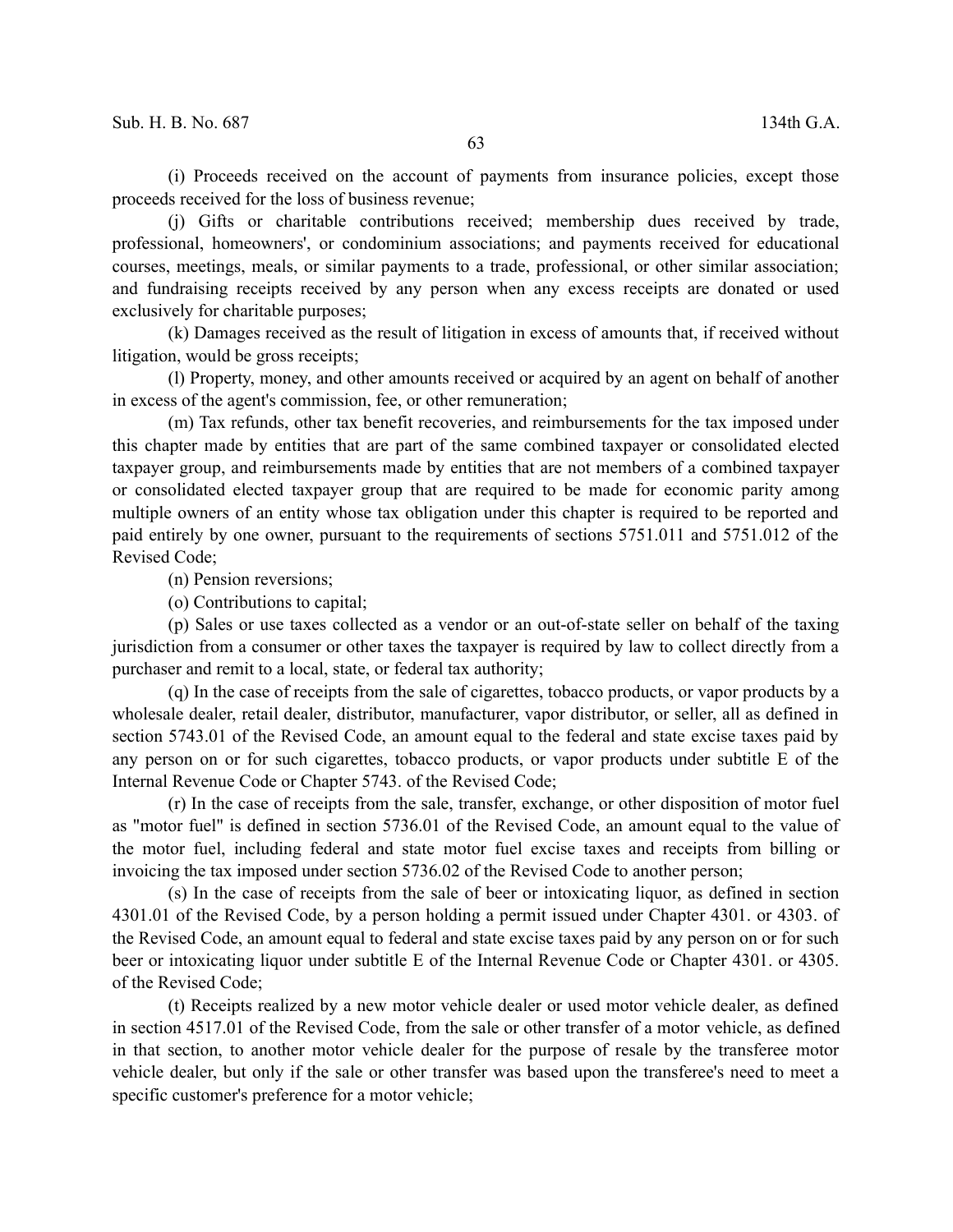(u) Receipts from a financial institution described in division (E)(3) of this section for services provided to the financial institution in connection with the issuance, processing, servicing, and management of loans or credit accounts, if such financial institution and the recipient of such receipts have at least fifty per cent of their ownership interests owned or controlled, directly or constructively through related interests, by common owners;

(v) Receipts realized from administering anti-neoplastic drugs and other cancer chemotherapy, biologicals, therapeutic agents, and supportive drugs in a physician's office to patients with cancer;

(w) Funds received or used by a mortgage broker that is not a dealer in intangibles, other than fees or other consideration, pursuant to a table-funding mortgage loan or warehouse-lending mortgage loan. Terms used in division  $(F)(2)(w)$  of this section have the same meanings as in section 1322.01 of the Revised Code, except "mortgage broker" means a person assisting a buyer in obtaining a mortgage loan for a fee or other consideration paid by the buyer or a lender, or a person engaged in table-funding or warehouse-lending mortgage loans that are first lien mortgage loans.

(x) Property, money, and other amounts received by a professional employer organization, as defined in section 4125.01 of the Revised Code, or an alternate employer organization, as defined in section 4133.01 of the Revised Code, from a client employer, as defined in either of those sections as applicable, in excess of the administrative fee charged by the professional employer organization or the alternate employer organization to the client employer;

(y) In the case of amounts retained as commissions by a permit holder under Chapter 3769. of the Revised Code, an amount equal to the amounts specified under that chapter that must be paid to or collected by the tax commissioner as a tax and the amounts specified under that chapter to be used as purse money;

(z) Qualifying distribution center receipts as determined under section 5751.40 of the Revised Code.

(aa) Receipts of an employer from payroll deductions relating to the reimbursement of the employer for advancing moneys to an unrelated third party on an employee's behalf;

(bb) Cash discounts allowed and taken;

(cc) Returns and allowances;

(dd) Bad debts from receipts on the basis of which the tax imposed by this chapter was paid in a prior quarterly tax payment period. For the purpose of this division, "bad debts" means any debts that have become worthless or uncollectible between the preceding and current quarterly tax payment periods, have been uncollected for at least six months, and that may be claimed as a deduction under section 166 of the Internal Revenue Code and the regulations adopted under that section, or that could be claimed as such if the taxpayer kept its accounts on the accrual basis. "Bad debts" does not include repossessed property, uncollectible amounts on property that remains in the possession of the taxpayer until the full purchase price is paid, or expenses in attempting to collect any account receivable or for any portion of the debt recovered;

(ee) Any amount realized from the sale of an account receivable to the extent the receipts from the underlying transaction giving rise to the account receivable were included in the gross receipts of the taxpayer;

(ff) Any receipts directly attributed to a transfer agreement or to the enterprise transferred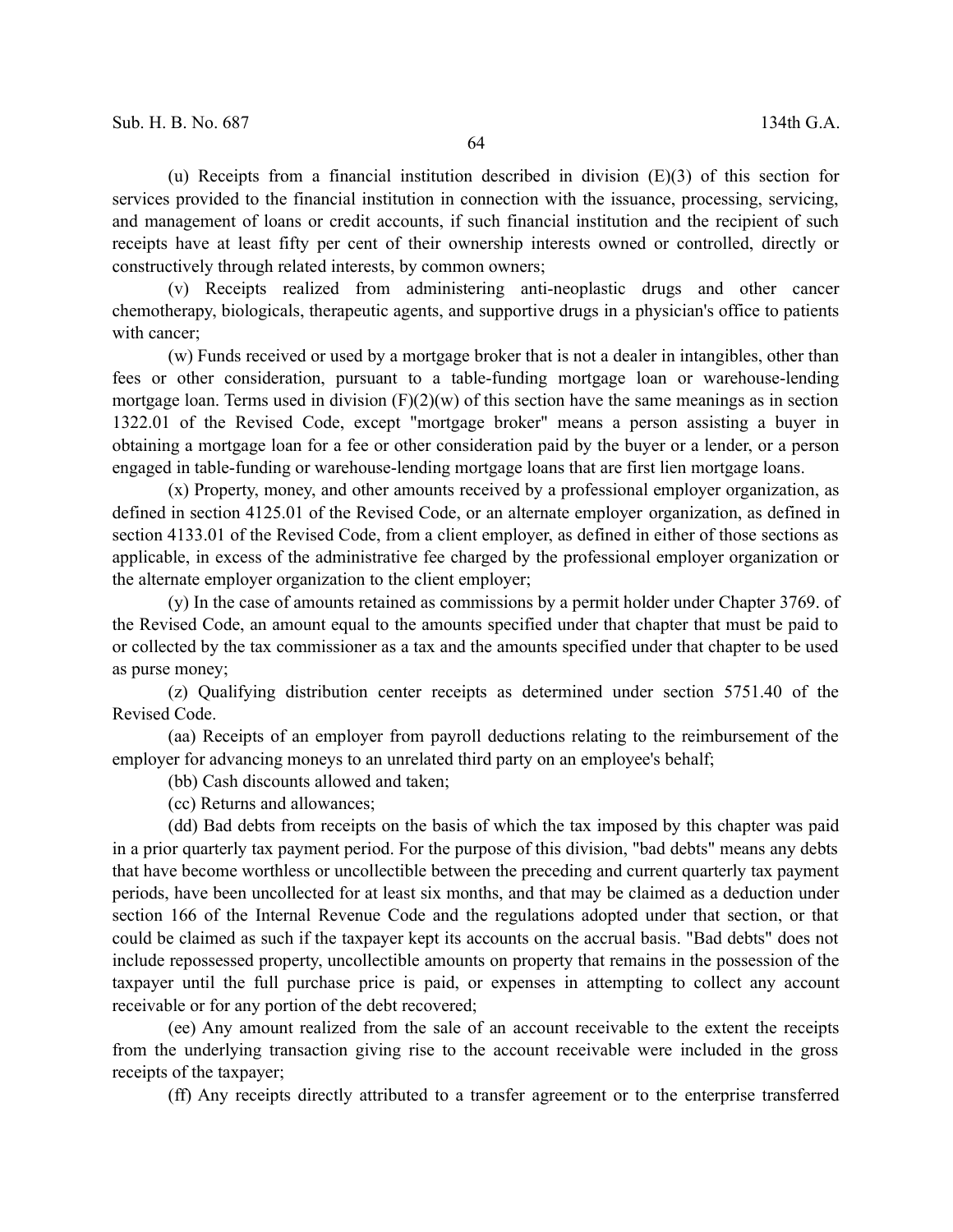under that agreement under section 4313.02 of the Revised Code.

(gg) Qualified uranium receipts as determined under section 5751.41 of the Revised Code.

(hh) In the case of amounts collected by a licensed casino operator from casino gaming, amounts in excess of the casino operator's gross casino revenue. In this division, "casino operator" and "casino gaming" have the meanings defined in section 3772.01 of the Revised Code, and "gross casino revenue" has the meaning defined in section 5753.01 of the Revised Code.

(ii) Receipts realized from the sale of agricultural commodities by an agricultural commodity handler, both as defined in section 926.01 of the Revised Code, that is licensed by the director of agriculture to handle agricultural commodities in this state.

(jj) Qualifying integrated supply chain receipts as determined under section 5751.42 of the Revised Code.

(kk) In the case of a railroad company described in division (D)(9) of section 5727.01 of the Revised Code that purchases dyed diesel fuel directly from a supplier as defined by section 5736.01 of the Revised Code, an amount equal to the product of the number of gallons of dyed diesel fuel purchased directly from such a supplier multiplied by the average wholesale price for a gallon of diesel fuel as determined under section 5736.02 of the Revised Code for the period during which the fuel was purchased multiplied by a fraction, the numerator of which equals the rate of tax levied by section 5736.02 of the Revised Code less the rate of tax computed in section 5751.03 of the Revised Code, and the denominator of which equals the rate of tax computed in section 5751.03 of the Revised Code.

(ll) Receipts realized by an out-of-state disaster business from disaster work conducted in this state during a disaster response period pursuant to a qualifying solicitation received by the business. Terms used in division  $(F)(2)(11)$  of this section have the same meanings as in section 5703.94 of the Revised Code.

(mm) In the case of receipts from the sale or transfer of a mortgage-backed security or a mortgage loan by a mortgage lender holding a valid certificate of registration issued under Chapter 1322. of the Revised Code or by a person that is a member of the mortgage lender's consolidated elected taxpayer group, an amount equal to the principal balance of the mortgage loan.

(nn) Amounts of excess surplus of the state insurance fund received by the taxpayer from the Ohio bureau of workers' compensation pursuant to rules adopted under section 4123.321 of the Revised Code.

(oo) Except as otherwise provided in division (B) of section 5751.091 of the Revised Code, receipts of a megaproject supplier from sales of tangible personal property directly to a megaproject operator in this state for use at the site of the megaproject operator's megaproject, provided that the sale occurs during the period that the megaproject operator has an agreement with the tax credit authority for the megaproject under division (D) of section 122.17 of the Revised Code that remains in effect and has not expired or been terminated, and provided the megaproject supplier holds a certificate for such megaproject issued under section 5751.052 of the Revised Code for the calendar year in which the sales are made, and provided both the operator and , if the megaproject supplier meets the requirements described in division (A)(13)(b) of section 122.17 of the Revised Code, the megaproject supplier hold holds a certificate for such megaproject issued under division  $(D)(7)$  (D) (11) of section 122.17 of the Revised Code on the first day of that calendar year;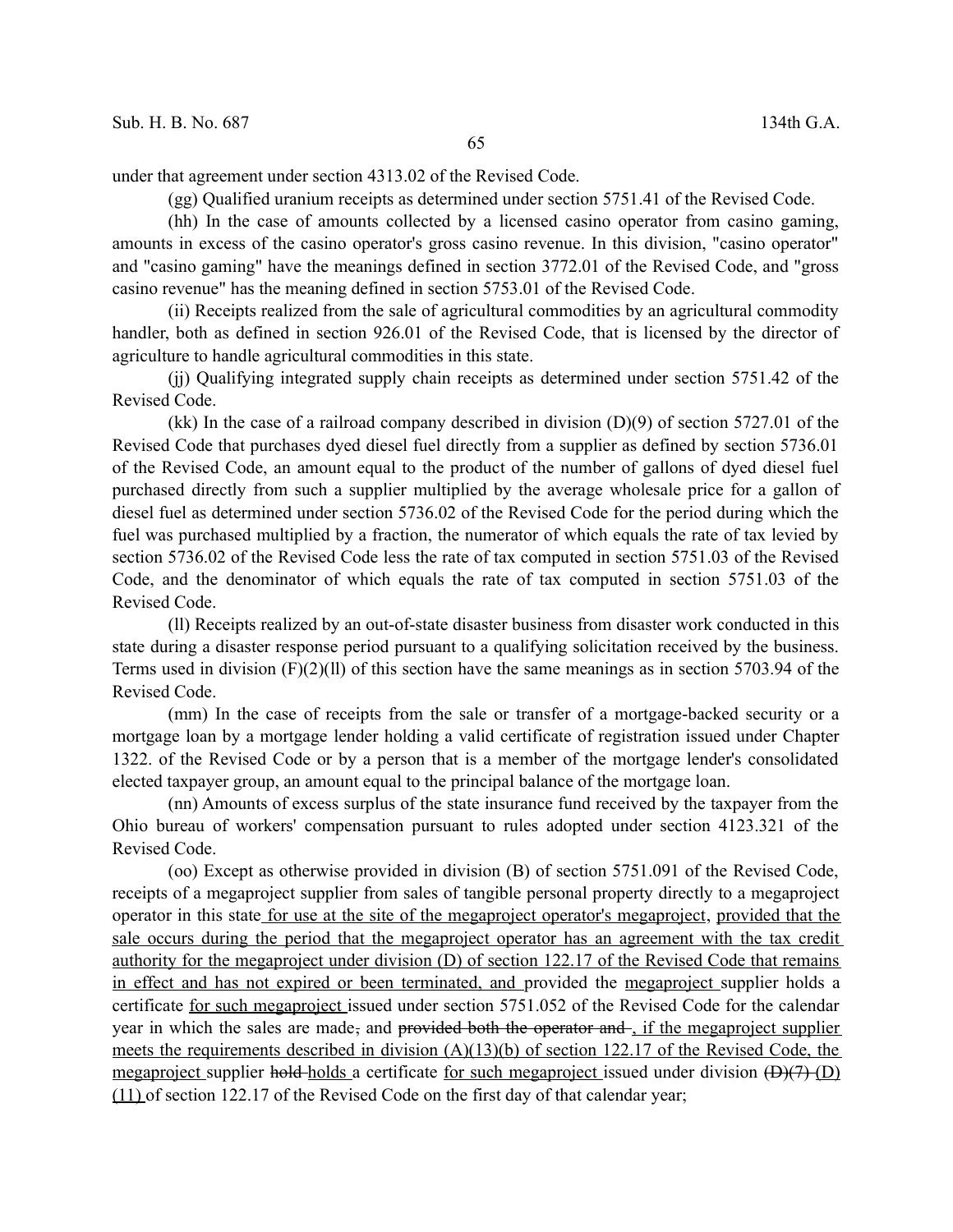(pp) Receipts from the sale of each new piece of capital equipment that has a cost in excess of one hundred million dollars and that is used at the site of a megaproject that satisfies the criteria described in division  $(A)(11)(a)(ii)$  of section 122.17 of the Revised Code, provided that the sale occurs during the period that a megaproject operator has an agreement for that megaproject with the tax credit authority under division (D) of section 122.17 of the Revised Code that remains in effect and has not expired or been terminated;

(qq) In the case of amounts collected by a sports gaming proprietor from sports gaming, amounts in excess of the proprietor's sports gaming receipts. As used in this division, "sports gaming proprietor" has the same meaning as in section 3775.01 of the Revised Code and "sports gaming receipts" has the same meaning as in section 5753.01 of the Revised Code.

 $(qq)$  (rr) Any receipts for which the tax imposed by this chapter is prohibited by the constitution or laws of the United States or the constitution of this state.

(3) In the case of a taxpayer when acting as a real estate broker, "gross receipts" includes only the portion of any fee for the service of a real estate broker, or service of a real estate salesperson associated with that broker, that is retained by the broker and not paid to an associated real estate salesperson or another real estate broker. For the purposes of this division, "real estate broker" and "real estate salesperson" have the same meanings as in section 4735.01 of the Revised Code.

(4) A taxpayer's method of accounting for gross receipts for a tax period shall be the same as the taxpayer's method of accounting for federal income tax purposes for the taxpayer's federal taxable year that includes the tax period. If a taxpayer's method of accounting for federal income tax purposes changes, its method of accounting for gross receipts under this chapter shall be changed accordingly.

(G) "Taxable gross receipts" means gross receipts sitused to this state under section 5751.033 of the Revised Code.

(H) A person has "substantial nexus with this state" if any of the following applies. The person:

(1) Owns or uses a part or all of its capital in this state;

(2) Holds a certificate of compliance with the laws of this state authorizing the person to do business in this state;

(3) Has bright-line presence in this state;

(4) Otherwise has nexus with this state to an extent that the person can be required to remit the tax imposed under this chapter under the Constitution of the United States.

(I) A person has "bright-line presence" in this state for a reporting period and for the remaining portion of the calendar year if any of the following applies. The person:

(1) Has at any time during the calendar year property in this state with an aggregate value of at least fifty thousand dollars. For the purpose of division (I)(1) of this section, owned property is valued at original cost and rented property is valued at eight times the net annual rental charge.

(2) Has during the calendar year payroll in this state of at least fifty thousand dollars. Payroll in this state includes all of the following:

(a) Any amount subject to withholding by the person under section 5747.06 of the Revised Code;

(b) Any other amount the person pays as compensation to an individual under the supervision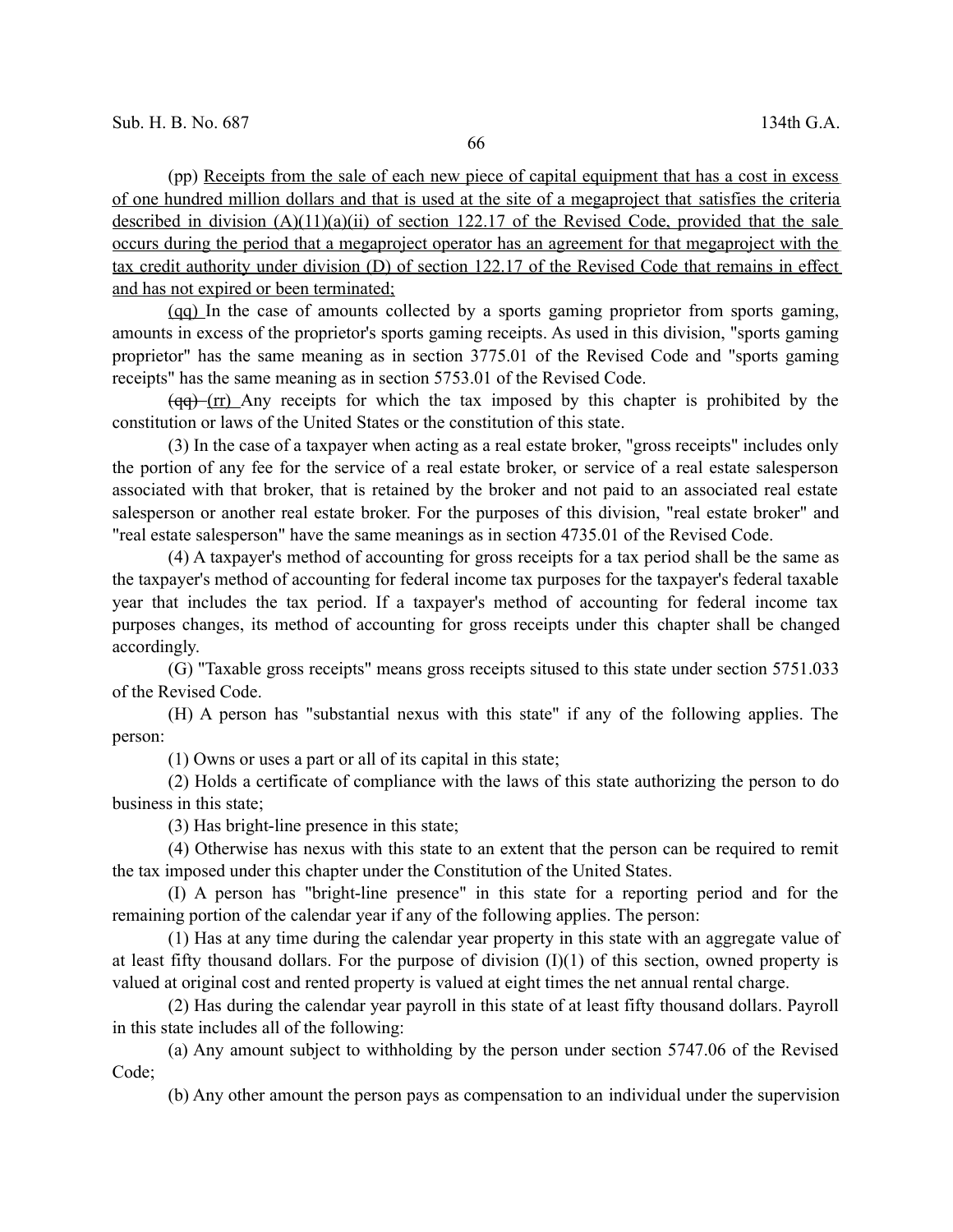or control of the person for work done in this state; and

(c) Any amount the person pays for services performed in this state on its behalf by another.

(3) Has during the calendar year taxable gross receipts of at least five hundred thousand dollars.

(4) Has at any time during the calendar year within this state at least twenty-five per cent of the person's total property, total payroll, or total gross receipts.

(5) Is domiciled in this state as an individual or for corporate, commercial, or other business purposes.

(J) "Tangible personal property" has the same meaning as in section 5739.01 of the Revised Code.

(K) "Internal Revenue Code" means the Internal Revenue Code of 1986, 100 Stat. 2085, 26 U.S.C. 1, as amended. Any term used in this chapter that is not otherwise defined has the same meaning as when used in a comparable context in the laws of the United States relating to federal income taxes unless a different meaning is clearly required. Any reference in this chapter to the Internal Revenue Code includes other laws of the United States relating to federal income taxes.

(L) "Calendar quarter" means a three-month period ending on the thirty-first day of March, the thirtieth day of June, the thirtieth day of September, or the thirty-first day of December.

(M) "Tax period" means the calendar quarter or calendar year on the basis of which a taxpayer is required to pay the tax imposed under this chapter.

(N) "Calendar year taxpayer" means a taxpayer for which the tax period is a calendar year.

(O) "Calendar quarter taxpayer" means a taxpayer for which the tax period is a calendar quarter.

(P) "Agent" means a person authorized by another person to act on its behalf to undertake a transaction for the other, including any of the following:

(1) A person receiving a fee to sell financial instruments;

(2) A person retaining only a commission from a transaction with the other proceeds from the transaction being remitted to another person;

(3) A person issuing licenses and permits under section 1533.13 of the Revised Code;

(4) A lottery sales agent holding a valid license issued under section 3770.05 of the Revised Code;

(5) A person acting as an agent of the division of liquor control under section 4301.17 of the Revised Code.

(Q) "Received" includes amounts accrued under the accrual method of accounting.

(R) "Reporting person" means a person in a consolidated elected taxpayer or combined taxpayer group that is designated by that group to legally bind the group for all filings and tax liabilities and to receive all legal notices with respect to matters under this chapter, or, for the purposes of section 5751.04 of the Revised Code, a separate taxpayer that is not a member of such a group.

(S) "Megaproject," "megaproject operator," and "megaproject supplier" have the same meanings as in section 122.17 of the Revised Code.

Sec. 5751.052. (A) On or before the first day of October of each year in which a megaproject operator has an agreement with the tax credit authority under division (D) of section 122.17 of the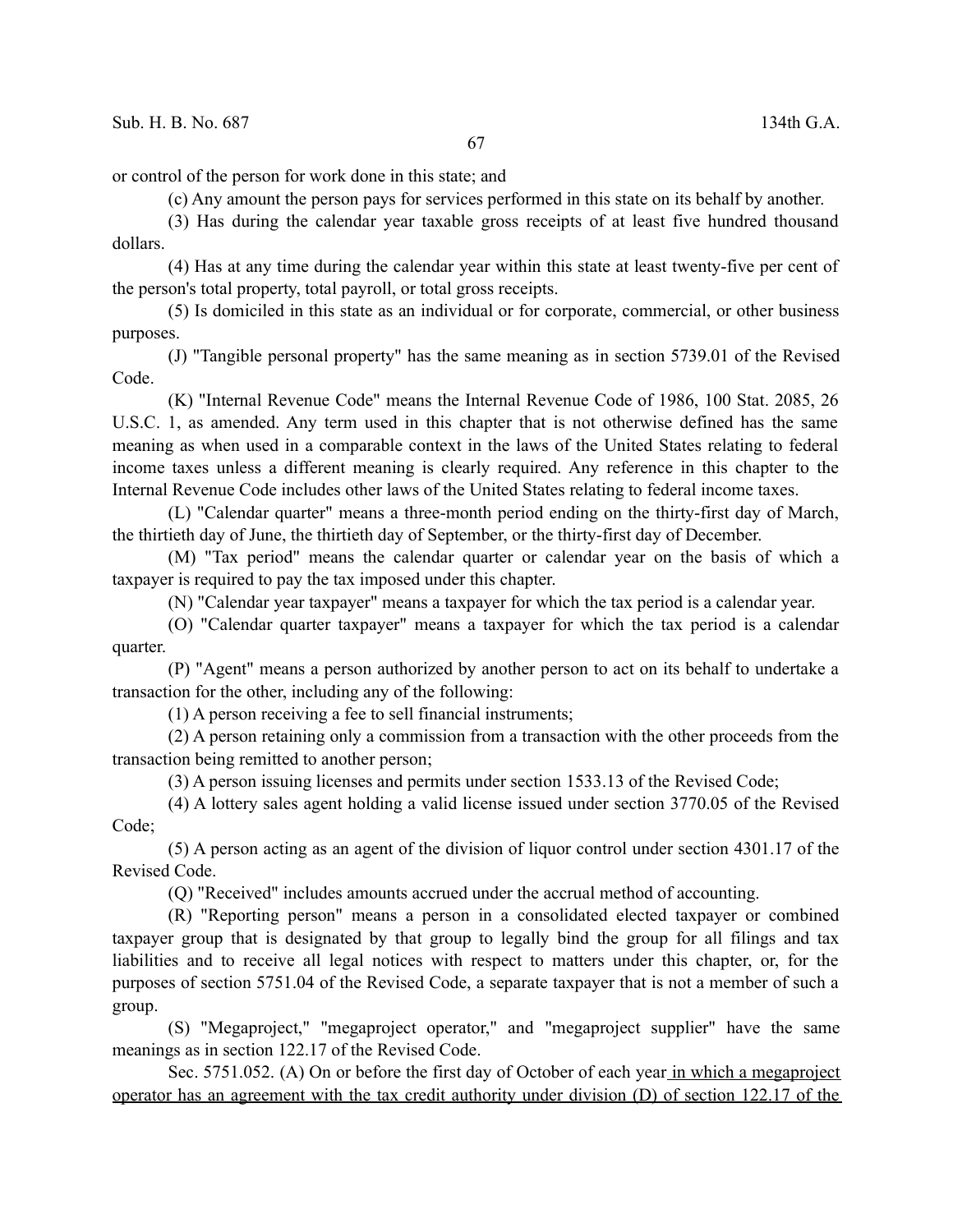Revised Code that remains in effect and has not expired or been terminated,  $a$ -the megaproject operator or the operator's reporting person shall certify to the tax commissioner a list of the megaproject suppliers the operator anticipates will sell tangible personal property directly to the operator in the ensuing calendar year. The list shall include the name, address, and federal identification number of each megaproject supplier. On or before the first day of the following November, the commissioner shall issue a certificate to the megaproject operator and to each megaproject supplier included in that list. The certificate shall include the name of the megaproject operator, the name of the megaproject supplier, and the certificate's issuance date.

(B) A megaproject operator or reporting person that certifies a list to the tax commissioner under division (A) of this section shall notify the commissioner of any change to that list, including additions to or subtractions from the list or changes in the name or entity type of any megaproject supplier included in the list, within sixty days a reasonable period of time after the date the megaproject operator becomes aware of the change. Within thirty days after receiving that notification, the commissioner shall determine if the entity or entities listed or changed qualify as megaproject suppliers and shall issue a revised certificate to the megaproject operator and to each affected megaproject supplier included in the revised list. The revised certificate shall include the name of the megaproject operator, the name of the megaproject supplier, and the certificate's issuance date, which shall be and the date the revision becomes effective.

(C) Each megaproject operator and megaproject supplier that is issued a certificate under division (A) or (B) of this section shall maintain a copy of the certificate for four years from the date the certificate is issued.

Sec. 5751.091. (A) If a taxpayer excludes from its taxable gross receipts amounts described under division  $(F)(2)(oo)$  or (pp) of section 5751.01 of the Revised Code for a tax period in which the taxpayer does not qualify for that exclusion for any portion of that tax period, the taxpayer shall remit to the tax commissioner a payment equal to the product of the following: (a) the cost of all property received in this state by a megaproject operator from the taxpayer during that tax period, multiplied by (b) the tax rate prescribed in division (A) of section 5751.03 of the Revised Code. The charge shall be levied and collected as a tax imposed under this chapter.

(B) A taxpayer required to remit a payment under division (A) of this section for three consecutive calendar years may not exclude from the taxpayer's taxable gross receipts any amounts described in division  $(F)(2)(oo)$  or (pp) of section 5751.01 of the Revised Code for any tax period in any following calendar year.

Sec. 6115.20. (A) When it is determined to let the work relating to the improvements for which a sanitary district was established by contract, contracts in amounts to exceed fifty thousand dollars shall be advertised after notice calling for bids has been published once a week for five consecutive weeks completed on the date of last publication or as provided in section 7.16 of the Revised Code, in a newspaper of general circulation within the sanitary district where the work is to be done. The board of directors of the sanitary district shall let bids as provided in this section or, if applicable, section 9.312 of the Revised Code. If the bids are for a contract for the construction, demolition, alteration, repair, or reconstruction of an improvement, the board of directors of the sanitary district shall let the contract to the lowest or best bidder who meets the requirements of section 153.54 of the Revised Code. If the bids are for a contract for any other work relating to the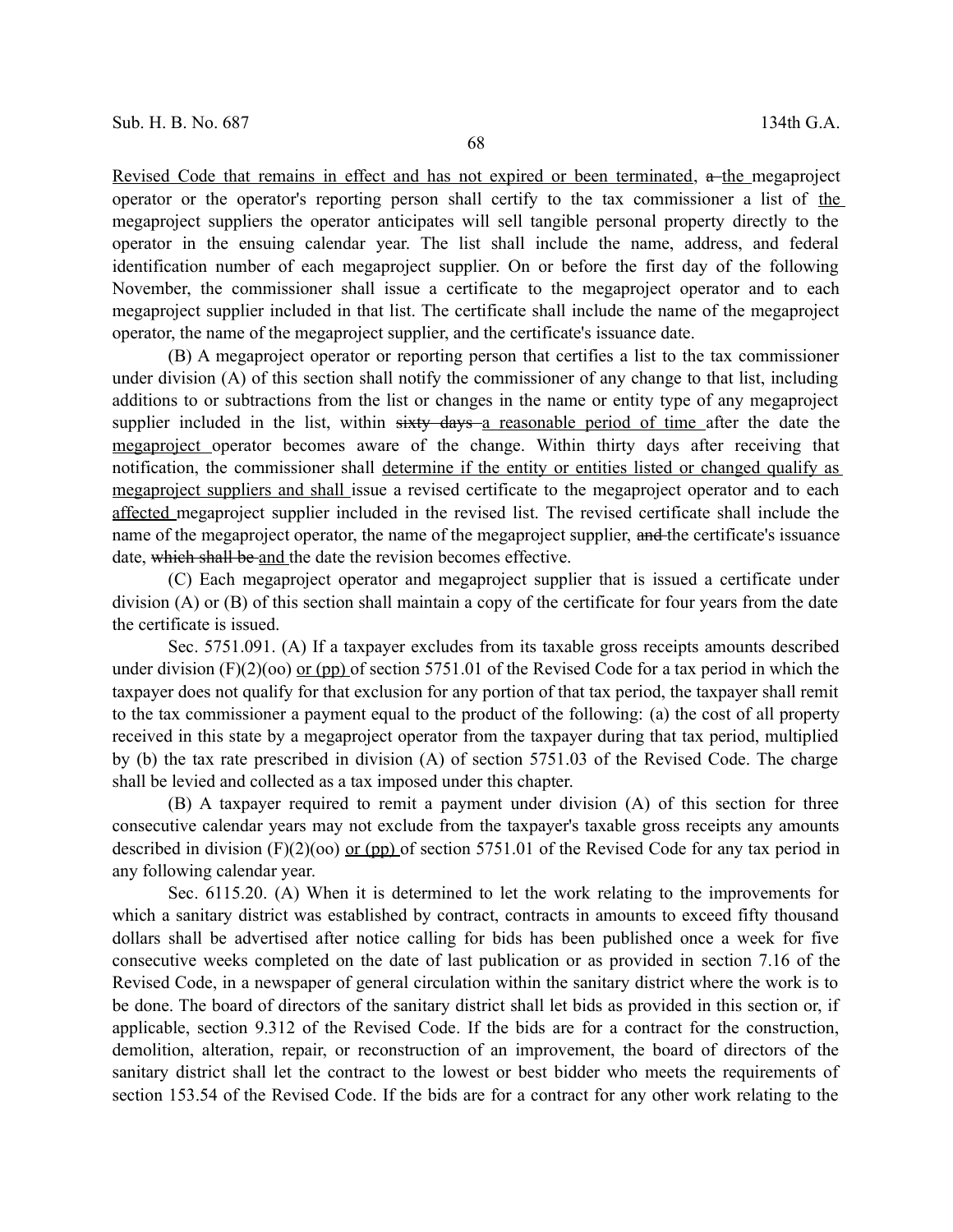improvements for which a sanitary district was established, the board of directors of the sanitary district shall let the contract to the lowest or best bidder who gives a good and approved bond, with ample security, conditioned on the carrying out of the contract and the payment for all labor and material. The contract shall be in writing and shall be accompanied by or shall refer to plans and specifications for the work to be done prepared by the chief engineer. The plans and specifications at all times shall be made and considered a part of the contract. The contract shall be approved by the board and signed by the president of the board and by the contractor and shall be executed in duplicate. In case of emergency the advertising of contracts may be waived upon the consent of the board with the approval of the court or judge in vacation.

(B) In the case of a sanitary district organized wholly for the purpose of providing a water supply for domestic, municipal, and public use that includes two municipal corporations in two counties, any service to be purchased, including the services of an accountant, architect, attorney at law, physician, or professional engineer, at a cost in excess of fifty thousand dollars shall be obtained in the manner provided in sections 153.65 to 153.73 of the Revised Code. For the purposes of the application of those sections to division (B) of this section, all of the following apply:

(1) "Public authority," as used in those sections, shall be deemed to mean a sanitary district organized wholly for the purpose of providing a water supply for domestic, municipal, and public use that includes two municipal corporations in two counties;

(2) "Professional design firm," as used in those sections, shall be deemed to mean any person legally engaged in rendering professional design services as defined in division (B)(3) of this section;

(3) "Professional design services," as used in those sections, shall be deemed to mean accounting, architectural, legal, medical, or professional engineering services;

(4) The use of other terms in those sections shall be adapted accordingly, including, without limitation, for the purposes of division (D) of section 153.67 of the Revised Code;

(5) Divisions  $(A)$  to  $(C)$  Division  $(B)$  of section 153.71 of the Revised Code do does not apply.

(C) The board of directors of a district organized wholly for the purpose of providing a water supply for domestic, municipal, and public use may contract for, purchase, or otherwise procure for the benefit of employees of the district and pay all or any part of the cost of group insurance policies that may provide benefits, including, but not limited to, hospitalization, surgical care, major medical care, disability, dental care, vision care, medical care, hearing aids, or prescription drugs. Any group insurance policy purchased under this division shall be purchased from the health care corporation that the board of directors determines offers the most cost-effective group insurance policy.

SECTION 101.02. That existing sections 122.17, 123.201, 123.211, 153.692, 153.71, 1501.011, 3318.08, 3318.36, 3735.67, 3735.671, 5739.01, 5739.02, 5751.01, 5751.052, 5751.091, and 6115.20 of the Revised Code are hereby repealed.

SECTION 201.10. Except as otherwise provided in this act, all appropriation items in this act are appropriated out of any moneys in the state treasury to the credit of the designated fund that are not otherwise appropriated.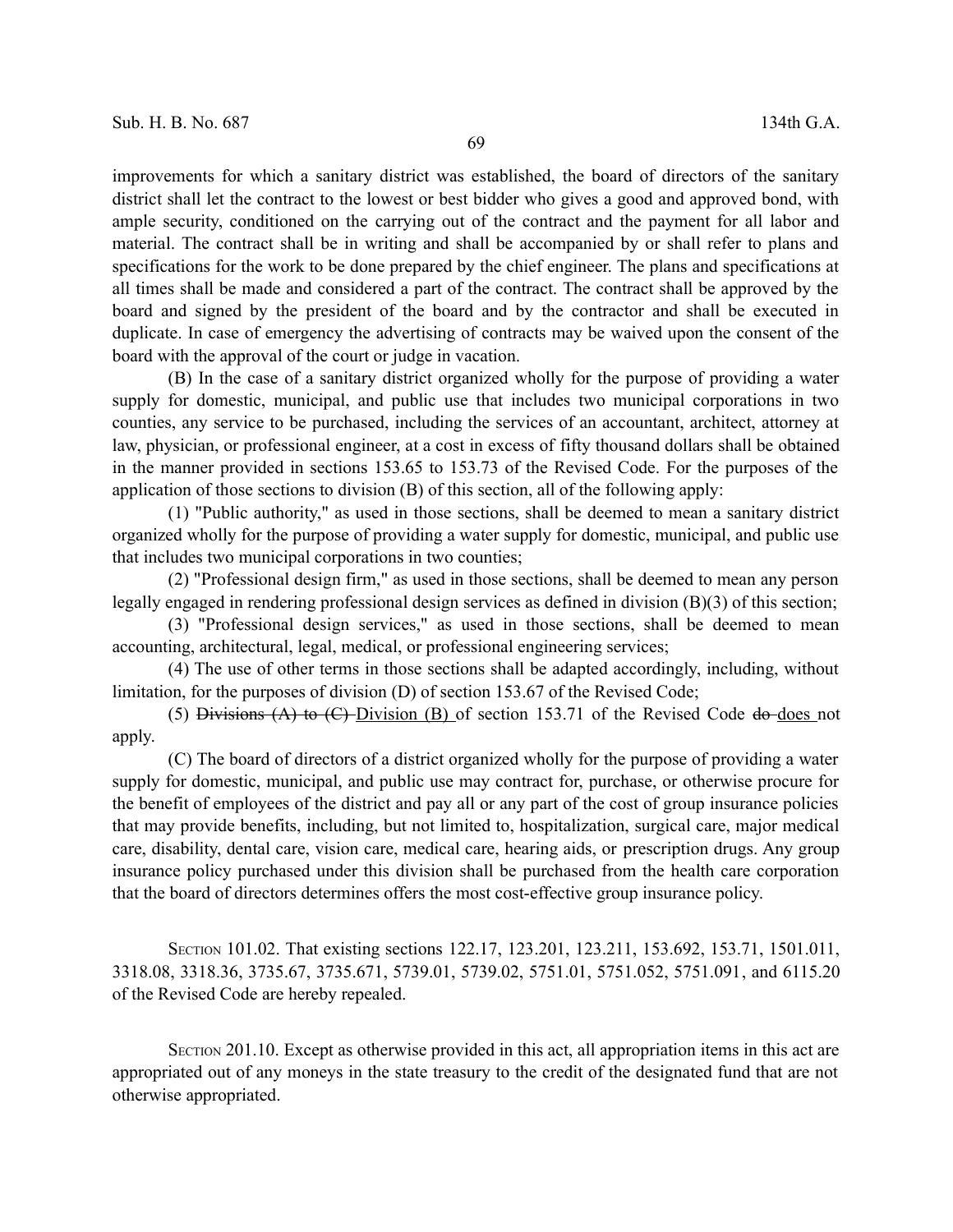| $\overline{2}$ | $\overline{\mathbf{3}}$ |
|----------------|-------------------------|

| $\mathbf{A}$              |                                                       | ADJ ADJUTANT GENERAL                                   |              |
|---------------------------|-------------------------------------------------------|--------------------------------------------------------|--------------|
| $\bf{B}$                  | Army National Guard Service Contract Fund (Fund 3420) |                                                        |              |
| $\mathcal{C}$             | C74537                                                | Renovation Projects - Federal Share                    | \$28,167,421 |
| D                         | C74539                                                | Renovations and Improvements - Federal                 | \$13,343,700 |
| E                         |                                                       | <b>TOTAL Army National Guard Service Contract Fund</b> | \$41,511,121 |
| $\boldsymbol{\mathrm{F}}$ | Armory Improvements Fund (Fund 5340)                  |                                                        |              |
| G                         | C74542                                                | Renovations and Improvements                           | \$1,000,000  |
| H                         |                                                       | <b>TOTAL Armory Improvements Fund</b>                  | \$1,000,000  |
| $\mathbf I$               | Administrative Building Fund (Fund 7026)              |                                                        |              |
| $\mathbf{J}$              | C74535                                                | Renovations and Improvements                           | \$7,605,046  |
| K                         | <b>TOTAL Administrative Building Fund</b>             |                                                        | \$7,605,046  |
| L                         | <b>TOTAL ALL FUNDS</b>                                |                                                        | \$50,116,167 |

RENOVATIONS AND IMPROVEMENTS – FEDERAL

The foregoing appropriation item C74539, Renovations and Improvements – Federal, shall be used to fund capital projects that are coded as receiving one hundred per cent federal support pursuant to the agreement support code identified in the Facilities Inventory and Support Plan between the Office of the Adjutant General and the Army National Guard. Notwithstanding section 131.35 of the Revised Code, if after the effective date of this section, additional federal funds are made available to the Adjutant General to carry out the Facilities Inventory Support Plan, the Adjutant General may request that the Director of Budget and Management authorize expenditures in excess of the amounts appropriated to appropriation item C74539, Renovations and Improvements – Federal. Upon approval of the Director of Budget and Management, the additional amounts are hereby appropriated. Notwithstanding section 126.14 of the Revised Code, if the Adjutant General is approved by the federal government to complete additional, unanticipated one hundred per cent federally funded projects after July 1, 2022, and before October 1, 2023, the appropriations for these

70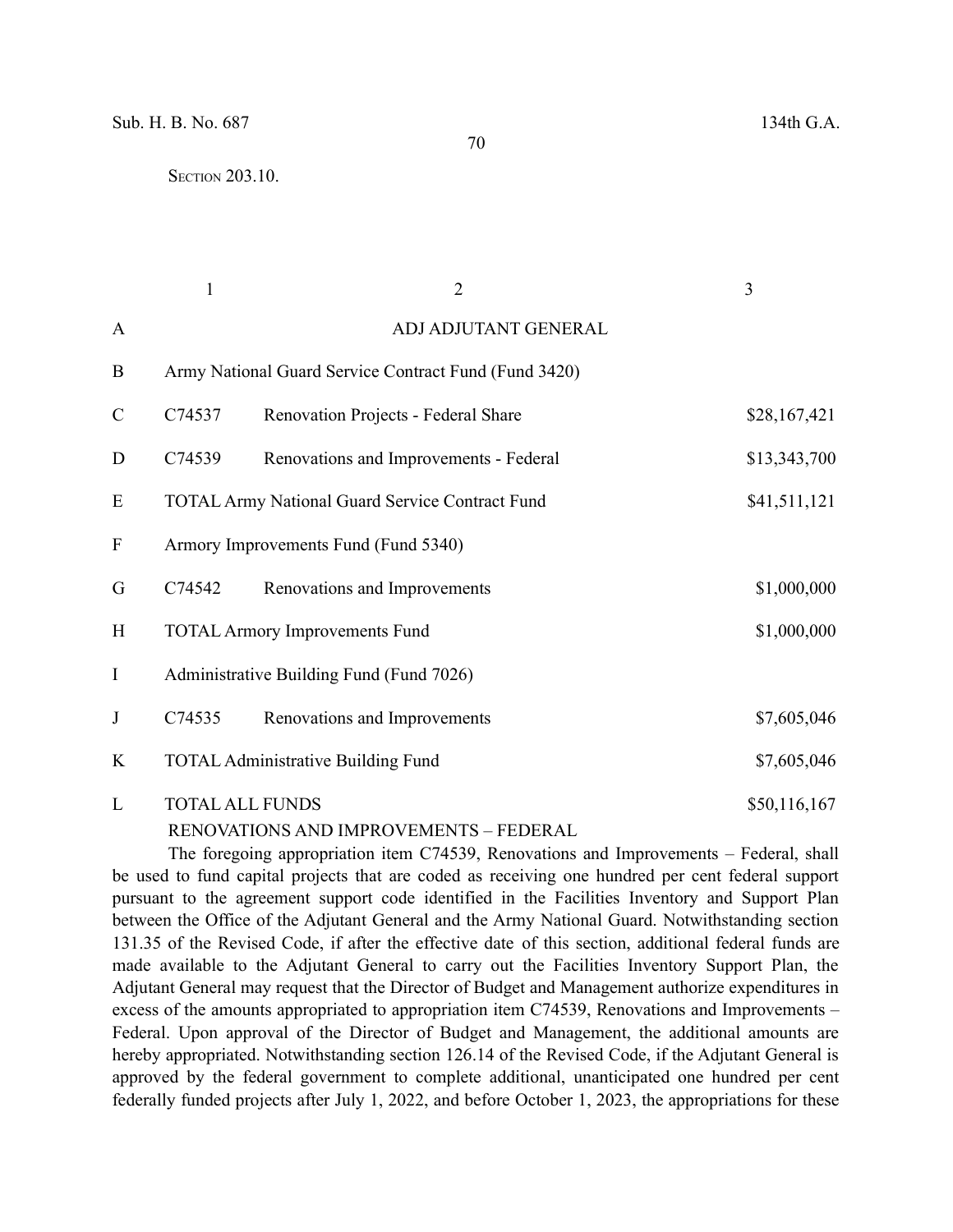71

additional projects may be released upon written approval of the Director of Budget and Management.

**SECTION 205.10.** 

|               | $\mathbf{1}$ | $\overline{2}$                            | 3           |
|---------------|--------------|-------------------------------------------|-------------|
| $\mathbf{A}$  |              | AGO ATTORNEY GENERAL                      |             |
| B             |              | Administrative Building Fund (Fund 7026)  |             |
| $\mathcal{C}$ | C05502       | <b>Bowling Green Facility</b>             | \$294,474   |
| D             | C05517       | <b>General Building Renovations</b>       | \$600,000   |
| E             | C05535       | <b>TTC Outdoor Gun Range</b>              | \$2,282,792 |
| F             | C05536       | <b>TTC Facility Renovations</b>           | \$591,136   |
| G             | C05537       | <b>Richfield Facility Renovations</b>     | \$1,556,476 |
| H             |              | <b>TOTAL Administrative Building Fund</b> | \$5,324,878 |
| I             |              | <b>TOTAL ALL FUNDS</b>                    | \$5,324,878 |

SECTION 207.01. DEPARTMENT OF HIGHER EDUCATION AND STATE INSTITUTIONS OF HIGHER EDUCATION

| A  |                                                       | <b>BOR DEPARTMENT OF HIGHER EDUCATION</b> |              |
|----|-------------------------------------------------------|-------------------------------------------|--------------|
| Β  | Higher Education Improvement Taxable Fund (Fund 7024) |                                           |              |
| C. |                                                       | C23568 OARnet - Taxable                   | \$14,000,000 |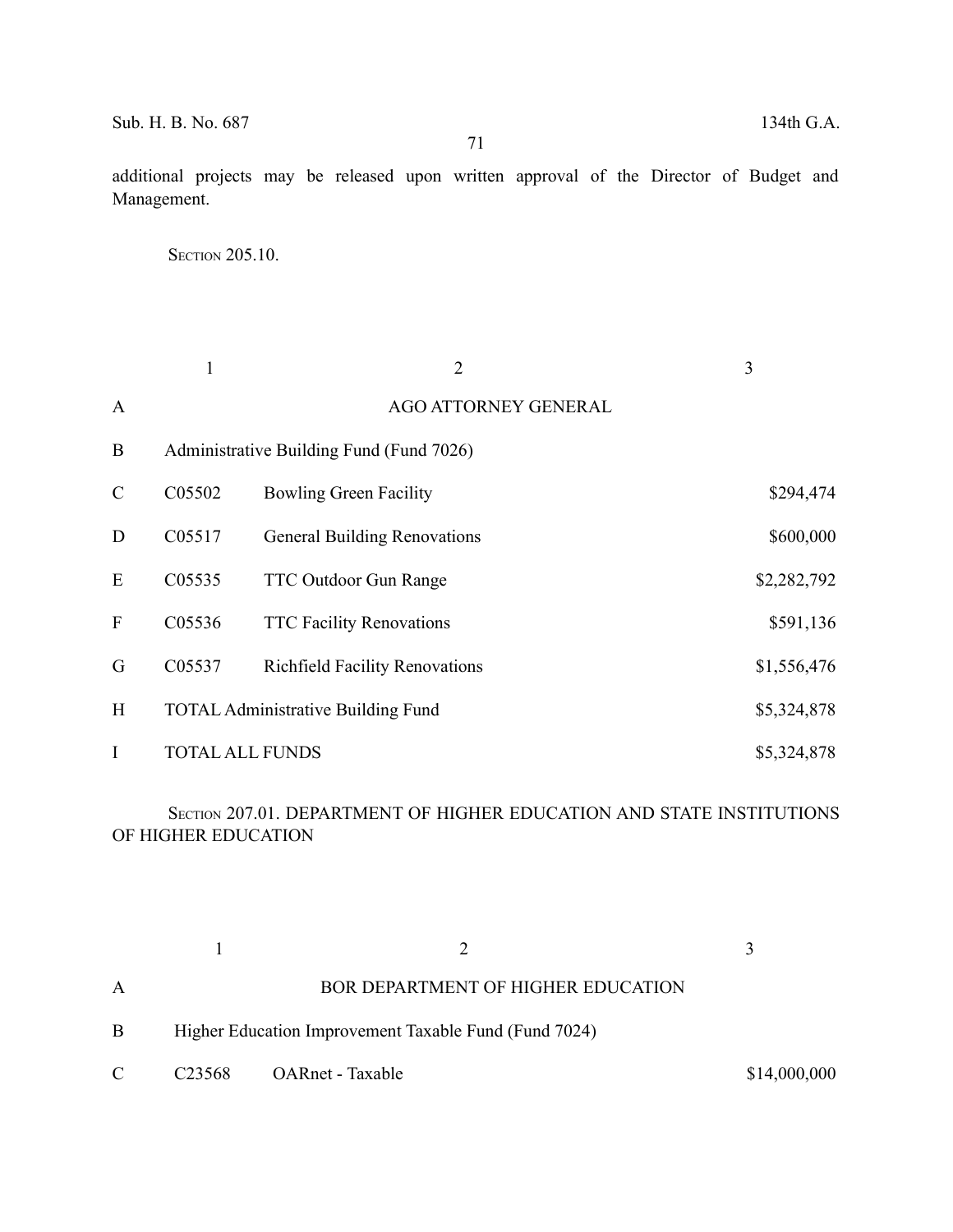| D              | TOTAL Higher Education Improvement Taxable Fund |                                                 | \$14,000,000 |
|----------------|-------------------------------------------------|-------------------------------------------------|--------------|
| E              |                                                 | Higher Education Improvement Fund (Fund 7034)   |              |
| $\mathbf F$    | C23501                                          | Ohio Supercomputer Center                       | \$7,000,000  |
| G              | C <sub>23502</sub>                              | Research Facility Action and Investment Funds   | \$350,000    |
| H              | C <sub>23516</sub>                              | Ohio Library and Information Network            | \$22,619,427 |
| I              | C <sub>23524</sub>                              | Supplemental Renovations - Library Depositories | \$600,000    |
| J              | C23529                                          | Workforce Based Training and Equipment          | \$7,600,000  |
| K              | C <sub>23530</sub>                              | <b>Technology Initiatives</b>                   | \$2,350,000  |
| L              | C23560                                          | <b>HEI Critical Maintenance and Upgrades</b>    | \$850,000    |
| M              | C <sub>23566</sub>                              | <b>Campus Safety Grant Program</b>              | \$5,000,000  |
| N              |                                                 | <b>TOTAL Higher Education Improvement Fund</b>  | \$46,369,427 |
| $\overline{O}$ | <b>TOTAL ALL FUNDS</b>                          |                                                 | \$60,369,427 |

## RESEARCH FACILITY ACTION AND INVESTMENT FUNDS

The foregoing appropriation item C23502, Research Facility Action and Investment Funds, shall be used for a grant program to be administered by the Chancellor of Higher Education to provide timely availability of capital facilities for research programs and research-oriented instructional programs at or involving state-supported and state-assisted institutions of higher education.

## WORKFORCE BASED TRAINING AND EQUIPMENT

(A) Capital appropriations in this act made from appropriation item C23529, Workforce Based Training and Equipment, shall be used to support the Regionally Aligned Priorities in Developing Skills (RAPIDS) program in the Department of Higher Education. The purpose of the RAPIDS program is to support collaborative projects among higher education institutions to strengthen education and training opportunities that maximize workforce development efforts in defined areas of the state.

(B) Capital funds appropriated for this purpose by the General Assembly shall be distributed by the Chancellor of Higher Education to Ohio regions or subsets of regions. Regions or subsets of regions may be defined by the state's economic development strategy.

(C) The Chancellor shall award capital funds within the program using an application and review process, as developed by the Chancellor. In reviewing applications and making awards, priority shall be given to proposals that demonstrate: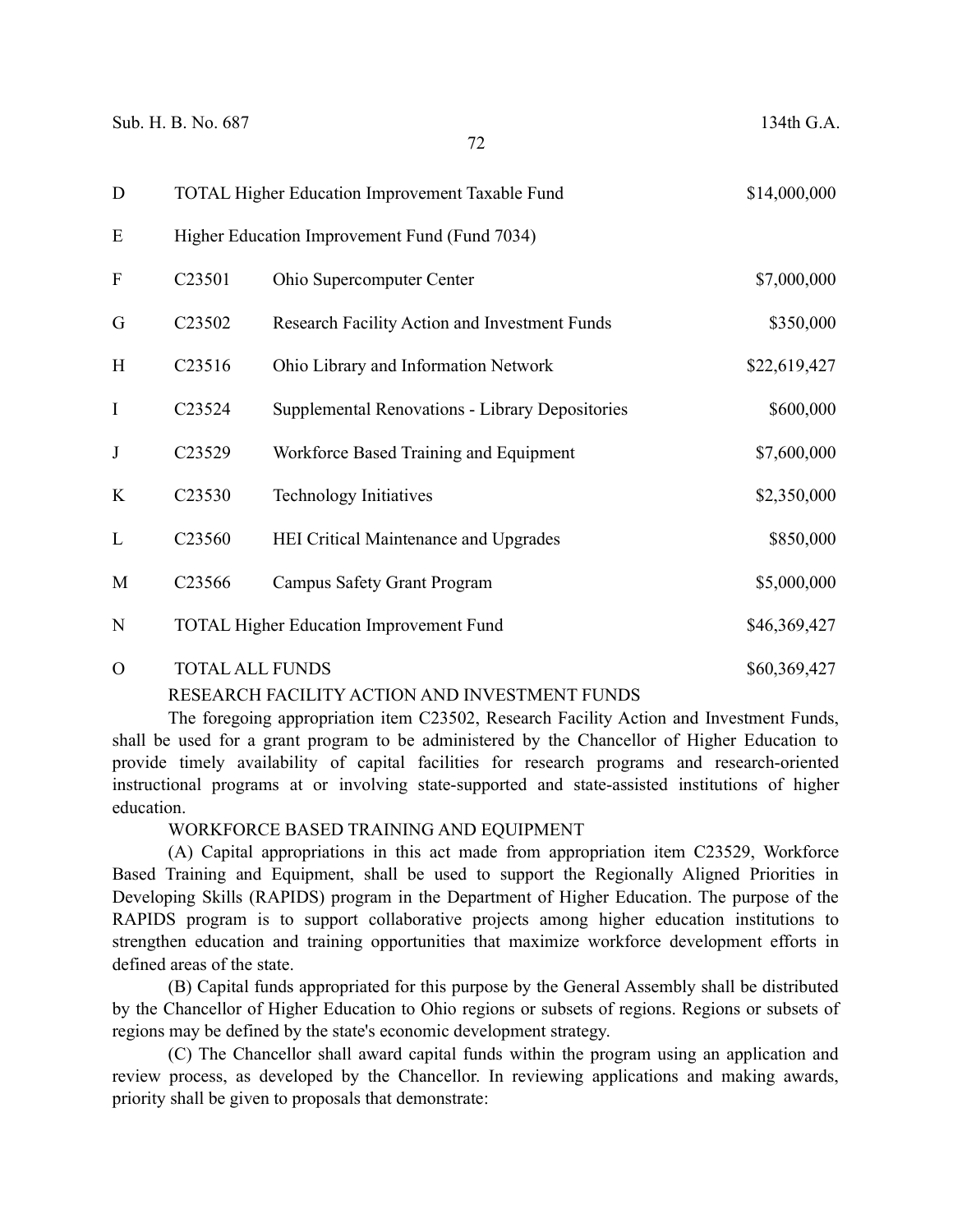(1) Collaboration among and between state institutions of higher education, as defined in section 3345.011 of the Revised Code, Ohio Technical Centers, and other entities as determined to be appropriate by the Chancellor;

(2) Evidence of meaningful business support and engagement;

(3) Identification of targeted occupations and industries supported by data, which sources may include the Governor's Office of Workforce Transformation, OhioMeansJobs, labor market information from the Department of Job and Family Services, and lists of in-demand occupations;

(4) Sustainability beyond the grant period with the opportunity to provide continued value and impact to the region.

(D) In submitting proposals for consideration under the program, a state institution of higher education, as defined in section 3345.011 of the Revised Code, shall be the lead applicant and preference shall be given to proposals in which equipment and technology acquired by capital funds awarded under the program are owned by a state institution of higher education. If equipment, technology, or facilities acquired by capital funds awarded under the program will be owned by a separate governmental or nonprofit entity, the state institution of higher education shall enter into a joint use agreement with the entity, which shall be approved by the Chancellor.

CAMPUS SAFETY GRANT PROGRAM

(A) The foregoing appropriation item C23566, Campus Safety Grant Program, shall be used to make competitive grants to state institutions of higher education for eligible security improvements that assist the institutions in improving the overall physical security and safety of their buildings on public campuses throughout Ohio.

(B) The Director of Public Safety shall administer and award the grants described in division (A) of this section. The Director, in coordination with the Chancellor of Higher Education, shall establish procedures and forms by which applicants may apply for a grant, a competitive process for ranking applicants and awarding the grants, and procedures for distributing grants. The procedures shall require each applicant to do all of the following:

(1) Describe how the grant will be used to integrate organizational preparedness with broader state and local preparedness efforts;

(2) Submit a vulnerability assessment conducted by experienced security, law enforcement, or military personnel, and a description of how the grant will be used to address the vulnerabilities identified in the assessment.

(C) Prior to the awarding of any funds under this section, the Director of Public Safety shall consult and share preliminary funding recommendations with the Chancellor.

(D) Any grant submission that is created under this section that is determined to be a security record as defined in section 149.433 of the Revised Code is not a public record under section 149.43 of the Revised Code and is not subject to mandatory release or disclosure under that section.

(E) Upon the completion of the application and review process as defined in division (B) of this section, the Chancellor shall seek the approval of the Controlling Board to transfer appropriation to any institution receiving an award under this section.

(F) As used in this section:

(1) "Eligible security improvements" means a physical security enhancement, equipment, or inspection and screening equipment included on the Authorized Equipment List published by the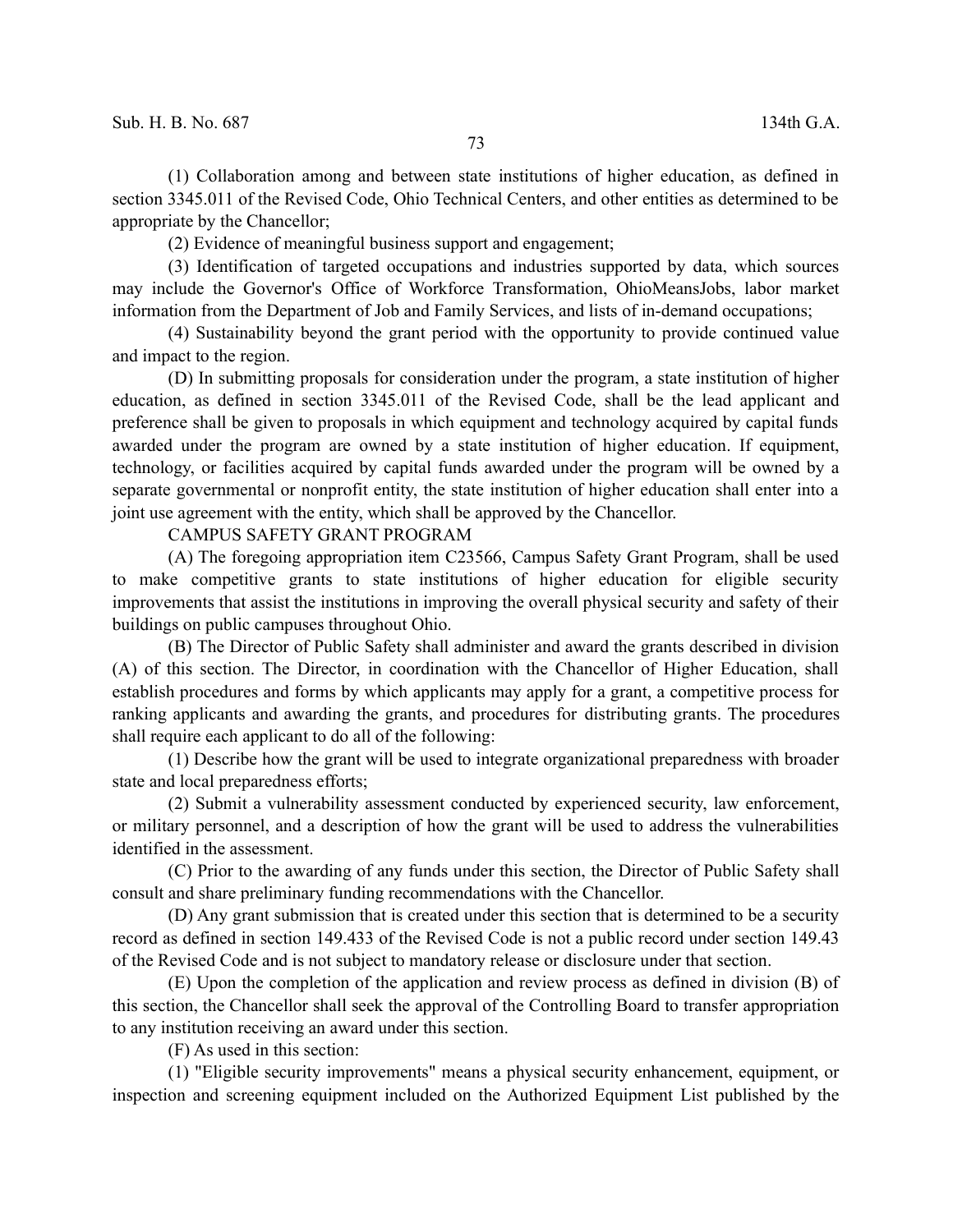United States Department of Homeland Security that is also within the definition of "costs of capital facilities" under section 151.01 of the Revised Code.

(2) "State institutions of higher education" has the same meaning as in section 3345.011 of the Revised Code.

SECTION 207.02.

|                  | $\mathbf{1}$           | $\overline{2}$                                                                   | 3           |
|------------------|------------------------|----------------------------------------------------------------------------------|-------------|
| $\mathbf{A}$     |                        | BTC BELMONT TECHNICAL COLLEGE                                                    |             |
| B                |                        | Higher Education Improvement Fund (Fund 7034)                                    |             |
| $\mathcal{C}$    | C36809                 | <b>Industrial Trades Center</b>                                                  | \$945,282   |
| D                |                        | <b>TOTAL Higher Education Improvement Fund</b>                                   | \$945,282   |
| E                |                        | <b>TOTAL ALL FUNDS</b>                                                           | \$945,282   |
|                  | <b>SECTION 207.03.</b> |                                                                                  |             |
|                  | $\mathbf{1}$           | $\overline{2}$                                                                   | 3           |
| A                |                        | <b>BGU BOWLING GREEN STATE UNIVERSITY</b>                                        |             |
| B                |                        | Higher Education Improvement Fund (Fund 7034)                                    |             |
| $\mathcal{C}$    | C24076                 | Critical Infrastructure Rehabilitation - Mechanical,<br>Electrical, and Plumbing | \$4,830,402 |
| D                | C24077                 | Critical Infrastructure Rehabilitation - Roofing and<br><b>Building Envelope</b> | \$2,055,490 |
| E                | C24078                 | Academic Building Rehabilitation - Applied Sciences                              | \$3,391,559 |
| $\boldsymbol{F}$ | C24079                 | Critical Infrastructure Rehabilitation - Technology-                             | \$6,000,000 |
|                  |                        |                                                                                  |             |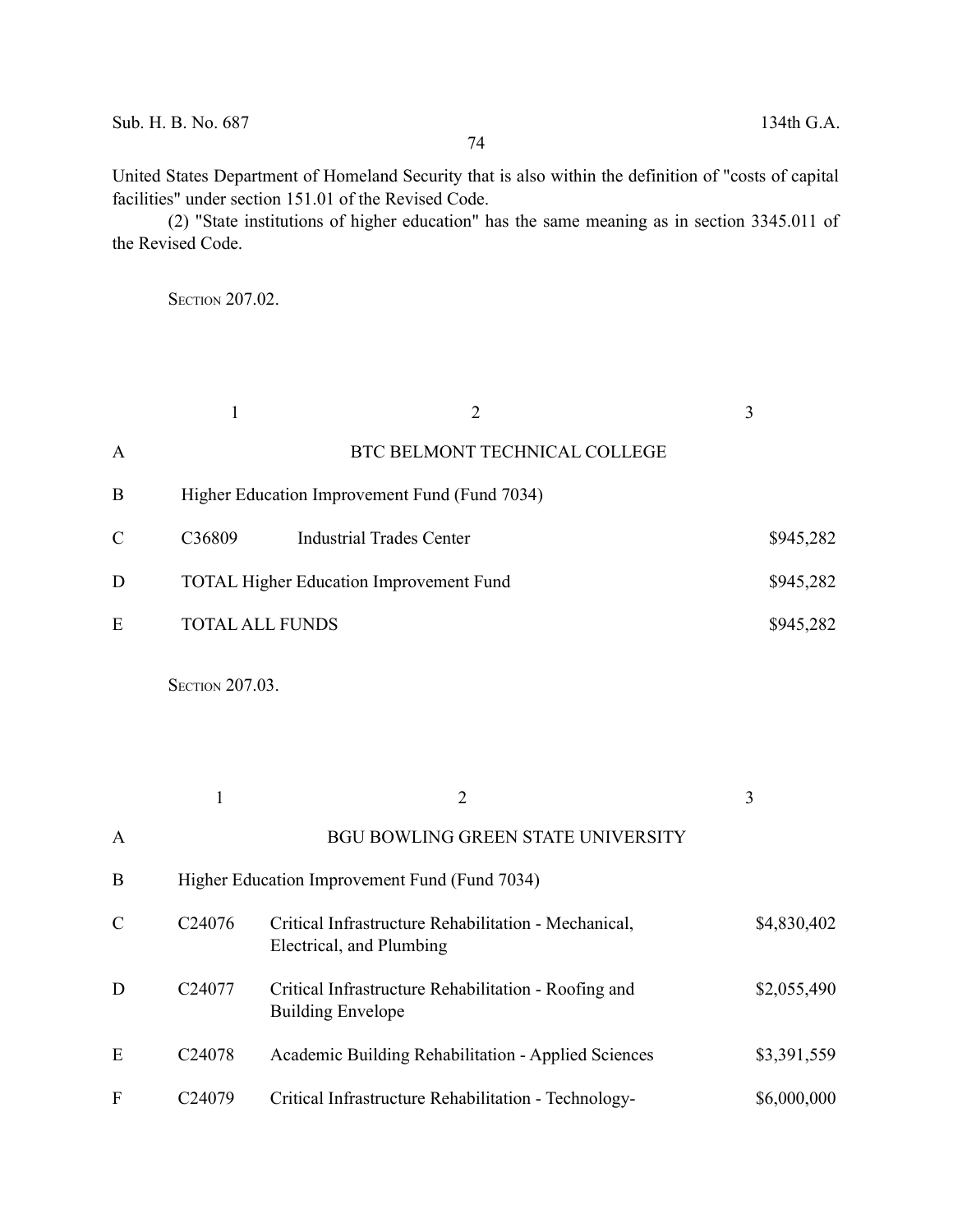# Wired Network

| G | C <sub>24080</sub> | Academic Building Infrastructure and Space<br><b>Rehabilitation - Firelands</b> | \$800,000    |
|---|--------------------|---------------------------------------------------------------------------------|--------------|
| H | C <sub>24081</sub> | Bowling Green Forensic DNA Analysis Laboratory                                  | \$250,000    |
|   | C <sub>24082</sub> | Bowling Green CAD System                                                        | \$1,100,000  |
|   |                    | <b>TOTAL Higher Education Improvement Fund</b>                                  | \$18,427,451 |
| K |                    | <b>TOTAL ALL FUNDS</b>                                                          | \$18,427,451 |
|   |                    |                                                                                 |              |

**SECTION 207.04.** 

|               |                    | 2                                                       | 3           |  |
|---------------|--------------------|---------------------------------------------------------|-------------|--|
| $\mathbf{A}$  |                    | COT CENTRAL OHIO TECHNICAL COLLEGE                      |             |  |
| B             |                    | Higher Education Improvement Fund (Fund 7034)           |             |  |
| $\mathcal{C}$ | C36905             | Founders/Hopewell Hall Renovations                      | \$500,000   |  |
| D             | C36929             | Reese Center Boiler and Chiller Replacement -<br>Newark | \$500,000   |  |
| E             | C <sub>36930</sub> | Evans Hall Renovation                                   | \$1,531,117 |  |
| F             |                    | <b>TOTAL Higher Education Improvement Fund</b>          | \$2,531,117 |  |
| G             |                    | <b>TOTAL ALL FUNDS</b>                                  | \$2,531,117 |  |

**SECTION 207.05.** 

 $1$  and  $2$  3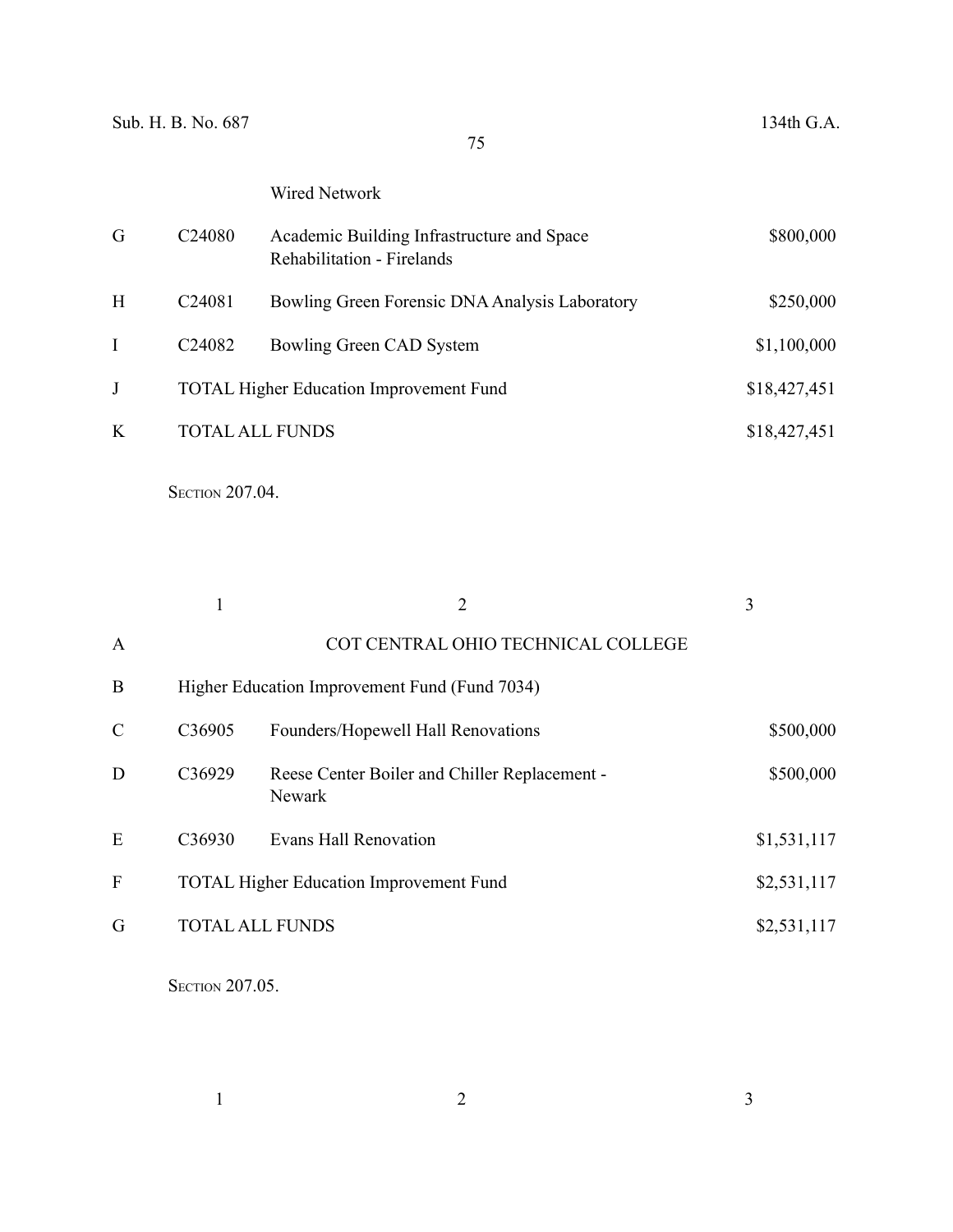| $\mathbf{A}$  |                    | CSU CENTRAL STATE UNIVERSITY                               |             |
|---------------|--------------------|------------------------------------------------------------|-------------|
| B             |                    | Higher Education Improvement Fund (Fund 7034)              |             |
| $\mathcal{C}$ | C <sub>25500</sub> | <b>Basic Renovations</b>                                   | \$755,599   |
| D             | C <sub>25527</sub> | <b>HVAC Upgrades and Improvements</b>                      | \$600,000   |
| E             | C25533             | Information Technology - Cable and Fiber Project           | \$500,000   |
| $\mathbf{F}$  | C <sub>25534</sub> | Roof Repair and Water Intrusion                            | \$1,938,273 |
| G             | C <sub>25535</sub> | Community STE[A]M Academy - Xenia                          | \$175,000   |
| H             | C <sub>25536</sub> | Central State University Center for Health and<br>Wellness | \$500,000   |
| $\bf{I}$      | C <sub>25537</sub> | YWCA Dayton - Huber Heights Campus                         | \$500,000   |
| J             |                    | <b>TOTAL Higher Education Improvement Fund</b>             | \$4,968,872 |
| K             |                    | <b>TOTAL ALL FUNDS</b>                                     | \$4,968,872 |

**SECTION 207.06.** 

|               |                     | 2                                              | 3           |
|---------------|---------------------|------------------------------------------------|-------------|
| $\mathbf{A}$  |                     | CTC CINCINNATI STATE COMMUNITY COLLEGE         |             |
| B             |                     | Higher Education Improvement Fund (Fund 7034)  |             |
| $\mathcal{C}$ | C <sub>36</sub> 140 | Main Building Renovations                      | \$1,500,000 |
| D             | C <sub>36</sub> 141 | IT System Upgrades                             | \$3,600,000 |
| E             | C36143              | Training and Education Infrastructure Upgrades | \$1,053,361 |
| F             | C <sub>36</sub> 148 | Growing Beyond Hunger                          | \$500,000   |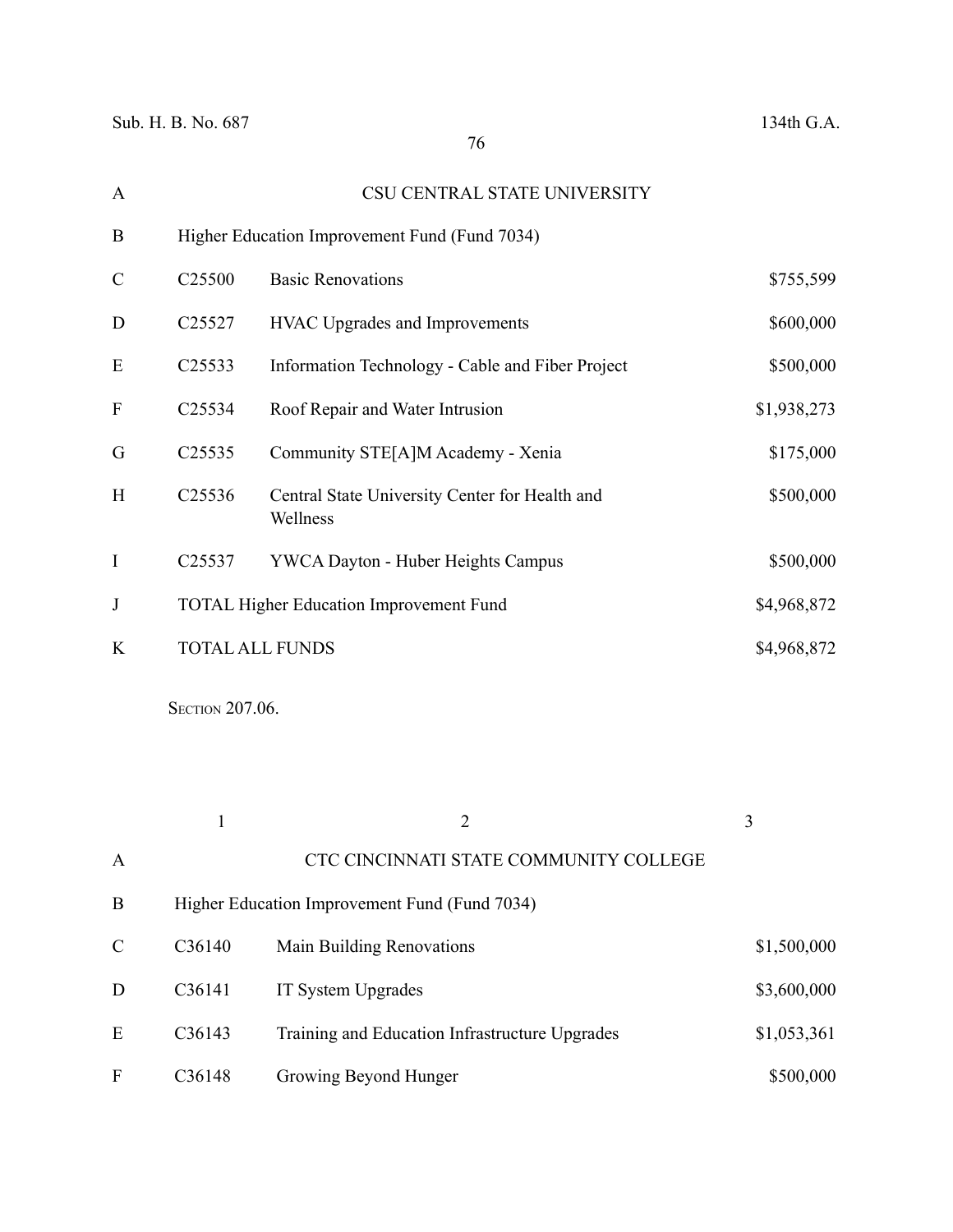|   | Sub. H. B. No. 687     | 77                                             | 134th G.A.  |
|---|------------------------|------------------------------------------------|-------------|
| G | C <sub>36</sub> 149    | La Soupe Basement Expansion                    | \$150,000   |
| H |                        | <b>TOTAL Higher Education Improvement Fund</b> | \$6,803,361 |
|   | <b>TOTAL ALL FUNDS</b> |                                                | \$6,803,361 |
|   |                        |                                                |             |

**SECTION 207.07.** 

|   |                        |                                                                                    | 3           |
|---|------------------------|------------------------------------------------------------------------------------|-------------|
| A |                        | CLT CLARK STATE COMMUNITY COLLEGE                                                  |             |
| B |                        | Higher Education Improvement Fund (Fund 7034)                                      |             |
| C | C38527                 | Rhodes Hall and Applied Science Center<br>Renovation                               | \$3,258,997 |
| D | C38534                 | <b>Community Health Partners Musculoskeletal</b><br>Institute Center of Excellence | \$125,000   |
| E |                        | <b>TOTAL Higher Education Improvement Fund</b>                                     | \$3,383,997 |
| F | <b>TOTAL ALL FUNDS</b> |                                                                                    | \$3,383,997 |
|   |                        |                                                                                    |             |

**SECTION 207.08.** 

| A |                    | <b>CLS CLEVELAND STATE UNIVERSITY</b>                 |             |
|---|--------------------|-------------------------------------------------------|-------------|
| B |                    | Higher Education Improvement Fund (Fund 7034)         |             |
| C | C <sub>26083</sub> | Science Research Building Renovation and<br>Expansion | \$5,000,000 |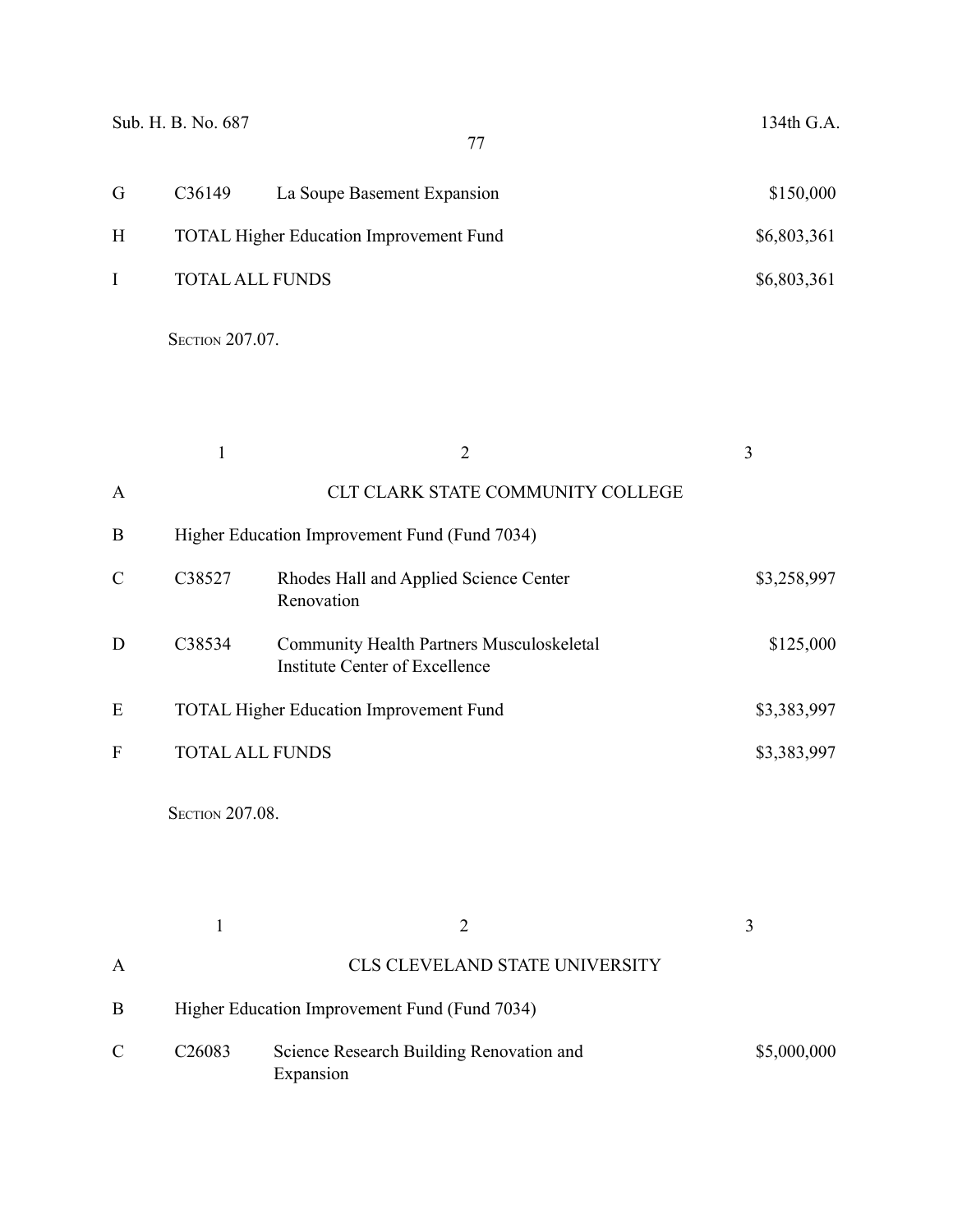| D                         | C26094                          | Anatomy Laboratory Renovation                           | \$3,000,000  |
|---------------------------|---------------------------------|---------------------------------------------------------|--------------|
| E                         | C <sub>26095</sub>              | Music and Communications Building Roof<br>Replacement   | \$3,700,000  |
| $\boldsymbol{\mathrm{F}}$ | C26096                          | Rhodes Tower Renewal Phase I                            | \$3,400,000  |
| G                         | C <sub>26097</sub>              | <b>Electrical Equipment Upgrade</b>                     | \$1,492,597  |
| H                         | C <sub>26098</sub>              | MetroHealth Senior Health and Wellness Center           | \$450,000    |
| $\rm I$                   | C26099                          | MacDonald Women's Hospital Healthy Women<br>Initiative  | \$200,000    |
| J                         | C260A1                          | United Way of Greater Cleveland Building<br>Renovations | \$150,000    |
| K                         | C260A2                          | Kenmore Commons Improvements                            | \$150,000    |
| L                         | C260A3                          | Goodwill Industries Training Center                     | \$50,000     |
| M                         | C <sub>260</sub> A <sub>4</sub> | UH Perrico Health Center Rainbow Babies                 | \$750,000    |
| $\mathbf N$               |                                 | <b>TOTAL Higher Education Improvement Fund</b>          | \$18,342,597 |
| $\Omega$                  |                                 | <b>TOTAL ALL FUNDS</b>                                  | \$18,342,597 |

**SECTION 207.09.** 

|               |                    |                                               | $\mathbf{3}$ |
|---------------|--------------------|-----------------------------------------------|--------------|
| A             |                    | CTI COLUMBUS STATE COMMUNITY COLLEGE          |              |
| B             |                    | Higher Education Improvement Fund (Fund 7034) |              |
| $\mathcal{C}$ | C <sub>38435</sub> | <b>Student Success Renovations</b>            | \$5,600,000  |
| D             | C <sub>38437</sub> | <b>Building Infrastructure Repairs</b>        | \$9,529,718  |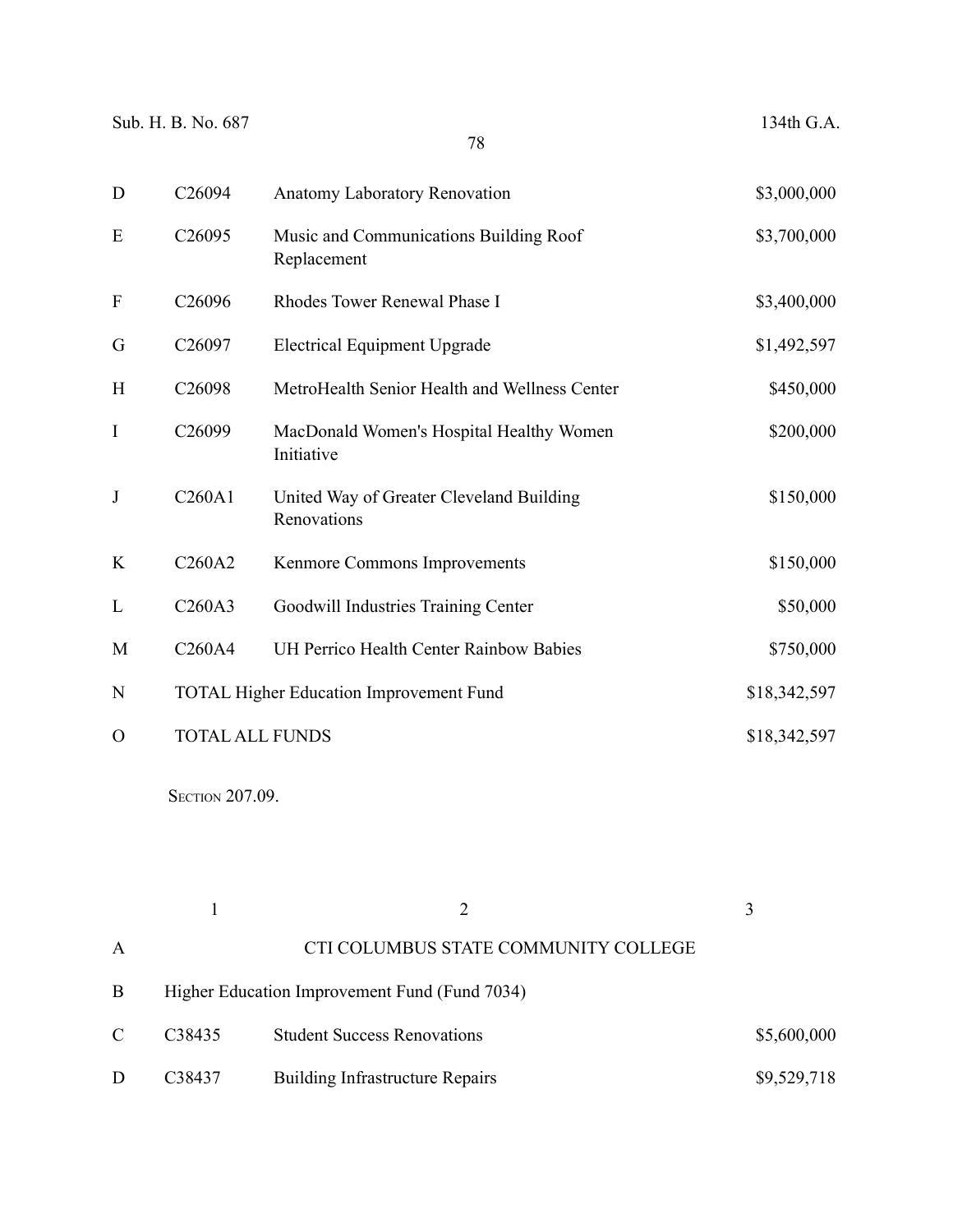| E | C38449                 | Gravity Phase II                                                        | \$75,000     |
|---|------------------------|-------------------------------------------------------------------------|--------------|
| F | C38454                 | Goodwill Columbus                                                       | \$500,000    |
| G | C <sub>3</sub> 8455    | Girl Scouts of Ohio's Heartland STEM and<br>Leadership Immersion Campus | \$1,500,000  |
| H | C38458                 | Madison County Fire Training Program                                    | \$150,000    |
| I |                        | <b>TOTAL Higher Education Improvement Fund</b>                          | \$17,354,718 |
|   | <b>TOTAL ALL FUNDS</b> |                                                                         | \$17,354,718 |
|   |                        |                                                                         |              |

**SECTION 207.10.** 

|               | $\mathbf{1}$ | $\overline{2}$                                                          | 3            |
|---------------|--------------|-------------------------------------------------------------------------|--------------|
| A             |              | CCC CUYAHOGA COMMUNITY COLLEGE                                          |              |
| B             |              | Higher Education Improvement Fund (Fund 7034)                           |              |
| $\mathcal{C}$ | C37800       | <b>Basic Renovations</b>                                                | \$10,118,318 |
| D             | C37852       | East Campus Exterior Plaza                                              | \$5,200,000  |
| E             | C37866       | University Settlement Broadway Rising Project                           | \$150,000    |
| $\mathbf{F}$  | C37867       | The Lyric Center                                                        | \$75,000     |
| G             | C37868       | <b>Greater Cleveland Foodbank</b>                                       | \$750,000    |
| H             | C37869       | Shoes and Clothes for Kids                                              | \$175,000    |
| I             | C37870       | West Side Catholic Center - Housing Self-<br><b>Sufficiency Program</b> | \$150,000    |
| J             | C37871       | The Cleveland Institute of Art                                          | \$550,000    |
| K             | C37872       | <b>Construction Based Trades Academy</b>                                | \$200,000    |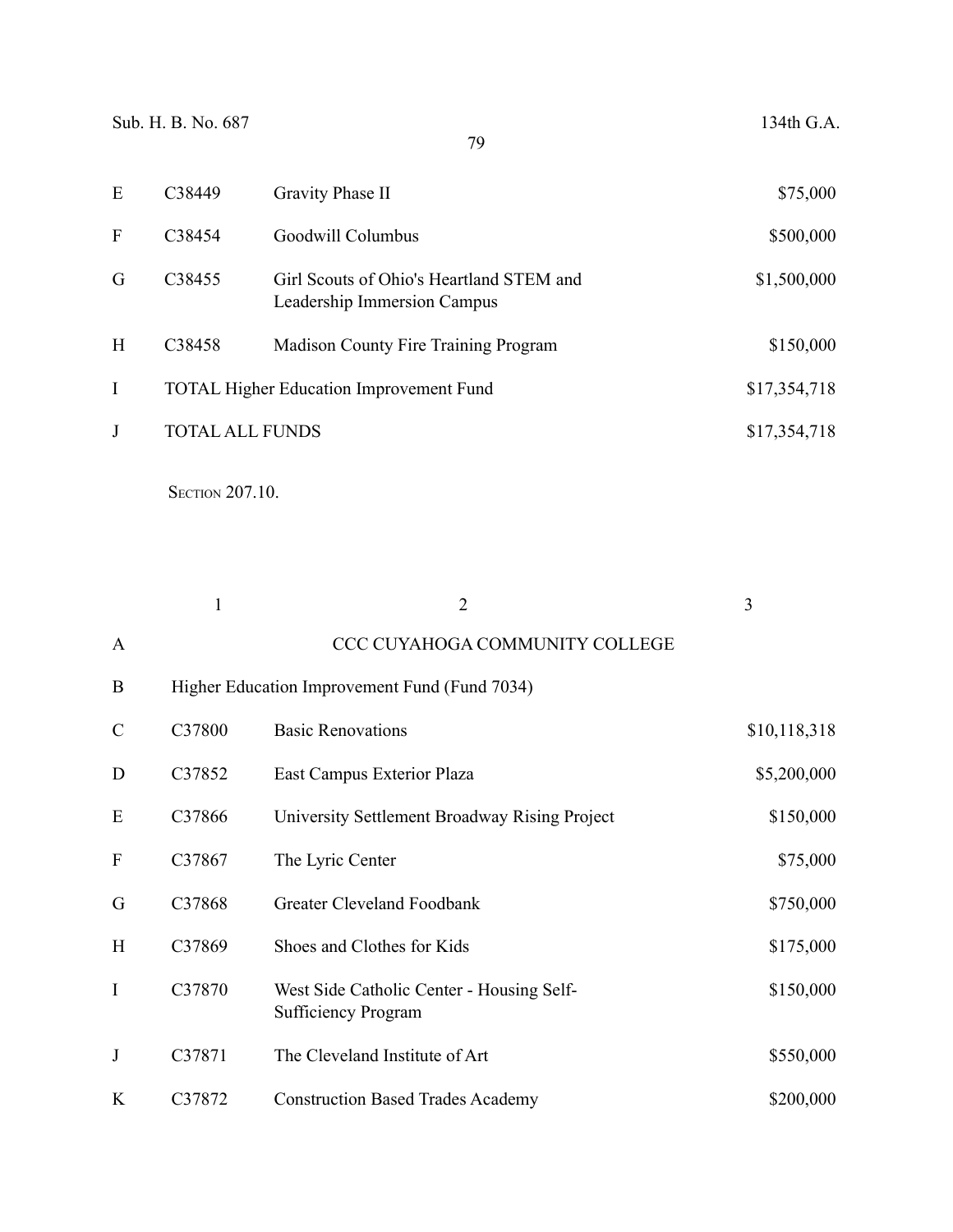|   | Sub. H. B. No. 687     | 80                                                     | 134th G.A.   |
|---|------------------------|--------------------------------------------------------|--------------|
| L | C37873                 | Medina Christian Academy Capital Expansion<br>Phase II | \$300,000    |
| M |                        | <b>TOTAL Higher Education Improvement Fund</b>         | \$17,668,318 |
| N | <b>TOTAL ALL FUNDS</b> |                                                        | \$17,668,318 |

**SECTION 207.11.** 

|               |                        | $\overline{2}$                                                         | 3           |
|---------------|------------------------|------------------------------------------------------------------------|-------------|
| $\mathbf{A}$  |                        | JTC EASTERN GATEWAY COMMUNITY COLLEGE                                  |             |
| B             |                        | Higher Education Improvement Fund (Fund 7034)                          |             |
| $\mathcal{C}$ | C38600                 | <b>Basic Renovations</b>                                               | \$360,134   |
| D             | C38628                 | HVAC/Plumbing Maintenance - Steubenville                               | \$1,000,000 |
| E             | C38629                 | HVAC/Plumbing Maintenance - Youngstown                                 | \$350,000   |
| F             | C38630                 | Dental Laboratory Renovation                                           | \$650,000   |
| G             | C38631                 | Ohio Hills Quaker City Health Center                                   | \$100,000   |
| H             | C38632                 | Lowellville Community Literacy Workforce and<br><b>Cultural Center</b> | \$650,000   |
| I             | C38633                 | <b>Brite Energy Innovators</b>                                         | \$500,000   |
| J             |                        | <b>TOTAL Higher Education Improvement Fund</b>                         | \$3,610,134 |
| K             | <b>TOTAL ALL FUNDS</b> |                                                                        | \$3,610,134 |

**SECTION 207.12.**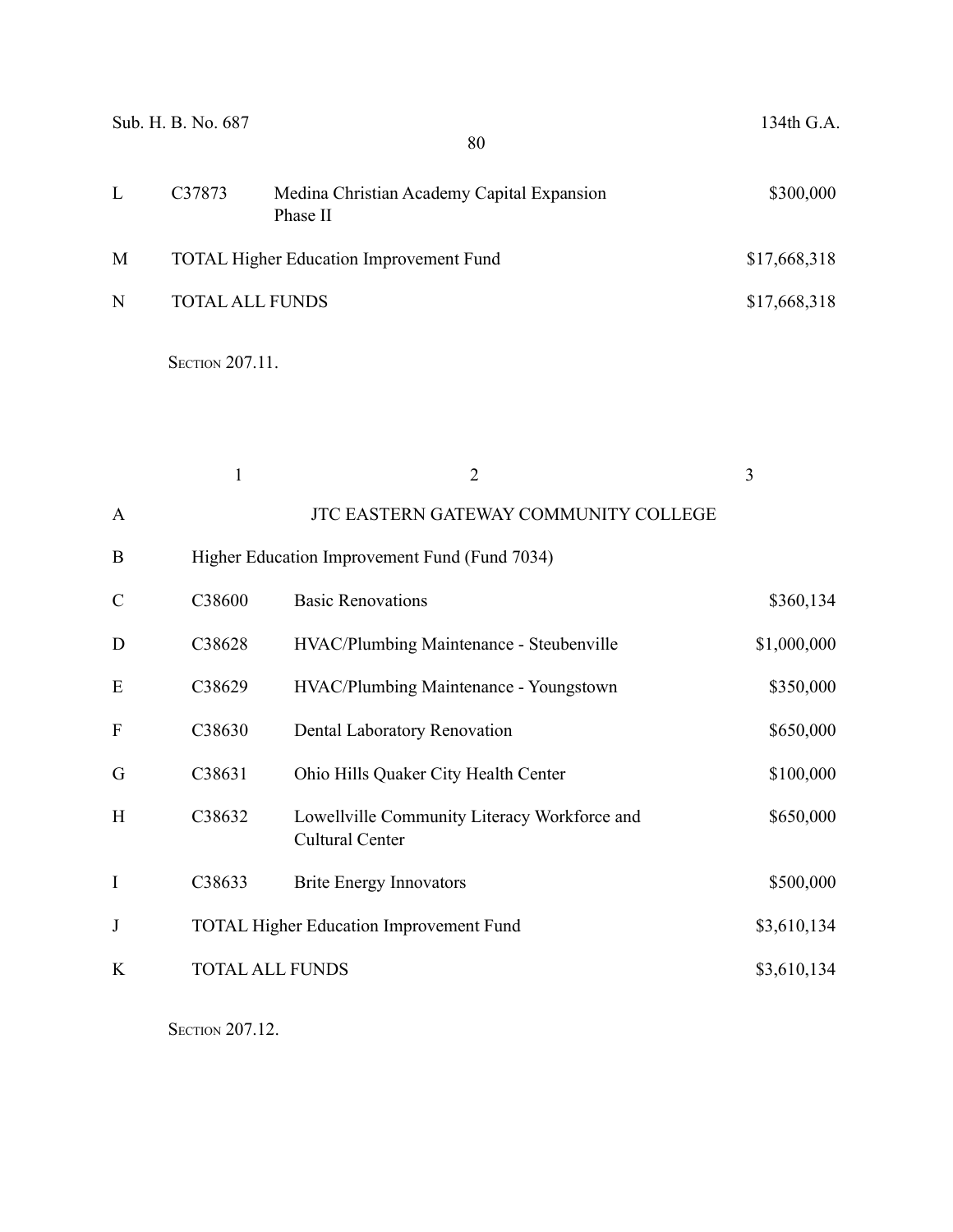|               | 1                      | 2                                              | 3           |  |
|---------------|------------------------|------------------------------------------------|-------------|--|
| A             |                        | ESC EDISON STATE COMMUNITY COLLEGE             |             |  |
| B             |                        | Higher Education Improvement Fund (Fund 7034)  |             |  |
| $\mathcal{C}$ | C39019                 | Parking Lot Resurfacing                        | \$300,000   |  |
| D             | C39022                 | Classroom and Laboratory Renovation            | \$250,000   |  |
| E             | C39026                 | <b>Convocation Center Expansion</b>            | \$800,000   |  |
| F             | C39027                 | North Hall Window Replacement                  | \$420,000   |  |
| G             | C39028                 | <b>Elevator Upgrades</b>                       | \$123,489   |  |
| H             |                        | <b>TOTAL Higher Education Improvement Fund</b> | \$1,893,489 |  |
| I             | <b>TOTAL ALL FUNDS</b> |                                                | \$1,893,489 |  |
|               |                        |                                                |             |  |

**SECTION 207.13.** 

|               | 1                  | $\overline{2}$                                 | 3           |
|---------------|--------------------|------------------------------------------------|-------------|
| $\mathbf{A}$  |                    | HTC HOCKING TECHNICAL COLLEGE                  |             |
| B             |                    | Higher Education Improvement Fund (Fund 7034)  |             |
| $\mathcal{C}$ | C <sub>36300</sub> | <b>Basic Renovations</b>                       | \$950,828   |
| D             | C36337             | Firing Range and Classroom Renovations         | \$150,000   |
| E             | C36338             | Security Lighting                              | \$400,000   |
| F             | C36339             | Parking Lot Improvements                       | \$1,000,000 |
| G             |                    | <b>TOTAL Higher Education Improvement Fund</b> | \$2,500,828 |
| H             |                    | <b>TOTAL ALL FUNDS</b>                         | \$2,500,828 |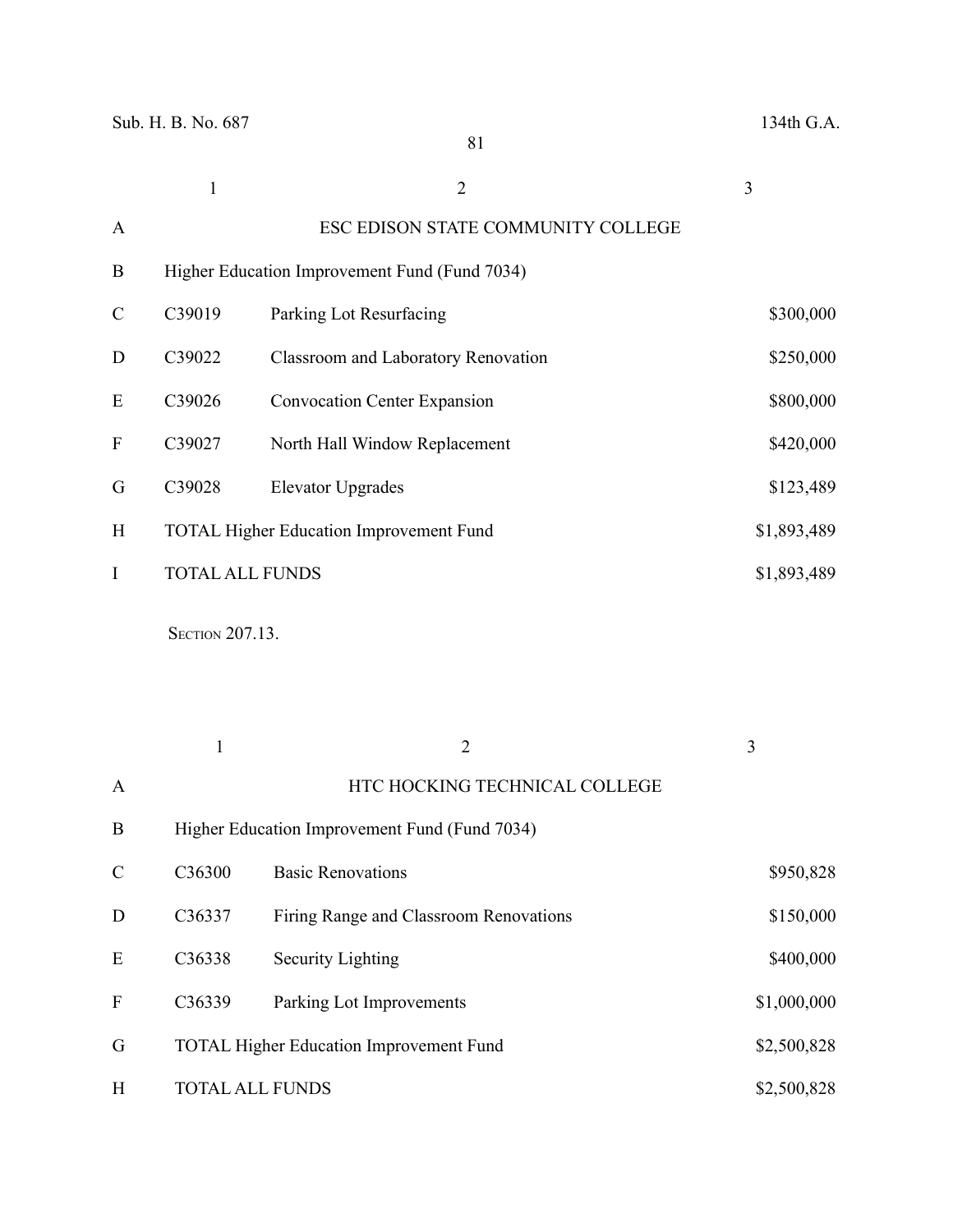|               |                        | $\overline{2}$                                    | 3           |
|---------------|------------------------|---------------------------------------------------|-------------|
| $\mathbf{A}$  |                        | LTC JAMES RHODES STATE COLLEGE                    |             |
| B             |                        | Higher Education Improvement Fund (Fund 7034)     |             |
| $\mathcal{C}$ | C38100                 | <b>Basic Renovations</b>                          | \$399,525   |
| D             | C38127                 | Public Service Building HVAC                      | \$492,640   |
| E             | C38128                 | Parking Lot Improvements                          | \$150,000   |
| ${\bf F}$     | C38129                 | Technology Infrastructure Upgrades                | \$1,000,000 |
| G             | C38130                 | <b>Classroom and Laboratory Space Renovations</b> | \$300,000   |
| H             | C38131                 | Putnam YMCA                                       | \$158,000   |
| I             | C38132                 | Apollo Regional Training Safety Program           | \$2,500,000 |
| J             |                        | <b>TOTAL Higher Education Improvement Fund</b>    | \$5,000,165 |
| K             | <b>TOTAL ALL FUNDS</b> |                                                   | \$5,000,165 |

**SECTION 207.15.** 

| A |                                 | KSU KENT STATE UNIVERSITY                     |           |
|---|---------------------------------|-----------------------------------------------|-----------|
| B |                                 | Higher Education Improvement Fund (Fund 7034) |           |
| C | C <sub>270</sub> H <sub>2</sub> | Founders Hall HVAC Upgrades - Tuscarawas      | \$500,000 |
| D | C <sub>27017</sub>              | Library Asbestos Abatement and Restroom       | \$550,000 |

82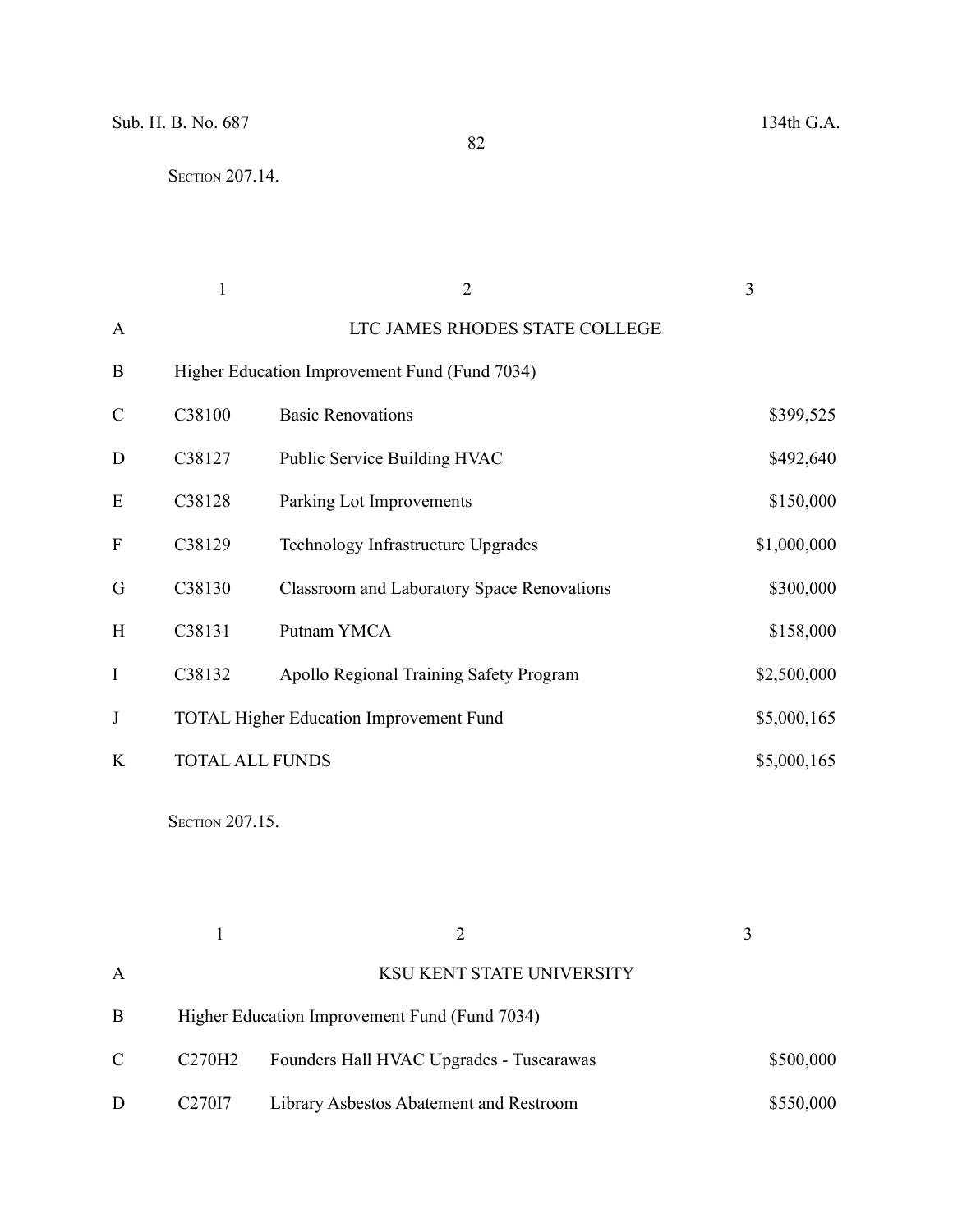### Installation - Ashtabula

| E             | C270K3        | Critical Deferred Maintenance-Kent                                              | \$1,550,000 |
|---------------|---------------|---------------------------------------------------------------------------------|-------------|
| $\mathbf{F}$  | C270K4        | Campus ADA Improvements-Kent                                                    | \$1,000,000 |
| G             | C270K5        | Fine Arts Building Roof Replacement Phase II and<br>Library Ceiling Replacement | \$900,000   |
| H             | C270K7        | Nursing Skills Laboratory Renovation-Geauga                                     | \$450,000   |
| $\bf{I}$      | <b>C270L8</b> | <b>Blossom Music Center</b>                                                     | \$1,500,000 |
| $\bf J$       | C270M6        | Front Campus Chiller Plant and Loop-Kent                                        | \$7,500,000 |
| K             | C270M7        | CAED Beall Hall 2nd Floor Rehabilitation-Kent                                   | \$6,500,000 |
| L             | C270M8        | Cunningham Hall Deferred Maintenance Phase II-<br>Kent                          | \$3,075,000 |
| M             | C270M9        | Library-Theater Building Roof Replacement-<br>Trumbull                          | \$500,000   |
| N             | C270N1        | Main Classroom Rooftop Unit Replacement Phase I-<br>Salem                       | \$475,000   |
| $\mathcal{O}$ | C270N2        | <b>Academic Buildings IT Network Access</b><br>Enhancement-Kent                 | \$3,588,475 |
| ${\bf P}$     | C270N3        | Ashland County Airport Authority Terminal and<br><b>Flight School Project</b>   | \$150,000   |
| Q             | C270N4        | East Liverpool Athletic Center                                                  | \$200,000   |
| $\mathbb{R}$  | C270N5        | Severance Music Center                                                          | \$500,000   |
| S             | C270N6        | Kulas Hall Renovation - Cleveland Institute of<br>Music                         | \$500,000   |
| T             | C270N7        | <b>SAM Center Upgrades</b>                                                      | \$50,000    |
| U             | <b>C270N8</b> | Junior Achievement North Central Ohio Building                                  | \$250,000   |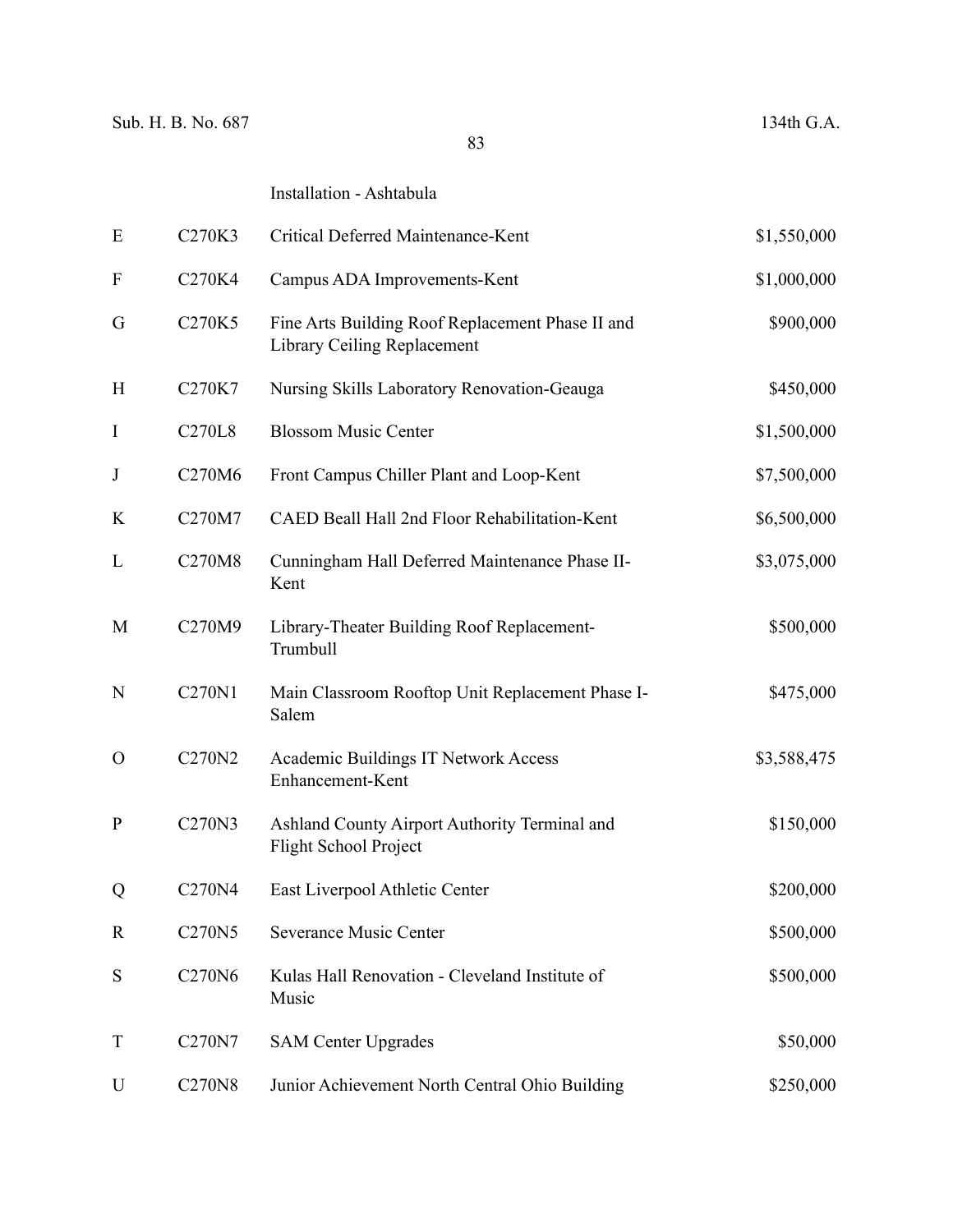|   | C270N9                          | <b>STEM Center of Excellence</b>               | \$250,000    |
|---|---------------------------------|------------------------------------------------|--------------|
| W | C <sub>270</sub> O <sub>2</sub> | Shaw Jewish Community Center                   | \$75,000     |
| X | C <sub>270</sub> O <sub>3</sub> | Purinton Hall Renovations - East Liverpool     | \$300,000    |
| Y |                                 | <b>TOTAL Higher Education Improvement Fund</b> | \$30,363,475 |
| Z |                                 | <b>TOTAL ALL FUNDS</b>                         | \$30,363,475 |

**SECTION 207.16.** 

|               | $\mathbf{1}$ | $\overline{2}$                                                                    | 3           |
|---------------|--------------|-----------------------------------------------------------------------------------|-------------|
| A             |              | LCC LAKELAND COMMUNITY COLLEGE                                                    |             |
| B             |              | Higher Education Improvement Fund (Fund 7034)                                     |             |
| $\mathcal{C}$ | C37919       | <b>Engineering Building Renovations</b>                                           | \$4,000,000 |
| D             | C37922       | Existing Teaching and Teaching Support Space<br>Renovations                       | \$362,721   |
| E             | C27931       | Helen Rockwell Morley Memorial Music Building                                     | \$400,000   |
| F             | C37932       | Alliance Working Together Northeast Ohio<br><b>Transformation Training Center</b> | \$500,000   |
| G             | C37933       | Auburn Career Center Public Safety Training<br>Grounds                            | \$350,000   |
| H             |              | <b>TOTAL Higher Education Improvement Fund</b>                                    | \$5,612,721 |
| I             |              | <b>TOTAL ALL FUNDS</b>                                                            | \$5,612,721 |
|               |              |                                                                                   |             |

**SECTION 207.17.**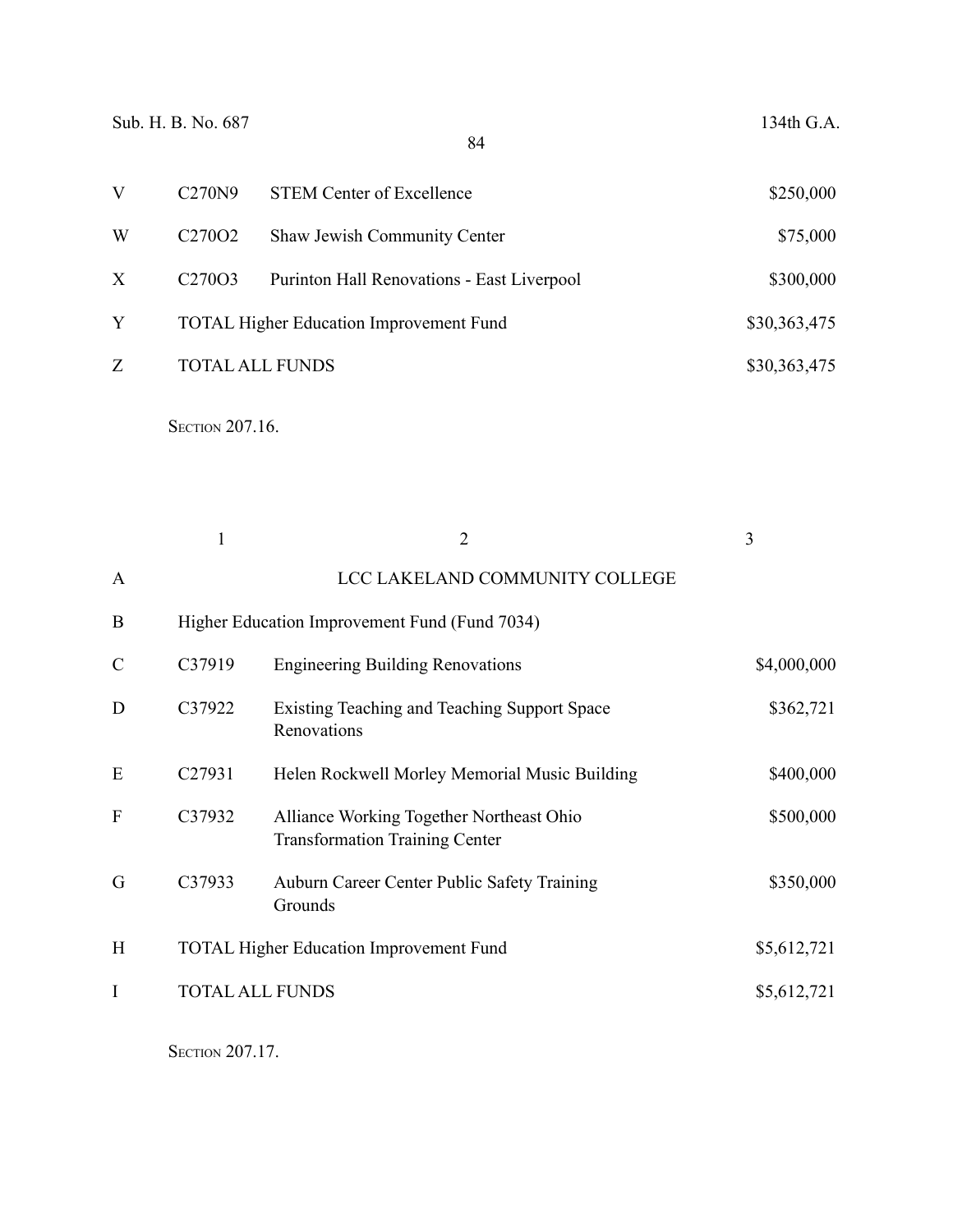|               |        | $\overline{2}$                                                           | 3           |
|---------------|--------|--------------------------------------------------------------------------|-------------|
| A             |        | LOR LORAIN COMMUNITY COLLEGE                                             |             |
| B             |        | Higher Education Improvement Fund (Fund 7034)                            |             |
| $\mathcal{C}$ | C38324 | <b>Business Building</b>                                                 | \$1,007,604 |
| D             | C38325 | Spitzer Conference Center                                                | \$2,519,009 |
| E             | C38334 | Parking Lot Improvements                                                 | \$3,022,811 |
| F             | C38335 | Lake Erie Council - Boys Scouts of America<br><b>Beaumont Scout Camp</b> | \$350,000   |
| G             | C38336 | South Lorain Education and Wellness Center                               | \$350,000   |
| H             | C38337 | City of Avon Fire Training Tower Facility                                | \$100,000   |
| $\bf{I}$      |        | <b>TOTAL Higher Education Improvement Fund</b>                           | \$7,349,424 |
| J             |        | <b>TOTAL ALL FUNDS</b>                                                   | \$7,349,424 |

**SECTION 207.18.** 

|               |        | $\overline{2}$                                 | 3           |
|---------------|--------|------------------------------------------------|-------------|
| $\mathbf{A}$  |        | MTC MARION TECHNICAL COLLEGE                   |             |
| B             |        | Higher Education Improvement Fund (Fund 7034)  |             |
| $\mathcal{C}$ | C35916 | <b>Bryson Hall Renovations</b>                 | \$900,000   |
| D             | C35919 | Library Plaza and Pond Edge Redesign           | \$200,000   |
| E             | C35920 | Campus Library Upgrades                        | \$576,690   |
| F             |        | <b>TOTAL Higher Education Improvement Fund</b> | \$1,676,690 |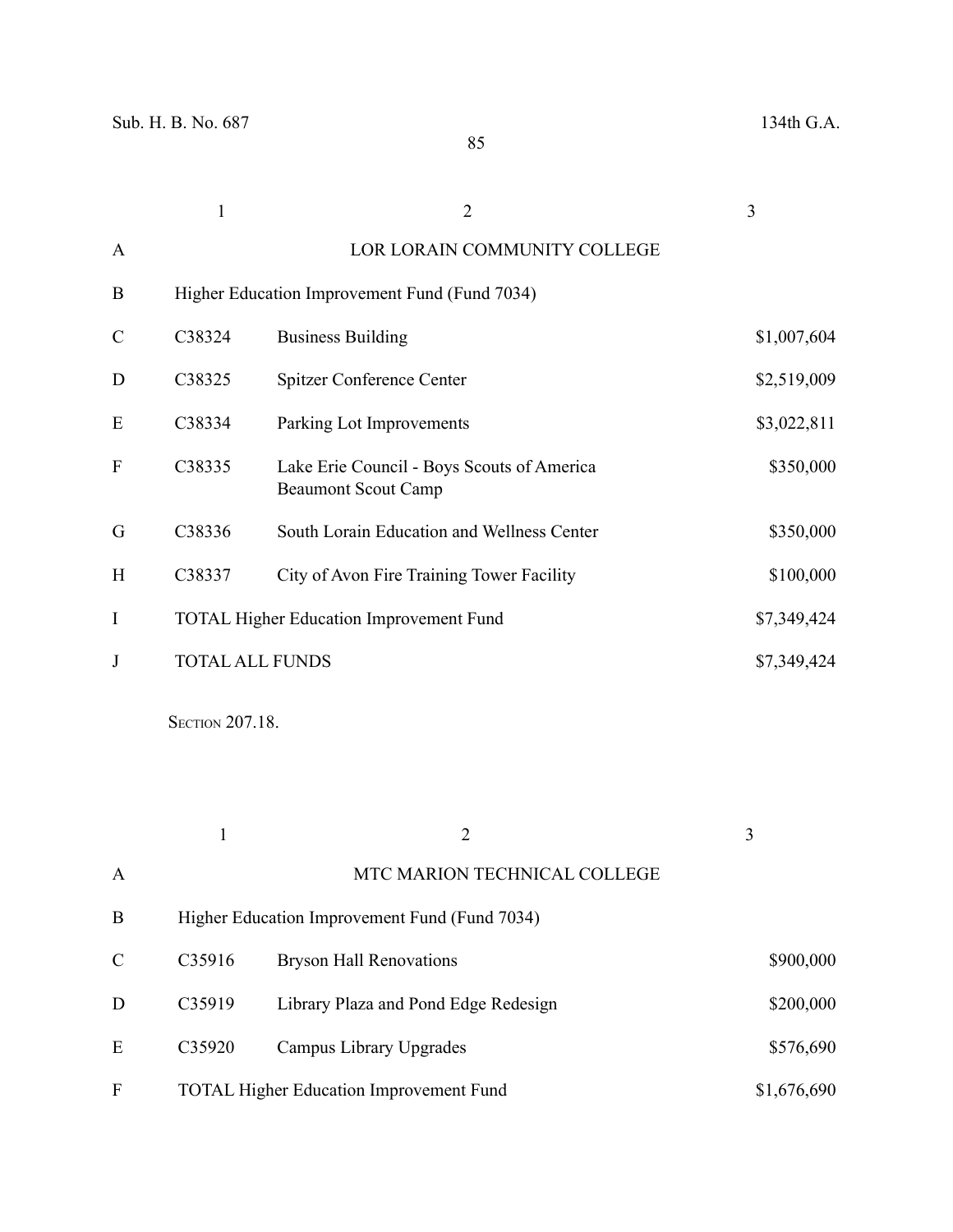# G TOTAL ALL FUNDS \$1,676,690

**SECTION 207.19.** 

|   |                    | $\overline{2}$                                                                          | 3            |
|---|--------------------|-----------------------------------------------------------------------------------------|--------------|
| A |                    | MUN MIAMI UNIVERSITY                                                                    |              |
| B |                    | Higher Education Improvement Fund (Fund 7034)                                           |              |
| C | C <sub>28501</sub> | Early College Academy at Miami University                                               | \$75,000     |
| D | C <sub>28504</sub> | $\text{Collect@ELM}$ Innovation and Workforce<br>Development Center at Miami University | \$500,000    |
| E | C <sub>28528</sub> | <b>Bachelor Hall Renovation</b>                                                         | \$22,311,930 |
| F |                    | <b>TOTAL Higher Education Improvement Fund</b>                                          | \$22,886,930 |
| G |                    | <b>TOTAL ALL FUNDS</b>                                                                  | \$22,886,930 |

**SECTION 207.20.** 

|               |                    |                                               | 3         |  |
|---------------|--------------------|-----------------------------------------------|-----------|--|
| A             |                    | NCC NORTH CENTRAL TECHNICAL COLLEGE           |           |  |
| B             |                    | Higher Education Improvement Fund (Fund 7034) |           |  |
| $\mathcal{C}$ | C <sub>38000</sub> | <b>Basic Renovations</b>                      | \$79,106  |  |
| D             | C38029             | <b>Fallerius Center Basic Renovations</b>     | \$976,000 |  |
| E             | C <sub>38030</sub> | IT Equipment Upgrades                         | \$660,000 |  |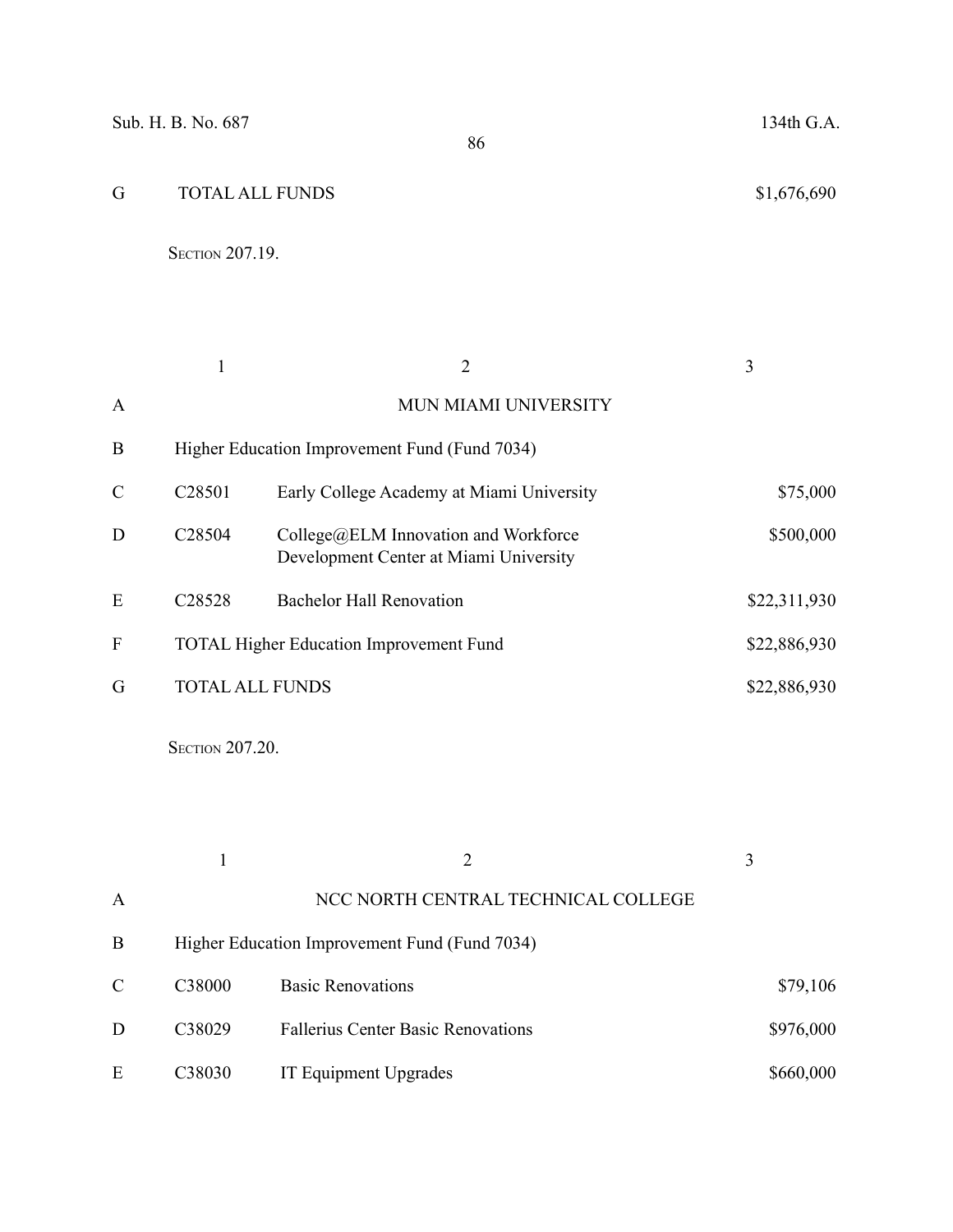|              | Sub. H. B. No. 687     | 87                                             | 134th G.A.  |
|--------------|------------------------|------------------------------------------------|-------------|
| $\mathbf{F}$ | C38031                 | IT Infrastructure Upgrades                     | \$183,000   |
| G            |                        | <b>TOTAL Higher Education Improvement Fund</b> | \$1,898,106 |
| H            | <b>TOTAL ALL FUNDS</b> |                                                | \$1,898,106 |

**SECTION 207.21.** 

|              |                        | $\overline{2}$                                                  | 3           |
|--------------|------------------------|-----------------------------------------------------------------|-------------|
| $\mathbf{A}$ |                        | NEM NORTHEAST OHIO MEDICAL UNIVERSITY                           |             |
| B            |                        | Higher Education Improvement Fund (Fund 7034)                   |             |
| C            | C30550                 | Gross Anatomy Laboratory - HVAC Duct Work System<br>Replacement | \$700,000   |
| D            | C30551                 | Building D Roof Replacement                                     | \$653,631   |
| E            | C30552                 | Air Handling Unit #8 and Terminal Boxes Replacement             | \$400,000   |
| $\mathbf{F}$ | C30553                 | Mansfield Regional Behavioral Center                            | \$400,000   |
| G            | C30554                 | Cleveland Clinic Mercy Hospital Cancer Center                   | \$500,000   |
| H            | C30555                 | Akron Children's Rehabilitation Services                        | \$150,000   |
| I            |                        | <b>TOTAL Higher Education Improvement Fund</b>                  | \$2,803,631 |
| J            | <b>TOTAL ALL FUNDS</b> |                                                                 | \$2,803,631 |

**SECTION 207.22.** 

 $1$  and  $2$  3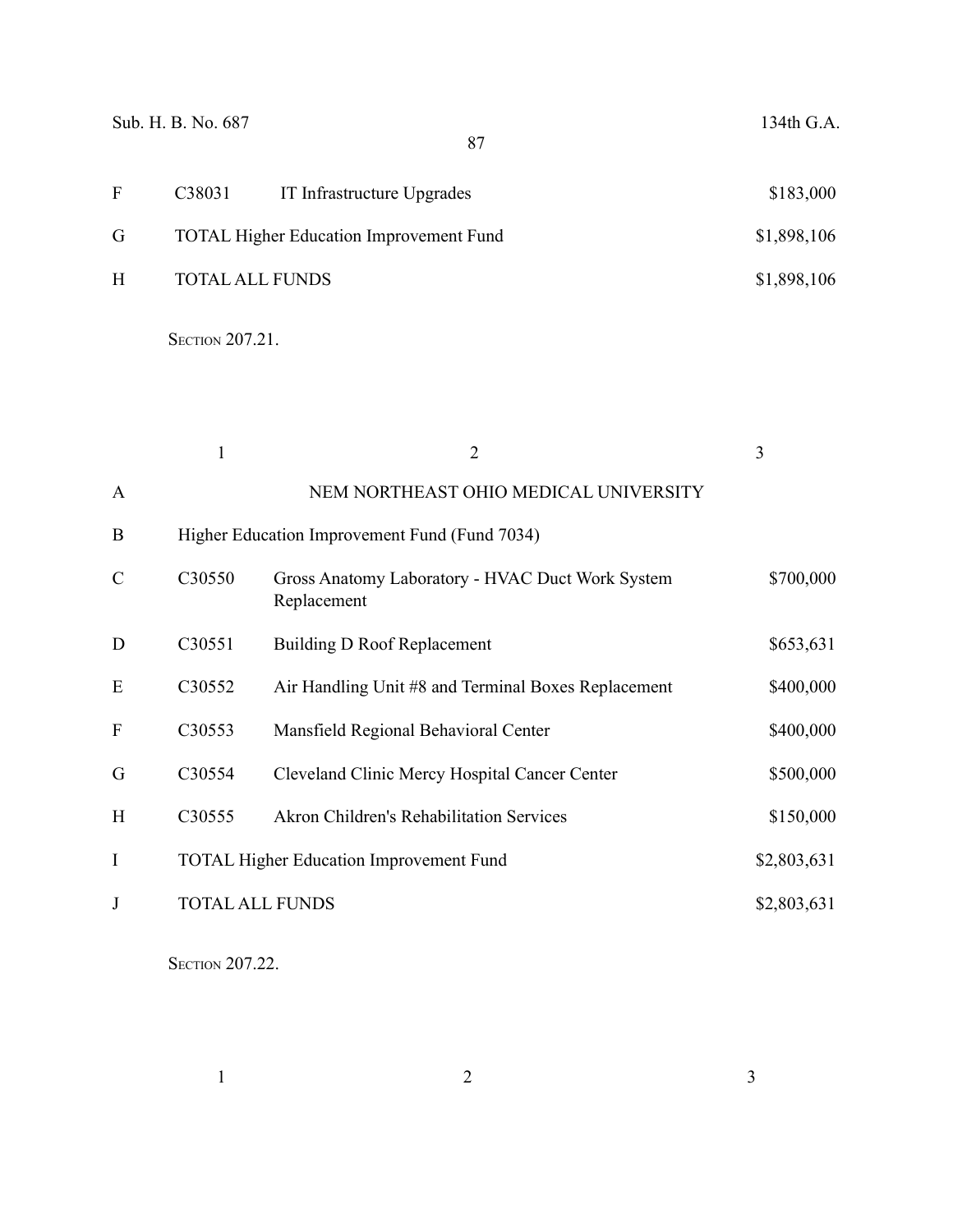| A              |                        | NTC NORTHWEST STATE COMMUNITY COLLEGE           |                |
|----------------|------------------------|-------------------------------------------------|----------------|
| B              |                        | Higher Education Improvement Fund (Fund 7034)   |                |
| $\overline{C}$ | C38200                 | <b>Basic Renovations</b>                        | \$2,420,281    |
| D              |                        | <b>TOTAL Higher Education Improvement Fund</b>  | \$2,420,281    |
| E              | <b>TOTAL ALL FUNDS</b> |                                                 | \$2,420,281    |
|                | SECTION 207.23.        |                                                 |                |
|                | $\mathbf{1}$           | $\overline{2}$                                  | $\overline{3}$ |
| A              |                        | OSU OHIO STATE UNIVERSITY                       |                |
| B              |                        | Higher Education Improvement Fund (Fund 7034)   |                |
| $\overline{C}$ | <b>C315BR</b>          | <b>Emergency Generators</b>                     | \$1,000,000    |
| D              | C315DM                 | Roof Repair and Replacements                    | \$4,800,000    |
| E              | C315DN                 | Fire System Replacements                        | \$3,500,000    |
| F              | C315DP                 | HVAC Repair and Replacements                    | \$3,200,000    |
| G              | C315DQ                 | <b>Elevator Safety Repairs and Replacements</b> | \$2,800,000    |
| H              | <b>C315DR</b>          | <b>Infrastructure Improvements</b>              | \$1,000,000    |
| I              | C315DS                 | <b>Building Envelope Repair</b>                 | \$398,701      |
| J              | C315DT                 | Plumbing Repair                                 | \$3,300,000    |

L C315FD Electrical Repairs \$2,400,000 M C315GL Founders Hall Renovations - Newark \$1,200,000

K C315DU Road/Bridge Improvements \$2,000,000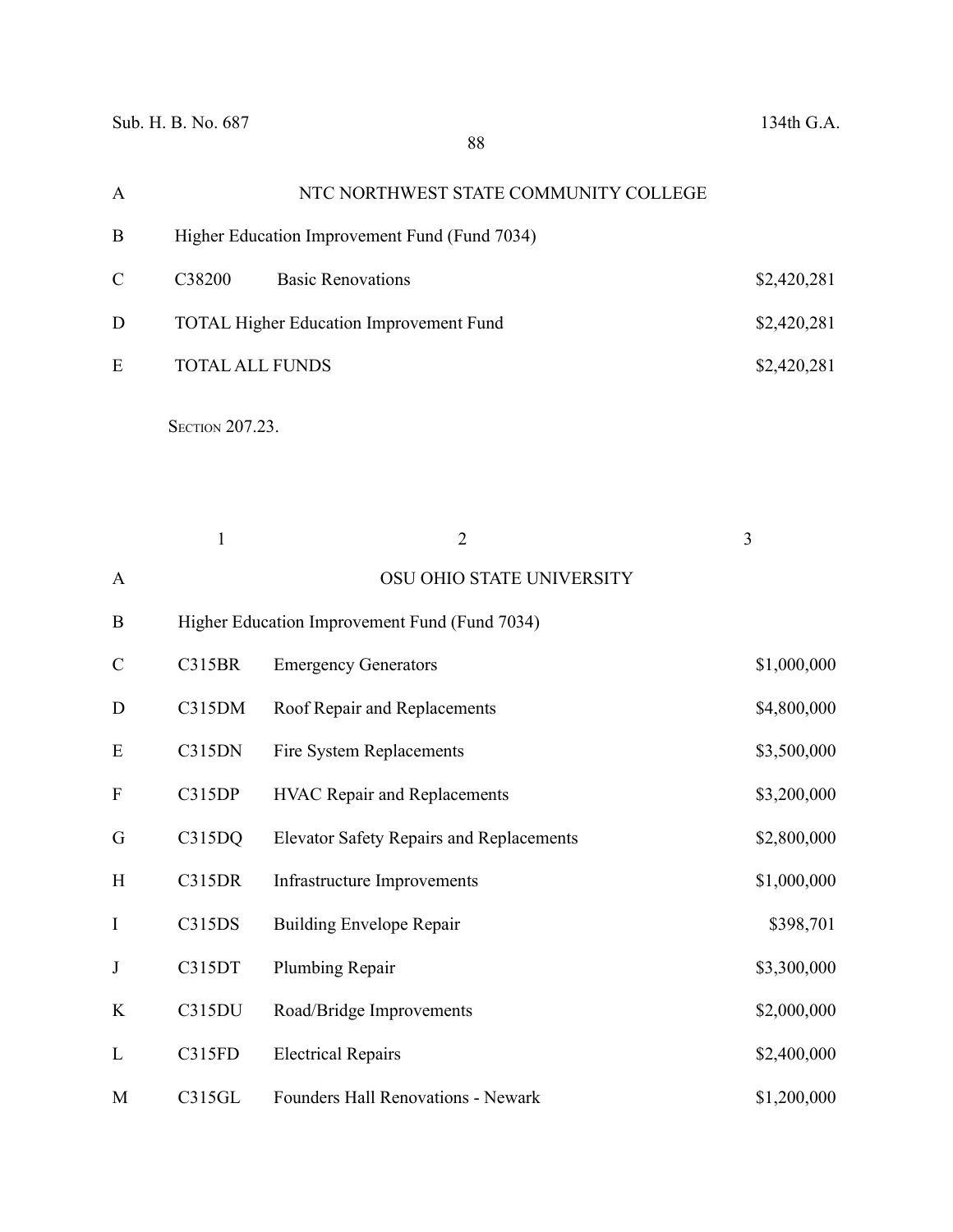| ${\bf N}$     | C315GY        | Campbell Hall Renovations/Addition             | \$20,000,000 |
|---------------|---------------|------------------------------------------------|--------------|
| $\mathcal{O}$ | C315GZ        | Biomedical and Materials Engineering Complex   | \$22,500,000 |
| ${\bf P}$     | <b>C315HQ</b> | Knox County Regional Airport                   | \$150,000    |
| Q             | C315IE        | Galvin Hall Renovations-Lima                   | \$1,052,600  |
| $\mathbf R$   | C315IF        | Reed Hall Theatre Renovation-Lima              | \$340,000    |
| ${\bf S}$     | C315IG        | Public Service Building HVAC-Lima              | \$307,400    |
| $\mathbf T$   | C315IH        | Eisenhower Elevators-Mansfield                 | \$250,000    |
| $\mathbf U$   | C315II        | Roof Improvements-Mansfield                    | \$320,000    |
| V             | C315IJ        | Building HVAC Controls-Mansfield               | \$500,000    |
| W             | C315IK        | Bike and Pedestrian Life Safety-Mansfield      | \$630,000    |
| X             | C315IL        | LED Light Conversions-Marion                   | \$200,000    |
| Y             | C315IM        | Library Masonry Improvements-Marion            | \$150,000    |
| Z             | C315IN        | Pond Bank/Bridge Renovation-Marion             | \$200,000    |
| AA            | C315IO        | Library Roof Upgrades-Marion                   | \$550,000    |
| AB            | C315IP        | <b>Boiler Replacement-Marion</b>               | \$600,000    |
| AC            | C315IQ        | Reese Center Boiler/Chiller Replacement-Newark | \$500,000    |
| AD            | C315IR        | <b>Boiler Replacement-Wooster</b>              | \$6,000,000  |
| AE            | C315IS        | Ronald McDonald House of Central Ohio          | \$2,250,000  |
| AF            | C315IT        | <b>Culture Markets</b>                         | \$50,000     |
| AG            | C315IU        | <b>Upper Arlington Community Center</b>        | \$450,000    |
| AH            | C315IV        | Kitchen of Life                                | \$450,000    |
| AI            | C315IW        | Zora's House                                   | \$600,000    |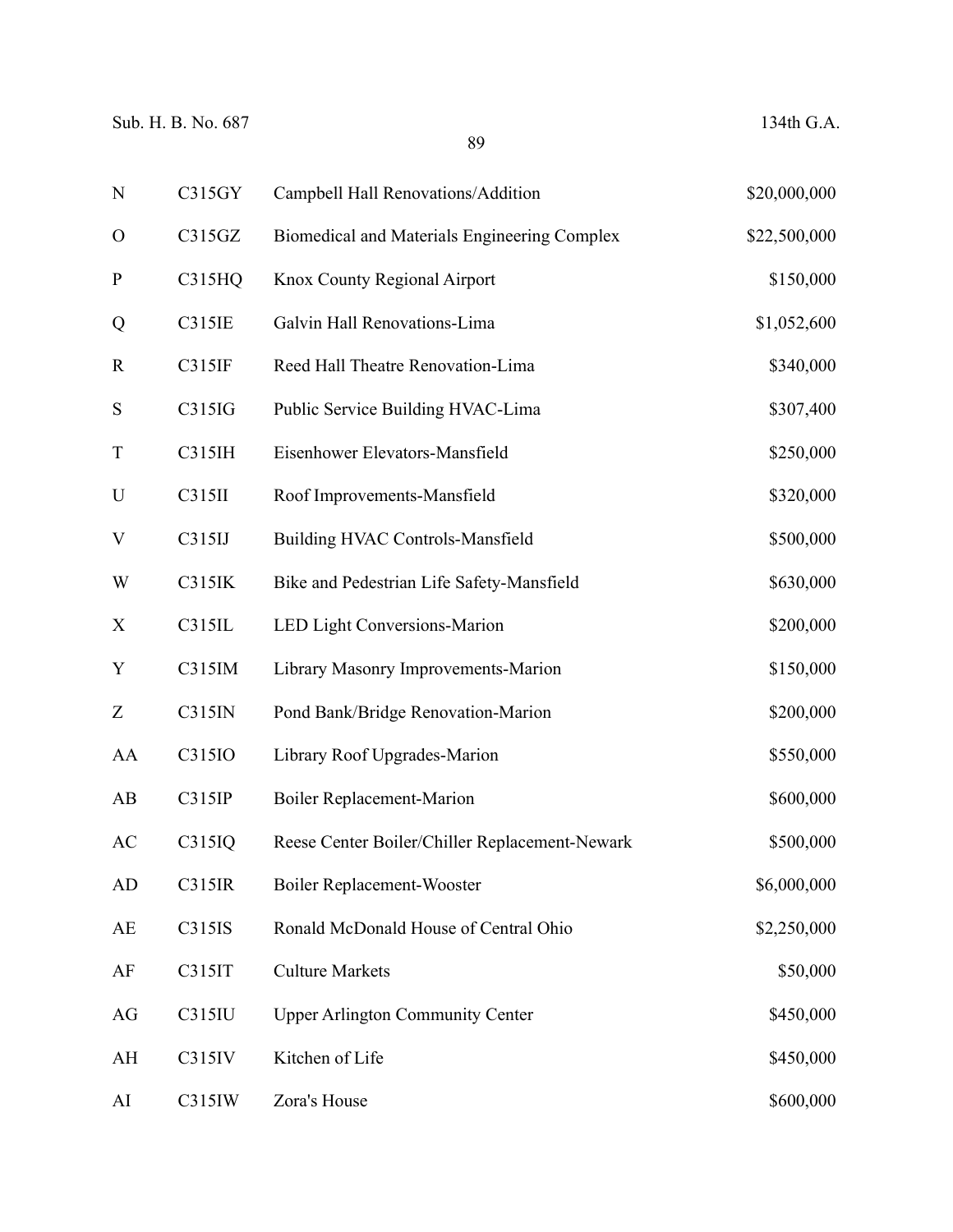|  |  |  | 134th G.A. |  |  |
|--|--|--|------------|--|--|
|--|--|--|------------|--|--|

| AJ             | C315IX | Highland Youth Garden's Center                              | \$50,000     |
|----------------|--------|-------------------------------------------------------------|--------------|
| AK             | C315IY | East Side Dental Clinic                                     | \$250,000    |
| AL             | C315JA | Pickaway County Community Foundation<br>Children's Museum   | \$200,000    |
| AM             | C315JB | Automotive and Mobility Innovation Center Smart<br>Corridor | \$200,000    |
| AN             | C315JC | <b>Negev Foundation - Smart Water Stations</b>              | \$110,000    |
| A <sub>O</sub> |        | <b>TOTAL Higher Education Improvement Fund</b>              | \$84,458,701 |
| AP             |        | <b>TOTAL ALL FUNDS</b>                                      | \$84,458,701 |

SECTION 207.24.

|               |        | $\overline{2}$                                            | 3           |
|---------------|--------|-----------------------------------------------------------|-------------|
| A             |        | OHU OHIO UNIVERSITY                                       |             |
| B             |        | Higher Education Improvement Fund (Fund 7034)             |             |
| $\mathcal{C}$ | C30075 | Infrastructure Improvements                               | \$3,532,952 |
| D             | C30136 | <b>Building Envelope Restorations</b>                     | \$1,200,000 |
| E             | C30157 | Building and Safety System Improvements                   | \$9,306,148 |
| ${\bf F}$     | C30158 | Academic Space Improvements                               | \$8,433,948 |
| G             | C30171 | Campus Infrastructure Improvements - Regional<br>Campuses | \$4,507,100 |
| H             | C30179 | Building Exterior Improvements - Regional<br>Campuses     | \$475,000   |
| I             | C30180 | Fairfield County Workforce Center                         | \$500,000   |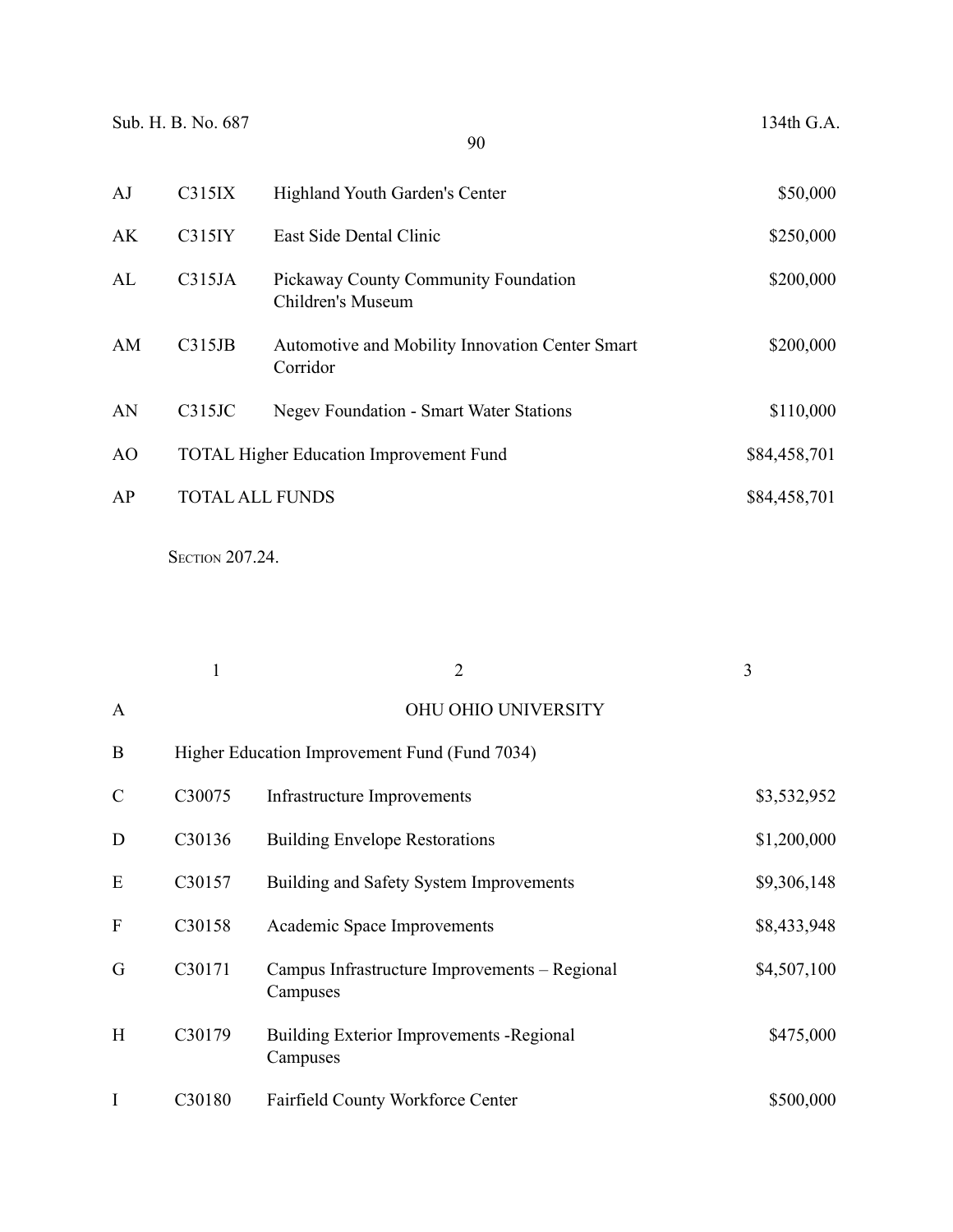|   | C30181                          | Lancaster Festival Upgrades                    | \$100,000    |
|---|---------------------------------|------------------------------------------------|--------------|
| K | C <sub>3</sub> 018 <sub>2</sub> | Somerset Builders Club                         | \$250,000    |
| L | C <sub>3</sub> 018 <sub>3</sub> | MOV2GO Foundation Facility Expansion           | \$50,000     |
| M |                                 | <b>TOTAL Higher Education Improvement Fund</b> | \$28,355,148 |
| N |                                 | <b>TOTAL ALL FUNDS</b>                         | \$28,355,148 |
|   |                                 |                                                |              |

**SECTION 207.25.** 

|               | $\mathbf{1}$           | $\overline{2}$                                          | 3           |
|---------------|------------------------|---------------------------------------------------------|-------------|
| $\mathbf{A}$  |                        | OTC OWENS COMMUNITY COLLEGE                             |             |
| B             |                        | Higher Education Improvement Fund (Fund 7034)           |             |
| $\mathcal{C}$ | C38830                 | <b>Transportation Technology Building Renovation</b>    | \$750,000   |
| D             | C38834                 | <b>HVAC Renovation and Replacement</b>                  | \$1,400,000 |
| E             | C38835                 | <b>Roof Renovations</b>                                 | \$800,000   |
| $\mathbf{F}$  | C38847                 | School of Nursing and Health Sciences Renovation        | \$1,500,000 |
| G             | C38848                 | <b>Findlay Education Center Renovations</b>             | \$750,000   |
| H             | C38849                 | Alumni Hall Renovations                                 | \$806,141   |
| I             | C38850                 | Findlay YMCA Child Development Center for<br>Excellence | \$1,000,000 |
| J             |                        | <b>TOTAL Higher Education Improvement Fund</b>          | \$7,006,141 |
| K             | <b>TOTAL ALL FUNDS</b> |                                                         | \$7,006,141 |
|               |                        |                                                         |             |

**SECTION 207.26.**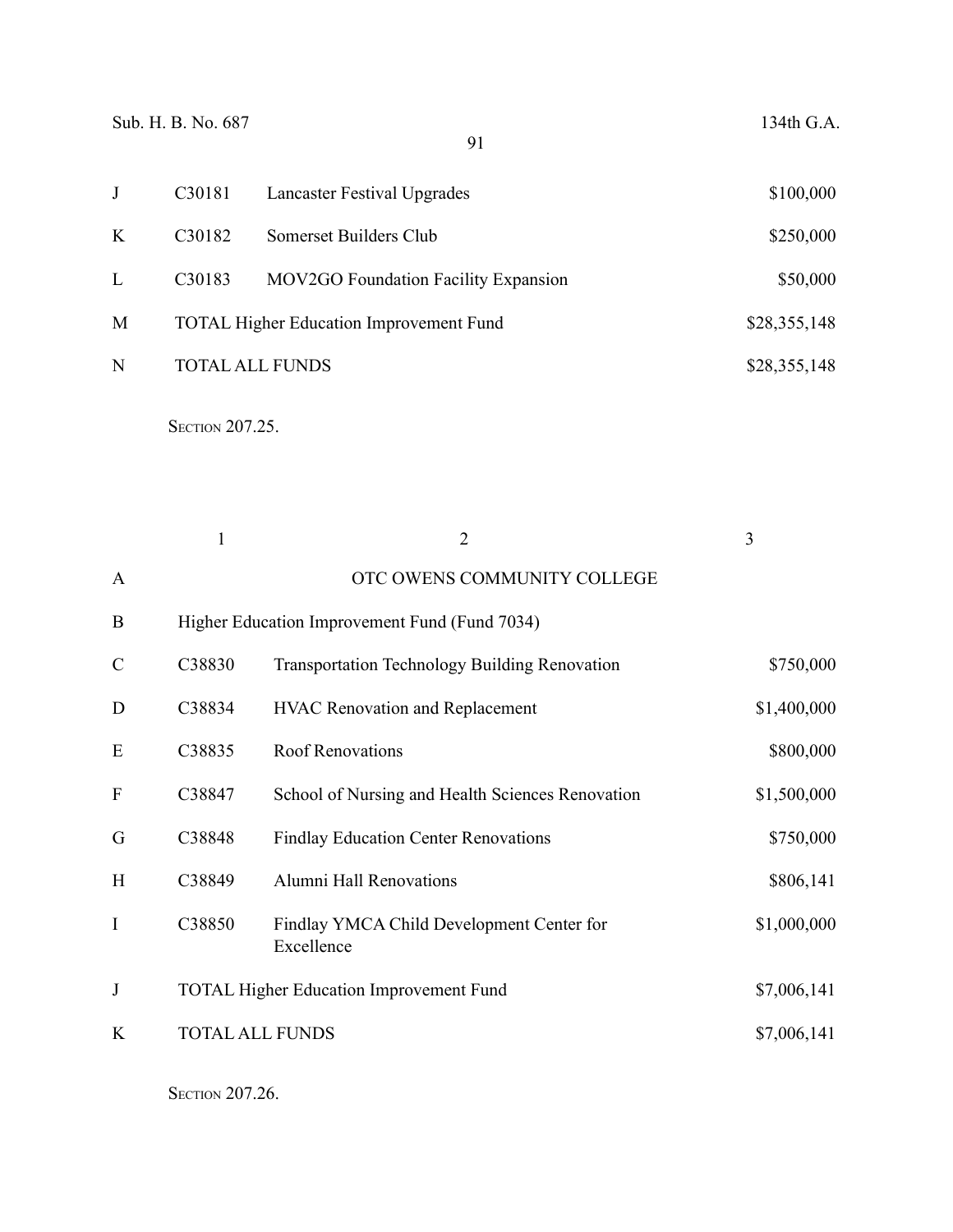|        | $\overline{2}$                                       | 3                                                                                                                         |
|--------|------------------------------------------------------|---------------------------------------------------------------------------------------------------------------------------|
|        | RGC RIO GRANDE COMMUNITY COLLEGE                     |                                                                                                                           |
|        |                                                      |                                                                                                                           |
| C35600 | <b>Basic Renovations</b>                             | \$1,250,610                                                                                                               |
| C35628 | Rio Grande Community College Agricultural<br>Program | \$250,000                                                                                                                 |
| C35629 | Rio Grande Community College Expansion               | \$500,000                                                                                                                 |
|        |                                                      | \$2,000,610                                                                                                               |
|        |                                                      | \$2,000,610                                                                                                               |
|        |                                                      | Higher Education Improvement Fund (Fund 7034)<br><b>TOTAL Higher Education Improvement Fund</b><br><b>TOTAL ALL FUNDS</b> |

**SECTION 207.27.** 

|               |                        | 2                                                                         | 3           |
|---------------|------------------------|---------------------------------------------------------------------------|-------------|
| A             |                        | <b>SSC SHAWNEE STATE UNIVERSITY</b>                                       |             |
| B             |                        | Higher Education Improvement Fund (Fund 7034)                             |             |
| $\mathcal{C}$ | C32400                 | <b>Basic Renovations</b>                                                  | \$3,643,949 |
| D             | C32439                 | Shawnee State University Campus Gateway and<br><b>Innovation District</b> | \$200,000   |
| E             |                        | <b>TOTAL Higher Education Improvement Fund</b>                            | \$3,843,949 |
| F             | <b>TOTAL ALL FUNDS</b> |                                                                           | \$3,843,949 |
|               |                        |                                                                           |             |

**SECTION 207.28.**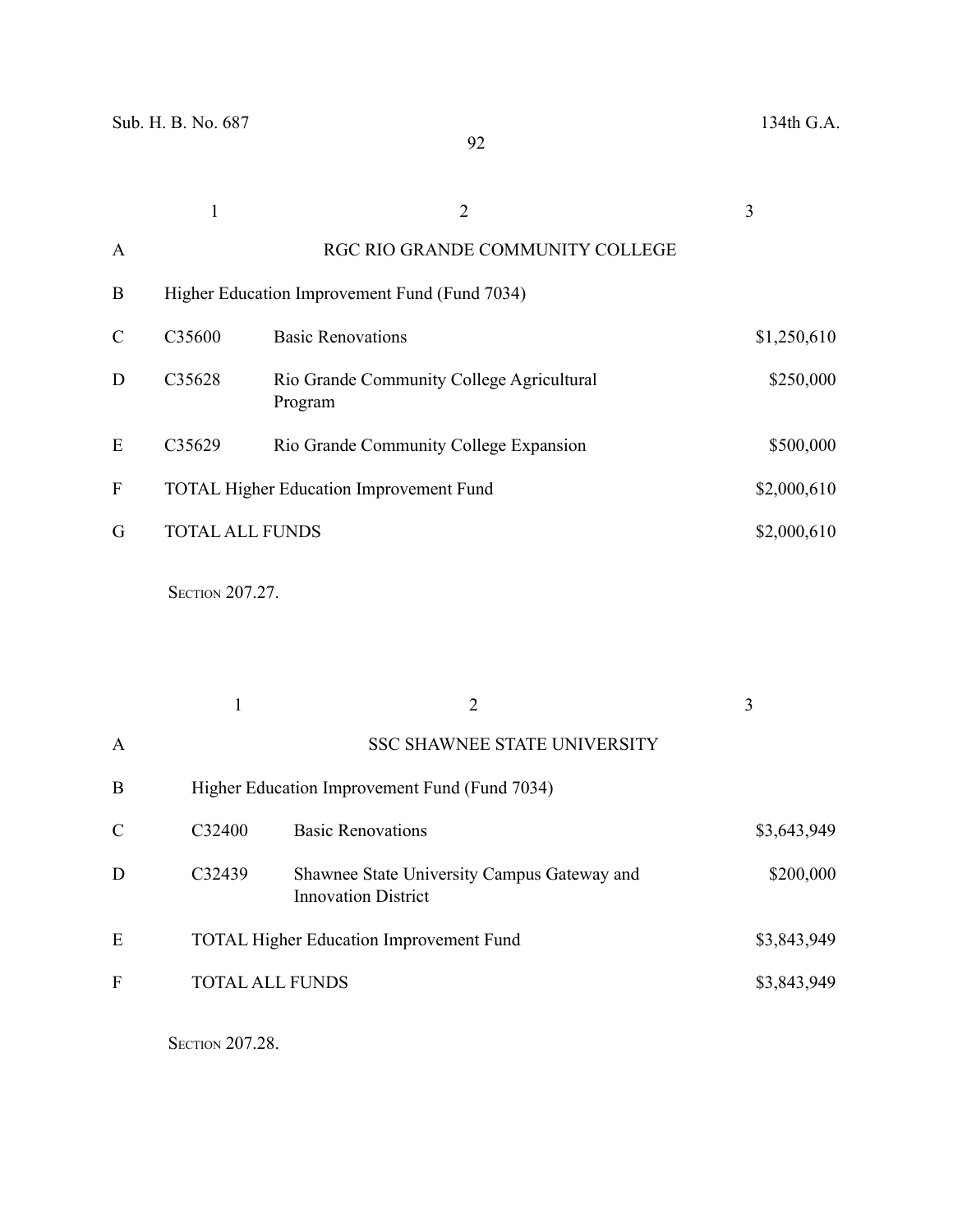|               | $\mathbf{1}$ | $\overline{2}$                                                                             | 3            |
|---------------|--------------|--------------------------------------------------------------------------------------------|--------------|
| A             |              | <b>SCC SINCLAIR COMMUNITY COLLEGE</b>                                                      |              |
| B             |              | Higher Education Improvement Fund (Fund 7034)                                              |              |
| $\mathcal{C}$ | C37745       | Advanced Manufacturing and Skilled Trades Training<br>Hubs                                 | \$5,000,000  |
| D             | C37759       | Fire Sprinkler System                                                                      | \$4,000,000  |
| E             | C37760       | <b>Roof Replacements</b>                                                                   | \$200,000    |
| F             | C37761       | <b>Utility Tunnel Restoration</b>                                                          | \$1,861,114  |
| G             | C37762       | East End Family Service Hub                                                                | \$450,000    |
| H             | C37763       | Aircraft Mechanic Training Center                                                          | \$250,000    |
| $\mathbf I$   | C37764       | Greater West Dayton Incubator                                                              | \$300,000    |
| $\mathbf J$   | C37765       | Sinclair Community College/Premier Health Partners<br><b>Center for Nursing Excellence</b> | \$375,000    |
| K             | C37766       | Boys and Girls Club of Dayton                                                              | \$500,000    |
| L             | C37767       | Dayton Riverview Pantry                                                                    | \$600,000    |
| M             |              | <b>TOTAL Higher Education Improvement Fund</b>                                             | \$13,536,114 |
| N             |              | <b>TOTAL ALL FUNDS</b>                                                                     | \$13,536,114 |

**SECTION 207.29.** 

 $1$  and  $2$  3 A SOC SOUTHERN STATE COMMUNITY COLLEGE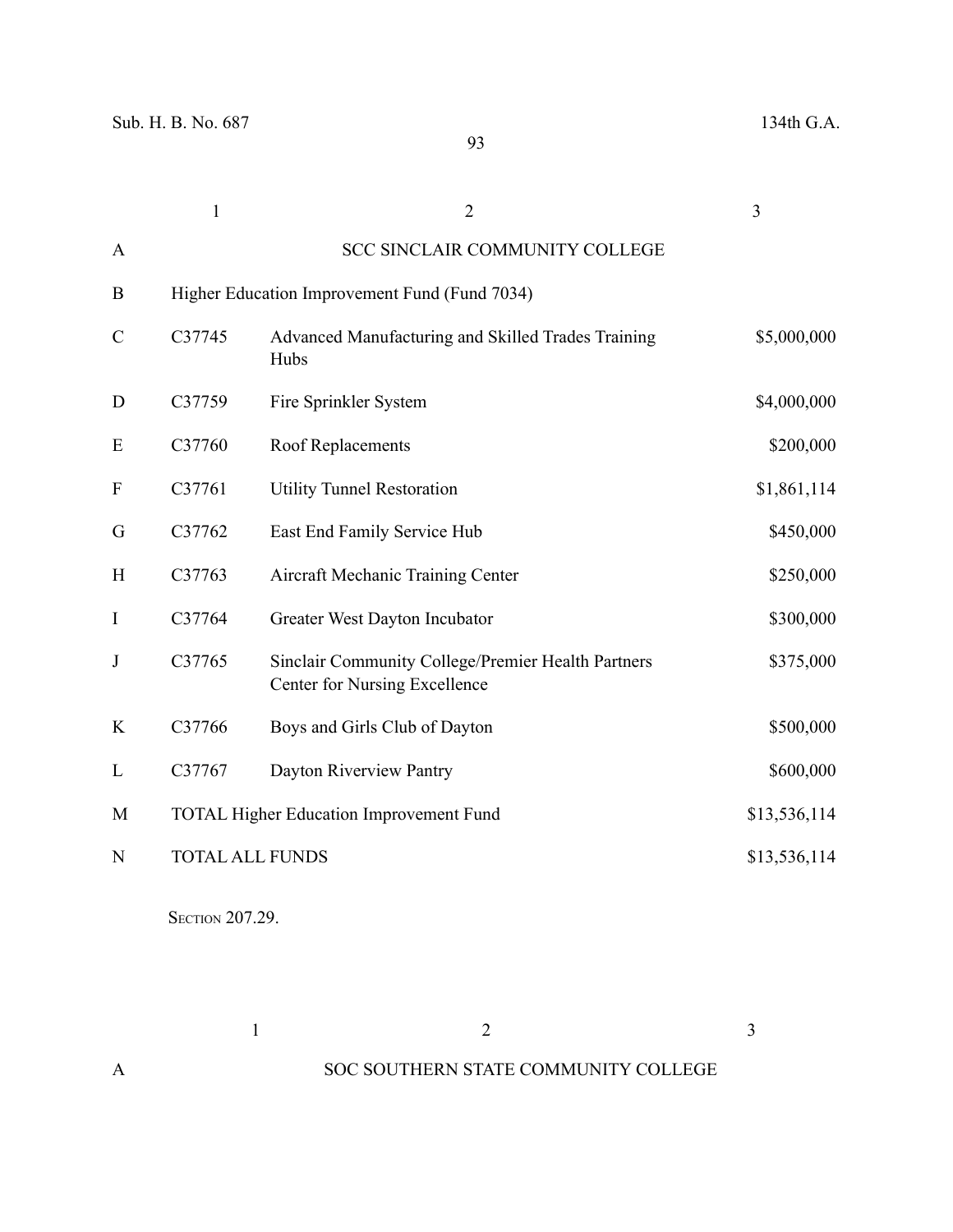| B             |                        | Higher Education Improvement Fund (Fund 7034)               |             |
|---------------|------------------------|-------------------------------------------------------------|-------------|
| $\mathcal{C}$ | C32200                 | <b>Basic Renovations</b>                                    | \$1,732,158 |
| D             | C32231                 | <b>GRIT Chesapeake Community Center</b>                     | \$750,000   |
| E             | C32232                 | Ohio Christian University Organic Chemistry<br>Laboratories | \$150,000   |
| F             |                        | <b>TOTAL Higher Education Improvement Fund</b>              | \$2,632,158 |
| G             | <b>TOTAL ALL FUNDS</b> |                                                             | \$2,632,158 |
|               |                        |                                                             |             |

**SECTION 207.30.** 

|               |                        | $\overline{2}$                                               | 3           |
|---------------|------------------------|--------------------------------------------------------------|-------------|
| $\mathbf{A}$  |                        | STC STARK TECHNICAL COLLEGE                                  |             |
| B             |                        | Higher Education Improvement Fund (Fund 7034)                |             |
| $\mathcal{C}$ | C38900                 | <b>Basic Renovation</b>                                      | \$2,653,556 |
| D             | C38921                 | <b>HVAC Repair and Replacements</b>                          | \$550,000   |
| E             | C38924                 | Parking Lot Resurfacing                                      | \$990,000   |
| F             | C38937                 | 21st Century Campus Digital<br><b>Transformation Project</b> | \$795,000   |
| G             | C38943                 | <b>CDL Program Expansion</b>                                 | \$600,000   |
| H             | C38944                 | <b>Campus Security Upgrades</b>                              | \$750,000   |
| I             |                        | <b>TOTAL Higher Education Improvement Fund</b>               | \$6,338,556 |
| J             | <b>TOTAL ALL FUNDS</b> |                                                              | \$6,338,556 |

94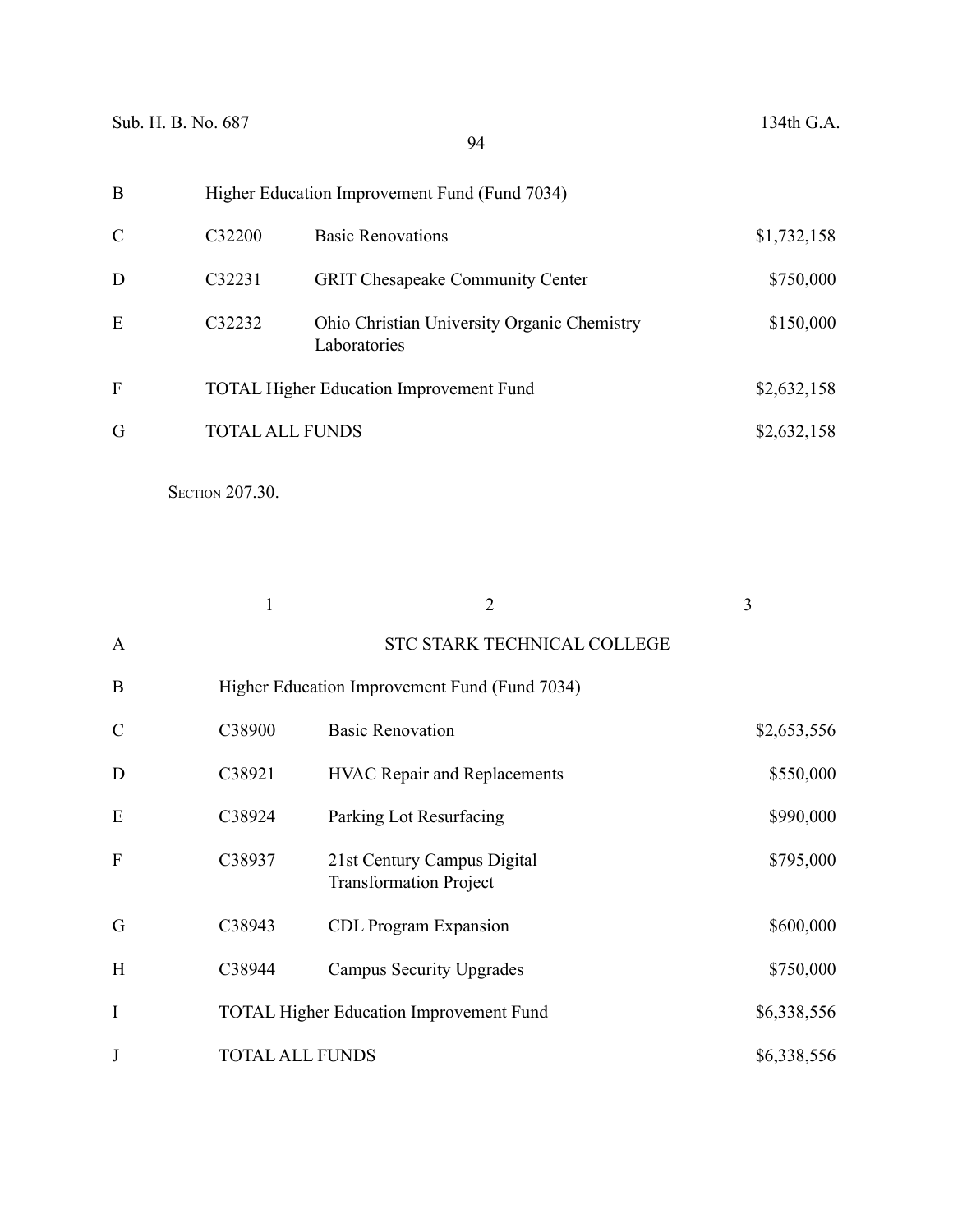|               |                        | 2                                                  | 3           |
|---------------|------------------------|----------------------------------------------------|-------------|
| A             |                        | TTC TERRA STATE COMMUNITY COLLEGE                  |             |
| B             |                        | Higher Education Improvement Fund (Fund 7034)      |             |
| $\mathcal{C}$ | C36419                 | Repaving Parking Lots                              | \$622,366   |
| D             | C36428                 | Building E Cooling System Replacement              | \$402,600   |
| E             | C36429                 | <b>Student Activity Center Chiller Replacement</b> | \$366,000   |
| F             | C36430                 | <b>EMT</b> Vanguard Sentinel - Tiffin              | \$75,000    |
| G             |                        | <b>TOTAL Higher Education Improvement Fund</b>     | \$1,465,966 |
| H             | <b>TOTAL ALL FUNDS</b> |                                                    | \$1,465,966 |

**SECTION 207.32.** 

|               |                    | 2                                             | 3           |
|---------------|--------------------|-----------------------------------------------|-------------|
| $\mathbf{A}$  |                    | <b>UAK UNIVERSITY OF AKRON</b>                |             |
| B             |                    | Higher Education Improvement Fund (Fund 7034) |             |
| $\mathcal{C}$ | C <sub>25000</sub> | <b>Basic Renovations</b>                      | \$4,136,558 |
| D             | C <sub>25069</sub> | Campus Hardscape                              | \$3,500,000 |
| E             | C <sub>25079</sub> | Campus Infrastructure Improvements            | \$3,250,000 |
| F             | C <sub>25097</sub> | Polsky Arts Center                            | \$4,500,000 |
| G             | C <sub>25098</sub> | <b>Central Hower Renovation</b>               | \$2,200,000 |

95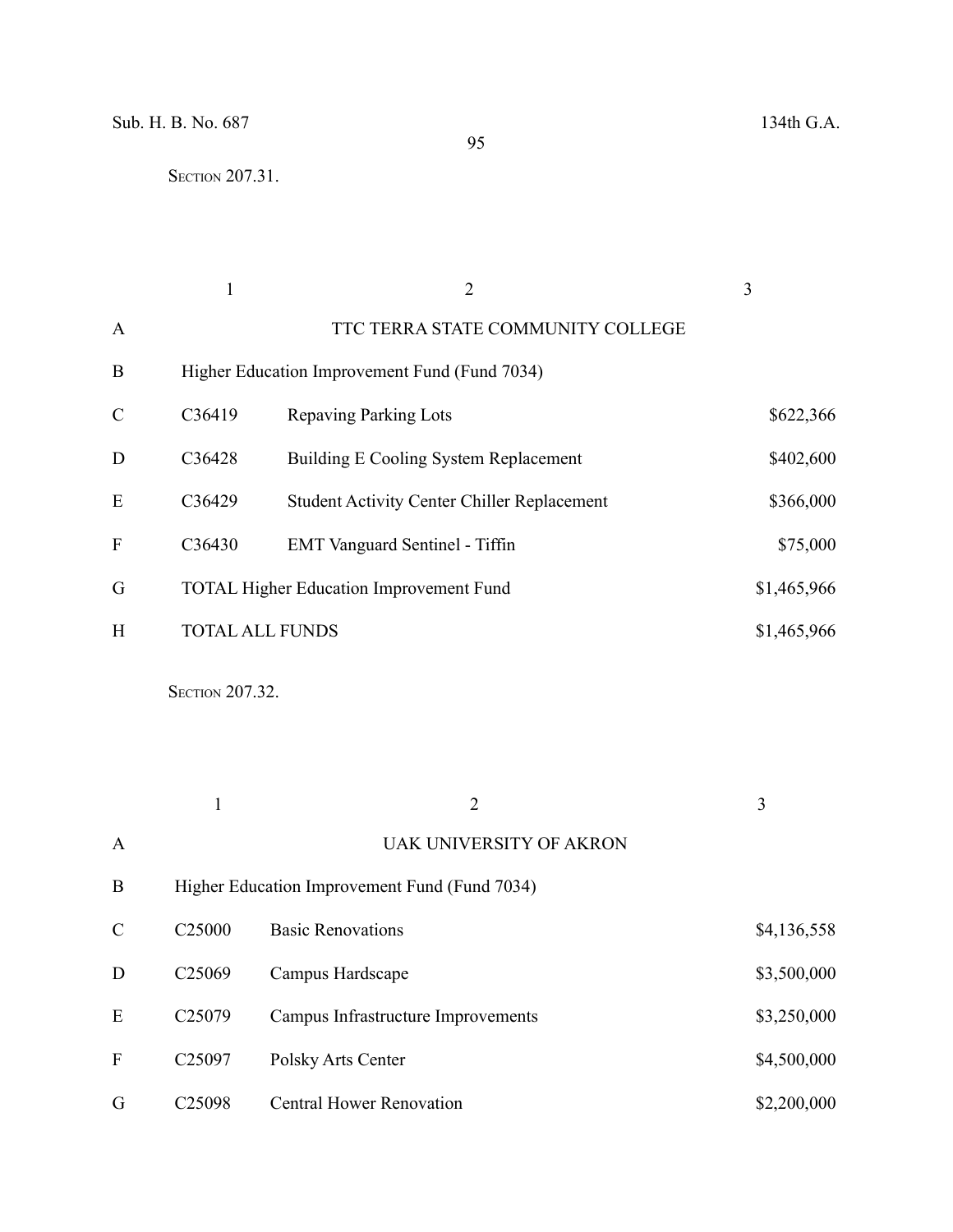|              | Sub. H. B. No. 687<br>96                       | 134th G.A.   |
|--------------|------------------------------------------------|--------------|
| H            | <b>TOTAL Higher Education Improvement Fund</b> | \$17,586,558 |
| $\mathbf{I}$ | <b>TOTAL ALL FUNDS</b>                         | \$17,586,558 |
|              | <b>SECTION 207.33.</b>                         |              |

|               | $\mathbf{1}$                    | $\overline{2}$                                                         | 3            |
|---------------|---------------------------------|------------------------------------------------------------------------|--------------|
| A             |                                 | UCN UNIVERSITY OF CINCINNATI                                           |              |
| B             |                                 | Higher Education Improvement Fund (Fund 7034)                          |              |
| $\mathcal{C}$ | C26678                          | Muntz Hall - Blue Ash                                                  | \$5,500,000  |
| D             | C <sub>266</sub> B <sub>5</sub> | McDonough Hall and Student Services Building<br>Roofs-Clermont         | \$1,250,000  |
| E             | C <sub>266</sub> C <sub>7</sub> | Old Chemistry Rehabilitation                                           | \$29,052,243 |
| F             | C266C8                          | Rieveschl Hall Renovation Final Phase                                  | \$4,000,000  |
| G             | C <sub>266</sub> C <sub>9</sub> | UC Health GME Family Medicine Center                                   | \$500,000    |
| H             | C266D1                          | Sharonville Convention Center Exhibit Hall<br><b>Expansion Project</b> | \$600,000    |
| $\mathbf I$   | C266D2                          | One Building, Thriving Families                                        | \$650,000    |
| J             | C266D3                          | Rockwern Academy Makerspace and STEAM<br>Laboratory                    | \$75,000     |
| K             | C266D4                          | Ronald McDonald House of Dayton                                        | \$750,000    |
| L             |                                 | <b>TOTAL Higher Education Improvement Fund</b>                         | \$42,377,243 |
| M             |                                 | <b>TOTAL ALL FUNDS</b>                                                 | \$42,377,243 |
|               |                                 |                                                                        |              |

**SECTION 207.34.**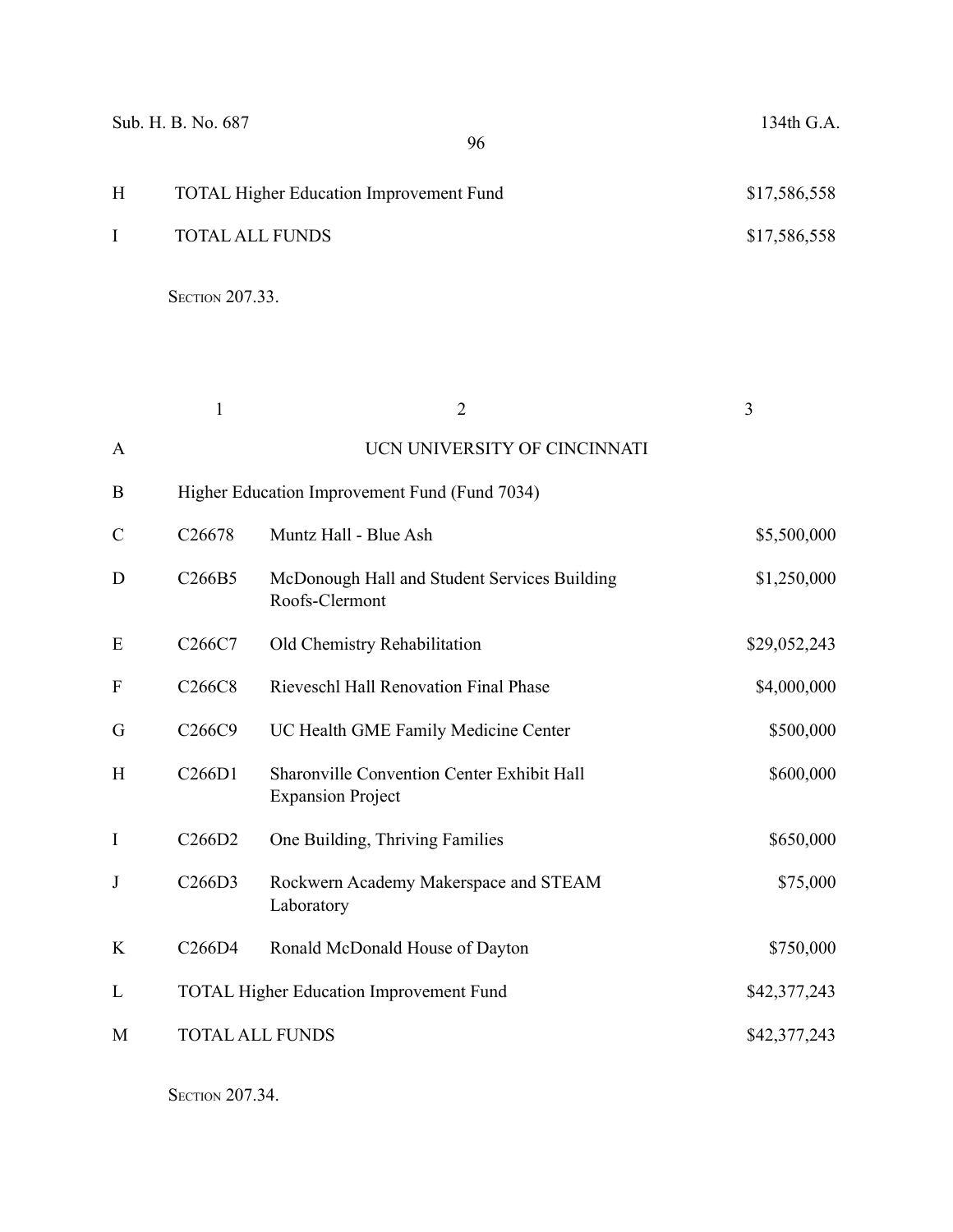|               | $\mathbf{1}$ | $\overline{2}$                                        | 3            |
|---------------|--------------|-------------------------------------------------------|--------------|
| $\mathbf{A}$  |              | UTO UNIVERSITY OF TOLEDO                              |              |
| $\bf{B}$      |              | Higher Education Improvement Fund (Fund 7034)         |              |
| $\mathcal{C}$ | C34073       | Mechanical System Improvements                        | \$1,500,000  |
| D             | C34080       | Building Envelope/Weatherproofing                     | \$1,500,000  |
| E             | C34094       | <b>Electrical System Enhancements</b>                 | \$1,500,000  |
| ${\bf F}$     | C34097       | North Engineering Laboratory/Classroom<br>Renovations | \$10,000,000 |
| G             | C340A7       | Underground Utility Infrastructure Improvements       | \$1,500,000  |
| H             | C340C4       | Roads, Bridges, and Walkways                          | \$1,500,000  |
| I             | C340C5       | West Mall Hardscape Improvements                      | \$1,000,000  |
| J             | C340C6       | Space Replacement/Consolidation                       | \$1,024,898  |
| K             | C340C7       | <b>Toledo Innovation Center</b>                       | \$450,000    |
| L             | C340C8       | Broadway Corridor Business Incubator                  | \$500,000    |
| M             |              | <b>TOTAL Higher Education Improvement Fund</b>        | \$20,474,898 |
| N             |              | <b>TOTAL ALL FUNDS</b>                                | \$20,474,898 |

**SECTION 207.35.** 

 $1$  and  $2$  3 A WTC WASHINGTON STATE COMMUNITY COLLEGE

B Higher Education Improvement Fund (Fund 7034)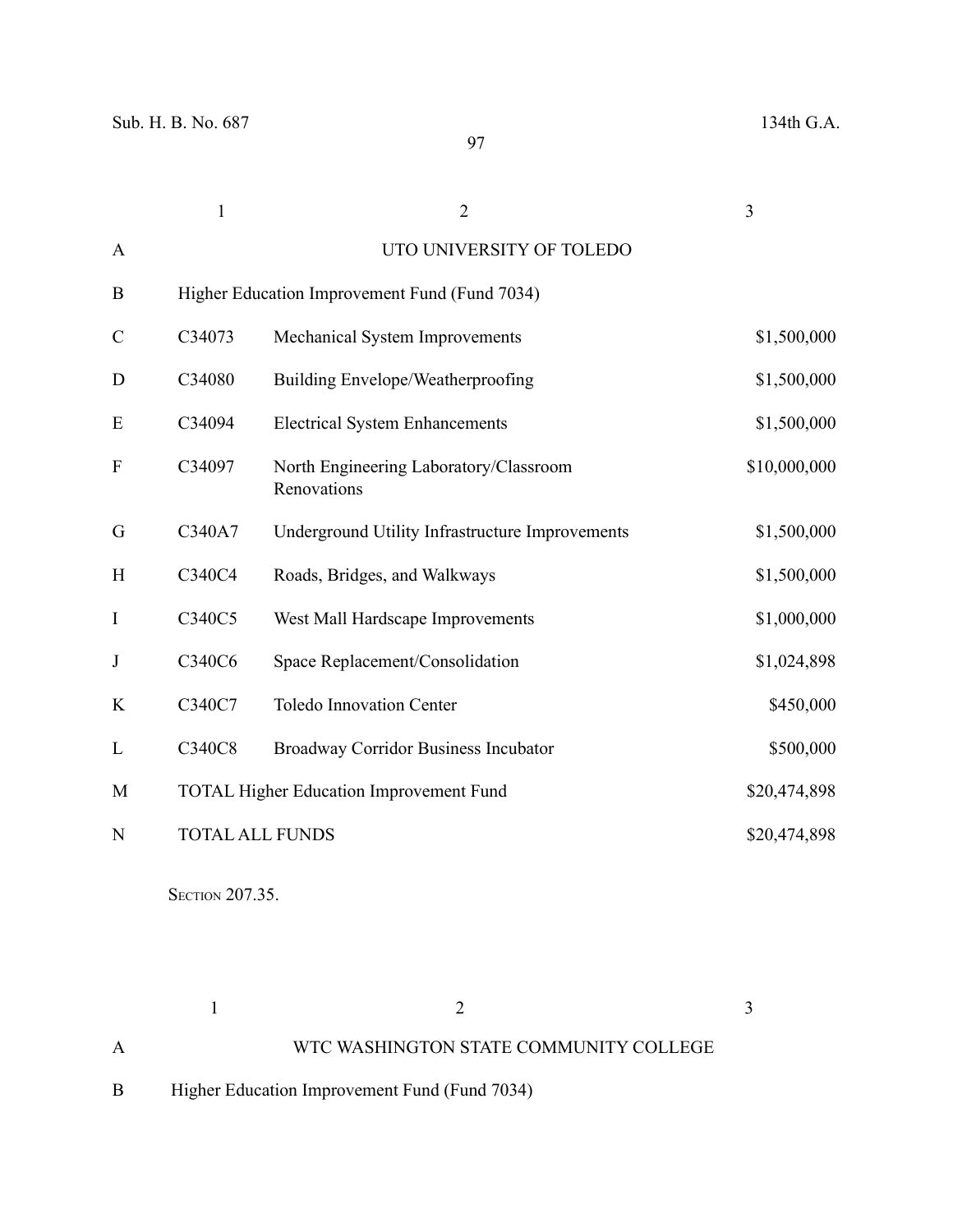| Sub. H. B. No. 687<br>98 |                        |                                                | 134th G.A.  |
|--------------------------|------------------------|------------------------------------------------|-------------|
| $\mathcal{C}$            | C35800                 | <b>Basic Renovations</b>                       | \$1,234,571 |
| D                        |                        | <b>TOTAL Higher Education Improvement Fund</b> | \$1,234,571 |
| E                        | <b>TOTAL ALL FUNDS</b> |                                                | \$1,234,571 |

**SECTION 207.36.** 

|               | $\mathbf{1}$        | $\overline{2}$                                                 | 3           |
|---------------|---------------------|----------------------------------------------------------------|-------------|
| A             |                     | WSU WRIGHT STATE UNIVERSITY                                    |             |
| B             |                     | Higher Education Improvement Fund (Fund 7034)                  |             |
| $\mathcal{C}$ | C27570              | <b>Envelope Repairs</b>                                        | \$1,500,000 |
| D             | C27578              | University Safety Initiative                                   | \$3,100,000 |
| E             | C27582              | Campus Paving and Grounds                                      | \$1,000,000 |
| F             | C <sub>27585</sub>  | Campus Energy Efficiency and Controls                          | \$4,000,000 |
| G             | C27594              | <b>Health College Renovations</b>                              | \$1,000,000 |
| H             | C275A2              | Lake Campus Infrastructure                                     | \$1,100,000 |
| $\bf{I}$      | C275A3              | Technology Infrastructure Upgrades                             | \$1,364,300 |
| J             | C275A4              | <b>USAF Research Partnership</b>                               | \$250,000   |
| K             | C275A5              | Wright State University Archives Facilities Upgrade<br>Project | \$100,000   |
| L             | C <sub>275</sub> A6 | <b>Infinity Labs Power House</b>                               | \$250,000   |
| M             | C275A7              | Northwest Health and Wellness Campus                           | \$200,000   |
| N             | C275A8              | Village of Camden Technology Center                            | \$175,000   |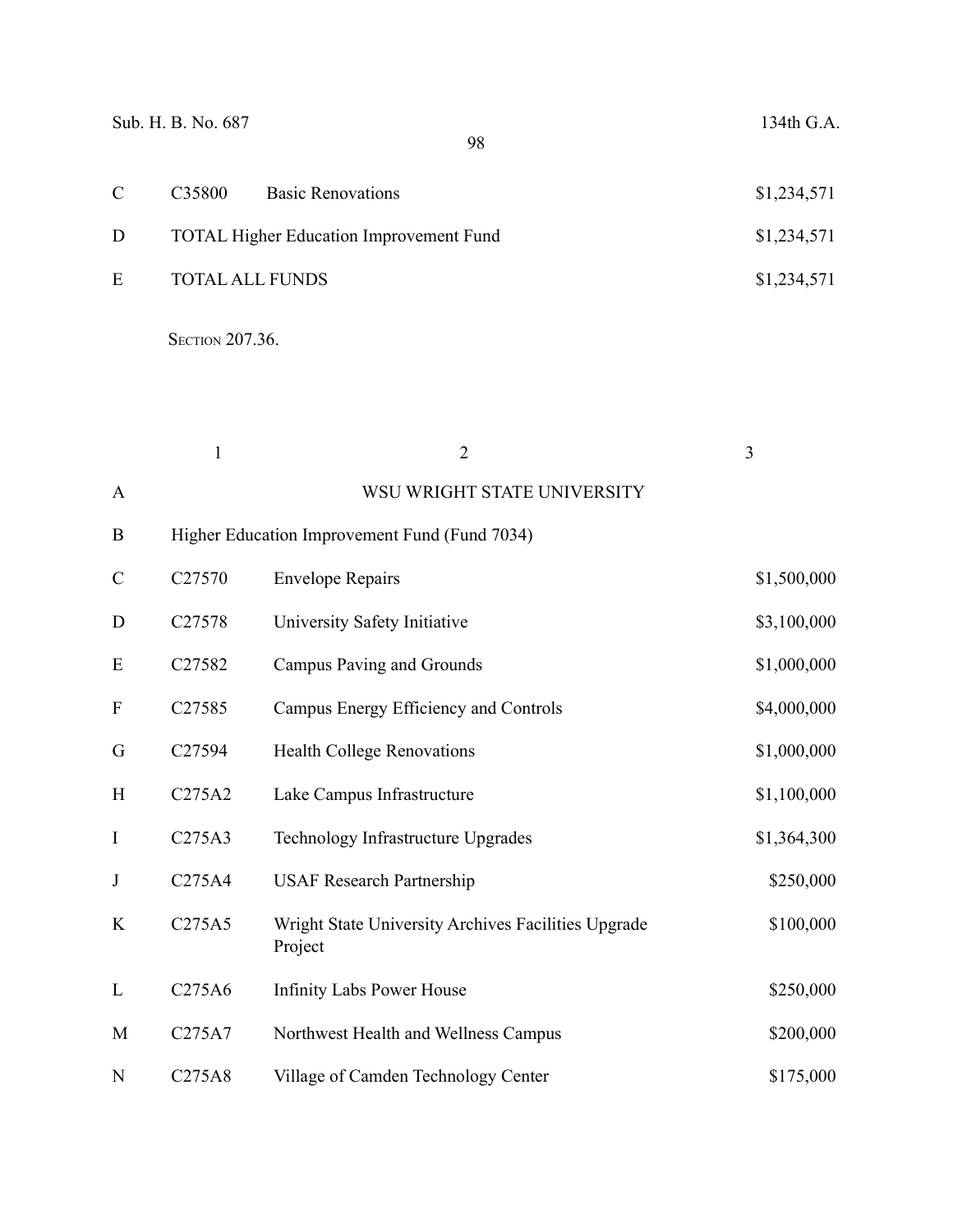|          | Sub. H. B. No. 687<br>99                       | 134th G.A.   |
|----------|------------------------------------------------|--------------|
| $\Omega$ | <b>TOTAL Higher Education Improvement Fund</b> | \$14,039,300 |
| P        | <b>TOTAL ALL FUNDS</b>                         | \$14,039,300 |
|          |                                                |              |

**SECTION 207.37.** 

|               | $\mathbf{1}$           | $\overline{2}$                                                                | 3            |
|---------------|------------------------|-------------------------------------------------------------------------------|--------------|
| A             |                        | YSU YOUNGSTOWN STATE UNIVERSITY                                               |              |
| B             |                        | Higher Education Improvement Fund (Fund 7034)                                 |              |
| $\mathcal{C}$ | C34560                 | <b>Campus Roof Replacements</b>                                               | \$2,500,000  |
| D             | C34561                 | <b>Building Envelope Renovations</b>                                          | \$2,000,000  |
| E             | C34574                 | <b>Cushwa Hall Allied Health Renovations</b>                                  | \$1,000,000  |
| F             | C34575                 | Building Exterior Door and Window Replacements                                | \$1,750,000  |
| G             | C34576                 | <b>Garfield Building Renovations</b>                                          | \$1,500,000  |
| H             | C34577                 | <b>Emergency Generator Upgrades</b>                                           | \$1,000,000  |
| $\mathbf I$   | C34578                 | <b>STEM Science Laboratory Renovations</b>                                    | \$806,247    |
| J             | C34579                 | Utica Shale Academy                                                           | \$300,000    |
| K             | C34580                 | Youngstown Flying High                                                        | \$400,000    |
| L             | C34582                 | Canfield Innovative Energy and Technology<br><b>Workforce Training Center</b> | \$250,000    |
| M             |                        | <b>TOTAL Higher Education Improvement Fund</b>                                | \$11,506,247 |
| N             | <b>TOTAL ALL FUNDS</b> |                                                                               | \$11,506,247 |
|               |                        |                                                                               |              |

**SECTION 207.38.**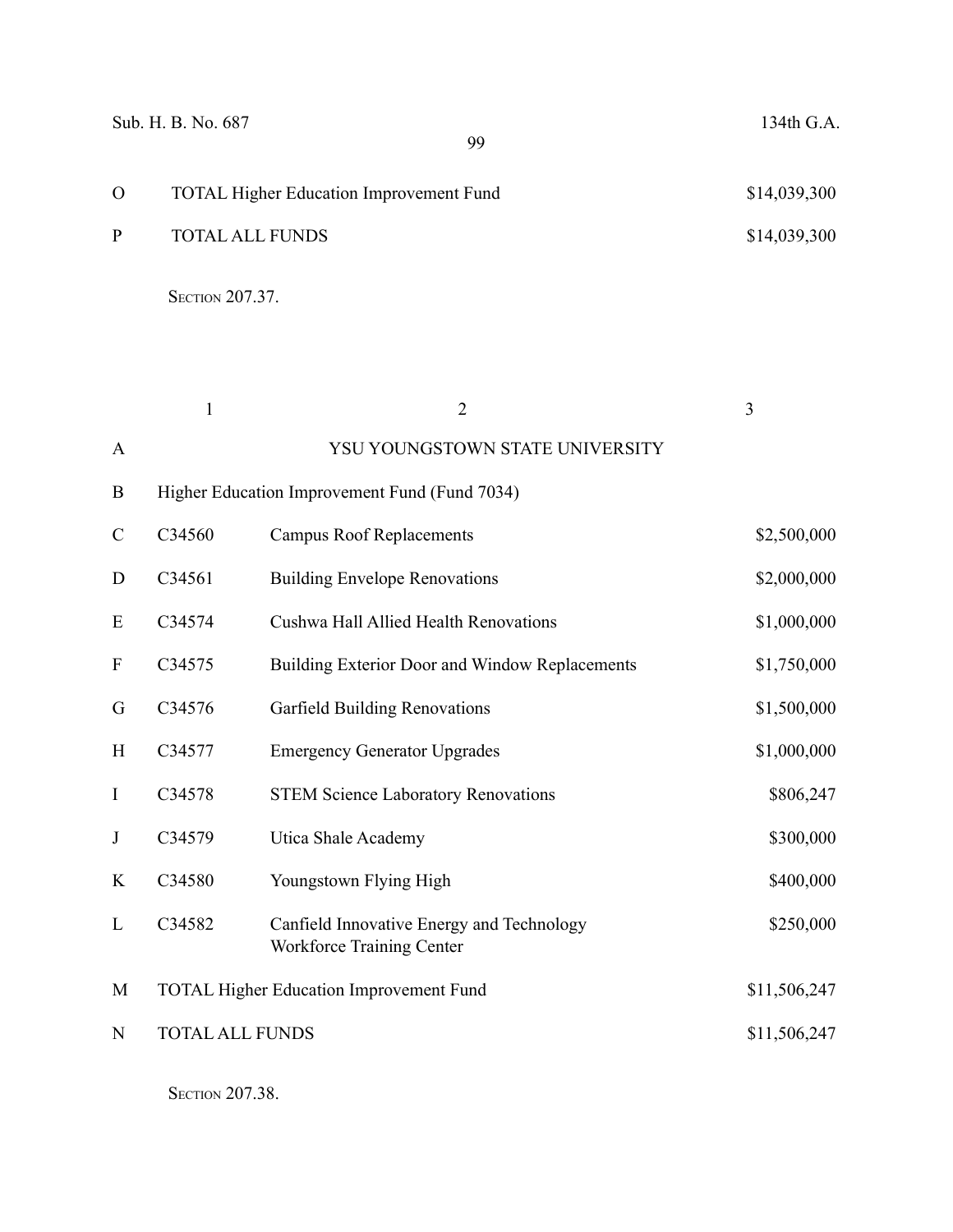|               |                        | $\overline{2}$                                                                | 3           |
|---------------|------------------------|-------------------------------------------------------------------------------|-------------|
| $\mathbf{A}$  |                        | <b>MAT ZANE STATE COLLEGE</b>                                                 |             |
| B             |                        | Higher Education Improvement Fund (Fund 7034)                                 |             |
| $\mathcal{C}$ | C36217                 | Parking/Walkway Improvements                                                  | \$562,776   |
| D             | C36218                 | Zanesville Campus Renovations                                                 | \$482,477   |
| E             | C36229                 | Advanced Science and Technology Center Building<br><b>Facade Improvements</b> | \$600,000   |
| F             | C36230                 | Mid-East Career and Technology Centers                                        | \$300,000   |
| G             | C36231                 | Muskingum University Boyd Science Center                                      | \$250,000   |
| H             |                        | <b>TOTAL Higher Education Improvement Fund</b>                                | \$2,195,253 |
| I             | <b>TOTAL ALL FUNDS</b> |                                                                               | \$2,195,253 |

SECTION 207.41. For all appropriations in this act from the Higher Education Improvement Fund (Fund 7034) or the Higher Education Improvement Taxable Fund (Fund 7024) that require local funds to be contributed by any state-supported or state-assisted institution of higher education, the Department of Higher Education shall not recommend that any funds be released until the recipient institution demonstrates to the Department of Higher Education and the Office of Budget and Management that the local funds contribution requirement has been secured or satisfied. The local funds shall be in addition to the appropriations in this act.

SECTION 207.42. None of the capital appropriations in this act for state-supported or stateassisted institutions of higher education shall be expended until the particular appropriation has been recommended for release by the Department of Higher Education and released by the Director of Budget and Management or the Controlling Board. Either the institution concerned, or the Department of Higher Education with the concurrence of the institution concerned, may initiate the request to the Director of Budget and Management or the Controlling Board for the release of the particular appropriation.

SECTION 207.43. (A) No capital appropriations in this act made from the Higher Education Improvement Fund (Fund 7034) or the Higher Education Improvement Taxable Fund (Fund 7024) shall be released for planning or for improvement, renovation, construction, or acquisition of capital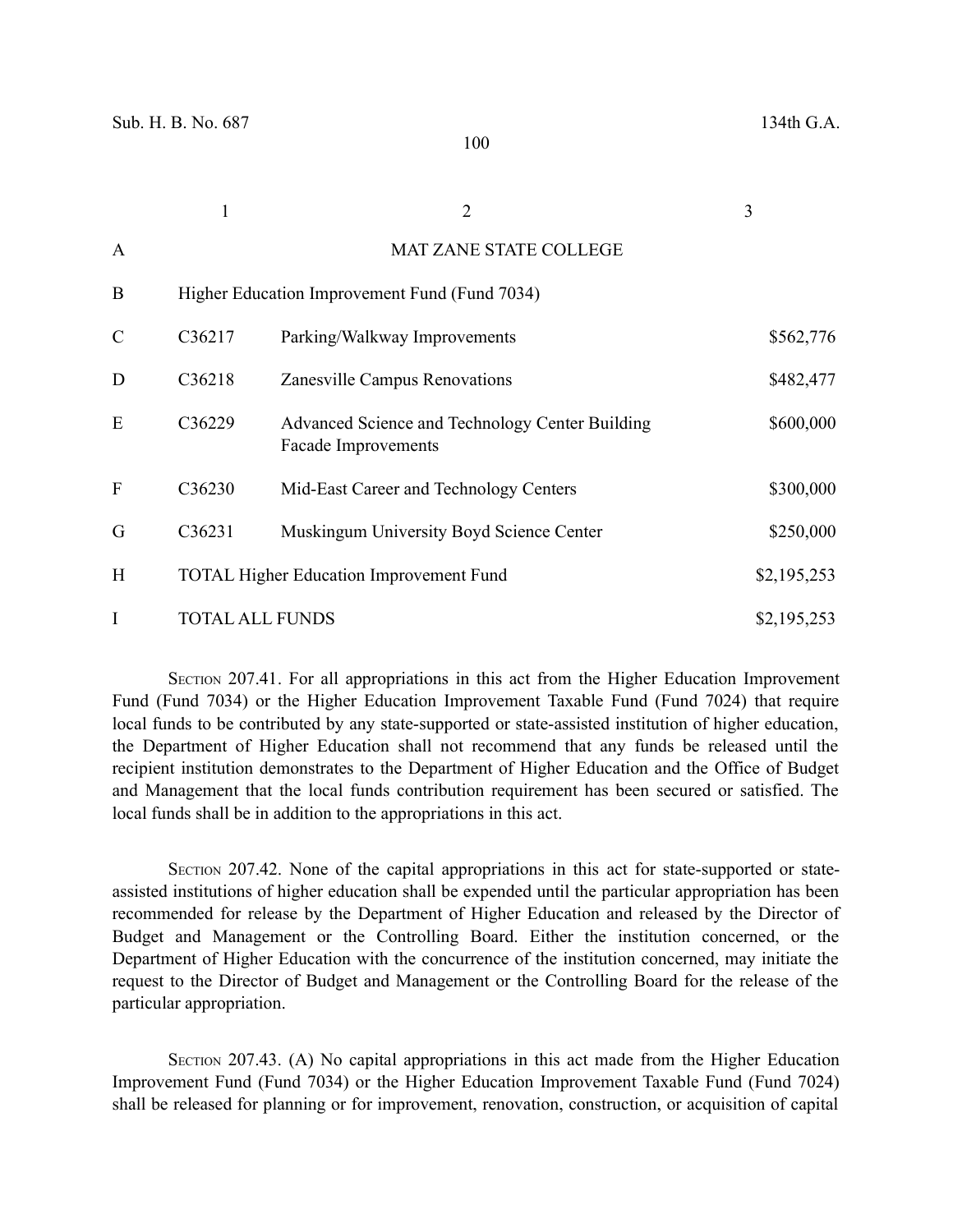facilities if the institution of higher education or the state does not own the real property on which the capital facilities are or will be located. This restriction does not apply in any of the following circumstances:

(1) The institution has a long-term (at least twenty years) lease of, or other interest (such as an easement) in, the real property.

(2) The Department of Higher Education certifies to the Controlling Board that undue delay will occur if planning does not proceed while the property or property interest acquisition process continues. In this case, funds may be released upon approval of the Controlling Board to pay for planning through the development of schematic drawings only.

(3) In the case of an appropriation for capital facilities that, because of their unique nature or location, will be owned or will be part of facilities owned by a separate nonprofit organization or public body and will be made available to the institution of higher education for its use or benefit, the nonprofit organization or public body either owns or has a long-term (at least twenty years) lease of the real property or other capital facility to be improved, renovated, constructed, or acquired and has entered into a joint or cooperative use agreement with the institution of higher education that meets the requirements of division (C) of this section.

(B) Any appropriations that require cooperation between a technical college and a branch campus of a university may be released by the Controlling Board upon recommendation by the Department of Higher Education that the facilities proposed by the institutions are:

(1) The result of a joint planning effort by the university and the technical college, satisfactory to the Department of Higher Education;

(2) Facilities that will meet the needs of the region in terms of technical and general education, taking into consideration the totality of facilities that will be available after the completion of the projects;

(3) Planned to permit maximum joint use by the university and technical college of the totality of facilities that will be available upon their completion; and

(4) To be located on or adjacent to the branch campus of the university.

(C) The Department of Higher Education shall adopt and maintain rules regarding the release of moneys from all the appropriations for capital facilities for all state-supported or state-assisted institutions of higher education. In the case of capital facilities referred to in division  $(A)(3)$  of this section, the joint or cooperative use agreements shall include, as a minimum, provisions that:

(1) Specify the extent and nature of that joint or cooperative use, extending for not fewer than twenty years, with the value of such use or benefit or right to use to be, as is determined by the parties and approved by the Department of Higher Education, reasonably related to the amount of the appropriations;

(2) Provide for pro rata reimbursement to the state should the arrangement for joint or cooperative use be terminated prior to the expiration of its full term;

(3) Provide that procedures to be followed during the capital improvement process will comply with appropriate applicable state statutes and rules, including the provisions of this act; and

(4) Provide for payment or reimbursement to the institution of its administrative costs incurred as a result of the facilities project, not to exceed 1.5 per cent of the appropriated amount.

(D) Upon the recommendation of the Department of Higher Education, the Controlling Board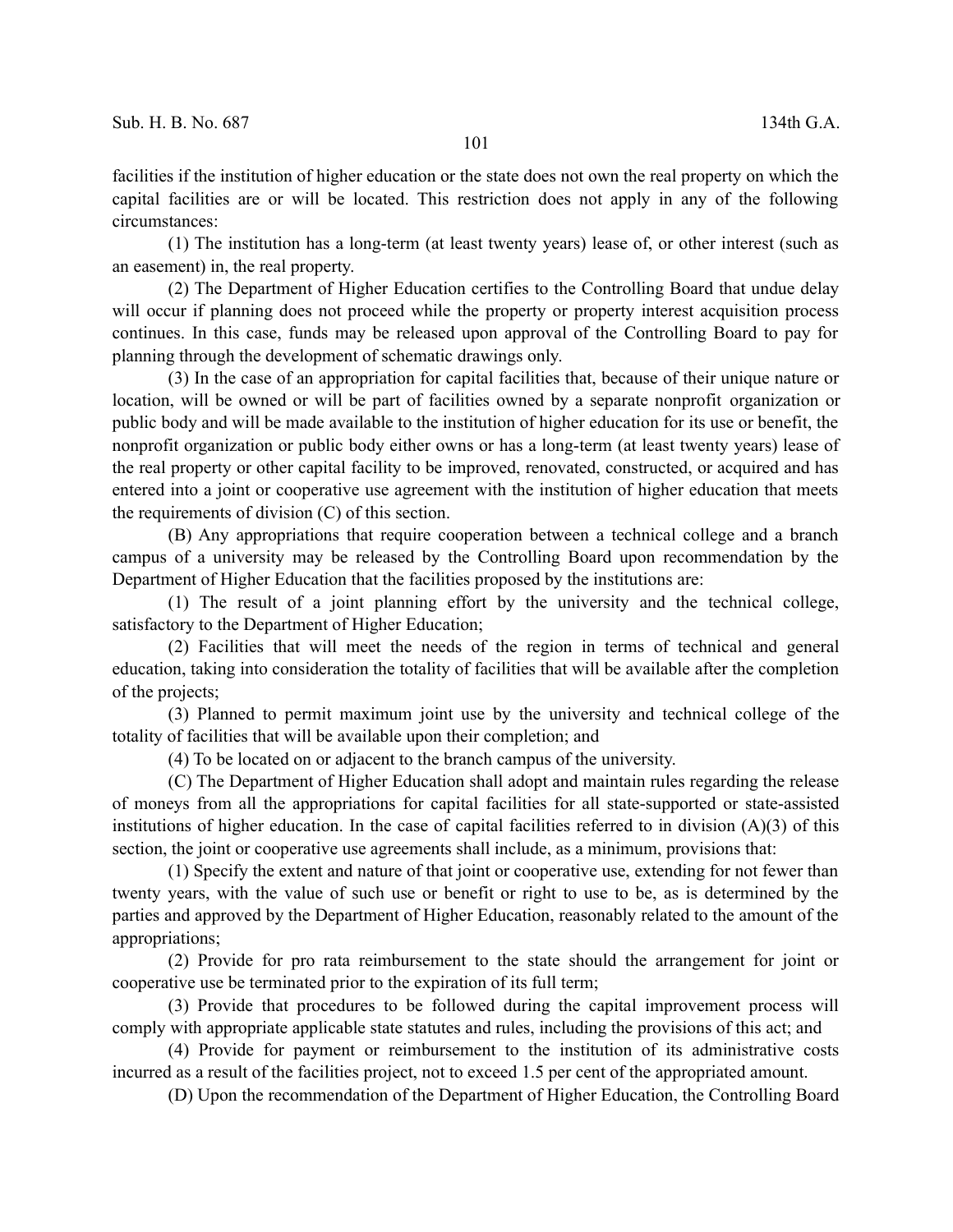may approve the transfer of appropriations for projects requiring cooperation between institutions from one institution to another institution with the approval of both institutions.

(E) Notwithstanding section 127.14 of the Revised Code, the Controlling Board, upon the recommendation of the Department of Higher Education, may transfer amounts appropriated to the Department of Higher Education to accounts of state-supported or state-assisted institutions created for that same purpose.

SECTION 207.44. The Ohio Public Facilities Commission is hereby authorized to issue and sell, in accordance with Section 2n of Article VIII, Ohio Constitution, and Chapter 151. and particularly sections 151.01 and 151.04 of the Revised Code, original obligations in an aggregate principal amount not to exceed \$402,000,000 in addition to the original issuance of obligations heretofore authorized by prior acts of the General Assembly. These authorized obligations shall be issued, subject to applicable constitutional and statutory limitations, as needed to provide sufficient moneys to the credit of the Higher Education Improvement Fund (Fund 7034) and the Higher Education Improvement Taxable Fund (Fund 7024) to pay costs of capital facilities for state-supported and state-assisted institutions of higher education.

SECTION 207.45. The requirements of Chapters 123. and 153. of the Revised Code, with respect to the powers and duties of the Executive Director of the Ohio Facilities Construction Commission as they relate to the procedure and awarding of contracts for capital improvement projects, and the requirements of section 127.16 of the Revised Code, with respect to the Controlling Board, do not apply to projects of community college districts and technical college districts.

SECTION 207.46. Those institutions locally administering capital improvement projects pursuant to sections 3345.50 and 3345.51 of the Revised Code may:

(A) Establish charges for recovering costs directly related to project administration as defined by the Executive Director of the Ohio Facilities Construction Commission. The Ohio Facilities Construction Commission, in consultation with the Office of Budget and Management, shall review and approve these administrative charges when the charges are in excess of 1.5 per cent of the total construction budget, provided that total administrative charges paid by the state do not exceed four per cent of the state's contribution to the total construction budget.

(B) Seek reimbursement from state capital appropriations to the institution for the in-house design services performed by the institution for the capital projects. Acceptable charges are limited to design document preparation work that is done by the institution. These reimbursable design costs shall be shown as "A/E fees" within the project's budget that is submitted to the Controlling Board or the Director of Budget and Management as part of a request for release of funds. The reimbursement for in-house design shall not exceed seven per cent of the estimated construction cost.

SECTION 207.47. TRANSFERS OF HIGHER EDUCATION CAPITAL APPROPRIATIONS The Director of Budget and Management may as necessary to maintain the exclusion from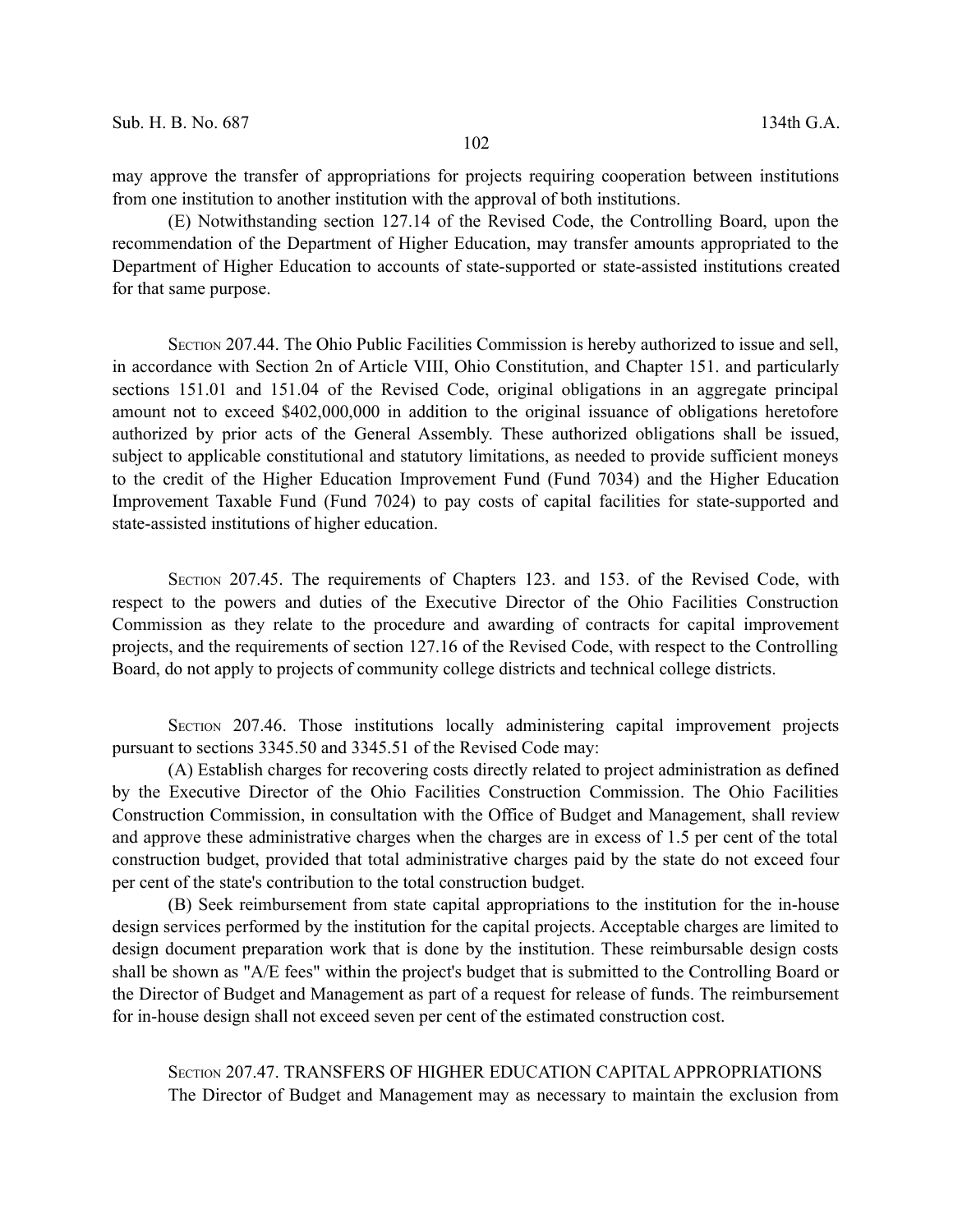the calculation of gross income for federal income taxation purposes under the "Internal Revenue Code of 1986," 100 Stat. 2085, 26 U.S.C. 1 et seq., with respect to obligations issued to fund projects appropriated from the Higher Education Improvement Fund:

(A) Transfer appropriations between the Higher Education Improvement Fund and the Higher Education Improvement Taxable Fund;

(B) Create new appropriation items within the Higher Education Improvement Taxable Fund and make transfers of appropriations to them for projects originally funded from appropriations made from the Higher Education Improvement Fund.

The projects that are funded under new appropriation items created in this manner shall automatically be designated as specific for purposes of section 126.14 of the Revised Code.

**SECTION 209.10.** 

|               |                        | $\overline{2}$                                                                  | 3           |
|---------------|------------------------|---------------------------------------------------------------------------------|-------------|
| A             |                        | ETC BROADCAST EDUCATIONAL MEDIA COMMISSION                                      |             |
| B             |                        | Higher Education Improvement Fund (Fund 7034)                                   |             |
| $\mathcal{C}$ | C <sub>37406</sub>     | <b>Network Operations Center Upgrades</b>                                       | \$1,097,110 |
| D             | C37410                 | Ohio Radio Reading Services                                                     | \$26,726    |
| E             | C37424                 | Television and Radio Equipment Replacement -<br><b>Emergency Communications</b> | \$2,091,583 |
| F             | C37425                 | New WYSO Headquarters                                                           | \$300,000   |
| G             |                        | <b>TOTAL Higher Education Improvement Fund</b>                                  | \$3,515,419 |
| H             | <b>TOTAL ALL FUNDS</b> |                                                                                 | \$3,515,419 |

**SECTION 211.10.**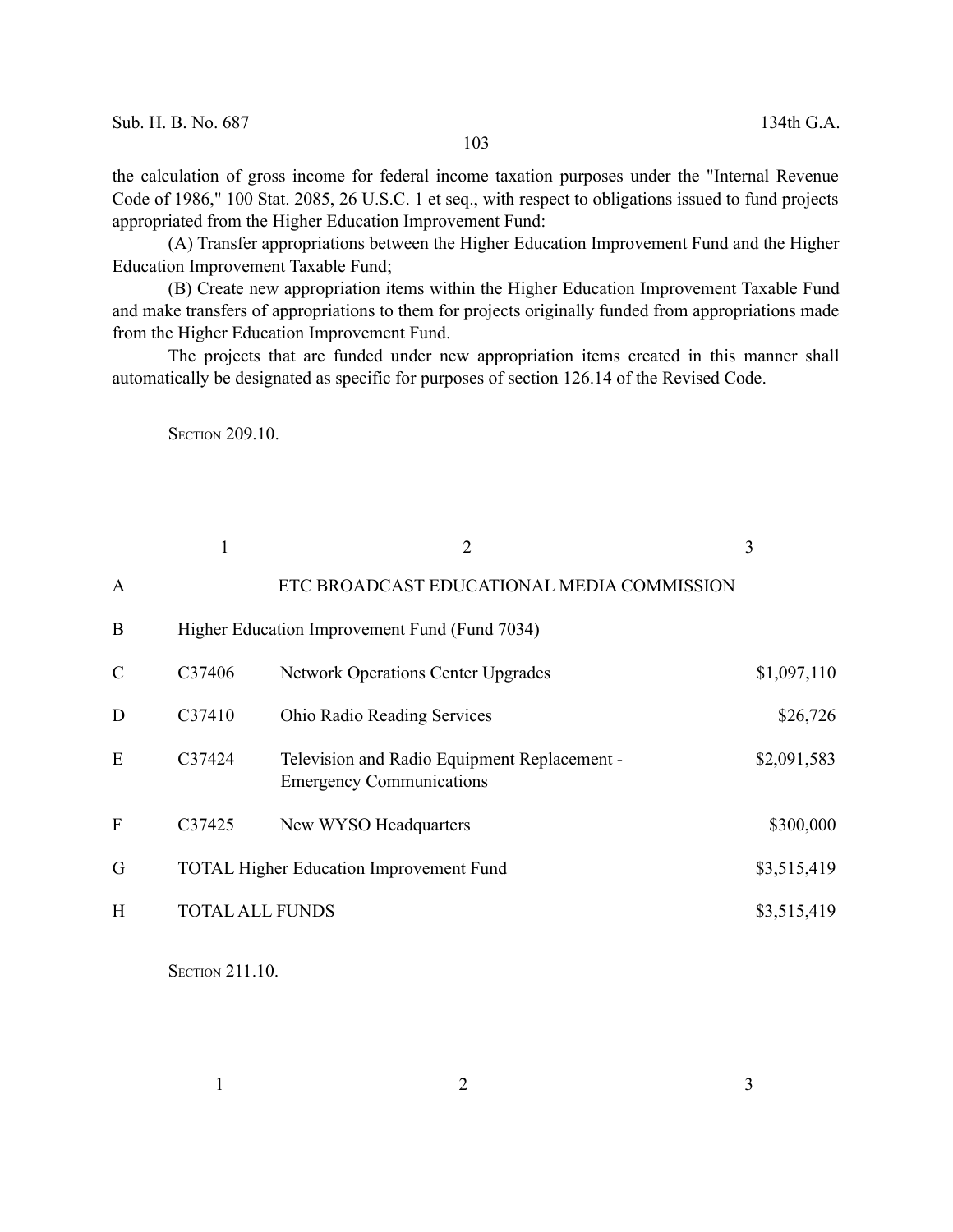| CSR CAPITOL SQUARE REVIEW AND ADVISORY BOARD<br>$\mathbf{A}$ |              |
|--------------------------------------------------------------|--------------|
| B<br>Administrative Building Fund (Fund 7026)                |              |
| C<br>C87407<br><b>Statehouse Repair/Improvements</b>         | \$20,117,000 |
| D<br>C87412<br>Capitol Square Security                       | \$2,583,000  |
| E<br>C87419<br>Statehouse Audio System Replacement           | \$1,155,000  |
| F<br><b>TOTAL Administrative Building Fund</b>               | \$23,855,000 |
| G<br><b>TOTAL ALL FUNDS</b>                                  | \$23,855,000 |

**SECTION 213.10.** 

|                  | $\mathbf{1}$ | $\overline{2}$                                         | 3            |
|------------------|--------------|--------------------------------------------------------|--------------|
| $\mathbf{A}$     |              | DAS DEPARTMENT OF ADMINISTRATIVE SERVICES              |              |
| B                |              | Building Improvement Fund (Fund 5KZ0)                  |              |
| $\mathcal{C}$    | C10035       | <b>Building Improvement</b>                            | \$45,436,000 |
| D                |              | <b>TOTAL Building Improvement Fund</b>                 | \$45,436,000 |
| E                |              | Administrative Building Taxable Bond Fund (Fund 7016)  |              |
| $\boldsymbol{F}$ | C10041       | <b>MARCS</b> - Taxable                                 | \$16,888,000 |
| G                | C10055       | <b>Highland County MARCS Tower</b>                     | \$750,000    |
| H                | C10056       | <b>BGSU Public Safety Radio System - MARCS</b>         | \$175,000    |
| I                |              | <b>TOTAL Administrative Building Taxable Bond Fund</b> | \$17,813,000 |
| J                |              | Administrative Building Fund (Fund 7026)               |              |
| K                | C10000       | Governor's Residence                                   | \$1,436,000  |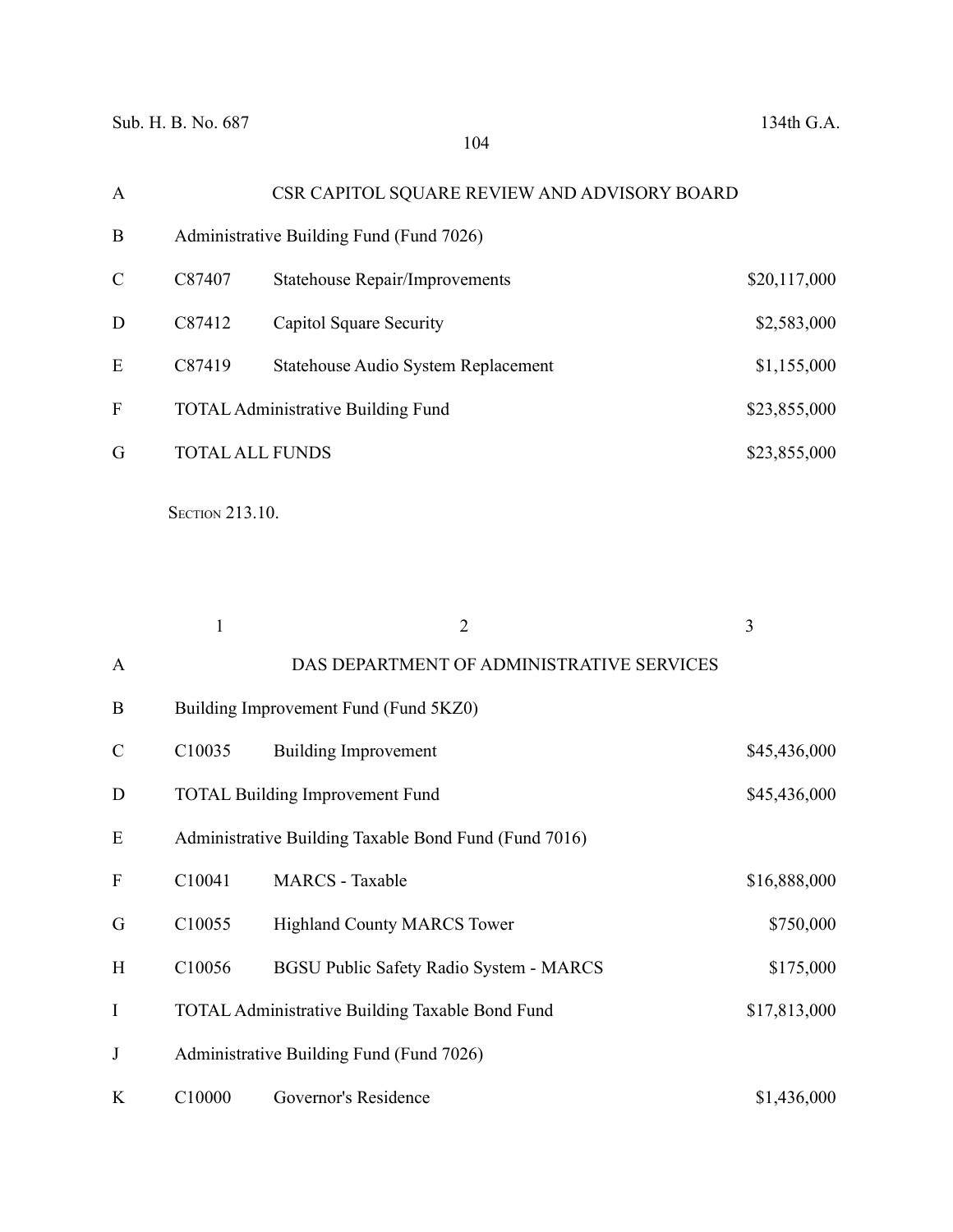| L            | C10020 | North High Building Complex Renovation              | \$14,209,000 |
|--------------|--------|-----------------------------------------------------|--------------|
| M            | C10021 | Office Space Planning                               | \$24,907,000 |
| N            | C10034 | Aronoff Center Systems Replacements and<br>Upgrades | \$375,000    |
| $\Omega$     | C10036 | <b>Rhodes Tower Renovations</b>                     | \$7,131,000  |
| $\mathbf{P}$ | C10038 | <b>Riffe Renovations</b>                            | \$10,470,000 |
| Q            | C10042 | <b>IT Projects</b>                                  | \$24,345,375 |
| $\mathbf R$  | C10051 | <b>Fleet Sustainability</b>                         | \$500,000    |
| S            |        | <b>TOTAL Administrative Building Fund</b>           | \$83,373,375 |
| T            |        | Capital IT Projects Fund (Fund 7091)                |              |
| U            | C10054 | Statewide IT Projects                               | \$33,085,524 |
| V            |        | <b>TOTAL Capital IT Projects Fund</b>               | \$33,085,524 |
|              |        |                                                     |              |

#### W TOTAL ALL FUNDS \$179,707,899

#### MARCS STEERING COMMITTEE AND STATEWIDE COMMUNICATIONS SYSTEM

There is hereby continued a Multi-Agency Radio Communications System (MARCS) Steering Committee consisting of the designees of the Directors of Administrative Services, Public Safety, Natural Resources, Transportation, Rehabilitation and Correction, and Budget and Management, and the State Fire Marshal or the State Fire Marshal's designee. The Director of Administrative Services or the Director's designee shall chair the Committee. The Committee shall provide assistance to the Director of Administrative Services for effective and efficient implementation of MARCS as well as develop policies for the ongoing management of the system. Upon dates prescribed by the Directors of Administrative Services and Budget and Management, the MARCS Steering Committee shall report to the Directors on the progress of MARCS implementation and the development of policies related to the system.

The Committee shall establish a subcommittee to represent MARCS users on the local government level. The chairperson of the subcommittee shall serve as a member of the MARCS Steering Committee.

The foregoing appropriation item C10041, MARCS - Taxable, shall be used to purchase or construct the components of MARCS that are not specific to any one agency. The equipment may include, but is not limited to, computer and telecommunications equipment used for the functioning and integration of the system, communications towers, tower sites, tower equipment, and linkages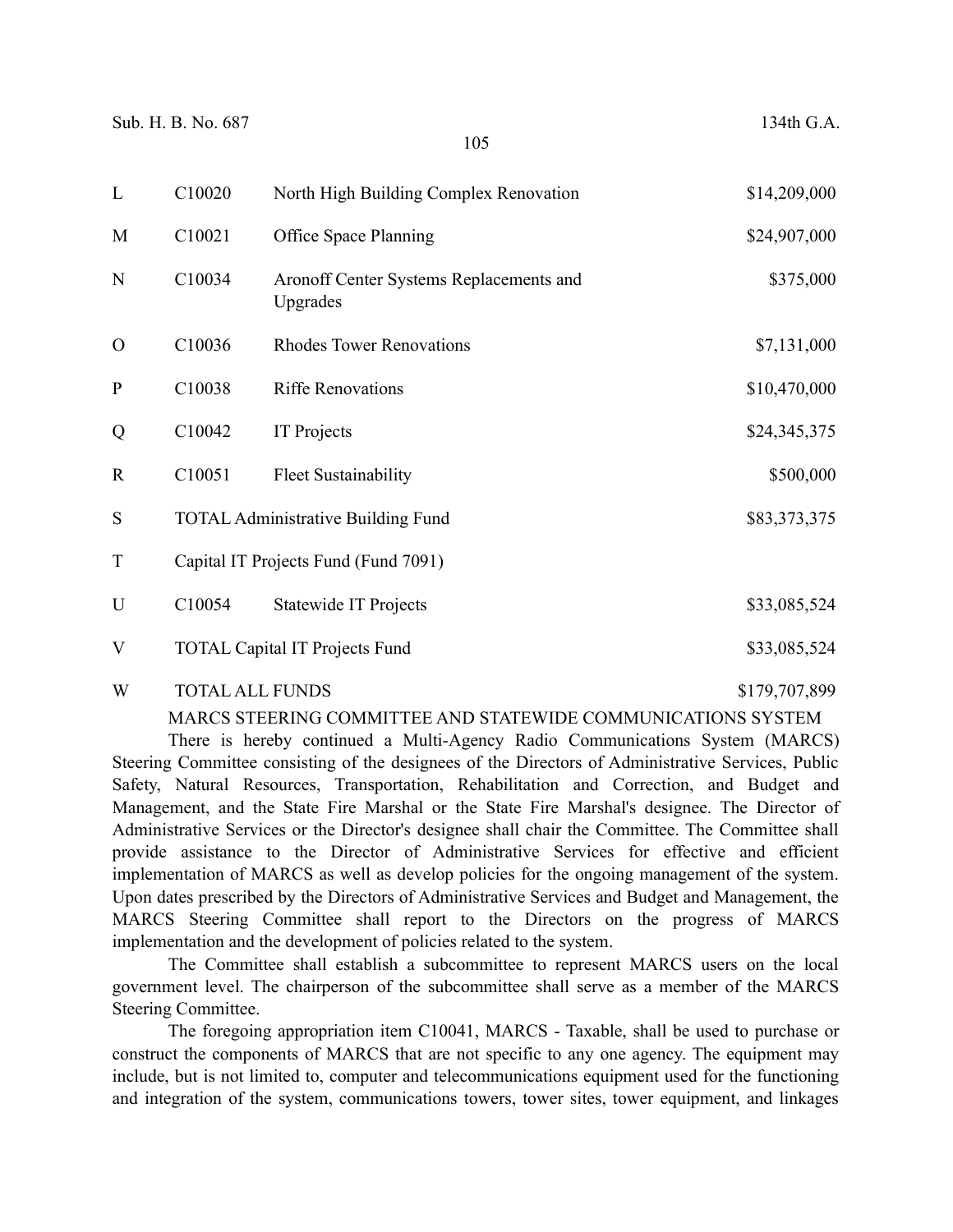among towers. The Director of Administrative Services shall, with the concurrence of the MARCS Steering Committee, determine the specific use of funds. Expenditures from this appropriation shall not be subject to Chapters 123. and 153. of the Revised Code.

SECTION 213.20. The Treasurer of State is hereby authorized to issue and sell, in accordance with Section 2i of Article VIII, Ohio Constitution, Chapter 154. of the Revised Code, and other applicable sections of the Revised Code, original obligations in an aggregate principal amount not to exceed \$151,100,000 in addition to the original issuance of obligations heretofore authorized by prior acts of the General Assembly. These authorized obligations shall be issued, subject to applicable constitutional and statutory limitations, as needed to provide sufficient moneys to the credit of the Administrative Building Fund (Fund 7026) and the Administrative Building Taxable Bond Fund (Fund 7016) to pay costs associated with previously authorized capital facilities for the housing of branches and agencies of state government or their functions.

**SECTION 215.10.** 

|               | $\mathbf{1}$ | $\overline{2}$                                    | 3            |
|---------------|--------------|---------------------------------------------------|--------------|
| $\mathbf{A}$  |              | AGR DEPARTMENT OF AGRICULTURE                     |              |
| B             |              | State Fiscal Recovery Fund (Fund 5CV3)            |              |
| $\mathcal{C}$ | C70031       | Animal Disease Laboratory                         | \$71,730,000 |
| D             |              | <b>TOTAL State Fiscal Recovery Fund</b>           | \$71,730,000 |
| E             |              | Administrative Building Fund (Fund 7026)          |              |
| $\mathbf{F}$  | C70007       | Building and Grounds                              | \$1,348,000  |
| G             | C70022       | <b>Agricultural Society Facilities</b>            | \$7,289,000  |
| H             | C70023       | Building #22 Laboratory Equipment                 | \$320,000    |
| I             | C70030       | Agriculture Equipment                             | \$515,000    |
| J             |              | <b>TOTAL Administrative Building Fund</b>         | \$9,472,000  |
| K             |              | Clean Ohio Agricultural Easement Fund (Fund 7057) |              |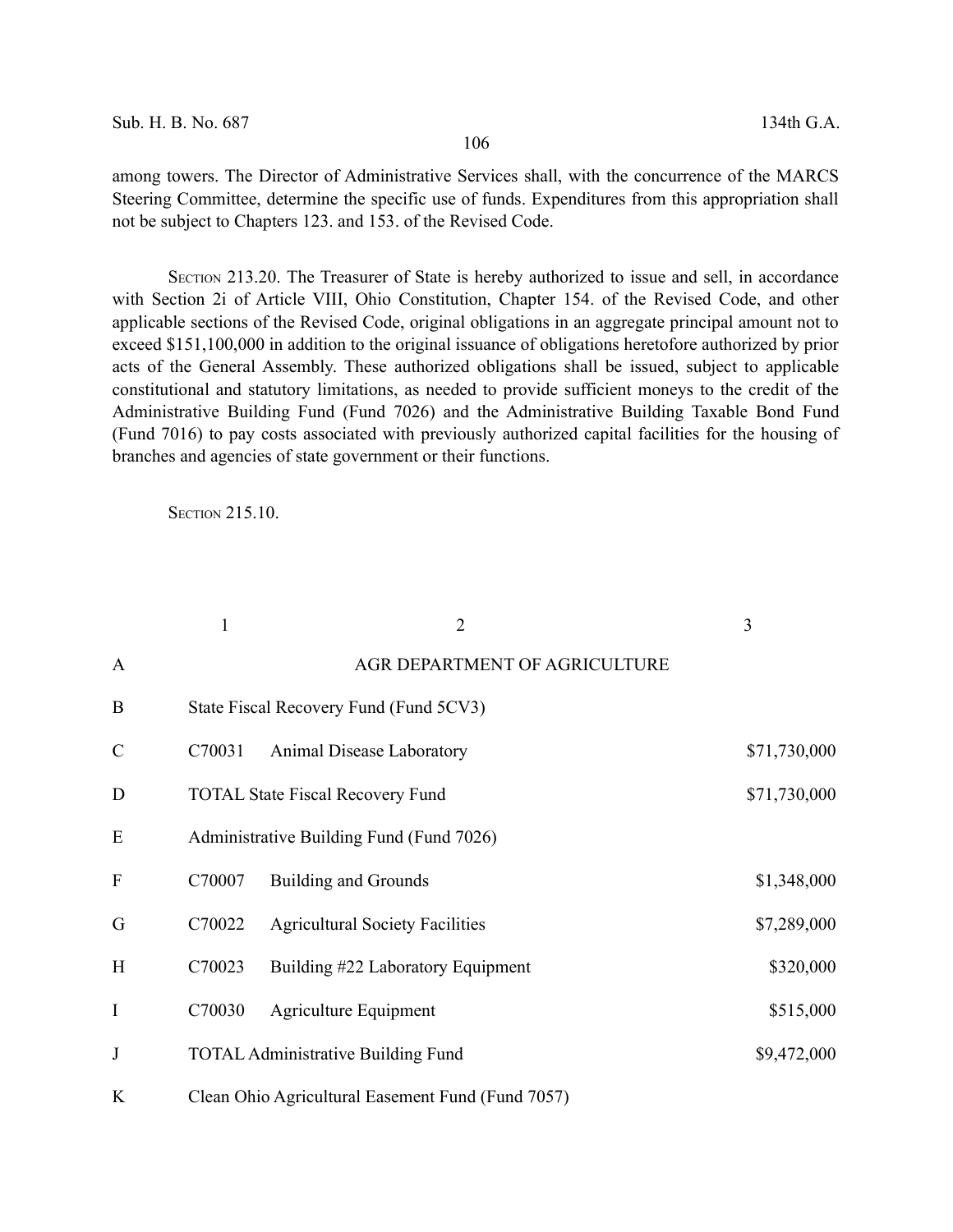| Sub. H. B. No. 687 |        | 107                                           | 134th G.A.   |
|--------------------|--------|-----------------------------------------------|--------------|
| L                  | C70009 | Clean Ohio Agricultural Easement              | \$12,500,000 |
| M                  |        | <b>TOTAL Clean Ohio Agricultural Easement</b> | \$12,500,000 |
| N                  |        | <b>TOTAL ALL FUNDS</b>                        | \$93,702,000 |

# SECTION 215.15. AGRICULTURAL SOCIETY FACILITIES

The foregoing appropriation item C70022, Agricultural Society Facilities, shall be used to support the projects listed in this section.

|                           | 1                                                       | $\overline{2}$ |
|---------------------------|---------------------------------------------------------|----------------|
| $\mathbf{A}$              | Project List                                            |                |
| $\bf{B}$                  | <b>Butler County Fairgrounds Grandstands</b>            | \$750,000      |
| $\mathcal{C}$             | Henry County Community Event Center                     | \$500,000      |
| D                         | Knox County Fairgrounds Expo Center                     | \$500,000      |
| E                         | Mahoning County Agricultural Society: Canfield Fair     | \$500,000      |
| $\boldsymbol{\mathrm{F}}$ | Feichtner Family Memorial Barn                          | \$450,000      |
| G                         | Fairgrounds Multipurpose Facility - Warren County       | \$400,000      |
| H                         | Montgomery County Fairgrounds Improvements              | \$400,000      |
| $\mathbf I$               | <b>Belmont Agricultural Center</b>                      | \$375,000      |
| $\bf J$                   | Allen County Fair Youth Show Arena                      | \$310,000      |
| K                         | Gallia County Fairground Relocation                     | \$300,000      |
| L                         | Guernsey Barn and Show Arena                            | \$300,000      |
| M                         | Perry County Agriculture Society Multi-Purpose Building | \$300,000      |
| N                         | <b>Union County Fairgrounds</b>                         | \$290,000      |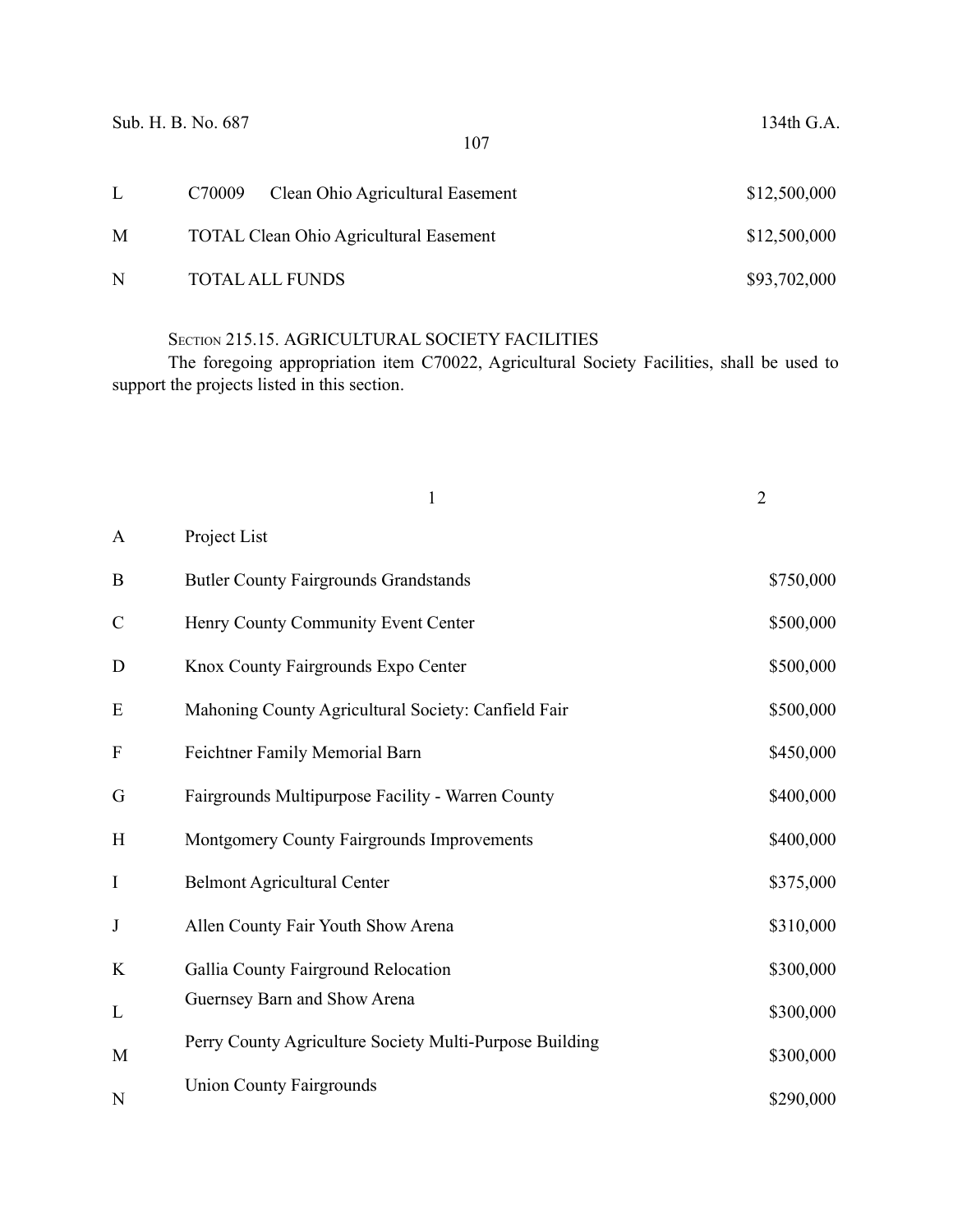| $\mathbf O$  | Adams County Junior Fair Small Animal Facility                  | \$250,000 |
|--------------|-----------------------------------------------------------------|-----------|
| $\mathbf{P}$ | Geauga County Fairgrounds Multipurpose Event Center             | \$250,000 |
| Q            | <b>Summit County Fairgrounds Improvements</b>                   | \$250,000 |
| $\mathbf R$  | Harrison County Agricultural Society Horse Barn                 | \$200,000 |
| S            | Richland County Agricultural Society Show Arena                 | \$200,000 |
| $\mathbf T$  | Brown County Junior Fair Horse Arena                            | \$150,000 |
| $\mathbf U$  | Columbiana County Junior Fair Agriculture and Event Center      | \$100,000 |
| $\mathbf{V}$ | Scioto County Agriculture Society Improvements                  | \$100,000 |
| W            | <b>Richwood Fairgrounds Restrooms</b>                           | \$95,000  |
| X            | Highland County Agricultural Extension Relocation               | \$75,000  |
| Y            | Allen County Fair Multi-purpose Storage Building                | \$60,000  |
| Z            | Ashton Event Center                                             | \$60,000  |
| AA           | Auglaize County Fairgrounds: Piehl Family Parking Lot           | \$50,000  |
| AB           | Jackson County Fairgrounds Improvements-4H Building Project     | \$40,000  |
| AC           | Paulding County Fairgrounds Lighting                            | \$25,000  |
| AD           | Trumbull County Agricultural and Family Education Center Repair | \$9,000   |
|              |                                                                 |           |

**SECTION 217.10.** 

A COM DEPARTMENT OF COMMERCE

 $1$  2 3

B State Fire Marshal Fund (Fund 5460)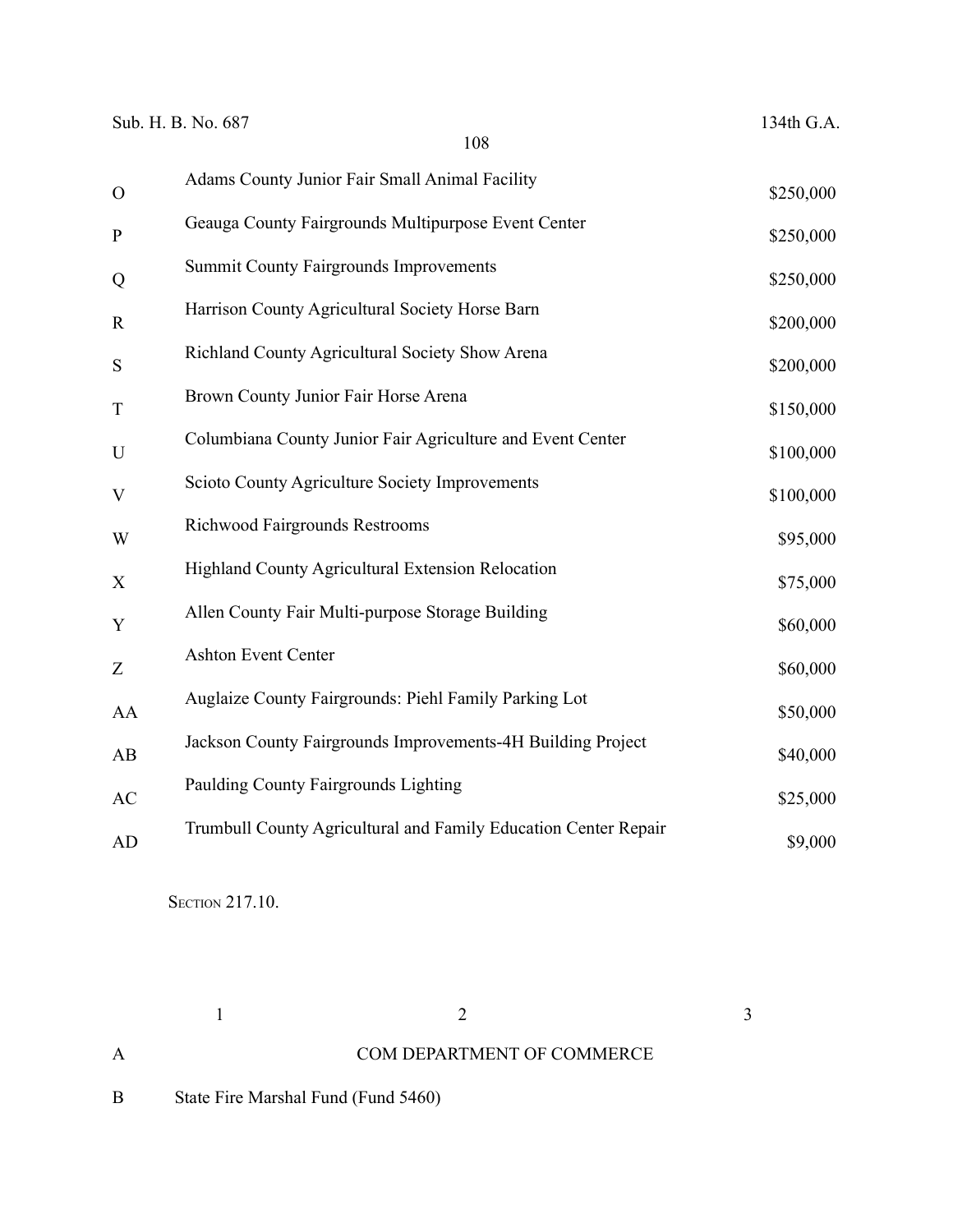| $\mathcal{C}$             | C80005                 | IT Infrastructure                         | \$1,200,000  |
|---------------------------|------------------------|-------------------------------------------|--------------|
| D                         | C80009                 | Forensic Laboratory Equipment             | \$575,000    |
| E                         | C80023                 | <b>SFM Renovations and Improvements</b>   | \$1,400,000  |
| $\boldsymbol{\mathrm{F}}$ | C80042                 | Fire Training Structure                   | \$18,900,000 |
| G                         |                        | <b>TOTAL State Fire Marshal Fund</b>      | \$22,075,000 |
| H                         |                        | Administrative Building Fund (Fund 7026)  |              |
| I                         | C80047                 | Mt. Orab Fire Training Center             | \$272,000    |
| $\bf J$                   |                        | <b>TOTAL Administrative Building Fund</b> | \$272,000    |
| K                         |                        | Capital IT Projects Fund (Fund 7091)      |              |
| L                         | C80041                 | Data Analytics                            | \$1,400,000  |
| M                         |                        | <b>TOTAL Capital IT Projects Fund</b>     | \$1,400,000  |
| N                         | <b>TOTAL ALL FUNDS</b> |                                           | \$23,747,000 |

**SECTION 219.10.** 

|               |                    | 2                                                     | 3            |
|---------------|--------------------|-------------------------------------------------------|--------------|
| $\mathbf{A}$  |                    | DDD DEPARTMENT OF DEVELOPMENTAL DISABILITIES          |              |
| B             |                    | Mental Health Facilities Improvement Fund (Fund 7033) |              |
| $\mathcal{C}$ | C <sub>59004</sub> | <b>Community Assistance Projects</b>                  | \$25,000,000 |
| D             | C59034             | <b>Statewide Developmental Centers</b>                | \$22,000,000 |
| E             | C <sub>59077</sub> | <b>Vocational Guidance Services Workforce Center</b>  | \$300,000    |
| F             | C <sub>59078</sub> | Christine's Hope                                      | \$100,000    |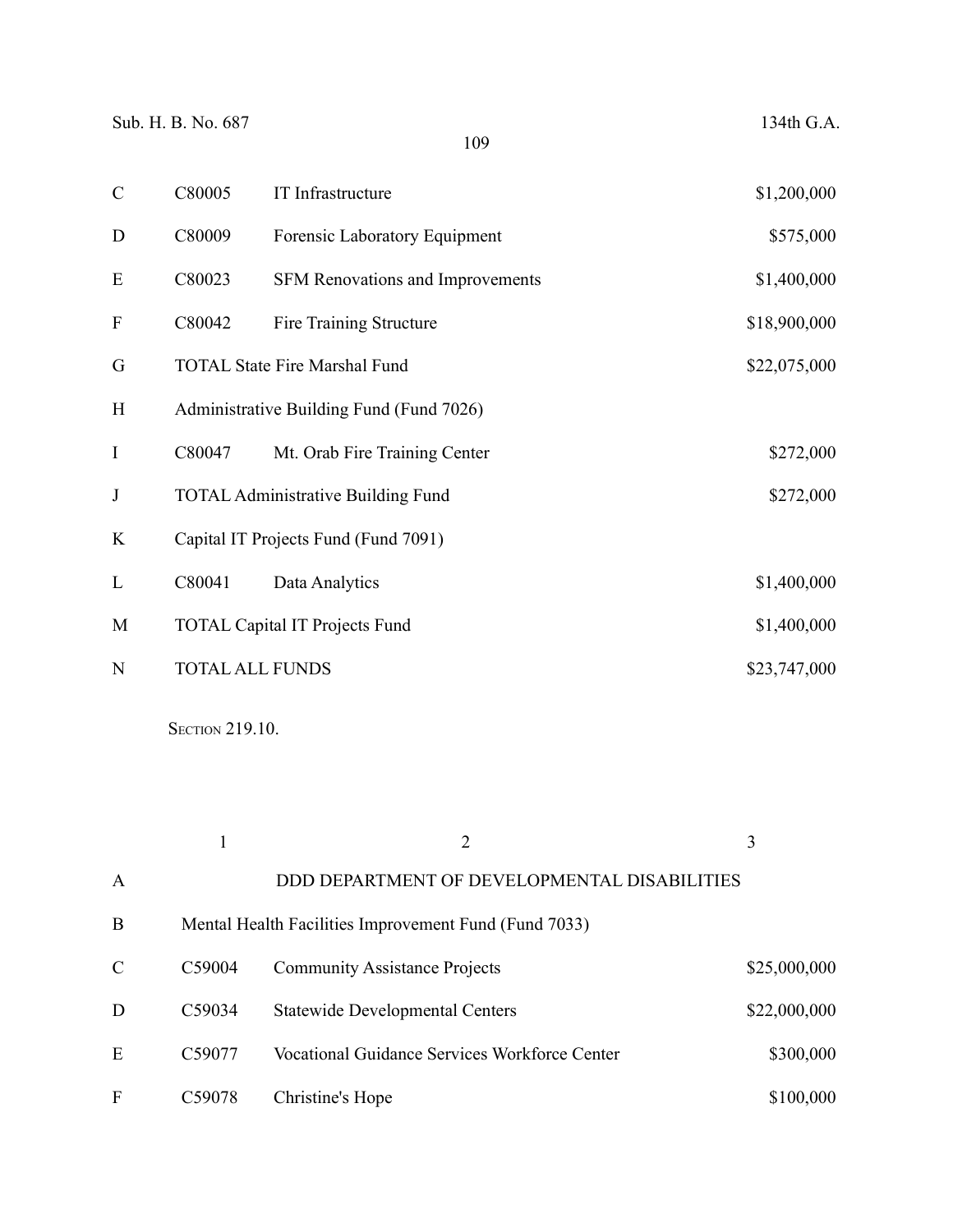| G           | C59079 | <b>Salvation Army New Community Center</b>                                                     | \$200,000    |
|-------------|--------|------------------------------------------------------------------------------------------------|--------------|
| H           | C59080 | Walnut Hills Economic Empower Center Renovation                                                | \$650,000    |
| $\mathbf I$ | C59081 | Medina County Board of Developmental Disabilities<br><b>ADA Bathroom Compliance</b>            | \$50,000     |
| J           | C59082 | <b>Flying Horse Farms</b>                                                                      | \$350,000    |
| K           | C59083 | Pegasus Farm                                                                                   | \$150,000    |
| L           | C59084 | Opportunity for All Building - Community<br>Recreation Center for the Developmentally Disabled | \$200,000    |
| M           |        | <b>TOTAL Mental Health Facilities Improvement Fund</b>                                         | \$49,000,000 |
| N           |        | <b>TOTAL ALL FUNDS</b><br><b>COMMUNITY ASSISTANCE PROJECTS</b>                                 | \$49,000,000 |

Capital appropriations in this act made from appropriation item C59004, Community Assistance Projects, may be used to provide community assistance funds for the development, purchase, construction, or renovation of facilities for day programs or residential programs that provide services to persons eligible for services from the Department of Developmental Disabilities or county boards of developmental disabilities and shall be distributed by the Department of Developmental Disabilities subject to Controlling Board approval.

**SECTION 220.10.** 

|               |        | $\overline{2}$                        | 3           |
|---------------|--------|---------------------------------------|-------------|
| A             |        | DOH DEPARTMENT OF HEALTH              |             |
| B             |        | Capital IT Projects (Fund 7091)       |             |
| $\mathcal{C}$ | C44001 | IT Equipment and Software             | \$9,000,000 |
| D             |        | <b>TOTAL Capital IT Projects Fund</b> | \$9,000,000 |
| E             |        | <b>TOTAL ALL FUNDS</b>                | \$9,000,000 |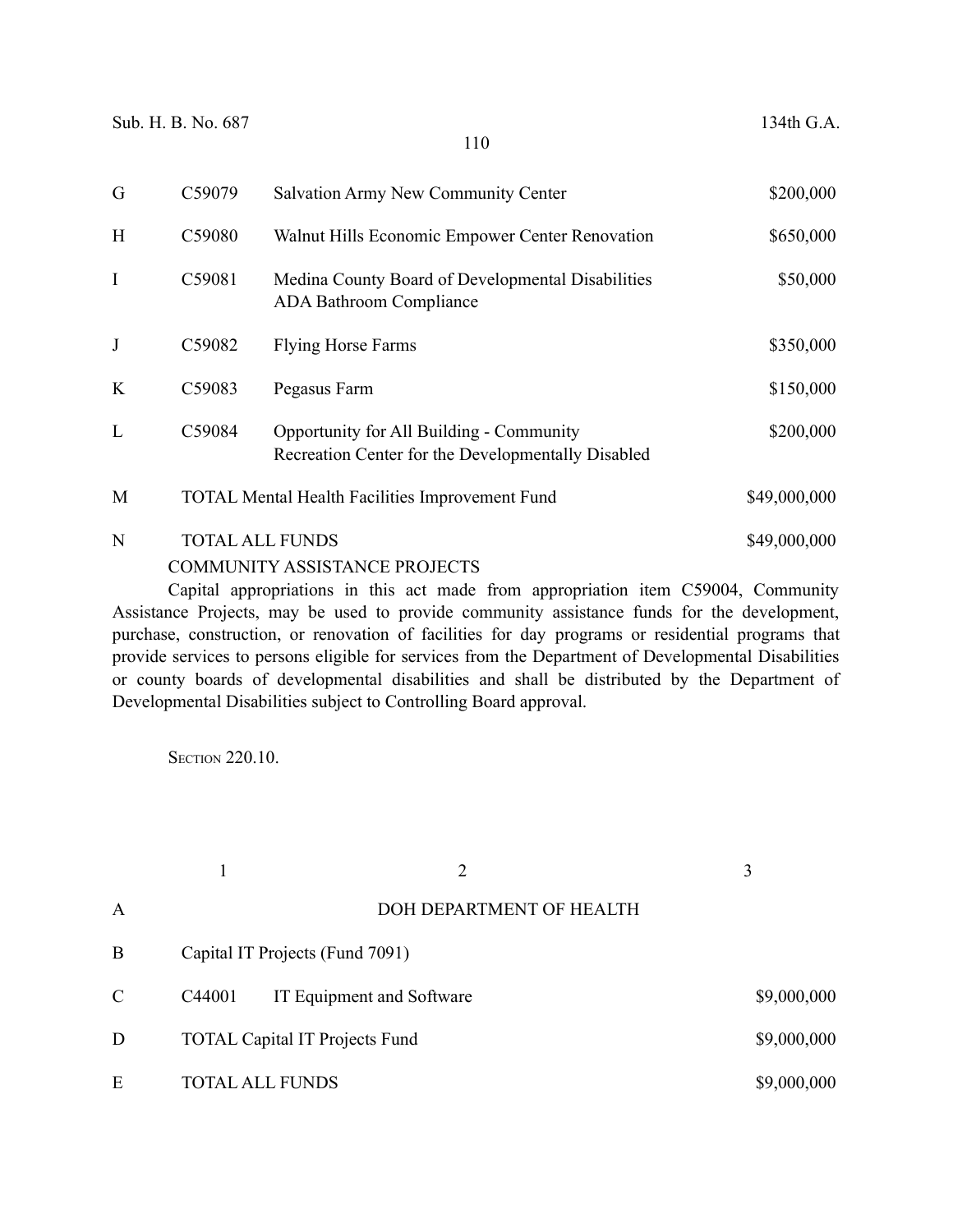|               |                        |                                                        | 3            |
|---------------|------------------------|--------------------------------------------------------|--------------|
| A             |                        | MHA DEPARTMENT OF MENTAL HEALTH AND ADDICTION SERVICES |              |
| B             |                        | Mental Health Facilities Improvement Fund (Fund 7033)  |              |
| $\mathcal{C}$ | C58001                 | <b>Community Assistance Projects</b>                   | \$50,380,139 |
| D             | C58007                 | <b>Infrastructure Renovations</b>                      | \$36,739,422 |
| E             | C58048                 | <b>Community Resiliency Projects</b>                   | \$5,000,000  |
| F             |                        | <b>TOTAL Mental Health Facilities Improvement Fund</b> | \$92,119,561 |
| G             | <b>TOTAL ALL FUNDS</b> |                                                        | \$92,119,561 |

# SECTION 221.13. COMMUNITY ASSISTANCE PROJECTS

The foregoing appropriation item C58001, Community Assistance Projects, may be used for facilities constructed or to be constructed pursuant to Chapter 340., 5119., 5123., or 5126. of the Revised Code or the authority granted by section 154.20 and other applicable sections of the Revised Code and the rules issued pursuant to those chapters and that section and shall be distributed by the Department of Mental Health and Addiction Services subject to Controlling Board approval.

Of the foregoing appropriation item C58001, Community Assistance Projects, \$17,515,000 shall be used to support the projects listed in this section.

| A             | Project List                                        |             |  |
|---------------|-----------------------------------------------------|-------------|--|
| B             | Gracehaven-Multipurpose Building                    | \$2,500,000 |  |
| $\mathcal{C}$ | Blue Line Regional Training Center                  | \$1,625,000 |  |
| D             | Bellefaire Jewish Children's Bureau Child and Youth | \$1,000,000 |  |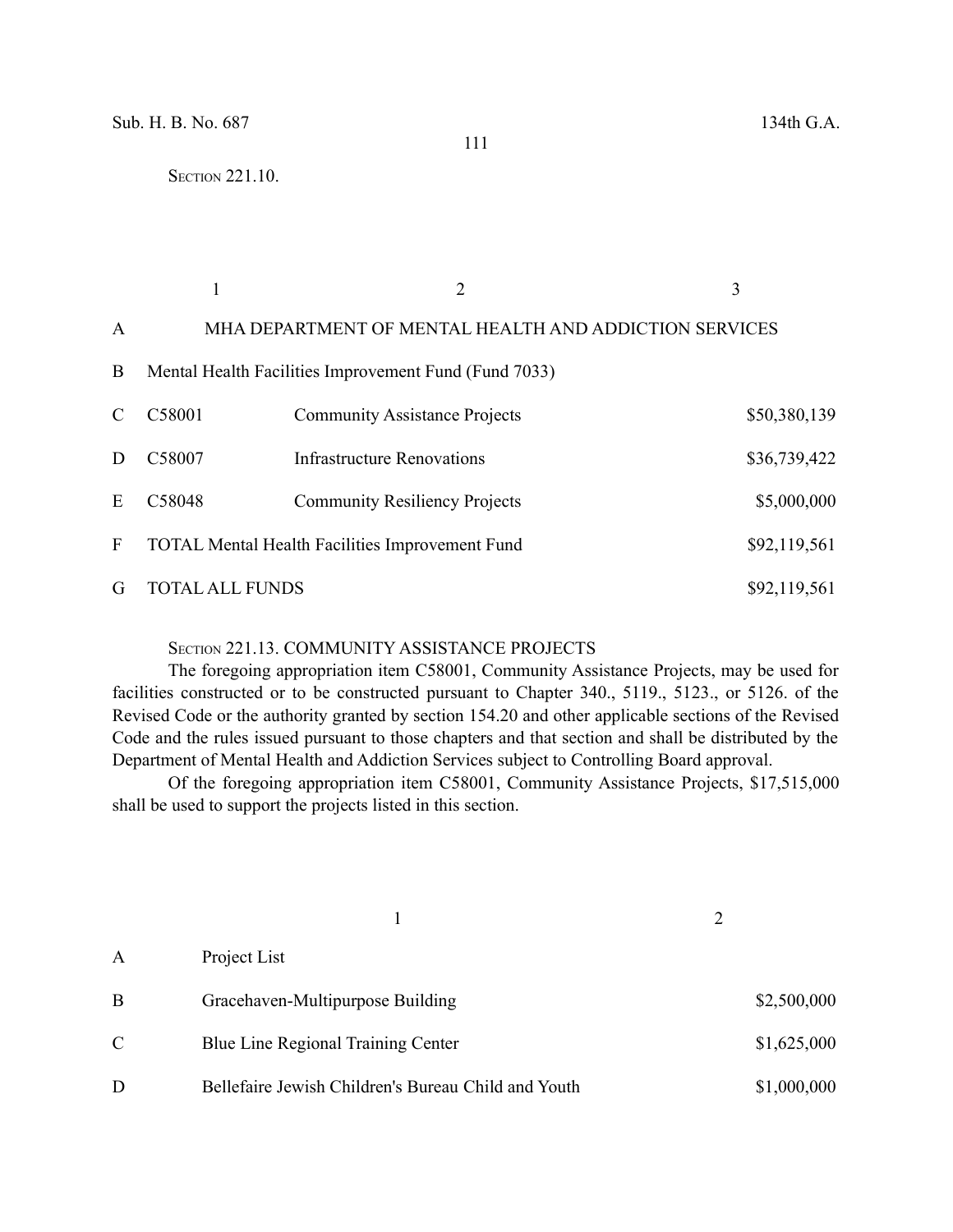| E            | Boundless Health Campus Expansion                                   | \$900,000 |
|--------------|---------------------------------------------------------------------|-----------|
| $\mathbf{F}$ | Lorain Nord Center                                                  | \$900,000 |
| G            | Cleveland Christian Home                                            | \$700,000 |
| H            | Providence House East Side Campus Community Hub                     | \$700,000 |
| $\mathbf I$  | Lorain County Mental Health and Primary Care<br>Expansion           | \$500,000 |
| J            | Neighborhood Alliance                                               | \$500,000 |
| K            | Unison Health Poe Road Crisis Residential Center                    | \$500,000 |
| L            | Van Buren Center Restoration                                        | \$500,000 |
| M            | Medina County Emergency Housing Shelter                             | \$450,000 |
| N            | Ashtabula City - Samaritan House                                    | \$400,000 |
| $\mathbf{O}$ | Refuge Residential Capacity Expansion                               | \$400,000 |
| $\mathbf{P}$ | May Dugan Building Renovation and Expansion                         | \$350,000 |
| Q            | Unison Health Dorr Street Behavioral Health<br>Residential Facility | \$350,000 |
| $\mathbf R$  | Harriet's Hope                                                      |           |
|              |                                                                     | \$300,000 |
| S            | House of Hope                                                       | \$300,000 |
| $\mathbf T$  | Tiffin Community Kitchen                                            | \$300,000 |
| U            | Center for Addiction Treatment Recovery House                       | \$250,000 |
| V            | <b>CHC Addiction Services</b>                                       | \$250,000 |
| W            | Rosemary's Babies Holloway House                                    | \$250,000 |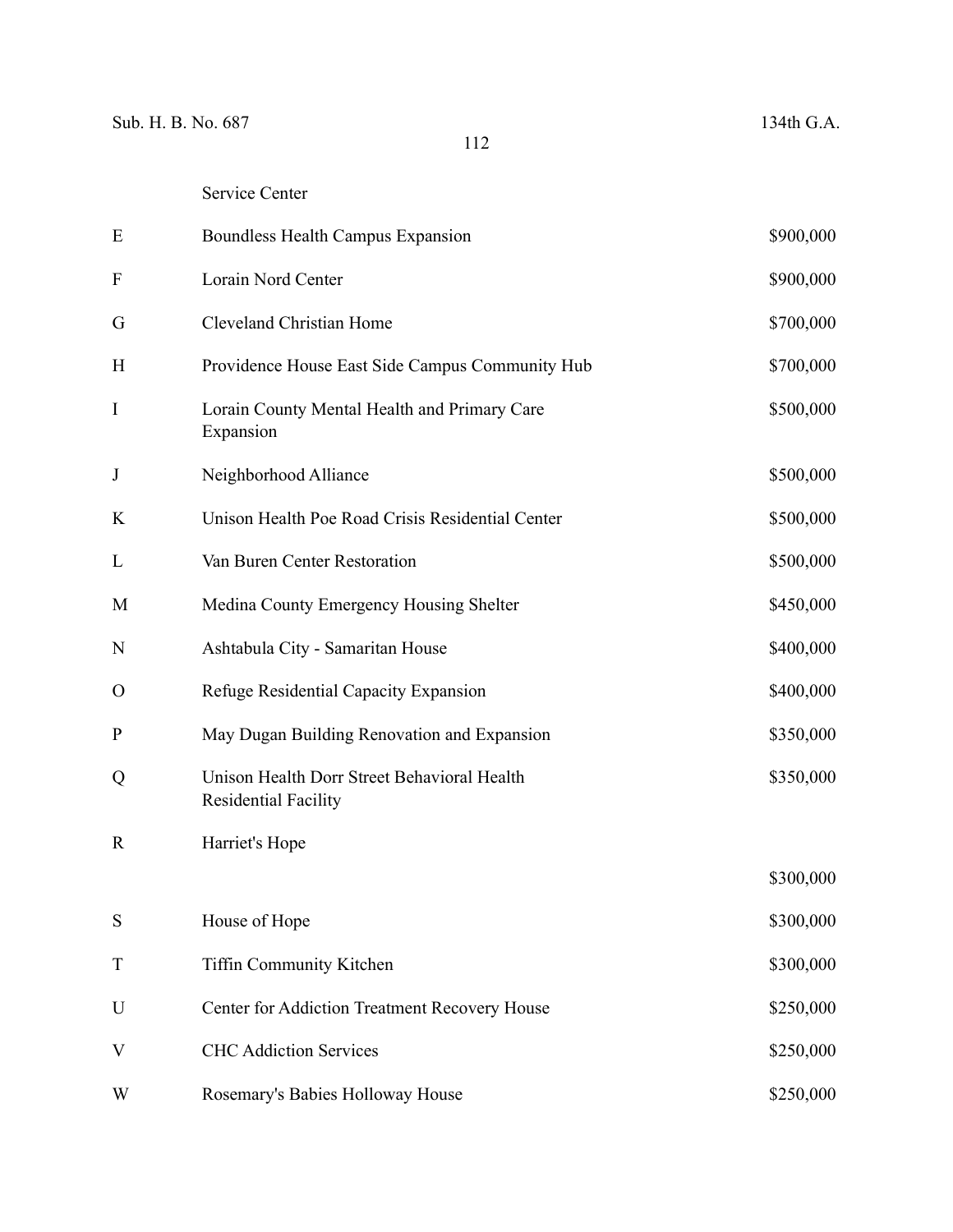| Sub. H. B. No. 687<br>113 |                                                                                    | 134th G.A. |
|---------------------------|------------------------------------------------------------------------------------|------------|
| X                         | Sisters of Charity Health System and Sisters of<br>Charity Foundation of Cleveland | \$250,000  |
| Y                         | TCH Outpatient Community Behavioral Health<br><b>Building</b>                      | \$250,000  |
| Ζ                         | Toledo YWCA Domestic Violence Shelter                                              | \$250,000  |
| AA                        | YWCA Greater Cincinnati Domestic Violence Shelter<br>East                          | \$250,000  |
| AB                        | <b>Ashland Family YMCA</b>                                                         | \$200,000  |
| AC                        | <b>Lutheran Community Services Building</b>                                        | \$200,000  |
| <b>AD</b>                 | <b>Star House</b>                                                                  | \$200,000  |
| AE                        | <b>Toledo Life Revitalization Center</b>                                           | \$200,000  |
| AF                        | Walt Collins Veterans Housing Facility                                             | \$200,000  |
| AG                        | Washington County Boys and Girls Club                                              | \$175,000  |
| AH                        | Pathways for Women                                                                 | \$150,000  |
| AI                        | Square One Meigs                                                                   | \$150,000  |
| AJ                        | <b>Uptown Smiles Clinical Renovations</b>                                          | \$125,000  |
| AK                        | Anchorage Rehabilitation Phase III                                                 | \$100,000  |
| AL                        | Comprehensive Health Care at the Centers, Gordon<br>Square                         | \$100,000  |
| AM                        | Turning Over a New Leaf in Rural Appalachian Ohio                                  | \$100,000  |
| AN                        | Women's Resource Center of Hancock County                                          | \$100,000  |
| AO                        | Y Haven                                                                            | \$100,000  |
| AP                        | <b>YWCA Family Center - Columbus</b>                                               | \$100,000  |
| AQ                        | YMCA Competitive Sports Training Facility                                          | \$75,000   |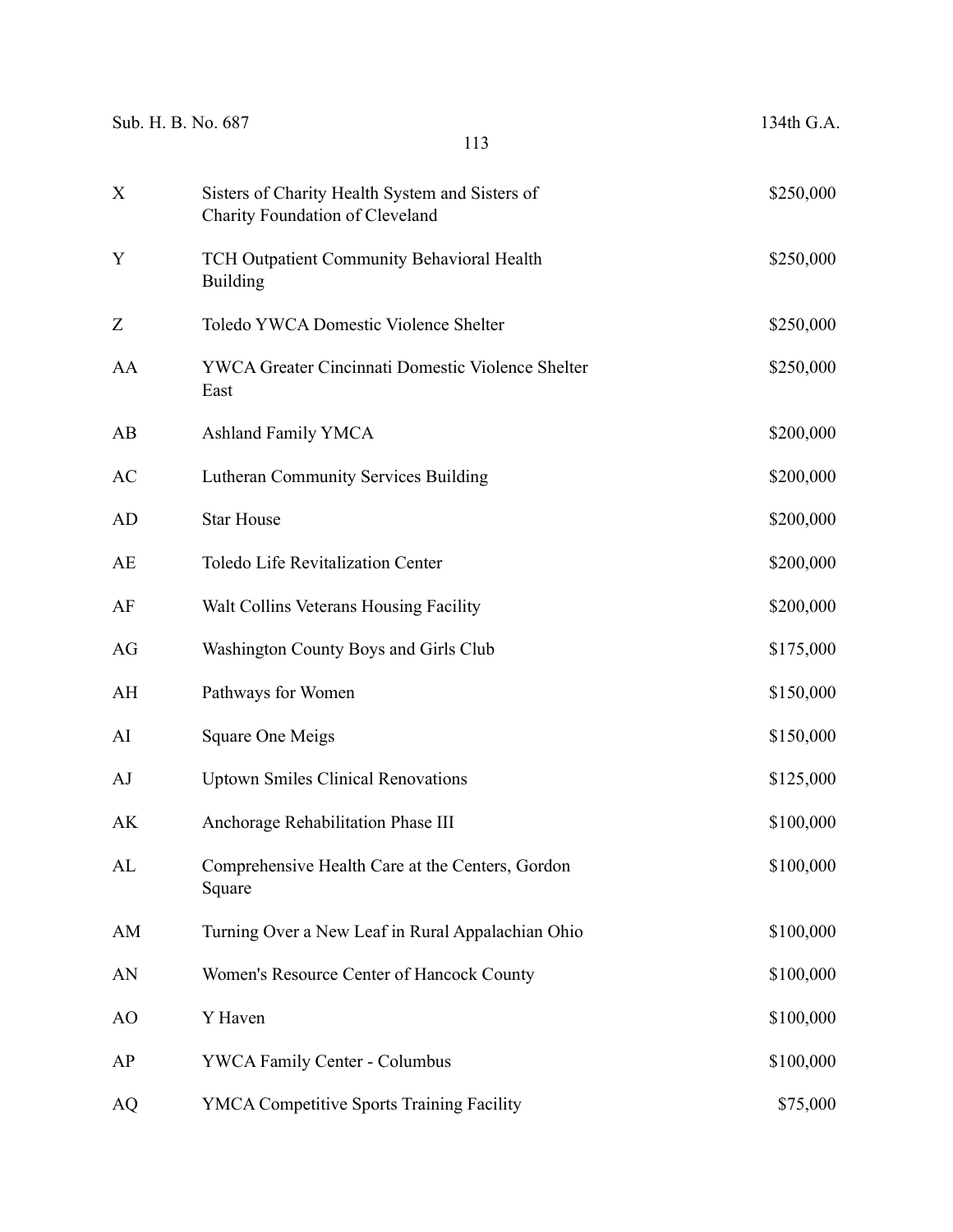| AR | YWCA Hamilton                    | \$75,000 |
|----|----------------------------------|----------|
| AS | Cornerstone of Hope              | \$50,000 |
| AT | Harbor Crisis Stabilization Unit | \$50,000 |
| AU | Lifecare Alliance                | \$50,000 |
| AV | Homesafe - Ashtabula             | \$40,000 |
| AW | Muskingum Behavioral Health      | \$25,000 |
| АX | Westfield Center Improvements    | \$25,000 |

SECTION 221.20. The Treasurer of State is hereby authorized to issue and sell in accordance with Section 2i of Article VIII, Ohio Constitution, and Chapter 154. of the Revised Code, particularly section 154.20 and other applicable sections of the Revised Code, original obligations in an aggregate principal amount not to exceed \$75,700,000 in addition to the original issuance of obligations heretofore authorized by prior acts of the General Assembly. These authorized obligations shall be issued, subject to applicable constitutional and statutory limitations, as needed to provide sufficient moneys to the credit of the Mental Health Facilities Improvement Fund (Fund 7033) to pay costs of capital facilities as defined in section 154.01 of the Revised Code for mental health and addiction and developmental disability purposes.

**SECTION 223.10.** 

| A |                                 | DNR DEPARTMENT OF NATURAL RESOURCES    |               |
|---|---------------------------------|----------------------------------------|---------------|
| B |                                 | State Fiscal Recovery Fund (Fund 5CV3) |               |
| C | C725V4                          | Parks - ARPA                           | \$137,000,000 |
| D | C <sub>725</sub> V <sub>5</sub> | Trails - ARPA                          | \$15,000,000  |
| E | C725V6                          | Wastewater/Water Systems - ARPA        | \$50,000,000  |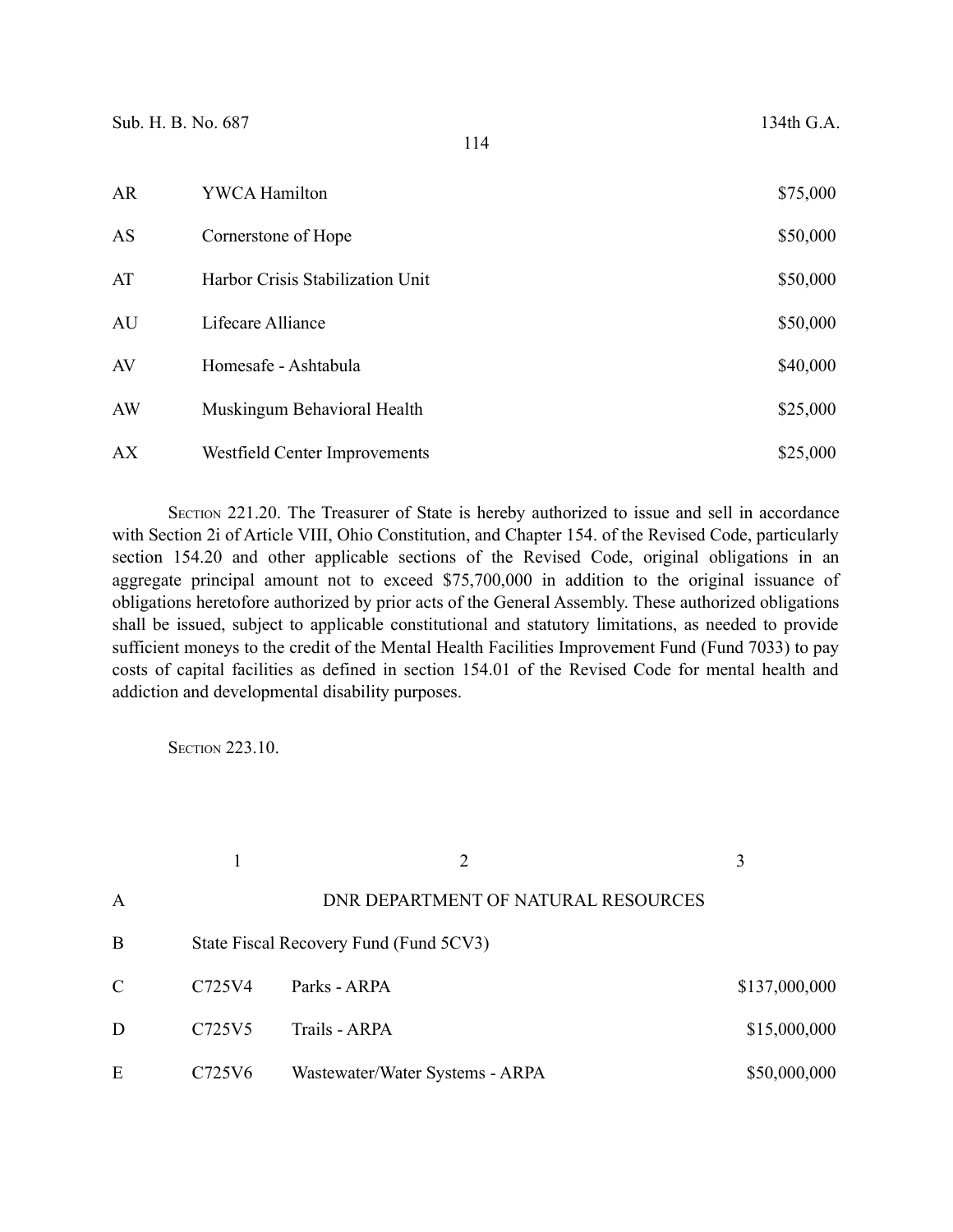| $\mathbf{F}$ |        | <b>TOTAL State Fiscal Recovery Fund</b>               |               |  |
|--------------|--------|-------------------------------------------------------|---------------|--|
| G            |        | Wildlife Fund (Fund 7015)                             |               |  |
| H            | C725K9 | Wildlife Area Building<br>Development/Renovation      | \$14,220,000  |  |
| $\mathbf I$  |        | <b>TOTAL Wildlife Fund</b>                            | \$14,220,000  |  |
| J            |        | Administrative Building Fund (Fund 7026)              |               |  |
| K            | C725D5 | Fountain Square Building and Telephone<br>Improvement | \$1,500,000   |  |
| L            | C725N7 | <b>District Office Renovations</b>                    | \$1,100,000   |  |
| M            |        | <b>TOTAL Administrative Building Fund</b>             | \$2,600,000   |  |
| N            |        | Ohio Parks and Natural Resources Fund (Fund 7031)     |               |  |
| $\Omega$     | C72549 | <b>Facilities Development</b>                         | \$3,255,659   |  |
| $\mathbf{P}$ | C725E1 | Local Parks Projects Statewide                        | \$3,575,971   |  |
| Q            | C725E5 | <b>Project Planning</b>                               | \$468,226     |  |
| R            | C725J0 | Natural Areas/Preserves Maintenance/Facilities        | \$6,300,000   |  |
| S            | C725K0 | <b>State Park Renovations/Upgrading</b>               | \$1,150,000   |  |
| T            | C725N8 | <b>Forestry Equipment</b>                             | \$3,130,000   |  |
| U            |        | <b>TOTAL Ohio Parks and Natural Resources Fund</b>    | \$17,879,856  |  |
| V            |        | Parks and Recreation Improvement Fund (Fund 7035)     |               |  |
| W            | C725A0 | State Parks, Campgrounds, Lodges, Cabins              | \$125,807,774 |  |
| X            | C725C4 | Muskingum River Lock and Dam                          | \$27,500,000  |  |
| Y            | C725E2 | Local Parks, Recreation, and Conservation<br>Projects | \$73,062,300  |  |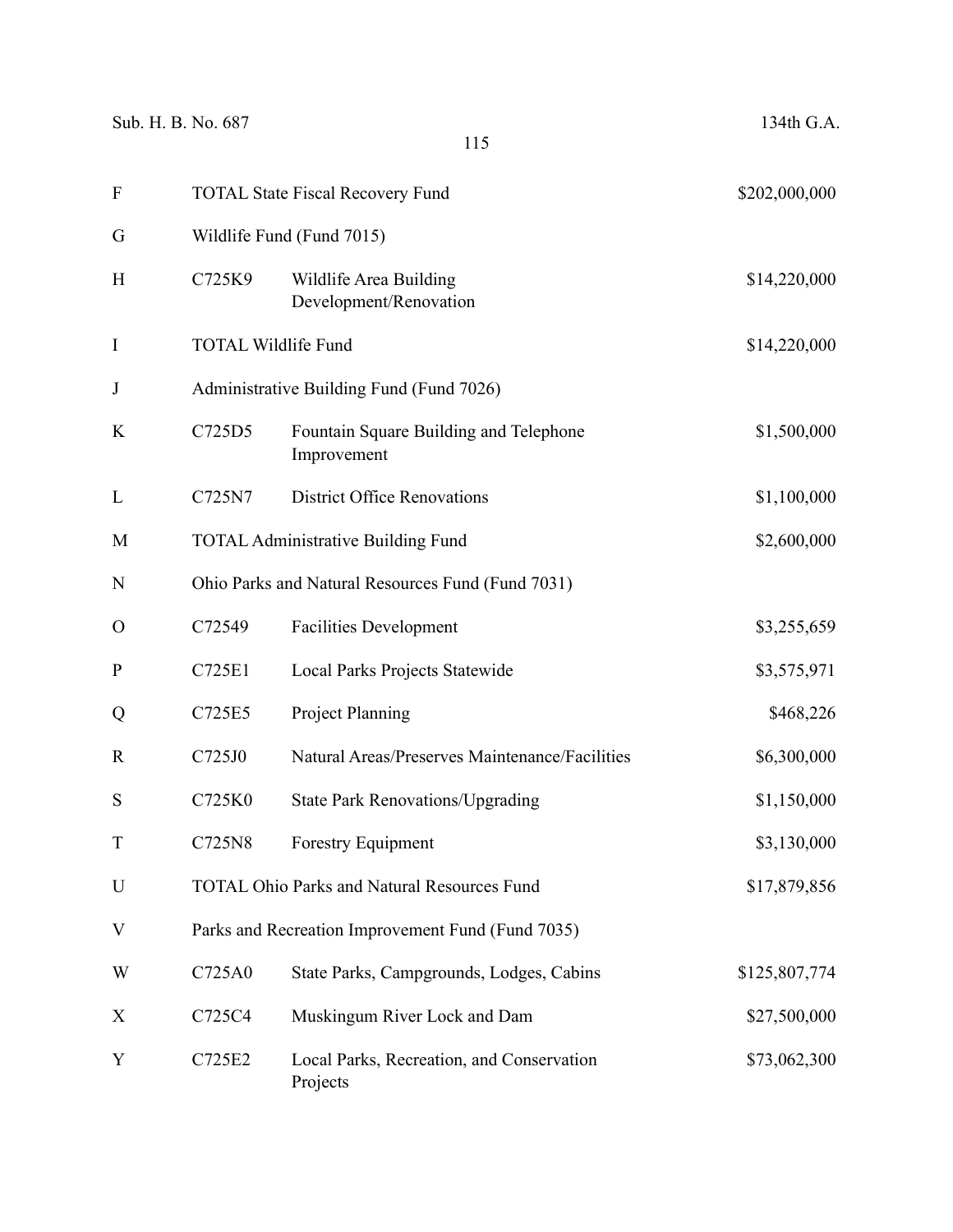| Z         | C725E6                 | <b>Project Planning</b>                                              | \$12,476,398  |
|-----------|------------------------|----------------------------------------------------------------------|---------------|
| AA        | C725M5                 | Lake Erie Islands State Park/Middle Bass<br><b>Island State Park</b> | \$11,000,000  |
| AB        | C725R3                 | <b>State Parks Renovations/Upgrades</b>                              | \$19,950,000  |
| AC        | C725R4                 | Dam Rehabilitation - Parks                                           | \$29,275,200  |
| AD        | C725U7                 | Eagle Creek Watershed Flood Mitigation                               | \$30,000,000  |
| <b>AE</b> |                        | <b>TOTAL Parks and Recreation Improvement Fund</b>                   | \$329,071,672 |
| AF        |                        | Clean Ohio Trail Fund (Fund 7061)                                    |               |
| AG        | C72514                 | Clean Ohio Trail Fund                                                | \$12,500,000  |
| AH        |                        | <b>TOTAL Clean Ohio Trail Fund</b>                                   | \$12,500,000  |
| AI        |                        | Waterways Safety Fund (Fund 7086)                                    |               |
| AJ        | C725A7                 | Cooperative Funding for Boating Facilities                           | \$4,500,000   |
| AK        | C725N9                 | <b>Operations Facilities Development</b>                             | \$5,000,000   |
| AL        |                        | <b>TOTAL Waterways Safety Fund</b>                                   | \$9,500,000   |
| AM        | <b>TOTAL ALL FUNDS</b> |                                                                      | \$587,771,528 |
|           |                        | FEDERAL REIMBURSEMENT                                                |               |

All reimbursements received from the federal government for any expenditures made pursuant to this section shall be deposited in the state treasury to the credit of the fund from which the expenditure originated.

SECTION 223.15. The foregoing appropriation item C725E2, Local Parks, Recreation, and Conservation Projects, shall be used to support the projects listed in this section. An amount equal to two per cent of the projects listed may be used by the Department of Natural Resources for the administration of local projects.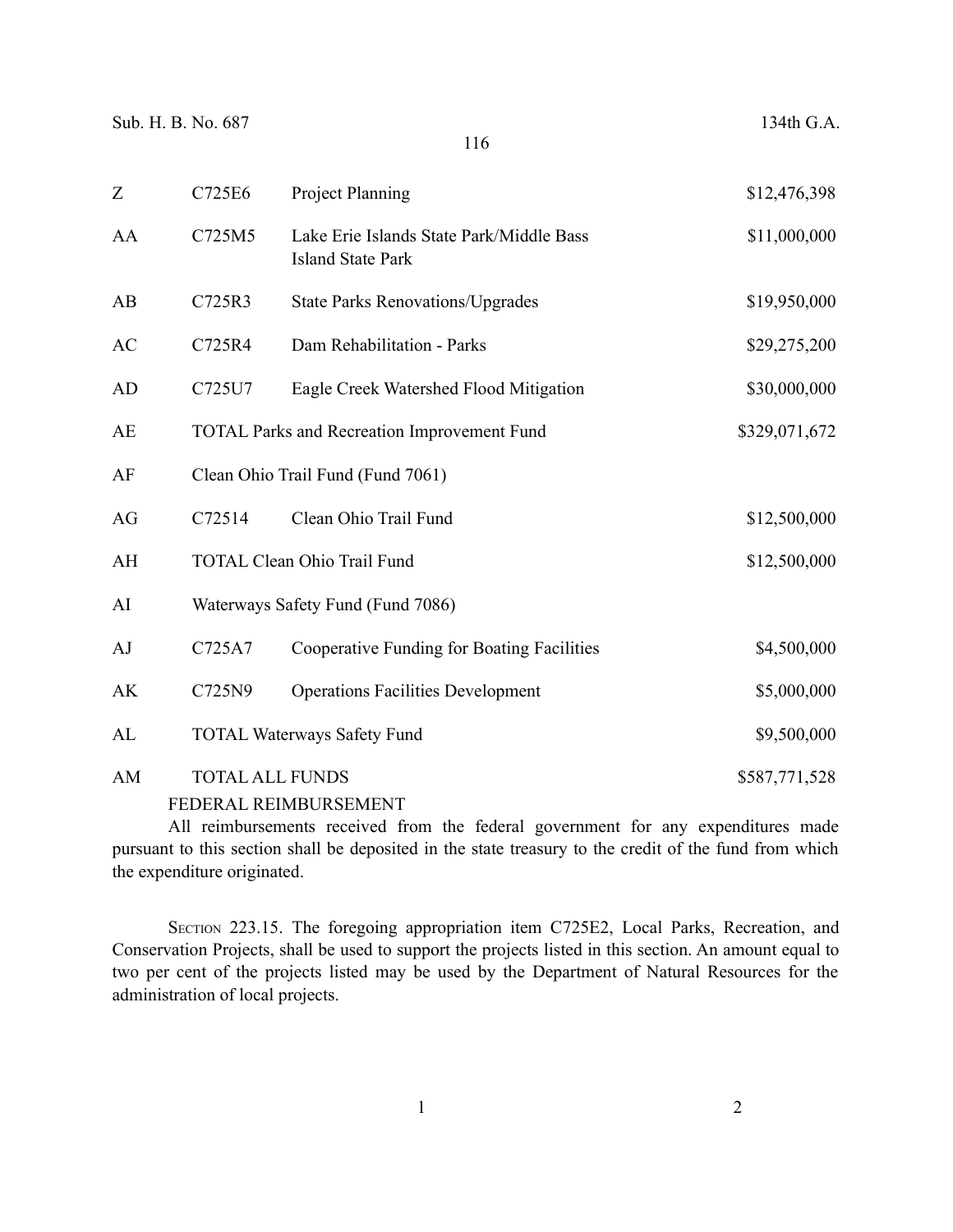| A             | Project List                                                                             |             |
|---------------|------------------------------------------------------------------------------------------|-------------|
| B             | Heritage Trail Extension                                                                 | \$2,500,000 |
| $\mathcal{C}$ | Lima Community Pool                                                                      | \$2,400,000 |
| D             | Cleveland Zoo Primate Rainforest                                                         | \$1,700,000 |
| E             | Columbus Zoo                                                                             | \$1,400,000 |
| F             | Cincinnati Findlay Community and Recreation Center                                       | \$1,200,000 |
| G             | Gateway to Freedom Park                                                                  | \$1,200,000 |
| H             | Akron Area YMCA Camp Y-Noah Capital Improvement                                          | \$1,000,000 |
| I             | Euclid Waterfront Improvement Plan - Phase III                                           | \$1,000,000 |
| $\bf J$       | Franklin Park Conservatory Renovation of the Wolfe<br>Palm House and the Davis Showhouse | \$1,000,000 |
| K             | Cincinnati Zoo and Botanical Garden Pedestrian Bridge                                    | \$900,000   |
| L             | The Wilds RV Park and Campground                                                         | \$900,000   |
| M             | <b>Irishtown Bend and Canal Basin Park</b>                                               | \$850,000   |
| N             | Cincinnati Playhouse in the Park                                                         | \$800,000   |
| 0             | Lima Rotary Community Stage and Park                                                     | \$800,000   |
| $\mathbf P$   | Copley Ridgewood Trail                                                                   | \$750,000   |
| Q             | Delhi Towne Square                                                                       | \$750,000   |
| R             | Environmental Education Pavilion at Forest Lawn<br><b>Stormwater Park</b>                | \$750,000   |
| S             | Glen Helen Nature Preserve Accessibility Improvements                                    | \$750,000   |
| T             | Lebanon Scenic Railway Bridge                                                            | \$750,000   |
| U             | Strongsville Town Center Enhancement and Walkability                                     | \$725,000   |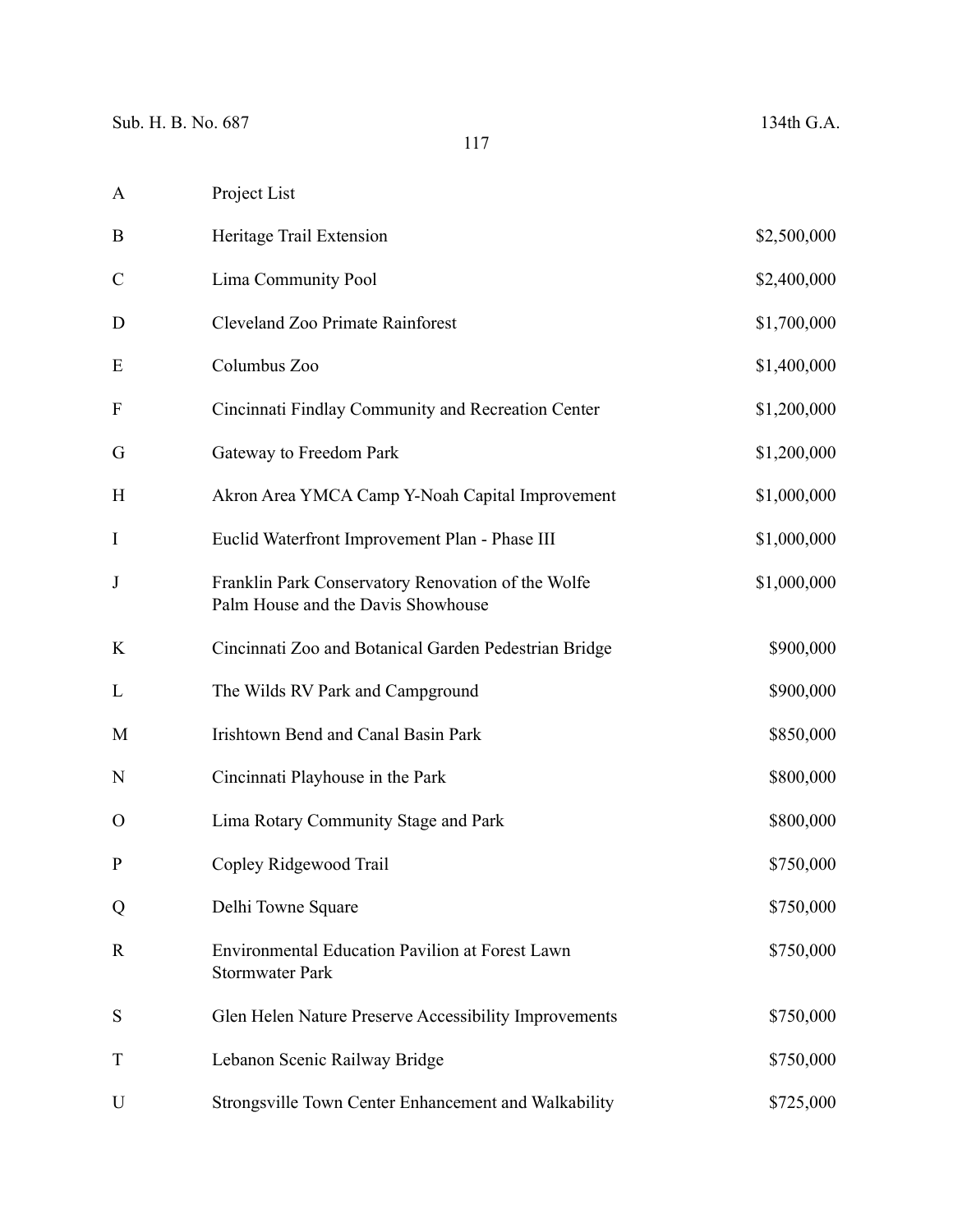| V  | Salem City Village Green Park                                 | \$700,000 |
|----|---------------------------------------------------------------|-----------|
| W  | Green Township Veterans Park Enhancement                      | \$650,000 |
| X  | Ohio Bird Sanctuary                                           | \$600,000 |
| Y  | <b>Stark Parks Magnolia Flouring Mill Public Access</b>       | \$571,000 |
| Z  | ArtsinStark Park                                              | \$500,000 |
| AA | Indian Lake Maintenance                                       | \$500,000 |
| AB | North Ridgeville Mills Creek                                  | \$500,000 |
| AC | Sidney Feeder Canal Bike Trail                                | \$500,000 |
| AD | Sylvania YMCA                                                 | \$500,000 |
| AE | The Foundry                                                   | \$500,000 |
| AF | Vienna Air Heritage Park                                      | \$500,000 |
| AG | Litzenberg Memorial Woods Improvement Project                 | \$498,000 |
| AH | Geneva Township Park - Old Lake Road Shoreline<br>Restoration | \$450,000 |
| AI | Hamilton-Clover Groff Trail Project                           | \$450,000 |
| AJ | Lake Erie Shoreline Erosion Mitigation                        | \$450,000 |
| AK | <b>McCord Park Renovations</b>                                | \$450,000 |
| AL | Mentor Marsh Observation Tower                                | \$450,000 |
| AM | Replacement of Discovery Frontier Playground at Fryer<br>Park | \$450,000 |
| AN | Mosquito Creek Lake Park Improvements                         | \$404,000 |
| AO | <b>Avon Traxler Preserve</b>                                  | \$400,000 |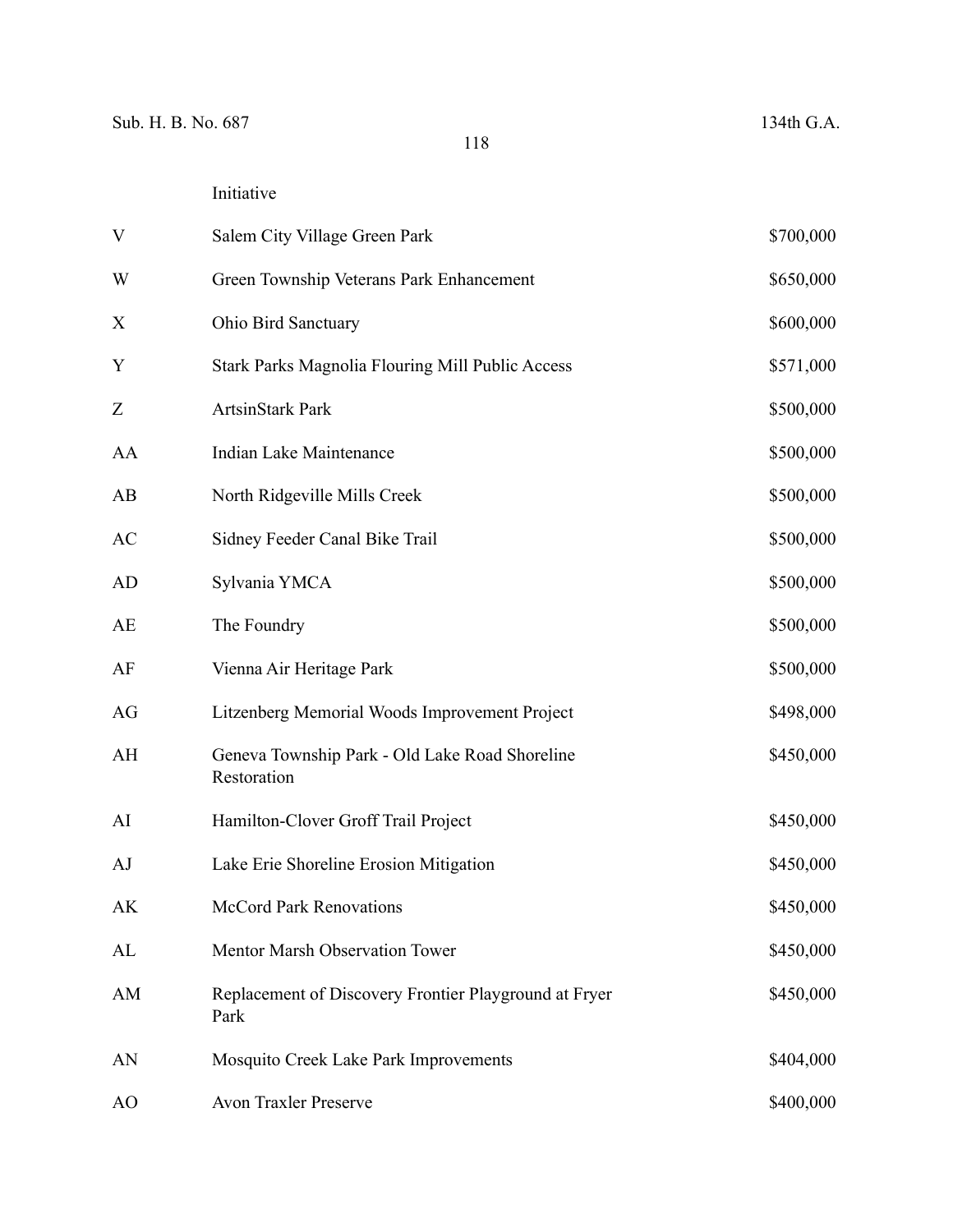| AP        | <b>Chagrin Meadows Preserve</b>                                 | \$400,000 |
|-----------|-----------------------------------------------------------------|-----------|
| <b>AQ</b> | Fort Colerain Phase III                                         | \$400,000 |
| AR        | Kelleys Island East Lakeshore Shoreline Protection              | \$400,000 |
| AS        | Lake Metroparks Lake Erie Shoreline Trail and<br>Revetment Wall | \$400,000 |
| AT        | Mason Makino Park                                               | \$400,000 |
| AU        | McDonald Commons Renovation and Construction                    | \$400,000 |
| AV        | <b>Ripley Freedom Landing Riverfront Development</b>            | \$400,000 |
| AW        | Solon to Chagrin Falls Multi-Purpose Trail                      | \$400,000 |
| <b>AX</b> | Hamilton Beltline Recreational Trail                            | \$380,000 |
| AY        | Holbrook Hollows Park Expansion                                 | \$375,000 |
| AZ        | Alum Creek Pedestrian/Bike Bridge - Bexley                      | \$350,000 |
| <b>BA</b> | <b>Boeckling Building Pier</b>                                  | \$350,000 |
| <b>BB</b> | <b>CROWN Wasson Way Crossing Improvements</b>                   | \$350,000 |
| BC        | Fairport Harbor Marina Boat Launch                              | \$350,000 |
| <b>BD</b> | Hiking Trails and Playground Refurbishment - Cincinnati         | \$350,000 |
| BE        | Elyria Intergenerational Community Center                       | \$350,000 |
| <b>BF</b> | <b>Medina Recreation Center</b>                                 | \$350,000 |
| <b>BG</b> | Project Playground Galena                                       | \$350,000 |
| BH        | Wauseon Community Social and Recreational Center                | \$350,000 |
| BI        | Twinsburg Glen Chamberlin Park                                  | \$338,000 |
| <b>BJ</b> | <b>Botkins Community Park</b>                                   | \$300,000 |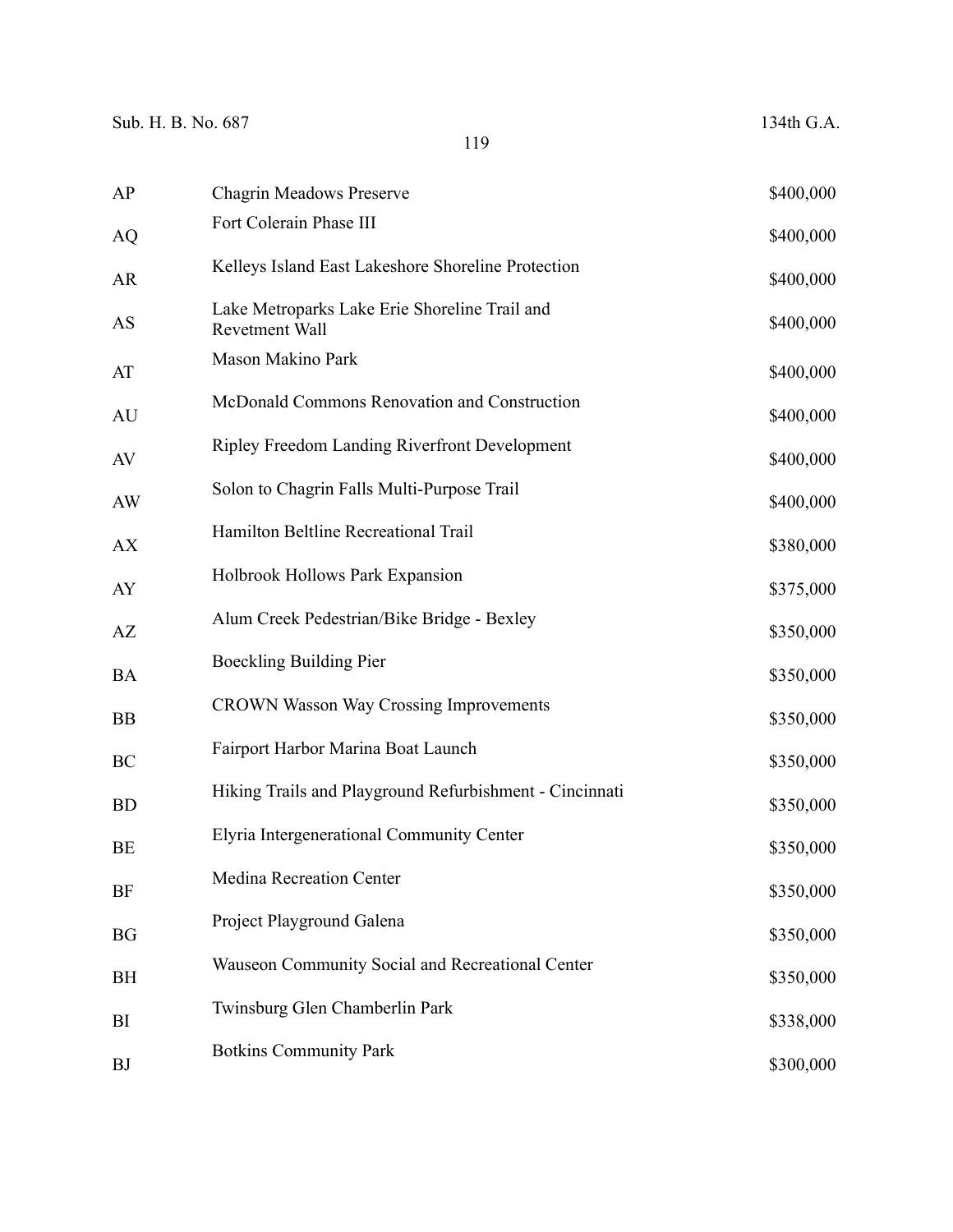| ΒK | Camp Joy                                                          | \$300,000 |
|----|-------------------------------------------------------------------|-----------|
| ВL | <b>Canal Fulton Community Park</b>                                | \$300,000 |
| BM | Canton Township Faircrest Park                                    | \$300,000 |
| BN | Chagrin River Trail                                               | \$300,000 |
| ВO | <b>Creston Community Park Renovations</b>                         | \$300,000 |
| ВP | Edge Adventure Park                                               | \$300,000 |
| BQ | Harbin Park ADA-Accessible Play Area and Splash Pad               | \$300,000 |
| BR | Kalida St. Michael Holy Name Ballpark                             | \$300,000 |
| BS | Legacy Park Shelter House and Restrooms Project -<br>Cridersville | \$300,000 |
| BT | Liberty Landing Phase II                                          | \$300,000 |
| BU | Lincoln Heights Memorial Athletic Field Renovations               | \$300,000 |
| BV | Marysville Heritage Park                                          | \$300,000 |
| BW | Massillon Park Splash Pad                                         | \$300,000 |
| BX | Mayerson JCC Expansion                                            | \$300,000 |
| BY | Meredith Park                                                     | \$300,000 |
| ΒZ | Niles Bike Path Bridge Improvements                               | \$300,000 |
| CA | North Canton Dogwood Pool House                                   | \$300,000 |
| CB | Olmsted Township Nature Trail and Bark Park                       | \$300,000 |
|    | Plain Township Diamond Park Historic Barn                         | \$300,000 |
| CC | Town Square Redevelopment - Blue Ash                              |           |
| CD | Willadale Trail-Boettler/Southgate Connector                      | \$300,000 |
| CE |                                                                   | \$275,000 |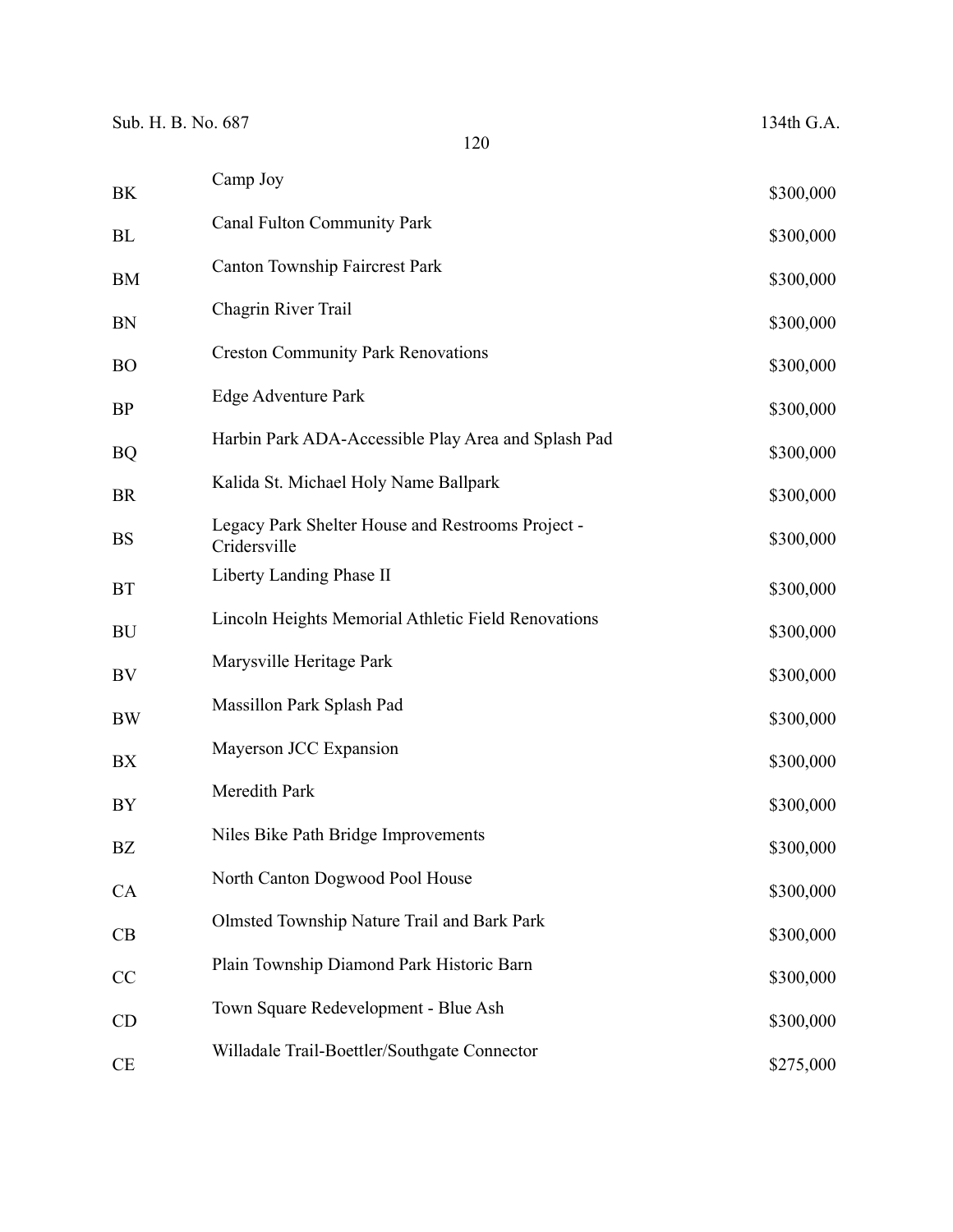| Sub. H. B. No. 687 |                                                             | 134th G.A. |
|--------------------|-------------------------------------------------------------|------------|
|                    | 121                                                         |            |
| <b>CF</b>          | Fallen Timbers Family Recreation Center Pool<br>Replacement | \$275,000  |
| CG                 | Grailville Park Improvements                                | \$260,000  |
| <b>CH</b>          | <b>Streetsboro Industrial Park</b>                          | \$250,000  |
| CI                 | <b>Brunswick Recreation Center</b>                          | \$250,000  |
| CJ                 | Chudzinski Johansen Conservancy Park                        | \$250,000  |
| <b>CK</b>          | Clearcreek Park Trail                                       | \$250,000  |
| CL                 | Coke Oven Community Civic Center Park                       | \$250,000  |
| <b>CM</b>          | Covington - Schoolhouse Park                                | \$250,000  |
| <b>CN</b>          | Girl Scouts of Western Ohio - EMPOWER HER                   | \$250,000  |
| CO                 | Girl Scouts of Western Ohio Camp Libbey                     | \$250,000  |
| CP                 | Johnstown Splash Pad                                        | \$250,000  |
| CQ                 | Lockington Trail Bridge                                     | \$250,000  |
| CR                 | Lodi Community Park                                         | \$250,000  |
| <b>CS</b>          | Louisville Metzger Park                                     | \$250,000  |
| CT                 | Noble County Heritage Park                                  | \$250,000  |
| <b>CU</b>          | Rotary Lodge at River Cliff Park Renovation                 | \$250,000  |
| <b>CV</b>          | <b>Schoonover Observatory Improvements</b>                  | \$250,000  |
| <b>CW</b>          | <b>SPIRE Institute and Academy</b>                          | \$250,000  |
| <b>CX</b>          | Timken Gatehouse Renovation                                 | \$250,000  |
| <b>CY</b>          | West Carrollton Whitewater Park                             | \$250,000  |
| CZ                 | <b>Wooster Barnes Preserve</b>                              | \$250,000  |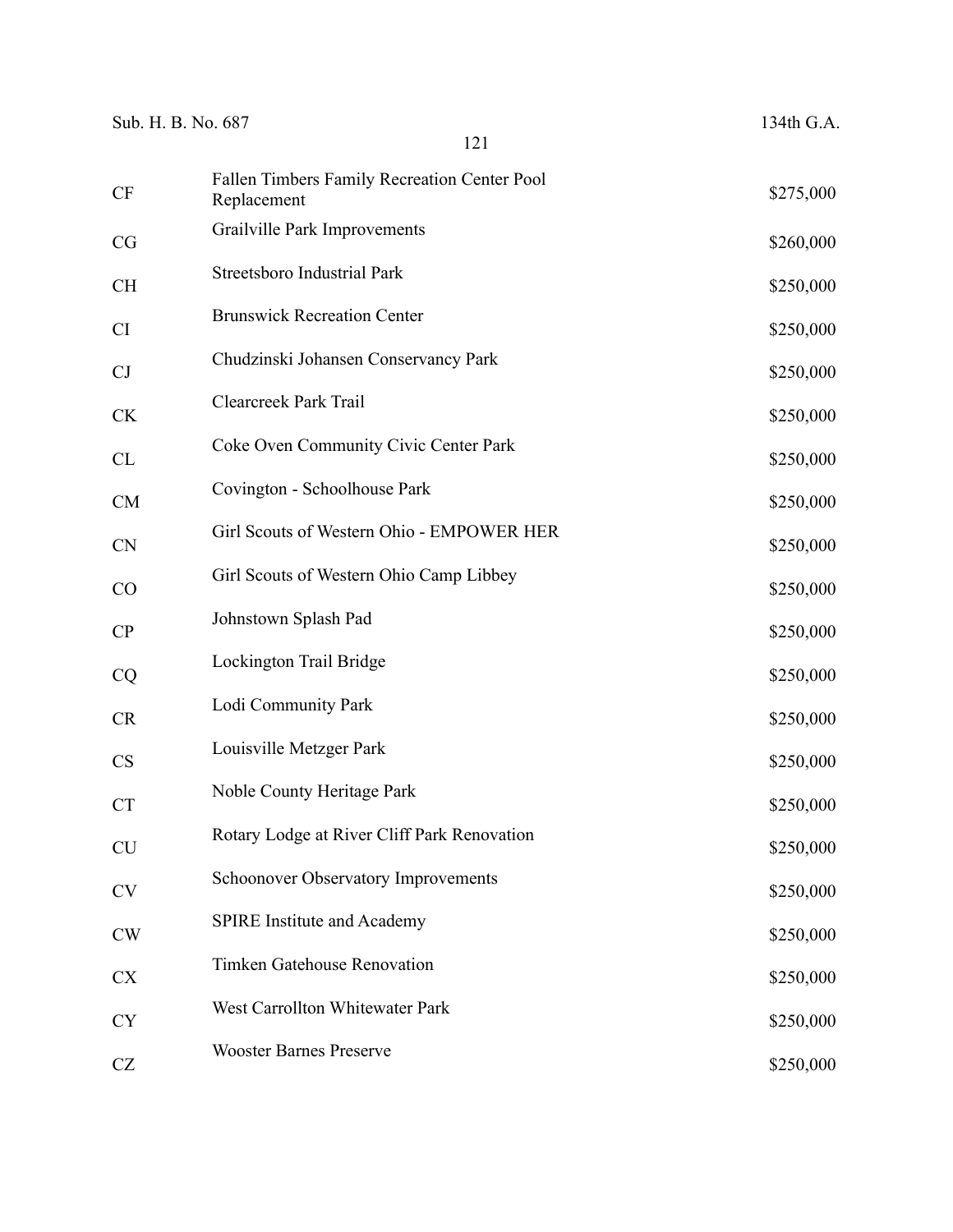| Sub. H. B. No. 687 | 122                                                                                   | 134th G.A. |
|--------------------|---------------------------------------------------------------------------------------|------------|
| DA                 | Valleyview Park                                                                       | \$240,000  |
| DB                 | Cave Lake Dam                                                                         | \$225,000  |
| DC                 | Moonville Rail Trail                                                                  | \$225,000  |
| <b>DD</b>          | Dan Beard Scout Camp Flooding and Erosion Mitigation                                  | \$223,000  |
| DE                 | Chillicothe Paint Creek Recreational Trail                                            | \$215,000  |
| DF                 | Ashtabula Township Park - Restoration                                                 | \$200,000  |
| DG                 | <b>Augusta Community Park</b>                                                         | \$200,000  |
| DH                 | Bryan Lincoln Park                                                                    | \$200,000  |
| DI                 | Camp Oty'Okwa Capital Improvements                                                    | \$200,000  |
| DJ                 | Center Gateway Improvement Project - Rocky River                                      | \$200,000  |
| DK                 | Centerville Benham's Grove                                                            | \$200,000  |
| DL                 | City of Monroe Lookout Point                                                          | \$200,000  |
| DM                 | <b>Coshocton County Connector</b>                                                     | \$200,000  |
| DN                 | Franklin Furnace Park                                                                 | \$200,000  |
| DO                 | Great Miami River Trail - Middletown to Monroe<br><b>Segment Construction Project</b> | \$200,000  |
| DP                 | Memorial Park All-Purpose Trail - North Royalton                                      | \$200,000  |
| DQ                 | Mount Aloysius Community Rec Center                                                   | \$200,000  |
| <b>DR</b>          | Portage Bike and Hike Trail - Mill Race Segment                                       | \$200,000  |
| DS                 | Seven Gables Park Playground Replacement                                              | \$200,000  |
| DT                 | Sylvania Plummer Pool                                                                 | \$200,000  |
| DU                 | Tuscarawas Memorial Park Improvements                                                 | \$200,000  |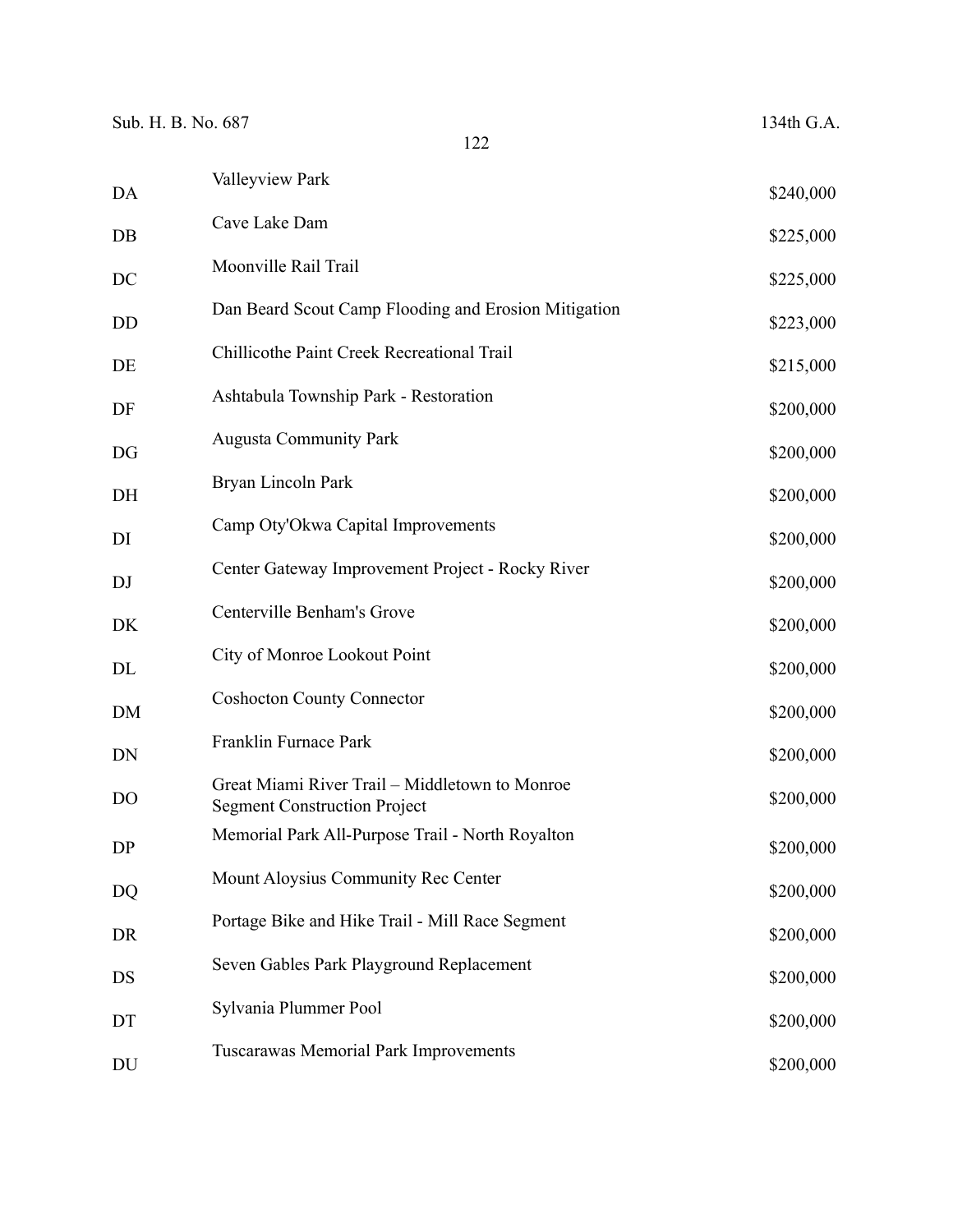| Sub. H. B. No. 687 | 123                                                                               | 134th G.A. |
|--------------------|-----------------------------------------------------------------------------------|------------|
| DV                 | Wellness at the Generational Recreation Complex-<br>Construction                  | \$200,000  |
| <b>DW</b>          | West Farmington Park Improvements                                                 | \$200,000  |
| DX                 | Shawnee West Buckeye Trail                                                        | \$195,000  |
| DY                 | Jim Terrell Park Canoe/Kayak Launch                                               | \$190,000  |
| DZ                 | Racine Star Mill Park                                                             | \$190,000  |
| EA                 | Darke County Art Trail                                                            | \$180,000  |
| EB                 | Bryn Du Barn                                                                      | \$175,000  |
| EC                 | Erie MetroParks Nature Center                                                     | \$175,000  |
| <b>ED</b>          | Norton Bicentennial Park                                                          | \$175,000  |
| EE                 | Ohio and Erie Canal Restoration                                                   | \$175,000  |
| EF                 | Concord Township Park Renovation                                                  | \$172,000  |
| EG                 | Ward Park Swimming Pool Filtration System<br>Replacement                          | \$171,000  |
| EH                 | <b>Ashland County Corner Park</b>                                                 | \$150,000  |
| EI                 | Brown County Board of Developmental Disabilities<br>Resource and Community Center | \$150,000  |
| EJ                 | Buckeye Lake Boat Ramps and Pier Enabling Project                                 | \$150,000  |
| EK                 | Deer Park Chamberlin Park                                                         | \$150,000  |
| EL                 | Elyria Holly Hall                                                                 | \$150,000  |
| EM                 | <b>Forest Park Central Park Improvements</b>                                      | \$150,000  |
| EN                 | Fostoria Splash Pad                                                               | \$150,000  |
| EO                 | Geneva Township Park Commission - Handicap<br>Accessible Ramp                     | \$150,000  |
| EP                 | Gibsonburg Logyard Park                                                           | \$150,000  |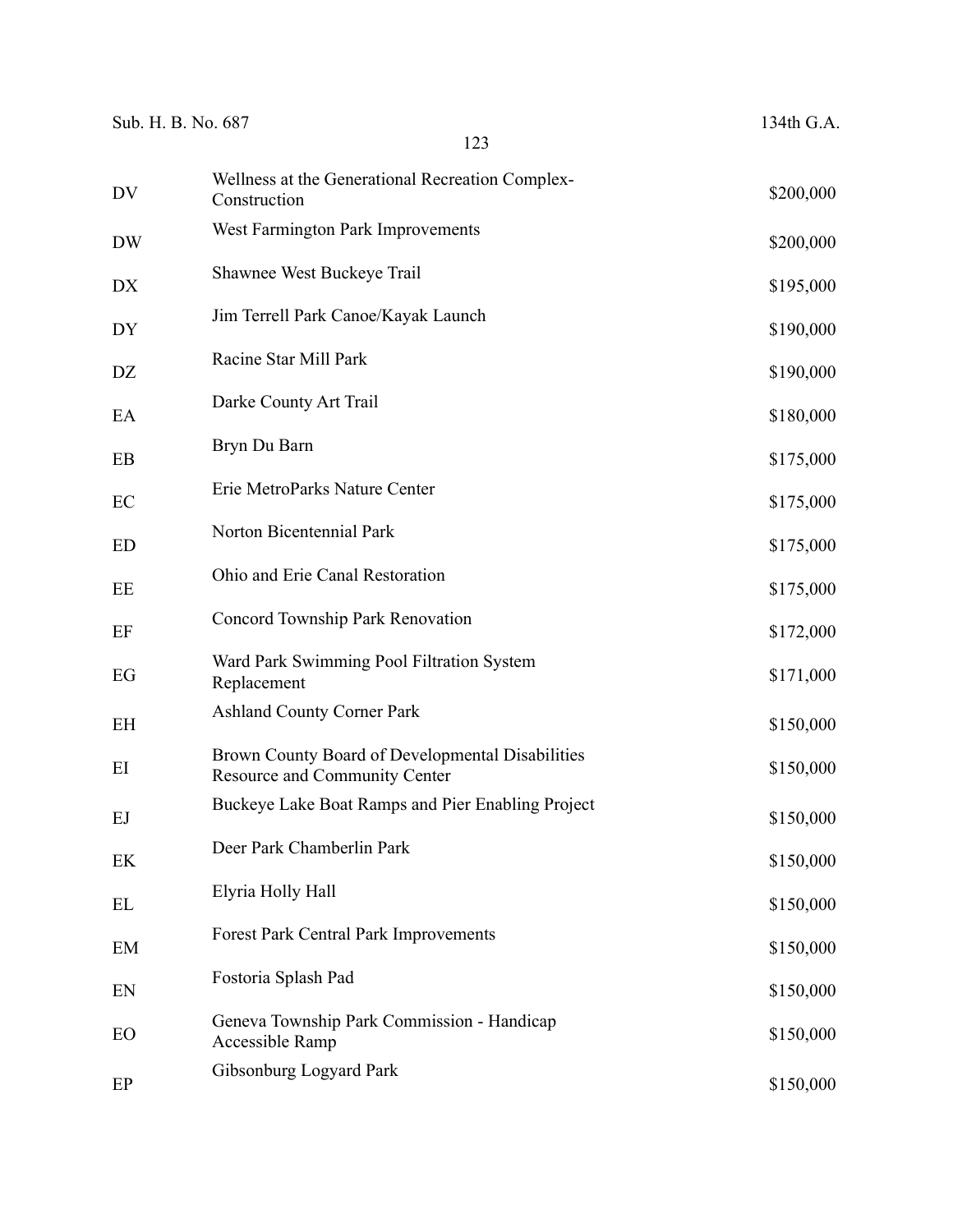| EQ        | Greenville Downtown Park                                                    | \$150,000 |
|-----------|-----------------------------------------------------------------------------|-----------|
| ER        | Hammertown Lake Improvements Project                                        | \$150,000 |
| ES        | Kingsbury Riverfront Park Rehabilitation Project                            | \$150,000 |
| ET        | <b>Lock Nine Riverfront Park</b>                                            | \$150,000 |
| EU        | MAGNET's Manufacturing Innovation, Technology and<br><b>Job Center Park</b> | \$150,000 |
| EV        | Mansfield B&O Trail Connector                                               | \$150,000 |
| EW        | Mansfield Central Park                                                      | \$150,000 |
| EX        | Middle Point Recreation Center                                              | \$150,000 |
| EY        | Mount Gilead Park Site Preparations                                         | \$150,000 |
| EZ        | Navarre Park                                                                | \$150,000 |
| FA        | North Kingsville Village - Community Park                                   | \$150,000 |
| <b>FB</b> | North Olmsted Community Park Improvements                                   | \$150,000 |
| FC        | <b>Olmsted Falls East River Road Park</b>                                   | \$150,000 |
| <b>FD</b> | Portsmouth Market Square Park                                               | \$150,000 |
| FE        | Powhatan Point Municipal Park District                                      | \$150,000 |
| FF        | Restore Rockefeller                                                         | \$150,000 |
| FG        | Richwood Splash Pad                                                         | \$150,000 |
| FH        | Rio Grande Reservoir and Park Improvements                                  | \$150,000 |
| FI        | Seven Hills Calvin Park Drainage Improvements                               | \$150,000 |
| FJ        | Unger Park Multi-Use Loop Trail                                             | \$150,000 |
| <b>FK</b> | Urban Meadow Park Connector Trail                                           | \$150,000 |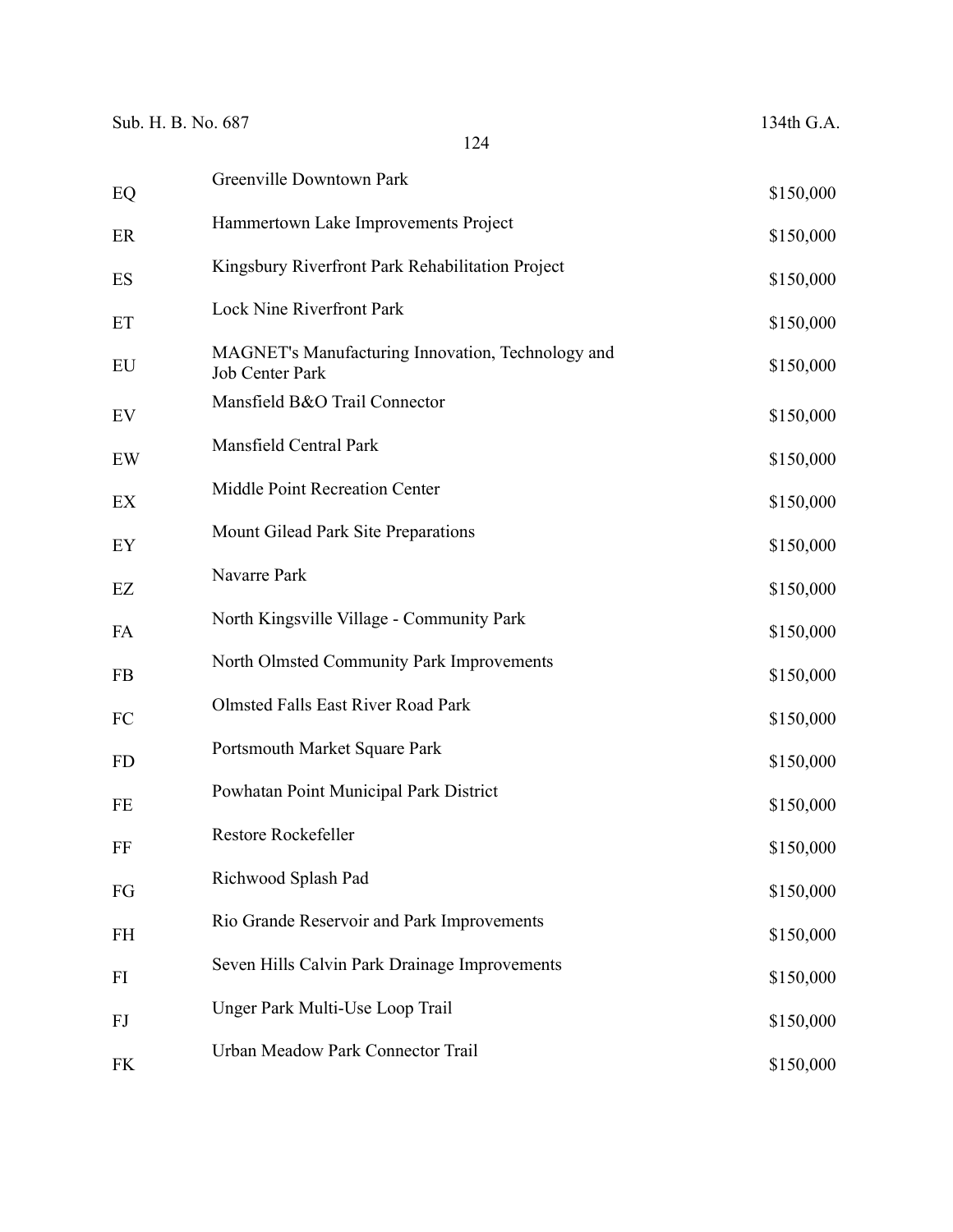|            | Wellsville Marina Dredging                                           |           |
|------------|----------------------------------------------------------------------|-----------|
| ${\rm FL}$ |                                                                      | \$150,000 |
| ${\rm FM}$ | Austintown Township Park Bandshell Replacement                       | \$140,000 |
| <b>FN</b>  | West Union SR 41 Shared Use Path Phase II                            | \$140,000 |
| FO         | Bellefontaine Blue Jacket Park                                       | \$135,000 |
| <b>FP</b>  | <b>Alliance Memorial Park</b>                                        | \$125,000 |
| FQ         | Alliance Thompson- Snodgrass Park                                    | \$125,000 |
| <b>FR</b>  | Antwerp Holly Kobee Memorial Splash Pad                              | \$125,000 |
| <b>FS</b>  | Carey Splash Pad                                                     | \$125,000 |
| FT         | Flight Line: East Dayton Rails-to-Trails                             | \$125,000 |
| <b>FU</b>  | Friedt Park                                                          | \$125,000 |
| <b>FV</b>  | Kirtland Community Center                                            | \$125,000 |
| <b>FW</b>  | Miami Valley Research Park Bike Path and Pedestrian<br><b>Bridge</b> | \$125,000 |
| <b>FX</b>  | Old Murray City School Building Demolition                           | \$125,000 |
| <b>FY</b>  | Vermillion Main Street Beach and Harbor Access Project               | \$125,000 |
| ${\rm FZ}$ | Clepper Park Pickleball Courts                                       | \$122,000 |
| GA         | Village of Fort Loramie Community Park Improvements                  | \$122,000 |
| <b>GB</b>  | North Fork Preserve of Bath                                          | \$120,000 |
| GC         | Rootstown Community Park and Gracie Field Paving                     | \$120,000 |
| GD         | New Knoxville Splash Pad and Shelter House                           | \$110,000 |
| <b>GE</b>  | Sally Buffalo Park Stage                                             | \$110,000 |
| <b>GF</b>  | South Lebanon Veteran's Park Playground                              | \$110,000 |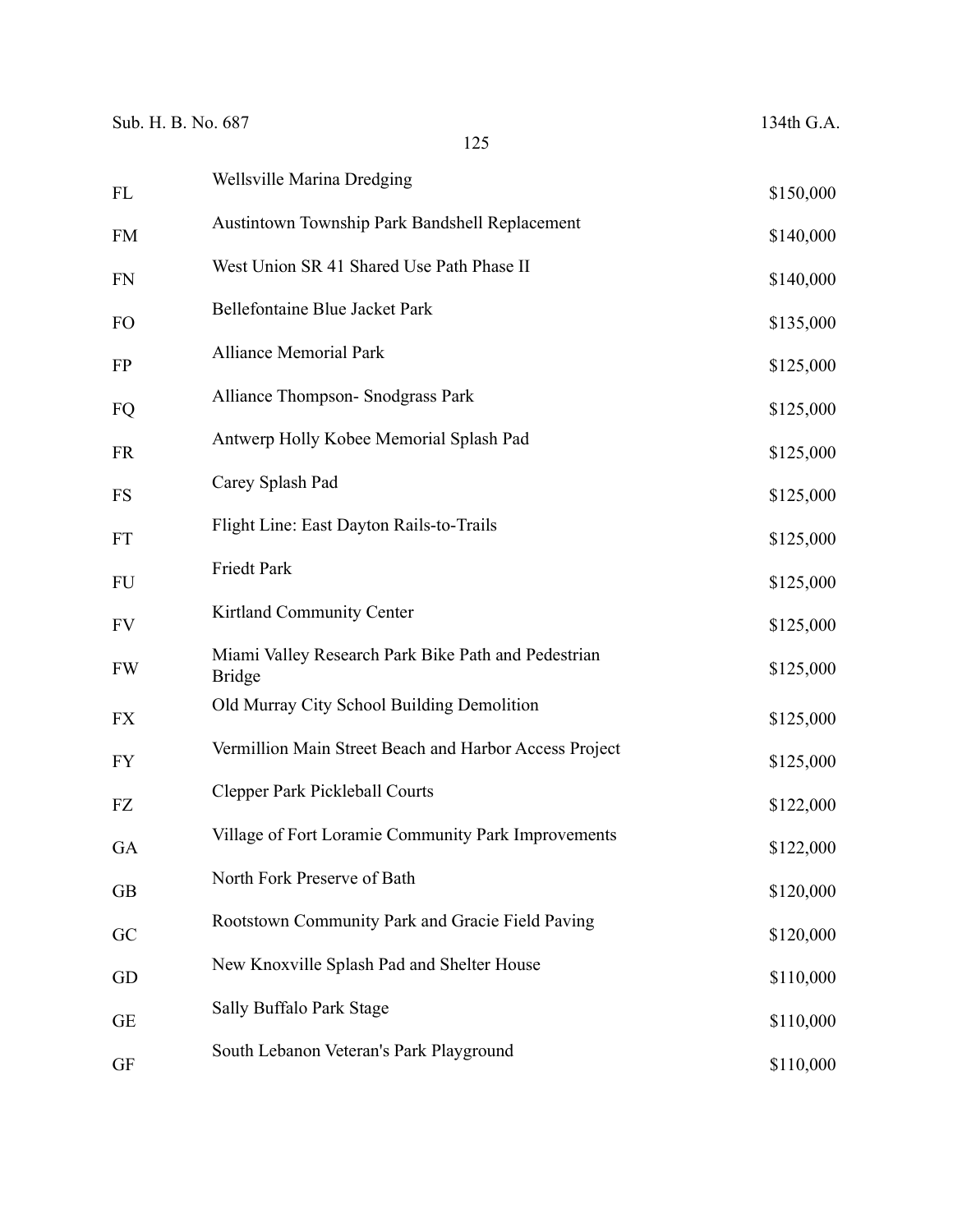| Sub. H. B. No. 687 |                                                                   | 134th G.A. |
|--------------------|-------------------------------------------------------------------|------------|
|                    | 126                                                               |            |
| GG                 | Middleburg Heights Memorial Hall Courtyard                        | \$104,000  |
| <b>GH</b>          | Akron Zoo Additional Animal Housing Phase II                      | \$100,000  |
| GI                 | Bay Village Green Improvements                                    | \$100,000  |
| GJ                 | <b>Brecksville Field House</b>                                    | \$100,000  |
| <b>GK</b>          | Cobblestone Park - Medina                                         | \$100,000  |
| GL                 | Fairfield Township Veterans Memorial Project                      | \$100,000  |
| <b>GM</b>          | Gahanna Exploration Center                                        | \$100,000  |
| <b>GN</b>          | Harmony Park                                                      | \$100,000  |
| GO                 | <b>Highland Heights Park Connector</b>                            | \$100,000  |
| <b>GP</b>          | Holden Arboretum All-Season Trails                                | \$100,000  |
| GQ                 | Kenton Saulisberry Park at France Lake                            | \$100,000  |
| <b>GR</b>          | Mansfield Sterkel Park                                            | \$100,000  |
| <b>GS</b>          | <b>Marion Lincoln Park</b>                                        | \$100,000  |
| GT                 | Mecca Township Recreation Center                                  | \$100,000  |
| GU                 | Montgomery Cultural Arts and Performance Fountain                 | \$100,000  |
| GV                 | Ottawa Memorial Pool Splash Pad                                   | \$100,000  |
| GW                 | Outdoor Theater and Performing Arts Community Park -<br>Hillsboro | \$100,000  |
| <b>GX</b>          | Painesville Kiwanis Recreation Park                               | \$100,000  |
| GY                 | Pickleball Courts at Patricia Allyn Park                          | \$100,000  |
| GZ                 | Plain City Heritage Trail                                         | \$100,000  |
| HA                 | Plan4Health Perry Township Park Trail Improvement<br>Plan         | \$100,000  |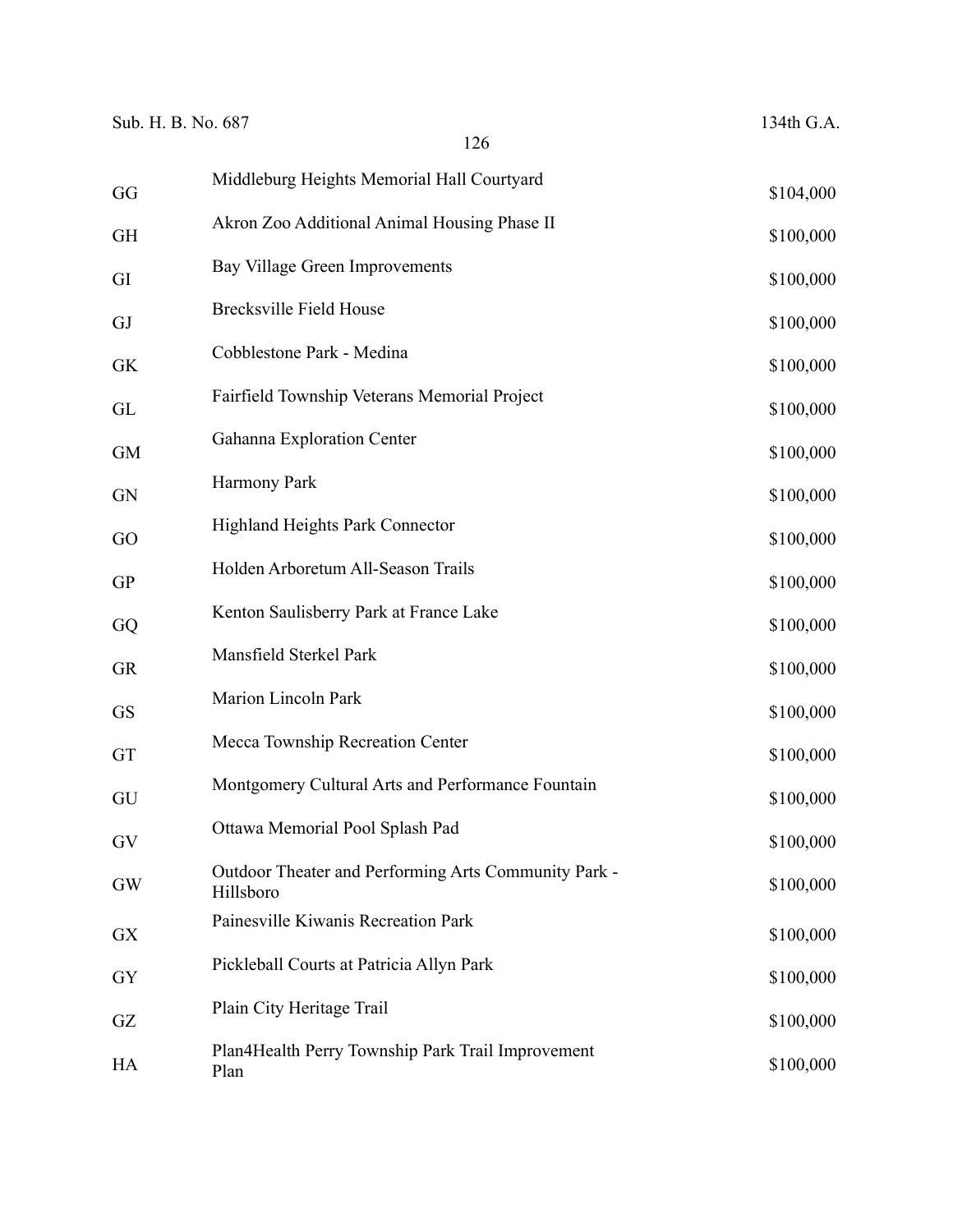| Sub. H. B. No. 687 | 127                                                 | 134th G.A. |
|--------------------|-----------------------------------------------------|------------|
| HB                 | Police and Fire Dedication Playground - Lyndhurst   | \$100,000  |
| HC                 | Sheffield Village James Day Park                    | \$100,000  |
| HD                 | Syracuse Skatepark                                  | \$100,000  |
| HE                 | The Pony Wagon Trail                                | \$100,000  |
| <b>HF</b>          | The Wilds Shade and Shelter Improvements            | \$100,000  |
| HG                 | Veterans Memorial at Rose Run Park                  | \$100,000  |
| <b>HH</b>          | Village of Bellville Historic Bandstand Renovations | \$100,000  |
| H I                | Village of Bentleyville Riverview Community Park    | \$100,000  |
| HJ                 | Village of Middlefield Parks Upgrades               | \$100,000  |
| <b>HK</b>          | Weatherstone Park - Wadsworth                       | \$100,000  |
| HL                 | West Alexandria Smith Street Park                   | \$100,000  |
| HM                 | Wintersville Recreation Complex                     | \$100,000  |
| HN                 | Acres of Adventure Learning Center                  | \$90,000   |
| HO                 | <b>Byesville Patriot Park</b>                       | \$90,000   |
| HP                 | Malta Park Improvements                             | \$90,000   |
| HQ                 | Parma Park Improvements                             | \$90,000   |
| <b>HR</b>          | Perrysville Weltmer Park - Playground               | \$85,000   |
| <b>HS</b>          | 4-H Camp Piedmont Upgrades                          | \$75,000   |
| HT                 | <b>Brook Park Central Park</b>                      | \$75,000   |
| HU                 | Cuyahoga Heights Willowbrook Connector Trail        | \$75,000   |
| HV                 | Fairborn Memorial Park                              | \$75,000   |
| <b>HW</b>          | Fairview Park Bain Park                             | \$75,000   |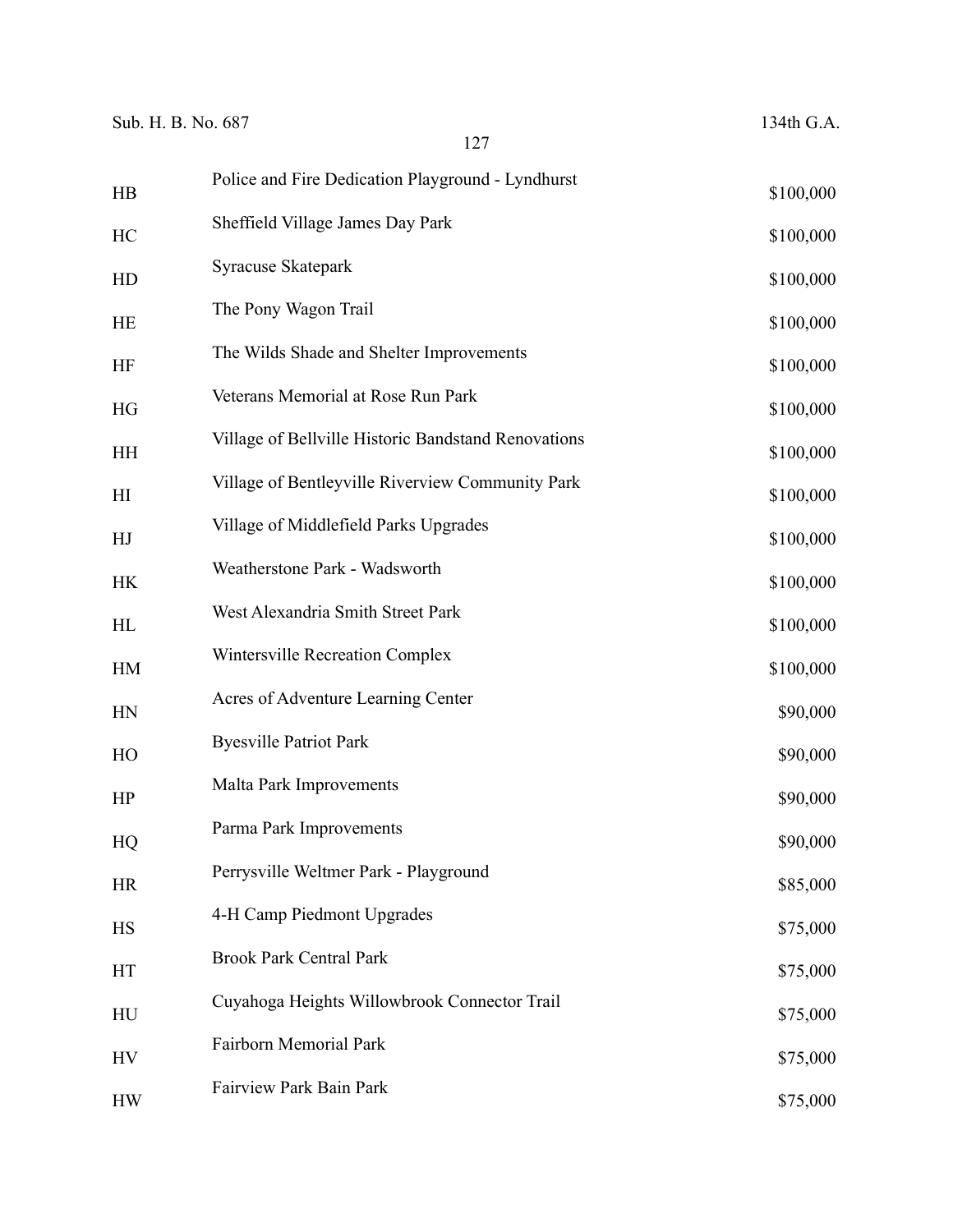| HX                     | Havener Park Improvements                               | \$75,000 |
|------------------------|---------------------------------------------------------|----------|
| <b>HY</b>              | Independence Pool Facility Improvements                 | \$75,000 |
| HZ                     | Lancaster Nature Trail at AHA!                          | \$75,000 |
| IA                     | Leipsic Buckeye Park                                    | \$75,000 |
| IB                     | Little Miami River Access and Park Development          | \$75,000 |
| IC                     | Loveland Heights Playground Improvements                | \$75,000 |
| ID                     | Middleport-Pomeroy Walking Path Project Phase IV        | \$75,000 |
| IE                     | Monroe Township Park Playground                         | \$75,000 |
| IF                     | Mt. Sterling Mason Park                                 | \$75,000 |
| IG                     | New Concord Swimming Pool                               | \$75,000 |
| IH                     | <b>Outdoor Sports Court Revitalization - Springdale</b> | \$75,000 |
| $\mathbf{I}$           | Sharon Nature Preserve Trails Phase I                   | \$75,000 |
| $\mathbf{I}\mathbf{J}$ | Wadsworth Safety Town Park                              | \$75,000 |
| IK                     | Voice of America MetroPark Tylersville Road Entrance    | \$70,000 |
| IL                     | Wilhelmina Park Trail and Shelter Project               | \$70,000 |
| IM                     | Ellsworth Hills Learning Lab                            | \$65,000 |
| IN                     | Roscoe Village Infrastructure Project                   | \$60,000 |
| IO                     | Buckeye Trail East Fork Wildlife Area                   | \$57,000 |
| IP                     | Caldwell Walking Track Expansion                        | \$55,000 |
| IQ                     | Reservoir Park Pathway Pedestrian Bridge - Deshler      | \$52,000 |
| IR                     | McCulloughs Run - Newton                                | \$50,000 |
| IS                     | <b>Bellaire Walking Trail</b>                           | \$50,000 |
|                        |                                                         |          |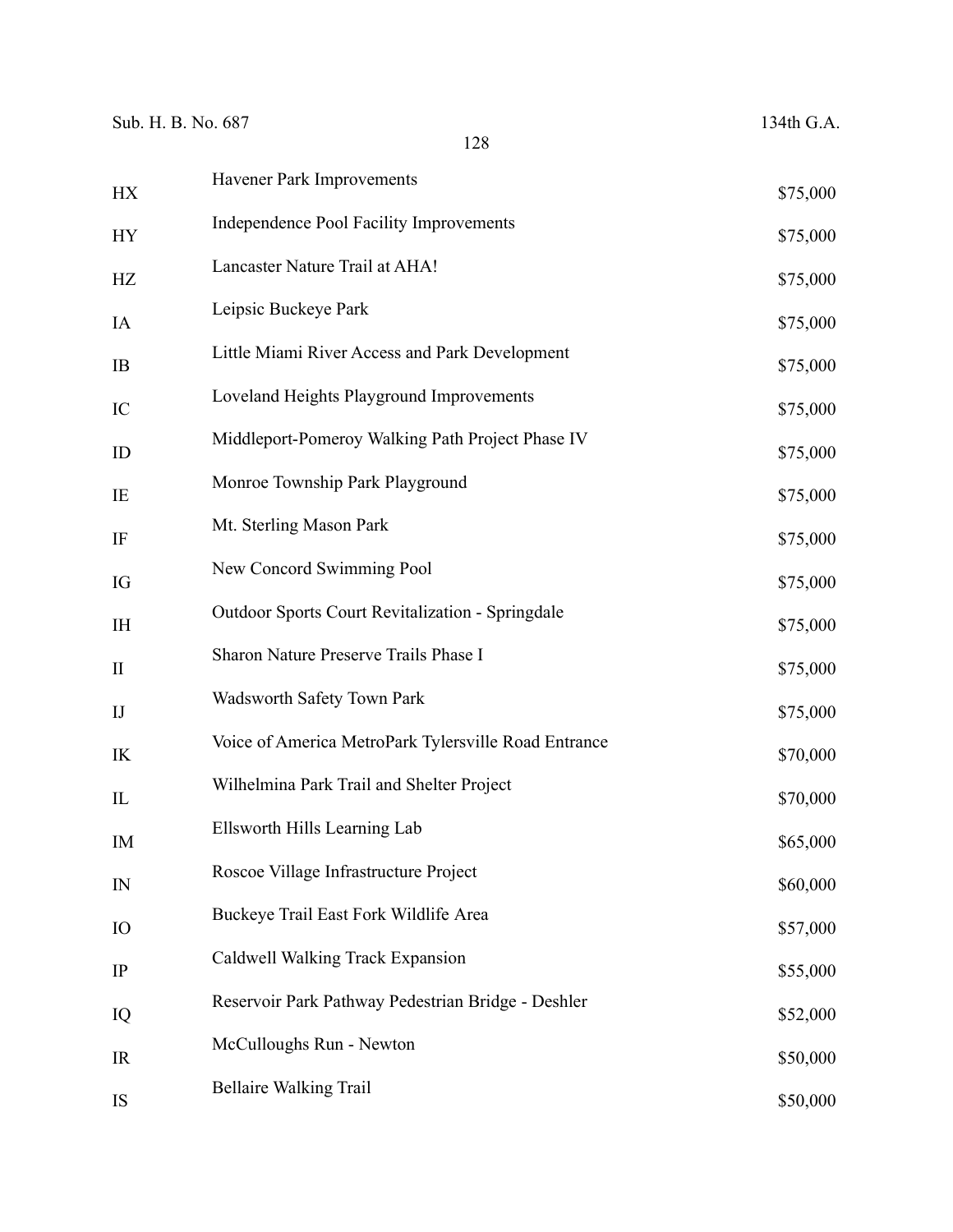| IT               | Big Walnut Trail Extension and Park                            | \$50,000 |
|------------------|----------------------------------------------------------------|----------|
| ${\rm I}{\rm U}$ | Big Walnut Trail SE Columbus - Eastland Area                   | \$50,000 |
| IV               | Brunswick Lake ADA Canoe/Kayak Launch                          | \$50,000 |
| IW               | Bryan George Bible Park                                        | \$50,000 |
| IX               | Buckeye Lake Crystal Lagoon and Public Park                    | \$50,000 |
| IY               | Center Ice Foundation                                          | \$50,000 |
| IZ               | Cleveland Botanical Garden Public Accessible Garden<br>Path    | \$50,000 |
| JA               | Concord Township Park Restroom Facility Project                | \$50,000 |
| JB               | Doylestown Memorial Park                                       | \$50,000 |
| JC               | Drews Track Memorial Pump Track Expansion                      | \$50,000 |
| JD               | Glass City Enrichment Center                                   | \$50,000 |
| JE               | Greenwich Reservoir Park                                       | \$50,000 |
| JF               | Leila McGuire Jeffrey Park Playground                          | \$50,000 |
| JG               | Levitt Pavilion Dayton                                         | \$50,000 |
| JH               | Madison Village Dana's Park                                    | \$50,000 |
| JI               | Madison Village Wetland Trail                                  | \$50,000 |
| JJ               | Martins Ferry Recreation Center- Water Splash Park/Ice<br>Rink | \$50,000 |
| JK               | Millersport Lions Park                                         | \$50,000 |
| JL               | Moscow Ohio River Stabilization, Phase II                      | \$50,000 |
| JM               | Ohio FFA Camp Muskingum                                        | \$50,000 |
| JN               | P&G MLB Cincinnati Reds Youth Academy                          | \$50,000 |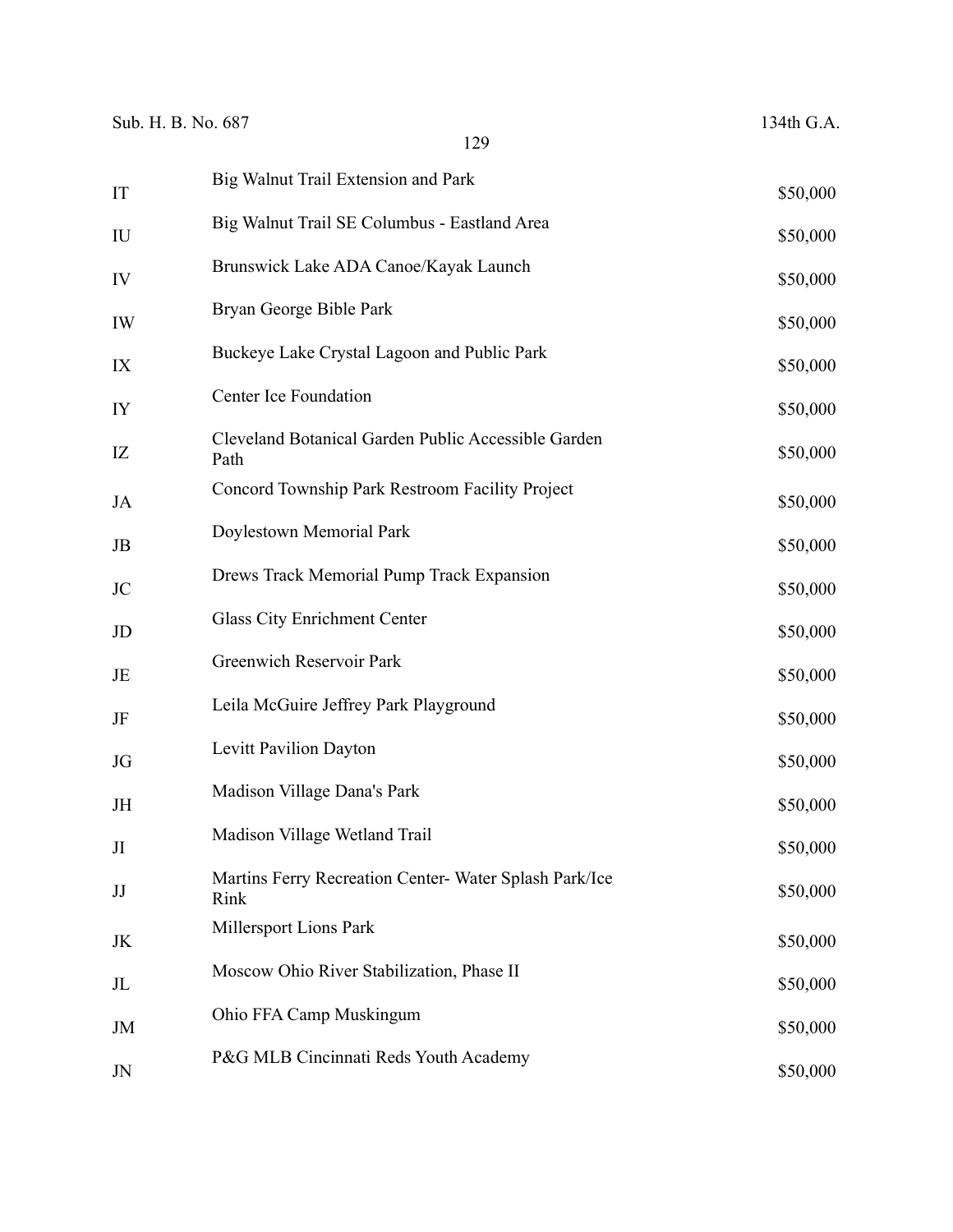| Sub. H. B. No. 687 | 130                                                                          | 134th G.A. |
|--------------------|------------------------------------------------------------------------------|------------|
|                    | Penney Nature Center Improvement Project                                     |            |
| JO                 | Prairie Trail/Stitt Park Improvements                                        | \$50,000   |
| JP                 | Caldwell Race Track Upgrades                                                 | \$50,000   |
| JQ                 |                                                                              | \$50,000   |
| JR                 | Richmond Heights Community Park Gazebo                                       | \$50,000   |
| JS                 | Richwood Park Lynn St. Shelterhouse and Parking                              | \$50,000   |
| JT                 | Salt Fork State Park                                                         | \$50,000   |
| JU                 | <b>Shade Community Center Upgrades</b>                                       | \$50,000   |
| JV                 | Tinker's Creek Trail                                                         | \$50,000   |
| JW                 | Village of Bloomdale Reservoir Project                                       | \$50,000   |
| JX                 | Wapakoneta Waterpark                                                         | \$50,000   |
| JY                 | Walton Hills Thomas Young Park                                               | \$48,000   |
| JZ                 | Byrd Township Community Center                                               | \$45,000   |
| KA                 | Selby Building Revitalization                                                | \$45,000   |
| <b>KB</b>          | Village of Dunkirk Splash Pad and Storage Building                           | \$45,000   |
| KC                 | <b>Burr Oak State Park</b>                                                   | \$44,000   |
| KD                 | Veterans Memorial Park Accessibility Improvements -<br><b>Liberty Center</b> | \$42,000   |
| KE                 | Chippewa Falls Rail Trail Parking Lot                                        | \$40,000   |
| KF                 | Chippewa Park Shelter House                                                  | \$40,000   |
| KG                 | Gates Mills Community House Improvements                                     | \$40,000   |
| KH                 | Hartinger Park/Diles Park Playground Improvements                            | \$40,000   |
| KI                 | Fifth Street Park Play Structure and Splash Pad                              | \$30,000   |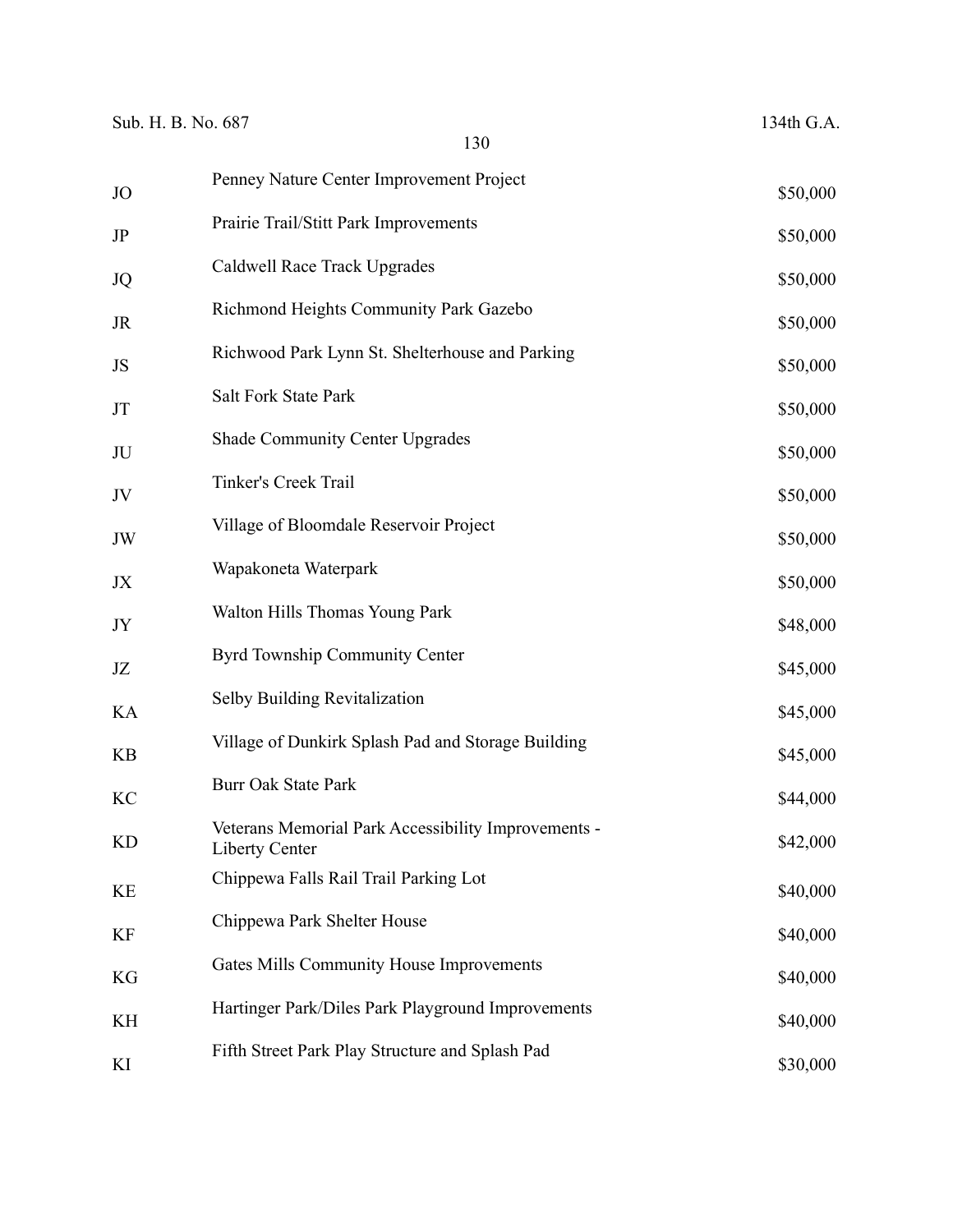| Sub. H. B. No. 687<br>131 |                                                       | 134th G.A. |
|---------------------------|-------------------------------------------------------|------------|
|                           | Keener Park Sledding Hill                             |            |
| KJ                        |                                                       | \$30,000   |
| KK                        | <b>Alger Park Upgrades</b>                            | \$25,000   |
| KL                        | Blue Heron Park Trail Phase II                        | \$25,000   |
| KM                        | <b>Charlement Reservation Stable</b>                  | \$25,000   |
| KN                        | Gloria Glens Southwest Park Grading                   | \$25,000   |
| KO                        | Pickerington Promenade                                | \$25,000   |
| KP                        | Plymouth Mary Fate Park                               | \$25,000   |
| <b>KQ</b>                 | Blue Heron Park Flood Mitigation                      | \$20,000   |
| KR                        | Hardin County Veterans Memorial Park                  | \$20,000   |
| KS                        | Malinta Community Park                                | \$20,000   |
| KT                        | Zuck Riparian Preserve Trail                          | \$18,000   |
| KU                        | Perrysville Weltmer Park - Electrical                 | \$15,000   |
| KV                        | Sardinia Veteran's Community Park Revitalization      | \$15,000   |
| <b>KW</b>                 | Kokosing Gap Trail                                    | \$14,000   |
| KX                        | Paulding County Park District Floating Pier Addition  | \$10,000   |
| KY                        | Buckeye Trail Boesel Easement Bridge                  | \$2,800    |
| KZ                        | Paulding County Park District Boat Launch Improvement | \$2,500    |
| LA                        | Paulding County Park District                         | \$1,000    |
| LB                        | Paulding County Park District Pier                    | \$1,000    |

SECTION 223.20. For the projects for which appropriations are made in this act from the Parks and Recreation Improvement Fund (Fund 7035), the Department of Natural Resources shall periodically prepare and submit to the Director of Budget and Management the estimated design, planning, and engineering costs of capital-related work to be done by the Department of Natural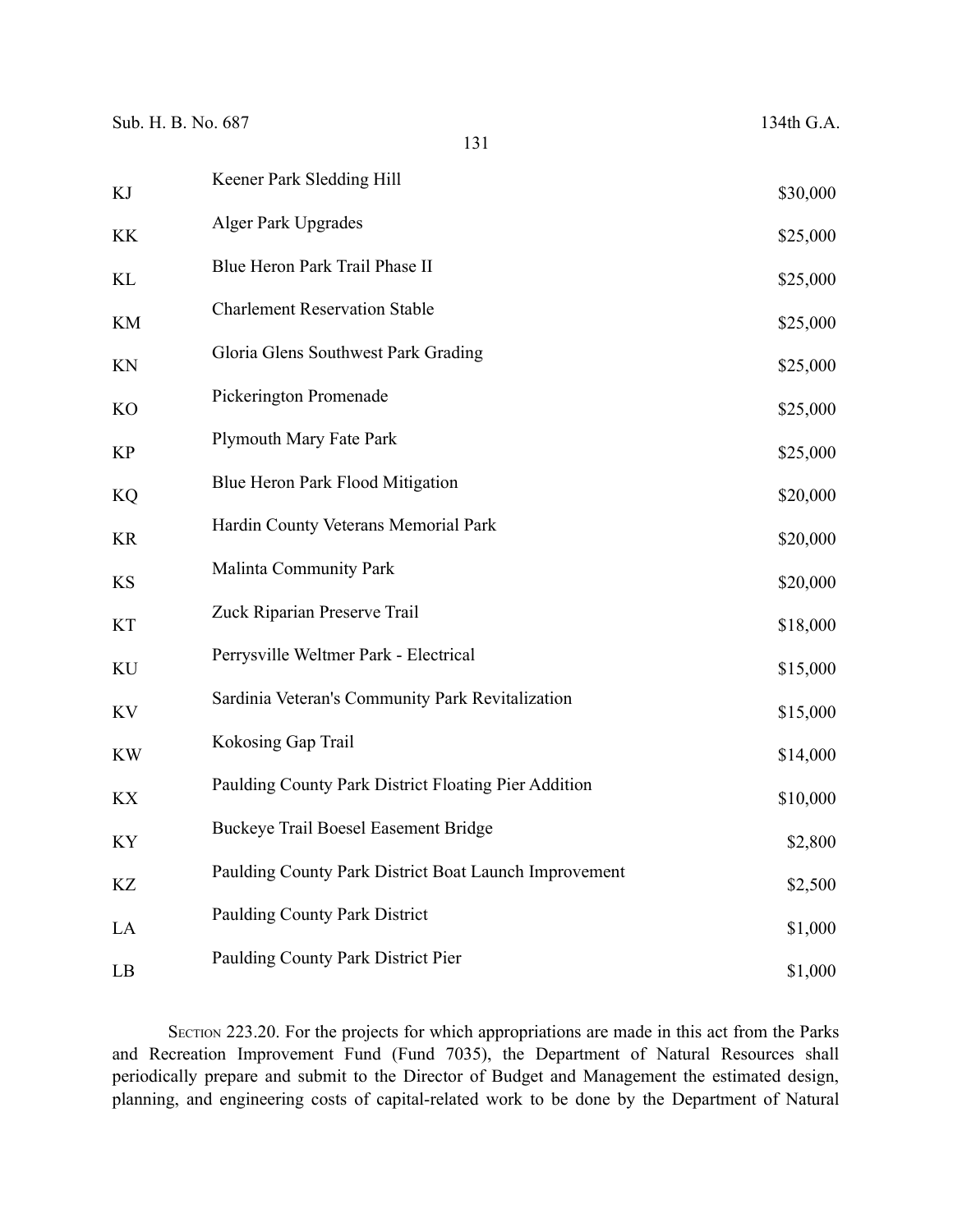Resources for each project. Based on the estimates, the Director of Budget and Management may release appropriations from appropriation item C725E6, Project Planning, within Fund 7035, to pay for design, planning, and engineering costs incurred by the Department of Natural Resources for the projects. Upon release of the appropriations by the Director of Budget and Management, the Department of Natural Resources shall pay for these expenses from the Parks Capital Expenses Fund (Fund 2270), and be reimbursed by Fund 7035 using an intrastate voucher.

SECTION 223.30. For the projects for which appropriations are made in this act from the Ohio Parks and Natural Resources Fund (Fund 7031), the Ohio Department of Natural Resources shall periodically prepare and submit to the Director of Budget and Management the estimated design, planning, and engineering costs of capital-related work to be done by the Department of Natural Resources for each project. Based on those estimates, the Director of Budget and Management may release appropriations from appropriation item C725E5, Project Planning, within Fund 7031 to pay for design, planning, and engineering costs incurred by the Department of Natural Resources for the projects. Upon release of the appropriations by the Director of Budget and Management, the Department of Natural Resources shall pay for these expenses from the Capital Expenses Fund (Fund 4S90) and be reimbursed by Fund 7031 using an intrastate voucher.

SECTION 223.40. The Ohio Public Facilities Commission is hereby authorized to issue and sell, in accordance with Section 2l of Article VIII, Ohio Constitution, and Chapter 151. and particularly sections 151.01 and 151.05 of the Revised Code, original obligations in an aggregate principal amount not to exceed \$9,000,000 in addition to the original issuance of obligations heretofore authorized by prior acts of the General Assembly. These authorized obligations shall be issued, subject to applicable constitutional and statutory limitations, as needed to provide sufficient moneys to the credit of the Ohio Parks and Natural Resources Fund (Fund 7031) to pay costs of capital facilities that enhance the use or enjoyment of Ohio's natural resources.

SECTION 223.50. The Treasurer of State is hereby authorized to issue and sell, in accordance with Section 2i of Article VIII, Ohio Constitution, and Chapter 154. of the Revised Code, particularly section 154.22, and other applicable sections of the Revised Code, original obligations in an aggregate principal amount not to exceed \$287,000,000 in addition to the original issuance of obligations heretofore authorized by prior acts of the General Assembly. These authorized obligations shall be issued, subject to applicable constitutional and statutory limitations, as needed to provide sufficient moneys to the credit of the Parks and Recreation Improvement Fund (Fund 7035) to pay the costs of capital facilities for parks and recreation purposes.

**SECTION 224.10.**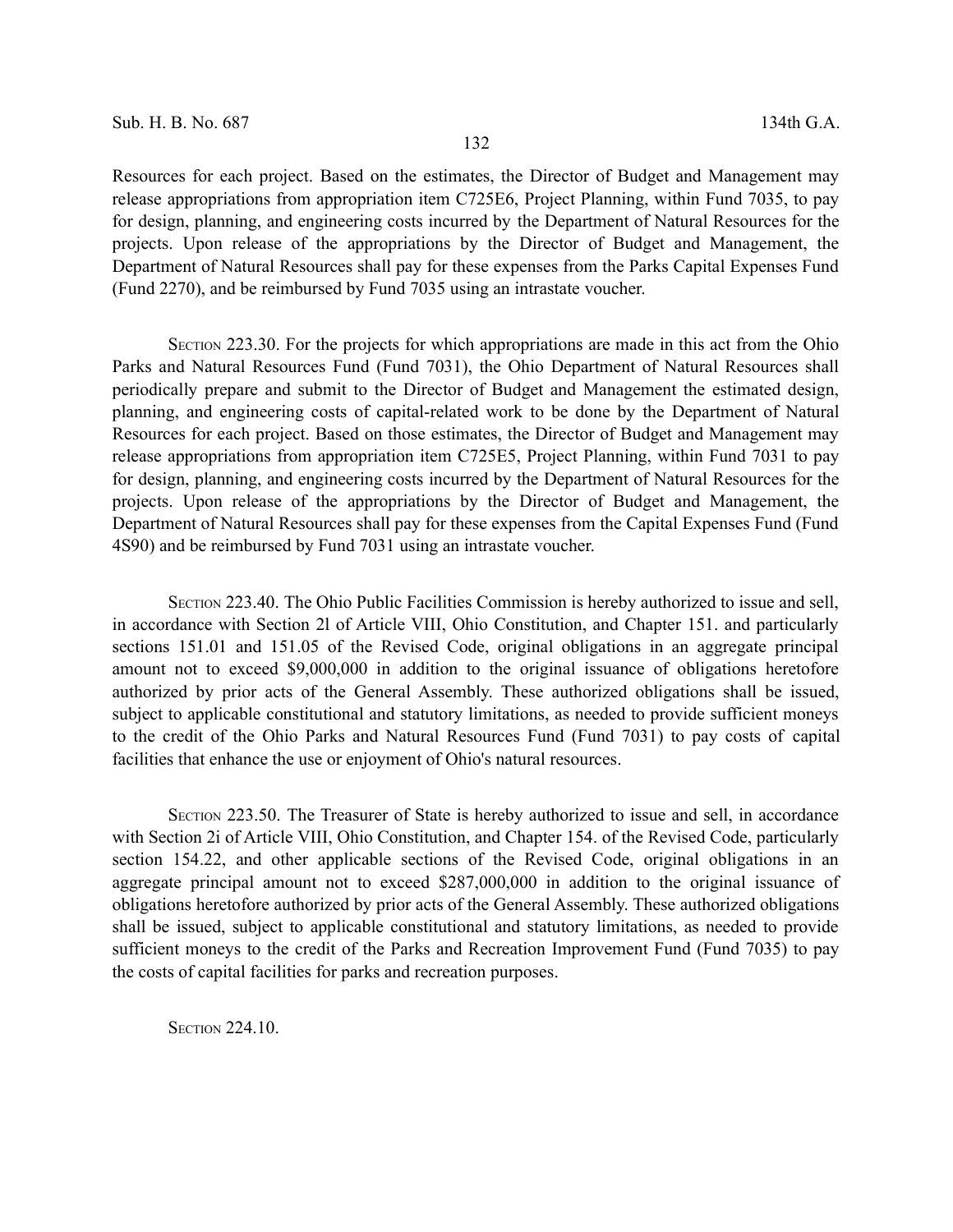|               |                    |                                       | 3            |
|---------------|--------------------|---------------------------------------|--------------|
| A             |                    | TAX DEPARTMENT OF TAXATION            |              |
| B             |                    | Capital IT Projects Fund (Fund 7091)  |              |
| $\mathcal{C}$ | C <sub>11002</sub> | <b>Enhanced Electronic Filing</b>     | \$12,000,000 |
| D             |                    | <b>TOTAL Capital IT Projects Fund</b> | \$12,000,000 |
| E             |                    | <b>TOTAL ALL FUNDS</b>                | \$12,000,000 |
|               |                    |                                       |              |

**SECTION 227.10.** 

|               |        | $\overline{2}$                                         | 3           |
|---------------|--------|--------------------------------------------------------|-------------|
| $\mathbf{A}$  |        | DPS DEPARTMENT OF PUBLIC SAFETY                        |             |
| B             |        | Administrative Building Fund (Fund 7026)               |             |
| $\mathcal{C}$ | C76000 | <b>Platform Scales Improvements</b>                    | \$750,000   |
| D             | C76035 | Alum Creek Facility Renovations and Upgrades           | \$1,100,000 |
| E             | C76036 | Shipley Building Renovations and Improvements          | \$1,850,000 |
| F             | C76044 | OSHP Headquarters/Post Renovations and<br>Improvements | \$4,700,000 |
| G             | C76045 | <b>OSHP Academy Renovations and Improvements</b>       | \$600,000   |
| H             | C76049 | <b>EMA Building Renovations and Improvements</b>       | \$250,000   |
| I             |        | <b>TOTAL Administrative Building Fund</b>              | \$9,250,000 |
| $\mathbf{J}$  |        | <b>TOTAL ALL FUNDS</b>                                 | \$9,250,000 |

**SECTION 229.10.**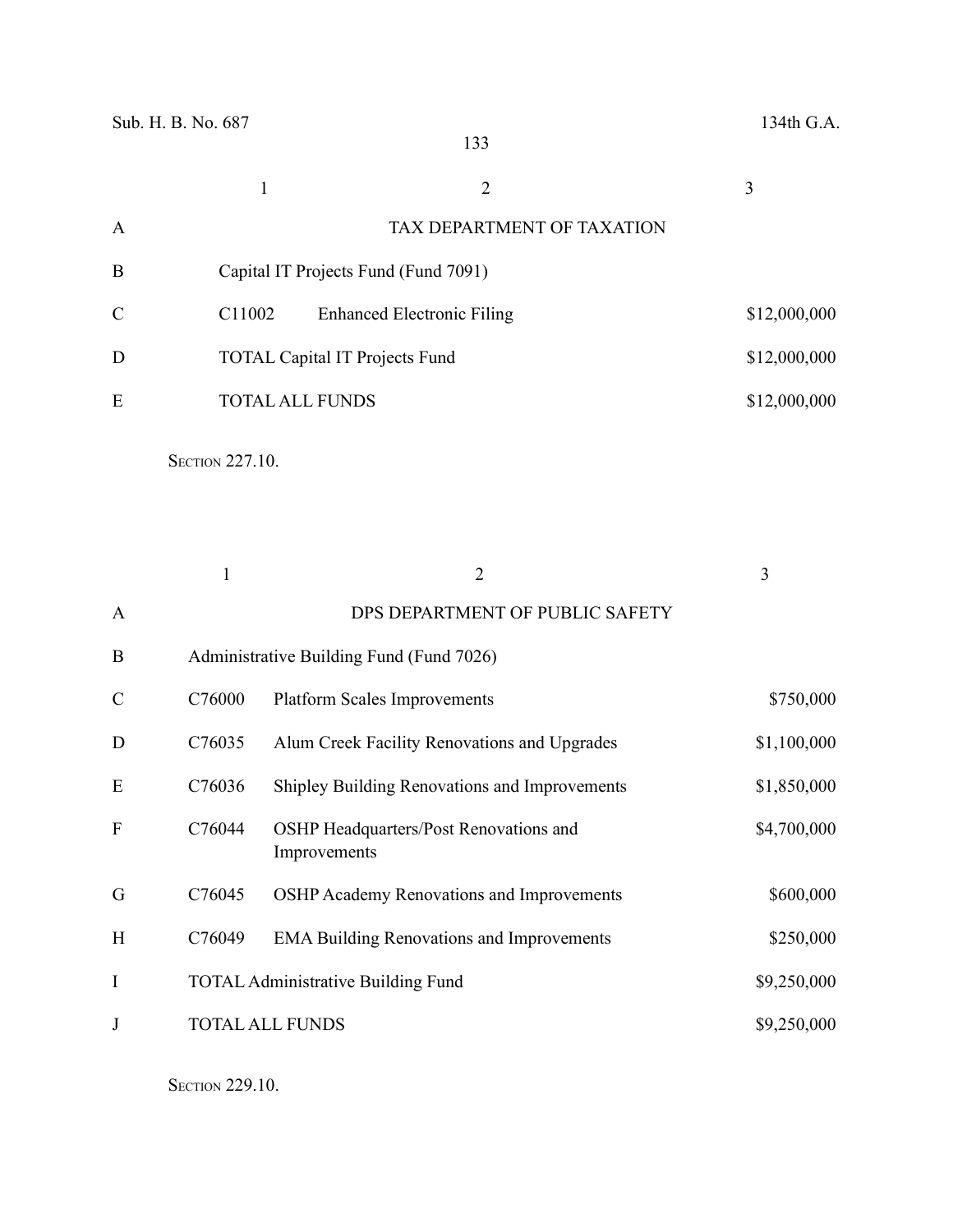|                           | $\mathbf{1}$                         | $\overline{2}$                                  | 3             |
|---------------------------|--------------------------------------|-------------------------------------------------|---------------|
| $\mathbf{A}$              |                                      | DRC DEPARTMENT OF REHABILITATION AND CORRECTION |               |
| B                         |                                      | State Fiscal Recovery Fund (Fund 5CV3)          |               |
| $\mathsf{C}$              | C501HG                               | <b>Institutional Upgrades - ARPA</b>            | \$34,145,000  |
| D                         |                                      | <b>TOTAL State Fiscal Recovery Fund</b>         | \$34,145,000  |
| E                         |                                      | Adult Correctional Building Fund (Fund 7027)    |               |
| $\boldsymbol{\mathrm{F}}$ | C50100                               | Local Jails                                     | \$50,575,000  |
| G                         | C50101                               | <b>Community-Based Correctional Facilities</b>  | \$6,323,500   |
| H                         | C50114                               | <b>Community Residential Program</b>            | \$4,561,000   |
| I                         | C50136                               | <b>General Building Renovations</b>             | \$303,270,000 |
| J                         |                                      | <b>TOTAL Adult Correctional Building Fund</b>   | \$364,729,500 |
| K                         | Capital IT Projects Fund (Fund 7091) |                                                 |               |
| L                         | <b>C501HF</b>                        | ID Domain Migration and Key Watcher<br>Upgrades | \$5,000,000   |
| M                         |                                      | <b>TOTAL Capital IT Projects Fund</b>           | \$5,000,000   |
| N                         | <b>TOTAL ALL FUNDS</b>               |                                                 | \$403,874,500 |

SECTION 229.20. LOCAL JAILS

Of the foregoing appropriation item C50100, Local Jails, \$575,000 shall be used to support the projects listed in this section.

A Project List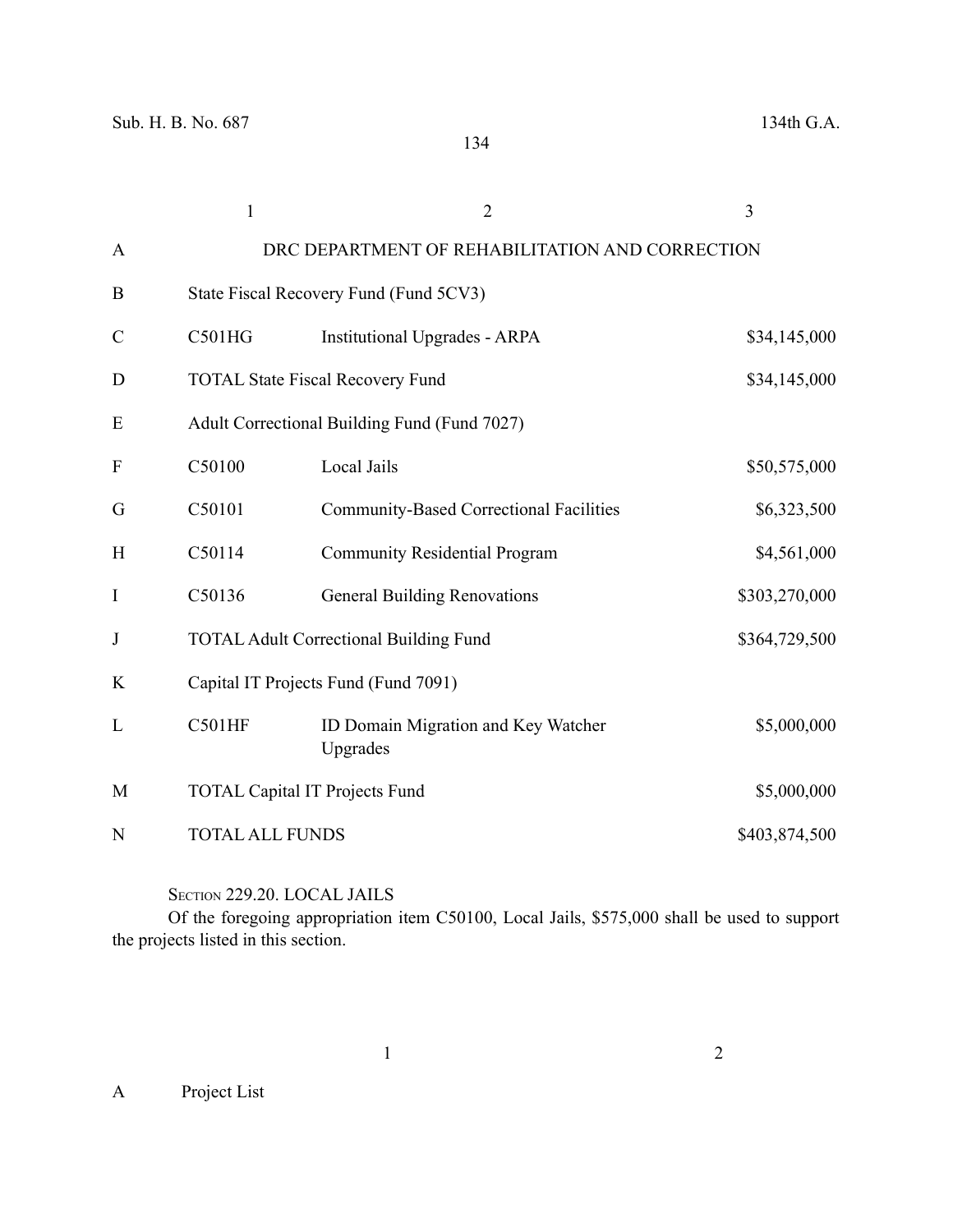| В | Butler County Correctional Complex Medical Unit | \$500,000 |
|---|-------------------------------------------------|-----------|
|   | Crestline Jail Renovation                       | \$75,000  |

#### SECTION 229.25. COMMUNITY-BASED CORRECTIONAL FACILITIES

For capital appropriations in this act made from appropriation item C50101, Community-Based Correctional Facilities, the Department of Rehabilitation and Correction shall designate the projects involving the construction and renovation of single-county and district community-based correctional facilities.

The Department of Rehabilitation and Correction may review and approve the renovation and construction of projects for which funds are provided. The proceeds of any obligations authorized under this section shall not be applied to any such facilities that are not designated and approved by the Department of Rehabilitation and Correction.

The Department of Rehabilitation and Correction shall adopt guidelines to accept and review applications and designate projects. The guidelines shall require the county or counties to justify the need for the facility and to comply with timelines for the submission of documentation pertaining to the site, program, and construction.

#### SECTION 229.30. COMMUNITY RESIDENTIAL PROGRAM RENOVATIONS

Capital appropriations in this act made from appropriation item C50114, Community Residential Program, may be used by the Department of Rehabilitation and Correction, pursuant to sections 5120.103 to 5120.105 of the Revised Code, to provide for the construction or renovation of halfway house facilities for offenders eligible for community supervision by the Department of Rehabilitation and Correction.

SECTION 229.40. The Treasurer of State is hereby authorized to issue and sell, in accordance with Section 2i of Article VIII, Ohio Constitution, Chapter 154. of the Revised Code, and other applicable sections of the Revised Code, original obligations in an aggregate principal amount not to exceed \$336,000,000 in addition to the original issuance of obligations heretofore authorized by prior acts of the General Assembly. These authorized obligations shall be issued, subject to applicable constitutional and statutory limitations, as needed to provide sufficient moneys to the credit of the Adult Correctional Building Fund (Fund 7027) to pay costs of capital facilities for the Department of Rehabilitation and Correction or its functions.

**SECTION 231.10.**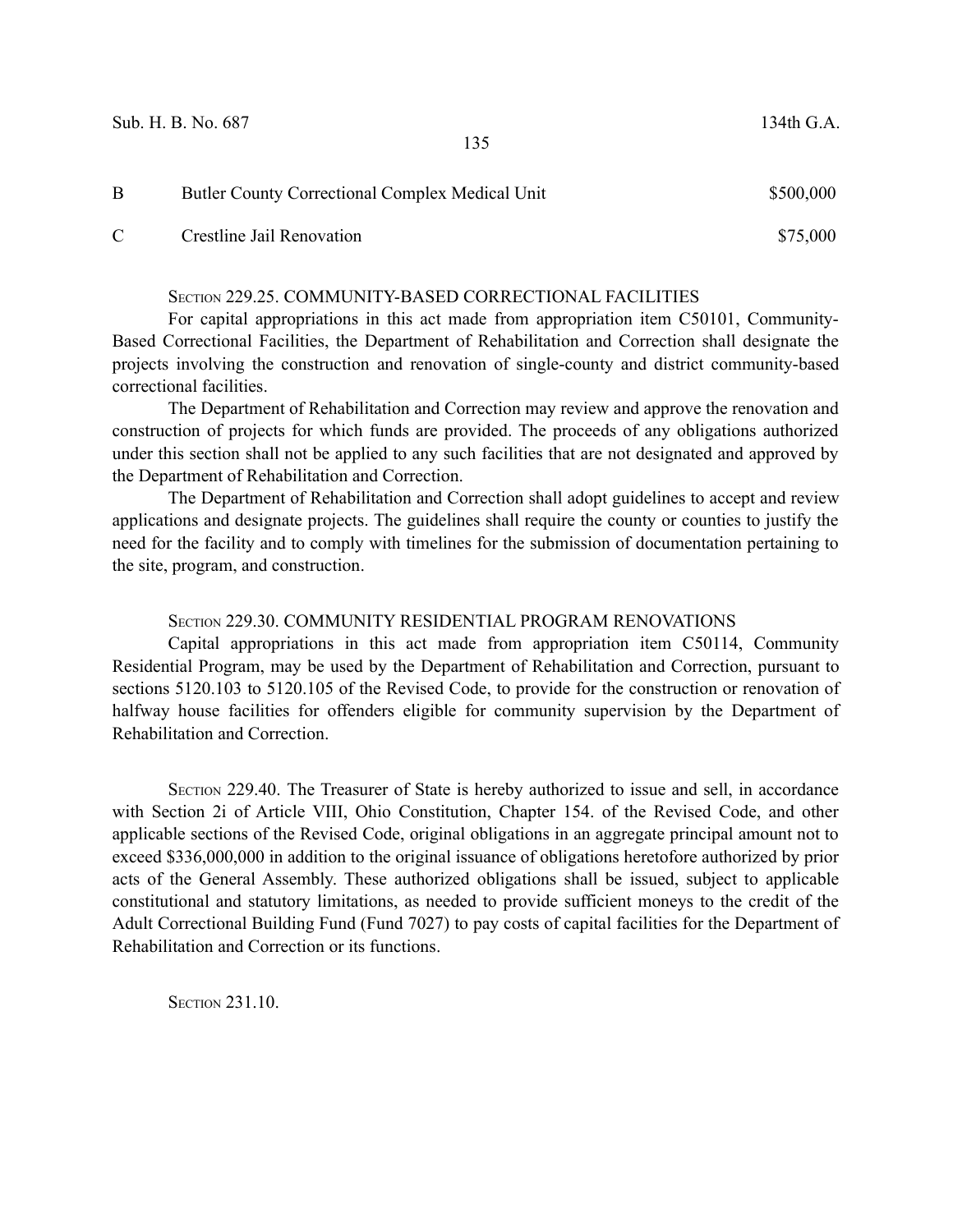|               | $\mathbf{1}$           | $\overline{2}$                              | 3           |
|---------------|------------------------|---------------------------------------------|-------------|
| A             |                        | DVS DEPARTMENT OF VETERANS SERVICES         |             |
| $\mathbf{B}$  |                        | Nursing Home – Federal Fund (Fund 3190)     |             |
| $\mathcal{C}$ | C90077                 | Georgetown Renovation Federal               | \$3,965,000 |
| D             |                        | <b>TOTAL Nursing Home - Federal Fund</b>    | \$3,965,000 |
| E             |                        | Veterans' Home Improvement Fund (Fund 6040) |             |
| F             | C90073                 | Sandusky Equipment State                    | \$385,600   |
| G             | C90076                 | Georgetown Equipment State                  | \$225,000   |
| H             | C90078                 | Georgetown Renovation State                 | \$1,135,000 |
| I             |                        | TOTAL Veterans' Home Improvement Fund       | \$1,745,600 |
| J             |                        | Administrative Building Fund (Fund 7026)    |             |
| K             | C90085                 | Veterans' Homes Renovation                  | \$1,000,000 |
| L             |                        | <b>TOTAL Administrative Building Fund</b>   | \$1,000,000 |
| M             | <b>TOTAL ALL FUNDS</b> |                                             | \$6,710,600 |

**SECTION 233.10.** 

| $\mathbf{A}$ |                    | DYS DEPARTMENT OF YOUTH SERVICES                |             |  |
|--------------|--------------------|-------------------------------------------------|-------------|--|
| B            |                    | Juvenile Correctional Building Fund (Fund 7028) |             |  |
| $\mathbf C$  | C <sub>47001</sub> | Fire Suppression, Safety, and Security          | \$2,048,000 |  |
| D            | C <sub>47002</sub> | <b>General Institutional Renovations</b>        | \$3,043,875 |  |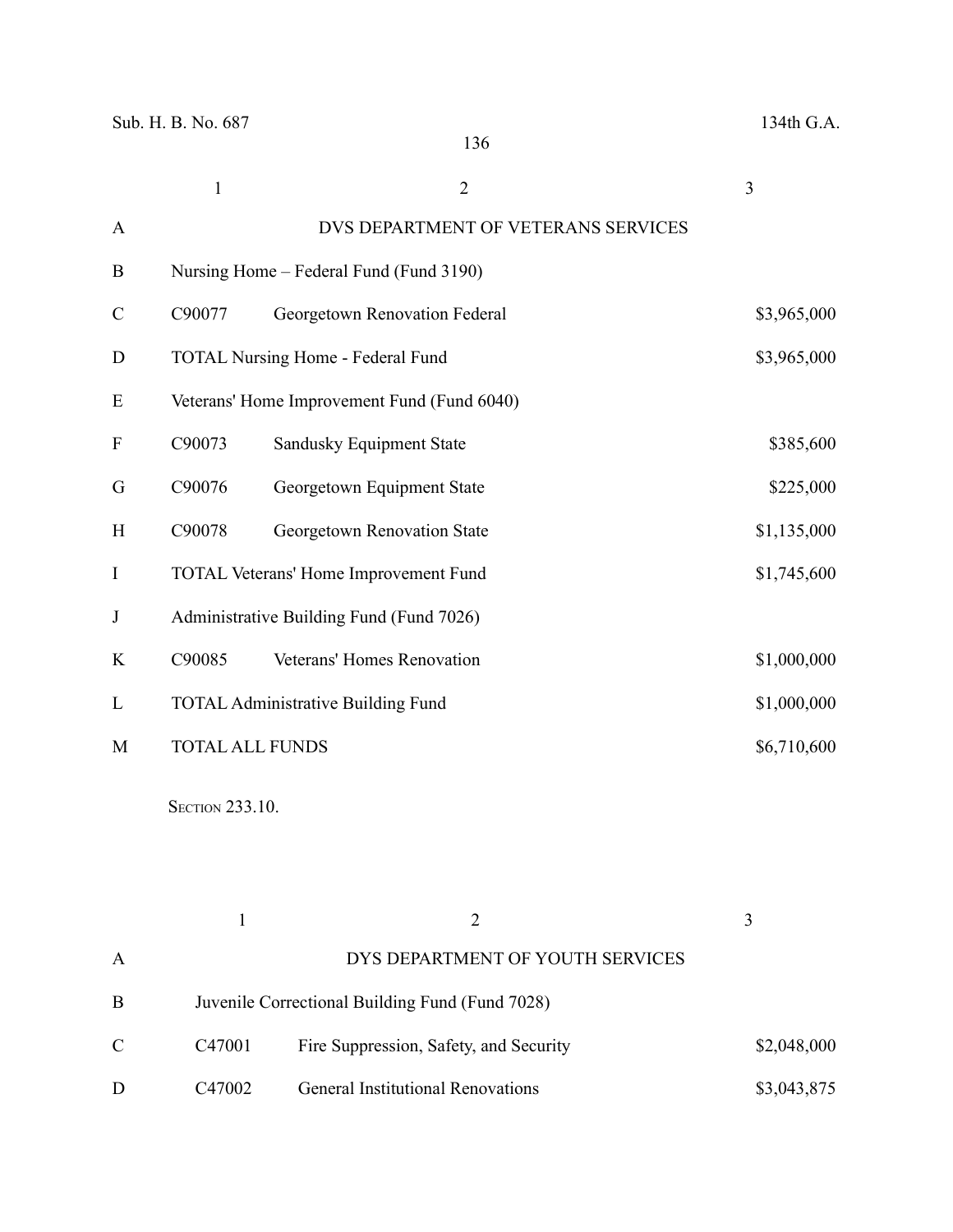| E            | C <sub>47003</sub> | <b>Community Rehabilitation Centers</b>          | \$2,040,136   |
|--------------|--------------------|--------------------------------------------------|---------------|
| $\mathbf{F}$ | C <sub>47007</sub> | <b>Local Juvenile Detention Centers</b>          | \$1,166,103   |
| G            | C <sub>47025</sub> | Cuyahoga Housing Replacement                     | \$95,000,000  |
| H            |                    | <b>TOTAL Juvenile Correctional Building Fund</b> | \$103,298,114 |
|              |                    | TOTAL ALL FUNDS                                  | \$103,298,114 |

#### SECTION 233.20. COMMUNITY REHABILITATION CENTERS

For capital appropriations in this act made from appropriation item C47003, Community Rehabilitation Centers, the Department of Youth Services shall designate the projects involving the construction and renovation of single-county and multicounty community corrections facilities.

The Department of Youth Services may review and approve the renovation and construction of projects for which funds are provided. The proceeds of any obligations authorized under this section shall not be applied to any such facilities that are not designated and approved by the Department of Youth Services.

The Department of Youth Services shall adopt guidelines to accept and review applications and designate projects. The guidelines shall require the county or counties to justify the need for the facility and to comply with timelines for the submission of documentation pertaining to the site, program, and construction.

For purposes of this section, "community corrections facilities" has the same meaning as in section 5139.36 of the Revised Code.

## SECTION 233.30. LOCAL JUVENILE DETENTION CENTERS

For capital appropriations in this act made from appropriation item C47007, Local Juvenile Detention Centers, the Department of Youth Services shall designate the projects involving the construction and renovation of county and multicounty juvenile detention centers.

The Department of Youth Services may review and approve the renovation and construction of projects for which funds are provided. The proceeds of any obligations authorized under this section shall not be applied to any such facilities that are not designated by the Department of Youth Services.

The Department of Youth Services shall comply with the guidelines set forth in this section, accept and review applications, designate projects, and determine the amount of state match funding to be applied to each project. The department shall, with the advice of the county or counties participating in a project, determine the funded design capacity of the detention centers that are designated to receive funding. Notwithstanding any provisions to the contrary contained in Chapter 153. of the Revised Code, the Department of Youth Services may coordinate, review, and monitor the drawdown and use of funds for the renovation and construction of projects for which designated funds are provided.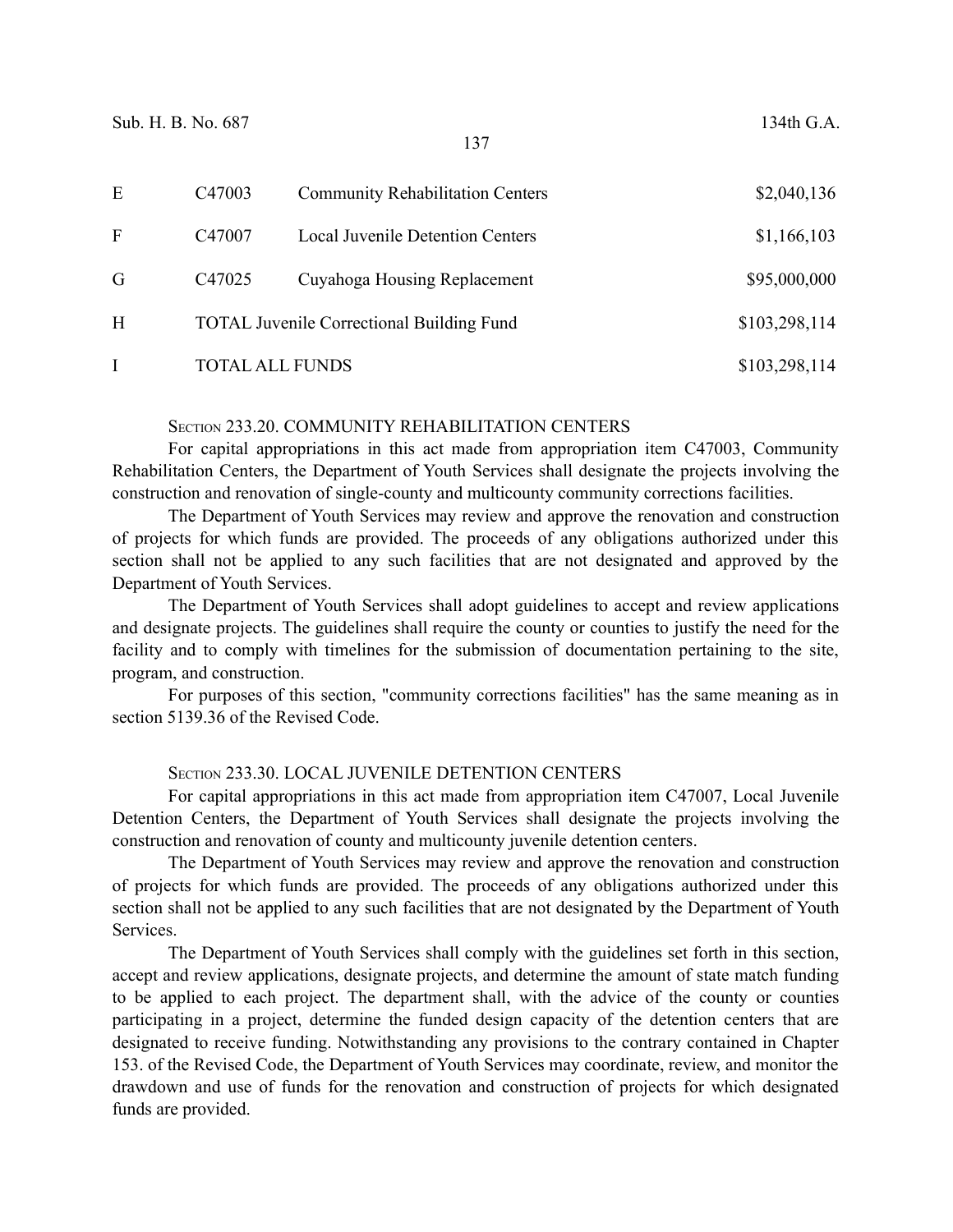(A) The Department of Youth Services shall develop a formula to determine the amount, if any, of state match that may be provided to a single county or multicounty detention center project.

(B) The formula developed by the Department of Youth Services shall yield a percentage of state match ranging from zero to sixty per cent. The funding authorized under this section that may be applied to a construction or renovation project shall not exceed the actual cost of the project.

The funding authorized under this section shall not be applied to any project unless the detention center will be built in compliance with health, safety, and security standards for detention centers as established by the Department of Youth Services. In addition, the funding authorized under this section shall not be applied to the renovation of a detention center unless the renovation is for the purpose of increasing the number of beds in the center, or to meet health, safety, or security standards for detention centers as established by the Department of Youth Services.

SECTION 233.40. The Treasurer of State is hereby authorized to issue and sell, in accordance with Section 2i of Article VIII, Ohio Constitution, Chapter 154. of the Revised Code, and other applicable sections of the Revised Code, original obligations in an aggregate principal amount not to exceed \$99,800,000 in addition to the original issuance of obligations heretofore authorized by prior acts of the General Assembly. These authorized obligations shall be issued, subject to applicable constitutional and statutory limitations, as needed to provide sufficient moneys to the credit of the Juvenile Correctional Building Fund (Fund 7028) to pay the costs of capital facilities for the Department of Youth Services or its functions.

**SECTION 235.10.** 

|               |                        | 2                                              | 3            |
|---------------|------------------------|------------------------------------------------|--------------|
| $\mathbf{A}$  |                        | <b>EXP EXPOSITIONS COMMISSION</b>              |              |
| B             |                        | Administrative Building Fund (Fund 7026)       |              |
| $\mathcal{C}$ | C72305                 | <b>Facility Improvements and Modernization</b> | \$10,000,000 |
| D             | C72312                 | Renovations and Equipment Replacement          | \$1,500,000  |
| E             | C72324                 | <b>EXPO2050</b>                                | \$10,000,000 |
| F             |                        | <b>TOTAL Administrative Building Fund</b>      | \$21,500,000 |
| G             | <b>TOTAL ALL FUNDS</b> |                                                | \$21,500,000 |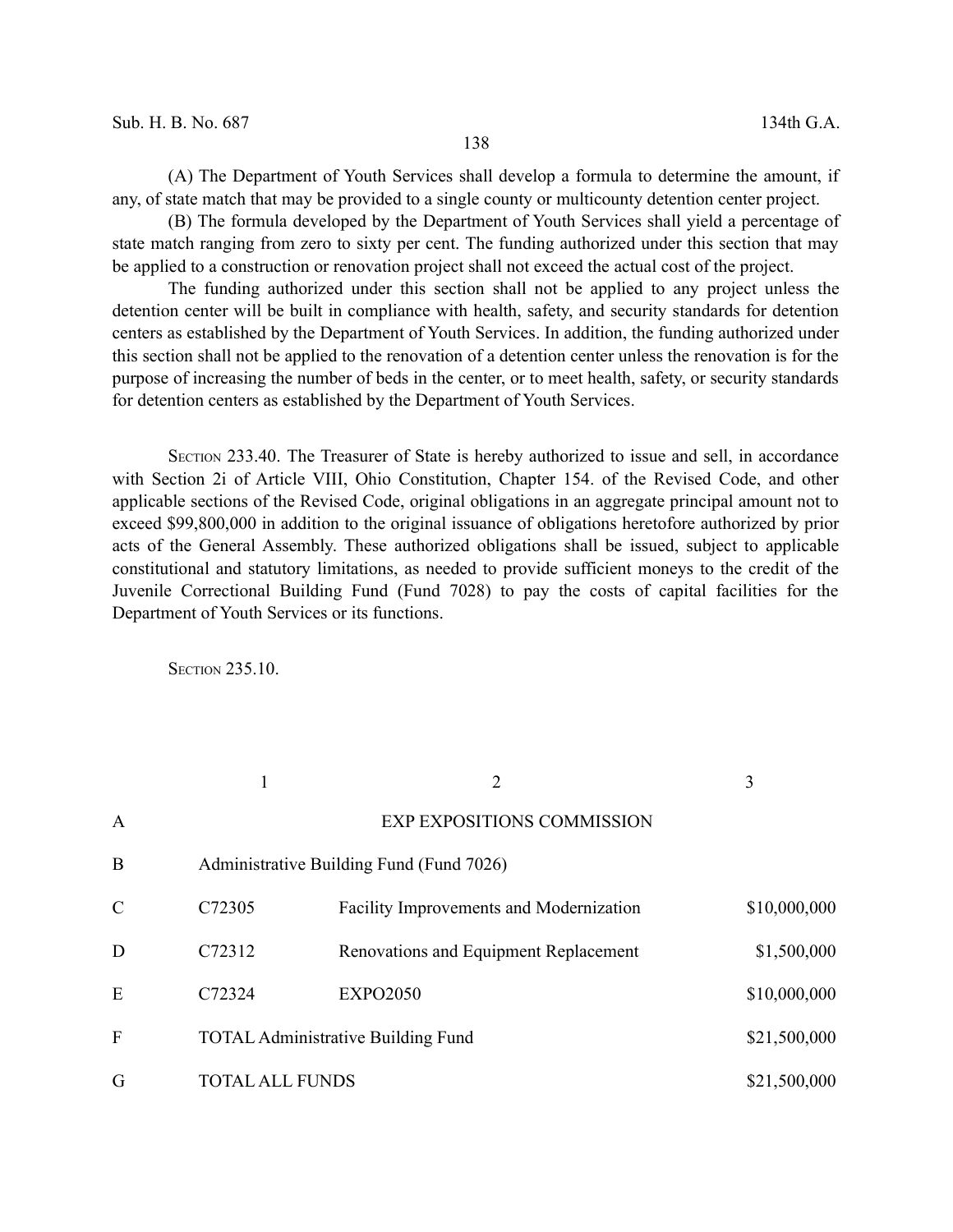**SECTION 237.10.** 

|                           | $\mathbf{1}$        | $\overline{2}$                                           | 3             |
|---------------------------|---------------------|----------------------------------------------------------|---------------|
| A                         |                     | FCC FACILITIES CONSTRUCTION COMMISSION                   |               |
| B                         |                     | State Fiscal Recovery Fund (Fund 5CV3)                   |               |
| $\mathcal{C}$             | C <sub>230</sub> GF | <b>ARPA School Security</b>                              | \$100,000,000 |
| D                         |                     | <b>TOTAL State Fiscal Recovery Fund</b>                  | \$100,000,000 |
| E                         |                     | Administrative Building Fund (Fund 7026)                 |               |
| $\boldsymbol{\mathrm{F}}$ | C23016              | <b>Energy Conservation Projects</b>                      | \$2,000,000   |
| G                         | C230E5              | <b>State Agency Planning/Assessment</b>                  | \$2,800,000   |
| H                         |                     | <b>TOTAL Administrative Building Fund</b>                | \$4,800,000   |
| $\bf{I}$                  |                     | Cultural and Sports Facilities Building Fund (Fund 7030) |               |
| $\mathbf{J}$              | C23024              | <b>OHS</b> - Statewide Site Exhibit Renovation           | \$475,000     |
| K                         | C23025              | OHS - Statewide Site Repairs                             | \$1,600,000   |
| L                         | C23028              | OHS - Basic Renovations and Emergency Repairs            | \$1,000,000   |
| M                         | C23032              | OHS - Ohio Historical Center Rehabilitation              | \$3,000,000   |
| N                         | C23033              | OHS - Stowe House State Memorial                         | \$1,500,000   |
| $\mathcal{O}$             | C23034              | OHS - National Afro-American Museum                      | \$900,000     |
| ${\bf P}$                 | C23057              | OHS - Online Portal to Ohio's Heritage                   | \$400,000     |
| Q                         | <b>C230C8</b>       | <b>OHS</b> - Serpent Mound                               | \$750,000     |
| $\mathbf R$               | <b>C230E6</b>       | <b>OHS</b> - Exhibits Native American Sites              | \$250,000     |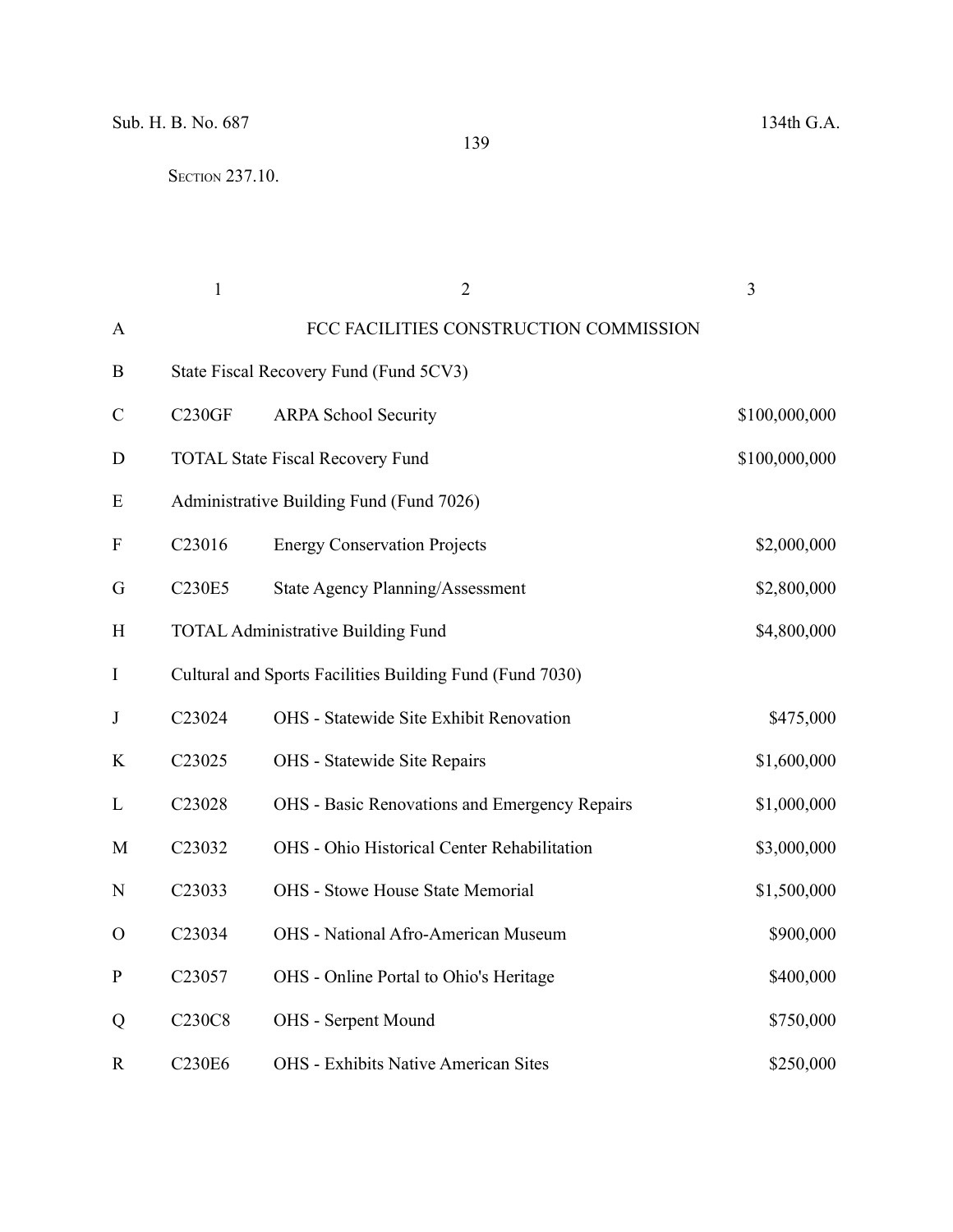| S                         | C <sub>230</sub> EN    | OHS - Storage Facility Expansion                     | \$5,000,000   |
|---------------------------|------------------------|------------------------------------------------------|---------------|
| $\mathbf T$               | <b>C230EO</b>          | OHS - Poindexter Village Museum                      | \$1,000,000   |
| U                         | C <sub>230FM</sub>     | <b>Cultural and Sports Facilities Projects</b>       | \$51,894,000  |
| $\mathbf V$               | <b>C230FS</b>          | OHS - Ohio River Museum New Building                 | \$3,000,000   |
| W                         | C <sub>230FT</sub>     | OHS - Statewide Site Security System                 | \$400,000     |
| $\boldsymbol{\mathrm{X}}$ | C230FY                 | <b>OHS</b> - National Road Museum                    | \$500,000     |
| Y                         | C230GG                 | <b>OHS</b> - Start Westward Monument                 | \$500,000     |
| Z                         | C230W7                 | OHS - Lundy House Restoration                        | \$1,250,000   |
| AA                        | C230X1                 | <b>OHS</b> - Site Energy Conservation                | \$300,000     |
| AB                        |                        | TOTAL Cultural and Sports Facilities Building Fund   | \$73,719,000  |
| AC                        |                        | School Building Program Assistance Fund (Fund 7032)  |               |
| <b>AD</b>                 | C23002                 | School Building Program Assistance                   | \$600,000,000 |
| AE                        |                        | <b>TOTAL School Building Program Assistance Fund</b> | \$600,000,000 |
| AF                        |                        | Capital IT Projects Fund (Fund 7091)                 |               |
| AG                        | <b>C230GF</b>          | Data Management Solution                             | \$3,000,000   |
| AH                        |                        | <b>TOTAL Capital IT Projects Fund</b>                | \$3,000,000   |
| AI                        | <b>TOTAL ALL FUNDS</b> |                                                      | \$781,519,000 |

ARPA SCHOOL SECURITY

(A) The foregoing appropriation item C230GF, ARPA School Security, shall be used by the Facilities Construction Commission to award grants of up to \$100,000 per school building to eligible public school districts and chartered nonpublic schools. Grants shall be awarded according to guidelines adopted by the Commission after consultation with the Ohio Department of Education and the division of Homeland Security of the Department of Public Safety. In awarding grants, the Commission may consider applications submitted by eligible public school districts in response to similar grant programs operated by the Commission that have not been awarded if such applications comply with guidelines adopted under this division.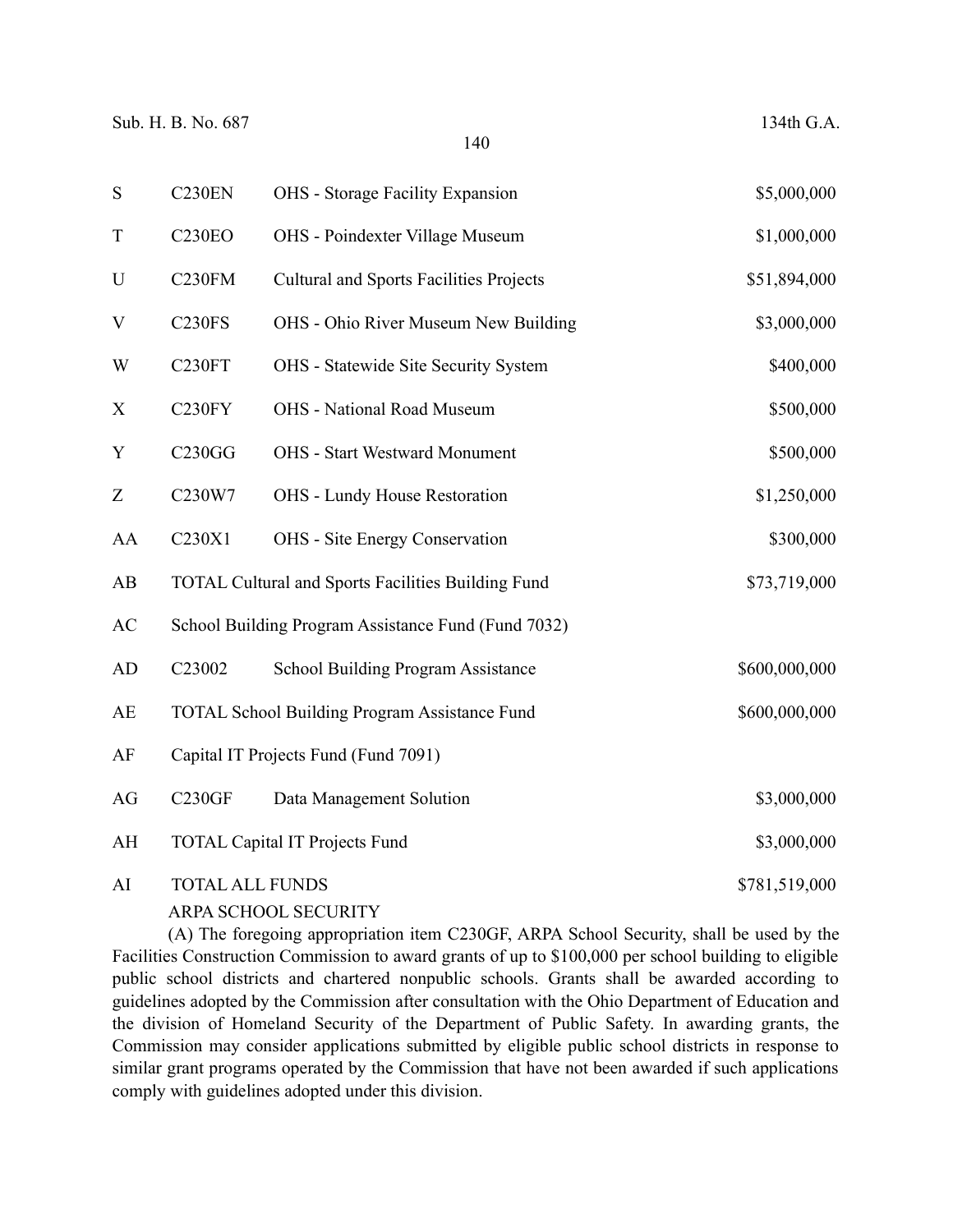(B) All grants awarded under division (A) of this section shall comply with requirements of the federal American Rescue Plan Act of 2021, Pub. L. No. 117-2.

(C) As used in division (A) of this section:

(1) "Eligible public school district" means any city, local, exempted village, or joint vocational school district, any community school established under Chapter 3314. of the Revised Code, and any STEM school established under Chapter 3326. of the Revised Code.

(2) "School building" means a classroom facility serving the educational needs of students that has not had construction completed within the prior five years under any of the programs authorized under Chapter 3318. of the Revised Code and that has not received grant funding under the School Safety Grant Program established in S.B. 310 of the 133rd General Assembly and funded by appropriation item C23020, School Safety Grant Program.

(3) "Chartered nonpublic school" means a school that meets standards for nonpublic schools prescribed by the State Board of Education for nonpublic schools pursuant to section 3301.07 of the Revised Code.

## ENERGY CONSERVATION PROJECTS

The foregoing appropriation item C23016, Energy Conservation Projects, shall be used to perform energy conservation renovations, including the United States Environmental Protection Agency's Energy Star Program, in state-owned facilities. Prior to the release of funds for renovation, state agencies shall have performed a comprehensive energy audit for each project. The Facilities Construction Commission shall review and approve proposals from state agencies to use these funds for energy conservation. Public school districts and state-supported and state-assisted institutions of higher education are not eligible for funding from this item.

STATE AGENCY PLANNING/ASSESSMENT

Capital appropriations in this act made from appropriation item C230E5, State Agency Planning/Assessment, shall be used by the Facilities Construction Commission to provide assistance to any state agency for assessment, capital planning, and maintenance management.

## SECTION 237.13. CULTURAL AND SPORTS FACILITIES PROJECTS

The foregoing appropriation item C230FM, Cultural and Sports Facilities Projects, shall be used to support the projects listed in this section.

1 2 A Project List B Columbus Symphony Orchestra  $\qquad$  \$2,000,000 C Findlay Market Garage \$2,000,000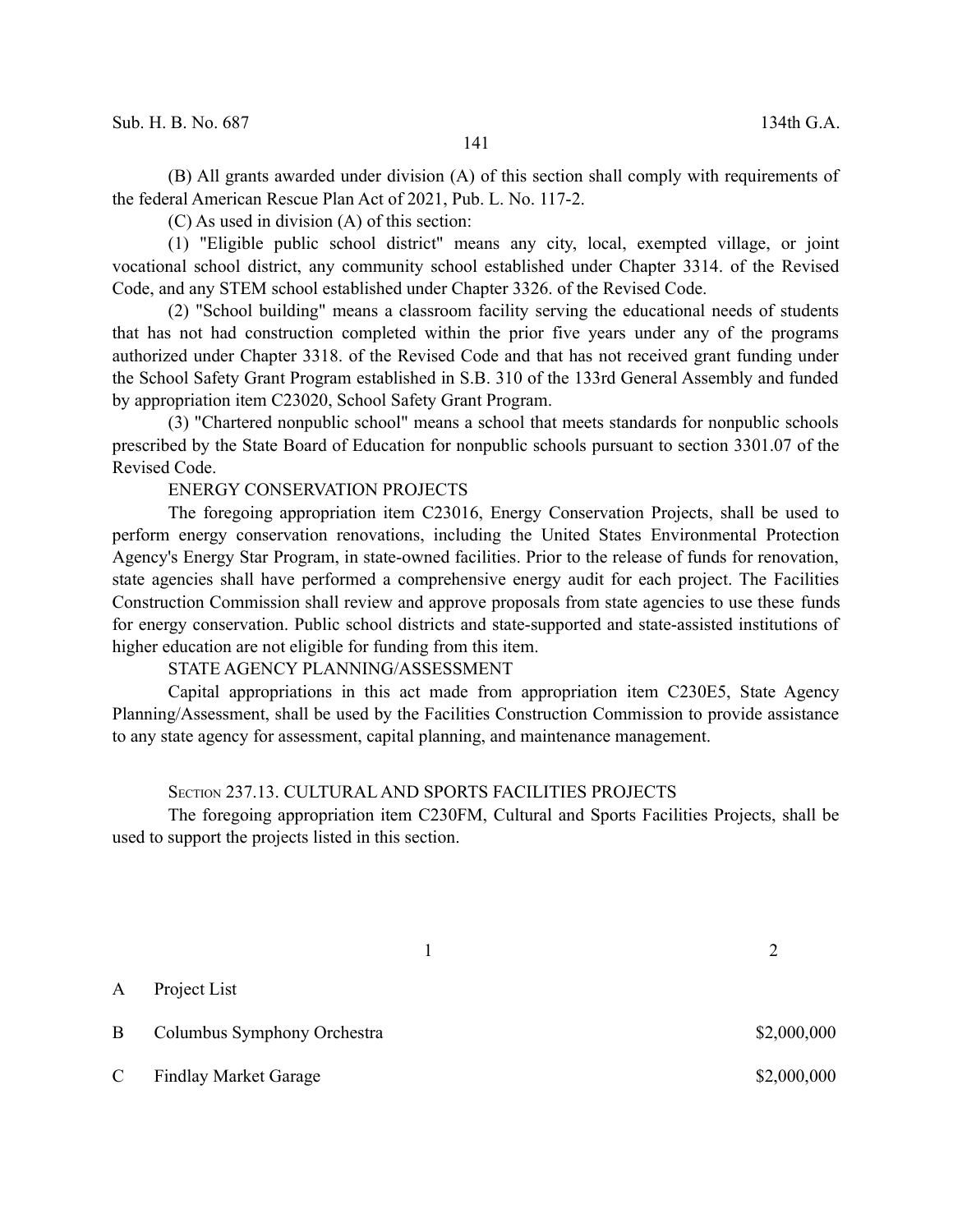|              | Sub. H. B. No. 687<br>142                                                         | 134th G.A.  |
|--------------|-----------------------------------------------------------------------------------|-------------|
| D            | Toledo Museum of Art                                                              | \$1,250,000 |
| E            | Cincinnati Museum Center STEM - Biomedical and Early Childhood<br>Exhibits        | \$1,200,000 |
| F            | Allen County Memorial Hall Improvements                                           | \$1,000,000 |
| G            | Historic Newark Arcade Renovation                                                 | \$1,000,000 |
| H            | Eric Mendelsohn Park Synagogue Campus Restoration                                 | \$1,000,000 |
| $\bf I$      | Playhouse Square                                                                  | \$1,000,000 |
| $\bf J$      | Port Regal Theatre                                                                | \$1,000,000 |
| K            | Pro Football Hall of Fame                                                         | \$1,000,000 |
| L            | Rock and Roll Hall of Fame Expansion                                              | \$1,000,000 |
| M            | Cleveland Museum of Art Horace Kelley Art Foundation Lobby Renovation<br>Phase II | \$900,000   |
| N            | Cleveland Museum of Natural History                                               | \$900,000   |
| $\mathbf{O}$ | A.B. Graham Memorial at I-70 and SR 72                                            | \$750,000   |
| $\mathbf P$  | American Sign Museum                                                              | \$750,000   |
| Q            | James A. Garfield Memorial Preservation                                           | \$750,000   |
| R            | Springfield Art Museum                                                            | \$750,000   |
| S            | Central Presbyterian Church                                                       | \$650,000   |
| $\mathbf T$  | <b>Emery Theater Restoration</b>                                                  | \$650,000   |
| U            | Salmon Carter House                                                               | \$625,000   |
| V            | Athens Hall of Honor Veterans Memorial                                            | \$600,000   |
| W            | DeYor Performing Arts Center                                                      | \$600,000   |
| X            | <b>Fremont Amphitheater Park</b>                                                  | \$600,000   |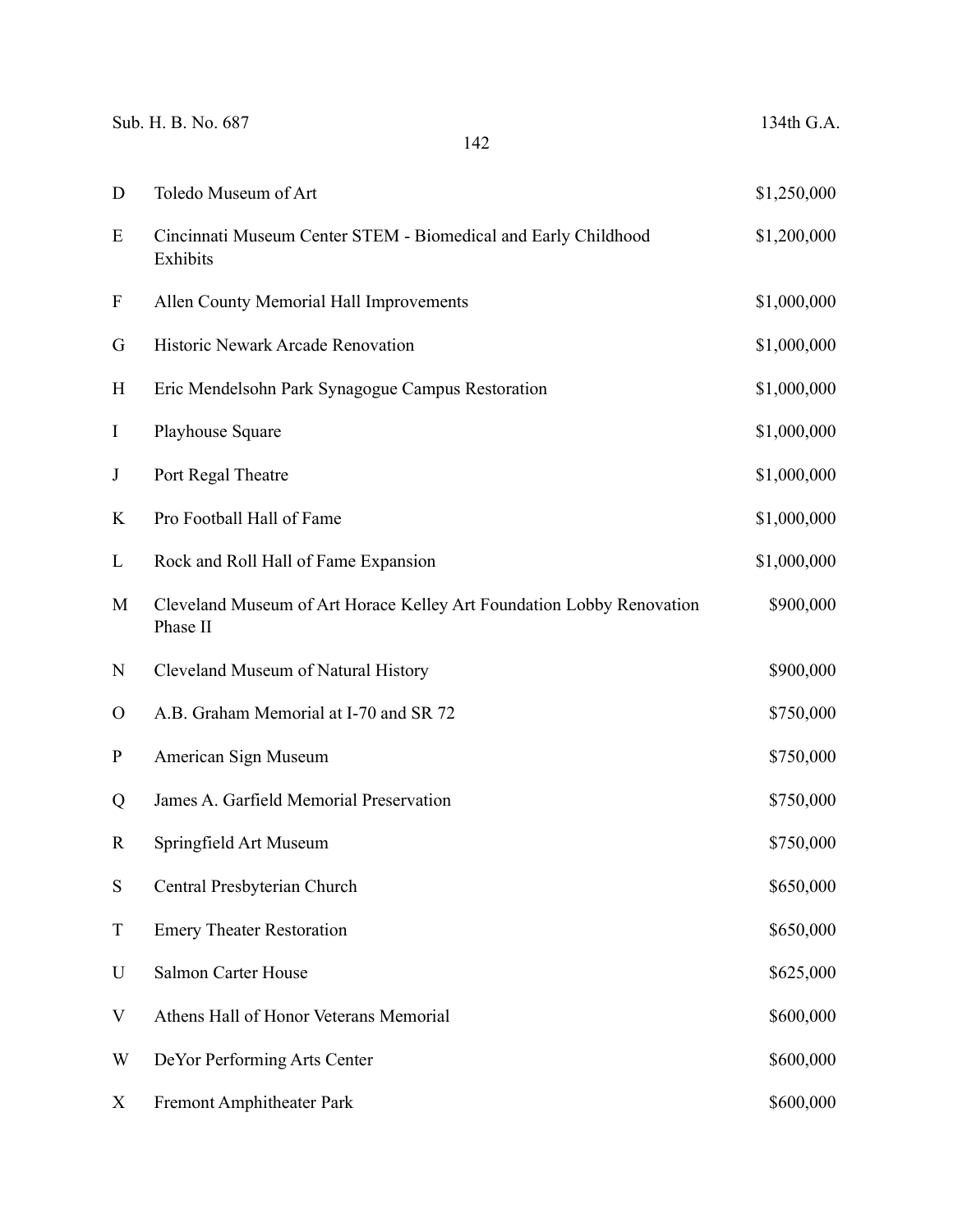|    | Sub. H. B. No. 687<br>143                                                                               | 134th G.A. |
|----|---------------------------------------------------------------------------------------------------------|------------|
| Y  | National Museum of the Great Lakes Expansion Project                                                    | \$600,000  |
| Z  | OH WOW! The Roger and Gloria Jones Children's Center for Science and<br>Technology                      | \$600,000  |
| AA | Akron Art Museum-Center for Creative Learning                                                           | \$500,000  |
| AB | Canton Township Palace Theater                                                                          | \$500,000  |
| AC | Champaign Aviation Museum Improvements                                                                  | \$500,000  |
| AD | <b>Crawford Auto-Aviation Museum</b>                                                                    | \$500,000  |
| AE | Day Air Credit Union Ballpark Professional Development License Facility<br><b>Standard Improvements</b> | \$500,000  |
| AF | Dayton Institute of Art                                                                                 | \$500,000  |
| AG | Fort Recovery Opera House                                                                               | \$500,000  |
| AH | Friends of the St. Marys Theater and Grand Opera House Downtown<br><b>Revitalization Project</b>        | \$500,000  |
| AI | International Soap Box Derby                                                                            | \$500,000  |
| AJ | Lyric Theater Renovation                                                                                | \$500,000  |
| AK | Miami Valley Veterans Museum                                                                            | \$500,000  |
| AL | National Aviation Hall of Fame Innovation Laboratory                                                    | \$500,000  |
|    | AM National Voice of America Museum of Broadcasting                                                     | \$500,000  |
| AN | Ohio Aerospace Institute Building Repair Project                                                        | \$500,000  |
| AO | Stan Hywet Hall and Garden                                                                              | \$500,000  |
| AP | The Barn at Stratford                                                                                   | \$500,000  |
| AQ | York Mason Building Renovation                                                                          | \$500,000  |
| AR | Brown-Harris Historic Cemetery Preservation                                                             | \$450,000  |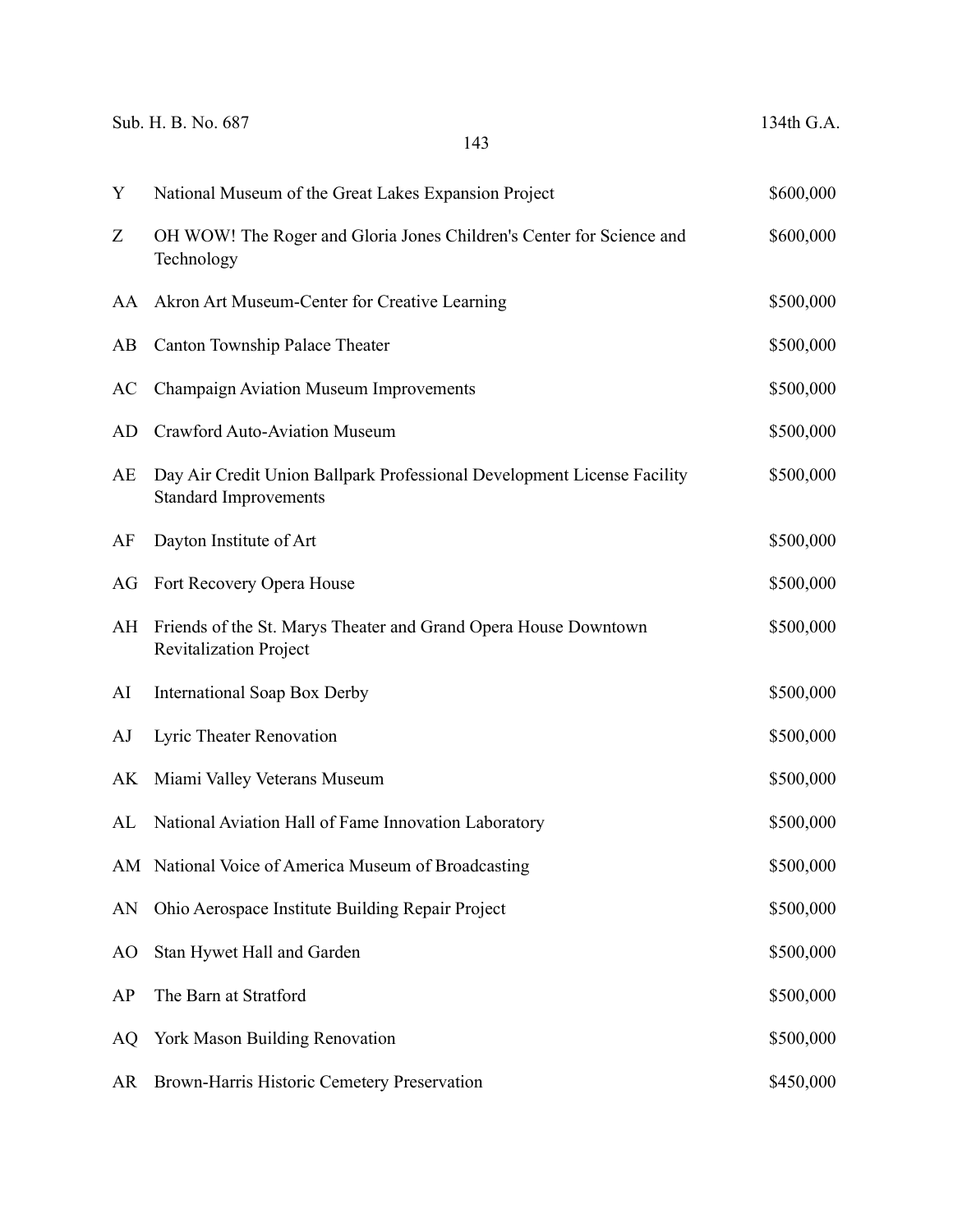|           | Sub. H. B. No. 687<br>144                                                   | 134th G.A. |
|-----------|-----------------------------------------------------------------------------|------------|
| AS        | <b>Schuster Center</b>                                                      | \$450,000  |
| AT        | Taft Museum of Art Preservation Phase II                                    | \$450,000  |
| AU        | Clifton Cultural Arts Center                                                | \$400,000  |
| AV        | Orange Township Veterans Memorial                                           | \$400,000  |
| AW.       | Columbus Museum of Art                                                      | \$350,000  |
| AX        | Fort Laurens Restoration                                                    | \$330,000  |
| AY        | Cleveland Center for Arts and Technology                                    | \$325,000  |
| AZ        | Vandalia Art Park Amphitheater                                              | \$300,000  |
| <b>BA</b> | <b>Butler Art Museum</b>                                                    | \$300,000  |
| <b>BB</b> | Champaign County Historical Society-Museum Additions and Renovation         | \$300,000  |
| BC        | Gloria Theatre and the Urbana Youth Center Improvements                     | \$300,000  |
| <b>BD</b> | Historic Washington Auditorium Renovation                                   | \$300,000  |
| BE        | Jackson Amphitheater                                                        | \$300,000  |
| BF        | New Franklin Tudor House                                                    | \$300,000  |
| <b>BG</b> | Robert (Sonny) Hill Community Center Expansion and Redevelopment<br>Project | \$300,000  |
| <b>BH</b> | Rockwell District Cultural and Arts Amphitheater - Whitehall                | \$300,000  |
| BI        | <b>Steubenville Grand Theater</b>                                           | \$300,000  |
| <b>BJ</b> | Veterans Memorial Lake Park                                                 | \$300,000  |
| BK        | Oak Harbor Riverfront                                                       | \$275,000  |
| BL        | City of Orrville Market West Historic Area                                  | \$250,000  |
| BM        | Cranz Farm at Hale Farm and Village                                         | \$250,000  |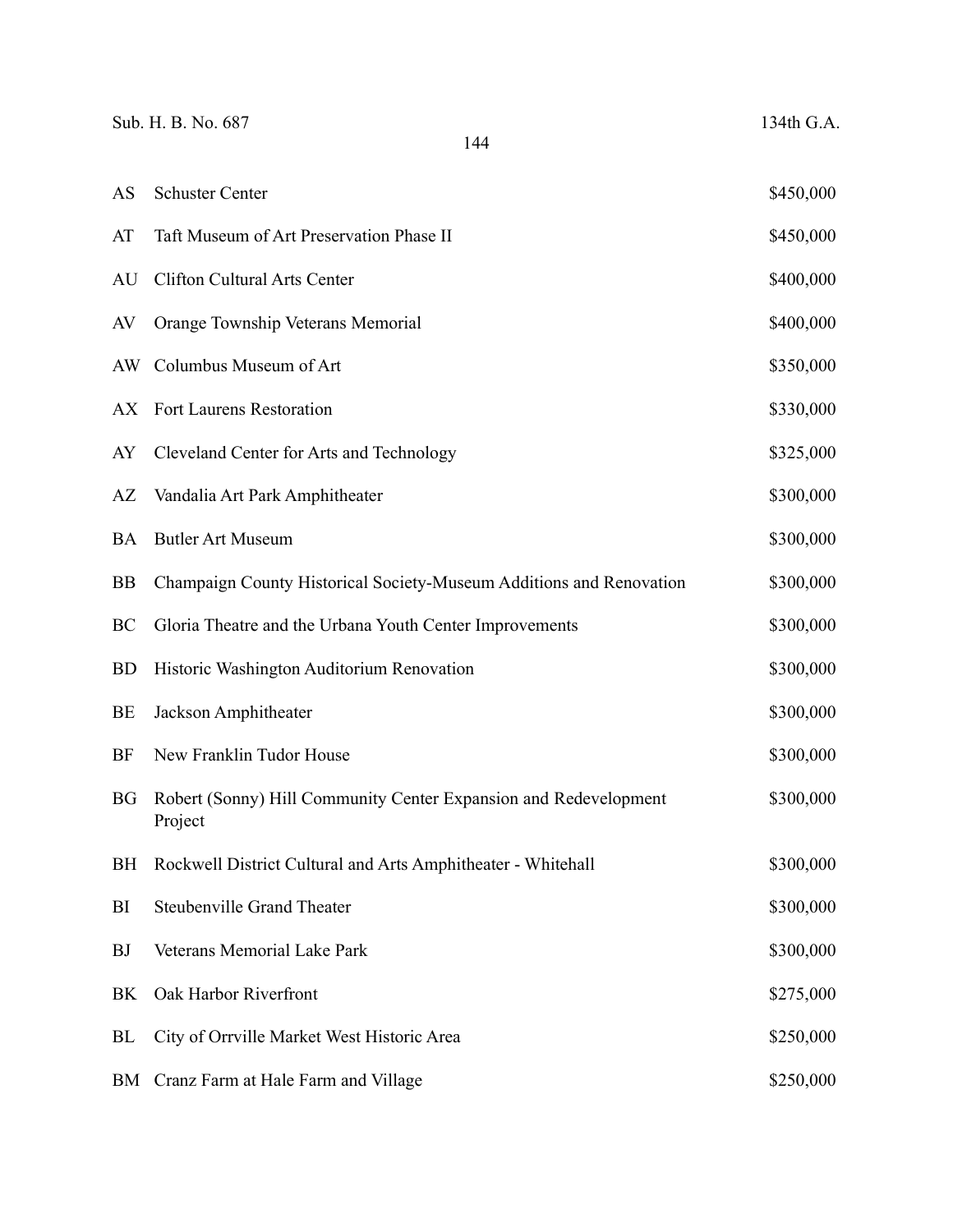| Sub. H. B. No. 687<br>145 |                                                                 | 134th G.A. |
|---------------------------|-----------------------------------------------------------------|------------|
| <b>BN</b>                 | Everts Athletic and Arts Community Center                       | \$250,000  |
| <b>BO</b>                 | Findlay Market Infrastructure Renovations                       | \$250,000  |
| <b>BP</b>                 | Holmes Center for the Arts                                      | \$250,000  |
| <b>BQ</b>                 | New London Hileman Community Building Project                   | \$250,000  |
| <b>BR</b>                 | Piqua Arts - The Bank                                           | \$250,000  |
| <b>BS</b>                 | Rickenbacker Boyhood Home                                       | \$250,000  |
| <b>BT</b>                 | <b>Sandusky State Theatre</b>                                   | \$250,000  |
| BU                        | Toledo School for the Arts Expansion                            | \$250,000  |
| BV                        | Youngstown Heritage Manor                                       | \$250,000  |
| BW                        | Preble County Historical Society Restoration and Nature Reserve | \$240,000  |
| BX                        | Pickaway County Memorial Hall                                   | \$225,000  |
| BY                        | <b>Beck Center</b>                                              | \$200,000  |
| <b>BZ</b>                 | Cincinnati Carriage House Renovations                           | \$200,000  |
| <b>CA</b>                 | Complete Cozad - Health Hospitality Campus                      | \$200,000  |
| CB                        | East Liverpool Revitalization Project                           | \$200,000  |
| CC                        | <b>Grant Sawyer Carriage House</b>                              | \$200,000  |
| CD                        | Lorain Palace Theatre                                           | \$200,000  |
| <b>CE</b>                 | Marion Heritage Hall                                            | \$200,000  |
| <b>CF</b>                 | Painesville Amphitheater                                        | \$200,000  |
| <b>CG</b>                 | Karamu House Educational Wing Renovations                       | \$175,000  |
| <b>CH</b>                 | McDowell-Phillips House Museum                                  | \$175,000  |
| <b>CI</b>                 | McKinley Presidential Library Upgrades                          | \$171,000  |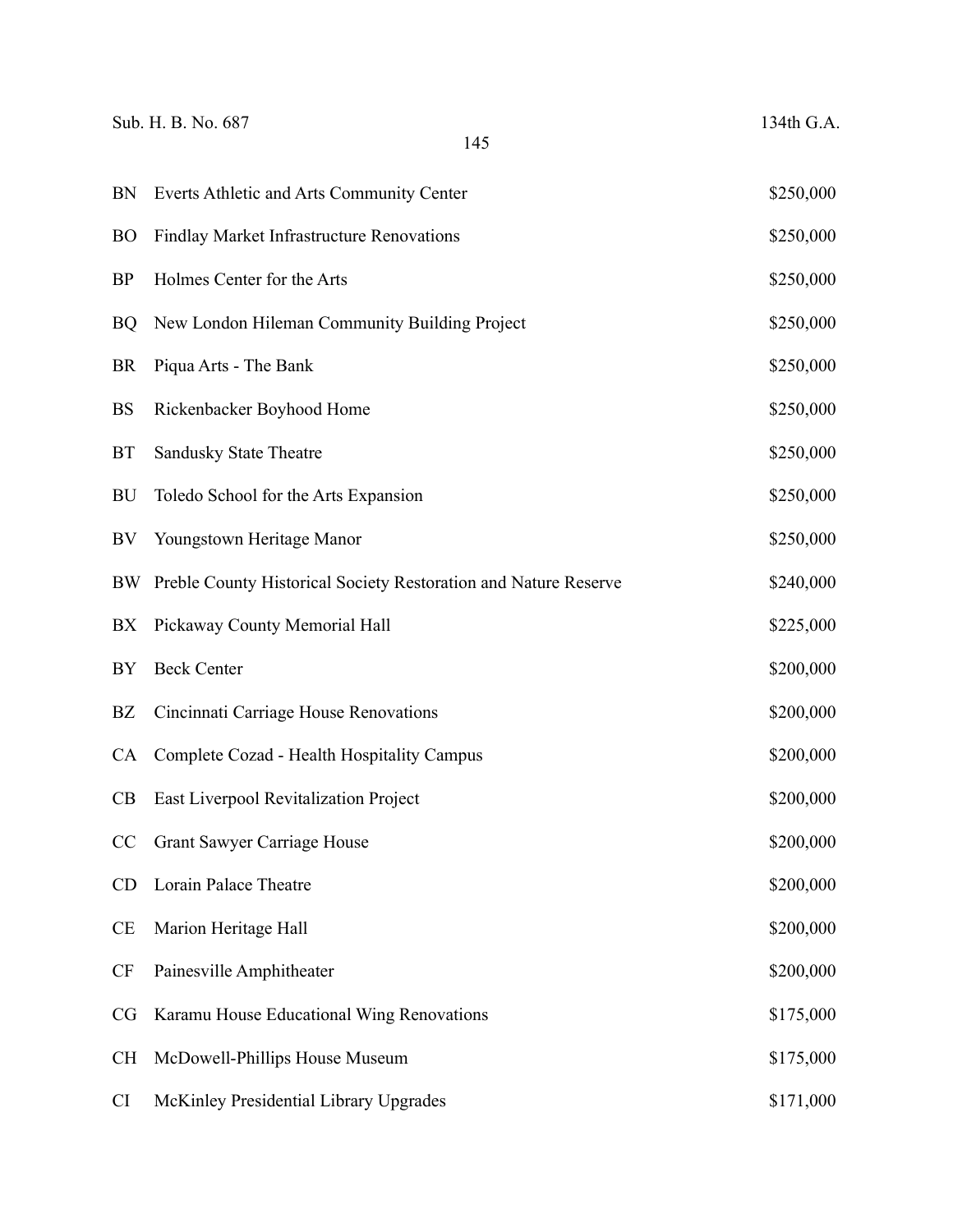| Sub. H. B. No. 687<br>146 |                                                                 |           |
|---------------------------|-----------------------------------------------------------------|-----------|
| CJ                        | <b>Grafton Veterans Memorial</b>                                | \$150,000 |
| <b>CK</b>                 | Historic Ohio State Reformatory Tour Site Upgrade and Expansion | \$150,000 |
| <b>CL</b>                 | Johnstown Amphitheater                                          | \$150,000 |
| <b>CM</b>                 | Marion Women's Club                                             | \$150,000 |
| <b>CN</b>                 | Necco Center Campus                                             | \$150,000 |
| $\rm CO$                  | Nuestra Gente Community Center                                  | \$150,000 |
| CP                        | <b>Powell Education Center</b>                                  | \$150,000 |
| <b>CQ</b>                 | St. Clairsville Train Depot                                     | \$150,000 |
| <b>CR</b>                 | Tecumseh! Actors Village Improvements                           | \$150,000 |
| <b>CS</b>                 | Van Wert Area Performing Arts Annex Workshop                    | \$150,000 |
| <b>CT</b>                 | Village of Richwood Opera House Restoration                     | \$150,000 |
| <b>CU</b>                 | Woodsfield Monroe Theatre                                       | \$135,000 |
| <b>CV</b>                 | Pump House Center for the Arts                                  | \$127,000 |
| <b>CW</b>                 | Beach Park Railway Museum                                       | \$125,000 |
| CX                        | Ensemble Theatre of Cincinnati                                  | \$125,000 |
| <b>CY</b>                 | Forever Dads Historic Building Restoration                      | \$125,000 |
| <b>CZ</b>                 | John and Iris Hathaway Education and Community Center           | \$125,000 |
| DA                        | <b>Logan Theater Renovation</b>                                 | \$125,000 |
| $DB$                      | Armstrong Air and Space Museum                                  | \$100,000 |
| DC                        | Barker House Stabilization Project                              | \$100,000 |
| DD                        | Boonshoft Museum of Discovery                                   | \$100,000 |
| DE                        | Bowling Green Oak Street Theater                                | \$100,000 |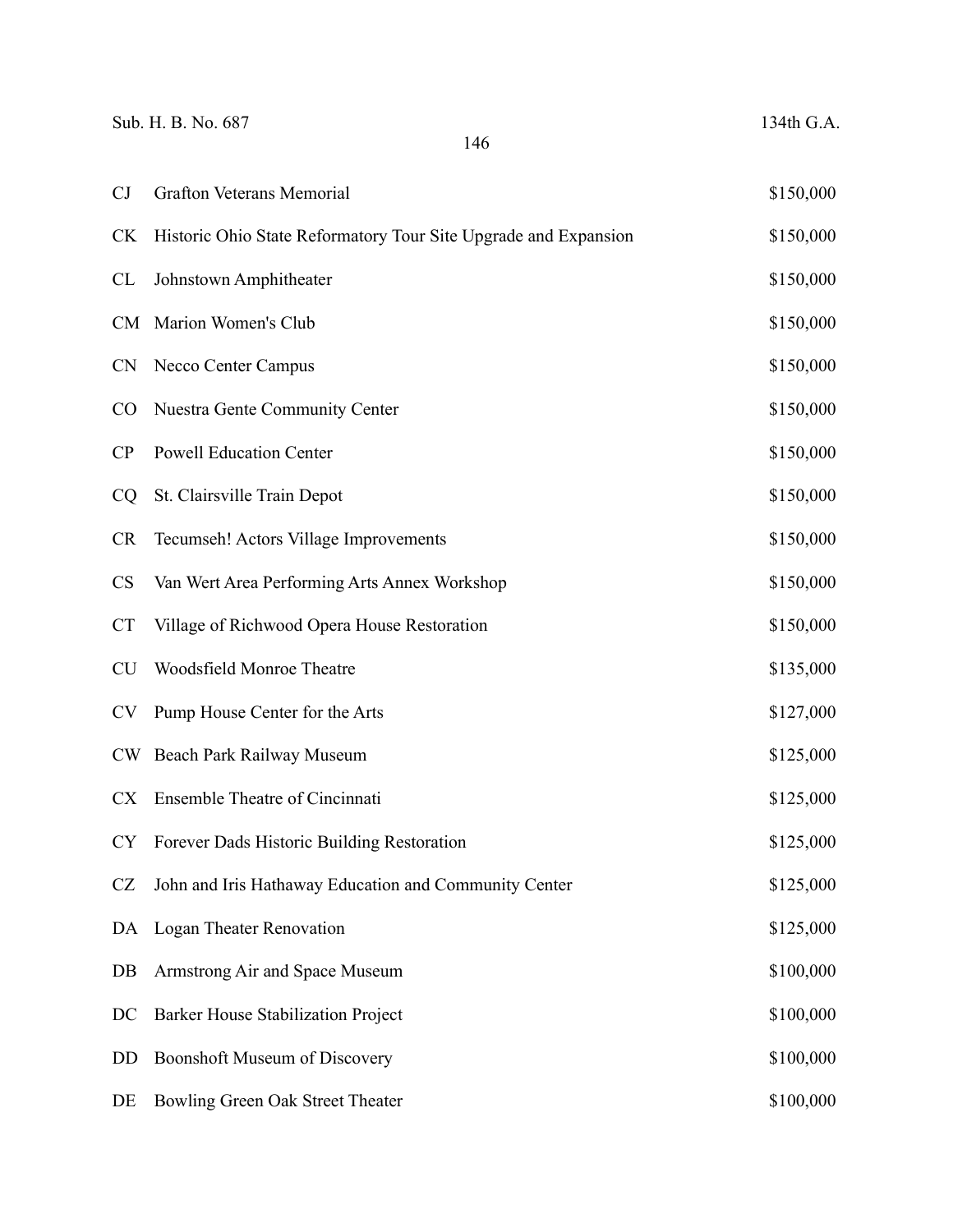| Sub. H. B. No. 687<br>147 |                                                                     | 134th G.A. |
|---------------------------|---------------------------------------------------------------------|------------|
| DF                        | <b>Chagrin Falls Historical Society</b>                             | \$100,000  |
| DG                        | Columbus College of Art and Design Youth and Community Learning Hub | \$100,000  |
| DH                        | Dairy Barn Arts Center                                              | \$100,000  |
| DI                        | Delaware Arts Castle Mason Repairs                                  | \$100,000  |
| DJ                        | Downtown Marion Community Culture and Entertainment Zone            | \$100,000  |
| DK                        | Dublin Arts Council - Muirfield Drive Project                       | \$100,000  |
| DL                        | Evendale Cultural Arts Center - ADA Compliance                      | \$100,000  |
|                           | DM Fayette County Museum                                            | \$100,000  |
| DN                        | Federal Valley Resource Center Improvements                         | \$100,000  |
| D <sub>O</sub>            | <b>Firelands Historical Society Expansion</b>                       | \$100,000  |
| DP                        | Galion Big Four Depot Renovation                                    | \$100,000  |
| DQ                        | Historic Hoover Auditorium Renovation                               | \$100,000  |
| DR                        | Historic Sidney Theater Phase II                                    | \$100,000  |
| DS                        | Hotel McArthur                                                      | \$100,000  |
| DT                        | Jacob Miller Tavern                                                 | \$100,000  |
| DU                        | Kol Israel Foundation Holocaust Memorial                            | \$100,000  |
| DV                        | Lilly Weston House                                                  | \$100,000  |
|                           | DW Louis Sullivan Building                                          | \$100,000  |
| DX                        | Macedonia Missionary Baptist Church Renovation                      | \$100,000  |
| DY                        | Middletown Entertainment and Sports Venue                           | \$100,000  |
| DZ                        | North Ridgeville Veterans Memorial                                  | \$100,000  |
| EA                        | Port Clinton Arts Garage                                            | \$100,000  |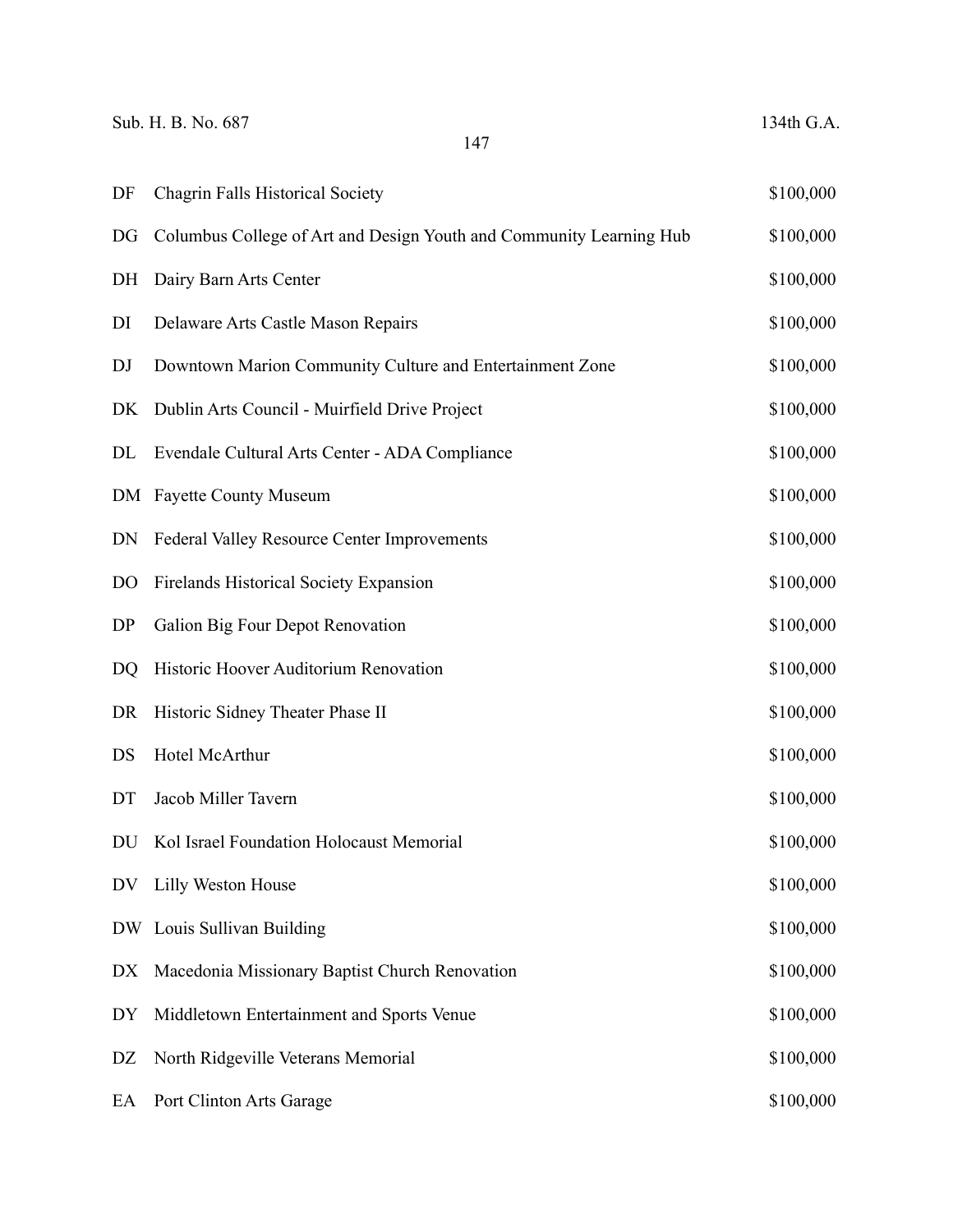|    | Sub. H. B. No. 687<br>148                               | 134th G.A. |
|----|---------------------------------------------------------|------------|
| EB | Portage Riverwalk Arts Infrastructure - Oak Harbor      | \$100,000  |
| EC | Ro-Na Theater Entertainment and Performing Arts Theater | \$100,000  |
| ED | <b>Strand Theatre</b>                                   | \$100,000  |
| EE | <b>Swanton Memorial Park Improvements</b>               | \$100,000  |
| EF | <b>Walnut Hills Creative Campus</b>                     | \$100,000  |
| EG | <b>Wellston Sport Complex</b>                           | \$100,000  |
| EH | Zoar Community Auditorium Accessibility                 | \$95,000   |
| EI | Arts and Education Campus Improvements - Silverton      | \$90,000   |
| EJ | Georgetown Hall - Adena                                 | \$90,000   |
| EK | <b>Sugarcreek Township Veterans Memorial</b>            | \$90,000   |
| EL | Case Barlow Farm                                        | \$80,000   |
| EM | <b>Highland House Museum</b>                            | \$77,000   |
| EN | Boys and Girls Club - HVAC and Roof Repair - Orrville   | \$75,000   |
| EO | Danny Thomas Park Amphitheater                          | \$75,000   |
| EP | Hudson Historic Boy Scout Cabin                         | \$75,000   |
| EQ | <b>Pleasant Square Community Center</b>                 | \$75,000   |
| ER | <b>Tarlton Community Building</b>                       | \$75,000   |
| ES | <b>Warren County Community Services</b>                 | \$75,000   |
| ET | Massillon Museum Fire Monitoring System                 | \$68,000   |
| EU | Pike Heritage Museum                                    | \$60,000   |
| EV | <b>Allen County Museum</b>                              | \$50,000   |
| EW | Willoughby Arts Education and Performing Arts Center    | \$50,000   |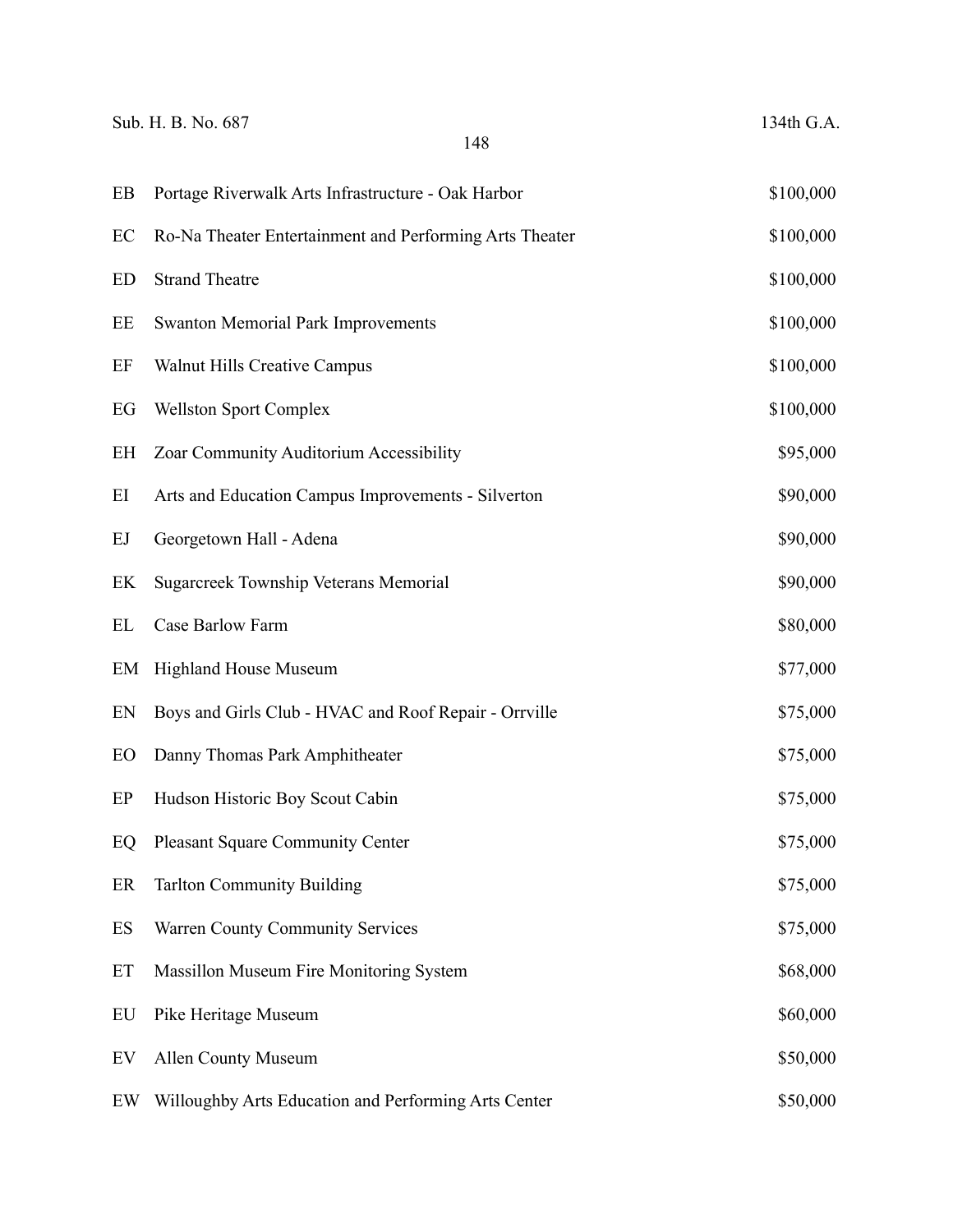|           | Sub. H. B. No. 687<br>149                                           | 134th G.A. |
|-----------|---------------------------------------------------------------------|------------|
| EX        | Fairfield County Historical Society Goslin Room                     | \$50,000   |
| EY        | G.A.R. Hall Historic Rehabilitation                                 | \$50,000   |
| EZ        | Gallipolis Railroad Freight Station Museum                          | \$50,000   |
| FA        | Grand Army of the Republic Hall                                     | \$50,000   |
| FB        | Grant Memorial Building, Phase II                                   | \$50,000   |
| FC        | <b>Grant Presidential Sculpture</b>                                 | \$50,000   |
| <b>FD</b> | History Manor Renovation and Reinterpretation - Wauseon             | \$50,000   |
| FE        | Libbey House                                                        | \$50,000   |
| FF        | <b>Mansard Building Project</b>                                     | \$50,000   |
| FG        | Mansfield Art Center Pavilion                                       | \$50,000   |
| <b>FH</b> | O.P. Chaney/Historic Mill                                           | \$50,000   |
| FI        | <b>Oviatt House</b>                                                 | \$50,000   |
| FJ        | Railroad Museum Upgrades - Bradford                                 | \$50,000   |
| FK        | Spring Hill                                                         | \$50,000   |
| FL        | Trumpet in the Land Outdoor Drama Tower Project                     | \$50,000   |
| FM        | Westfield Center Community Center ADA Improvement Project           | \$50,000   |
| <b>FN</b> | Zanesville Gateway District                                         | \$50,000   |
| FO        | Zanesville Museum of Art Facility EIFS Repairs and HVAC Replacement | \$50,000   |
| <b>FP</b> | Hardin County Armory                                                | \$45,000   |
| FQ        | Genoa One Room School House                                         | \$40,000   |
| <b>FR</b> | Victorian House Museum                                              | \$35,000   |
| <b>FS</b> | Convoy Opera House Annex Restoration                                | \$31,000   |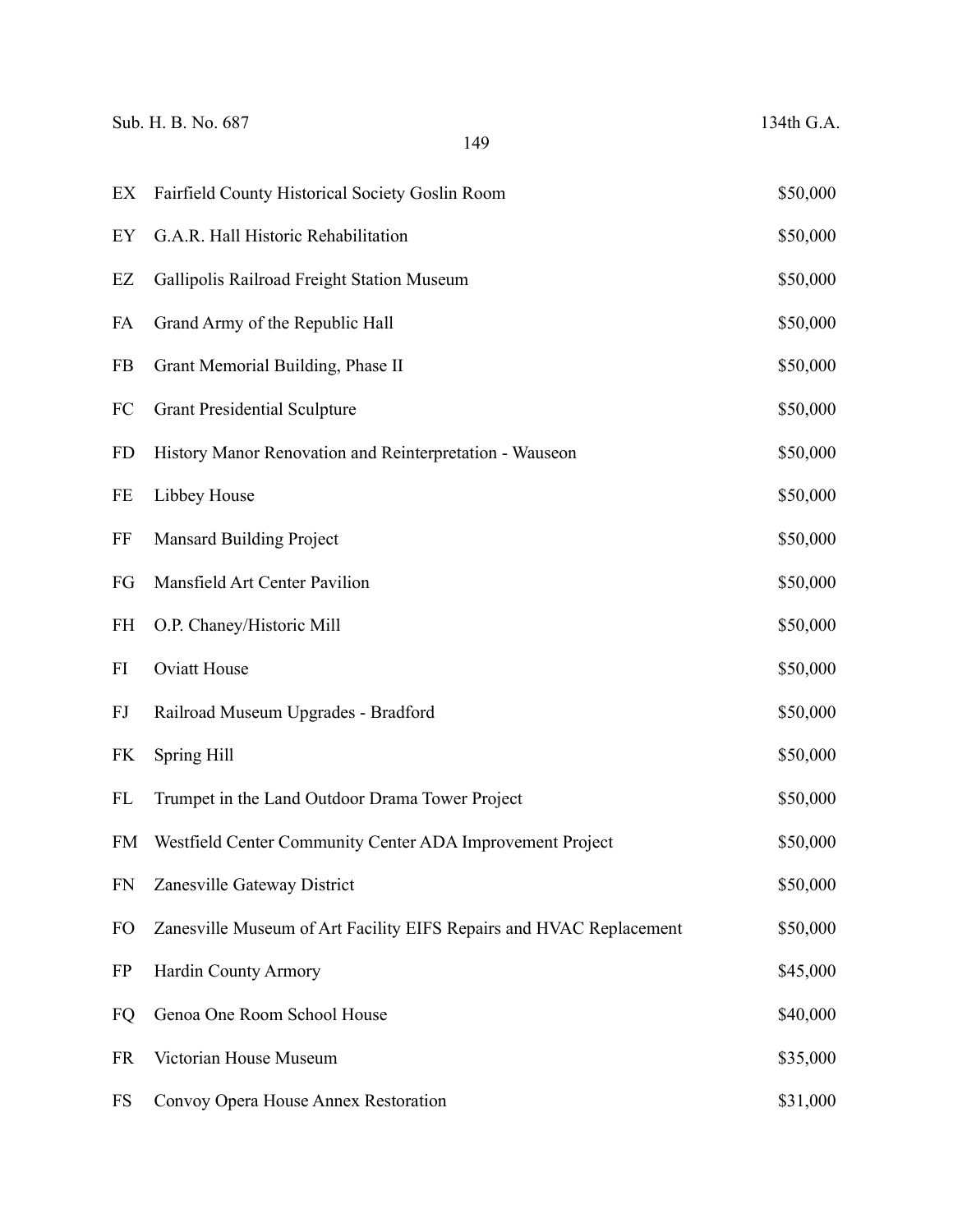| <b>FT</b> | <b>Stuart's Opera House</b>                        | \$30,000 |
|-----------|----------------------------------------------------|----------|
| FU        | Dayton Contemporary Dance Arts and Cultural Center | \$25,000 |
| <b>FV</b> | Ohio Glass Museum                                  | \$25,000 |
| FW        | Peoples Bank Theatre                               | \$25,000 |
|           | FX Poland Historical Society                       | \$25,000 |
| FY        | Village of Garrettsville Cemetery                  | \$25,000 |
| FZ        | Scioto County Heritage Museum Restoration          | \$10,000 |

### SECTION 237.15. SCHOOL BUILDING PROGRAM ASSISTANCE

Capital appropriations in this act made from appropriation item C23002, School Building Program Assistance, shall be used by the Facilities Construction Commission to provide funding to school districts that receive conditional approval from the Commission pursuant to Chapter 3318. of the Revised Code.

SECTION 237.20. The Treasurer of State is hereby authorized to issue and sell, in accordance with Section 2i of Article VIII, Ohio Constitution, Chapter 154. of the Revised Code, and particularly section 154.23 and other applicable sections of the Revised Code, original obligations in an aggregate principal amount not to exceed \$49,000,000 in addition to the original issuance of obligations heretofore authorized by prior acts of the General Assembly. These authorized obligations shall be issued, subject to applicable constitutional and statutory limitations, as needed to provide sufficient moneys to the credit of the Cultural and Sports Facilities Building Fund (Fund 7030) to pay costs of capital facilities for Ohio cultural facilities and Ohio sports facilities.

SECTION 237.30. The Ohio Public Facilities Commission is hereby authorized to issue and sell, in accordance with Section 2n of Article VIII, Ohio Constitution, and Chapter 151. and particularly sections 151.01 and 151.03 of the Revised Code, original obligations in an aggregate principal amount not to exceed \$470,100,000 in addition to the original issuance of obligations heretofore authorized by prior acts of the General Assembly. These authorized obligations shall be issued, subject to applicable constitutional and statutory limitations, as needed to provide sufficient moneys to the credit of the School Building Program Assistance Fund (Fund 7032) to pay the state share of the costs of constructing classroom facilities pursuant to Chapter 3318. of the Revised Code.

**SECTION 243.10.**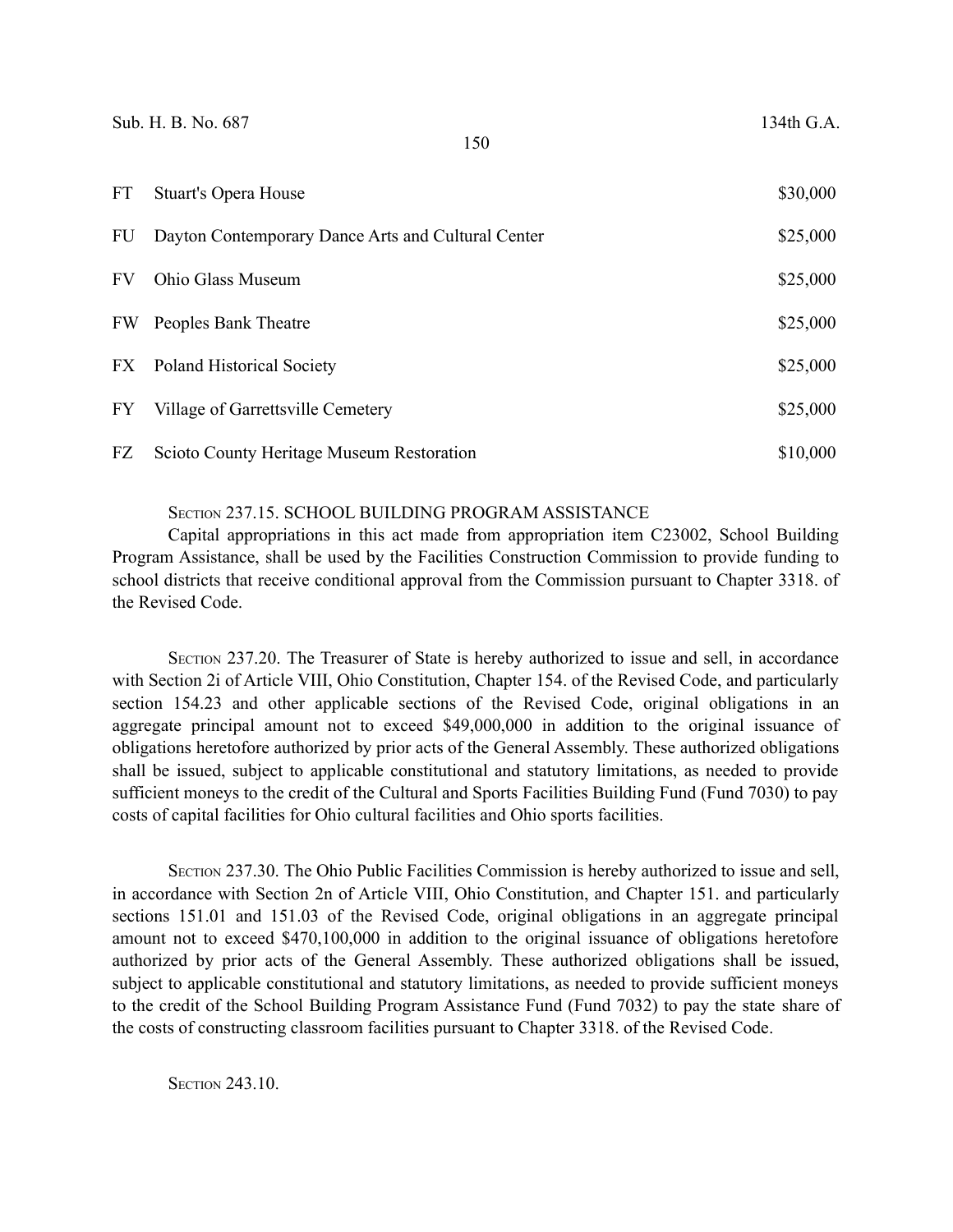|               |                        |                                                             | 3             |
|---------------|------------------------|-------------------------------------------------------------|---------------|
| A             |                        | PWC PUBLIC WORKS COMMISSION                                 |               |
| B             |                        | State Capital Improvements Fund (Fund 7038)                 |               |
| $\mathcal{C}$ | C <sub>15000</sub>     | Local Public Infrastructure/State CIP                       | \$400,000,000 |
| D             |                        | <b>TOTAL State Capital Improvements Fund</b>                | \$400,000,000 |
| E             |                        | State Capital Improvements Revolving Loan Fund (Fund 7040)  |               |
| $\mathbf F$   | C15030                 | Revolving Loan                                              | \$82,000,000  |
| G             |                        | <b>TOTAL State Capital Improvements Revolving Loan Fund</b> | \$82,000,000  |
| H             |                        | Clean Ohio Conservation Fund (Fund 7056)                    |               |
| I             | C <sub>15060</sub>     | Clean Ohio Conservation Program                             | \$75,000,000  |
| $\bf J$       |                        | <b>TOTAL Clean Ohio Conservation Fund</b>                   | \$75,000,000  |
| K             | <b>TOTAL ALL FUNDS</b> |                                                             | \$557,000,000 |

#### LOCAL PUBLIC INFRASTRUCTURE

Capital appropriations in this act made from the State Capital Improvements Fund (Fund 7038) shall be used in accordance with sections 164.01 to 164.12 of the Revised Code. The Director of the Public Works Commission may certify to the Director of Budget and Management that a need exists to appropriate investment earnings to be used in accordance with sections 164.01 to 164.12 of the Revised Code. If the Director of Budget and Management determines pursuant to division (D) of section 164.08 and section 164.12 of the Revised Code that investment earnings are available to support additional appropriations, such amounts are hereby appropriated.

If the Public Works Commission receives refunds due to project overpayments that are discovered during a post-project audit, the Director of the Public Works Commission may certify to the Director of Budget and Management that refunds have been received. In certifying the refunds, the Director of the Public Works Commission shall provide the Director of Budget and Management information on the project refunds. The certification shall detail by project the source and amount of project overpayments received and include any supporting documentation required or requested by the Director of Budget and Management. Upon receipt of the certification, the Director of Budget and Management shall determine if the project refunds are necessary to support existing appropriations. If the project refunds are available to support additional appropriations, these amounts are hereby appropriated to appropriation item C15000, Local Public Infrastructure/State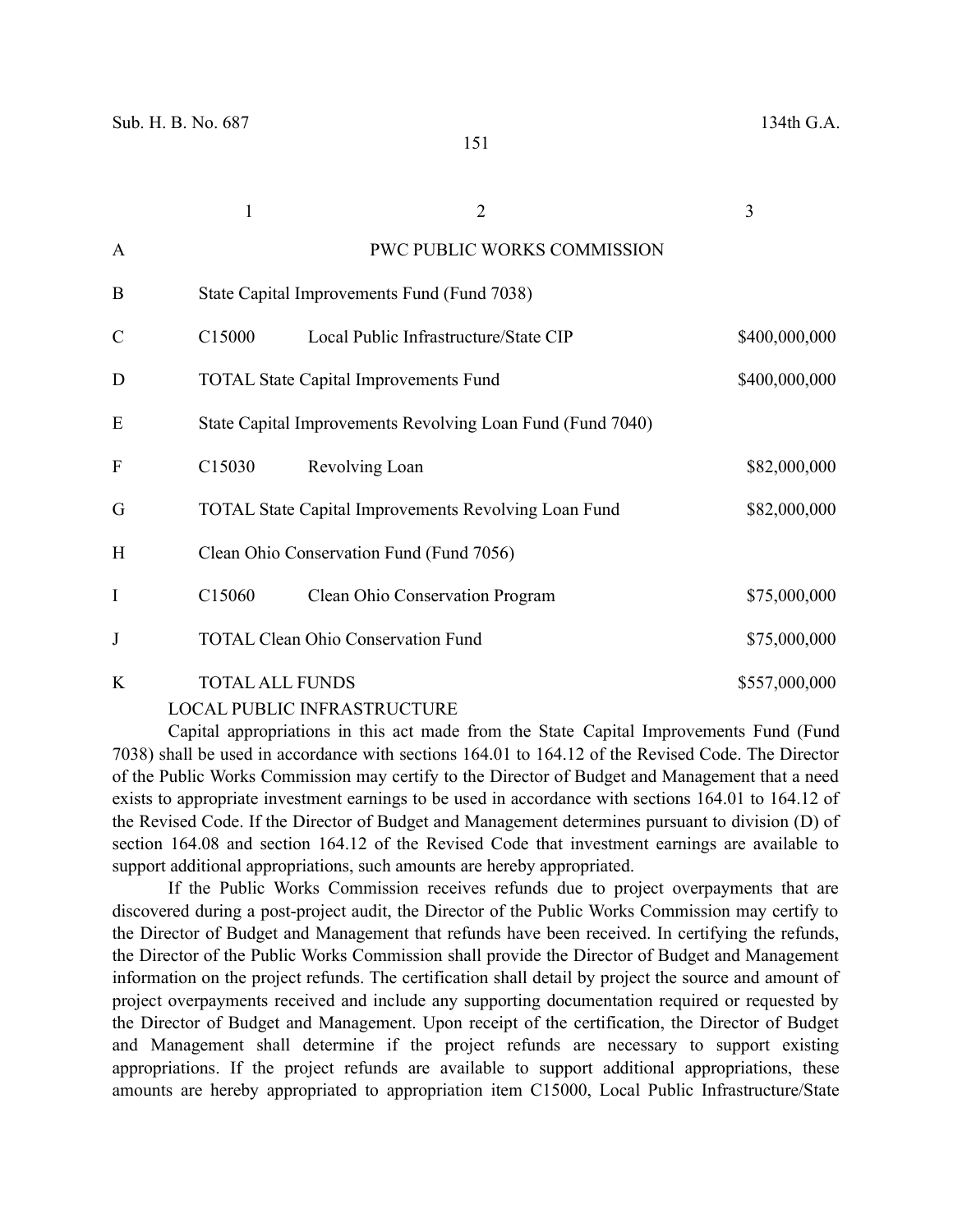CIP.

#### REVOLVING LOAN

Capital appropriations in this act made from the State Capital Improvements Revolving Loan Fund (Fund 7040) shall be used in accordance with sections 164.01 to 164.12 of the Revised Code.

If the Public Works Commission receives refunds due to project overpayments that are discovered during a post-project audit, the Director of the Public Works Commission may certify to the Director of Budget and Management that refunds have been received. In certifying the refunds, the Director of the Public Works Commission shall provide the Director of Budget and Management information on the project refunds. The certification shall detail by project the source and amount of project overpayments received and include any supporting documentation required or requested by the Director of Budget and Management. Upon receipt of the certification, the Director of Budget and Management shall determine if the project refunds are necessary to support existing appropriations. If the project refunds are available to support additional appropriations, these amounts are hereby appropriated to appropriation item C15030, Revolving Loan.

## CLEAN OHIO CONSERVATION GRANT REPAYMENTS

Capital appropriations in this act made from the Clean Ohio Conservation Fund (Fund 7056) shall be used in accordance with sections 164.20 to 164.27 of the Revised Code.

Any amount in grant repayments received by the Public Works Commission and deposited into the Clean Ohio Conservation Fund pursuant to section 164.261 of the Revised Code is hereby appropriated through the foregoing appropriation item C15060, Clean Ohio Conservation.

SECTION 243.20. The Ohio Public Facilities Commission is hereby authorized to issue and sell, in accordance with Sections 2p and 2s of Article VIII, Ohio Constitution, and Chapter 151. and particularly sections 151.01 and 151.08 of the Revised Code, original obligations, in an aggregate principal amount not to exceed \$300,000,000 in addition to the original obligations heretofore authorized by prior acts of the General Assembly. These authorized obligations shall be issued, subject to applicable constitutional and statutory limitations, as needed to provide sufficient moneys to the credit of the State Capital Improvements Fund (Fund 7038) to pay costs of capital improvement projects of local subdivisions.

SECTION 243.30. The Ohio Public Facilities Commission is hereby authorized to issue and sell, in accordance with Sections 2o and 2q of Article VIII, Ohio Constitution, and Chapter 151. and particularly sections 151.01 and 151.09 of the Revised Code, original obligations of the state in an aggregate principal amount not to exceed \$100,000,000 in addition to the original issuance of obligations heretofore authorized by prior acts of the General Assembly. These authorized obligations shall be issued, subject to applicable constitutional and statutory limitations, as needed to provide sufficient moneys to the credit of the Clean Ohio Conservation Fund (Fund 7056), the Clean Ohio Agricultural Easement Fund (Fund 7057), and the Clean Ohio Trail Fund (Fund 7061) to pay costs of conservation projects.

**SECTION 245.10.**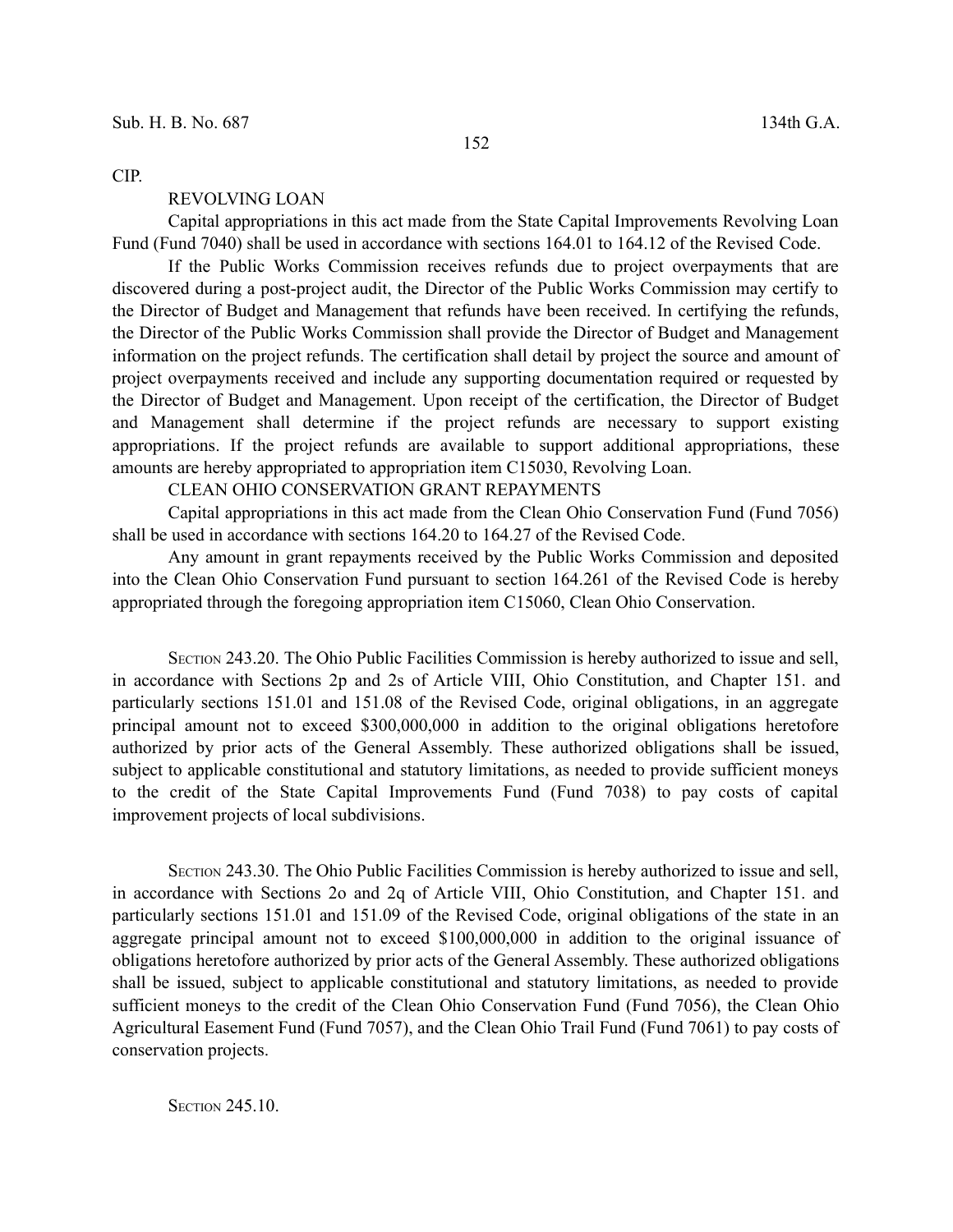|               | $\mathbf{1}$                                           | $\overline{2}$                | 3           |
|---------------|--------------------------------------------------------|-------------------------------|-------------|
| $\mathbf{A}$  |                                                        | OSB SCHOOL FOR THE BLIND      |             |
| $\, {\bf B}$  | Administrative Building Fund (Fund 7026)               |                               |             |
| $\mathcal{C}$ | C22624                                                 | <b>Natatorium Renovations</b> | \$2,680,885 |
| D             | <b>TOTAL Administrative Building Fund</b>              |                               | \$2,680,885 |
| E             | <b>TOTAL ALL FUNDS</b>                                 |                               | \$2,680,885 |
|               | SECTION 247.10.                                        |                               |             |
|               | $\mathbf{1}$                                           | $\overline{2}$                | 3           |
| $\mathbf{A}$  |                                                        | OSD SCHOOL FOR THE DEAF       |             |
| $\, {\bf B}$  | Administrative Building Fund (Fund 7026)               |                               |             |
| $\mathcal{C}$ | C22107                                                 | Renovations and Improvements  | \$750,000   |
| D             | <b>TOTAL Administrative Building Fund</b><br>\$750,000 |                               |             |
| E             | <b>TOTAL ALL FUNDS</b>                                 |                               | \$750,000   |

SECTION 301.10. All items in this act are hereby appropriated as designated out of any moneys in the state treasury to the credit of the designated fund. For all operating appropriations made in this act, those in the first column are for fiscal year 2022 and those in the second column are for fiscal year 2023. The operating appropriations made in this act are in addition to any other operating appropriations made for the FY 2022-FY 2023 biennium.

**SECTION 309.10.**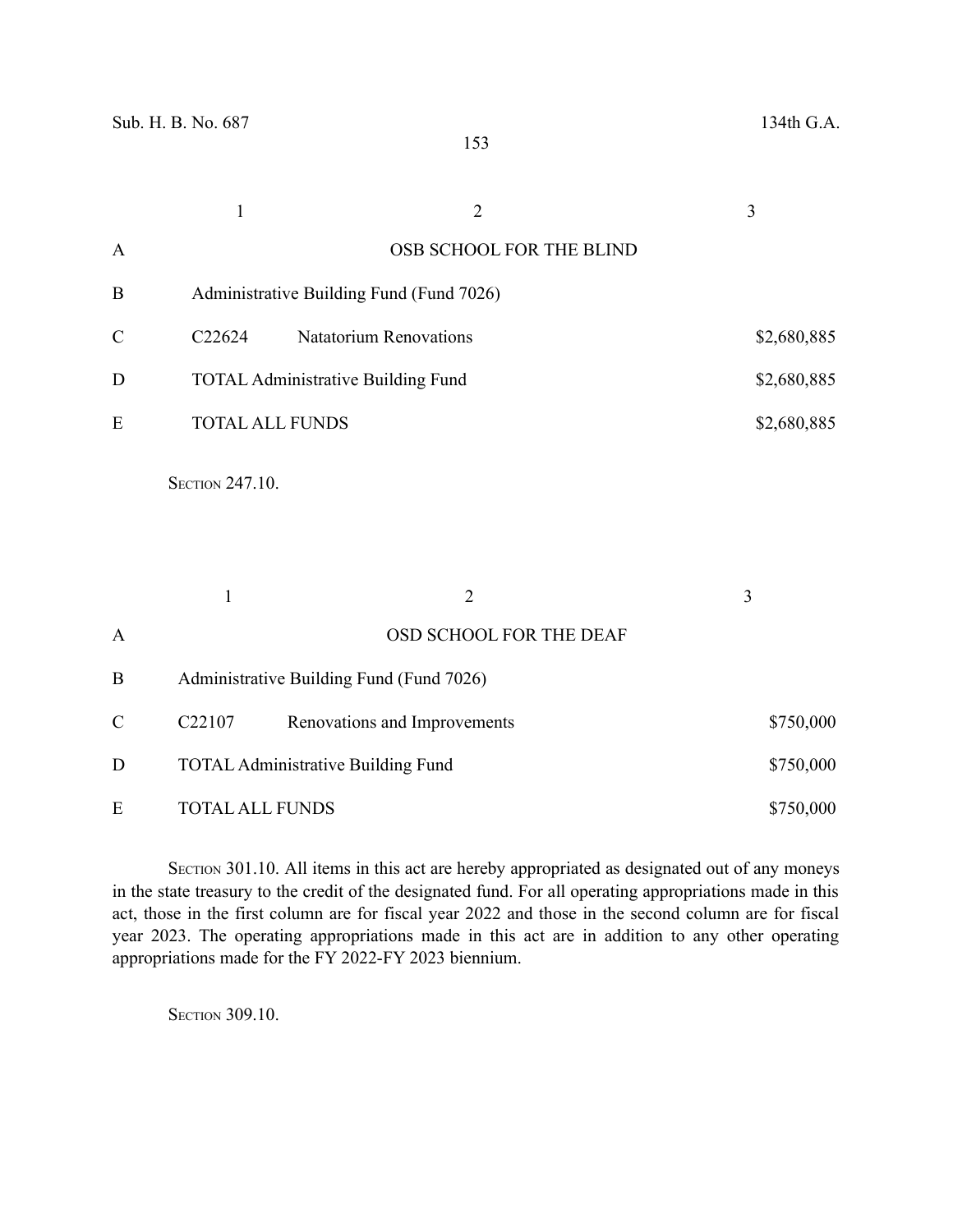|   |            | 2                            | 3                                             | 4               | 5   |
|---|------------|------------------------------|-----------------------------------------------|-----------------|-----|
| A |            |                              | DEV DEPARTMENT OF DEVELOPMENT                 |                 |     |
| B |            | General Revenue Fund Group   |                                               |                 |     |
| C | <b>GRF</b> | 195456                       | Local Roads                                   | \$95,000,000    | \$0 |
| D | <b>GRF</b> | 195459                       | Ohio Onshoring Incentive                      | \$600,000,000   | \$0 |
| E |            |                              | <b>TOTAL GRF General Revenue Fund Group</b>   | \$695,000,000   | \$0 |
| F |            | Dedicated Purpose Fund Group |                                               |                 |     |
| G | 5CV3       | 195457                       | <b>Local Water and Sewer</b>                  | \$101,200,000   | \$0 |
| H | 5CV3       | 1956D4                       | Water Reclamation Project                     | \$300,000,000   | \$0 |
| I |            |                              | <b>TOTAL DPF Dedicated Purpose Fund Group</b> | \$401,200,000   | \$0 |
| J |            |                              | TOTAL ALL BUDGET FUND GROUPS                  | \$1,096,200,000 | \$0 |

## SECTION 309.11. GRANT AGREEMENTS WITH NEW JOB, PAYROLL, AND CAPITAL INVESTMENT COMMITMENTS

The Department of Development, on behalf of the State of Ohio, shall enter into a grant agreement with a megaproject operator of a megaproject that satisfies the criteria described in division  $(A)(11)(a)(ii)$  of section 122.17 of the Revised Code and that is the recipient of any grants supported by appropriation item 195459, Ohio Onshoring Incentive, or appropriation item 1956D4, Water Reclamation Project. The grant agreement may contain new job, new payroll, or capital investment commitments. If the grant recipient fails to achieve the commitments contained in the agreement, the Department of Development may require the grant recipient to repay, as liquidated damages for breaching the agreement, an amount equal to the grant funds disbursed under the agreement. The Department of Development may consider prior performance of the grant recipient under any agreements with the State of Ohio or the Ohio Tax Credit Authority and any market conditions impacting the grant recipient when determining whether to waive all or a portion of the liquidated damages amount.

**SECTION 318.10.**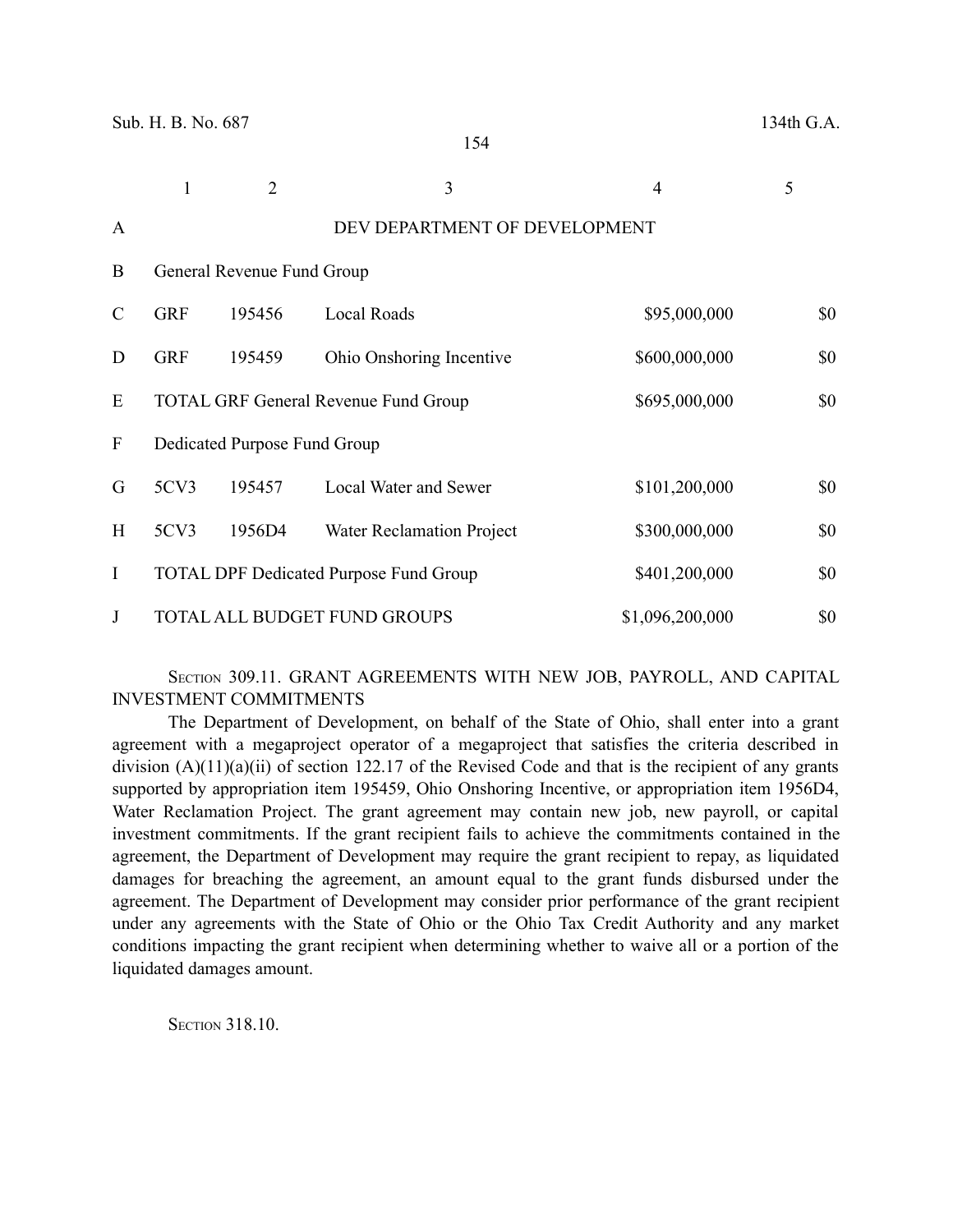|   |            |                            | 3                                           | 4             |     |
|---|------------|----------------------------|---------------------------------------------|---------------|-----|
| A |            |                            | DOT DEPARTMENT OF TRANSPORTATION            |               |     |
| B |            | General Revenue Fund Group |                                             |               |     |
| C | <b>GRF</b> | 775471                     | <b>State Road Improvements</b>              | \$110,000,000 | \$0 |
| D |            |                            | <b>TOTAL GRF General Revenue Fund Group</b> | \$110,000,000 | \$0 |
| E |            |                            | TOTAL ALL BUDGET FUND GROUPS                | \$110,000,000 | \$0 |

### SECTION 328.10. REAPPROPRIATIONS

Amounts equal to the unexpended, unencumbered balances of the foregoing appropriations contained in the sections of this act prefixed with numbers in the 300s at the end of fiscal year 2022 are hereby reappropriated to the respective appropriation items in fiscal year 2023 for the same purposes.

## SECTION 329.10. PROVISIONS OF LAW GENERALLY APPLICABLE TO APPROPRIATIONS

Within the limits set forth in this act, the Director of Budget and Management shall establish accounts indicating the source and amount of funds for each appropriation made in this act, and shall determine the form and manner in which appropriation accounts shall be maintained. Expenditures from operating appropriations contained in this act shall be accounted for as though made in H.B. 110 of the 134th General Assembly. The operating appropriations made in this act are subject to all provisions of H.B. 110 of the 134th General Assembly that are generally applicable to such appropriations.

#### SECTION 509.01. CERTIFICATION OF AVAILABILITY OF MONEYS

Moneys that require release shall not be expended from any appropriation contained in this act without certification of the Director of Budget and Management that there are sufficient moneys in the state treasury in the fund from which the appropriation is made. Such certification made by the Office of Budget and Management shall be based on estimates of revenue, receipts, and expenses. Nothing in this section limits the authority of the Director of Budget and Management granted in section 126.07 of the Revised Code.

#### SECTION 509.02. LIMITATION ON USE OF CAPITAL APPROPRIATIONS

The appropriations made in this act, excluding those made from the State Capital Improvement Fund (Fund 7038) and the State Capital Improvements Revolving Loan Fund (Fund 7040) for buildings or structures, including remodeling and renovations, are limited to: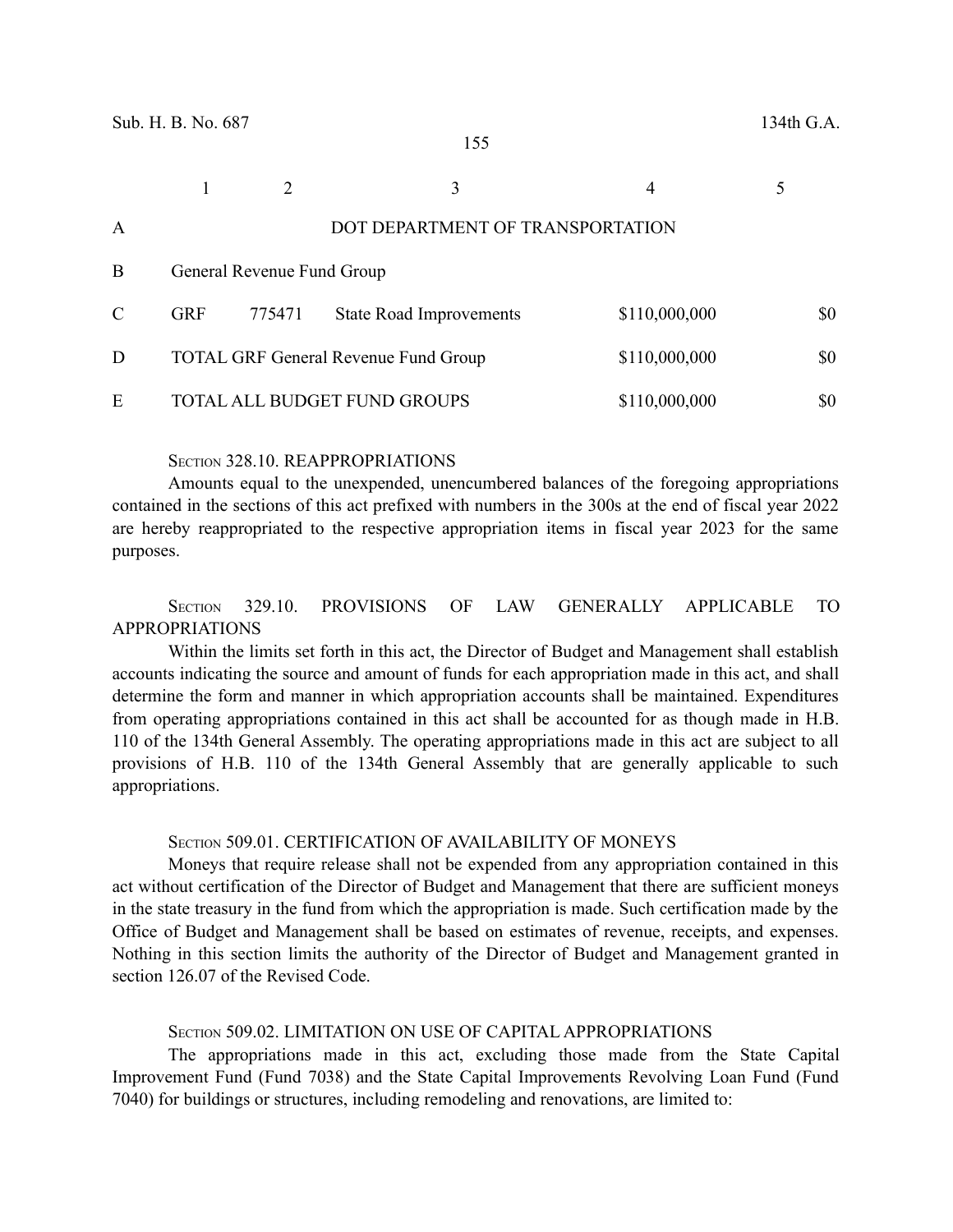(A) Acquisition of real property or interests in real property;

(B) Buildings and structures, which includes construction, demolition, complete heating and cooling, lighting, and lighting fixtures, and all necessary utilities, ventilating, plumbing, sprinkling, water and sewer systems, when such systems are authorized or necessary;

(C) Architectural, engineering, and professional services expenses directly related to the projects;

(D) Machinery that is necessary to the operation or function of the building or structure at the time of initial acquisition or construction;

(E) Acquisition, development, and deployment of new computer systems, including the integration of existing and new computer systems, but excluding regular or ongoing maintenance or support agreements;

(F) Furniture, fixtures, or equipment that meets all the following criteria:

(1) Is essential in bringing the facility up to its intended use or is necessary for the functioning of the particular facility or project;

(2) Has a unit cost of about \$100 or more; and

(3) Has a useful life of five years or more.

Furniture, fixtures, or equipment that is not an integral part of or directly related to the basic purpose or function of a project for which moneys are appropriated shall not be paid for from these appropriations. This paragraph does not apply to appropriation line items specifically for furniture, fixtures, or equipment.

### SECTION 509.03. CONTINGENCY RESERVE REQUIREMENT

Any request for release of capital appropriations by the Director of Budget and Management or the Controlling Board for projects, the contracts for which are awarded by the Ohio Facilities Construction Commission, shall contain a contingency reserve, the amount of which shall be determined by the Ohio Facilities Construction Commission, for payment of unanticipated project expenses. Any amount deducted from the encumbrance for a contractor's contract as an assessment for liquidated damages shall be added to the encumbrance for the contingency reserve. Contingency reserve funds shall be used to pay costs resulting from unanticipated job conditions, to comply with rulings regarding building and other codes, to pay costs related to errors or omissions in contract documents, to pay costs associated with changes in the scope of work, and to pay the cost of settlements and judgments related to the project.

Any funds remaining upon completion of a project, may, upon approval of the Controlling Board, be released for the use of the institution to which the appropriation was made for another capital facilities project or projects.

## SECTION 509.04. SATISFACTION OF JUDGMENTS AND SETTLEMENTS AGAINST THE **STATE**

Except as otherwise provided in this section, an appropriation contained in this act or in any other act may be used for the purpose of satisfying judgments, settlements, or administrative awards ordered or approved by the Court of Claims or by any other court of competent jurisdiction in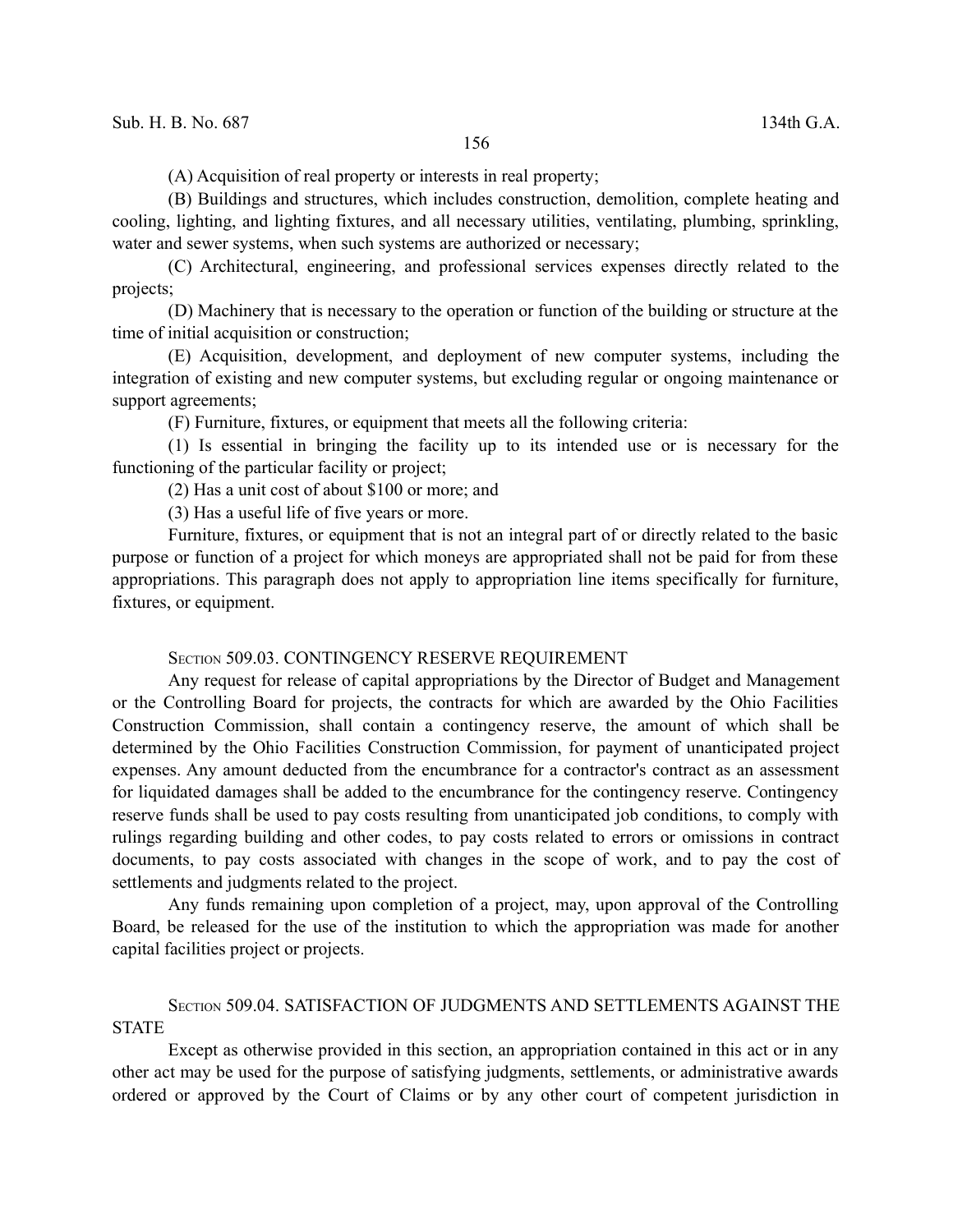connection with civil actions against the state. This authorization does not apply to appropriations that are to be applied to or used for payment of guarantees by or on behalf of the state or for payments under lease agreements relating to or debt service on bonds, notes, or other obligations of the state. Notwithstanding any other section of law to the contrary, this authorization includes appropriations from funds into which proceeds or direct obligations of the state are deposited only to the extent that the judgment, settlement, or administrative award is for or represents capital costs for which the appropriation may otherwise be used and is consistent with the purpose for which any related obligations were issued or entered into. Nothing contained in this section is intended to subject the state to suit in any forum in which it is not otherwise subject to suit, nor is it intended to waive or compromise any defense or right available to the state in any suit against it.

## SECTION 509.05. CAPITAL RELEASES BY THE DIRECTOR OF BUDGET AND MANAGEMENT

Notwithstanding section 126.14 of the Revised Code, appropriations for appropriation items C50100, Local Jails, and C50101, Community-Based Correctional Facilities, appropriated from the Adult Correctional Building Fund (Fund 7027) to the Department of Rehabilitation and Correction, and any projects specifically identified for C58001, Community Assistance Projects, shall be released upon the written approval of the Director of Budget and Management. The appropriations from the Public School Building Fund (Fund 7021) and the School Building Program Assistance Fund (Fund 7032) to the Facilities Construction Commission, from the Transportation Building Fund (Fund 7029) to the Department of Transportation, from the Clean Ohio Conservation Fund (Fund 7056), the State Capital Improvement Fund (Fund 7038), and the State Capital Improvements Revolving Loan Fund (Fund 7040) to the Public Works Commission, and from the Underground Parking Garage Operating Fund (Fund 2080) to the Capitol Square Review and Advisory Board shall be released upon presentation of a request to release the funds, by the agency to which the appropriation has been made, to the Director of Budget and Management.

#### SECTION 509.06. PREVAILING WAGE REQUIREMENT

Except as provided in section 4115.04 of the Revised Code, moneys appropriated or reappropriated by the 134th General Assembly shall not be used for the construction of public improvements, as defined in section 4115.03 of the Revised Code, unless the mechanics, laborers, or workers engaged therein are paid the prevailing rate of wages prescribed in section 4115.04 of the Revised Code. Nothing in this section affects the wages and salaries established for state employees under Chapter 124. of the Revised Code, or collective bargaining agreements entered into by the state under Chapter 4117. of the Revised Code, while engaged on force account work, nor does this section interfere with the use of inmate and patient labor by the state.

SECTION 509.07. AUTHORIZATION OF THE DIRECTOR OF BUDGET AND MANAGEMENT

The Director of Budget and Management shall authorize both of the following:

(A) The initial release of moneys for projects from the funds into which proceeds of direct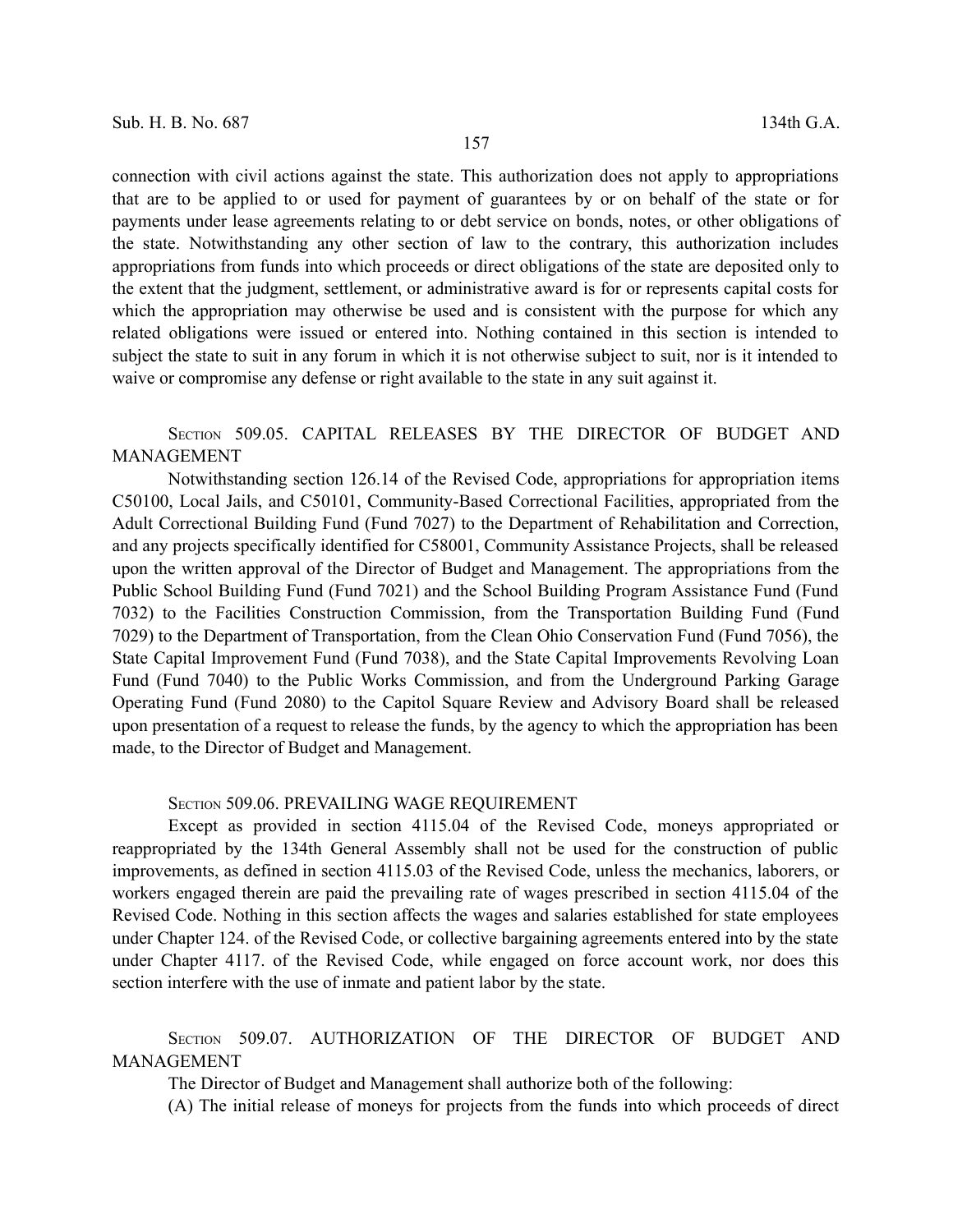obligations of the state are deposited; and

(B) The expenditure or encumbrance of moneys from funds into which proceeds of direct obligations are deposited, only after determining to the Director's satisfaction that either of the following applies:

(1) The application of such moneys to the particular project will not negatively affect any exclusion of the interest or interest equivalent on obligations issued to provide moneys to the particular fund from the calculation of gross income for federal income tax purposes under the "Internal Revenue Code of 1986," 100 Stat. 2085, 26 U.S.C. 1, as amended.

(2) Moneys for the project will come from the proceeds of federally taxable obligations, the interest on which is not so excluded from the calculation of gross income for federal income tax purposes and which have been authorized and issued on that basis by their issuing authority.

In the event the Director determines that the condition set forth in division  $(B)(1)$  of this section does not apply, and that there is no existing fund in the state treasury to enable compliance with the condition set forth in division (B)(2) of this section, the Director may create a fund in the state treasury for the purpose of receiving proceeds of federally taxable obligations. The Director may establish capital appropriation items in that taxable bond fund that correspond to the preexisting capital appropriation items in the associated tax-exempt bond fund. The Director also may transfer capital appropriations in whole or in part between the taxable and tax-exempt bond funds within a particular purpose for which the bonds have been authorized.

## SECTION 509.08. ACCOUNTING MAINTENANCE BY THE DIRECTOR OF BUDGET AND MANAGEMENT

Within the limits set forth in this act, the Director of Budget and Management shall establish accounts indicating the source and amount of funds for each appropriation made in this act, and shall determine the form and manner in which appropriation accounts shall be maintained in accordance with section 126.21 of the Revised Code.

SECTION 509.11. REQUIREMENTS RELATING TO NON-STATE OWNERSHIP OF CERTAIN FINANCED PROJECTS

(A) No capital improvement appropriations or reappropriations made in this act shall be released for planning or for improvement, renovation, or construction or acquisition of capital facilities if a state agency, as defined in section 154.01 of the Revised Code, does not own the real property that constitutes the capital facilities or on which the capital facilities are or will be located. This restriction does not apply in any of the following circumstances:

(1) The state agency has a long-term (at least as long as the obligations that financed the project) lease of, or other interest (such as an easement) in, the real property.

(2) In the case of an appropriation or reappropriation for capital facilities that, because of their unique nature or location, will be owned or be part of facilities owned by a separate nonprofit organization and made available to the state agency for its use or benefit, the nonprofit organization either owns or has a long-term (at least as long as the obligations that financed the project) lease of the real property or other capital facility to be improved, renovated, constructed, or acquired and has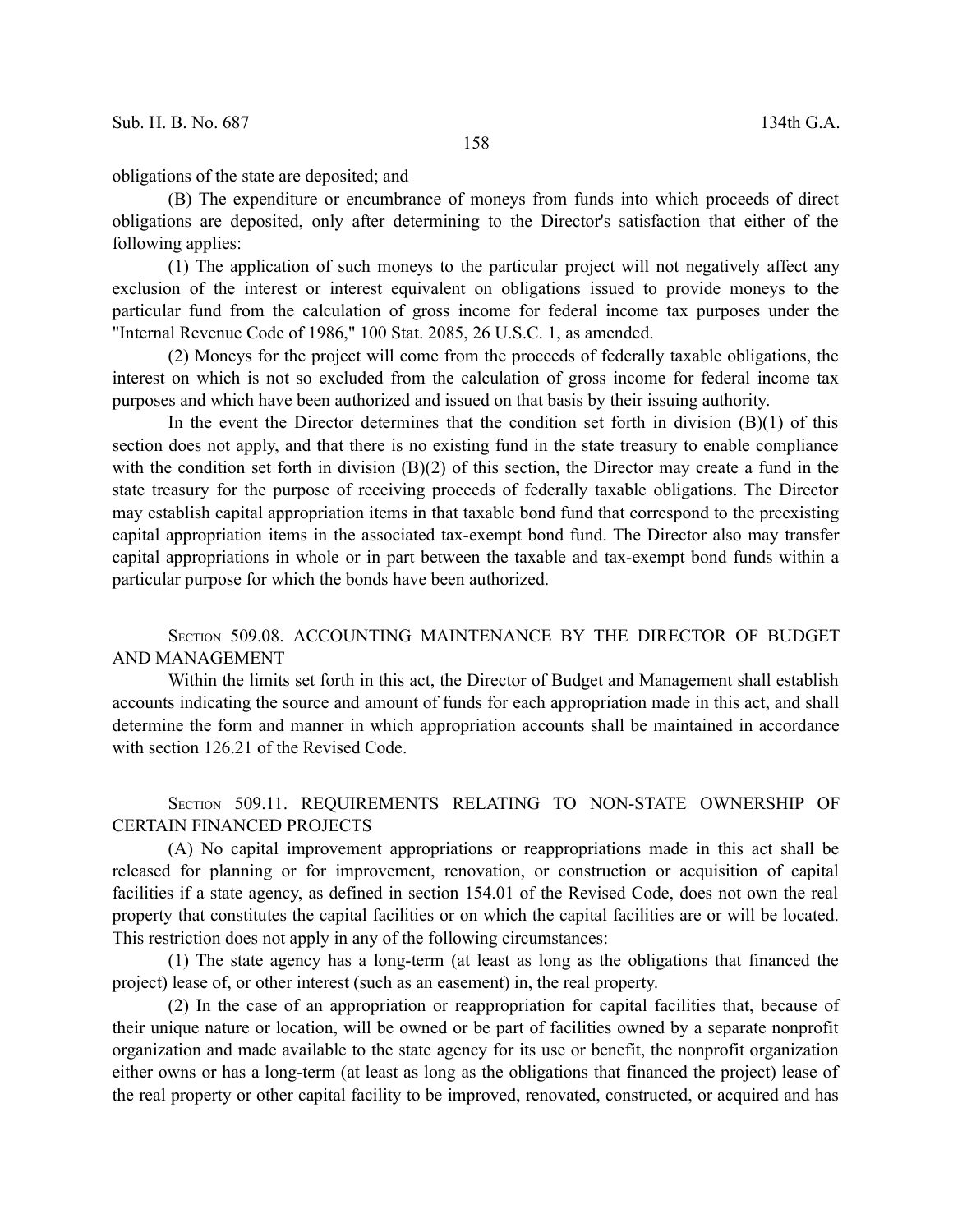entered into a joint or cooperative use agreement, with and approved by the state agency that meets the requirements of division (B) of this section.

(B) In the case of capital facilities referred to in division  $(A)(2)$  of this section, the joint or cooperative use agreement shall include, as a minimum, provisions that:

(1) Specify the extent and nature of that joint or cooperative use, extending for not shorter than the length of the obligations that financed the project, with the value of such use or right to use to be, as determined by the parties and approved by the approving department, reasonably related to the amount of the appropriation;

(2) Provide for pro rata reimbursement to the state should the arrangement for joint or cooperative use by a state agency be terminated; and

(3) Provide that procedures to be followed during the capital improvement process will comply with appropriate applicable state statutes and rules, including the provisions of this act.

(C) This section does not apply to appropriations or reappropriations from the State Capital Improvements Fund (Fund 7038), State Capital Improvements Revolving Loan Fund (Fund 7040), Clean Ohio Conservation Fund (Fund 7056), Clean Ohio Revitalization Fund (Fund 7003), the Service Station Cleanup Fund (Fund 7100), or the School Building Program Assistance Fund (Fund 7032).

## SECTION 518.10. OBLIGATIONS ISSUED UNDER CHAPTER 151. OF THE REVISED CODE

The capital improvements for which appropriations or reappropriations are made in this act from the Higher Education Improvement Taxable Fund (Fund 7024), the Ohio Parks and Natural Resources Fund (Fund 7031), the School Building Program Assistance Fund (Fund 7032), the Higher Education Improvement Fund (Fund 7034), the State Capital Improvements Fund (Fund 7038), the State Capital Improvements Revolving Loan Fund (Fund 7040), the Coal Research and Development Fund (Fund 7046), the Clean Ohio Conservation Fund (Fund 7056), the Clean Ohio Agricultural Easement Fund (Fund 7057), and the Clean Ohio Trail Fund (Fund 7061) are determined to be capital improvements and capital facilities for natural resources, a statewide system of common schools, state-supported and state-assisted institutions of higher education, local subdivision capital improvement projects, coal research and development projects, and conservation purposes (under the Clean Ohio Program) and are designated as capital facilities to which proceeds of obligations issued under Chapter 151. of the Revised Code are to be applied.

SECTION 518.20. OBLIGATIONS ISSUED UNDER CHAPTER 154. OF THE REVISED **CODE** 

The capital improvements for which appropriations or reappropriations are made in this act from the Administrative Building Taxable Bond Fund (Fund 7016), the Administrative Building Fund (Fund 7026), the Adult Correctional Building Fund (Fund 7027), the Juvenile Correctional Building Fund (Fund 7028), the Transportation Building Fund (Fund 7029), the Cultural and Sports Facilities Building Fund (Fund 7030), the Mental Health Facilities Improvement Fund (Fund 7033), and the Parks and Recreation Improvement Fund (Fund 7035) are determined to be capital improvements and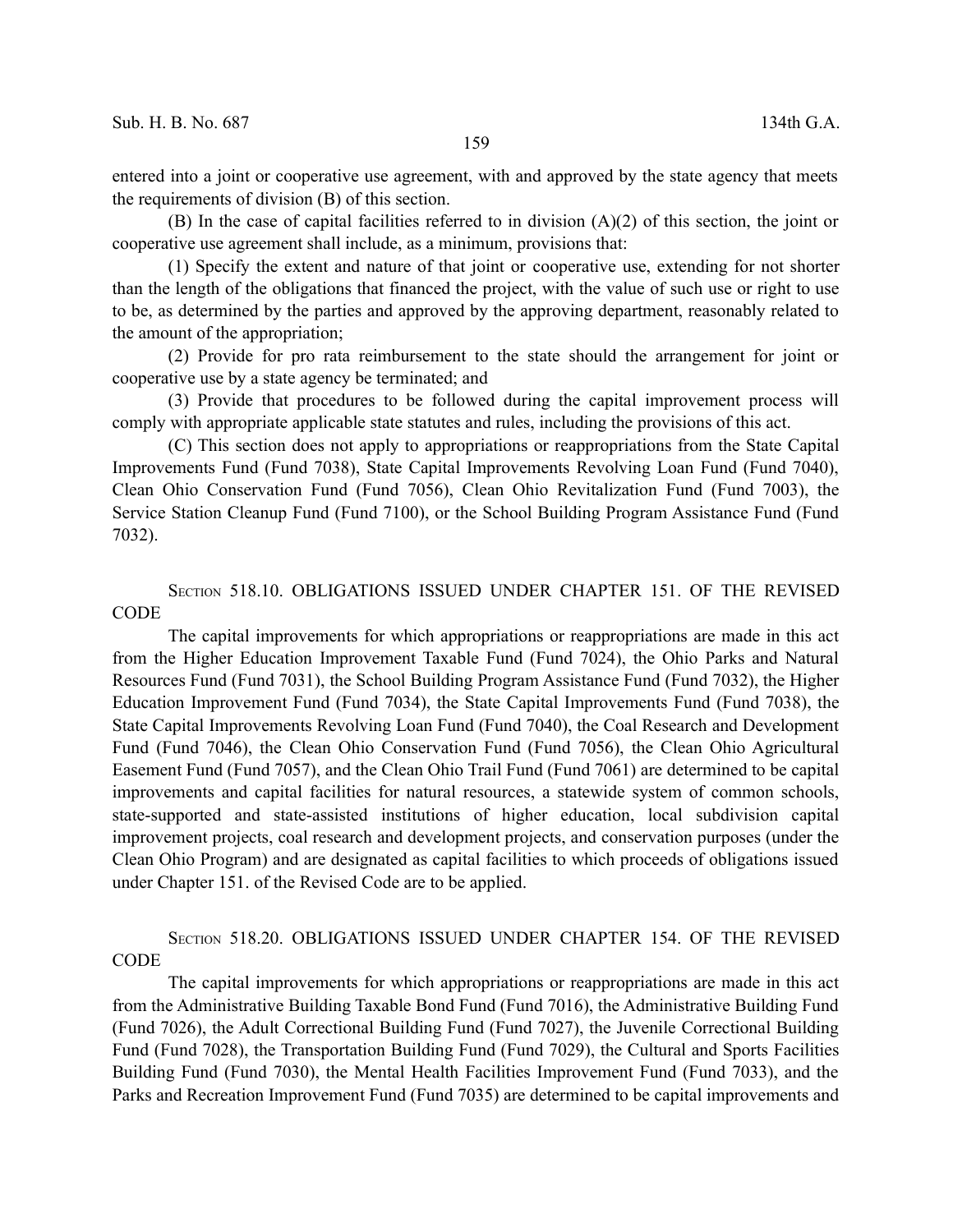capital facilities for housing state agencies and branches of government, mental health and developmental disabilities, and parks and recreation and are designated as capital facilities to which proceeds of obligations issued under Chapter 154. of the Revised Code are to be applied.

## SECTION 523.10. TRANSFER OF OPEN ENCUMBRANCES

Upon the request of the agency to which a capital project appropriation item is appropriated, the Director of Budget and Management may transfer open encumbrance amounts between separate encumbrances for the project appropriation item to the extent that any reductions in encumbrances are agreed to by the contracting vendor and the agency.

## SECTION 525.10. LITIGATION PROCEEDS TO THE ADMINISTRATIVE BUILDING FUND

Any proceeds received by the state as the result of litigation or a settlement agreement related to any liability for the planning, design, engineering, construction, or constructed management of facilities operated by the Department of Administrative Services shall be deposited into the General Revenue Fund or the Building Improvement Fund (Fund 5KZ0).

## SECTION 529.10. GRF CASH TRANSFERS

Notwithstanding any provision of law to the contrary, during the fiscal year 2023-2024 capital biennium, if the Director of Budget and Management determines that there is sufficient cash balance in the General Revenue Fund, the Director shall transfer up to \$1,500,000,000 cash from the General Revenue Fund to those funds deemed necessary to support the appropriations made in this act and H.B. 597 of the 134th General Assembly. Within seven calendar days of making such a transfer, the Director shall send written notification to the Speaker of the House of Representatives and the President of the Senate itemizing each fund that received such a transfer.

If the Director determines that there is sufficient cash balance in the General Revenue Fund to support additional transfers above \$1,500,000,000, the Director shall report in writing to the Speaker of the House of Representatives and the President of the Senate indicating the opportunity to make such additional transfers. The Director's notification shall itemize the proposed amount of cash to be transferred from the General Revenue Fund to each fund that would receive such a transfer.

If neither the Speaker of the House of Representatives nor the President of the Senate notify the Director in writing of an objection to the proposed additional transfers within seven calendar days from delivery of such a notification, the Director may transfer the additional amounts in accordance with the proposal.

The Director may transfer any unexpended or unencumbered cash transferred under this section from those funds back to the General Revenue Fund, if determined necessary. Within seven calendar days of making such a transfer, the Director shall send a written notification to the Speaker of the House of Representatives and the President of the Senate.

SECTION 531.10. TRANSFERS FROM THE CLEAN OHIO REVITALIZATION FUND TO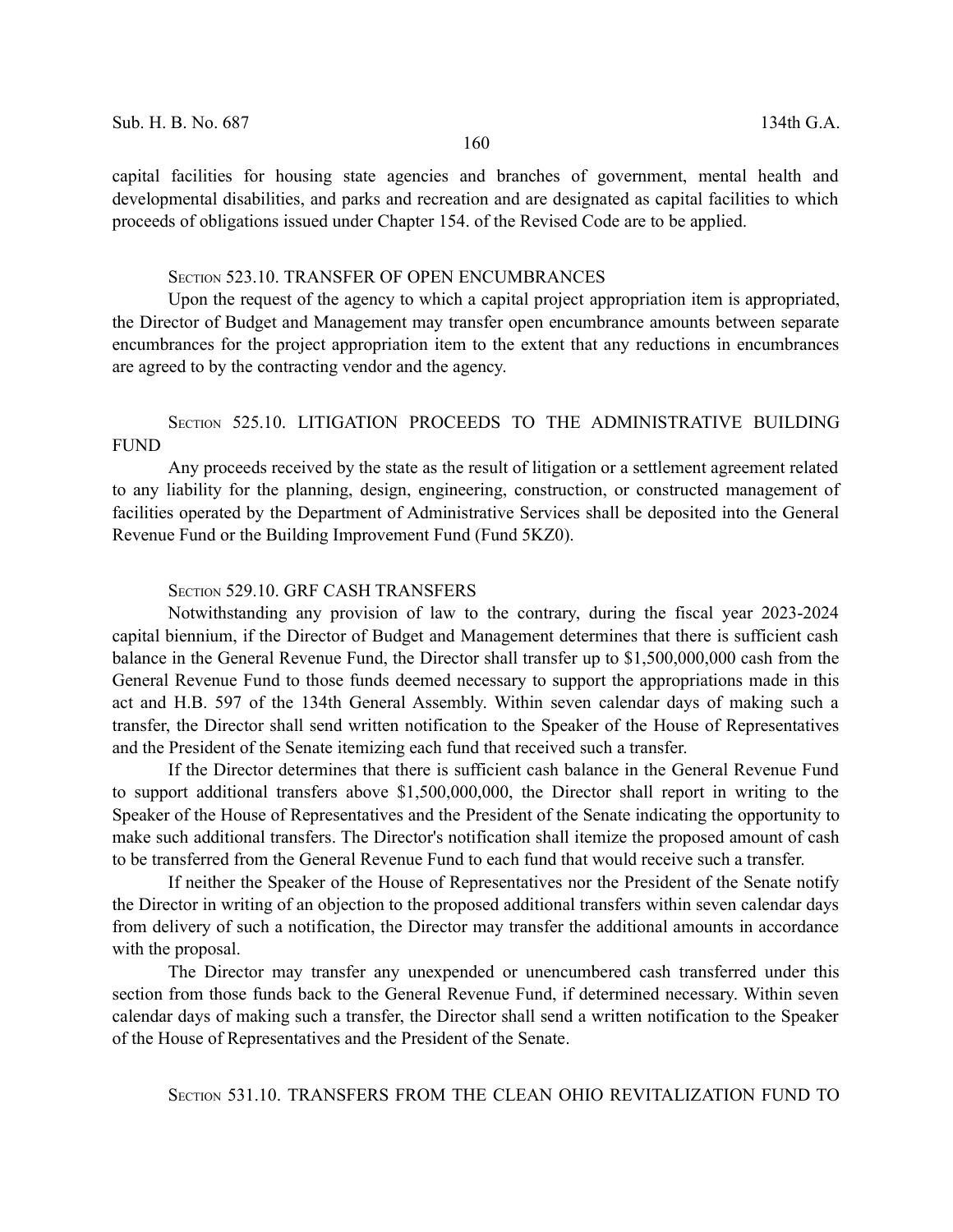### THE SERVICE STATION CLEANUP FUND

During the biennium ending June 30, 2024, the Director of Budget and Management, at the request of the Director of Development, may transfer up to the remaining unobligated cash balance from the Clean Ohio Revitalization Fund (Fund 7003) to the Service Station Cleanup Fund (7100) as needed to provide for Service Station Cleanup grants awarded by the Director of Development.

SECTION 601.10. That Sections 219.10, 221.10, 221.13, 223.10, 223.15, 227.10, 229.10, 229.20, 237.10, and 237.13 of H.B. 597 of the 134th General Assembly be amended to read as follows:

Sec. 219.10.

|                           | $\mathbf{1}$           | $\overline{2}$                                        | 3                |
|---------------------------|------------------------|-------------------------------------------------------|------------------|
| A                         |                        | DDD DEPARTMENT OF DEVELOPMENTAL DISABILITIES          |                  |
| B                         |                        |                                                       | Reappropriations |
| $\mathcal{C}$             |                        | Mental Health Facilities Improvement Fund (Fund 7033) |                  |
| D                         | C59004                 | <b>Community Assistance Projects</b>                  | \$725,000        |
| E                         | C59034                 | <b>Statewide Developmental Centers</b>                | \$1,100,000      |
| $\boldsymbol{\mathrm{F}}$ | C59064                 | <b>Heinzerling Community Facilities</b>               | \$350,000        |
| G                         | C59070                 | Hardin County YMCA Renovations                        | \$164,000        |
| H                         | C59071                 | NECCO Gym Project                                     | \$8,500          |
| I                         | C59072                 | Windfall Developmental Disabilities Project           | \$250,000        |
| J                         | C59073                 | Hattie Larlham                                        | \$400,000        |
| K                         | C59075                 | Easterseals Production and Fulfillment Center         | \$200,000        |
| L                         |                        | <b>TOTAL Department of Developmental Disabilities</b> | \$3,197,500      |
|                           |                        |                                                       | \$2,847,500      |
| M                         | <b>TOTAL ALL FUNDS</b> |                                                       | \$3,197,500      |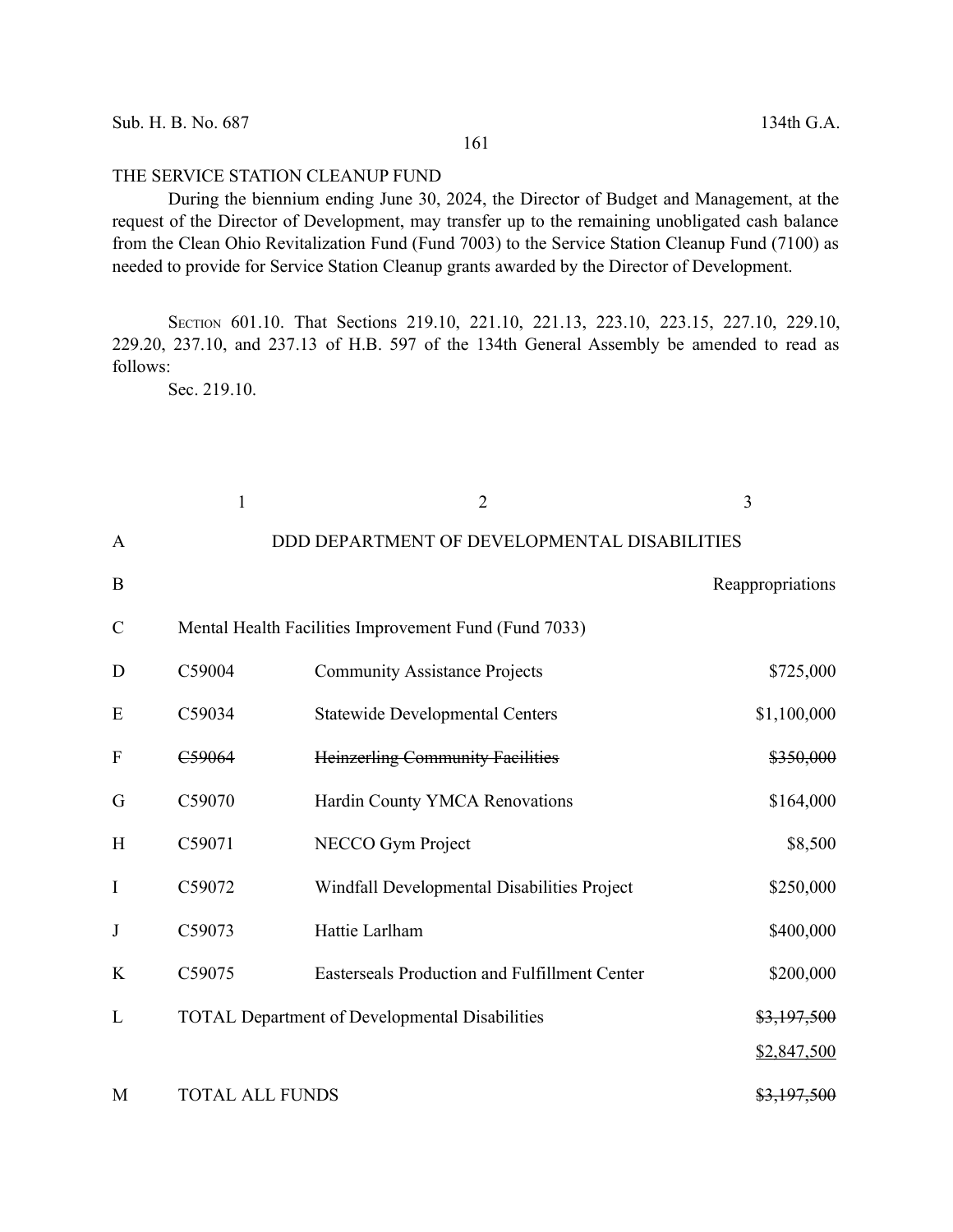\$2,847,500

#### COMMUNITY ASSISTANCE PROJECTS

The foregoing appropriation item C59004, Community Assistance Projects, may be used to provide community assistance funds for the development, purchase, construction, or renovation of facilities for day programs or residential programs that provide services to persons eligible for services from the Department of Developmental Disabilities or county boards of developmental disabilities and shall be distributed by the Department of Developmental Disabilities subject to Controlling Board approval.

Sec. 221.10.

|                           | 1                      | $\overline{2}$                                                     | 3                       |
|---------------------------|------------------------|--------------------------------------------------------------------|-------------------------|
| A                         |                        | MHA DEPARTMENT OF MENTAL HEALTH AND ADDICTION SERVICES             |                         |
| B                         |                        |                                                                    | Reappropriations        |
| $\mathcal{C}$             |                        | Mental Health Facilities Improvement Fund (Fund 7033)              |                         |
| D                         | C58001                 | <b>Community Assistance Projects</b>                               | \$23,885,310            |
|                           |                        |                                                                    | \$24,235,310            |
| E                         | C58007                 | <b>Infrastructure Renovations</b>                                  | \$15,000,000            |
| $\boldsymbol{\mathrm{F}}$ | C58033                 | Salvation Army of Greater Cleveland Harbor<br><b>Light Complex</b> | \$350,000               |
| G                         | C58044                 | Alvis Women Community Reentry Project                              | \$50,000                |
| H                         | C58046                 | Summer Entrepreneurial Experience and<br>Knowledge                 | \$100,000               |
| $\rm I$                   | C58048                 | <b>Community Resiliency Projects</b>                               | \$10,549,443            |
| J                         |                        | TOTAL Mental Health Facilities Improvement Fund                    | \$49,934,753            |
|                           |                        |                                                                    | \$50,284,753            |
| K                         | <b>TOTAL ALL FUNDS</b> |                                                                    | <del>\$49.934.753</del> |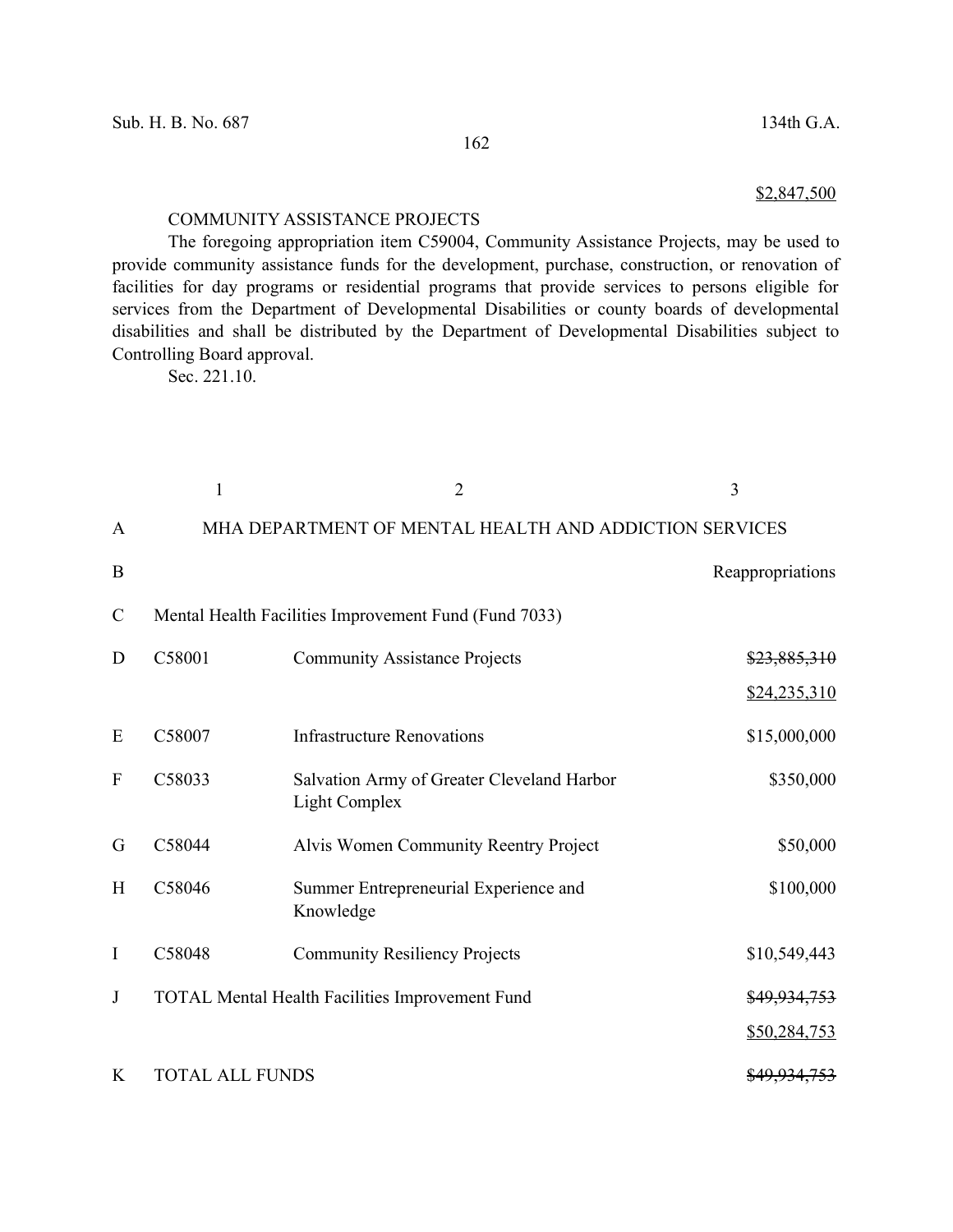#### \$50,284,753

#### INFRASTRUCTURE RENOVATIONS

The amount reappropriated for the foregoing appropriation item C58007, Infrastructure Renovations, is the unencumbered balance as of June 30, 2022, in appropriation item C58007, Infrastructure Renovations, plus \$621,441. Prior to the expenditure of this appropriation, the Department of Mental Health and Addiction Services shall certify to the Director of Budget and Management canceled encumbrances in the amount of at least \$621,441.

Sec. 221.13. COMMUNITY ASSISTANCE PROJECTS

The foregoing appropriation item C58001, Community Assistance Projects, may be used for facilities constructed or to be constructed pursuant to Chapter 340., 5119., 5123., or 5126. of the Revised Code or the authority granted by section 154.20 and other applicable sections of the Revised Code and the rules issued pursuant to those chapters and that section and shall be distributed by the Department of Mental Health and Addiction Services subject to Controlling Board approval.

The amount reappropriated for the foregoing appropriation item C58001, Community Assistance Projects, is the unencumbered balance as of June 30, 2022, in appropriation item C58001, Community Assistance Projects, plus the unencumbered balance as of June 30, 2022, in appropriation item C59064, Heinzerling Community Facilities.

A portion of the foregoing appropriation item C58001, Community Assistance Projects, shall be used to support the projects listed in this section unless the amounts are distributed prior to June 30, 2022.

|               | 1                                                                  | $\overline{2}$ |             |
|---------------|--------------------------------------------------------------------|----------------|-------------|
| A             | Project List                                                       |                |             |
| $\mathbf{B}$  | Maryhaven-Comprehensive-Comprehensive-Addiction<br>Center          |                | \$4,500,000 |
| $\mathcal{C}$ | Bellefaire JCB Pediatric Psychiatric Hospital and Autism<br>School |                | \$1,000,000 |
| D             | Comprehensive Outpatient Program Expansion                         |                | \$1,000,000 |
| E             | <b>Restoration of Mental Health Diversion Center</b>               |                | \$1,000,000 |
| F             | <b>Sheakley Day Treatment</b>                                      |                | \$934,000   |
| G             | Greater Dayton Regional Hospital Association                       |                | \$800,000   |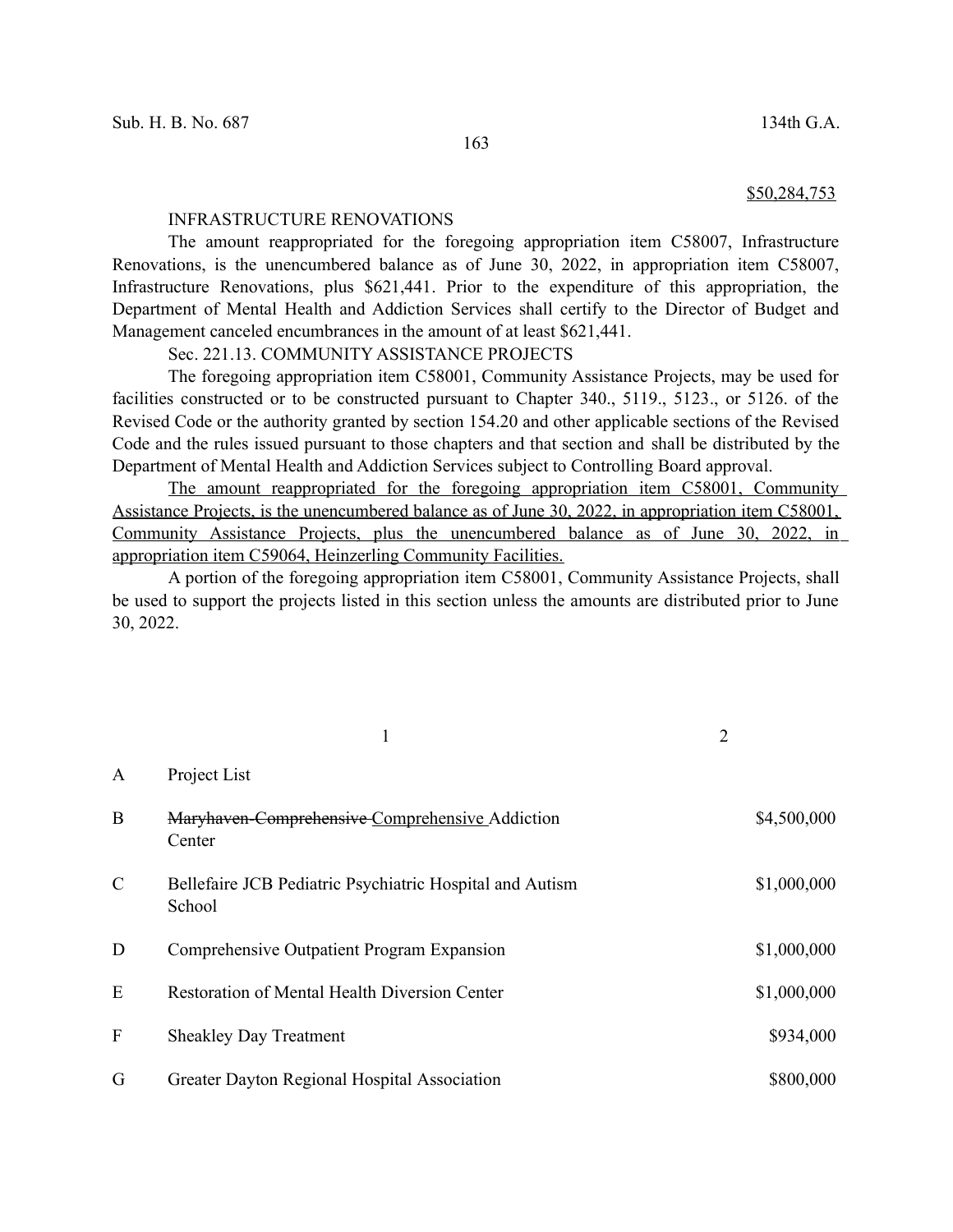Sub. H. B. No. 687 134th G.A.

| H                         | Cleveland Clinic Akron General                                                          | \$700,000 |
|---------------------------|-----------------------------------------------------------------------------------------|-----------|
| I                         | Cuyahoga County Mental Health Jail Diversion Facility                                   | \$700,000 |
| J                         | One Step Closer to Home                                                                 | \$650,000 |
| K                         | Cornerstone of Hope - Independence                                                      | \$500,000 |
| L                         | ADAS Board of Lorain County                                                             | \$500,000 |
| M                         | Tri-County Board of Recovery and Mental Health Services                                 | \$450,000 |
| N                         | Perry County Behavioral Health Veterans Drug Treatment<br>Program                       | \$400,000 |
| $\mathbf{O}$              | Providence House                                                                        | \$400,000 |
| ${\bf P}$                 | Neighborhood Development Services                                                       | \$400,000 |
| Q                         | <b>Heinzerling Community Facilities</b>                                                 | \$350,000 |
| $\mathbf R$               | Alvis House                                                                             | \$300,000 |
| S                         | Western Reserve Area on Aging-St. Vincent                                               | \$300,000 |
| $\mathbf T$               | Cedar Hills Transformation Camp                                                         | \$250,000 |
| U                         | <b>Adams County</b>                                                                     | \$250,000 |
| V                         | (Cocoon) Comprehensive Advocacy Center for Survivors of<br>Domestic and Sexual Violence | \$200,000 |
| W                         | CommQuests Recovery Campus Improvements                                                 | \$200,000 |
| $\boldsymbol{\mathrm{X}}$ | West Dayton Community Services Center                                                   | \$200,000 |
| $\mathbf Y$               | Meadow Center                                                                           | \$150,000 |
| Z                         | Y-Haven                                                                                 | \$150,000 |
| AA                        | City of Franklin                                                                        | \$150,000 |
| AB                        | Maryhaven                                                                               | \$125,000 |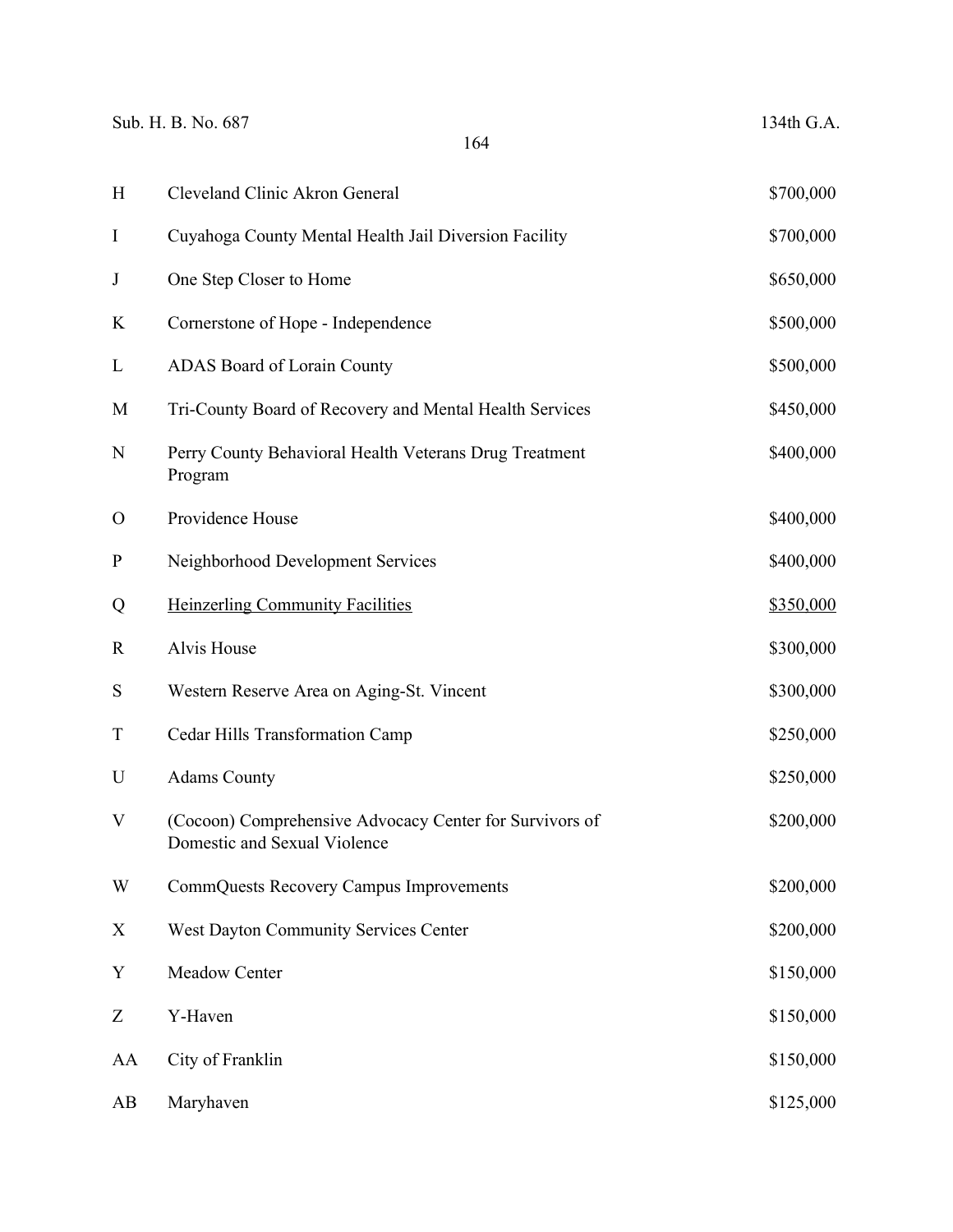|                  | Sub. H. B. No. 687                                           | 165                                                       | 134th G.A.       |
|------------------|--------------------------------------------------------------|-----------------------------------------------------------|------------------|
| AC               |                                                              | Forbes House Domestic Violence Project                    | \$120,000        |
| AD               |                                                              | Seven Hills Trauma Recovery Center                        | \$105,000        |
| AE               | Save a Warrior Project                                       |                                                           | \$100,000        |
| AF               | Cadence Care Network Family and Community Resource<br>Center | \$50,000                                                  |                  |
| AG               | Grace House Akron, Inc.                                      |                                                           | \$50,000         |
| AH               | <b>Behavioral Health Clinic</b>                              | Lighthouse Behavioral Health Solutions Outpatient         | \$50,000         |
| AI               |                                                              | The Glenway Outpatient Treatment Center - Phase 3 (Final) | \$50,000         |
| AJ               | The Commons at Springfield                                   |                                                           | \$25,000         |
| AK               | Women's Recovery Center                                      |                                                           | \$13,000         |
|                  | Sec. 223.10.                                                 |                                                           |                  |
|                  | $\mathbf{1}$                                                 | $\overline{2}$                                            | 3                |
| A                |                                                              | DNR DEPARTMENT OF NATURAL RESOURCES                       |                  |
| $\boldsymbol{B}$ |                                                              |                                                           | Reappropriations |
| $\mathcal{C}$    | Wildlife Fund (Fund 7015)                                    |                                                           |                  |
| $\mathbf D$      | C725K9                                                       | Wildlife Area Building Development/ Renovation            | \$1,894,040      |
| E                | <b>TOTAL Wildlife Fund</b>                                   | \$1,894,040                                               |                  |
| F                |                                                              | Administrative Building Fund (Fund 7026)                  |                  |
| G                | C725D5                                                       | Fountain Square Building and Telephone<br>Improvement     | \$3,000,000      |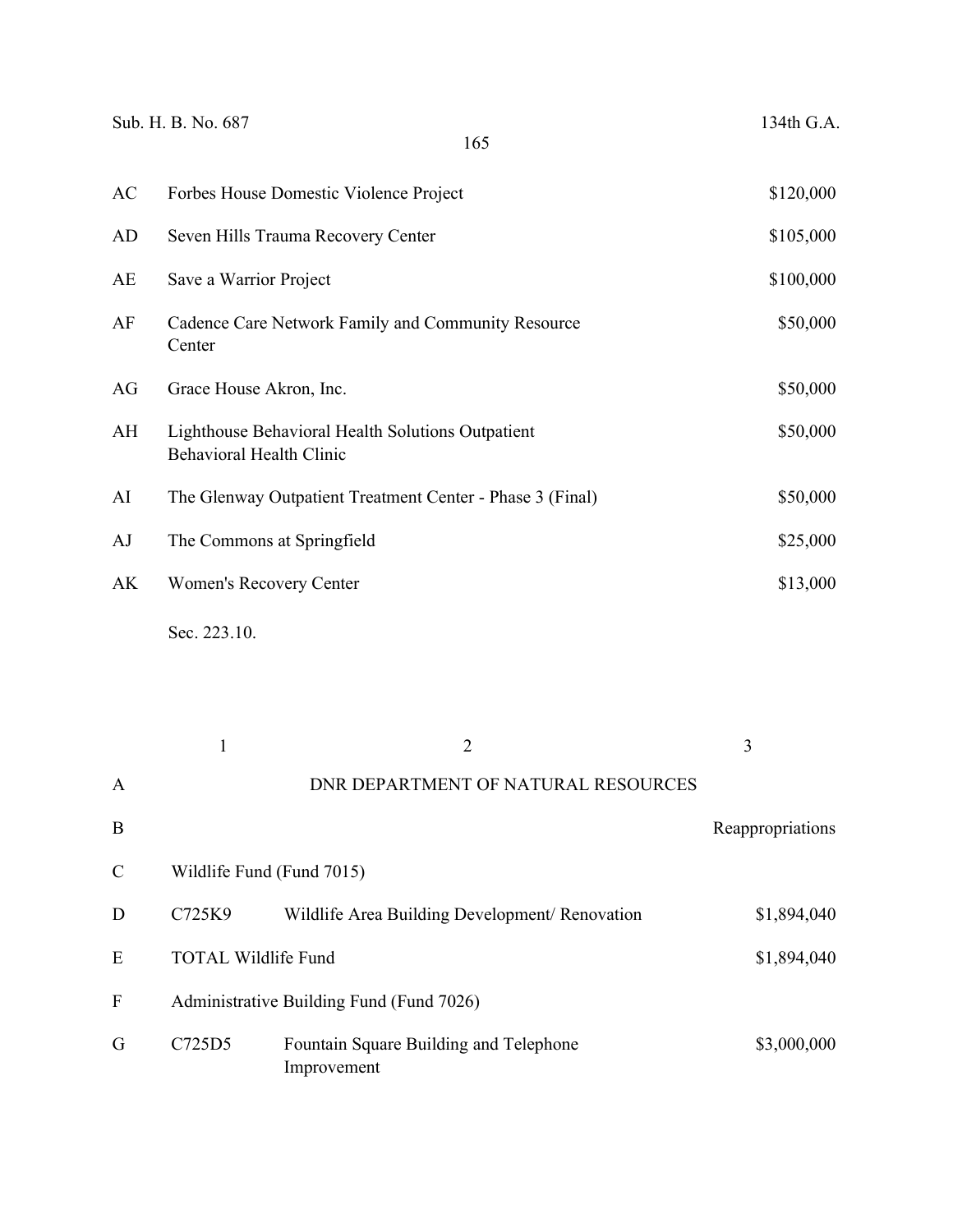| H            | C725E0 | <b>DNR Fairgrounds Area Upgrades</b>                                                             | \$19,090                |
|--------------|--------|--------------------------------------------------------------------------------------------------|-------------------------|
| I            | C725N7 | <b>District Office Renovations</b>                                                               | \$270,175               |
| J            |        | <b>TOTAL Administrative Building Fund</b>                                                        | \$3,289,265             |
| K            |        | Ohio Parks and Natural Resources Fund (Fund 7031)                                                |                         |
| L            | C72549 | <b>Facilities Development</b>                                                                    | \$1,000                 |
| M            | C725E1 | Local Parks Projects Statewide                                                                   | \$804,272               |
| N            | C725E5 | Project Planning                                                                                 | \$1,000                 |
| $\mathbf{O}$ | C725J0 | Natural Areas and Preserves Maintenance Facility<br>Development - Springville Carbon Rod Removal | \$165,670               |
| $\mathbf P$  | C725K0 | <b>State Park Renovations/Upgrading</b>                                                          | \$14,211                |
| Q            | C725M0 | Dam Rehabilitation                                                                               | \$1,000                 |
| $\mathbf R$  | C725N5 | Wastewater/Water Systems Upgrades                                                                | \$1,000                 |
| S            | C725N8 | <b>Forestry Equipment</b>                                                                        | \$1,000                 |
| $\mathbf T$  |        | <b>TOTAL Ohio Parks and Natural Resources Fund</b>                                               | \$989,154               |
| U            |        | Parks and Recreation Improvement Fund (Fund 7035)                                                |                         |
| V            | C725A0 | State Parks, Campgrounds, Lodges, Cabins                                                         | \$68,980                |
| W            | C725B2 | Parks Equipment                                                                                  | \$1,210,250             |
| X            | C725B5 | Buckeye Lake Dam Rehabilitation                                                                  | \$1,000                 |
| Y            | C725C4 | Muskingum River Lock and Dam                                                                     | \$1,000                 |
| Z            | C725E2 | Local Parks, Recreation, and Conservation                                                        | <del>\$46,768,005</del> |
|              |        | Projects                                                                                         | \$48,018,005            |
| AA           | C725E6 | Project Planning                                                                                 | \$879,676               |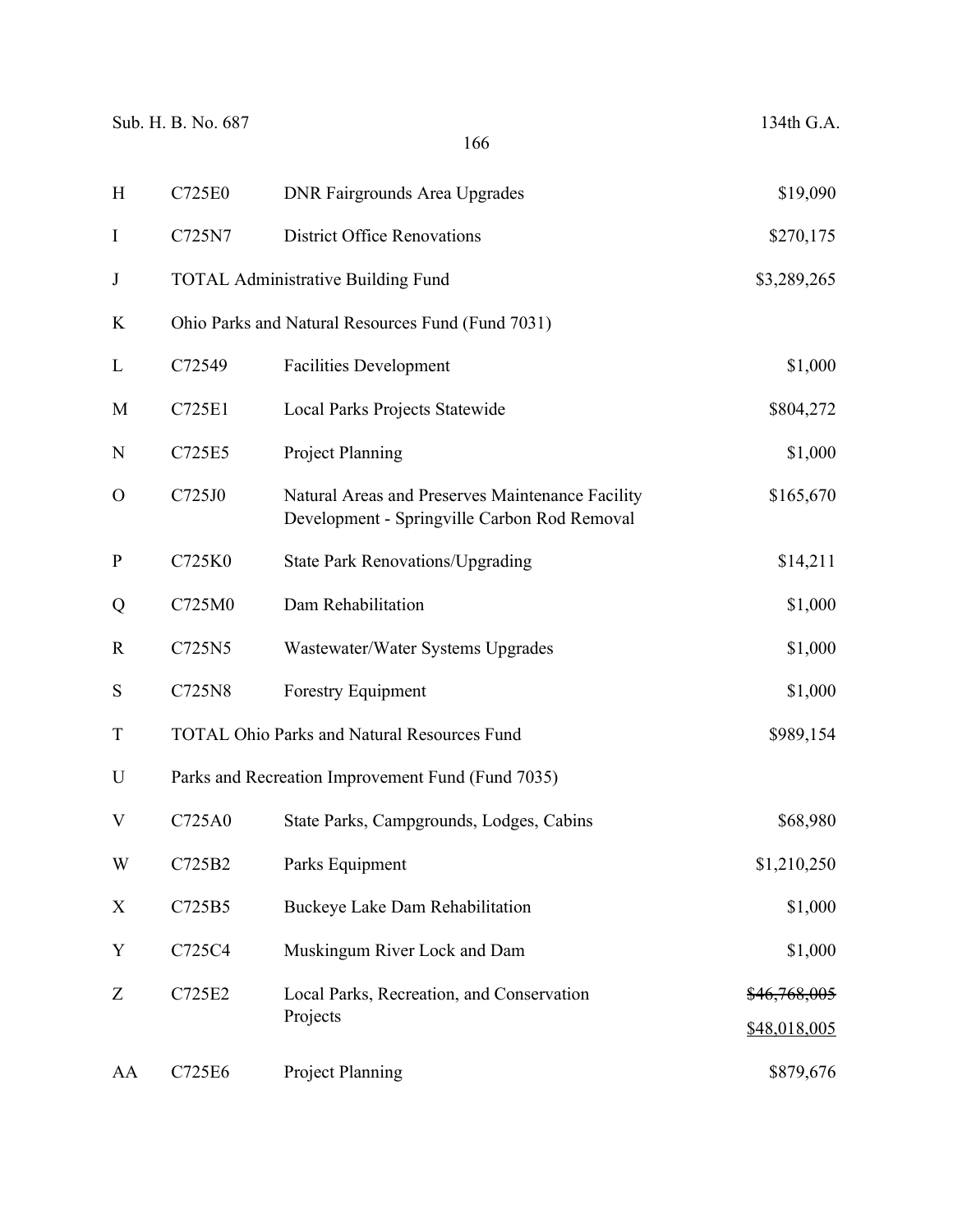| AB | C725L8                 | Statewide Trails Program                           | \$1,454,000  |
|----|------------------------|----------------------------------------------------|--------------|
| AC | C725N6                 | Wastewater/Water Systems Upgrades                  | \$1,000      |
| AD | C725R3                 | <b>State Parks Renovations/Upgrades</b>            | \$1,000      |
| AE | C725R4                 | Dam Rehabilitation - Parks                         | \$43,510     |
| AF | C725R5                 | Lake White State Park - Dam Rehabilitation         | \$1,000      |
| AG |                        | <b>TOTAL Parks and Recreation Improvement Fund</b> | \$50,429,421 |
|    |                        |                                                    | \$51,679,421 |
| AH |                        | Clean Ohio Trail Fund (Fund 7061)                  |              |
| AI | C72514                 | Clean Ohio Trail Fund                              | \$157,122    |
| AJ |                        | <b>TOTAL Clean Ohio Trail Fund</b>                 | \$157,122    |
| AK |                        | Waterways Safety Fund (Fund 7086)                  |              |
| AL | C725A7                 | Cooperative Funding for Boating Facilities         | \$6,490,400  |
| AM | C725N9                 | <b>Operations Facilities</b>                       | \$1,276,700  |
| AN |                        | <b>TOTAL Waterways Safety Fund</b>                 | \$7,767,100  |
| AO | <b>TOTAL ALL FUNDS</b> |                                                    | \$64,526,102 |
|    |                        |                                                    | \$65,776,102 |

### FEDERAL REIMBURSEMENT

All reimbursements received from the federal government for any expenditures made pursuant to this section shall be deposited in the state treasury to the credit of the fund from which the expenditure originated.

Sec. 223.15. The foregoing appropriation item C725E2, Local Parks, Recreation, and Conservation Projects, shall be equal to the amount of all unreleased local parks projects and allowable administrative costs specified in this section, unless amounts are released prior to June 30, 2022, and shall include the unencumbered balance as of June 30, 2022, in appropriation item C76061, Warren County Drug Taskforce Headquarters, and up to \$750,000 of the unencumbered balance as of June 30, 2022, in appropriation item C50100, Local Jails.

Of the foregoing appropriation item C725E2, Local Parks, Recreation, and Conservation Projects, an amount equal to two per cent of the projects listed may be used by the Department of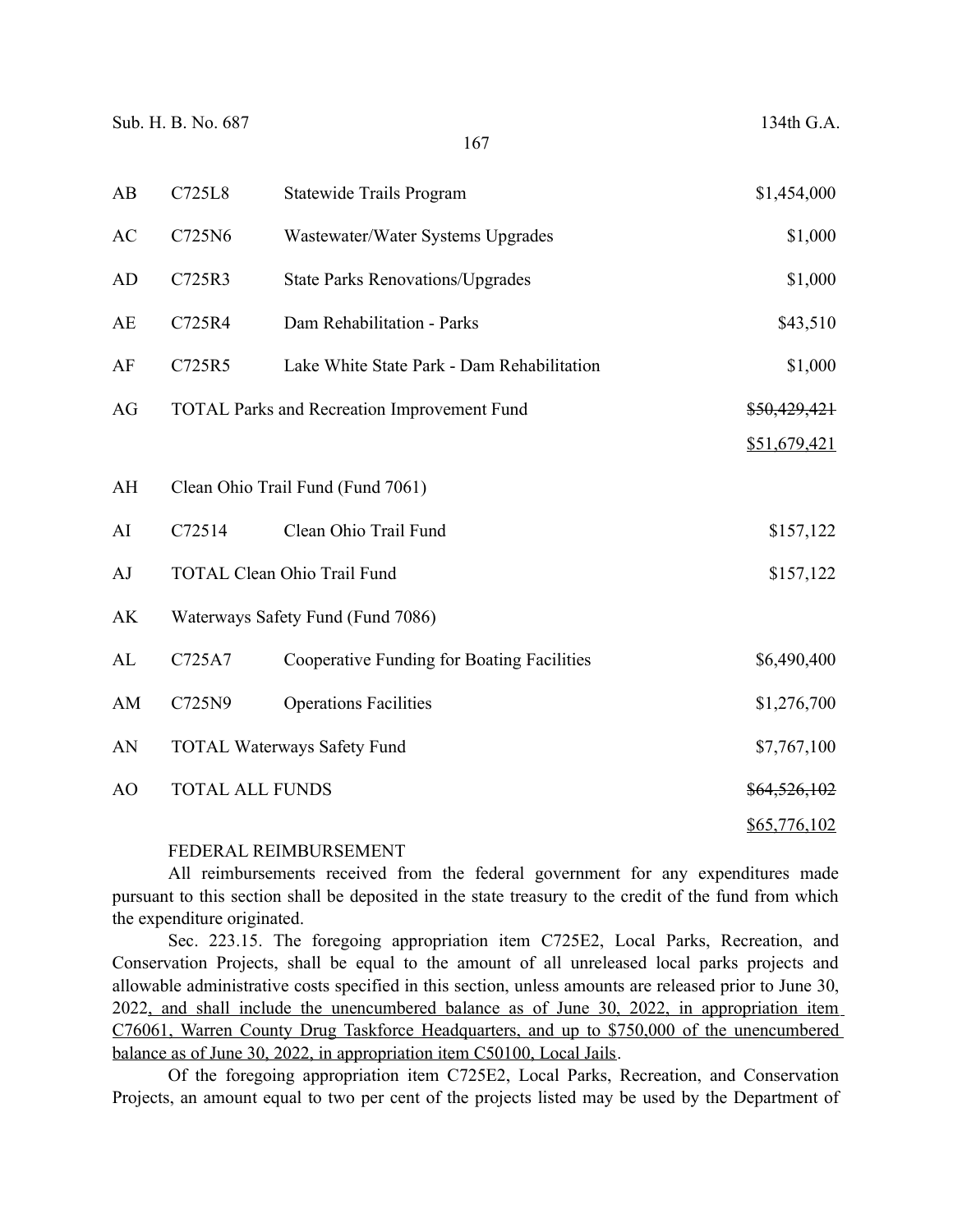# Sub. H. B. No. 687 134th G.A.

Natural Resources for the administration of local projects.

|                  | $\mathbf{1}$                                                      | $\overline{2}$ |                            |
|------------------|-------------------------------------------------------------------|----------------|----------------------------|
| A                | Project List                                                      |                |                            |
| B                | Downtown Cleveland Lakefront Pedestrian-<br>Bridge Access Project |                | \$3,500,000<br>\$5,000,000 |
| $\mathcal{C}$    | Bailey's Bike Trail                                               |                | \$2,000,000                |
| D                | <b>Smale Riverfront Park</b>                                      |                | \$1,700,000                |
| E                | City of Cleveland-Lakefront Access Project                        |                | \$1,500,000                |
| $\boldsymbol{F}$ | More Home to Roam                                                 |                | \$1,500,000                |
| G                | Columbus Zoo Conservation Education<br>Renovations                |                | \$1,000,000                |
| H                | <b>Warren County Sports Park</b>                                  |                | \$1,000,000                |
| I                | Conneaut Marina Improvement                                       |                | \$850,000                  |
| J                | The Foundry                                                       |                | \$850,000                  |
| K                | Toledo Zoo Entry Complex and Tiger and Bear<br>Exhibit            |                | \$800,000                  |
| L                | <b>Auglaize Mercer Recreational Complex</b>                       |                | \$750,000                  |
| M                | Hudson Greenway Trail                                             |                | \$750,000                  |
| N                | Sandusky Bay Pathway/Landing Park                                 |                | \$750,000                  |
| $\mathbf{O}$     | Scranton Trail Project                                            |                | \$750,000                  |
| ${\bf P}$        | Makino Park Inclusive Fields                                      |                | \$675,000                  |
| Q                | Dublin Bridge Park and Greenways Project                          |                | \$650,000                  |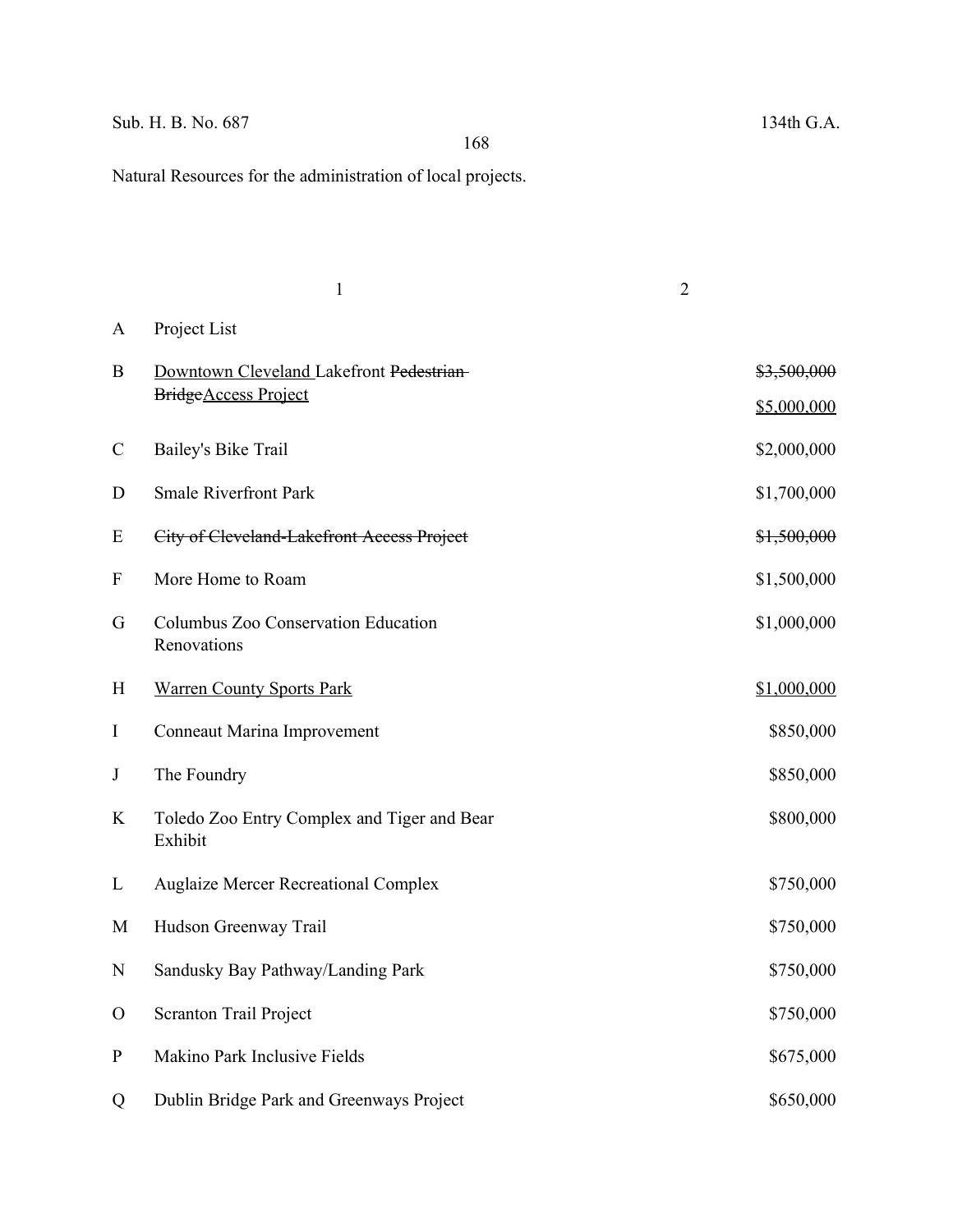|             | Sub. H. B. No. 687<br>169                                 | 134th G.A. |
|-------------|-----------------------------------------------------------|------------|
| $\mathbf R$ | Akron Zoo                                                 | \$500,000  |
| S           | Alum Creek and Olentangy Trail Connector                  | \$500,000  |
| $\mathbf T$ | Forest Lawn Flood Plain Restoration and Wildlife<br>Trail | \$500,000  |
| U           | Great Miami River Recreation Bike Trail                   | \$500,000  |
| V           | <b>Healey Creek Flood Mitigation</b>                      | \$500,000  |
| W           | Jim Simmons Trail Reservoir Trail                         | \$500,000  |
| X           | Kurt Tunnell Memorial Trail                               | \$500,000  |
| Y           | Massillon Reservoir-Park Splash Pad                       | \$500,000  |
| Z           | Oak Harbor Waterfront                                     | \$500,000  |
| AA          | The Wilds RV Park                                         | \$500,000  |
| AB          | Westlake Clague Park Playground Renovation                | \$487,155  |
| AC          | Pymatuning Valley Greenway Project                        | \$450,000  |
| AD          | Sunbury Ohio to Erie Trail Design and<br>Construction     | \$450,000  |
| AE          | <b>Wadsworth Memorial Park Improvements</b>               | \$420,000  |
| AF          | Buckeye Lake Feeder Channel Restoration                   | \$400,000  |
| AG          | Forest Run Metro Park Timberman Project                   | \$400,000  |
| AH          | Thaddeus Kosciuszko Park                                  | \$400,000  |
| AI          | Whitehall Community Park Extension                        | \$400,000  |
| AJ          | Worthington McCord Park Renovations                       | \$400,000  |
| AK          | <b>Adams County Welcome Center</b>                        | \$350,000  |
| AL          | Dover Riverfront Trailhead Connector                      | \$350,000  |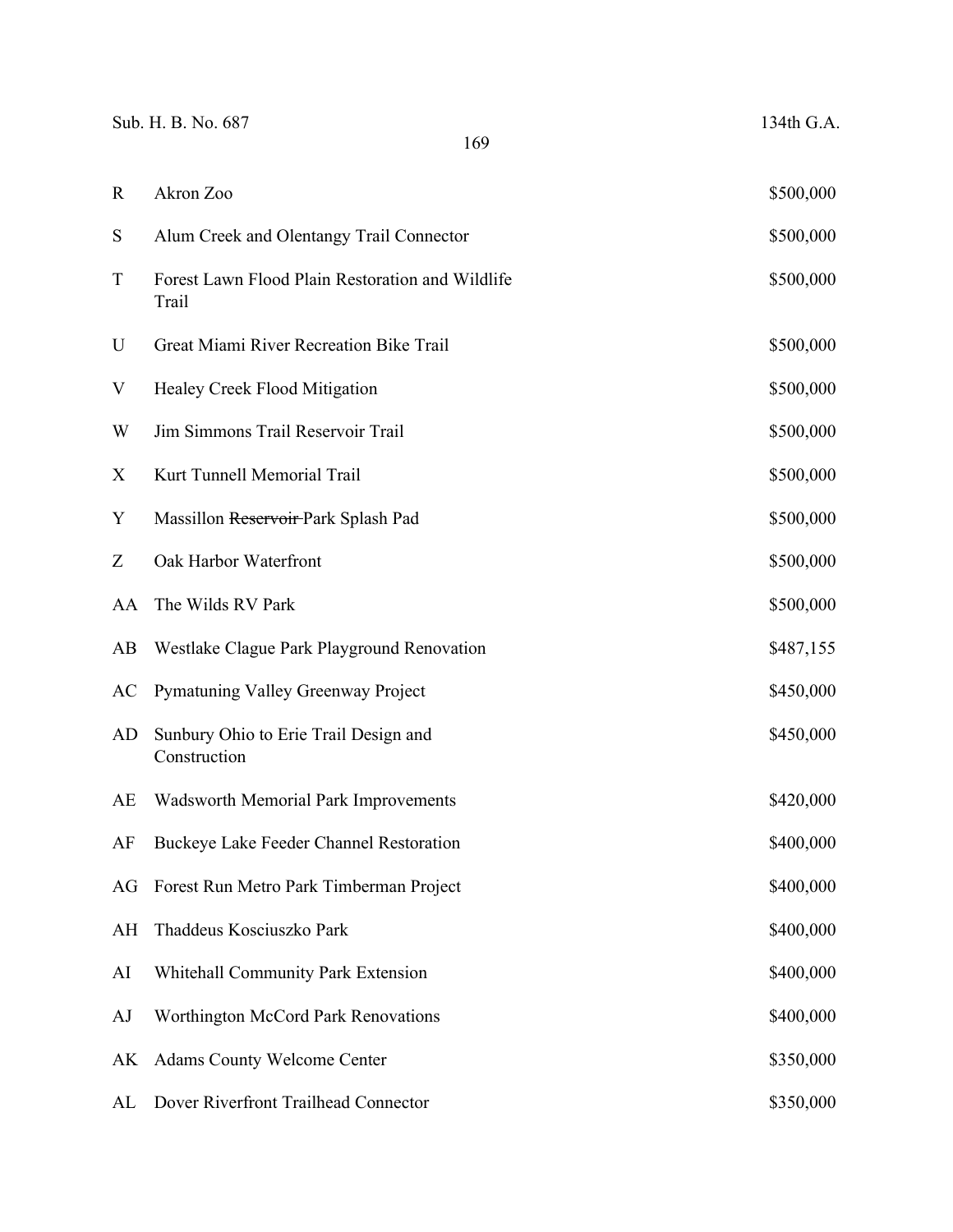|           | Sub. H. B. No. 687<br>170                                | 134th G.A. |
|-----------|----------------------------------------------------------|------------|
|           | AM Gateway Regional Sports Complex                       | \$350,000  |
| AN        | Sidney Canal Feeder Trail                                | \$350,000  |
| AO        | Wright Patterson AFB Main Gate Park Land<br>Acquisition  | \$350,000  |
| AP        | Lane Avenue Shared Use Path Project                      | \$338,000  |
| AQ        | Sheffield Village French Creek Project                   | \$325,000  |
| AR        | Ashland Freer Field Improvements                         | \$300,000  |
| AS        | <b>Glenford Earthworks Phase III</b>                     | \$300,000  |
| AT        | Lafayette Township Park Improvements                     | \$300,000  |
| AU        | Magic Mile Trail                                         | \$300,000  |
| AV        | Marshallville Preserve                                   | \$300,000  |
| AW        | Portage Lakes Drive Community Park                       | \$300,000  |
| AX        | Solon-Chagrin Falls Multi-purpose Trail                  | \$300,000  |
| AY        | <b>Wadsworth City Park</b>                               | \$300,000  |
| AZ        | <b>Clear Creek Bike Path Connector</b>                   | \$250,000  |
| BA        | Cave Lake Center for Community Leadership                | \$250,000  |
| <b>BB</b> | Clay Township Park Pavilion & Playground<br>Improvements | \$250,000  |
| BC        | Camp Lakota                                              | \$250,000  |
| <b>BD</b> | Diamond Park                                             | \$250,000  |
| BE        | First Ladies' Library Improvements                       | \$250,000  |
| BF        | Geneva-on-the-Lake Bike Trail                            | \$250,000  |
| <b>BG</b> | Heights to Hudson Trail                                  | \$250,000  |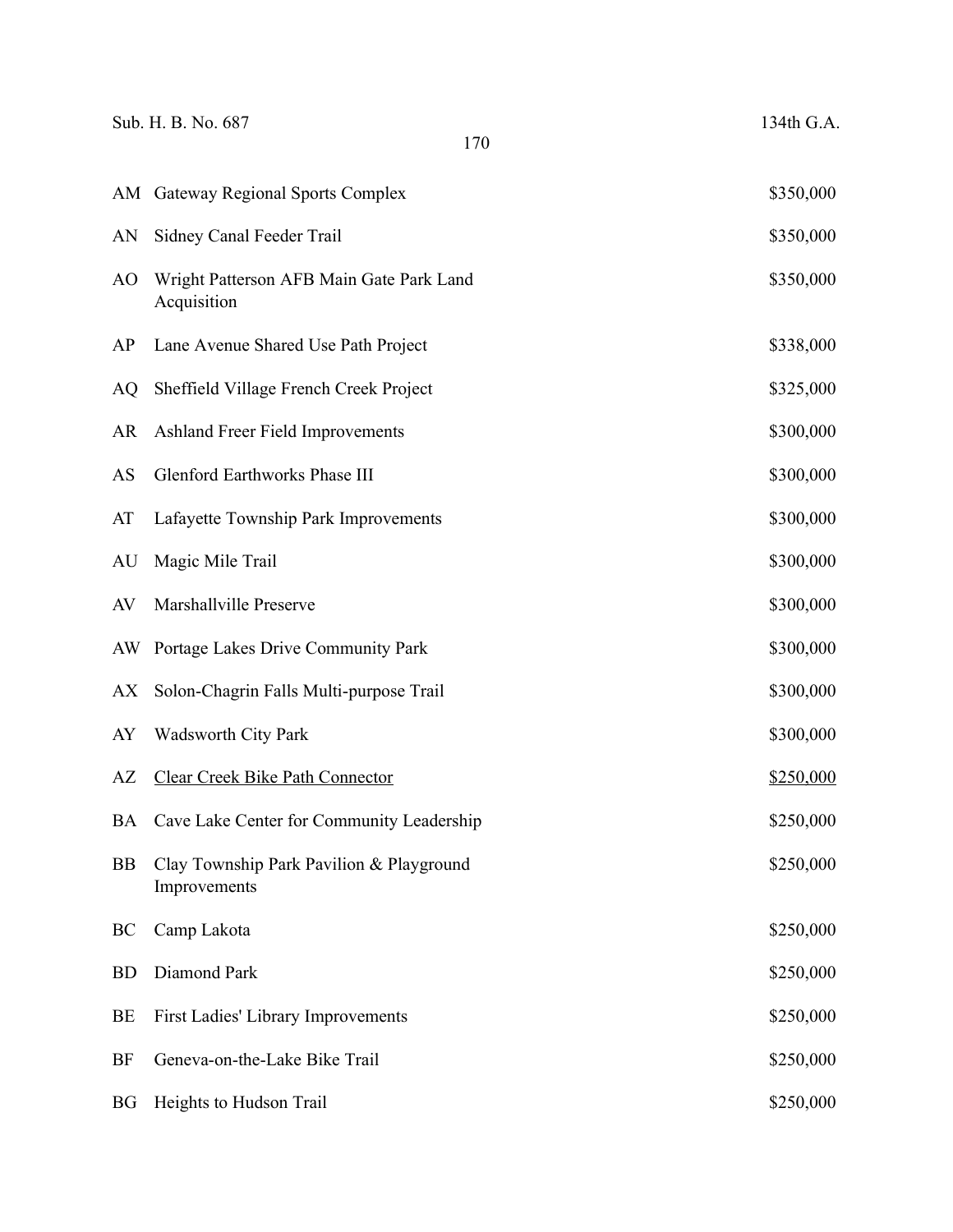| BH        | J. Babe Stern Ball Field                                                                 | \$250,000 |
|-----------|------------------------------------------------------------------------------------------|-----------|
| BI        | Millersport Canal Restoration - Phase I                                                  | \$250,000 |
| <b>BJ</b> | Wasson Way Uptown Connector Trail                                                        | \$250,000 |
| BK        | Akron Children's Hospital                                                                | \$225,000 |
| <b>BL</b> | Bay Village Walker Road Retention Basin                                                  | \$212,500 |
| BM        | <b>Black River Community Multi-use Facility</b>                                          | \$200,000 |
| <b>BN</b> | Bradstreet's Landing Pier, Lakefront Access and<br><b>Resiliency Improvements</b>        | \$200,000 |
| <b>BO</b> | Elks CC Dam Repair Project                                                               | \$200,000 |
| <b>BP</b> | Holden Arboretum                                                                         | \$200,000 |
| <b>BQ</b> | Home Road Trail Extension                                                                | \$200,000 |
| <b>BR</b> | Lorain County Metro Park Connector                                                       | \$200,000 |
| <b>BS</b> | Matthew Thomas Park Master Plan                                                          | \$200,000 |
| <b>BT</b> | Mayerson JCC Improvements                                                                | \$200,000 |
| <b>BU</b> | Munson Springs Nature Preserve & Historical Site                                         | \$200,000 |
| BV        | Shared Use Path Connector from Goosepond Road<br>to the Licking County Health Department | \$200,000 |
| BW        | Sheffield Village Trails                                                                 | \$200,000 |
| BX        | Sylvania Burnham Park Upgrade/Plummer Pool<br>Renovations                                | \$200,000 |
| BY        | Union and Rome Townships Trails Project                                                  | \$200,000 |
| BZ        | Wellston Pride Park Revitalization Project Phase II                                      | \$200,000 |
| <b>CA</b> | McKelvey Lake Park                                                                       | \$175,000 |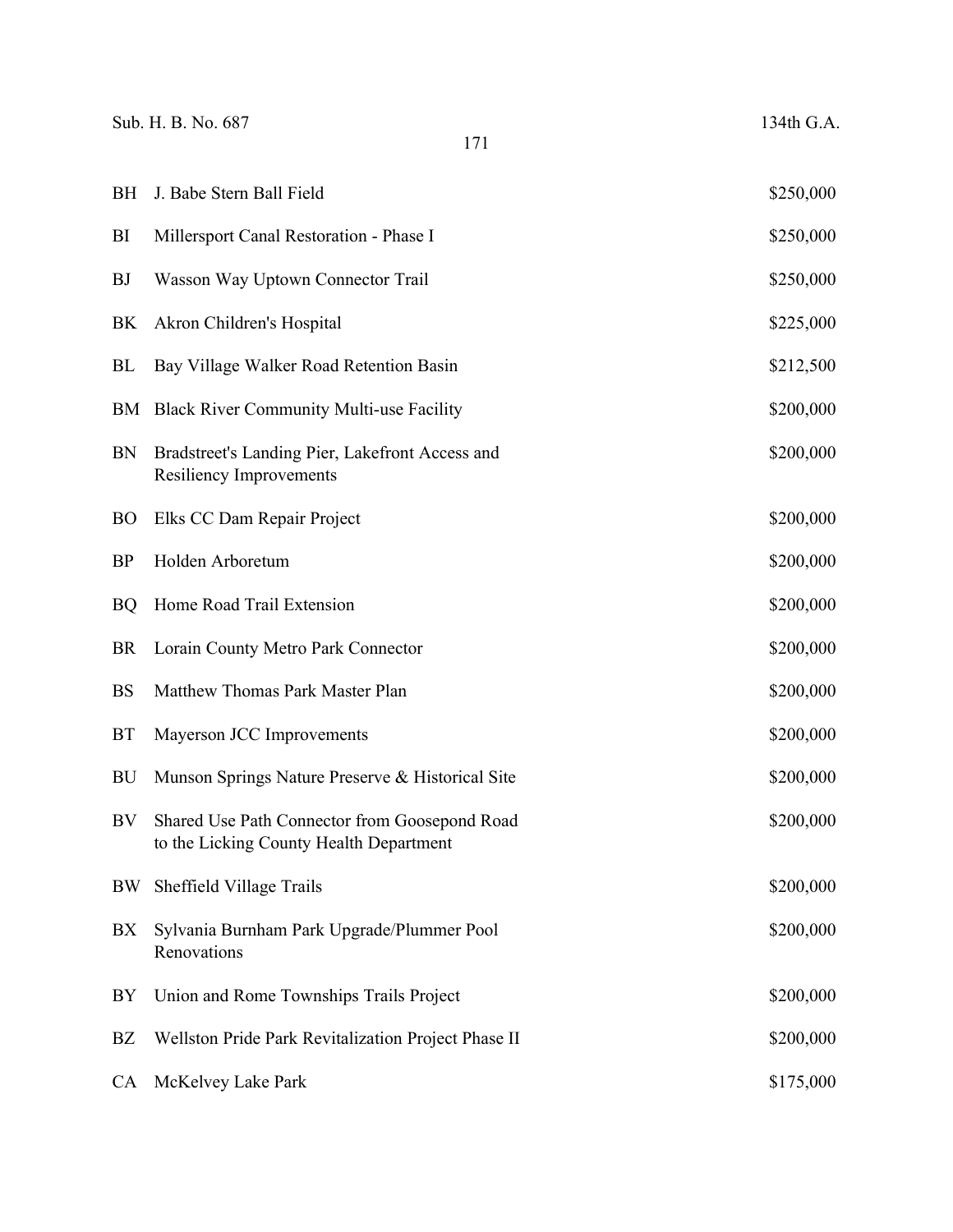|           | Sub. H. B. No. 687<br>172                                                | 134th G.A. |
|-----------|--------------------------------------------------------------------------|------------|
| CB        | <b>Antrim Community Center</b>                                           | \$150,000  |
| CC        | Clearcreek Hazel Woods Bike Connector                                    | \$150,000  |
| <b>CD</b> | Findlay Playground/Grant Park/Over-the-Rhine<br><b>Recreation Center</b> | \$150,000  |
| <b>CE</b> | Harrisburg Baseball Complex                                              | \$150,000  |
| <b>CF</b> | Kamp Dovetail                                                            | \$150,000  |
| <b>CG</b> | Lancaster All Accessible Sports Complex and Park                         | \$150,000  |
| <b>CH</b> | Little Hocking Community and Recreation Center                           | \$150,000  |
| CI        | Medina County Rocky River Trail West Branch                              | \$150,000  |
| CJ        | Mill Creek Valley Conservancy District Corridor<br>Revitalization        | \$150,000  |
| <b>CK</b> | Moberly Branch Connector Trail                                           | \$150,000  |
| CL        | Ottawa Memorial Pool Improvements                                        | \$150,000  |
| CM        | Parker Square and Memorial Park Improvements<br>Project                  | \$150,000  |
| <b>CN</b> | Pickerington Soccer Association Facility<br>Improvements                 | \$150,000  |
| CO        | Piqua Downtown Riverfront Park Improvements                              | \$150,000  |
| CP        | Pump House Meadow and Mindfulness Trail                                  | \$150,000  |
| CQ        | Strongsville Ehrnfelt Center                                             | \$150,000  |
| <b>CR</b> | Swanton Railroad Park                                                    | \$150,000  |
| <b>CS</b> | <b>Wadsworth Durling Park Improvements</b>                               | \$135,000  |
| <b>CT</b> | Fairlawn Gully Water Quality Basins                                      | \$125,000  |
| <b>CU</b> | Henry County Park Board Bridge Project                                   | \$125,000  |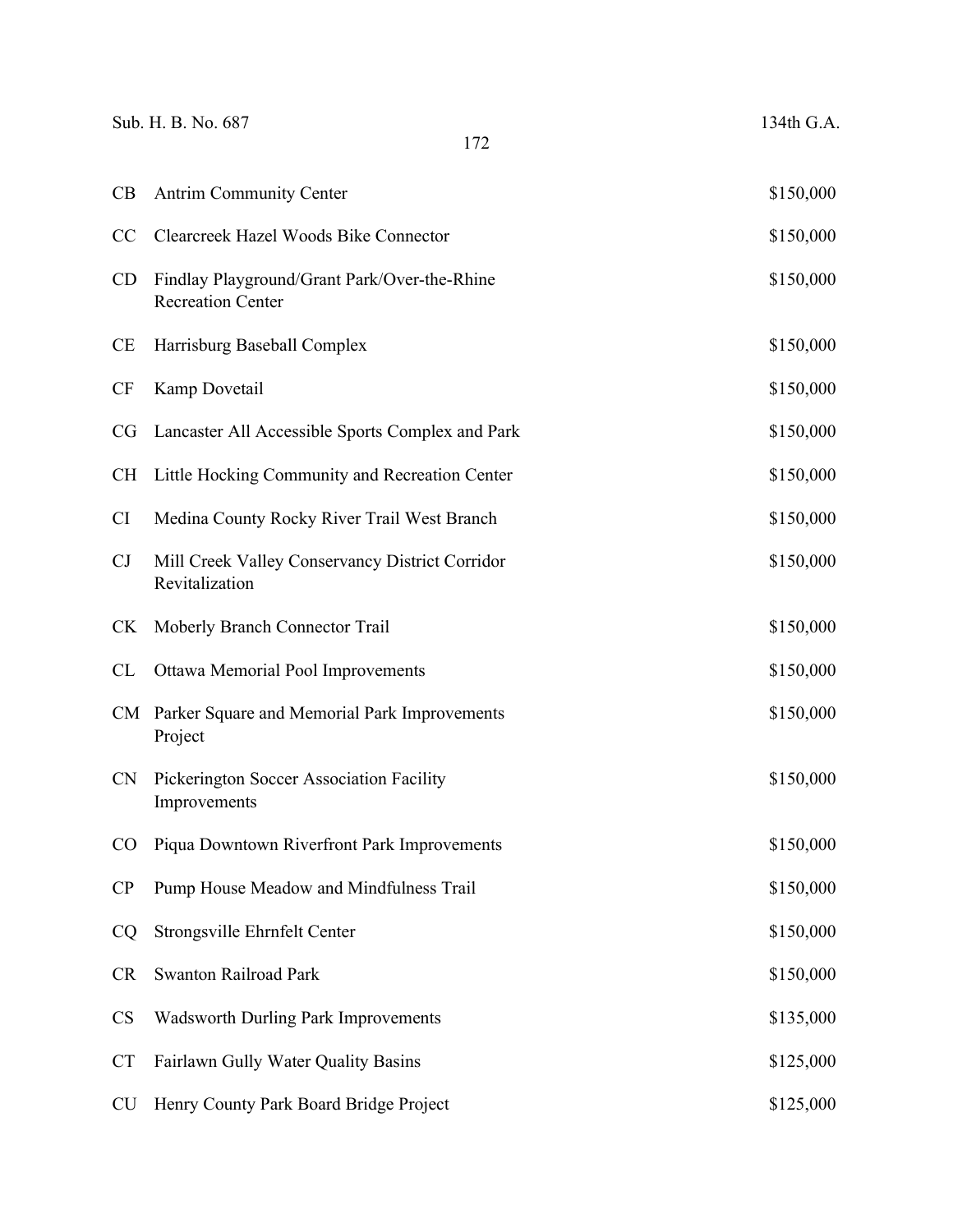|                | Sub. H. B. No. 687<br>134th G.A.<br>173                    |           |
|----------------|------------------------------------------------------------|-----------|
| CV             | Freeman Road Park Project                                  | \$115,000 |
| <b>CW</b>      | Mary Rutan Tennis Court Project                            | \$115,000 |
| <b>CX</b>      | Lodi's Richman Field Splash Pad                            | \$105,000 |
| <b>CY</b>      | Avon Lake Weiss Field Park Pavilion Replacement<br>Project | \$100,000 |
| CZ             | Avon Veterans Memorial Park Expansion                      | \$100,000 |
| DA             | <b>Bremenfest Shelterhouse</b>                             | \$100,000 |
| $DB$           | Brunswick Hills Township Park                              | \$100,000 |
| DC             | Camp Butterworth                                           | \$100,000 |
| DD             | Camp Libbey                                                | \$100,000 |
| DE             | Camp Stoneybrook                                           | \$100,000 |
| DF             | Camp WhipPoorWill                                          | \$100,000 |
| DG             | Circleville Ted Lewis Park Renovation                      | \$100,000 |
| DH             | City of Sylvania SOMO Project                              | \$100,000 |
| DI             | Columbia Township Wooster Pike Bike Trail                  | \$100,000 |
| DJ             | Fairfax Ziegler Park Improvements                          | \$100,000 |
| DK             | Forest Park Central Park Improvements                      | \$100,000 |
| DL             | <b>Great Stone Viaduct</b>                                 | \$100,000 |
|                | DM Lisbon Greenway Bike Trail                              | \$100,000 |
| DN             | Independence Civic Center Renovations                      | \$100,000 |
| D <sub>O</sub> | Lockbourne Magnolia Trail                                  | \$100,000 |
| DP             | Mansfield Newhope Inclusive Playground                     | \$100,000 |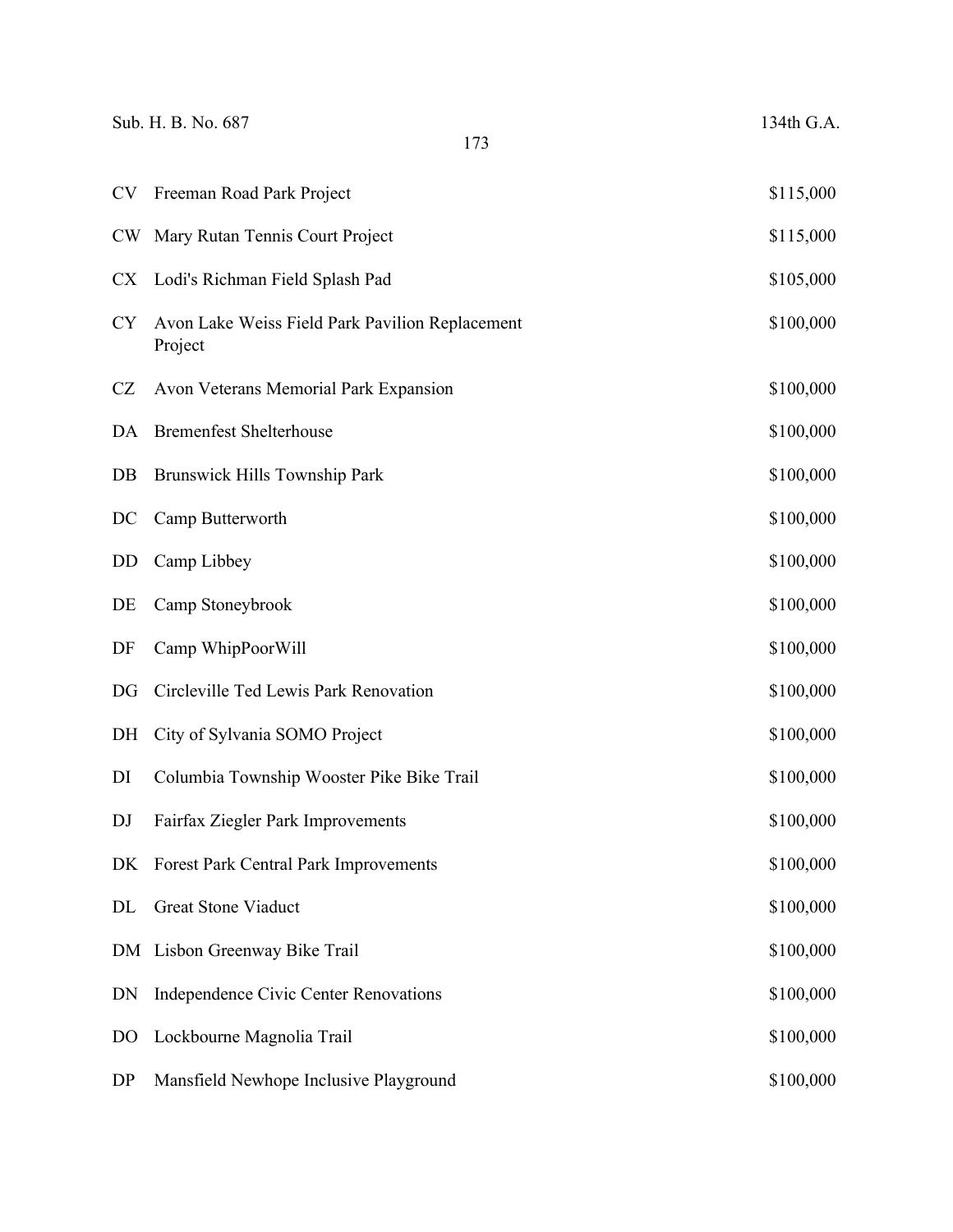| Sub. H. B. No. 687 |  |  |  |
|--------------------|--|--|--|
|                    |  |  |  |

| DQ | Mayfield Village Civic Center Upgrades                                              | \$100,000 |
|----|-------------------------------------------------------------------------------------|-----------|
| DR | Meigs County Pool                                                                   | \$100,000 |
| DS | Miracle Field Complex                                                               | \$100,000 |
| DT | Mitchell Park Trail Connector                                                       | \$100,000 |
| DU | <b>Poland Municipal Forest Restoration</b>                                          | \$100,000 |
| DV | Rodger W. Young Park: Ball Diamond                                                  | \$100,000 |
| DW | Schultz Campus for Jewish Life: Family<br>Recreation and Accessibility Enhancements | \$100,000 |
| DX | Whitehall Community Park Revitalization                                             | \$100,000 |
| DY | Williams County West Unity Village Splash Pad                                       | \$100,000 |
| DZ | <b>Waldo Community Center Walking Bridge</b>                                        | \$99,000  |
| EA | <b>Brecksville Tennis Court Lighting</b>                                            | \$75,000  |
| EB | Buckeye Lake Crystal Lagoon                                                         | \$75,000  |
| EC | Geneva-on-the-Lake Shoreline Protection Project                                     | \$75,000  |
| ED | Hiestand Woods Improvement Project                                                  | \$75,000  |
| EE | <b>Lisbon Park Walking Track</b>                                                    | \$75,000  |
| EF | McConnelsville Community Recreation Building                                        | \$75,000  |
| EG | Renovate Existing Fitzwater Train Yard Operations<br><b>Building</b>                | \$75,000  |
| EH | Summit Lake Vision Plan                                                             | \$75,000  |
| EI | Van Wert Reservoir Trails                                                           | \$75,000  |
| EJ | Vermillion Lakefront Revitalization                                                 | \$75,000  |
| EK | Village of Moreland Hills Forest Ridge Park                                         | \$75,000  |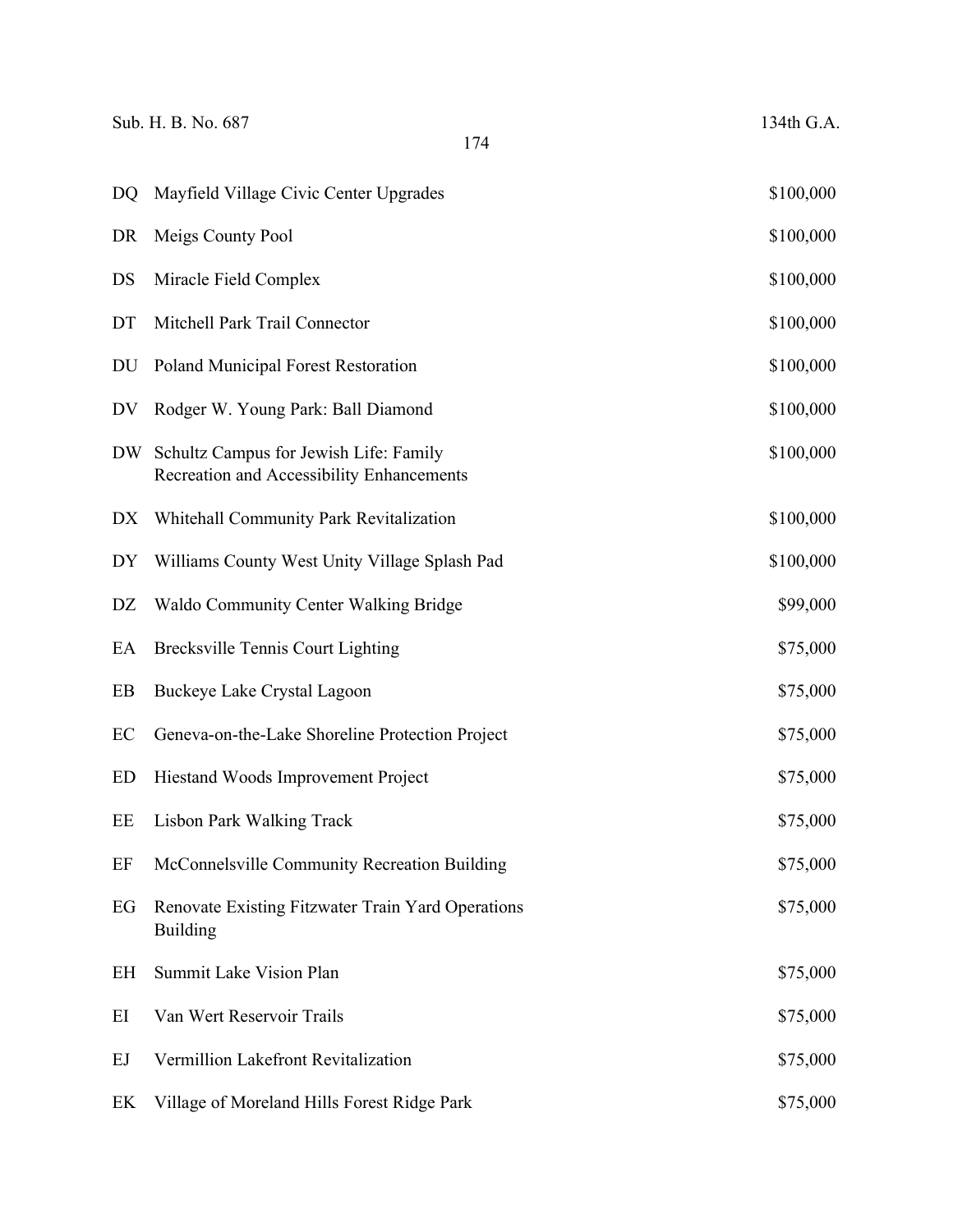| EL        | Wapakoneta Veterans Memorial Park Splash Pad | \$75,000 |
|-----------|----------------------------------------------|----------|
| EM        | Western Reserve Greenway Bike Trail          |          |
| EN        | Ray Mellert Park                             |          |
| EO        | Willard Park Playground                      |          |
| EP        | Willadale Segment-Southgate Connector Trail  |          |
| EQ        | Avon Lake Veterans Park Gazebo               |          |
| ER        | Camp Sherman Park                            |          |
| ES        | Chardon Living Memorial Park Improvements    |          |
| ET        | Harmar Pedestrian Bridge Restoration Project | \$50,000 |
| EU        | Jeromesville Square Park                     | \$50,000 |
| EV        | Keener Park Renovations/Pickleball Courts    | \$50,000 |
| EW        | Kelley Nature Preserve Boat Ramp             | \$50,000 |
| EX        | Kent State and Stark State Campus Trail      | \$50,000 |
| EY        | Lebanese Cultural Garden                     | \$50,000 |
| EZ        | Magnolia Flouring Mills Restoration          | \$50,000 |
| FA        | Milford Center Rail Depot                    | \$50,000 |
| FB        | Ohio and Erie Canal Way Towpath Trail        | \$50,000 |
| FC        | Ohio Township Swimming Pool                  | \$50,000 |
| <b>FD</b> | Pomeroy Multimodal Path                      | \$50,000 |
| $\rm FE$  | Revitalization of Short Park                 | \$50,000 |
| FF        | Richwood Opera House                         | \$50,000 |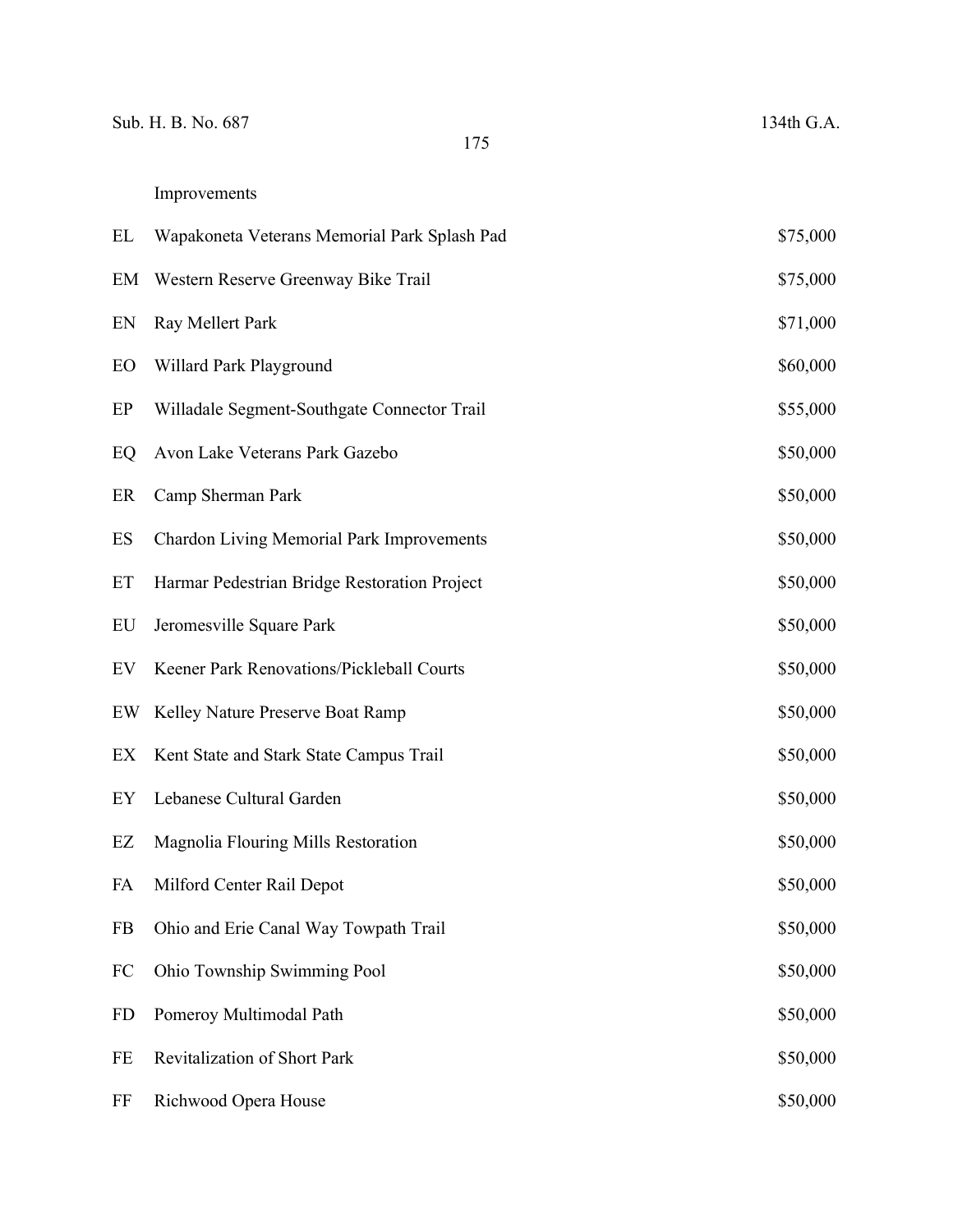|           | Sub. H. B. No. 687<br>176                                               | 134th G.A. |
|-----------|-------------------------------------------------------------------------|------------|
| FG        | Stoner Pond at Ranger Park Fishing Dock<br>Construction                 | \$50,000   |
| FH        | <b>Uptown Ecological Corridor</b>                                       | \$50,000   |
| FI        | West Union Pedestrian Bike Path                                         | \$50,000   |
| FJ        | Willard Splash Pad and Park Improvements                                | \$50,000   |
| FK        | Wooster Memorial Splash Pad Park                                        | \$50,000   |
| FL        | Thomas Lane Pocket Park Project                                         | \$46,740   |
| <b>FM</b> | Bruce L. Chapin Bridge - Northcoast Inland Trail                        | \$45,000   |
| <b>FN</b> | <b>Headwaters Nature Trail</b>                                          | \$45,000   |
| <b>FO</b> | Village of Lakemore Hinton Humniston Fitness<br><b>Park Renovations</b> | \$45,000   |
| <b>FP</b> | Austin Badger Park Path                                                 | \$43,000   |
| FQ        | Monroe Community Park Activity Center                                   | \$40,000   |
| <b>FR</b> | Nimisilla Park Excavating                                               | \$40,000   |
| <b>FS</b> | Rittman Youth Football FieldSplash Pad                                  | \$40,000   |
| <b>FT</b> | Jeromesville Community Garden                                           | \$35,000   |
| <b>FU</b> | Ray Mellert Dog Park Project                                            | \$35,000   |
| FV        | Village of Highland Hills Gazebo                                        | \$35,000   |
| <b>FW</b> | Monroeville Clark Park - North Coast Inland Trail<br>Connection         | \$33,000   |
| FX        | Camp McKinley Improvements                                              | \$30,000   |
| <b>FY</b> | Perry Township Community Recreation Center                              | \$30,000   |
| FZ        | Village of Weston Community Splash Pad                                  | \$30,000   |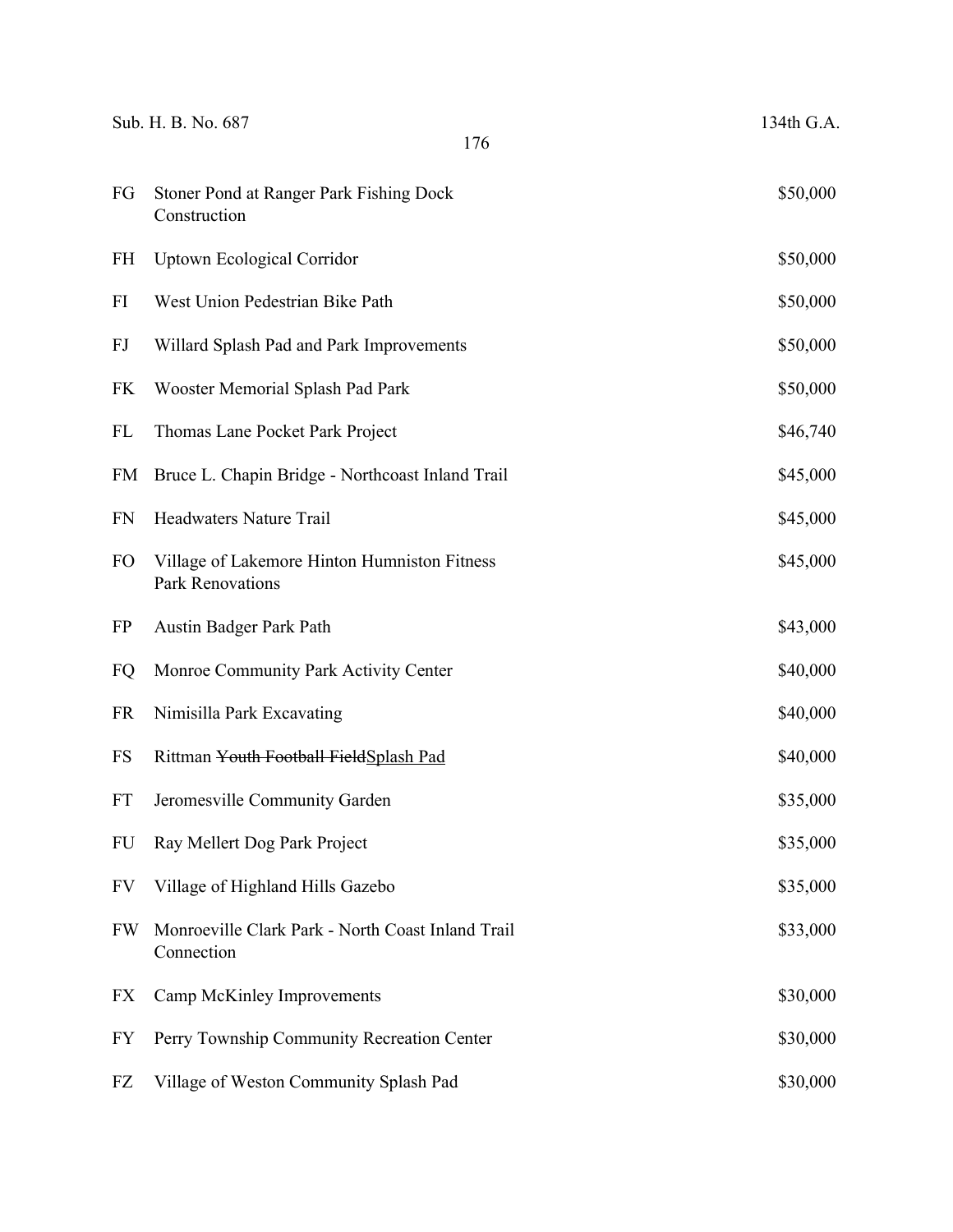Sub. H. B. No. 687 134th G.A.

| <b>GA</b> | <b>Weston Reservoir Restoration</b>              | \$30,000 |
|-----------|--------------------------------------------------|----------|
| <b>GB</b> | Sunny Lake Park Fishing Pier                     | \$26,000 |
| GC        | East Liverpool Park Improvements                 | \$25,000 |
| GD        | New Bremen STEM Waterway                         | \$25,000 |
| <b>GE</b> | Rayland Friendship Park Restroom Project         | \$25,000 |
| <b>GF</b> | Smiley Park Ball Field Fencing                   | \$25,000 |
| GG        | Willshire Ballpark Enhancements                  | \$25,000 |
| <b>GH</b> | Oakwood Community Park                           | \$22,610 |
| GI        | Cleveland Cultural Gardens - Rusin Garden        | \$22,000 |
| GJ        | Auglaize Village Handi-capable Heritage Trail    | \$20,000 |
| <b>GK</b> | Clifton to Yellow Springs Bike Trail             | \$20,000 |
| GL        | <b>Waverly Canal Park</b>                        | \$20,000 |
| <b>GM</b> | Wakeman Trail Connector                          | \$17,000 |
| <b>GN</b> | <b>Lorain Pier Planning Project</b>              | \$15,000 |
| GO        | Seville Memorial Park Public Restroom Facilities | \$15,000 |
| <b>GP</b> | Village of Albany Bike Paths                     | \$10,000 |
| GQ        | Antwerp Riverside Park Fitness Trail             | \$7,500  |
| GR        | New Bremen StoryWalk<br>Sec. 227.10.             | \$7,500  |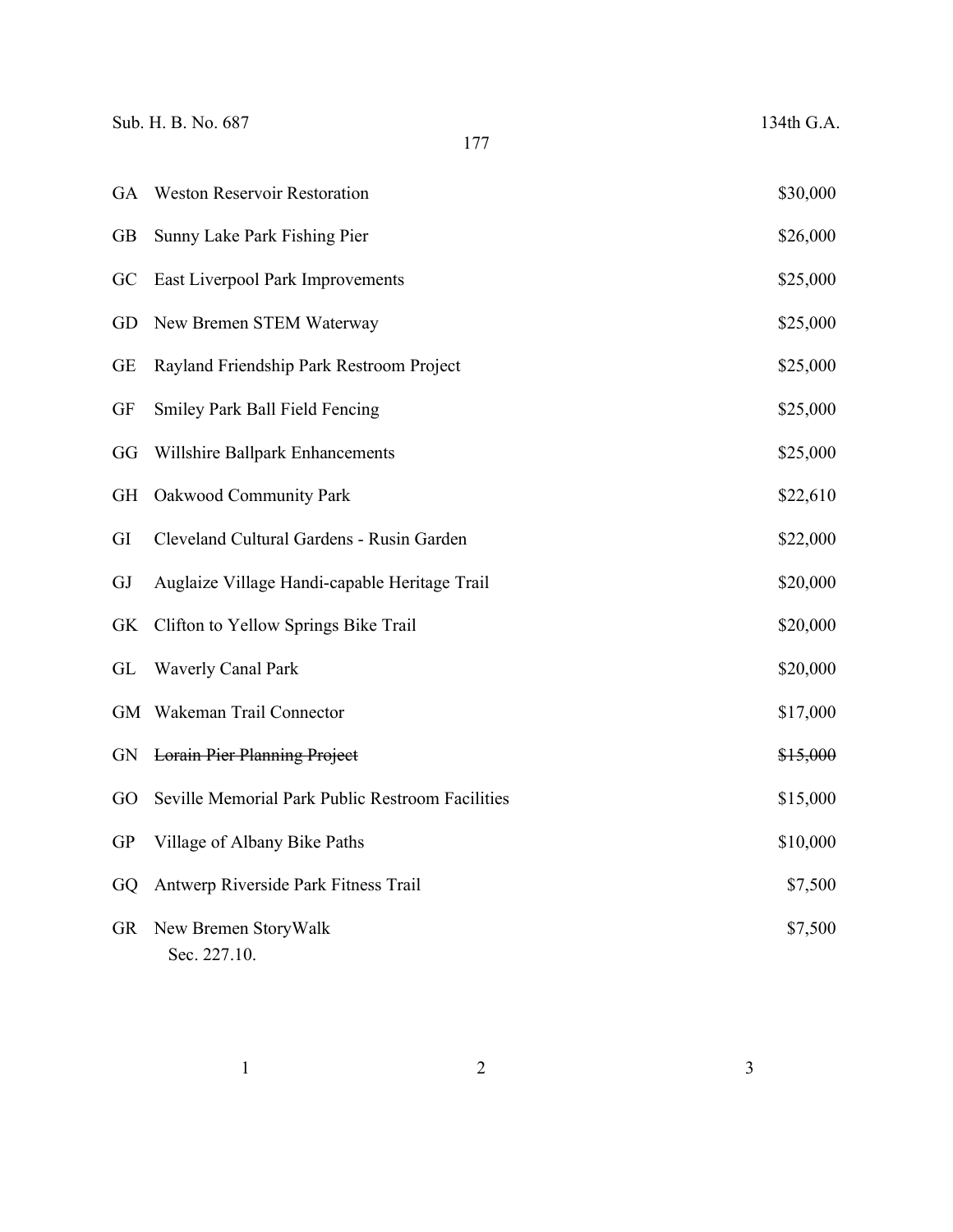| A            |                        | DPS DEPARTMENT OF PUBLIC SAFETY                          |                        |
|--------------|------------------------|----------------------------------------------------------|------------------------|
| B            |                        |                                                          | Reappropriations       |
| $\mathsf{C}$ |                        | Administrative Building Fund (Fund 7026)                 |                        |
| D            | C76000                 | <b>Platform Scales Improvements</b>                      | \$150,000              |
| E            | C76035                 | Alum Creek Facility Renovations and Upgrades             | \$150,000              |
| F            | C76036                 | Shipley Building Renovations and<br>Improvements         | \$150,000              |
| G            | C76044                 | OSHP Headquarters/Post Renovations and<br>Improvements   | \$2,000,000            |
| H            | C76045                 | OSHP Academy Renovations and<br>Improvements             | \$25,000               |
| $\mathbf I$  | C76049                 | <b>EMA Building Renovations and Improvements</b>         | \$150,000              |
| J            | C76050                 | OSHP Dispatch Center Renovations and<br>Improvements     | \$500,000              |
| K            | C76060                 | Medina County Safety Services Complex                    | \$400,000              |
| L            | C <sub>76061</sub>     | Warren County Drug Taskforce Headquarters                | \$500,000              |
| M            | C76069                 | Medina County Safety Services Complex                    | \$400,000              |
| N            | C76070                 | Medina County Driving Skills Pad Garage                  | \$50,000               |
| $\Omega$     | C76076                 | Ohio Task Force One (OH-TF1)<br>WarehouseTraining Center | \$50,000               |
| $\mathbf{P}$ |                        | <b>TOTAL Administrative Building Fund</b>                | \$4,525,000            |
|              |                        |                                                          | \$4,025,000            |
| Q            | <b>TOTAL ALL FUNDS</b> |                                                          | <del>\$4,525,000</del> |
|              |                        |                                                          | \$4,025,000            |

# EMA BUILDING RENOVATIONS AND IMPROVEMENTS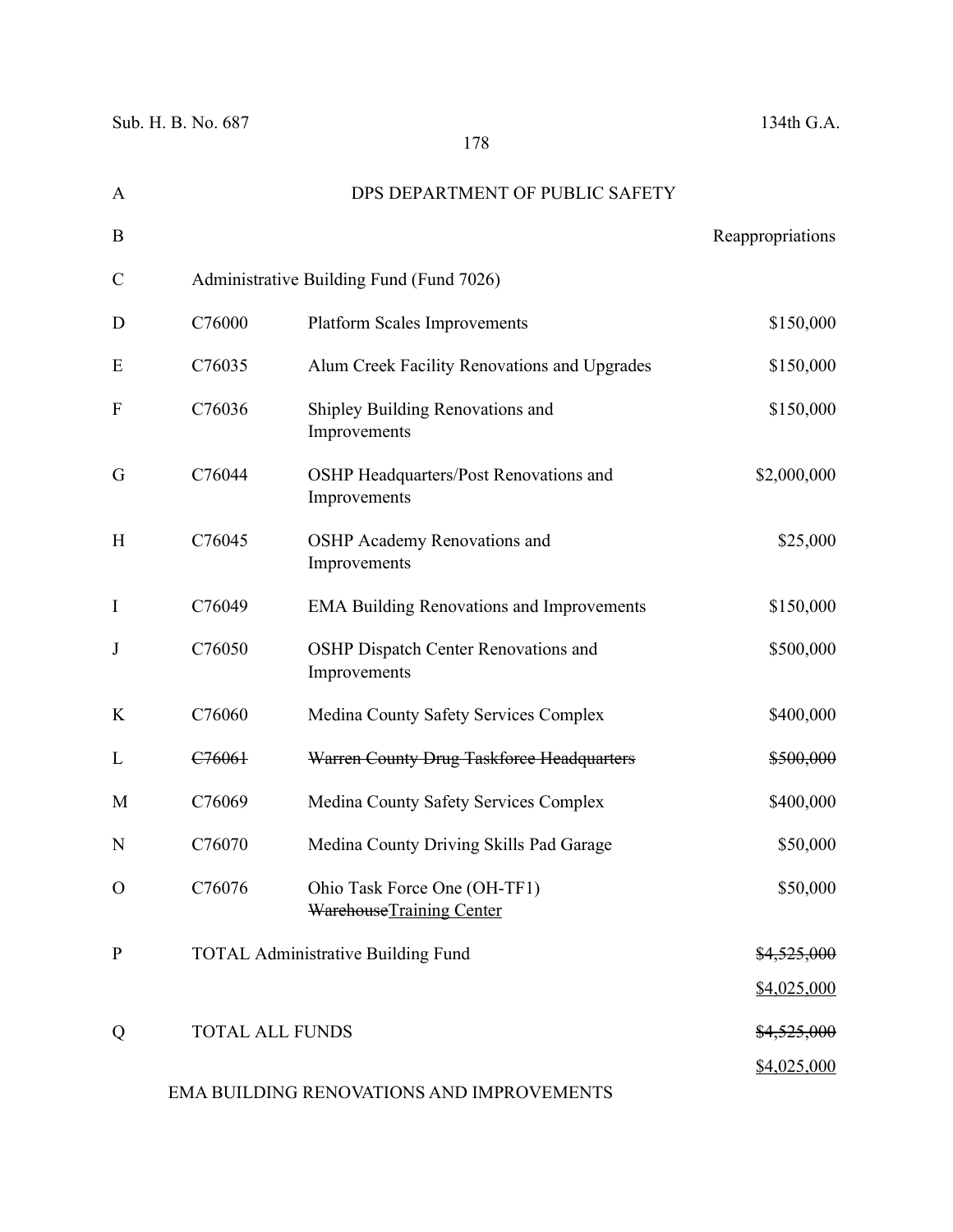The amount reappropriated for the foregoing appropriation item C76049, EMA Building Renovations and Improvements, is the unencumbered balance as of June 30, 2022, in appropriation item C76049, EMA Building Renovations and Improvements, plus the unencumbered balance as of June 30, 2022, in appropriation item C76067, Radiological Calibration Laboratory Relocation. Sec. 229.10.

|                           | 1                      | $\overline{2}$                                  | 3                |
|---------------------------|------------------------|-------------------------------------------------|------------------|
| $\mathbf{A}$              |                        | DRC DEPARTMENT OF REHABILITATION AND CORRECTION |                  |
| B                         |                        |                                                 | Reappropriations |
| $\mathcal{C}$             |                        | Adult Correctional Building Fund (Fund 7027)    |                  |
| D                         | C50100                 | Local Jails                                     | \$51,804,000     |
|                           |                        |                                                 | \$51,054,000     |
| E                         | C50101                 | <b>Community-Based Correctional Facilities</b>  | \$91,885         |
| $\boldsymbol{\mathrm{F}}$ | C50105                 | Water System/Plant Improvements                 | \$7,023,767      |
| G                         | C50114                 | <b>Community Residential Program</b>            | \$3,753,473      |
| H                         | C50136                 | <b>General Building Renovations</b>             | \$120,000,000    |
| I                         |                        | <b>TOTAL Adult Correctional Building Fund</b>   | \$182,673,125    |
|                           |                        |                                                 | \$181,923,125    |
| J                         | <b>TOTAL ALL FUNDS</b> |                                                 | \$182,673,125    |
|                           |                        |                                                 | \$181,923,125    |

#### COMMUNITY-BASED CORRECTIONAL FACILITIES

The amount reappropriated for the foregoing appropriation item C50101, Community-Based Correctional Facilities, is the unencumbered balance as of June 30, 2022, in appropriation item C50101, Community-Based Correctional Facilities, plus \$63,669. Prior to the expenditure of this appropriation, the Department of Rehabilitation and Correction shall certify to the Director of Budget and Management canceled encumbrances in the amount of at least \$63,669.

WATER SYSTEM/PLANT IMPROVEMENTS

The amount reappropriated for the foregoing appropriation item C50105, Water System/Plant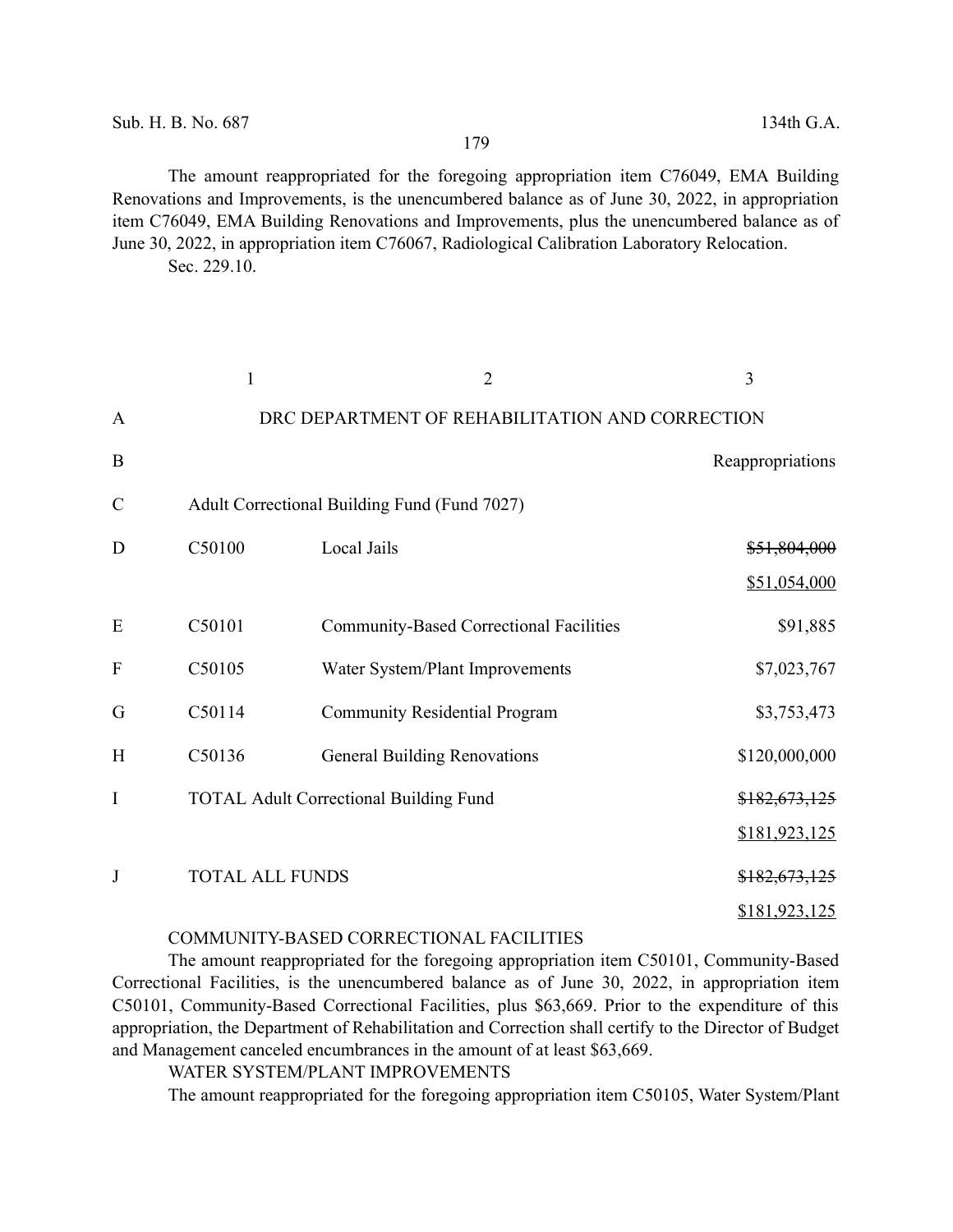Improvements, is the unencumbered balance as of June 30, 2022, in appropriation item C50105, Water System/Plant Improvements, plus \$411,719. Prior to the expenditure of this appropriation, the Department of Rehabilitation and Correction shall certify to the Director of Budget and Management canceled encumbrances in the amount of at least \$411,719.

## COMMUNITY RESIDENTIAL PROGRAM

The amount reappropriated for the foregoing appropriation item C50114, Community Residential Program, is the unencumbered balance as of June 30, 2022, in appropriation item C50114, Community Residential Program, plus \$41,657. Prior to the expenditure of this appropriation, the Department of Rehabilitation and Correction shall certify to the Director of Budget and Management canceled encumbrances in the amount of at least \$41,657.

#### GENERAL BUILDING RENOVATION

The amount reappropriated for the foregoing appropriation item C50136, General Building Renovation, is the unencumbered balance as of June 30, 2022, in appropriation item C50136, General Building Renovation, plus \$5,194,579. Prior to the expenditure of this appropriation, the Department of Rehabilitation and Correction shall certify to the Director of Budget and Management canceled encumbrances in the amount of at least \$5,194,579.

## Sec. 229.20. LOCAL JAILS

The foregoing appropriation item C50100, Local Jails, shall be used for the construction and renovation of county jails. The Department of Rehabilitation and Correction shall designate the projects involving the construction and renovation of county jails.

The Department of Rehabilitation and Correction may review and approve the renovation and construction of projects for which funds are provided. The proceeds of any obligations authorized under this section shall not be applied to any such facilities that are not designated and approved by the Department of Rehabilitation and Correction.

The Department of Rehabilitation and Correction shall adopt guidelines to accept and review applications and designate projects. The guidelines shall require the county or counties to justify the need for the project and to comply with timelines for the submission of documentation pertaining to the project and project location.

In reviewing applications and designating projects, the Department of Rehabilitation and Correction shall prioritize applications and projects that:

(1) Target county jails that the Department of Rehabilitation and Correction determines to have the greatest need for construction or renovation work;

(2) Improve substantially the condition, safety and operational ability of the jail; and

(3) Benefit jails that are, or will be, used by multiple counties.

A portion of the foregoing appropriation item C50100, Local Jails, shall be used to support the projects listed in this section, unless the amounts are released prior to June 30, 2022.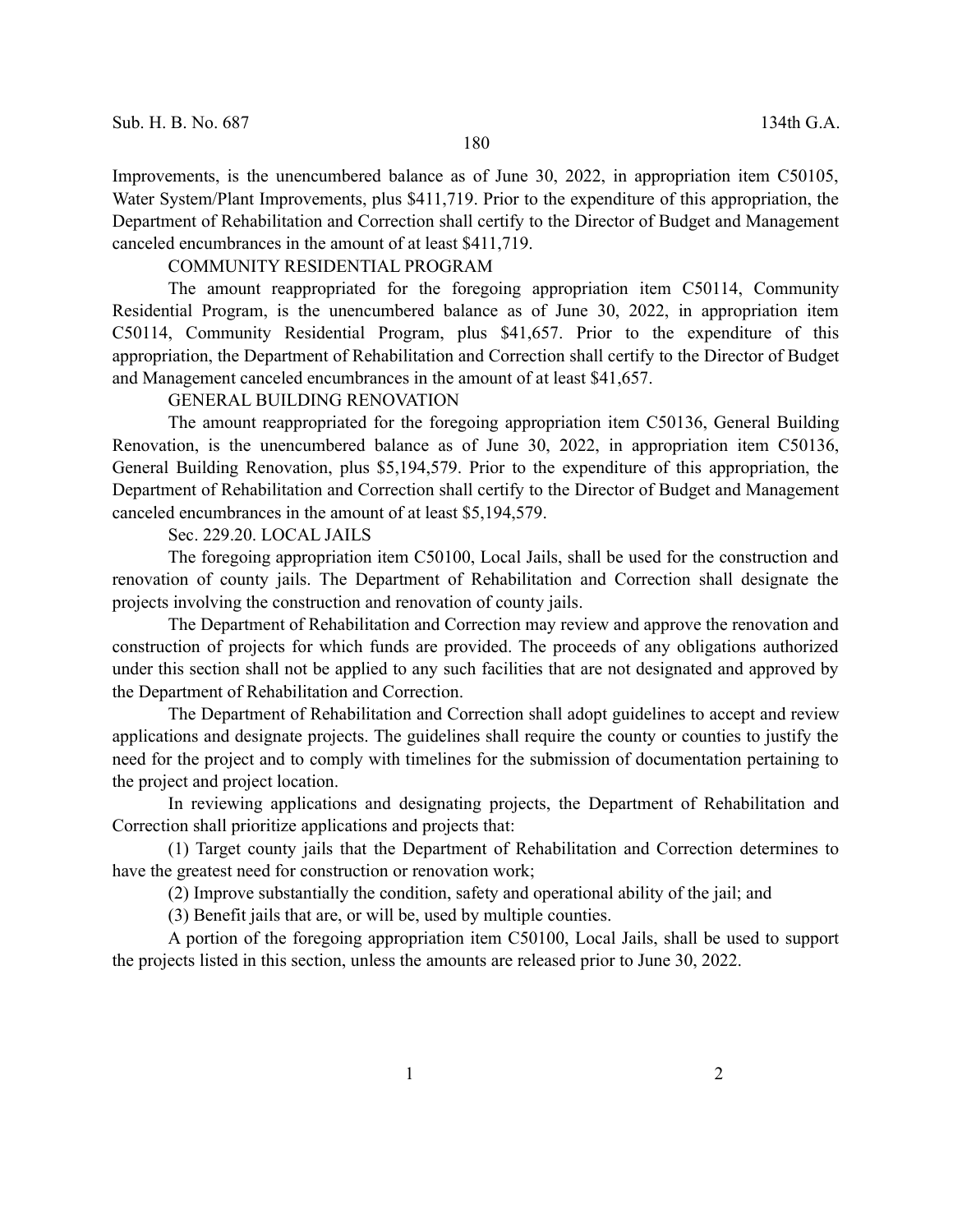| $\mathbf{A}$  | Project List                                 |           |
|---------------|----------------------------------------------|-----------|
| $\mathbf B$   | Warren County Jail Interceptor Center        | \$750,000 |
| $\mathcal{C}$ | Vinton County Justice Center                 | \$200,000 |
| $\mathbf D$   | Logan County Jail                            | \$139,000 |
| E             | Holmes County Jail                           | \$100,000 |
| $\mathbf{F}$  | Medina County Jail                           | \$100,000 |
| G             | Noble County Justice Center                  | \$100,000 |
| H             | Wyandot County Jail                          | \$100,000 |
| $\bf{I}$      | <b>Fayette County Adult Detention Center</b> | \$65,000  |
|               | Sec. 237.10.                                 |           |

|               |                    | $\overline{2}$                                          | 3                |
|---------------|--------------------|---------------------------------------------------------|------------------|
| $\mathbf{A}$  |                    | FCC FACILITIES CONSTRUCTION COMMISSION                  |                  |
| B             |                    |                                                         | Reappropriations |
| $\mathcal{C}$ |                    | Capital Donations Fund (Fund 5A10)                      |                  |
| D             | <b>C230E2</b>      | Capital Donations                                       | \$1,324,058      |
| E             |                    | <b>TOTAL Capital Donations Fund</b>                     | \$1,324,058      |
| $\mathbf{F}$  |                    | Public School Building Fund (Fund 7021)                 |                  |
| G             | C <sub>23001</sub> | <b>Public School Buildings</b>                          | \$3,598,634      |
| H             | C230W4             | <b>Community School Classroom Facilities Assistance</b> | \$11,964,764     |
| I             |                    | <b>TOTAL Public School Building Fund</b>                | \$15,563,398     |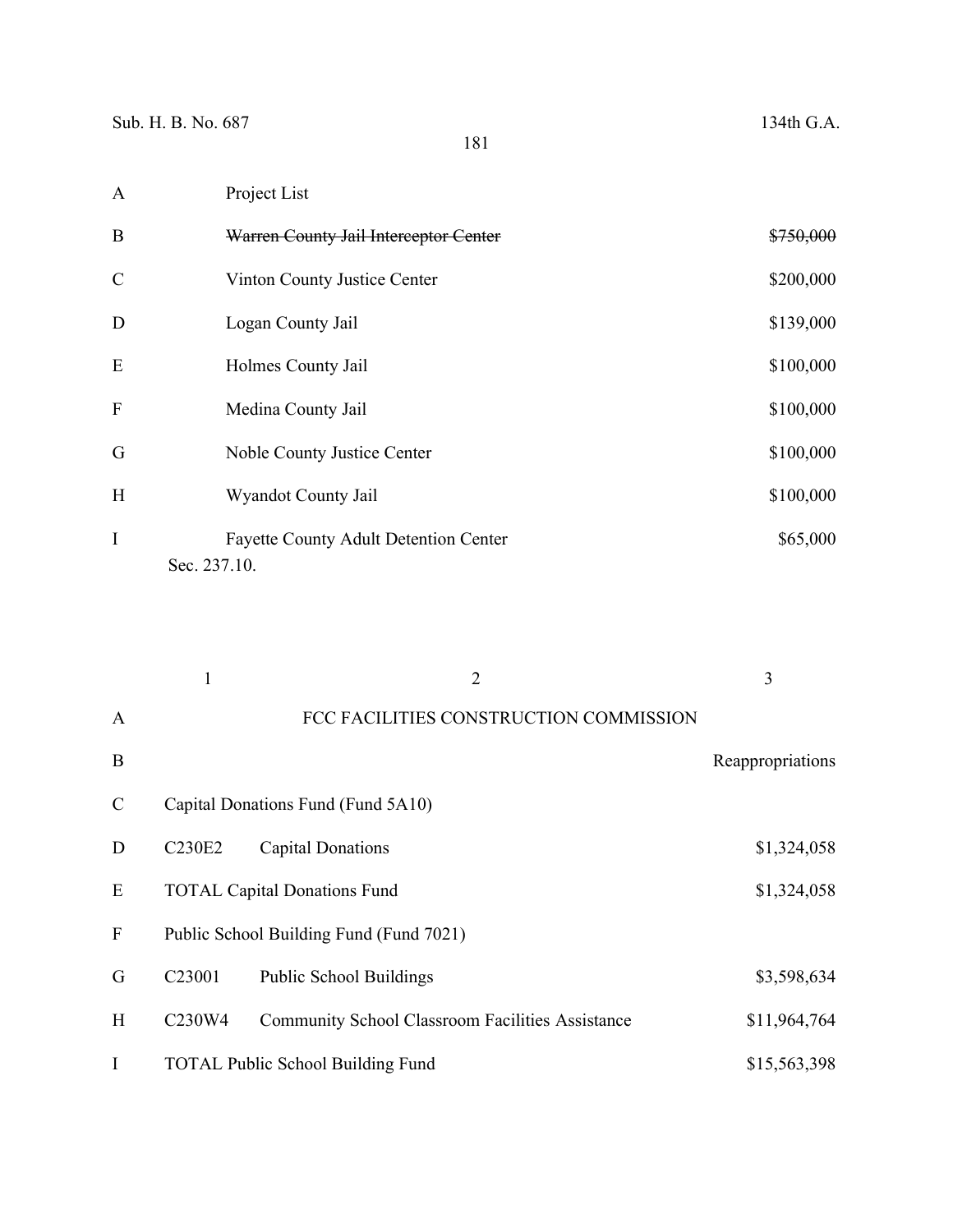| $\bf J$                   |                     | Administrative Building Fund (Fund 7026)                 |             |
|---------------------------|---------------------|----------------------------------------------------------|-------------|
| K                         | C23016              | <b>Energy Conservation Projects</b>                      | \$1,903,082 |
| L                         | C230E3              | Hazardous Substance Abatement                            | \$432,652   |
| M                         | C230E5              | <b>State Agency Planning/Assessment</b>                  | \$3,601,445 |
| N                         |                     | <b>TOTAL Administrative Building Fund</b>                | \$5,937,179 |
| $\mathbf{O}$              |                     | Cultural and Sports Facilities Building Fund (Fund 7030) |             |
| ${\bf P}$                 | C23024              | OHS - Statewide Site Exhibit Renovation                  | \$22,985    |
| Q                         | C23028              | OHS - Basic Renovations and Emergency Repairs            | \$119,603   |
| $\mathbf R$               | C23062              | Village of Edinburg Veterans Memorial                    | \$35,000    |
| ${\bf S}$                 | C23066              | Variety Theater                                          | \$85,000    |
| $\mathbf T$               | C <sub>23072</sub>  | Madisonville Arts Center of Hamilton County              | \$36,000    |
| U                         | C230AB              | <b>Cleveland Music Hall</b>                              | \$400,000   |
| $\boldsymbol{\mathrm{V}}$ | C230AE              | Variety Theatre                                          | \$250,000   |
| W                         | C230AH              | <b>Longtown Clemens Farmstead Museum</b>                 | \$90,000    |
| X                         | <b>C230BB</b>       | Golf Manor Volunteer Park Outdoor Amphitheater           | \$45,000    |
| Y                         | C230BL              | Fairport Harbor Lighthouse Project                       | \$200,000   |
| $\boldsymbol{Z}$          | <b>C230BR</b>       | Amherst Historical Water Tower Project                   | \$40,000    |
| AA                        | C230BV              | Downtown Toledo Music Hall                               | \$400,000   |
| AB                        | C <sub>230</sub> CH | Mt. Perry Scenic Railroad Structure Renovations          | \$125,000   |
| AC                        | <b>C230CM</b>       | Waverly Old Children's Home Renovation                   | \$20,000    |
| <b>AD</b>                 | C <sub>230</sub> CN | Garrettsville Buckeye Block Community Theatre            | \$700,000   |
| AE                        | C230D2              | OHS - Grant Boyhood Home                                 | \$1,126     |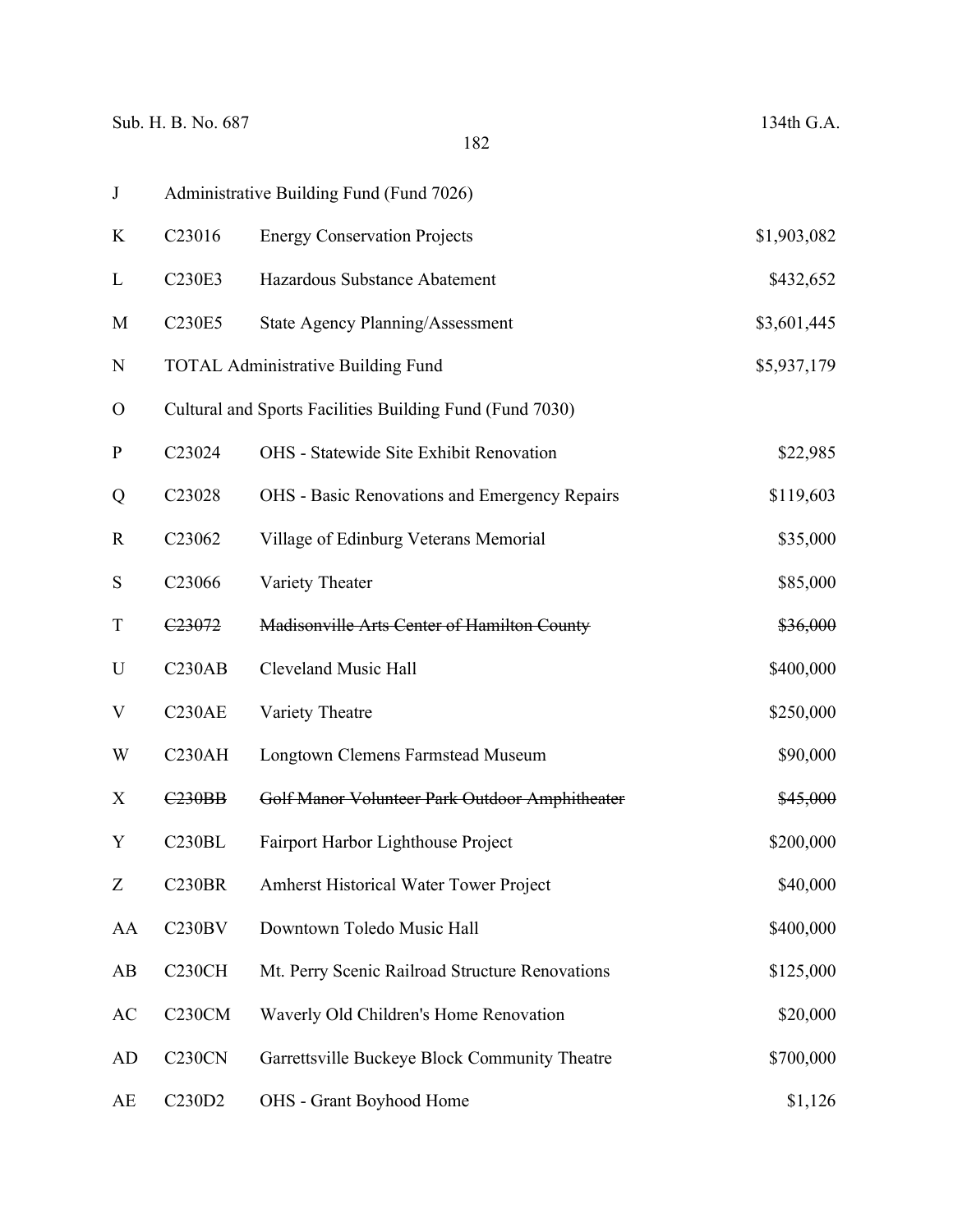| AF        | <b>C230EC</b>                   | Triumph of Flight                                                      | \$250,000               |
|-----------|---------------------------------|------------------------------------------------------------------------|-------------------------|
| AG        | <b>C230ED</b>                   | OHS - Historical Center/Ohio Village                                   | \$144,178               |
| AH        | <b>C230EF</b>                   | Dayton Aviation Park                                                   | \$1,000,000             |
| AI        | C230EN                          | <b>OHS</b> - Collections Storage Facilities Expansion                  | \$13,866,174            |
| AJ        | C <sub>230FM</sub>              | <b>Cultural and Sports Facilities Projects</b>                         | <del>\$32,955,538</del> |
|           |                                 |                                                                        | \$33,036,538            |
| AK        | <b>C230GE</b>                   | Playhouse Square Connor Palace Theatre Renovations and<br>Improvements | \$1,000,000             |
| AL        | C230J6                          | West Side Market Renovation                                            | \$500,000               |
| AM        | C230J7                          | Cardinal Center                                                        | \$75,000                |
| AN        | C230K3                          | African-American Legacy Project                                        | \$75,000                |
| AO        | C230L3                          | Harmony Project                                                        | \$300,000               |
| AP        | C230Q8                          | Stambaugh Auditorium                                                   | \$1,000,000             |
| AQ        | C230R5                          | Wright Company Factory Project                                         | \$250,000               |
| AR        | C230R8                          | National Ceramic Museum and Heritage Center Renovation                 | \$100,000               |
| AS        | C230X8                          | Riverside Veterans Memorial                                            | \$15,000                |
| AT        | C230Y6                          | Ashtabula Maritime and Surface Transportation Museum                   | \$100,000               |
| AU        | C <sub>230</sub> Z <sub>8</sub> | Brooklyn John Frey Park                                                | \$90,000                |
| $\rm{AV}$ |                                 | <b>TOTAL Cultural and Sports Facilities Building Fund</b>              | \$54,290,604            |
| AW        |                                 | School Building Program Assistance Fund (Fund 7032)                    |                         |
| <b>AX</b> | C23002                          | School Building Program Assistance                                     | \$424,290,897           |
| AY        | C23005                          | <b>Exceptional Needs</b>                                               | \$2,436,145             |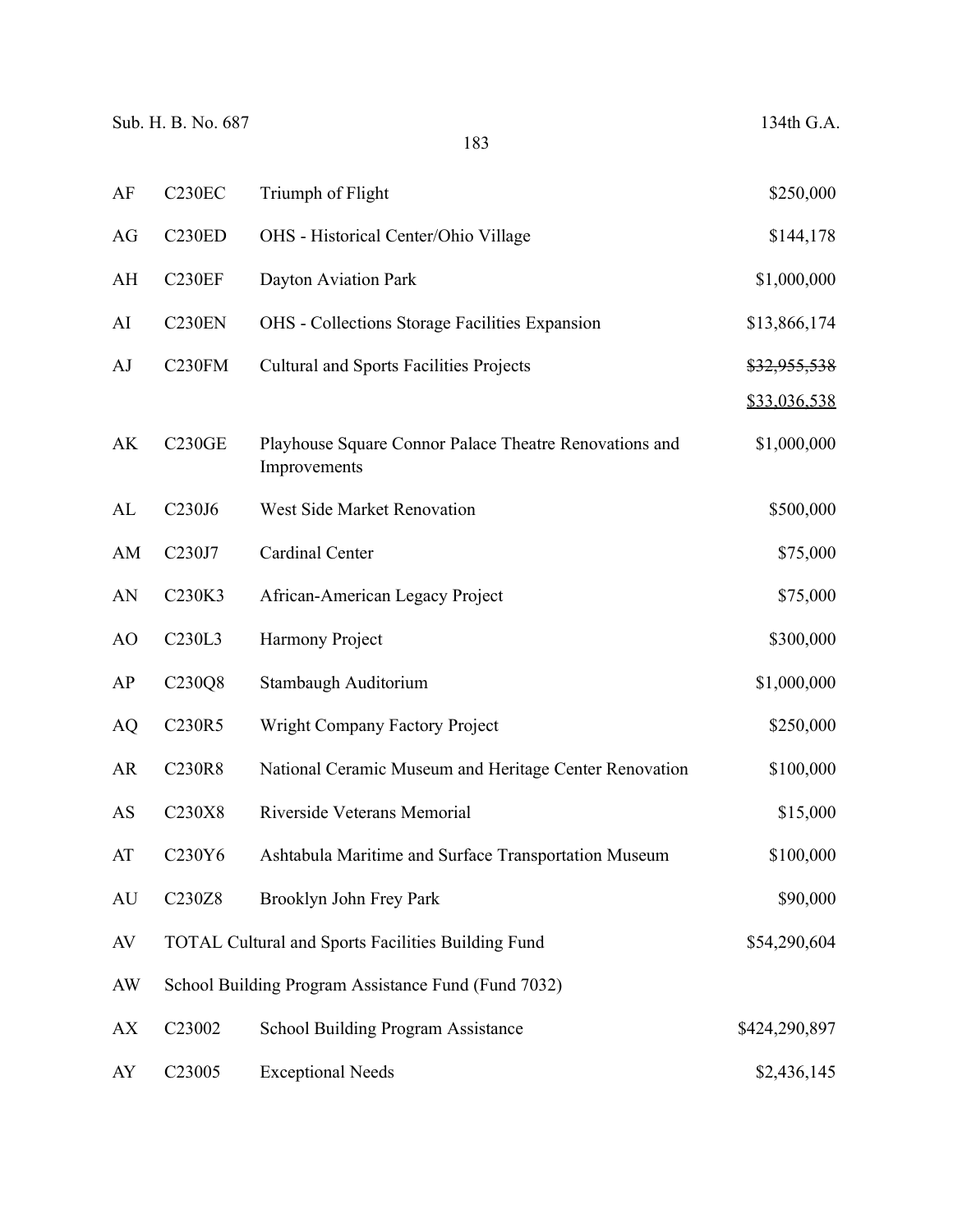| AZ        | C <sub>23010</sub>     | <b>Vocational Facilities Assistance Program</b>      | \$845,983     |
|-----------|------------------------|------------------------------------------------------|---------------|
| <b>BA</b> | C <sub>23011</sub>     | <b>Corrective Action Grants</b>                      | \$4,207,841   |
| <b>BB</b> | C <sub>23018</sub>     | <b>STEM Facility Assistance</b>                      | \$6,000,000   |
| <b>BC</b> | C <sub>23020</sub>     | School Safety Grant Program                          | \$5,000,000   |
| <b>BD</b> |                        | <b>TOTAL School Building Program Assistance Fund</b> | \$442,780,866 |
| <b>BE</b> | <b>TOTAL ALL FUNDS</b> |                                                      | \$519,896,104 |

## ENERGY CONSERVATION PROJECT

The foregoing appropriation item C23016, Energy Conservation Project, shall be used to perform energy conservation renovations, including the United States Environmental Protection Agency's Energy Star Program, in state-owned facilities. Prior to the release of funds for renovation, state agencies shall have performed a comprehensive energy audit for each project. The Ohio Facilities Construction Commission shall review and approve proposals from state agencies to use these funds for energy conservation. Public school districts and state-supported and state-assisted institutions of higher education are not eligible for funding from this item.

OHS - STATEWIDE SITE EXHIBIT RENOVATION

The amount reappropriated for the foregoing appropriation item C23024, OHS - Statewide Site Exhibit Renovation, is the unencumbered balance as of June 30, 2022, in appropriation item C23024, OHS - Statewide Site Exhibit Renovation, plus \$22,985. Prior to the expenditure of this appropriation, the Facilities Construction Commission shall certify to the Director of Budget and Management canceled encumbrances in the amount of at least \$22,985.

### OHS - GRANT BOYHOOD HOME

The amount reappropriated for the foregoing appropriation item C230D2, OHS - Grant Boyhood Home, is the unencumbered balance as of June 30, 2022, in appropriation item C230D2, OHS - Grant Boyhood Home, plus \$1,126. Prior to the expenditure of this appropriation, the Facilities Construction Commission shall certify to the Director of Budget and Management canceled encumbrances in the amount of at least \$1,126.

### STATE AGENCY PLANNING/ASSESSMENT

The foregoing appropriation item C230E5, State Agency Planning/Assessment, shall be used by the Facilities Construction Commission to provide assistance to any state agency for assessment, capital planning, and maintenance management.

Sec. 237.13. The amount reappropriated from the foregoing appropriation item C230FM, Cultural and Sports Facilities Projects, shall be equal to the amount of all projects specified in this section, unless the amounts are released prior to June 30, 2022, and shall include the unencumbered balance as of June 30, 2022, in appropriation items C23072, Madisonville Arts Center of Hamilton County, and C230BB, Golf Manor Volunteer Park Outdoor Amphitheater.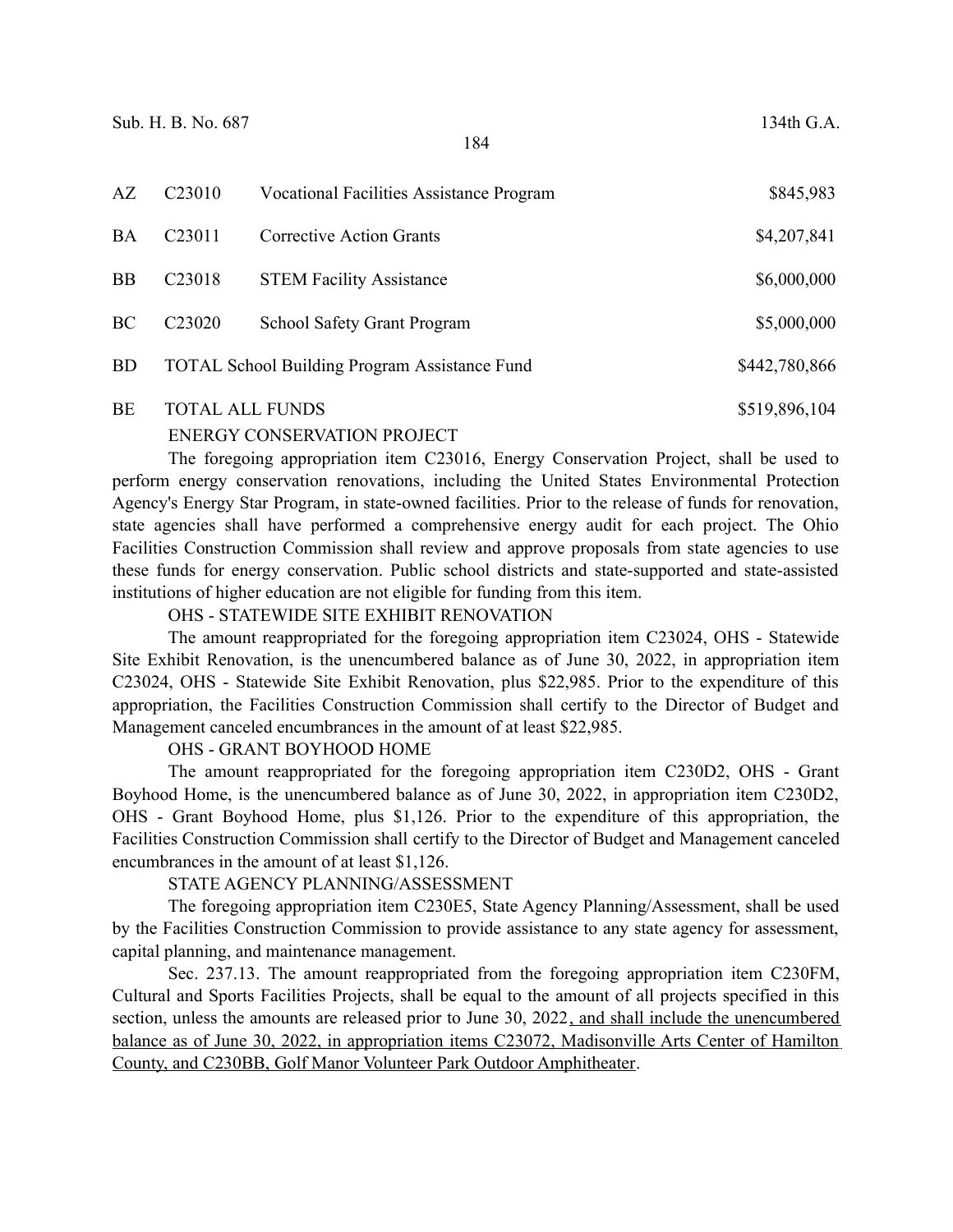|                           | $\mathbf{1}$                                                           | $\overline{2}$ |
|---------------------------|------------------------------------------------------------------------|----------------|
| A                         | Project List                                                           |                |
| B                         | Rock and Roll Hall of Fame and Great Lakes Science Center              | \$1,750,000    |
| $\mathcal{C}$             | Cincinnati Art Museum Master Plan                                      | \$1,400,000    |
| $\mathbf D$               | Lima Rotary Stage and Park                                             | \$1,250,000    |
| E                         | Ohio Theatre Restoration                                               | \$1,250,000    |
| $\boldsymbol{\mathrm{F}}$ | Cincinnati Ballet Center                                               | \$1,000,000    |
| G                         | Directing the Future: A New Stage for Cincinnati's National<br>Theatre | \$1,000,000    |
| H                         | Jeep Museum                                                            | \$1,000,000    |
| I                         | Dayton Air Credit Union Ballpark                                       | \$1,000,000    |
| J                         | Northwood Community Recreation Center                                  | \$1,000,000    |
| K                         | Cleveland Museum of Art                                                | \$750,000      |
| L                         | Stan Hywet Hall & Gardens                                              | \$750,000      |
| M                         | World Heritage and Visitor Center                                      | \$730,000      |
| N                         | Ohio Aviation Hall of Fame                                             | \$550,000      |
| $\mathbf{O}$              | Carnes Center                                                          | \$500,000      |
| ${\bf P}$                 | <b>BAYarts</b>                                                         | \$500,000      |
| Q                         | Columbus Historical Society Engine House #6                            | \$500,000      |
| R                         | Flats East Bank Performance Stage                                      | \$500,000      |
| ${\bf S}$                 | Louis Sullivan Building of Newark Restoration and Adaptive<br>Reuse    | \$489,000      |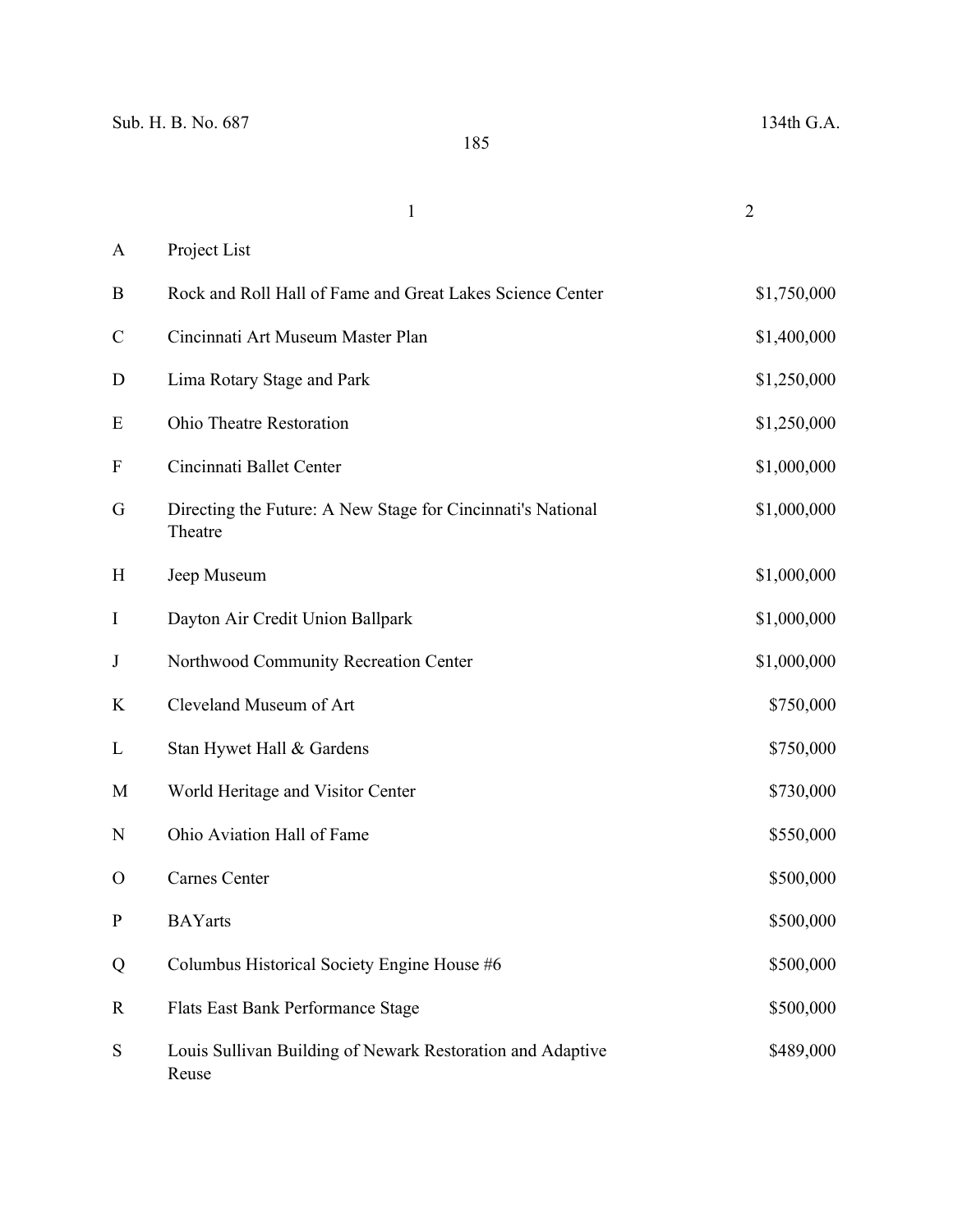|             | Sub. H. B. No. 687<br>186                                                 | 134th G.A. |
|-------------|---------------------------------------------------------------------------|------------|
| $\mathbf T$ | Lake Erie Nature and Science Center Wildlife Gardens Education<br>Project | \$450,000  |
| U           | Ariel Opera House Energy Efficiency and Safety Updates                    | \$400,000  |
| V           | Dublin North Market Bridge Park                                           | \$350,000  |
| W           | Stambaugh Auditorium                                                      | \$350,000  |
| X           | Washington Court House Auditorium                                         | \$325,000  |
| Y           | Midland Theatre Project                                                   | \$324,000  |
| Z           | Harveysburg First Free Black School                                       | \$322,500  |
| AA          | Champaign County Historical Museum                                        | \$300,000  |
| AB          | <b>Barn at Stratford</b>                                                  | \$300,000  |
| AC          | National Museum of the Great Lakes Expansion                              | \$300,000  |
| AD          | Willoughby Amphitheater                                                   | \$300,000  |
| AE          | Butler Institute of American Art                                          | \$275,000  |
| AF          | Springfield Museum of Art Renovation                                      | \$250,000  |
| AG          | O.P. Chaney/Historic Mill                                                 | \$250,000  |
| AH          | Norwalk Theater Rehabilitation Project                                    | \$250,000  |
| AI          | <b>Tam O'Shanter Renovations</b>                                          | \$250,000  |
| AJ          | Yoctangee Park Historic Armory                                            | \$250,000  |
| AK          | Columbus Museum of Art Accessibility Upgrades                             | \$225,000  |
| AL          | Evendale Cultural Arts Center ADA Compliance                              | \$225,000  |
| AM          | Veterans Memorial Civic and Convention Center                             | \$200,000  |
| AN          | Ohio Valley Museum of Discovery                                           | \$200,000  |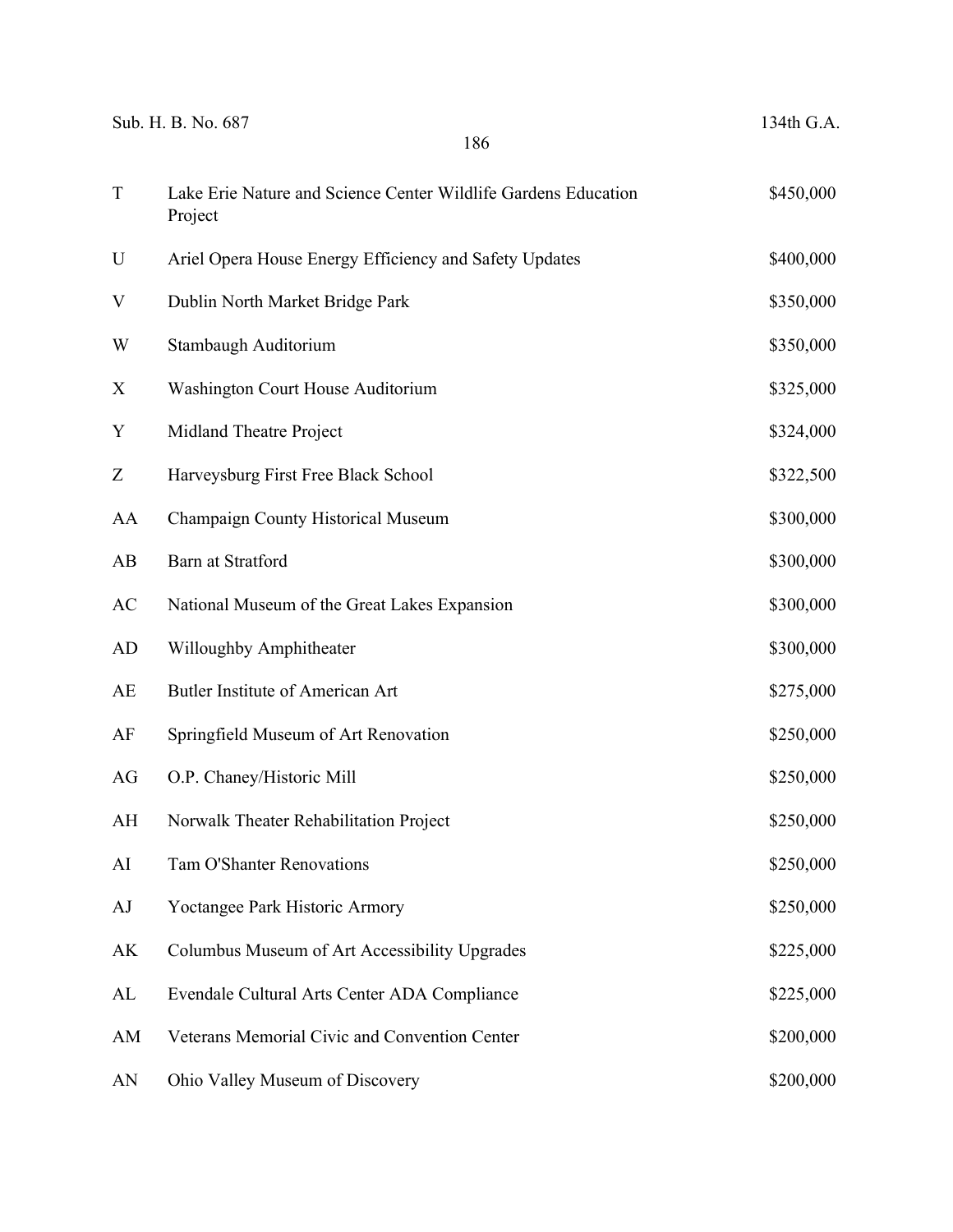|           | Sub. H. B. No. 687<br>187                                                                 | 134th G.A. |
|-----------|-------------------------------------------------------------------------------------------|------------|
| AO        | Grove City Outdoor Cultural Arts Performance Facility                                     | \$200,000  |
| AP        | Grove City Historical Society Renovations                                                 | \$200,000  |
| <b>AQ</b> | South Point Community Center Update and Modernize                                         | \$200,000  |
| AR        | Protect Our Bones: Critical Infrastructure Improvements at the<br><b>Boonshoft Museum</b> | \$200,000  |
| AS        | Warren Community Amphitheater Renovations                                                 | \$200,000  |
| AT        | Peoples Bank Theatre                                                                      | \$200,000  |
| AU        | Buckeye Agricultural Museum and Education Center                                          | \$194,538  |
| AV        | Historic Township Hall Relocation and Restoration                                         | \$180,000  |
| AW        | Wright Factory Unit - Dayton                                                              | \$175,000  |
| AX        | African American Museum                                                                   | \$150,000  |
| AY        | FRONT: MidTown Arts Campus                                                                | \$150,000  |
| AZ        | Karamu House Phase III                                                                    | \$150,000  |
| <b>BA</b> | Defiance Community Auditorium Renovation Project                                          | \$150,000  |
| <b>BB</b> | Invisible Gallery                                                                         | \$150,000  |
| <b>BC</b> | Madison Place Fire House Renovation                                                       | \$150,000  |
| <b>BD</b> | Greenfield Historical Society Restoration Project                                         | \$150,000  |
| BE        | Clearview Museum                                                                          | \$150,000  |
| BF        | Akron Art Museum                                                                          | \$150,000  |
| <b>BG</b> | <b>Baldwin-Buss House Restoration</b>                                                     | \$150,000  |
| BH        | Unionville Tavern Improvements                                                            | \$125,000  |
| BI        | Williams County Fountain City Amphitheater                                                | \$125,000  |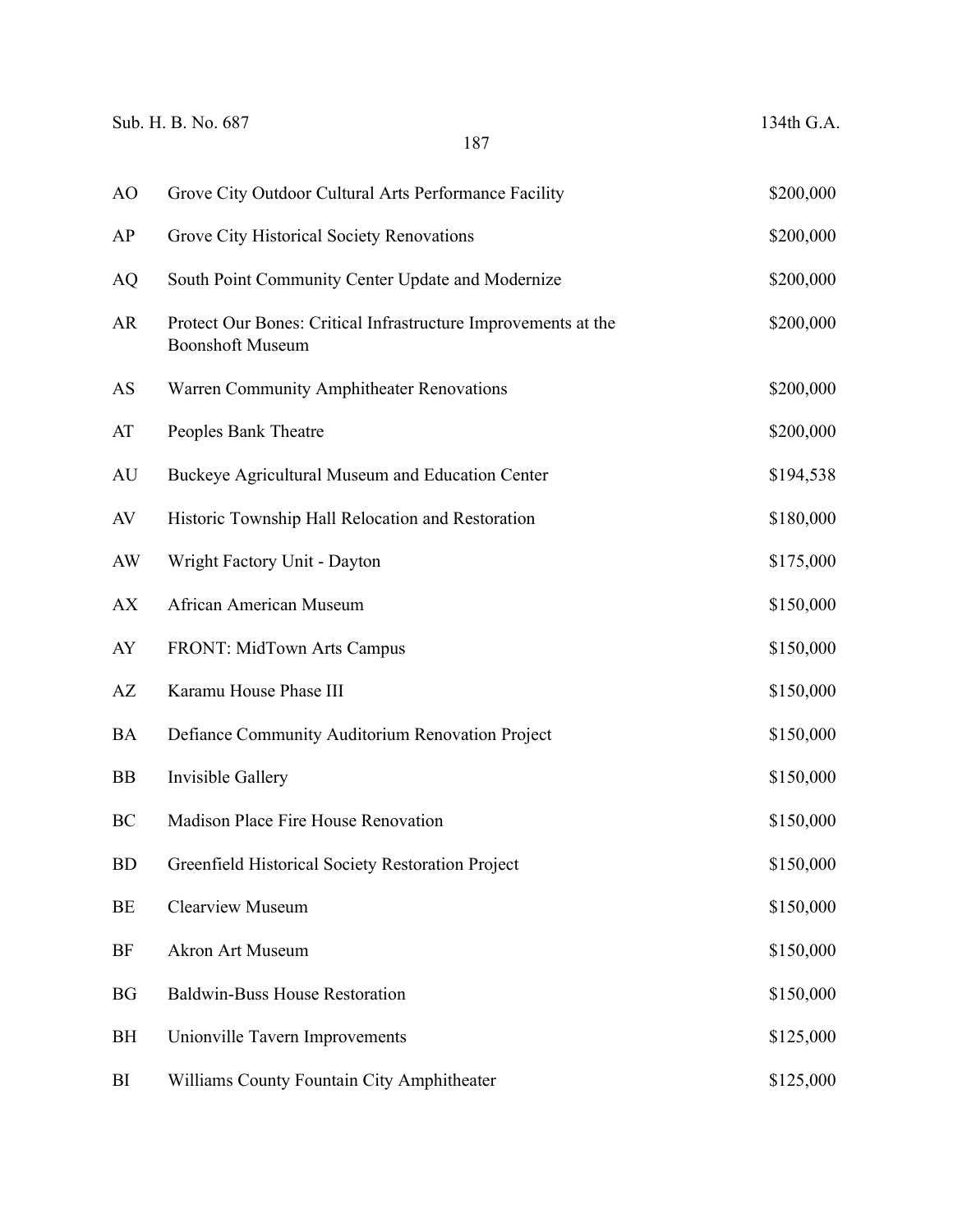| <b>BJ</b>  | Lorain County Historical Society                                                         | \$112,000 |
|------------|------------------------------------------------------------------------------------------|-----------|
| BK         | <b>Wooster Amphitheater</b>                                                              | \$100,000 |
| BL         | Maltz Museum of Jewish Heritage Reimagine Project                                        | \$100,000 |
| <b>BM</b>  | North Royalton Memorial Park Amphitheater                                                | \$100,000 |
| <b>BN</b>  | The Music Settlement Center for Innovation, Education, and<br>Technology                 | \$100,000 |
| <b>BO</b>  | Minerva Park Amphitheater Restoration                                                    | \$100,000 |
| <b>BP</b>  | Rickenbacker Woods Museum                                                                | \$100,000 |
| <b>BQ</b>  | Covedale Center - Phase 6 Renovations                                                    | \$100,000 |
| <b>BR</b>  | <b>Steubenville Grand Theater</b>                                                        | \$100,000 |
| <b>BS</b>  | West Liberty Town Hall Opera House Community Center<br><b>Restoration and Renovation</b> | \$100,000 |
| <b>BT</b>  | Polish Cultural Center                                                                   | \$100,000 |
| BU         | Battle of Buffington Island Civil War Battlefield Museum                                 | \$100,000 |
| BV         | Meigs County Pioneer and Historical Society Renovations                                  | \$100,000 |
| <b>BW</b>  | Twin City Opera House                                                                    | \$100,000 |
| BX         | <b>Gant Stadium Renovation</b>                                                           | \$100,000 |
| ${\rm BY}$ | Octagon House                                                                            | \$100,000 |
| BZ         | Circleville Historic City Hall Improvements                                              | \$100,000 |
| CA         | Pickaway County Historical Society Museum                                                | \$100,000 |
| CB         | Camden Opera House Second Floor Renovation                                               | \$100,000 |
| CC         | Southern Ohio War Memorial                                                               | \$100,000 |
| CD         | Levi Scofield Mansion Transformation                                                     | \$100,000 |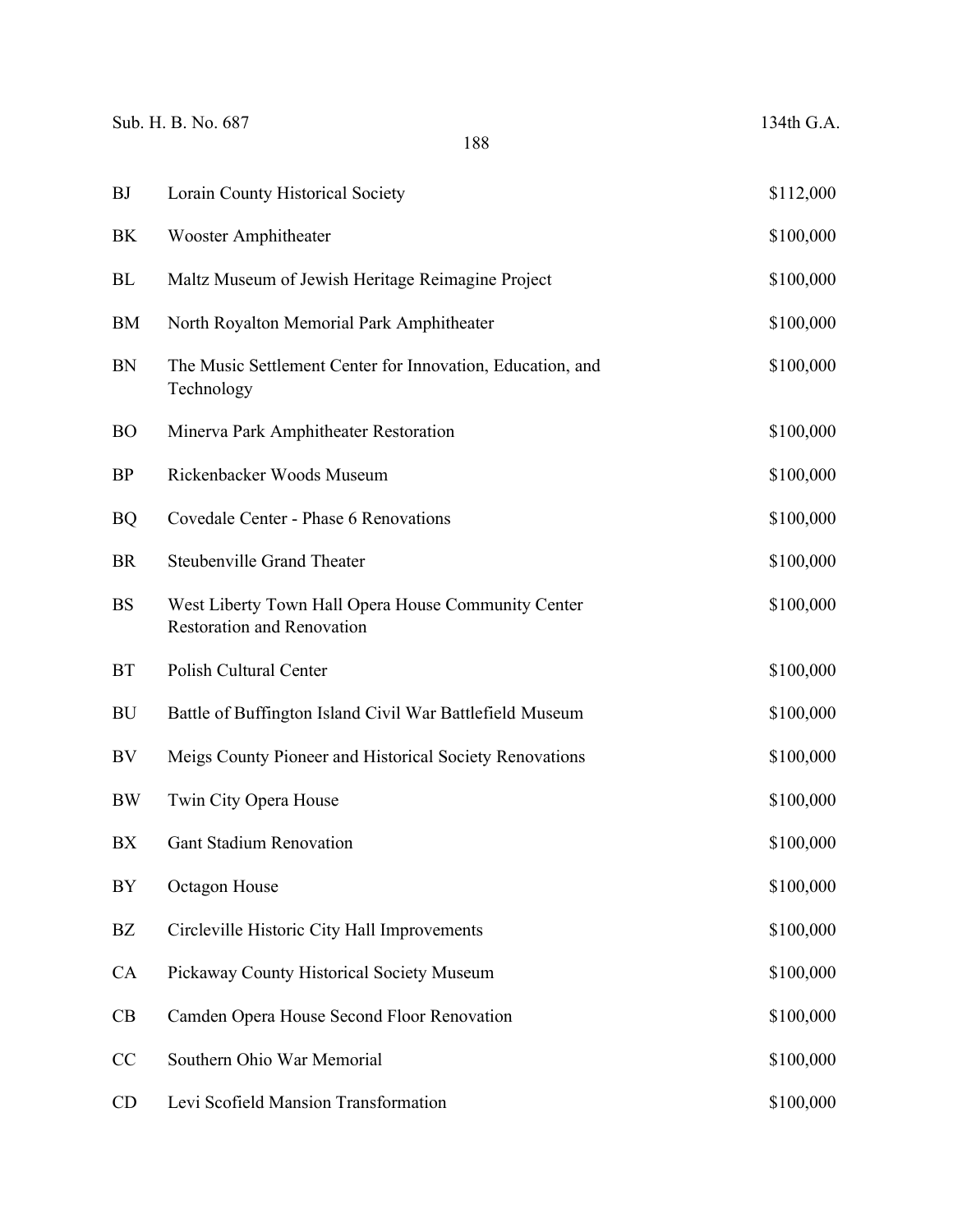|           | Sub. H. B. No. 687<br>189                                                | 134th G.A. |
|-----------|--------------------------------------------------------------------------|------------|
| <b>CE</b> | El Mercado at La Villa Hispana Cultural Revitalization                   | \$100,000  |
| <b>CF</b> | Mayfield Civic Center Theater Renovation                                 | \$100,000  |
| CG        | Leesburg Historic B & O Rail Depot                                       | \$100,000  |
| <b>CH</b> | The Funk Music Hall of Fame and Exhibition Center                        | \$100,000  |
| <b>CI</b> | Jacob Miller's Tavern Renovation                                         | \$100,000  |
| CJ        | <b>Stone Academy</b>                                                     | \$92,000   |
| <b>CK</b> | Morgan History Center Renovation                                         | \$85,000   |
| CL        | Muirfield Dr. Kinetic Arts Project                                       | \$75,000   |
| CM        | Convoy Opera House Facility Renovation                                   | \$75,000   |
| <b>CN</b> | Hune Covered Bridge Relocation                                           | \$75,000   |
| CO        | Burnison BarnHardin County Historical Society Improvements               | \$64,000   |
| CP        | Nancy and David Wolf Holocaust and Humanity Center                       | \$56,000   |
| CQ        | Soap Box Derby Track Resurfacing and Sidewalks Additions and<br>Upgrades | \$50,000   |
| <b>CR</b> | Gaslight Theater                                                         | \$50,000   |
| <b>CS</b> | Mausoleum Repair                                                         | \$50,000   |
| CT        | John S. Knight Convention Center                                         | \$50,000   |
| <b>CU</b> | G.A.R. Hall ADA Accessibility                                            | \$50,000   |
| <b>CV</b> | Wright Patterson Air Force Base Holocaust Museum                         | \$50,000   |
| <b>CW</b> | <b>Clark Gable Facility Improvements</b>                                 | \$50,000   |
| <b>CX</b> | Darke County Art Trail Initiative                                        | \$40,000   |
| <b>CY</b> | <b>Wendel Concert Stage</b>                                              | \$35,000   |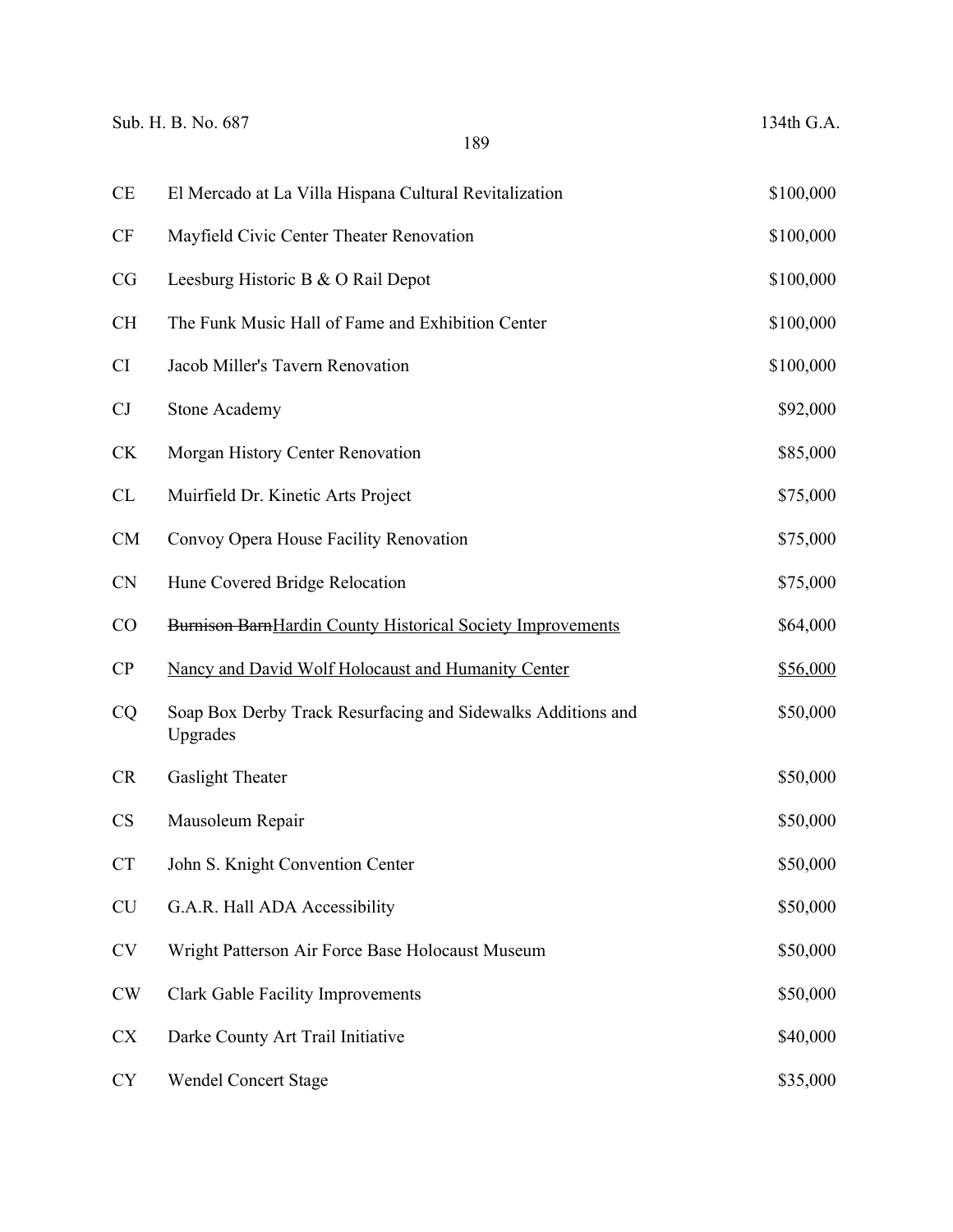| CZ | History of Weston, Historical Offerings                                                  | \$30,000 |
|----|------------------------------------------------------------------------------------------|----------|
| DA | <b>Evendale Cultural Arts Center</b>                                                     | \$25,000 |
| DB | Heritage Farm Museum Improvement                                                         | \$25,000 |
| DC | Piketon Liberty Memorial                                                                 | \$25,000 |
| DD | 1872 German Furniture Factory Project                                                    | \$25,000 |
| DE | Medina County and Brunswick Historical Societies<br>Project/Wadsworth Historical Society | \$25,000 |
| DF | <b>Bucyrus Bicentennial Arch Project</b>                                                 | \$25,000 |
| DG | Fairborn Military Veterans Memorial                                                      | \$25,000 |
| DH | Stained Glass Window Restoration for the Wapakoneta Museum                               | \$22,000 |
| DI | Shelby House Museum                                                                      | \$20,000 |
| DJ | Jackson Center Museum Building Improvements                                              | \$13,500 |
| DK | Leipsic Recreation Center Improvements                                                   | \$7,500  |
| DL | Jeromesville Totem Pole                                                                  | \$3,000  |

SECTION 601.11. That existing Sections 219.10, 221.10, 221.13, 223.10, 223.15, 227.10, 229.10, 229.20, 237.10, and 237.13 of H.B. 597 of the 134th General Assembly are hereby repealed.

# SECTION 709.01. ATTORNEY GENERAL NEW COLLECTION SYSTEM

The Attorney General New Collection System is a secure, end-to-end collections and recovery management system designed to collect and recover more debt, control costs, and stay compliant with state and federal regulations. The Attorney General may acquire and implement the system, including, but not limited to, the acquisition of the application hardware and software and the installation, implementation, and integration thereof, for the use of the Attorney General. The Attorney General may enter into lease-purchase agreements to finance, or refinance, the system. At the request of the Attorney General, the Director of Budget and Management shall make arrangements for the issuance of obligations, including fractionalized interests in public obligations as defined in division (N) of section 133.01 of the Revised Code, to finance the system, provided that not more than \$25,000,000 in proceeds of those obligations shall be raised for this purpose.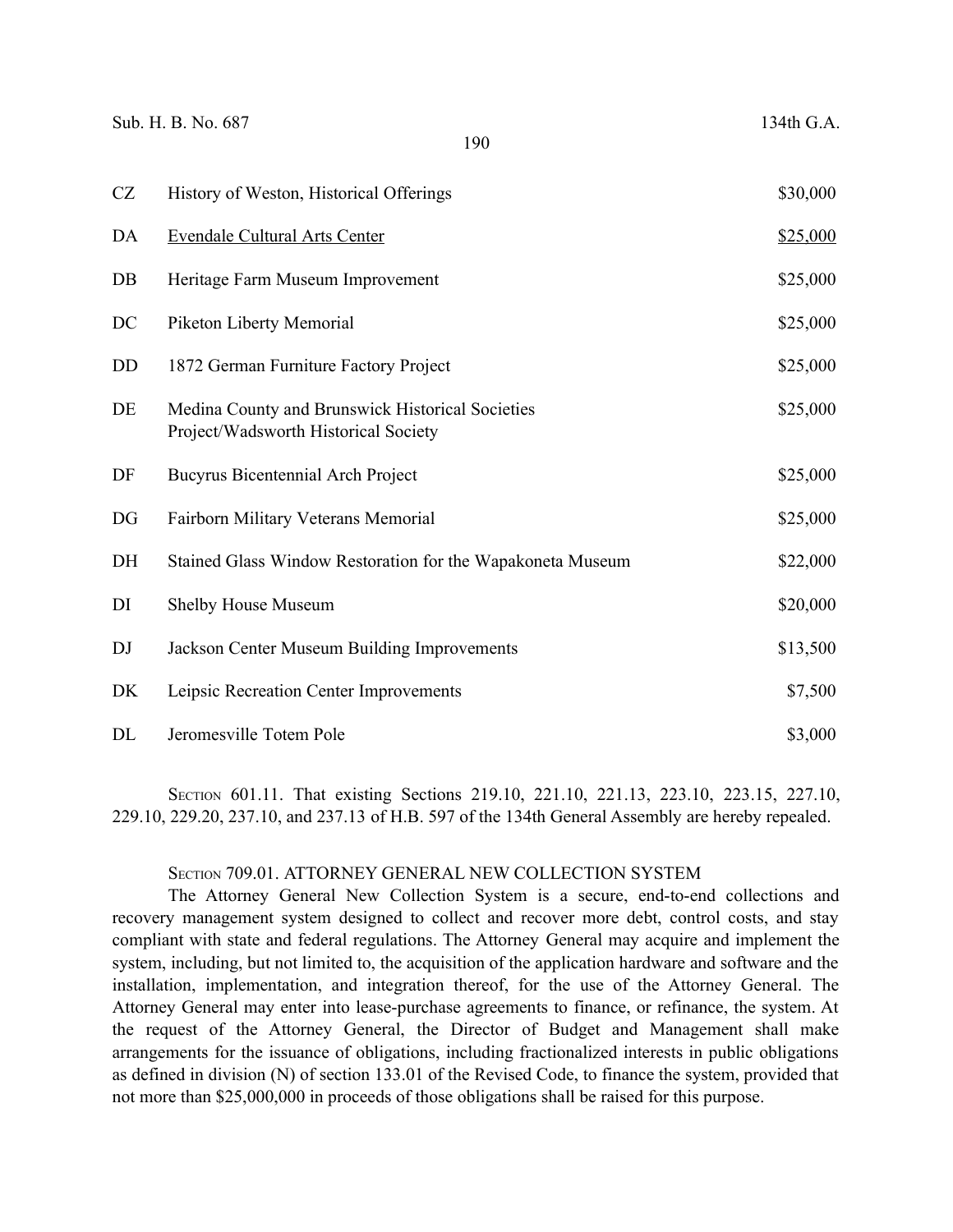Lease payments contemplated in lease-purchase agreements entered into pursuant to the preceding paragraph, subject to lawful appropriations made by the General Assembly, shall be made solely from the Attorney General Claims Fund (Fund 4190).

SECTION 803.10. (A) The amendment by this act of sections 122.17, 3735.67, and 3735.671 of the Revised Code applies on and after the effective date of the amendment. Insofar as the amendment supports the actions taken, the amendment also applies to agreements entered into before that effective date, notwithstanding the applicable law previously in effect. Any agreement entered into before the effective date of the amendment shall be deemed to have been taken in conformity with the amendment.

(B) The amendment by this act of sections 5739.01 and 5739.02 of the Revised Code applies to sales made on or after January 1, 2022. If any person has remitted sales or use tax levied under Chapter 5739. or 5741. of the Revised Code with respect to a sale that is exempt under those chapters as amended by this act, and that was made on or after January 1, 2022, but before the effective date of the amendment by this act of sections 5739.01 and 5739.02 of the Revised Code, the vendor or consumer may apply to the Tax Commissioner for a refund, in accordance with section 5739.07 of the Revised Code, of the amount remitted. If a refund is granted to a vendor, the vendor shall pay the amount refunded to the consumer.

(C) The amendment by this act of sections 5751.01, 5751.052, and 5751.091 of the Revised Code applies to tax periods beginning on and after January 1, 2022.

SECTION 806.10. The items of law contained in this act, and their applications, are severable. If an item of law contained in this act, or if an application of an item of law contained in this act, is held invalid, the invalidity does not affect other items of law contained in this act and their applications that can be given effect without the invalid item or application.

SECTION 809.10. The provisions of this act in sections prefixed with section numbers in the 200s with the purpose of drawing money from the state treasury in payment of liabilities lawfully incurred under those sections, cease to have effect after June 30, 2024.

## SECTION 812.10. LAWS AND REFERENDUM

Except as otherwise provided in this act, the amendment, enactment, or repeal by this act of a section of law is subject to the referendum under Ohio Constitution, Article II, Section 1c and therefore takes effect on the ninety-first day after this act is filed with the Secretary of State or, if a later effective date is specified below, on that date.

SECTION 812.20. Sections of this act prefixed with numbers in the 300s are exempt from the referendum under Ohio Constitution, Article II, Section 1d and therefore take effect immediately when this act becomes law.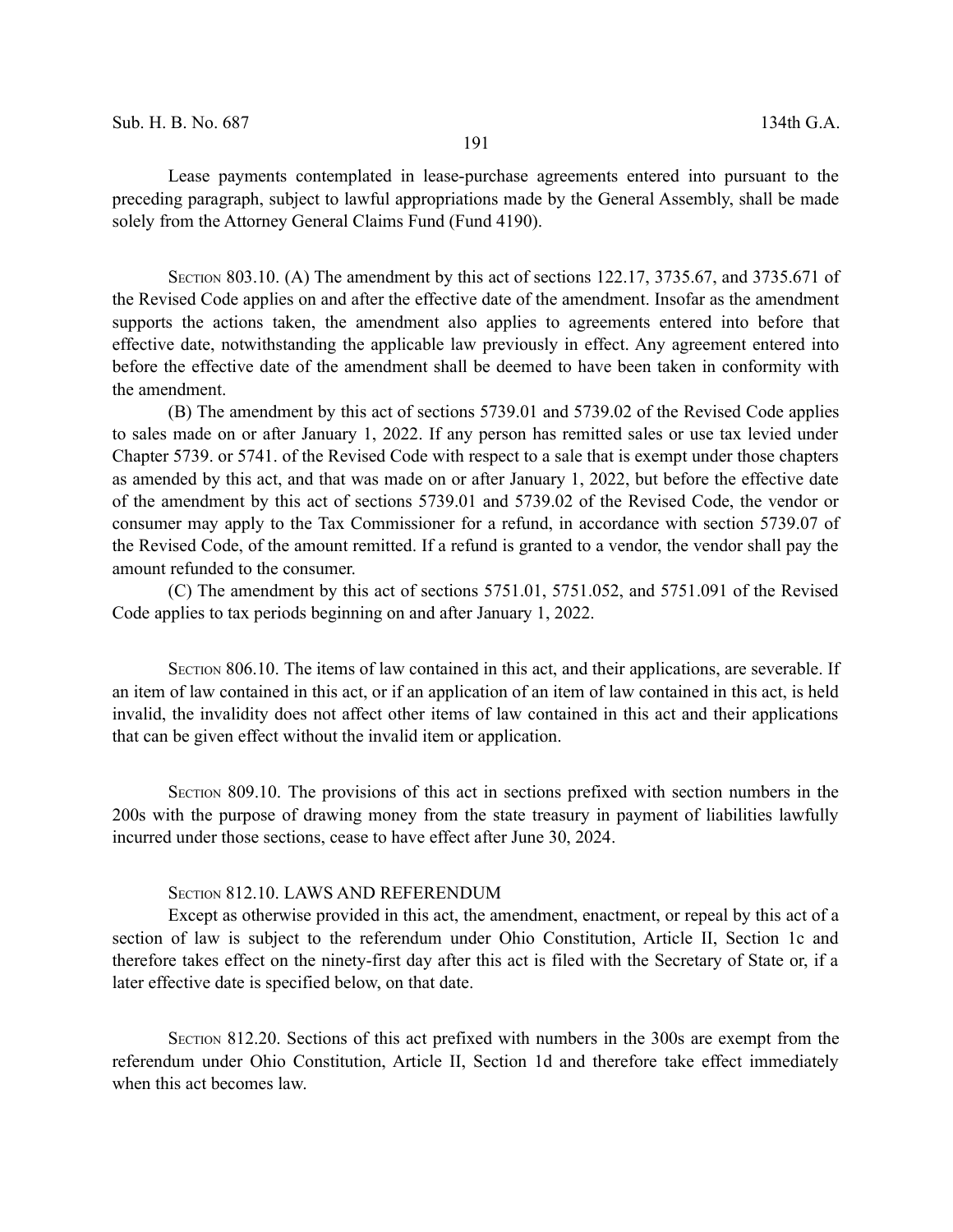SECTION 820.10. Section 3735.671 of the Revised Code is presented in this act as a composite of the section as amended by both H.B. 110 and S.B. 166 of the 134th General Assembly. The General Assembly, applying the principle stated in division (B) of section 1.52 of the Revised Code that amendments are to be harmonized if reasonably capable of simultaneous operation, finds that the composite is the resulting version of the section in effect prior to the effective date of the section as presented in this act.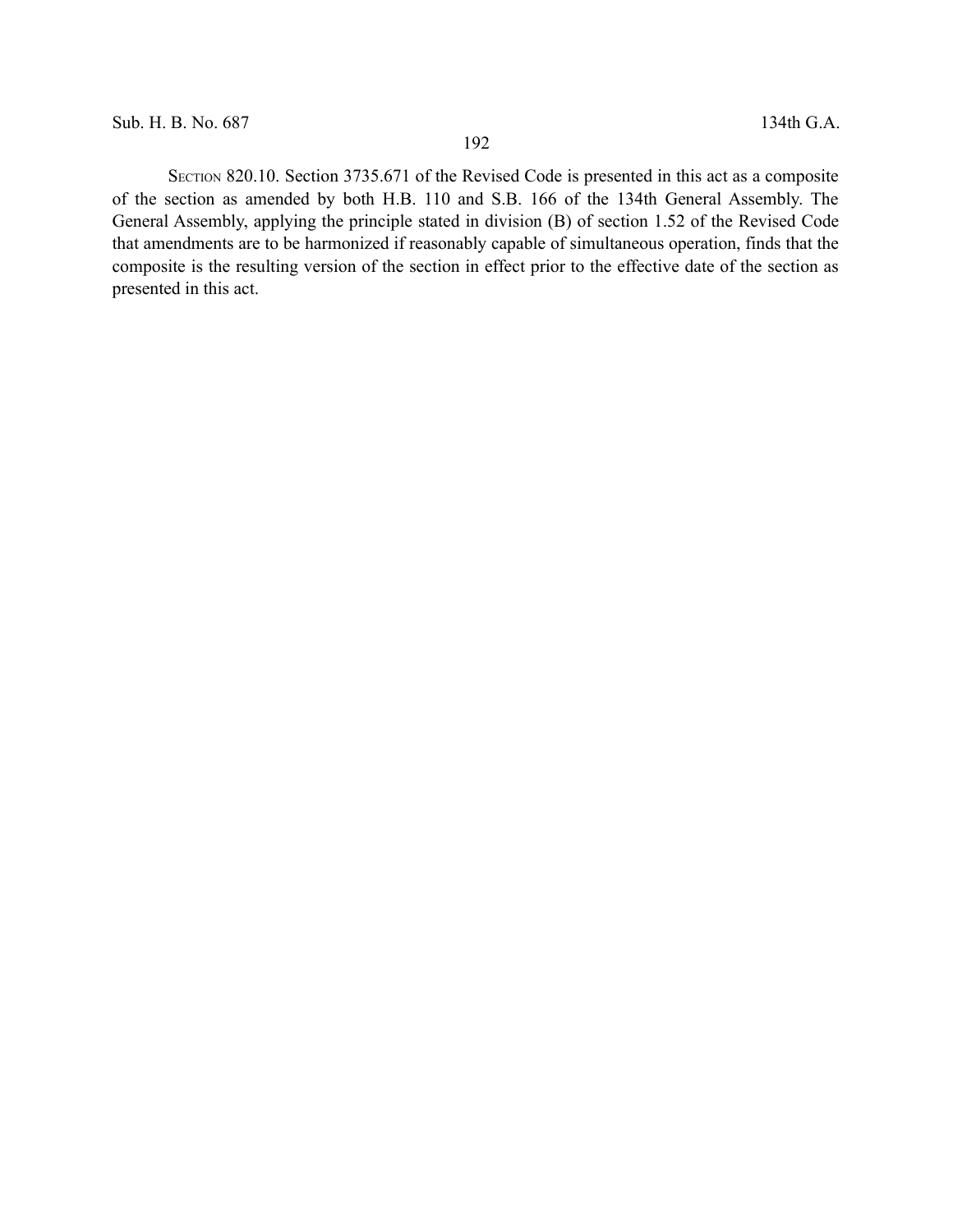Sub. H. B. No. 687 134th G.A.

*Speaker \_\_\_\_\_\_\_\_\_\_\_\_\_\_\_\_\_\_\_ of the House of Representatives.*

193

*President \_\_\_\_\_\_\_\_\_\_\_\_\_\_\_\_\_\_\_ of the Senate.*

Passed \_\_\_\_\_\_\_\_\_\_\_\_\_\_\_\_\_\_\_\_\_\_\_\_, 20\_\_\_\_

Approved \_\_\_\_\_\_\_\_\_\_\_\_\_\_\_\_\_\_\_\_\_\_\_\_, 20\_\_\_\_

*Governor.*